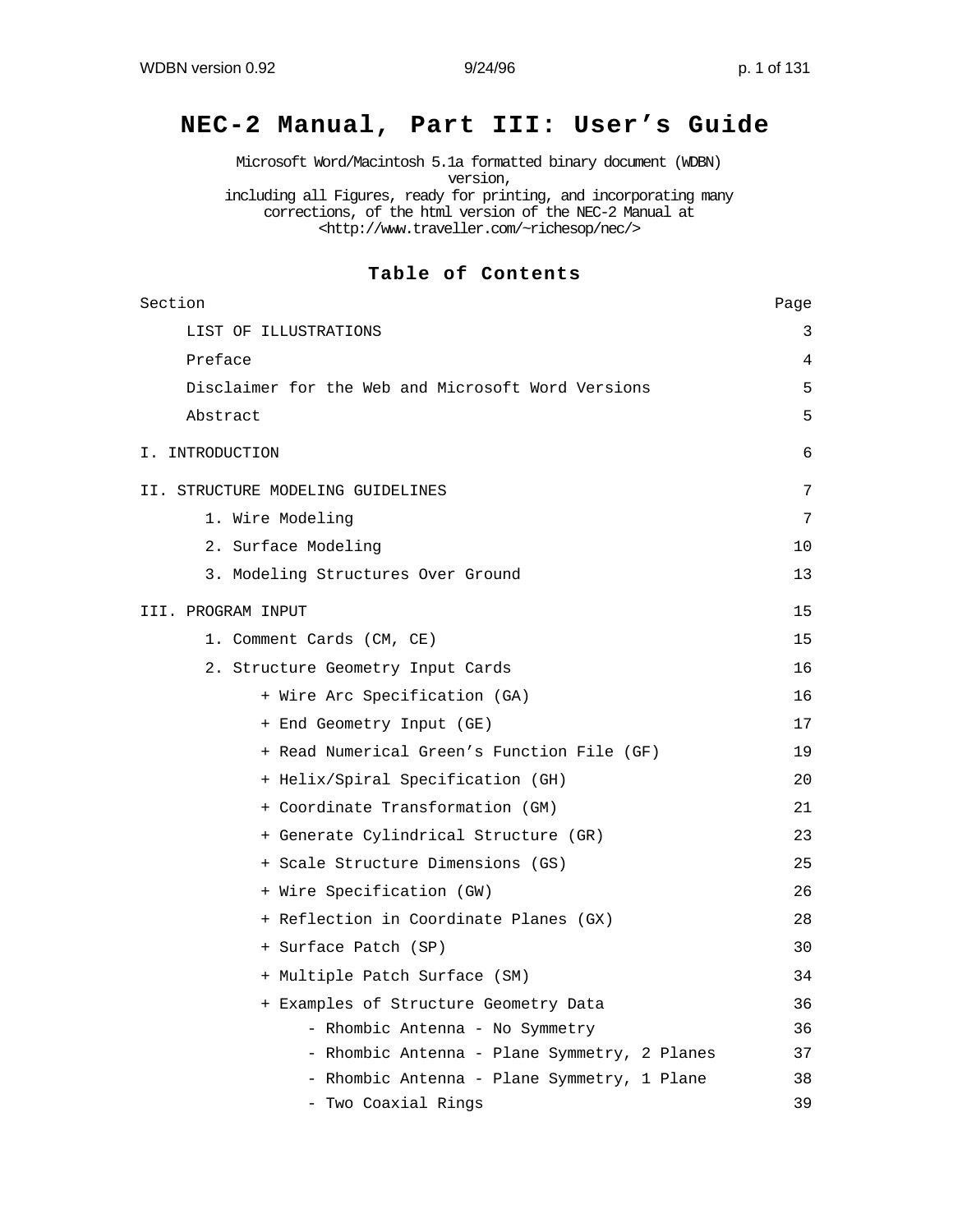| - Linear Antenna over a Wire Grid Plate                        | 40       |
|----------------------------------------------------------------|----------|
| - Cylinder with Attached Wires                                 | 41       |
| 3. Program Control Cards                                       | 43       |
| + Maximum Coupling Calculation (CP)                            | 45       |
| + Extended Thin-Wire Kernel (EK)                               | 46       |
| + End of Run (EN)                                              | 47       |
| + Excitation (EX)                                              | 48       |
| + Frequency (FR)                                               | 52       |
| + Additional Ground Parameters (GD)                            | 53       |
| + Ground Parameters (GN)                                       | 55       |
| + Interaction Approximation Range (KH)                         | 57       |
| + Loading (LD)                                                 | 58       |
| + Near Fields (NE, NH)                                         | 60       |
| + Networks (NT)                                                | 62       |
| + Next Structure (NX)                                          | 65       |
| + Print Control for Charge on Wires (PQ)                       | 66       |
| + Page Title / Print Control for Current on Wires (PT)         | 67       |
| + Radiation Pattern (RP)                                       | 69       |
| + Transmission Line (TL)                                       | 73       |
| + Write NGF File (WG)                                          | 75       |
| + Execute (XQ)                                                 | 76       |
| 4. SOMNEC Input for Sommerfeld/Norton Ground Method            | 77       |
| 5. The Numerical Green's Function Option                       | 78       |
| IV. NEC OUTPUT                                                 | 80       |
| o Examples 1 through 4                                         | 82       |
| + Example 1, Center-Fed Linear Antenna: Model, Results         | 83       |
| + Example 2, Center-Fed Linear Antenna: Model, Results         | 86       |
| + Example 3, Vert. Antenna Over Ground: Model, Results         | 91       |
| + Example 4, T Ant. on Box over Perfect Ground: Model, Results | 96       |
| o Example 5: Log-Periodic Antenna                              | 100      |
| + Model, Results                                               | 100, 101 |
| o Example 6: Cylinder with Attached Wires                      | 106      |
| + Model, Results                                               | 106      |
| o Examples 7 & 8: Scattering by a Wire / Aircraft              | 114      |
| + Model, Results                                               | 114      |
| o Example 9: Scattering by a Sphere                            | (n/a)    |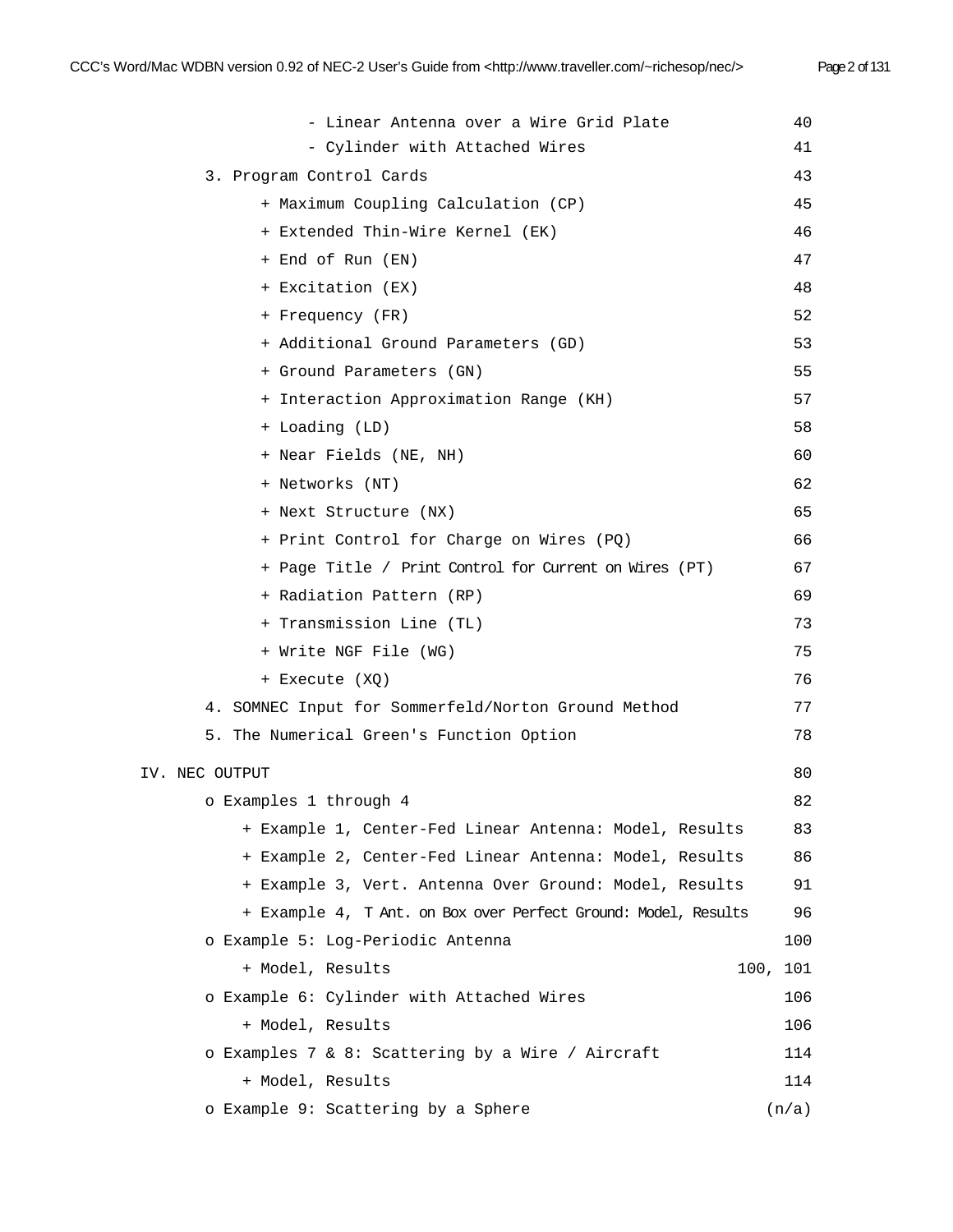|    | o Example 10: Monopole on Radial Wire Ground Screen | (n/a) |
|----|-----------------------------------------------------|-------|
| V. | EXECUTION TIME                                      | 118   |
|    | o Benchmark Times on Various Platforms              | 118   |
|    | o "TEST299" Benchmark Input Data File               | 121   |
|    | VI. DIFFERENCES BETWEEN NEC-2, NEC-1, AND AMP2      | 122   |
|    | VII. FILE STORAGE REOUIREMENTS                      | 123   |
|    | VIII. ERROR MESSAGES                                | 125   |
|    | <b>REFERENCES</b>                                   | 130   |
|    | Contributors to the Web Edition of this Manual      | 131   |

# **LIST OF ILLUSTRATIONS**

| Figure |                                                                                                   | Page     |
|--------|---------------------------------------------------------------------------------------------------|----------|
|        | 1 Patch Position and Orientation                                                                  | 10       |
|        | 2 Connection of a Wire to a Surface Patch                                                         | 11       |
|        | 3 Patch Models for a Sphere                                                                       | $12 \,$  |
|        | 4 Bistatic RCS of a Sphere with ka = 5.3<br>(a) Uniform segmentation<br>(b) Variable segmentation | 12<br>13 |
|        | 5 Surface Patch Option (5a, 5b, 5c, 5d)<br>31, 32, 32,                                            | 32       |
|        | 6 Rectangular Surface Covered by Multiple Patches                                                 | 34       |
|        | 7 Rhombic Antenna - No Symmetry                                                                   | 36       |
|        | 8 Rhombic Antenna - 2 Planes of Symmetry                                                          | 37       |
|        | 9 Rhombic Antenna - 1 Plane of Symmetry                                                           | 38       |
|        | 10 Coaxial Rings                                                                                  | 39       |
|        | 11 Wire Grid Plate and Dipole                                                                     | 40       |
|        | 12 Development of Surface Model for Cylinder with Attached Wires                                  | 41       |
|        | 13 Segmentation of Cylinder for Wires Connected to End and Side                                   | 42       |
|        | 14 Specification of Incident Wave                                                                 | 50       |
|        | 15 Orientation of Current Element                                                                 | 50       |
|        | 16 Parameters for a Second Ground Medium                                                          | 53       |
|        | 17 Segment Loaded by Means of a 2-Port Network                                                    | 63       |
|        | 18 Coordinates for Radiated Field                                                                 | 70       |
|        | 19 Stick Model of Aircraft                                                                        | 114      |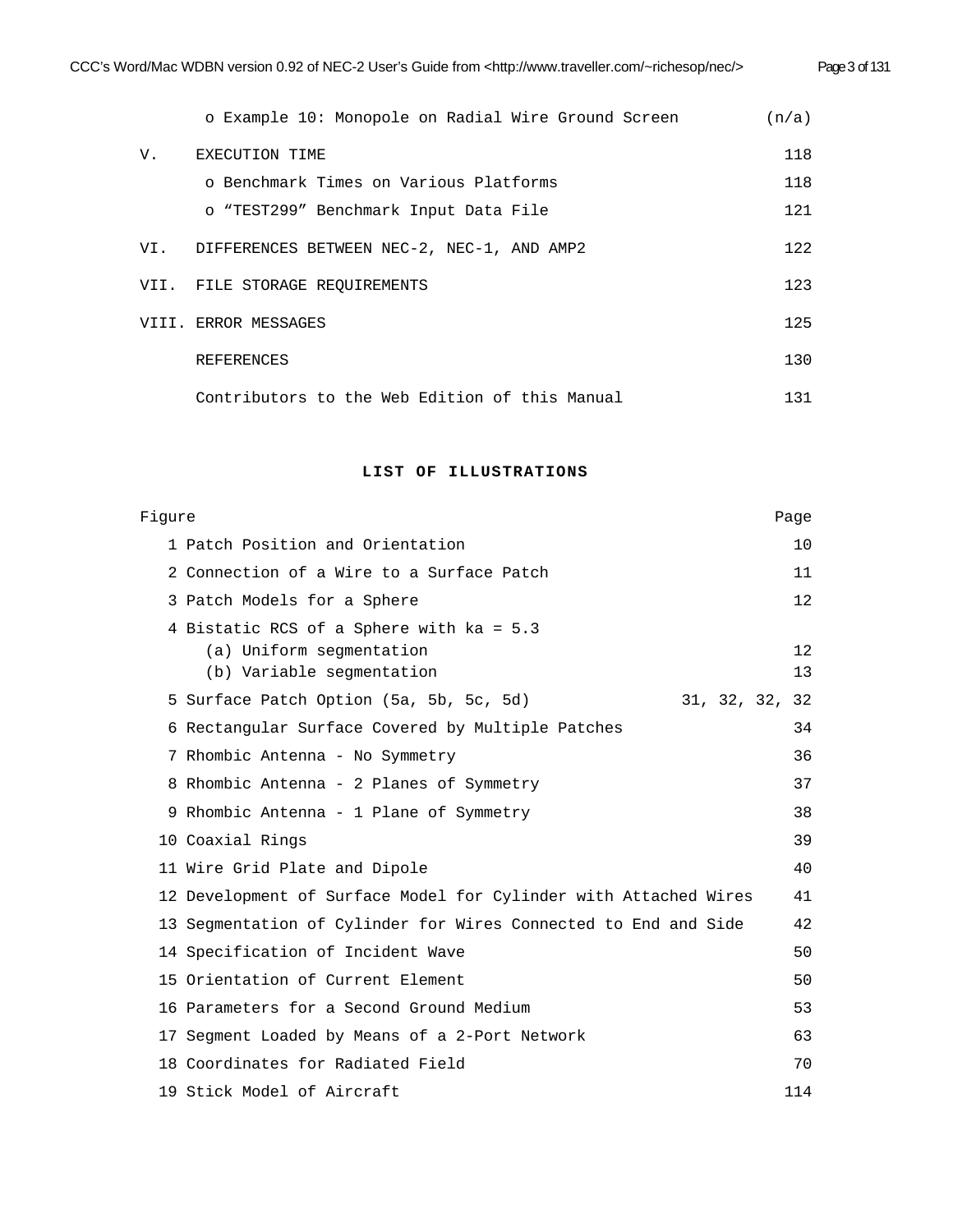# **Preface**

The Numerical Electromagnetics Code (NEC) has been developed at the Lawrence Livermore Laboratory, Livermore, California, under the sponsorship of the Naval Ocean Systems Center and the Air Force Weapons Laboratory. It is an advanced version of the Antenna Modeling Program (AMP) developed in the early 1970's by MBAssociates for the Naval Research Laboratory, Naval Ship Engineering Center, U.S. Army ECOM/Communications Systems, U.S. Army Strategic Communications Command, and Rome Air Development Center under Office of Naval Research Contract N00014-71-C-0187. The present version of NEC is the result of efforts by G. J. Burke and A. J. Poggio of Lawrence Livermore Laboratory.

The documentation for NEC consists of three volumes:

Part I: NEC Program Description - Theory Part II: NEC Program Description - Code Part III: NEC User's Guide

The documentation has been prepared by using the AMP documents as foundations and by modifying those as needed. In some cases this led to minor changes in the original documents while in many cases major modifications were required.

Over the years many individuals have been contributors to AMP and NEC and are acknowledged here as follows:

- \* R. W. Adams
- \* J. N. Brittingham
- \* G. J. Burke
- \* F. J. Deadrick
- \* K. K. Hazard
- \* D. L. Knepp
- \* D. L. Lager
- \* R. J. Lytle
- \* E. K. Miller
- \* J. B. Morton
- \* G. M. Pjerrou
- \* A. J. Poggio
- \* E. S. Selden

The support for the development of NEC-2 at the Lawrence Livermore Laboratory has been provided by the Naval Ocean Systems Center under MIPR-N0095376MP. Cognizant individuals under whom this project was carried out include:

- \* J. Rockway
- \* J. Logan

Previous development of NEC also included the support of the Air Force Weapons Laboratory (Project Order 76-090) and was monitored by J. Castillo and TSgt. H. Goodwin.

Work was performed under the auspices of the U. S. Department of Energy by the Lawrence Livermore National Laboratory under contract No. W-7405-Eng-48. Reference to a company or product name does not imply approval or recommendation of the product by the University of California or the U. S. Department of Energy to the exclusion of others that may be suitable.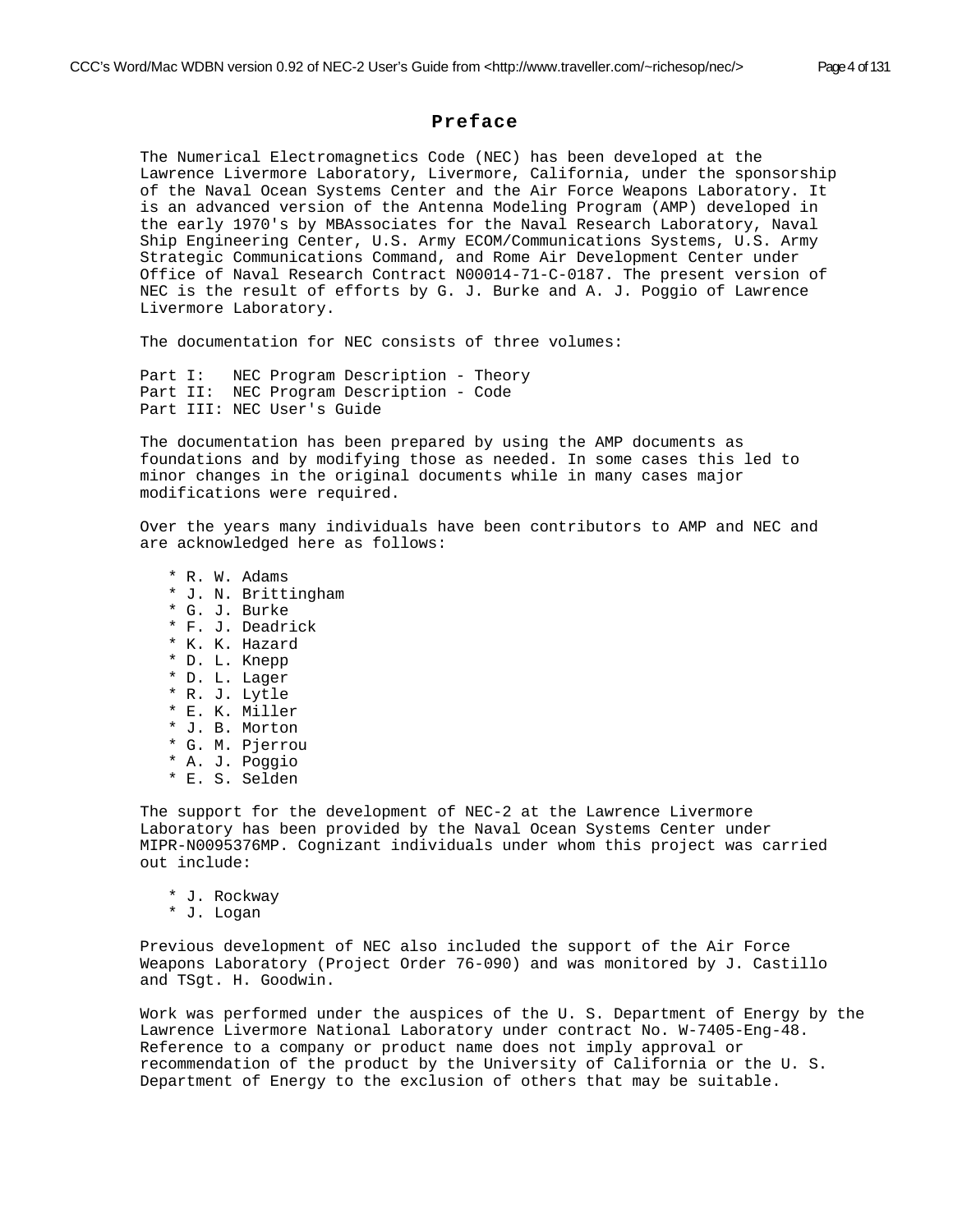### **Disclaimer for the Web and Microsoft Word Versions**

This manual was originally prepared as an account of work sponsored by the United States Government. Neither the United States nor the United States Department of Energy, nor any of their employees, nor any of their contractors, subcontractors, or their employees, makes any warranty, express or implied, or assumes any legal liability or responsibility for the accuracy, completeness or usefulness of any information, apparatus, product or process disclosed, or represents that its use would not infringe privately-owned rights.

The Web (html) and Microsoft Word (WDBN) versions of this manual were derived from the original, printed version by uncompensated volunteers, through optical scanning and automatic character recognition (OCR), retyping, reformatting and other editing (see page 131). These processes have inevitably introduced errors and omissions, for which the United States Government, Lawrence Liver more National Laboratory and University of California have no responsibility. No assurance is made by anyone as to the completeness, accuracy, or suitability for any purpose of any version of this manual.

Users should be particularly alert for errors of the sort that occur frequently with OCR, *e.g.*, missed decimal points and minus signs; confusion of the numeral "1", the lower-case letter "l", and the upper-case letter "I"; misalignment of columns in card images due to miscounting of spaces; and incorrect word substi tution by automatic spell-checking programs.

#### **Abstract**

The Numerical Electromagnetics code (NEC-2) is a computer code for analyzing the electromagnetic response of an arbitrary structure consisting of wires and surfaces in free space or over a ground plane. The analysis is accomplished by the numerical solution of integral equations for induced currents. The excitation may be an incident plane wave or a voltage source on a wire, while the output may include current and charge density, electric or magnetic field in the vicinity of the structure, and radiated fields. NEC-2 includes several features not contained in NEC-1, including an accurate method for modeling grounds, based on the Sommerfeld integrals, and an option to modify a structure without repeating the complete solution.

This manual contains instruction for use of the Code, including preparation of input data and interpretation of the output. Examples are included that show typical input and output and illustrate many of the special options available in NEC-2 [text missing?] covering the equations and details of the coding, are referenced.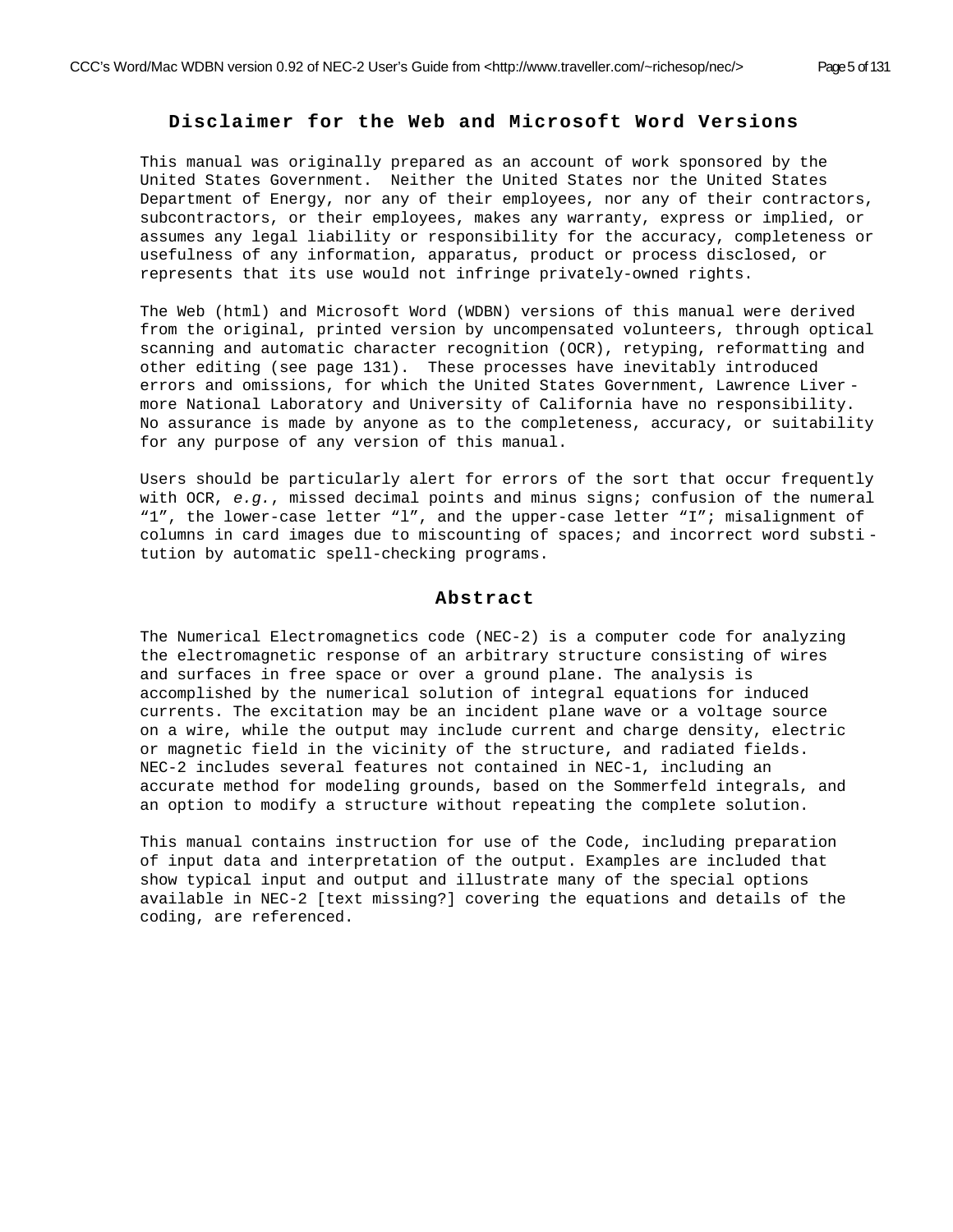### Section I - INTRODUCTION

The Numerical Electromagnetics Code (NEC-2) is a user-oriented computer code for analysis of the electromagnetic response of antennas and other metal structures. It is built around the numerical solution of integral equations for the currents induced on the structure by sources or incident fields. This approach avoids many of the simplifying assumptions required by other solution methods and provides a highly accurate and versatile tool for electromagnetic analysis.

The code combines an integral equation for smooth surfaces with one specialized for wires to provide for convenient and accurate modeling of a wide range of structures. A model may include nonradiating networks and transmission lines connecting parts of the structure, perfect or imperfect conductors, and lumped element loading. A structure may also be modeled over a ground plane that may be either a perfect or imperfect conductor.

The excitation may be either voltage sources on the structure or an incident plane wave of linear or elliptic polarization. The output may include induced currents and charges, near electric or magnetic fields, and radiated fields. Hence, the program is suited to either antenna analysis or scattering and EMP studies.

The integral equation approach is best suited to structures with dimensions up to several wavelengths. Although there is no theoretical size limit, the numerical solution requires a matrix equation of increasing order as the structure size is increased relative to wavelength. Hence, modeling very large structures may require more computer time and file storage than is practical on a particular machine. In such cases standard high-frequency approximations such as geometrical optics, physical optics, or geometrical theory of diffraction may be more suitable than the integral equation approach used in NEC-2.

NEC-2 retains all features of the earlier version NEC-1 except for a restart option. Major additions in NEC-2 are the Numerical Green's Function for partitioned-matrix solution and a treatment for lossy grounds that is accurate for antennas very close to the ground surface. NEC-2 also includes an option to compute maximum coupling between antennas and new options for structure input.

This manual contains instructions for use of the NEC-2 code and sample runs to illustrate the output. The sample runs may also be used as a standard to check the operation of a newly duplicated or modified deck. There are two other manuals for NEC-2: Part I: NEC Program Description - Theory (ref. l); and Part II: NEC Program Description - Code (ref. 2). Part I covers the equations and numerical methods, and Part II is a detailed description of the FORTRAN code.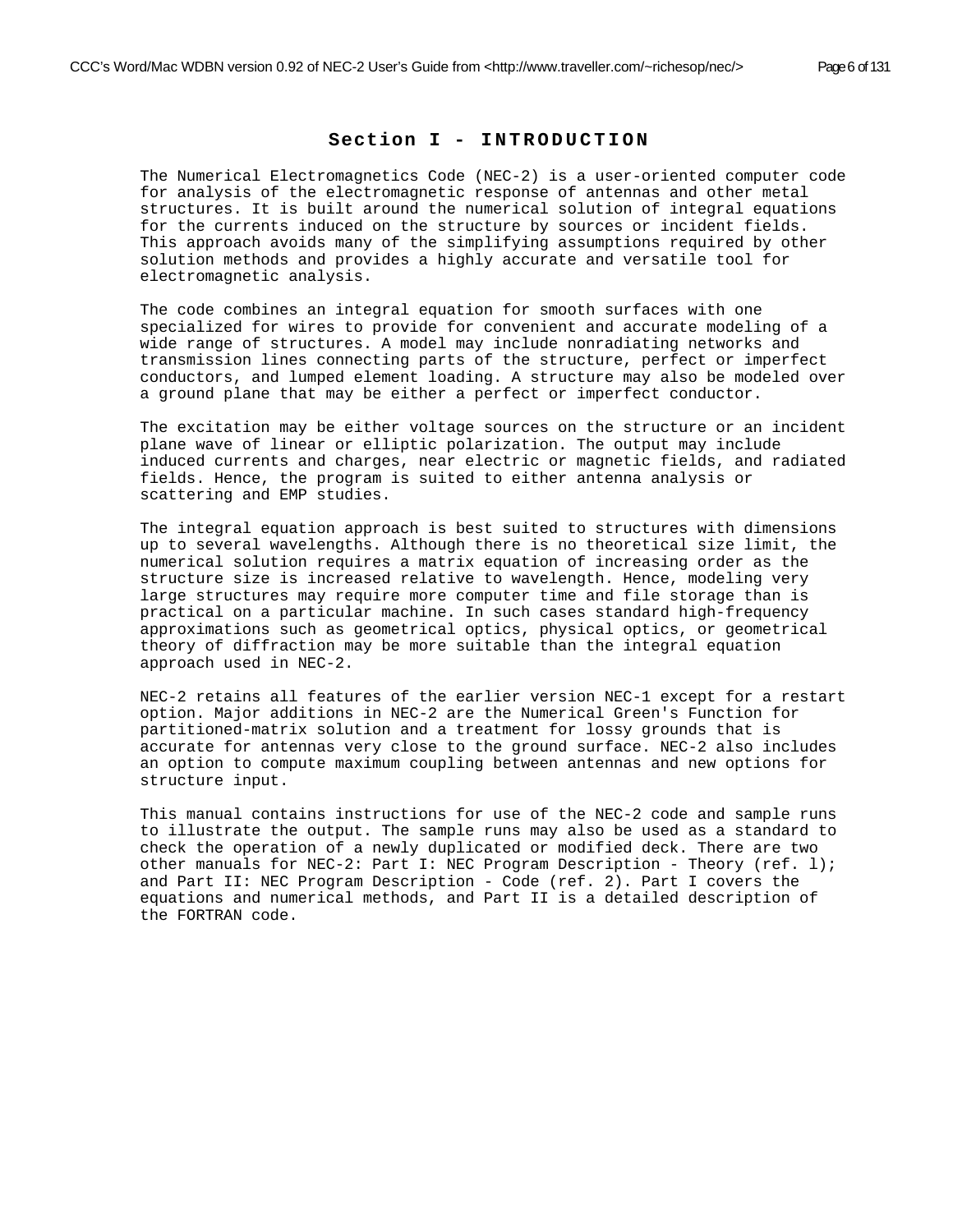### Section II - STRUCTURE MODELING GUIDELINES

The basic devices for modeling structures with the NEC code are short, straight segments for modeling wires and flat patches for modeling surfaces. An antenna and any other conducting objects in its vicinity that affect its performance must be modeled with strings of segments following the paths of wires and with patches covering surfaces. Proper choice of the segments and patches for a model is the most critical step to obtaining accurate results. The number of segments and patches should be the minimum required for accuracy, however, since the program running time increases rapidly a this number increases. Guidelines for choosing segments and patches are given below and should be followed carefully by anyone using the NEC code. Experience gained by using the code will also aid the user in developing models.

#### **1. Wire Modeling**

A wire segment is defined by the coordinates of its two end points and its radius. Modeling a wire structure with segments involves both geometrical and electrical factors. Geometrically, the segments should follow the paths of conductors as closely as possible, using a piece-wise linear fit on curves.

The main electrical consideration is segment length Delta relative to the wavelength Lambda. Generally, Delta should be less than about 0.l Lambda at the desired frequency. Somewhat longer segments may be acceptable on long wires with no abrupt changes while shorter segments, 0.05 Lambda or less, may be needed in modeling critical regions of an antenna. The size of the segments determines the resolution in solving for the current on the model since the current is computed at the center of each segment. Extremely short segments, less than about  $10^{-3}$  Lambda, should also be avoided since the similarity of the constant and cosine components of the current expansion leads to numerical inaccuracy.

The wire radius, a, relative to Lambda is limited by the approximations used in the kernel of the electric field integral equation. Two approximation options are available in NEC: the thin-wire kernel and the extended thin-wire kernel. These are discussed in reference 1. In the thin-wire kernel, the current on the surface of a segment is reduced to a filament of current on the segment axis. In the extended thin-wire kernel, a current uniformly distributed around the segment surface is assumed. The field of the current is approximated by the first two terms in a series expansion of the exact field in powers of  $a^2$ . The first term in the series, which is independent of a, is identical to the thin-wire kernel while the second term extends the accuracy for larger values of a. Higher order approximation are not used because they would require excessive computation time.

In either of these approximations, only currents in the axial direction on a segment are considered, and there is no allowance for variation of the current around the wire circumference. The acceptability of these approximations depends on both the value of a/Lambda and the tendency of the excitation to produce circumferential current or current variation. Unless 2Pi a/Lambda is much less than 1, the validity of these approximations should be considered.

The accuracy of the numerical solution for the dominant axial current is also dependent on Delta/a. Small values of Delta/a may result in extraneous oscillations in the computed current near free wire ends, voltage sources,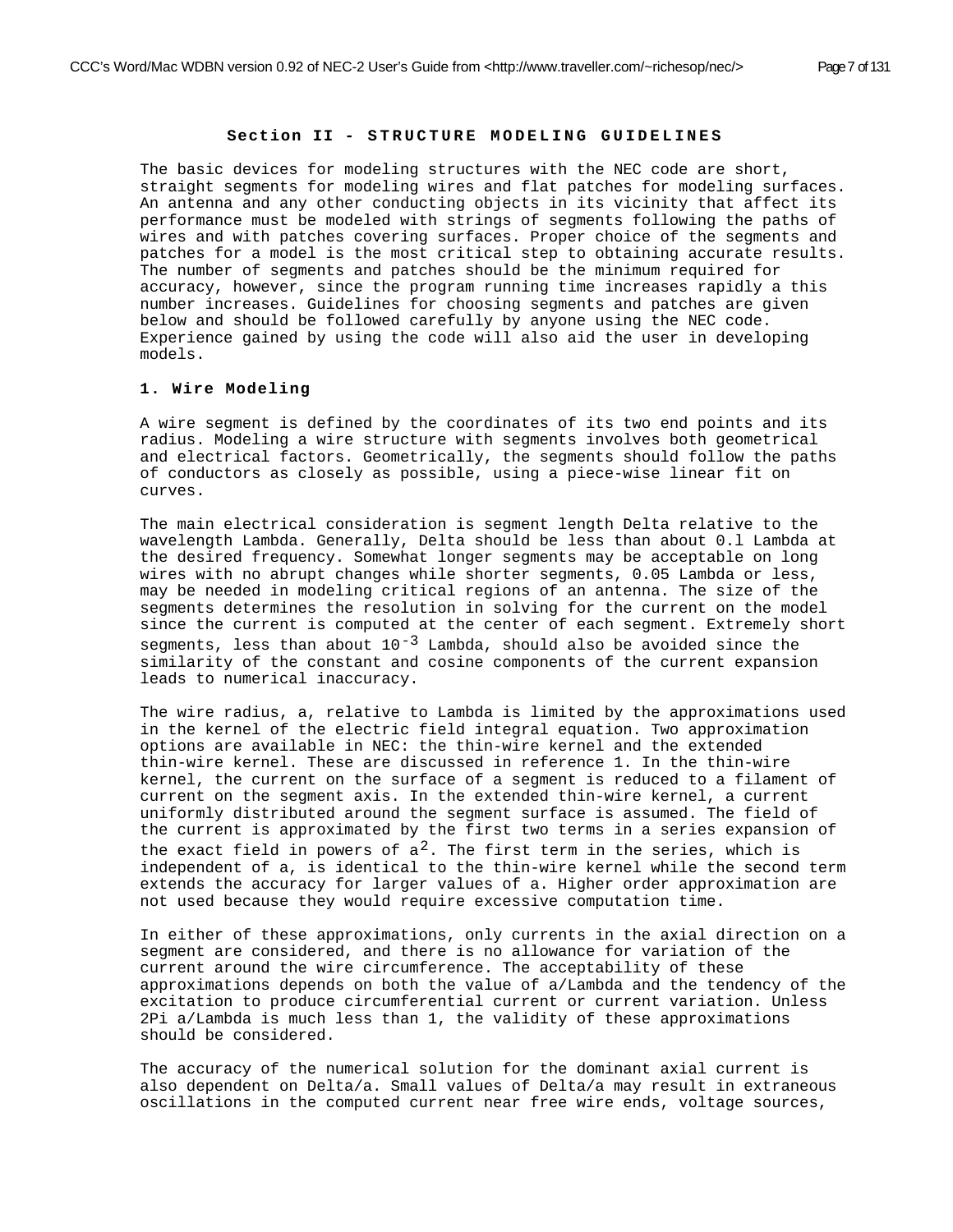or lumped loads. Use of the extended thin-wire kernel will extend the limit on Delta/a to smaller values than are permissible with the normal thin-wire kernel. Studies of the computed field on a segment due to its own current have shown that with the thin-wire kernel, Delta/a must be greater than about 8 for errors of less than 1%. With the extended thin-wire kernel, Delta/a may be as small as 2 for the same accuracy (ref. 3). In the current solution with either of these kernels, the error tends to be less than for a single field evaluation. Reasonable current solutions have been obtained with the thin-wire kernel for Delta/a down to about 2 and with the extended thin-wire kernel for Delta/a down to 0.5. When a model includes segments with Delta/a less than about 2, the extended thin-wire kernel option should be used by inclusion of an EK card in the data deck.

When the extended thin-wire kernel option is selected, it is used at free wire ends and between parallel, connected segments. The normal thin-wire kernel is always used at bends in wires, however. Hence, segments with small Delta/a should be avoided at bends. Use of a small Delta/a at a bend, which results in the center of one segment falling within the radius of the other segment, generally leads to severe error.

The current expansion used in NEC enforces conditions on the current and charge density along wires, at junctions, and at wire ends. For these conditions to be applied properly, segments that are electrically connected must have coincident end points. If segments intersect other than at their ends, the NEC code will not allow current to flow from one segment to the other. Segments will be treated as connected if the separation of their ends is less than about  $10^{-3}$  times the length of the shortest segment. When possible, however, identical coordinates should be used for connected segment ends.

The angle of the intersection of wire segments in NEC is not restricted in any manner. In fact, the acute angle may be so small as to place the observation point on one wire segment within the volume of another wire segment. Numerical studies have shown that such overlapping leads to meaningless results; thus, as a minimum, one must ensure that the angle is large enough to prevent overlaps. Even with such care, the details of the current distribution near the intersection may not be reliable even though the results for the current may be accurate at distances from this region.

NEC includes a patch option for modeling surfaces using the magnetic-field integral equation. This formulation is restricted to closed surfaces with nonvanishing enclosed volume. For example, it is not theoretically applicable to a conducting plate of zero thickness and, actually, the numerical algorithm is not practical for thin bodies (such as solar panels). The latter difficulty is due to the possibility of poor conditioning of the matrix equation.

Wire-grid modeling of conducting surfaces has been used with varying success. The earliest applications to the computation of radar cross sections and radiation patterns provided reasonably accurate results. Even computations for the input impedance of antennas driven against grid models of surfaces have oftentimes exhibited good agreement with experiments. However, broad and generalized guidelines for near-field quantities have not been developed, and the use of wire-grid modeling for near-field parameters should be approached with caution. A single wire grid, however, may represent both surfaces of a thin conducting plate. The current on the grid will be the sum of the currents that would flow on opposite sites of the plate. While information on the currents on the individual surfaces is lost the grid will yield the correct radiated fields.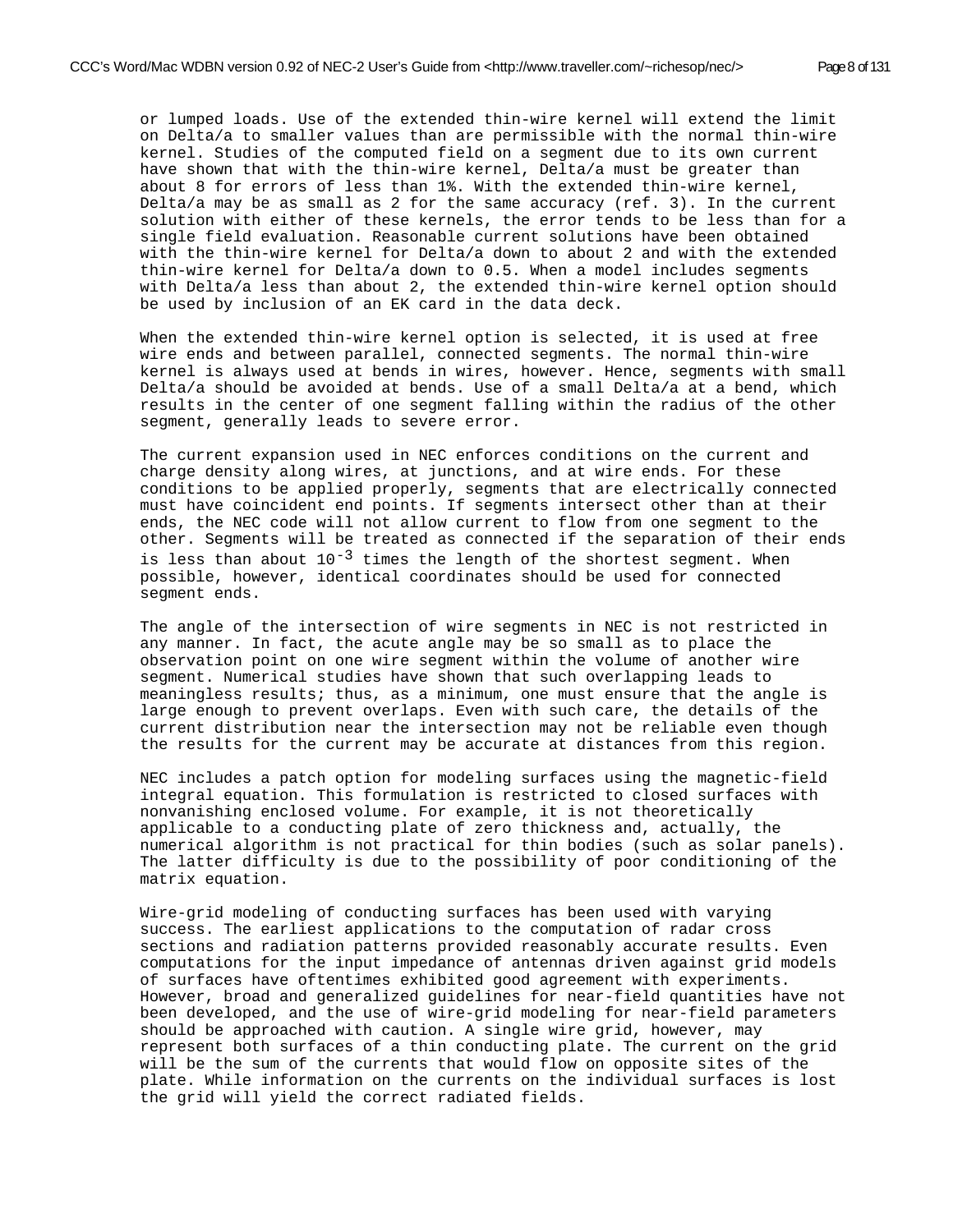Other rules for the segment model follow:

- \* Segments (or patches) may not overlap since the division of current between two overlapping segments is indeterminate. Overlapping segments may result in a singular matrix equation.
- \* A large radius change between connected segments may decrease accuracy; particularly, with small Delta/a. The problem may be reduced by making the radius change in steps over several segments.
- \* A segment is required at each point where a network connection or voltage source will be located. This may seem contrary to the idea of an excitation gap as a break in a wire. A continuous wire across the gap is needed, however, so that the required voltage drop can be specified as a boundary condition.
- \* The two segments on each side of a charge density discontinuity voltage source should be parallel and have the same length and radius. When this source is at the base of a segment connected to a ground plane. the segment should be vertical.
- \* The number of wires joined at a single junction cannot exceed 30 because of a dimension limitation in the code.
- \* When wires are parallel and very close together, the segments should be aligned to avoid incorrect current perturbation from offset match point and segment junctions.
- \* Although extensive tests have not been conducted, it is safe to specify that wires should be several radii apart.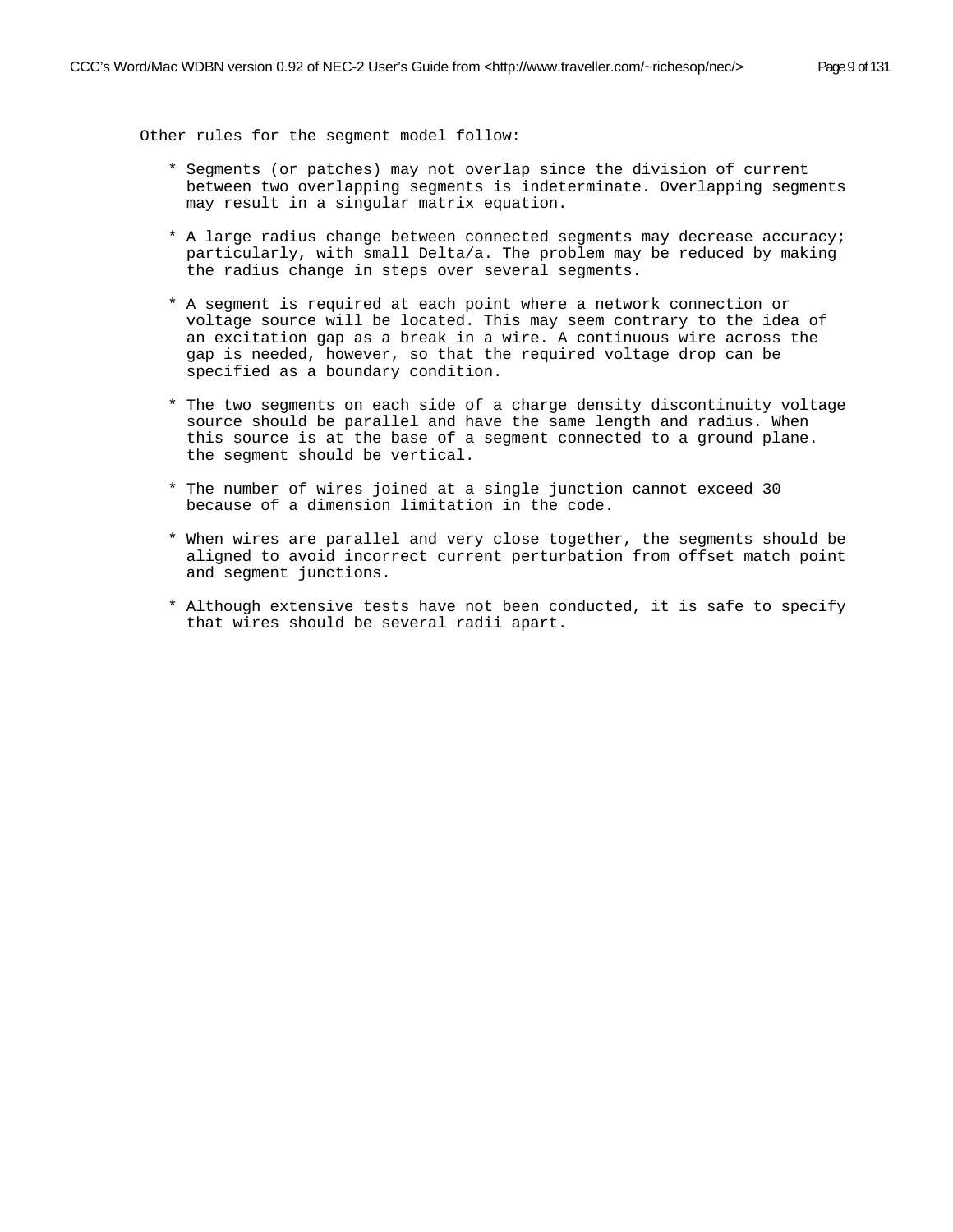# **2. Surface Modeling**

A conducting surface is modeled by means of multiple, small flat surface patches corresponding to the segments used to model wires. The patches are chosen to cover completely the surface to be modeled, conforming as closely as possible to curved surfaces. The parameters defining a surface patch are the Cartesian coordinates of the patch center, the components of the outward-directed, unit normal vector and the patch area. These are illustrated in **Figure 1** where  $r_0 = x_0 \rightharpoonup x + y_0 \rightharpoonup y + z_0 \rightharpoonup z$  is the position of the segment center;  $\lambda_n = n_x \lambda_x + n_y \lambda_y + n_z \lambda_z$  is the unit normal vector and A is the patch area.





Although the shape (square, rectangular, etc.) may be used to define a patch on input it does not affect the solution since there is no integration over the patch unless a wire is connected to the patch center. The program computes the surface current on each patch along the orthogonal unit vectors  $'t_1$  and  $'t_2$ , which are tangent to the surface. The vector  $'t_1$  is parallel to a side of the triangular, rectangular, or quadrilateral patch. For a patch of arbitrary shape, it is chosen by the following rules:

For a horizontal patch,

 $^{\wedge}$ t<sub>1</sub> =  $^{\wedge}$ x .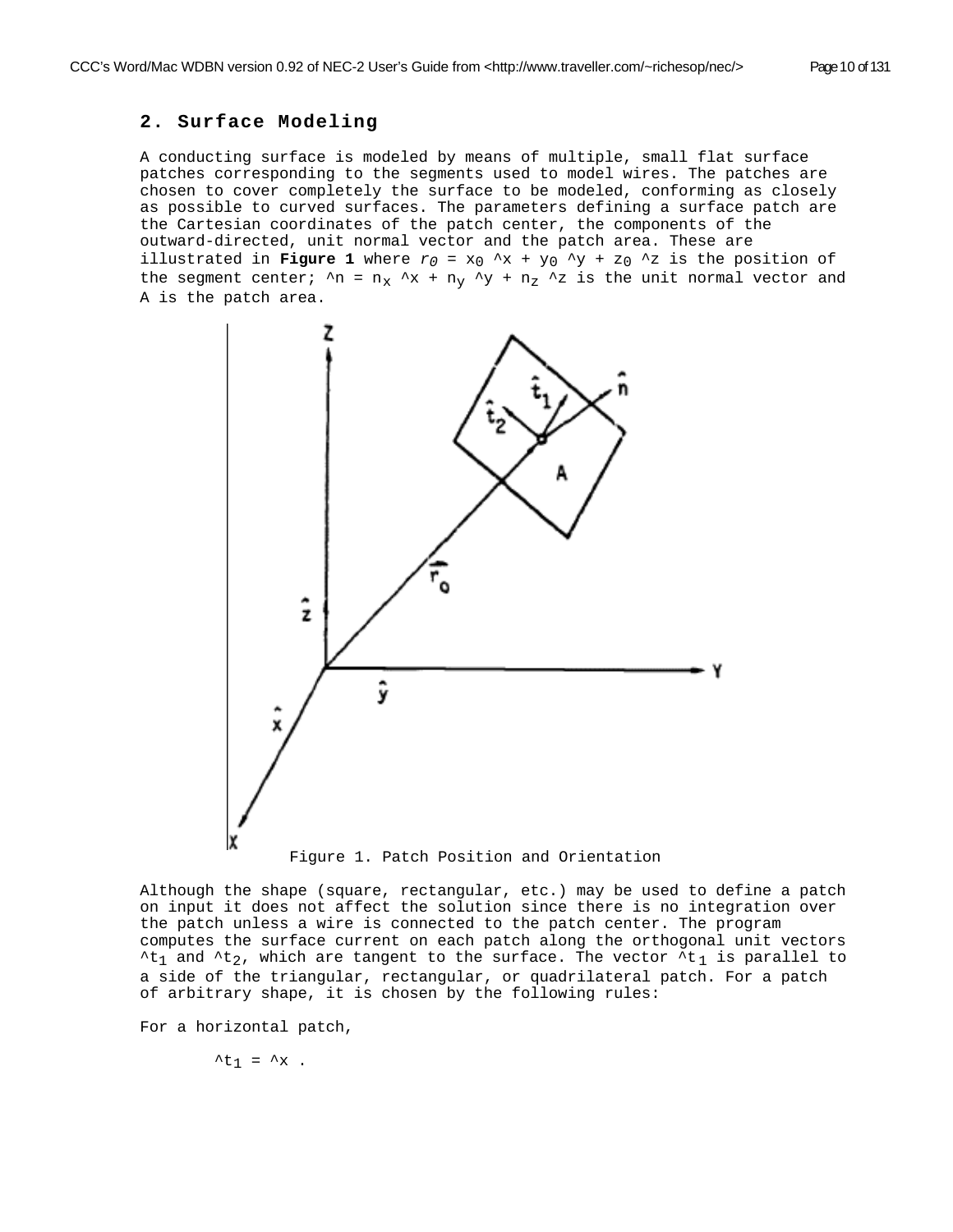For a non horizontal patch,

 $^{\wedge}$ t<sub>1</sub> = (  $^{\wedge}$ z X  $^{\wedge}$ n ) / |  $^{\wedge}$ z X  $^{\wedge}$ n | ,

 $'t_2$  is then chosen as  $'t_2 = 'n X 't_1$ . When a structure having plane symmetry is formed by reflection in a coordinate plane using a GX input card, the vectors  $t_1$ ,  $t_2$  and  $t_1$  are also reflected so that the new patches will have  $t_2$  = -^n X ^t<sub>1</sub>. When a wire is connected to a surface, the wire must end at the center of a patch with identical coordinates used for the wire end and the patch center. The program then divides the patch into four equal patches about the wire end as shown in **Figure 2**, where a wire has been connected to the second of three previously identical patches. The connection patch is divided along lines defined by the vectors  $'t_1$  and  $'t_2$  for that patch, with a square patch assumed. The four new patches are ordinary patches like those input by the user, except when the interactions between the patches and the lowest segment on the connected wire are computed. In this case an interpolation function is applied to the four patches to represent the current from the wire onto the surface, and the function is numerically integrated over the patches. Thus, the shape of the patch is significant in this case. The user should try to choose patches so that those with wires connected are approximately square with sides parallel to  $'t_1$  and  $'t_2$ . The connected wire is not required to be normal to the patch but cannot lie in the plane of the patch. Only a single wire may connect to a given patch and a segment may have a patch connection on only one of its ends. Also, a wire may never connect to a patch formed by subdividing another patch for a previous connection.



Figure 2. Connection of a Wire to a Surface Patch.

As with wire modeling, patch size measured in wavelengths is very important for accuracy of the results. A minimum of about 25 patches should be used per square wavelength of surface area, with the maximum size for an individual patch about 0.04 square wavelengths. Large patches may be used on large smooth surfaces while smaller patches are needed in areas of small radius of curvature, both for geometrical modeling accuracy and for accuracy of the integral equation solution. In the case of an edge, a precise local representation cannot be included; however, smaller patches in the vicinity of the edge can lead to more accurate results since the current magnitude may vary rapidly in this region. Since connection of a wire to a patch causes the patch to be divided into four smaller patches, a larger patch may be input in anticipation of the subdivision.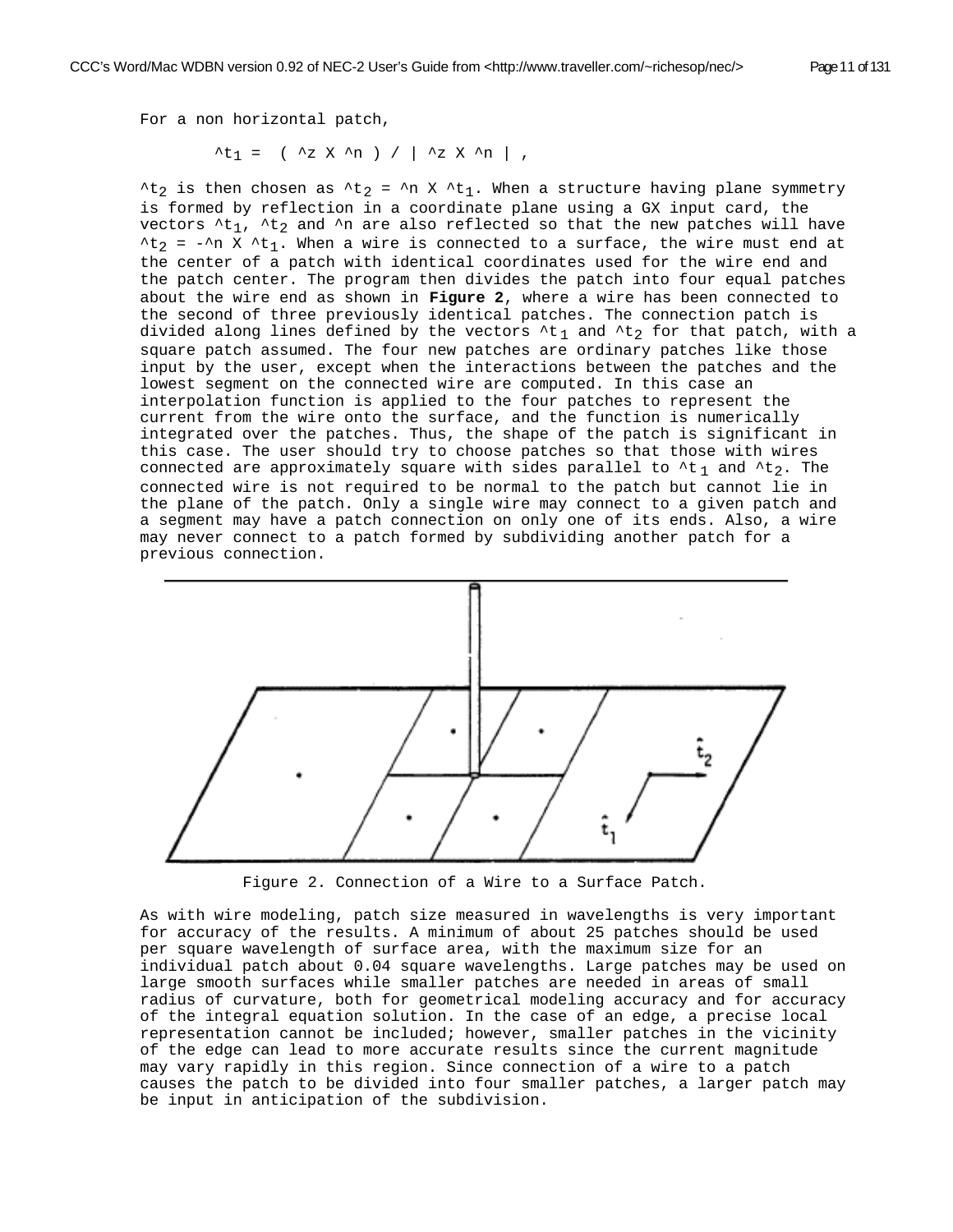While patch shape is not input to the program, very long narrow patches should be avoided when subdividing the surface. This is illustrated by the two methods of modeling a sphere shown in **Figure 3**. The first uses uniform division in azimuth and equal cuts along the vertical axis. This results in all patches having equal areas but with long narrow patches near the poles. In the second method, the number of divisions in azimuth is increased toward the equator so that the patch length and width are kept more nearly equal. The areas are again kept approximately equal.



Uniform Segmentation

Variable Segmentation

Figure 3. Patch Models for a Sphere.

The results of the two segmentations are shown in **Figure 4** for scattering by a sphere of ka  $(2^1 \text{ radius}/\text{ wavelength})$  equal to 5.3. The uniform segmentation used 14 increments in azimuth and 14 equal bands along the vertical axis. The variable segmentation used 13 equal increments in arc length along the vertical axis, with each band from top to bottom divided into the following number of patches in azimuth: 4, 8, 12, 16, 20, 24, 24, 24, 20, 16, 12, 8, 4. Much better agreement with experiment is obtained with the variable segmentation.



(a) Uniform Segmeniation

Figure 4. Bistatic RCS of a Sphere with ka = 5.3.

*(Figure 4 continues* —>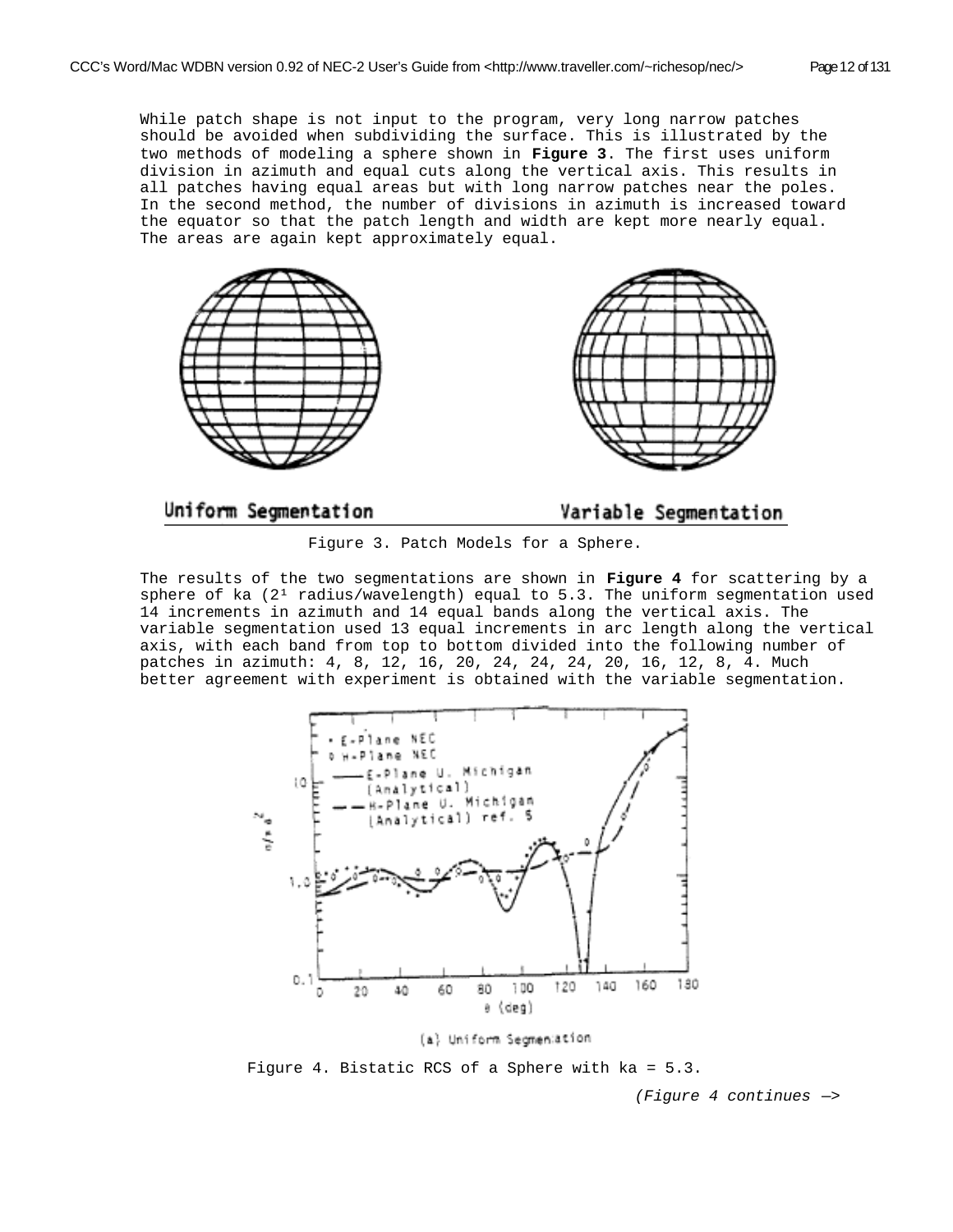

(b) Variable + Segmentation

Figure 4. Bistatic RCS of a Sphere with ka = 5.3 (continuation).

In general, the use of surface patches is restricted to modeling voluminous bodies. The surface modeled must be closed since the patches only model the side of the surface from which their normals are directed outward. If a somewhat thin body, such as a box with one narrow dimension, is modeled with patches the narrow sites (edges) must be modeled a well as the broad surfaces. Furthermore, the parallel surface on opposite sides cannot be too close together or severe numerical error will occur.

When modeling complex structures with features not previously encountered, accuracy may be checked by comparison with reliable experimental data if available. Alternatively, it may be possible to develop an idealized model for which the correct results can be estimated while retaining the critical features of the desired model. The optimum model for a class of structures can be estimated by varying the segment and patch density and observing the effect on the results. Some dependence of results on segmentation will always be found. A large dependence, however, would indicate that the solution has not converged and more segments or patches should be used. A model will generally be usable over a band of frequencies. For frequencies beyond the upper limit of a particular model, a new set of geometry cards must be input with a finer segmentation.

#### **3. Modeling Structures Over Ground**

Several options are available in NEC for modeling an antenna over a ground plane. For a perfectly conducting ground, the code generates an image of the structure reflected in the ground surface. The image is exactly equivalent to a perfectly conducting ground and results in solution accuracy comparable to that for a free-space model. Structures may be close to the ground or contacting it in this case. However, for a horizontal wire with radius a, and height h to the wire axis,  $[\, \mathrm{h}^2$  +  $\mathrm{a}^2 \, ]^{1/2}$  should be greater than about  $10^{-6}$  wavelengths. Furthermore, the height should be at least several times the radius for the thin-wire approximation to be valid. This method doubles the time to fill the interaction matrix. A finitely conducting ground may be modeled by an image modified by the Fresnel plane-wave reflection coefficients. This method is fast but of limited accuracy and should not be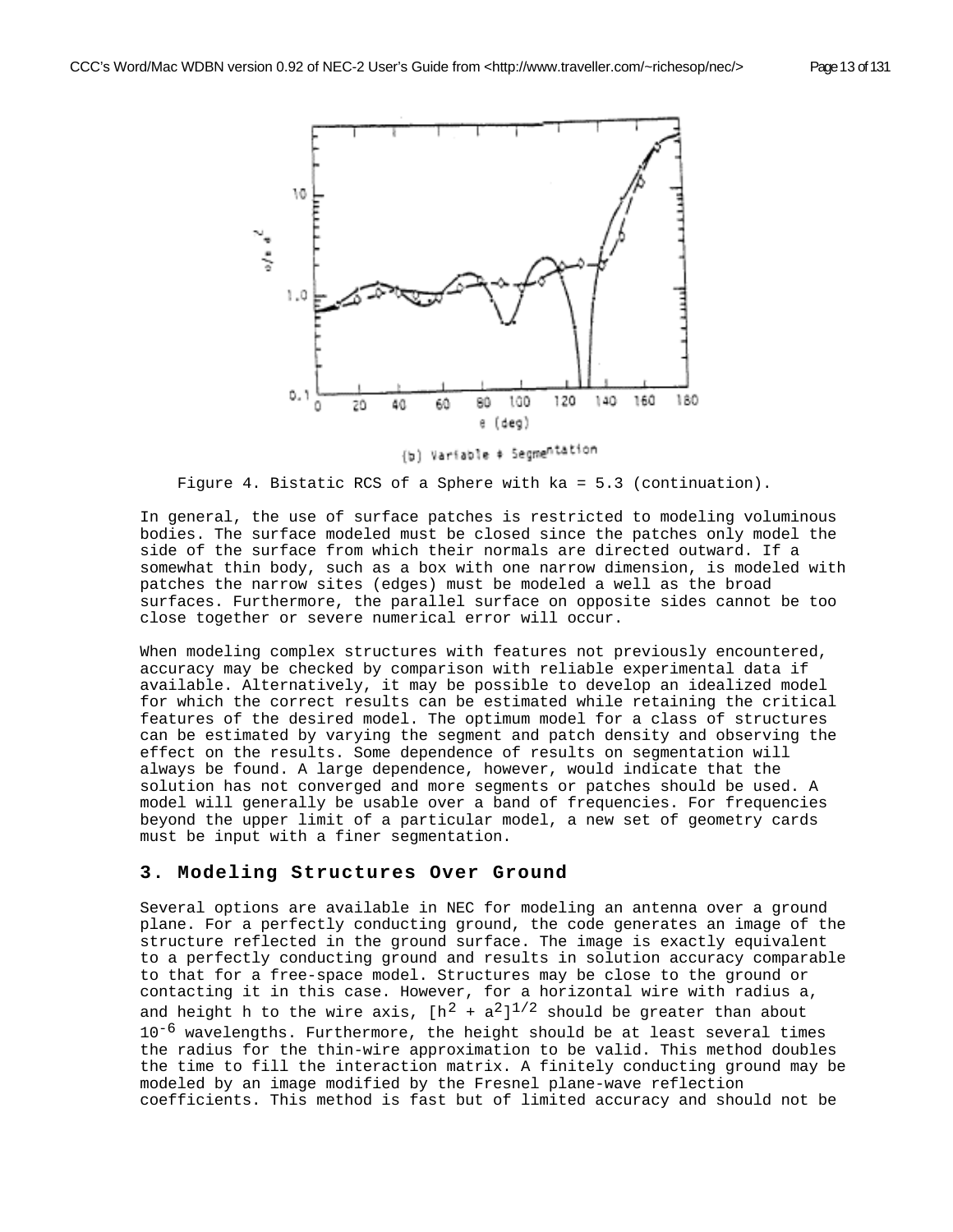used for structures close to the ground. The reflection coefficient approximation for the near fields can yield reasonable accuracy if the structure is a least several tenths of a wavelength above the ground. It should not be used for structures having a large horizontal extent over the ground such as some traveling-wave antennas. An alternate method (Sommerfeld/Norton), available for wires only, uses the exact solution for the fields in the presence of ground and is accurate close to the ground. For a horizontal wire the height restriction is the same as for a perfect ground. When this method is used NEC requires an input file (TAPE21) containing field values for the specific ground parameters and frequency. This interpolation table must be generated by running a separate program, SOMNEC, prior to the NEC run. The present NEC code uses the Sommerfeld/ Norton method only for wire-to-wire interactions. If Sommerfeld/Norton is requested for a structure that includes surfaces, the reflection coefficient approximation will be used for surface-to-surface and surface-to-wire interactions. Computation of wire-to-wire interactions by the Sommerfeld/ Norton method take about four times longer than for free space. In addition, computation of the interpolation table requires about 15 s on a CDC 7600 computer. However, the file of interpolation tables may be saved and reused for problems having the same ground parameters and frequency. The Sommerfeld/Norton method is not available in the earlier code, NEC-l.

A wire ground screen may be modeled with the Sommerfeld/Norton method if it is raised slightly above the ground surface. A ground stake cannot be modeled in NEC since there is presently no provision to compute interactions across the interface. Wires may end on a ground plane with a condition that the charge density (i.e., derivative of current) be zero at the base of the wire, but this is accurate only for a perfectly conducting ground. A wire may end on a finitely conducting ground with the charge set to zero at the connection, but this will not accurately model a ground stake. If a wire is driven against a finitely conducting ground in this way, the input impedance will typically be dependent on length of the source segment.

NEC also includes options for a radial-wire ground-screen approximation and two-medium ground approximation (cliff) based on modified reflection coefficients. These methods are implemented only for wires and not for patches, however. For the radial-wire ground-screen approximation, an approximate surface impedance - based on the wire density and the ground parameters - is computed at specular reflection points. Since the formula for surface impedance yields zero at the center of the screen, the current on a vertical monopole will be the same as over a perfect ground. The ground screen approximation is used in computing both near-field interactions and the radiated field. It should be noted that diffraction from the edge of the screen is not included. When limited accuracy can be accepted, the ground screen approximation provides a large time saving over explicit modeling with the Sommerfeld/Norton method since the ground screen does not increase the number of unknowns in the matrix equation.

The two-medium ground approximation permits the user to define a linear or circular cliff with different ground parameters and ground height on opposite sides. This approximation is not used for the near-field interactions affecting the currents but is used in computing the radiated field. The reflection coefficient is based on the ground parameters and height at the specular-reflection point for each ray. This option may also be used to compute the current over a perfect ground and then compute radiated fields for a finitely conducting ground.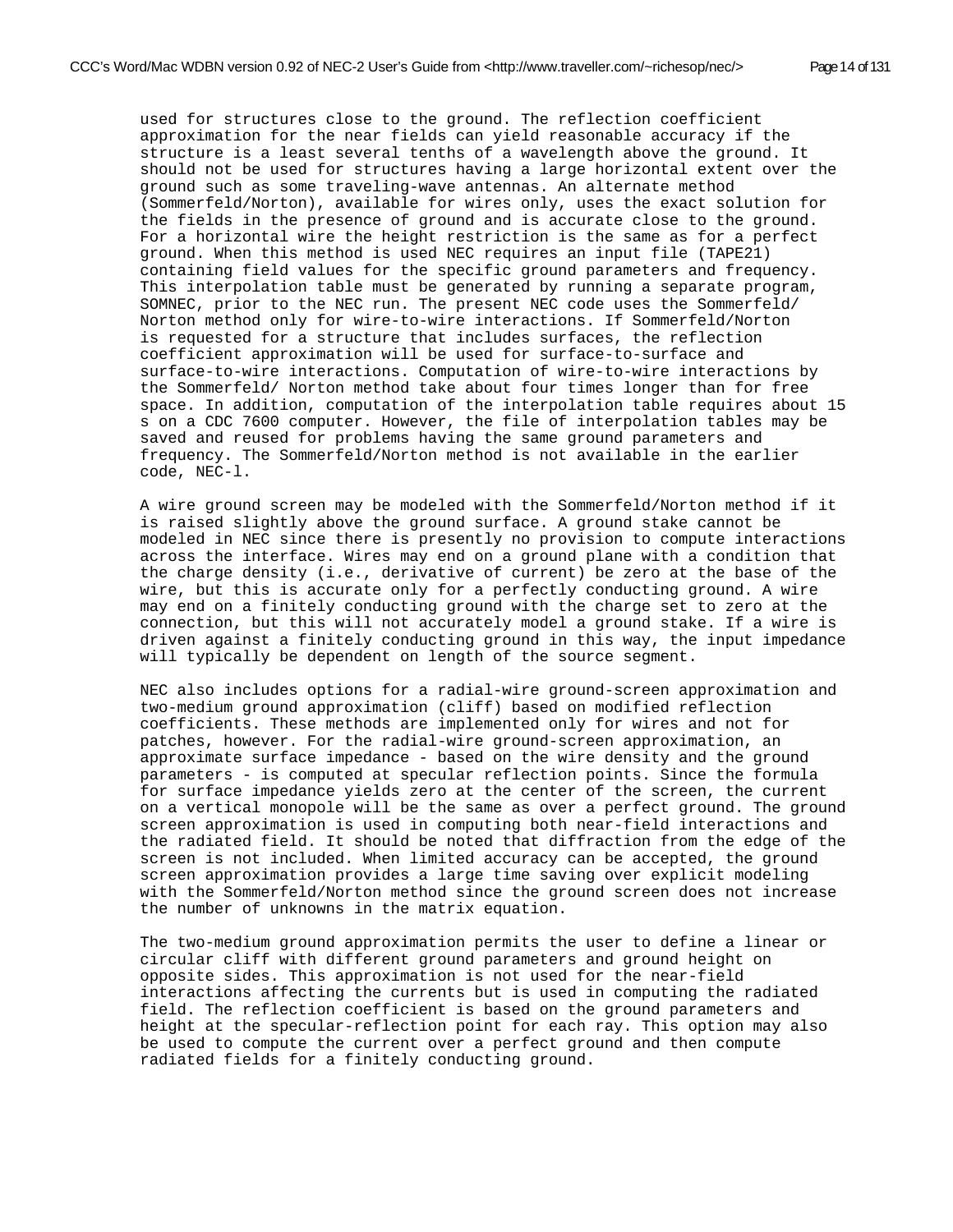# **Section III – PROGRAM INPUT**

# **1. Comment Cards (CM , CE)**

The data-card deck for a run must begin with one or more comment cards which can contain a brief description and structure parameters for the run. The cards are printed at the beginning of the output of the run for identification only and have no effect on the computation. Any alphabetic and numeric characters can be punched on these cards. The comment cards, like all other data cards, have a two-letter identifier in columns 1 and 2. The two forms for comment cards are:

Card:

|           | 5 <sup>1</sup> | 10 | 15 | 20 | 30                                                                | 40 | 50 | 60 | 70 | 80 |
|-----------|----------------|----|----|----|-------------------------------------------------------------------|----|----|----|----|----|
|           |                |    |    |    |                                                                   |    |    |    |    |    |
| <b>CM</b> |                |    |    |    |                                                                   |    |    |    |    |    |
|           |                |    |    |    |                                                                   |    |    |    |    |    |
|           |                |    |    |    |                                                                   |    |    |    |    |    |
|           |                |    |    |    |                                                                   |    |    |    |    |    |
|           |                |    |    |    | The numbers along the top refer to the last column in each field. |    |    |    |    |    |

| ′2 | 5 <sup>1</sup> | 10 <sup>°</sup> | 15 <sup>1</sup> | 20 <sup>1</sup> | 30 <sup>1</sup> | 40 | 50 | 60                                                                | 70 | 80 |
|----|----------------|-----------------|-----------------|-----------------|-----------------|----|----|-------------------------------------------------------------------|----|----|
|    |                |                 |                 |                 |                 |    |    |                                                                   |    |    |
| CE |                |                 |                 |                 |                 |    |    |                                                                   |    |    |
|    |                |                 |                 |                 |                 |    |    |                                                                   |    |    |
|    |                |                 |                 |                 |                 |    |    |                                                                   |    |    |
|    |                |                 |                 |                 |                 |    |    |                                                                   |    |    |
|    |                |                 |                 |                 |                 |    |    | The numbers along the top refer to the last column in each field. |    |    |

When a CM card is read, the contents of columns 3 through 80 are printed in the output, and the next card is read as a comment card. When a CE card is read, columns 3 through 80 are printed, and reading of comments is terminated. The next card must be geometry card. Thus, a CE Card must always occur in a data deck and may be preceded by as many CM cards as are needed to describe the run.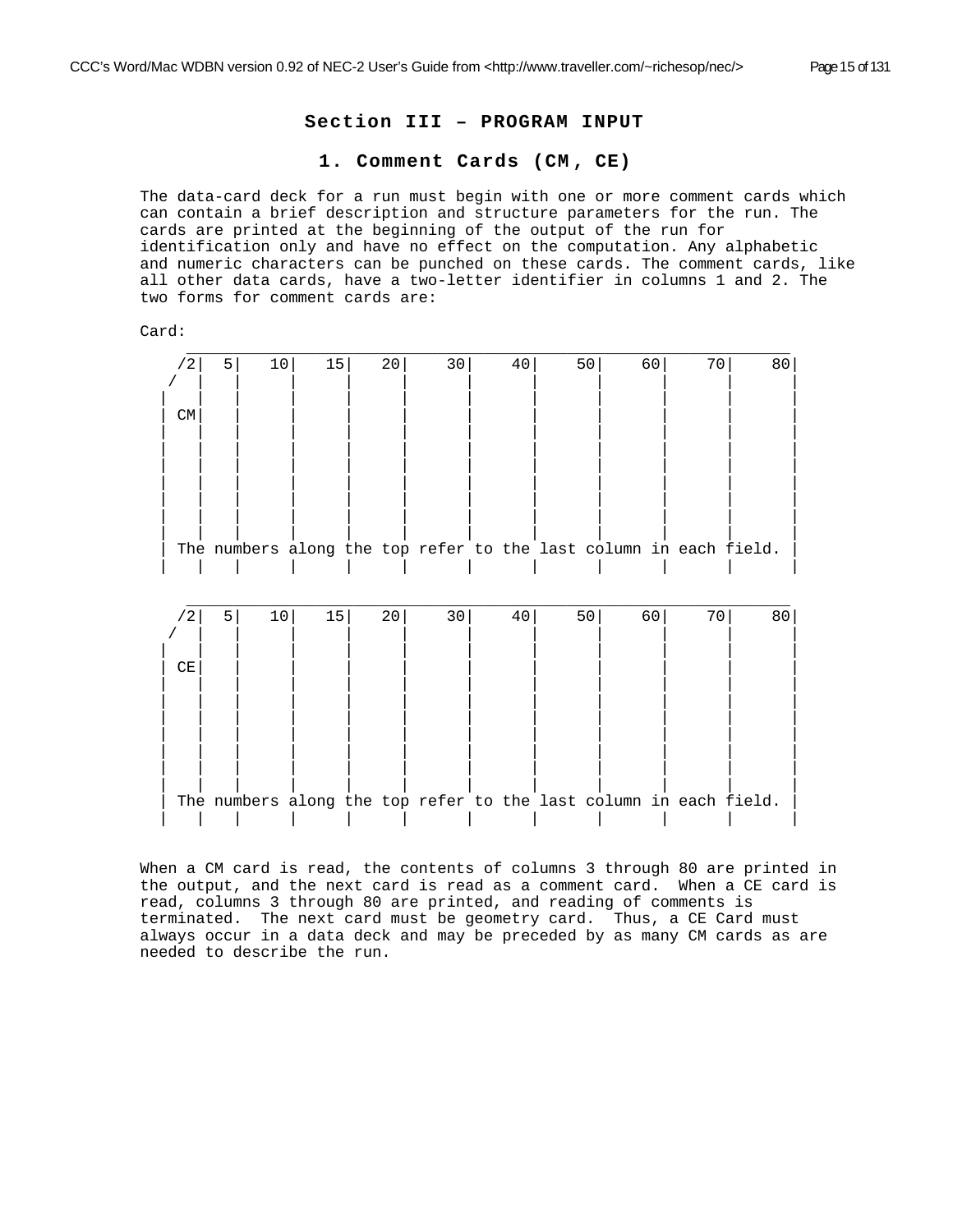#### **2. Structure Geometry Input Cards**

#### **Wire Arc Specification (GA)**

Purpose: To generate a circular arc of wire segments.

Card:

|       | 2     | 5           | 10             | 20 | 30 | 40             | 50      | 60                                  | 70    | 80    |                                                                   |
|-------|-------|-------------|----------------|----|----|----------------|---------|-------------------------------------|-------|-------|-------------------------------------------------------------------|
|       | GA    | I1          | I <sub>2</sub> | F1 | F2 | F3             | F4<br>R | blank                               | blank | blank |                                                                   |
|       |       | I           | N              | R  | Α  | Α              | Α       |                                     |       |       |                                                                   |
|       |       | T           | S              | Α  | Ν  | N              | D       |                                     |       |       |                                                                   |
|       |       | G           |                | D  | G  | G              |         |                                     |       |       |                                                                   |
|       |       |             |                | Α  | 1  | $\overline{2}$ |         |                                     |       |       |                                                                   |
|       |       |             |                |    |    |                |         |                                     |       |       |                                                                   |
|       |       |             |                |    |    |                |         |                                     |       |       |                                                                   |
|       |       |             |                |    |    |                |         |                                     |       |       | The numbers along the top refer to the last column in each field. |
|       | Field |             |                |    |    |                |         | Parameter Last column in each field |       |       |                                                                   |
| GA    |       |             |                |    | 2  |                |         |                                     |       |       |                                                                   |
| ITG   |       | I1          |                |    | 5  |                |         |                                     |       |       |                                                                   |
| NS    |       | I2          |                |    | 10 |                |         |                                     |       |       |                                                                   |
| RADA  |       | F1          |                |    | 20 |                |         |                                     |       |       |                                                                   |
| ANG1  |       | $_{\rm F2}$ |                |    | 30 |                |         |                                     |       |       |                                                                   |
| ANG 2 |       | F3          |                |    | 40 |                |         |                                     |       |       |                                                                   |
| RAD   |       | F4          |                |    | 50 |                |         |                                     |       |       |                                                                   |
|       | blank |             |                |    | 60 |                |         |                                     |       |       |                                                                   |
|       | blank |             |                |    | 70 |                |         |                                     |       |       |                                                                   |
|       | blank |             |                |    | 80 |                |         |                                     |       |       |                                                                   |

Parameters:

#### Integers

 ITG (I1) - Tag number assigned to all segments of the wire arc. NS (I2) - Number of segments into which the arc will be divided. Decimal Numbers RADA (F1) - Arc radius (center is the origin and the axis is the y axis. ANG1 (F2) - Angle of first end of the arc measured from the x axis in a left-hand direction about the y axis (degrees). ANG2 (F3) - Angle of the second end of the arc.

RAD (F4) - Wire radius.

- \* The segments generated by GA form a section of polygon inscribed within the arc.
- \* If an arc in a different position or orientation is desired the segments may be moved with a GM card.
- \* Use of GA to form a circle will not result in symmetry being used in the calculation. It is a good way to form the beginning of the circle, to be completed by GR, however.
- \* (See notes for GW.)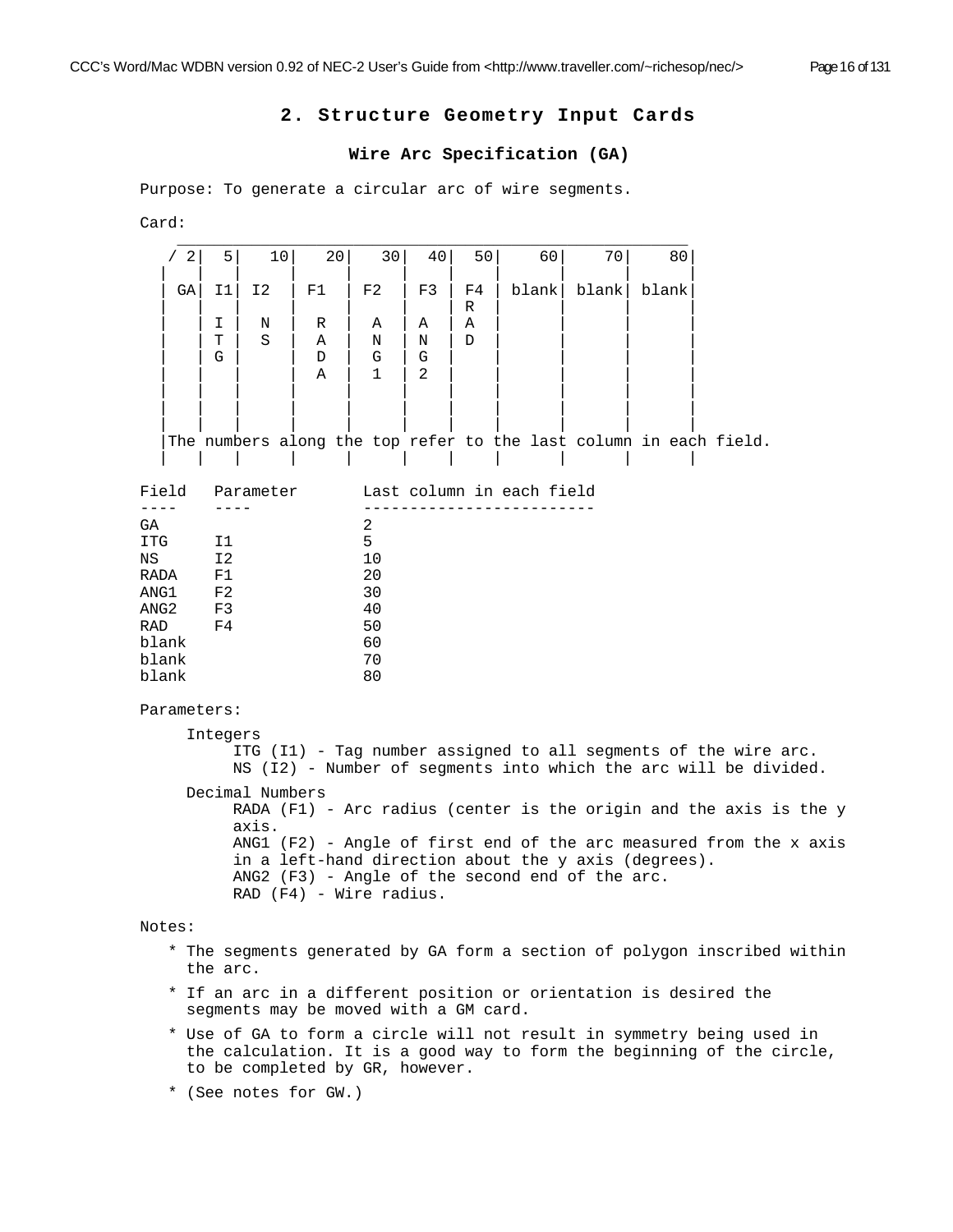### **End Geometry Input (GE)**

Purpose: To terminate reading of geometry data cards and reset geometry data if a ground plane is used.

Card:

| Field          | Parameter | Last column in each field |
|----------------|-----------|---------------------------|
|                |           |                           |
| GE             |           | 2                         |
| I <sub>1</sub> | qpflaq    | 5                         |
| blank          |           | 10                        |
| blank          |           | 20                        |
| blank          |           | 30                        |
| blank          |           | 40                        |
| blank          |           | 50                        |
| blank          |           | 60                        |
| blank          |           | 70                        |
| blank          |           | 80                        |

Parameters:

Integers:

gpflag - Geometry ground plain flag.

0 - no ground plane is present.

 1 - Indicates a ground plane is present. Structure symmetry is modified as required, and the current expansion is modified so that the currents an segments touching the ground  $(x, Y)$  plane) are interpolated to their images below the ground (charge at base is zero)

 -1 - indicates a ground is present. Structure symmetry is modified as required. Current expansion, however, is not modified, Thus, currents on segments touching the ground will go to zero at the ground.

Decimal Numbers:

The decimal number fields are not used.

- \* The basic function of the GE card is to terminate reading of geometry data cards. In doing this, it causes the program to search through the segment data that have been generated by the preceding cards to determine which wires are connected for current expansion.
- \* At the time that the GE card is read, the structure dimensions must be in units of meters.
- \* A positive or negative value of I1 does not cause a ground to be included in the calculation. It only modifies the geometry data as required when a ground is present. The ground parameters must be specified on a program control card following the geometry cards.
- \* When I1 is nonzero, no segment my extend below the ground plane (X,Y plane) or lie in this plane. Segments my end on the ground plane, however.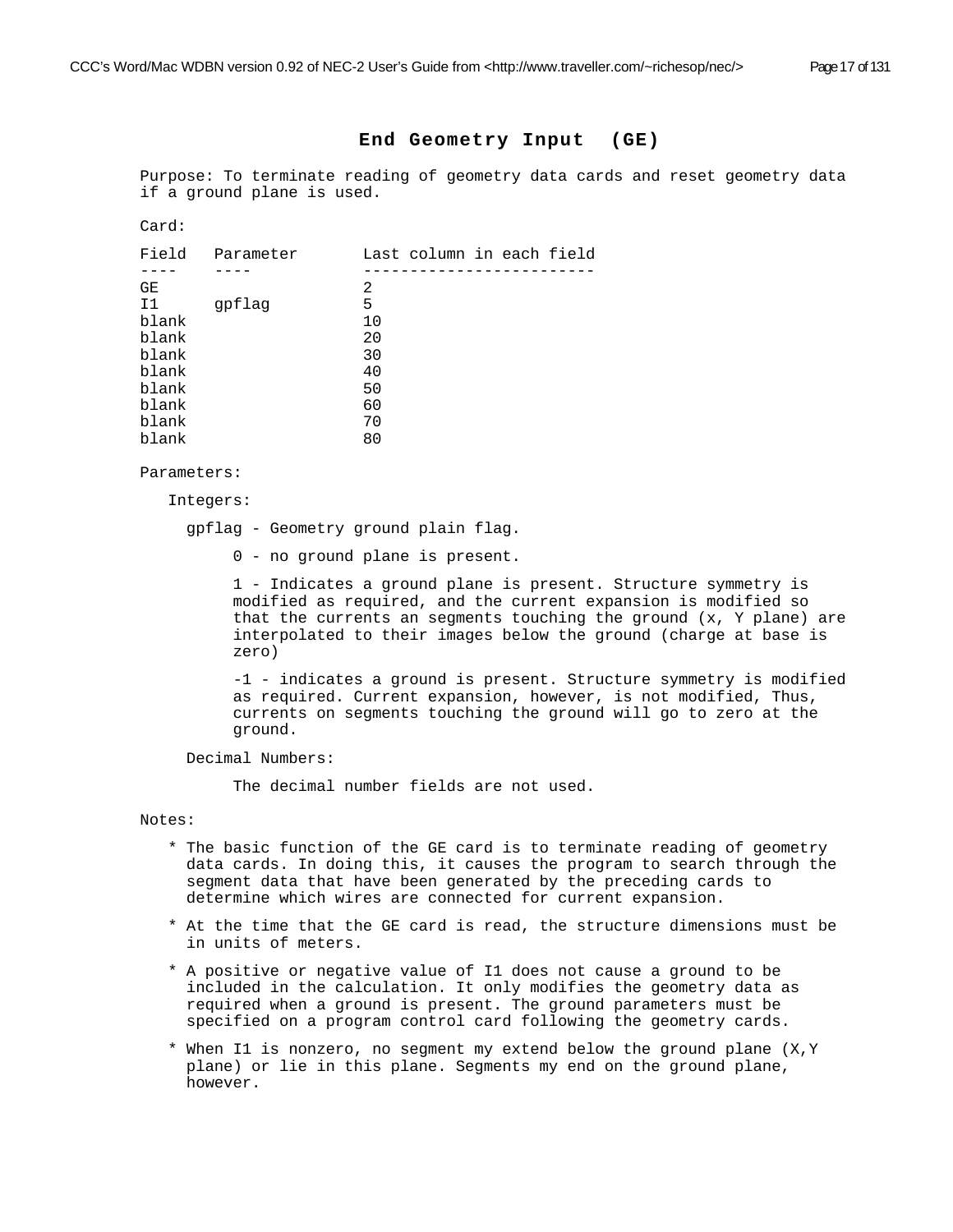- \* If the height of a horizontal wire is less than 10<sup>-3</sup> times the segment length, I1 equal to 1 will connect the end of every segment in the wire to ground. I1 should be -1 to avoid this disaster.
- \* As an example of how the symmetry of a structure is affected by the presence of ground plane (X,Y plane), consider a structure generated with cylindrical symmetry about the Z axis. The presence of a ground does not effect the cylindrical symmetry. If however this same structure is rotated off the vertical, cylindrical symmetry is lost in the presence of the ground. As a second example, consider a dipole parallel to the Z axis, which was generated with symmetry about its feed. The presence of a ground plane destroys this symmetry. The program modifies structure symmetries as follows when I1 is nonzero. If the structure was rotated about the X or Y axis by the GM card, all symmetry is lost (i.e., the no-symmetry condition is set). If the structure was not rotated about the X or Y axis, only symmetry about a plane parallel to the X, Y plane is lost. Translation or a structure does not affect symmetries.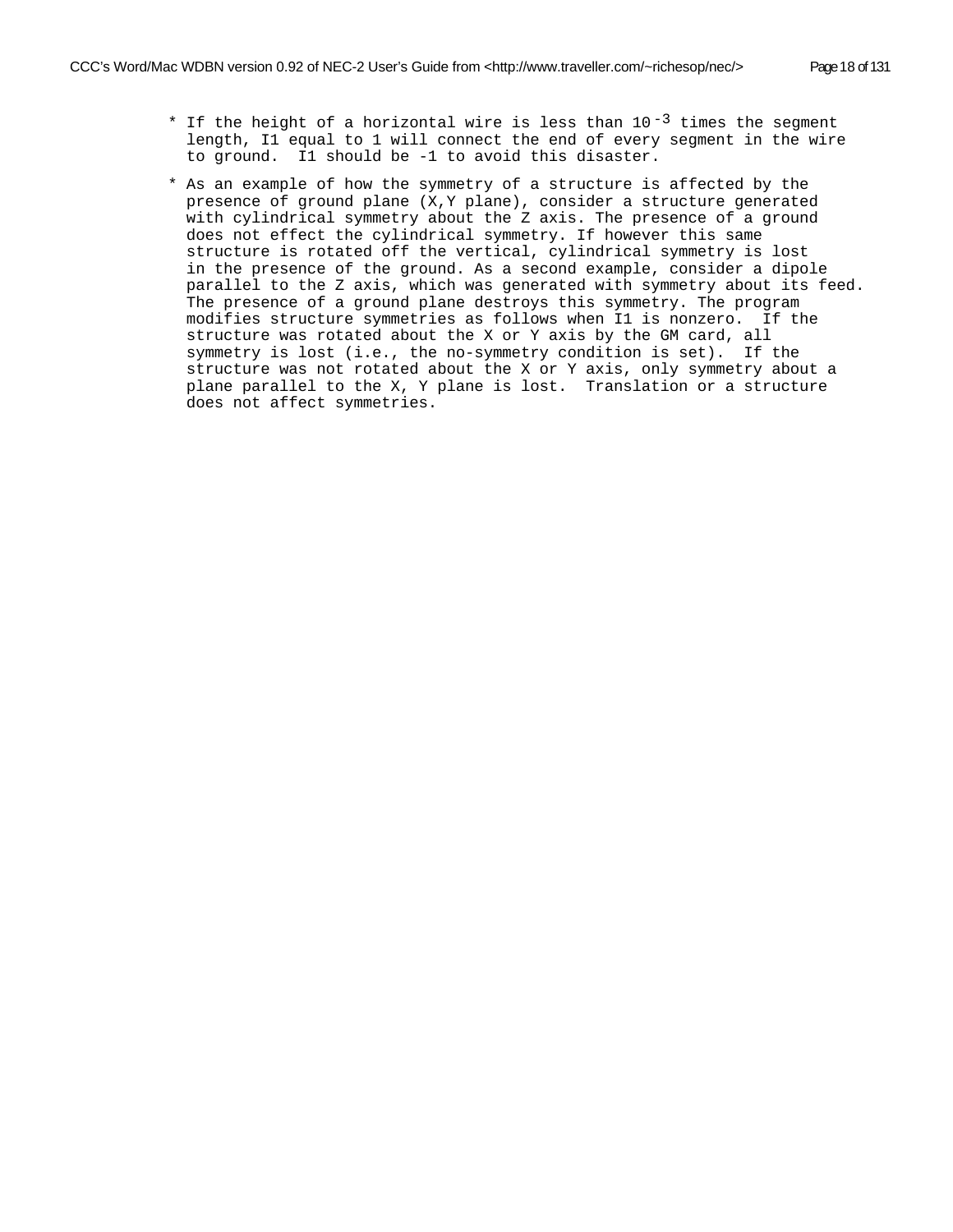# **Read Numerical Green's Function File (GF)**

Purpose: To read a previously written Numerical Green's Function ("NGF") file. Card:

| /2 | 5 <sup>1</sup> | 10          | 15 | 20 | 30 <sup>1</sup> | 40    | 50    | 60                                                                | 70    | 80    |
|----|----------------|-------------|----|----|-----------------|-------|-------|-------------------------------------------------------------------|-------|-------|
|    |                |             |    |    |                 |       |       |                                                                   |       |       |
| GF | <b>I1</b>      |             |    |    | blankl          | blank | blank | blank                                                             | blank | blank |
|    |                | b           | b  | b  |                 |       |       |                                                                   |       |       |
|    |                |             |    |    |                 |       |       |                                                                   |       |       |
|    |                | a           | a  | a  |                 |       |       |                                                                   |       |       |
|    |                | n           | n  | n  |                 |       |       |                                                                   |       |       |
|    |                | $\mathbf k$ | k  | k  |                 |       |       |                                                                   |       |       |
|    |                |             |    |    |                 |       |       |                                                                   |       |       |
|    |                |             |    |    |                 |       |       |                                                                   |       |       |
|    |                |             |    |    |                 |       |       | The numbers along the top refer to the last column in each field. |       |       |
|    |                |             |    |    |                 |       |       |                                                                   |       |       |

#### Parameters:

Integers

 (I1) - Prints a table of the coordinates of the ends of all segments in the NGF if I1 not equal to 0. Normal printing otherwise.

- \* GF must be the first card in the structure geometry section, immediately after CE. The effects of some other data cards are altered when a GF card is used.
- \* See Section III-5.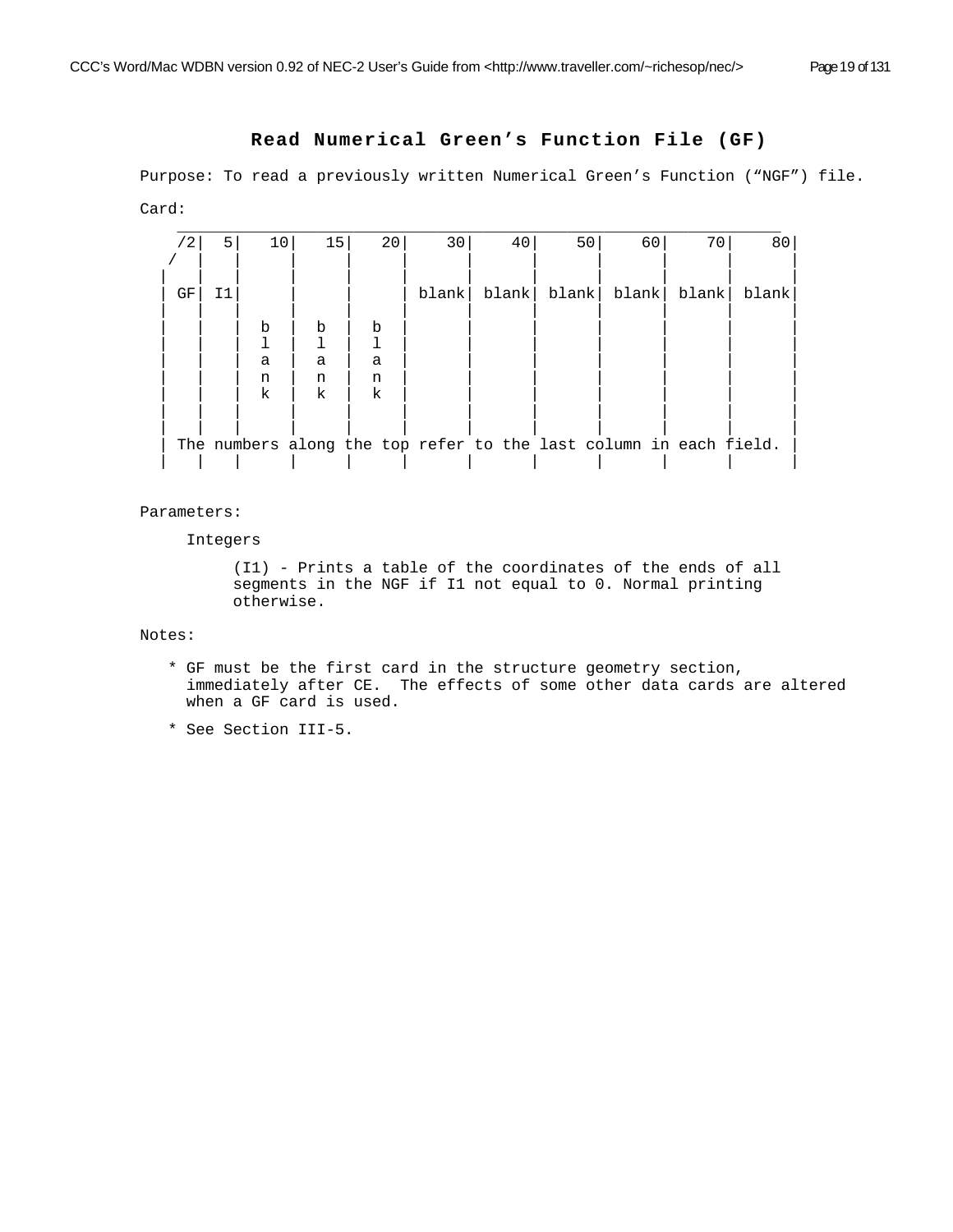# **Helix/Spiral Specification (GH)**

Purpose: To generate a helix or spiral of wire segments

Card:

| Cols      | Parameter  |
|-----------|------------|
|           |            |
| $1 - 2$   | GН         |
| $3 - 5$   | $I1 - ITG$ |
| $6 - 10$  | 12 - NS    |
| $11 - 20$ | $F1 - S$   |
| $21 - 30$ | $F2 - HL$  |
| $31 - 40$ | $F3 - A1$  |
| $41 - 50$ | $F4 - B1$  |
| $51 - 60$ | $F5 - A2$  |
| 61-70     | $F6 - B2$  |
| 71-80     | F7 - RAD   |

#### Parameters:

Integers

 ITG (11) - Tag number assigned to all segments of the helix or spiral. NS (12) - Number of segments into which the helix or spiral will be divided.

Floating Point

|  | S (F1) - Spacing between turns.        |
|--|----------------------------------------|
|  | $HL$ (F2) - Total length of the helix. |
|  | A1 $(F3)$ - Radius in x at z = 0.      |
|  | B1 $(F4)$ - Radius in y at z = 0.      |
|  | A2 $(F5)$ - Radius in x at z = HL.     |
|  | B2 (F6) - Radius in y at $z = HL$ .    |
|  | RAD (F7) - Radius of wire.             |

- \* Structure will be a helix if A2 = A1 and HL > 0.
- \* Structure will be a spiral if A2 = A1 and HL = 0.
	- Unless it has been fixed in the codes in circulation, the use of HL=0 for a flat spiral will result in division by zero in NEC-2. GH was a non-official addition to NEC-2.
- \* HL negative gives a left-handed helix.
- \* HL positive gives a right-handed helix.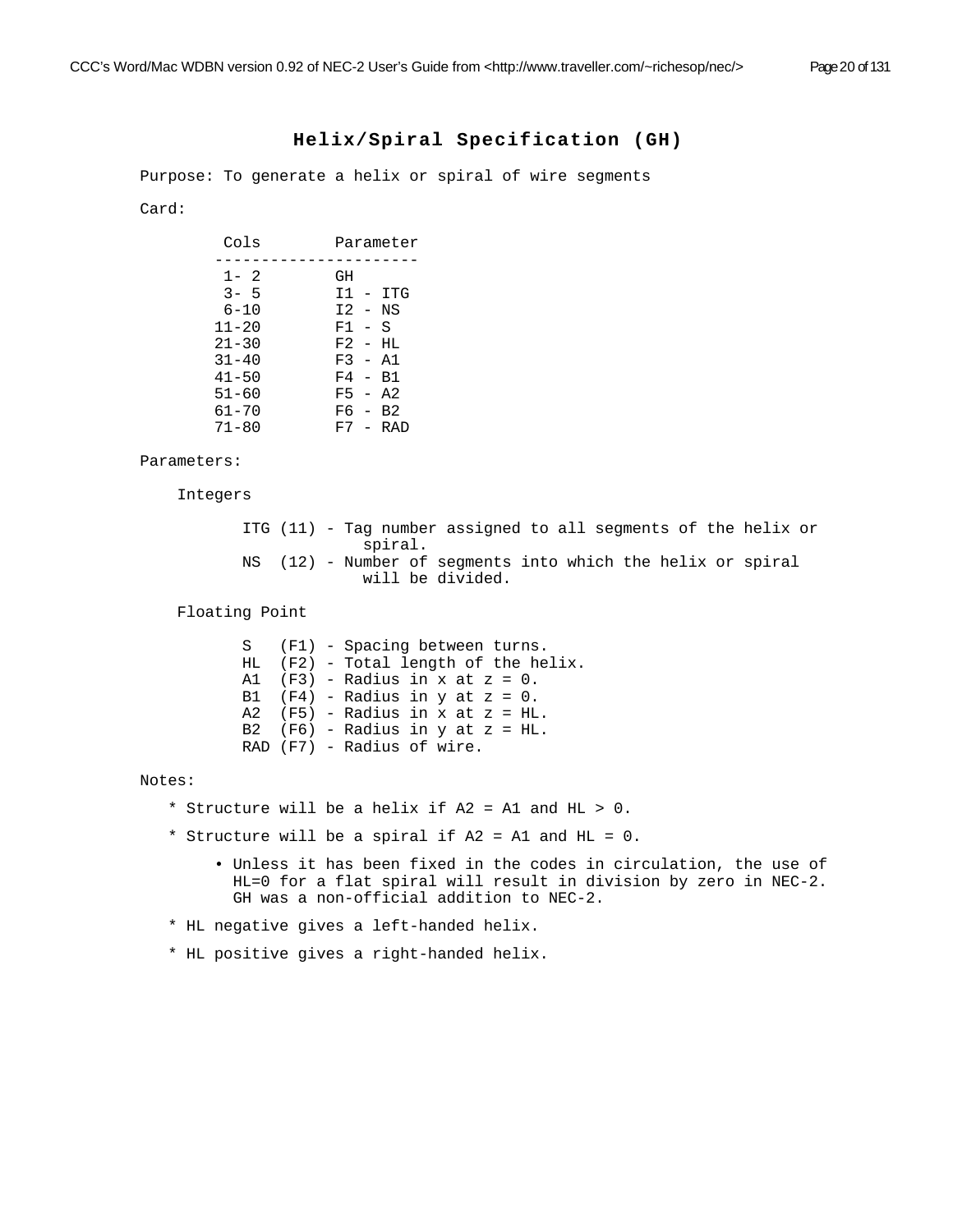# **Coordinate Transformation (GM)**

Purpose: To translate or rotate a structure with respect to the coordinate system or to generate new structures translated or rotated from the original.

Card:

| '2 | 5                | 10                          | 20  | 30  | 40         | 50             | 60                                                                | 70 | 80         |
|----|------------------|-----------------------------|-----|-----|------------|----------------|-------------------------------------------------------------------|----|------------|
| GM | <b>I1</b>        | I2                          | F1  | F2  | F3         | F <sub>4</sub> | F5                                                                | F6 | F7         |
|    | I<br>T<br>G<br>т | N<br>R<br>$\, {\bf P}$<br>T | ROX | ROY | <b>ROZ</b> | XS             | XY                                                                | XZ | <b>ITS</b> |
|    |                  |                             |     |     |            |                | The numbers along the top refer to the last column in each field. |    |            |

Parameters:

Integers

```
 ITGI (I1) - Tag number increment.
NRPT (I2) - The number of new structures to be generated
```
Decimal Numbers

| ROX        | (F1) - Angle in degrees through which the structure is         |
|------------|----------------------------------------------------------------|
|            | rotated about the X-axis. A positive angle causes              |
|            | a right-hand rotation.                                         |
| <b>ROY</b> | $(F2)$ - Angle of rotation about Y-axis.                       |
| ROZ        | $(F3)$ - Angle of rotation about Z-axis.                       |
| XS         | $(F4) - X$ , Y, Z components of vector by which                |
| YS         | (F5) - structure is translated with respect to                 |
| ZS         | $(F6)$ - the coordinate system.                                |
| ITS        | (F7) - This number is input as a decimal number but is rounded |
|            | to an integer before use. Tag numbers are searched             |
|            | sequentially until a seqment having a tag of this              |
|            | seqment [OCR ERROR/OMISSION? - ccc]                            |
|            | through the end of the sequence of segments                    |
|            | is moved by the card.                                          |
|            | If ITS is blank (usual case) or zero,                          |
|            | the entire structure is moved.                                 |
|            |                                                                |

- \* If NRPT is zero, the structure is moved by the specified rotation and translation leaving nothing in the original location. If NRPT is greater than zero, the original structure remains fixed and NRPT new structures are formed, each shifted from the previous one by the requested transformation.
- \* The tag increment, ITGI, is used when new structures are generated (NRPT greater than zero) to avoid duplication of tag numbers. Tag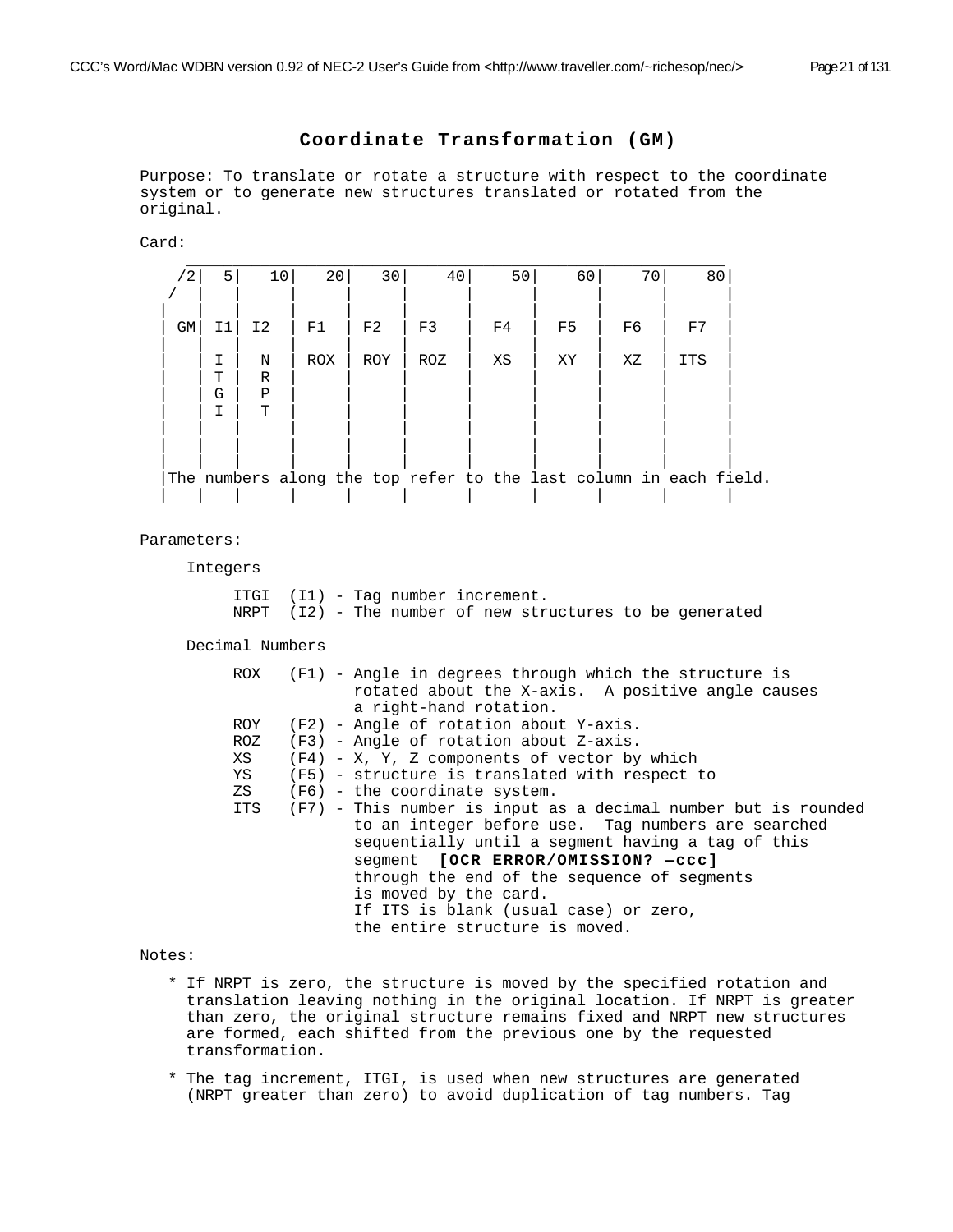numbers of the segments in each new copy of the structure are incremented by ITGI from the tags on the previous copy or original. Tags of segments which are generated from segments having no tags (tag equal to zero) are not incremented. Generally, ITGI will be greater than or equal to the largest tag number used on the original structure to avoid duplication of tags. For example, if tag numbers 1 through 100 have been used before a (GM) card is read having NRPT equal to 2, then ITGI equal to 100 will cause the first copy of the structure to have tags from 101 to 200 and the second copy from 201 to 300. If NRPT is zero, the tags on the original structure will be incremented.

 \* The result of a transformation depends on the order in which the rotations and translation are applied. The order used is first rotation about X-axis, then rotation about the Y-axis, then rotation about the Z-axis and, finally, translation by (XS, YS, ZS). All operations refer to the fixed coordinate system axes. If a different order is desired, separate GM cards may be used.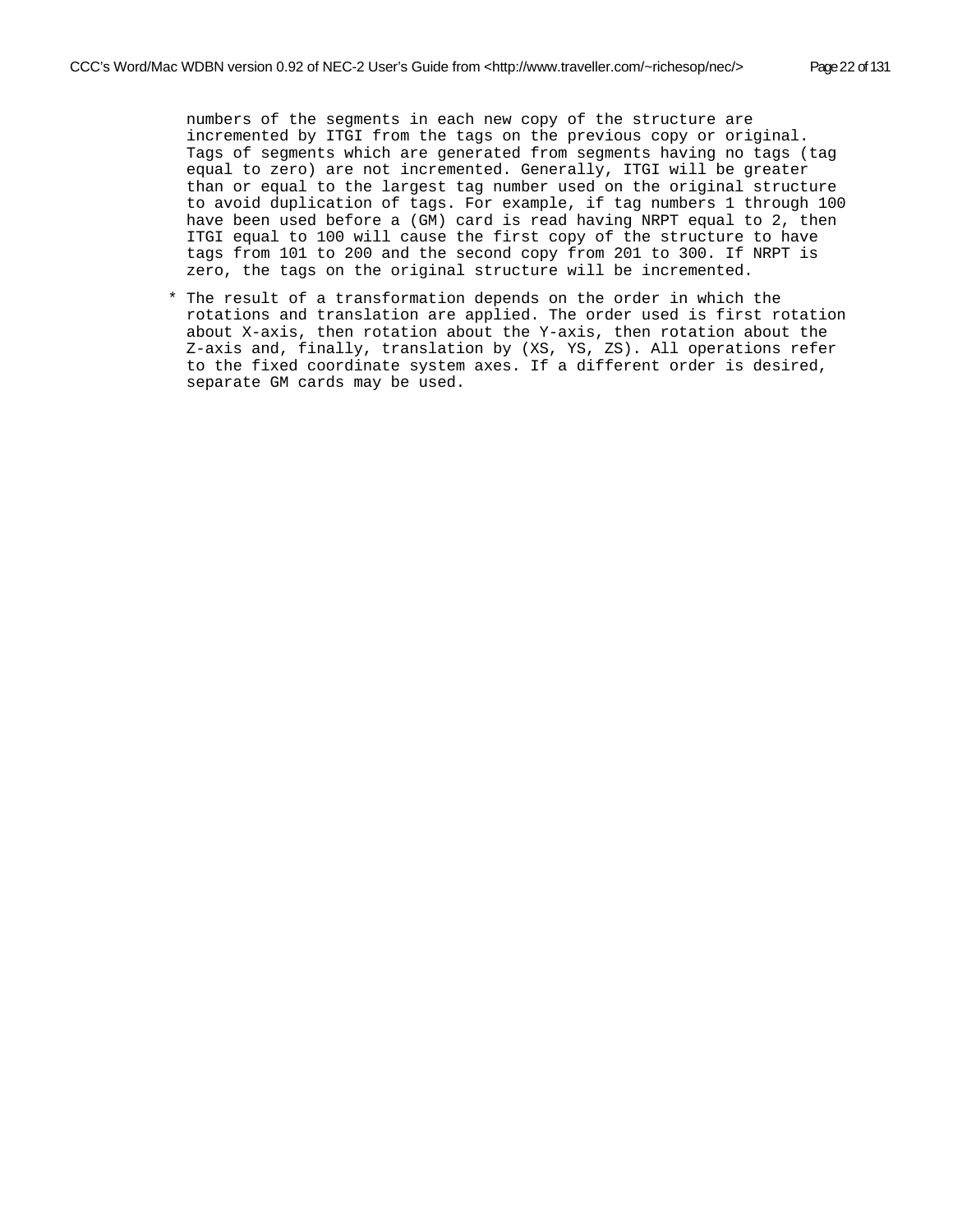# **Generate Cylindrical Structure (GR)**

Purpose: To reproduce a structure by rotating about the Z-axis to form a complete cylindrical array, and to set flags so that symmetry is utilized in the solution.

Card:

 Cols. Parameter ---------------- 1- 2 GR 3- 5 I1 6-10 I2 11-20 blank 21-30 blank 31-40 blank 41-50 blank 51-60 blank 61-70 blank 71-80 blank

#### Parameters:

Integers

- (I1) Tag number increment.
- (I2) Total number of times that the structure is to occur in the cylindrical array.

Decimal Numbers

The decimal number fields are not used.

Notes:

- \* The tag increment (I1) is used to avoid duplication of tag numbers in the reproduced structures. In forming a new structure for the array, all valid tags on the previous copy or original structure are incremented by (I1). Tags equal to zero are not incremented.
- \* The GR card should never be used when there are segments on the Z-axis or crossing the Z-axis since overlapping segments would result.
- \* The GR card sets flags so the program makes use of cylindrical symmetry in solving for the currents. If a structure modeled by N segments has M sections in cylindrical symmetry (formed by a GR card with I2 equal to M), the number of complex numbers in matrix storage and the proportionality factors for matrix fill time and matrix factor time are:

|                      | Matrix<br>Storage | Fill<br>Time   | Factor<br>Time |
|----------------------|-------------------|----------------|----------------|
|                      |                   |                |                |
| No Symmetry          | $\mathrm{N}^2$    | $\mathbf{N}^2$ | $N^2$          |
| M Symmetric Sections | $(N^2)/M$         | $(N^2)$ /M     | $(N^2)/M$      |

 The matrix factor time represents the optimum for a large matrix factored in core. Generally, somewhat longer times will be observed.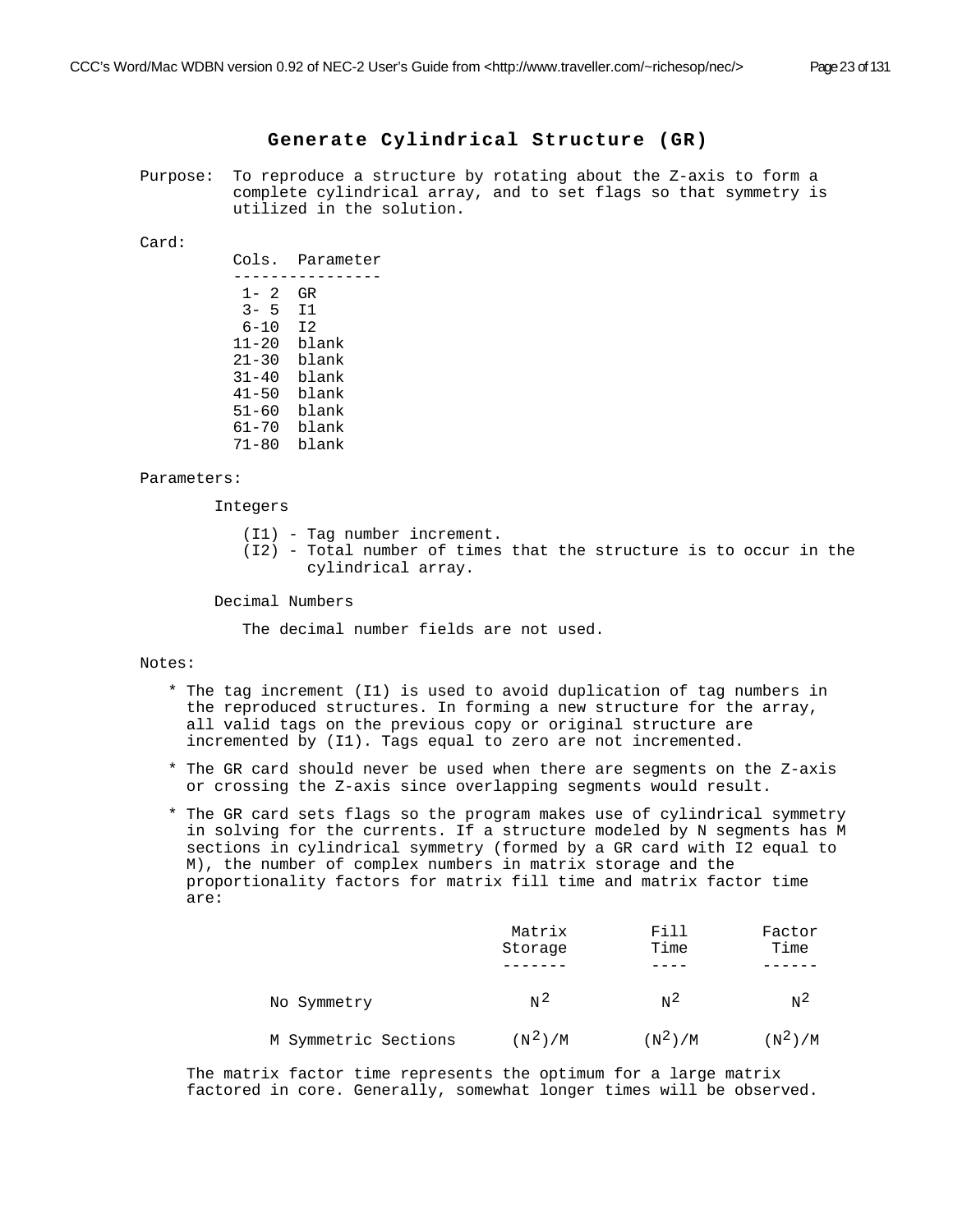- \* If the structure is added to or modified after the GR card in such a way that cylindrical symmetry is destroyed, the program must be reset to a no-symmetry condition. In most cases, the program is set by the geometry routines for the existing symmetry. Operations that auto matically reset the symmetry conditions are:
	- o Addition of a wire by a GW card destroys all symmetry.
	- o Generation of additional structures by a GM card, with NRPT greater than zero, destroys all symmetry.
	- o A GM card acting on only part of the structure (having ITS greater than zero) destroys all symmetry.
	- o A GX or GR card will destroy all previously established symmetry.
	- o If a structure is rotated about either the X or Y axis by use of a GM card and a ground plane is specified on the GE card, all symmetry will be destroyed. Rotation about the Z-axis or transla tion will not affect symmetry. If a ground is not specified, symmetry will be unaffected by any rotation or translation by a GM card, unless NRPT or ITS on the GM card is greater than zero.
- \* Symmetry will also be destroyed if lumped loads are placed on the structure in an unsymmetric manner. In this case, the program is not automatically set to a no-symmetry condition but must be set by a data card following the GR card. A GW card with NS blank will set the program to a no-symmetry condition without modifying the structure. The card must specify a nonzero radius, however, to avoid reading a GC card.
- \* Placement of nonradiating networks or sources does not affect symmetry.
- \* When symmetry is used in the solution, the number of symmetric sections (I2) is limited by array dimensions. In the demonstration deck, the limit is 16 sections.
- \* The GR card produces the same effect on the structure as a GM card if I2 on the GR card is equal to (NRPT+1) on the GM card and if ROZ on the GM card is equal to 360/(NRPT+1) degrees. If the GM card is used, however, the program will not be set to take advantage of symmetry.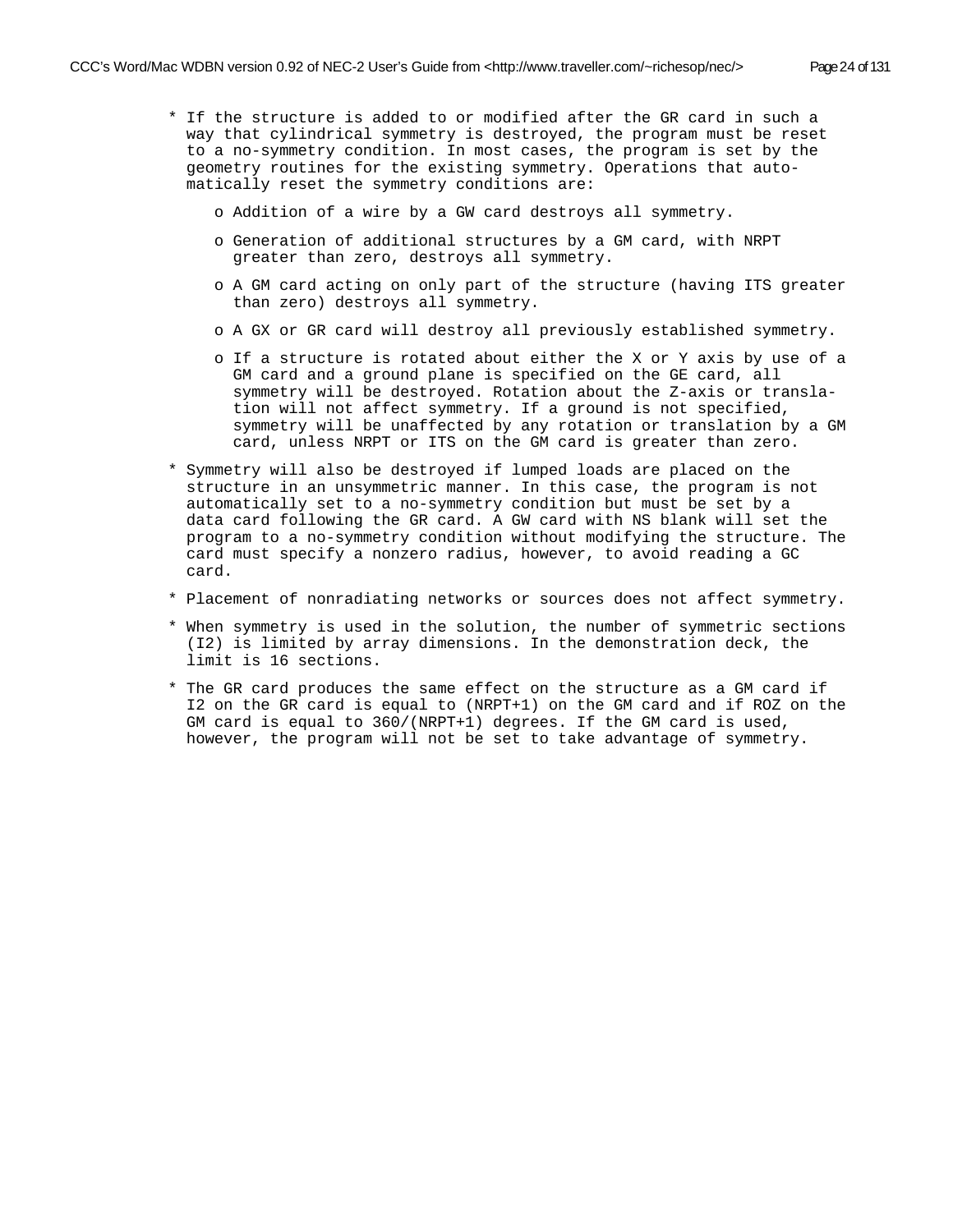# **Scale Structure Dimensions (GS)**

Purpose: To scale all dimensions of a structure by a constant.

Card:

| Cols.     | Parameter   |
|-----------|-------------|
|           |             |
| $1 - 2$   | GS          |
| $3 - 5$   | blank       |
| 6-10      | blank       |
| $11 - 20$ | F1          |
| $21 - 30$ | blank       |
| $31 - 40$ | blank       |
| $41 - 50$ | blank       |
| 51-60     | blank       |
|           | 61–70 blank |
| 71-80     | blank       |
|           |             |

# Parameters:

Integers

The integer fields are not used.

Decimal Numbers

 (F1) - All structure dimensions, including wire radius, are multiplied by F1.

#### Notes:

 \* At the end of geometry input, structure dimensions must be in units of meters. Hence, if the dimensions have been input in other units, a GS card must be used to convert to meters.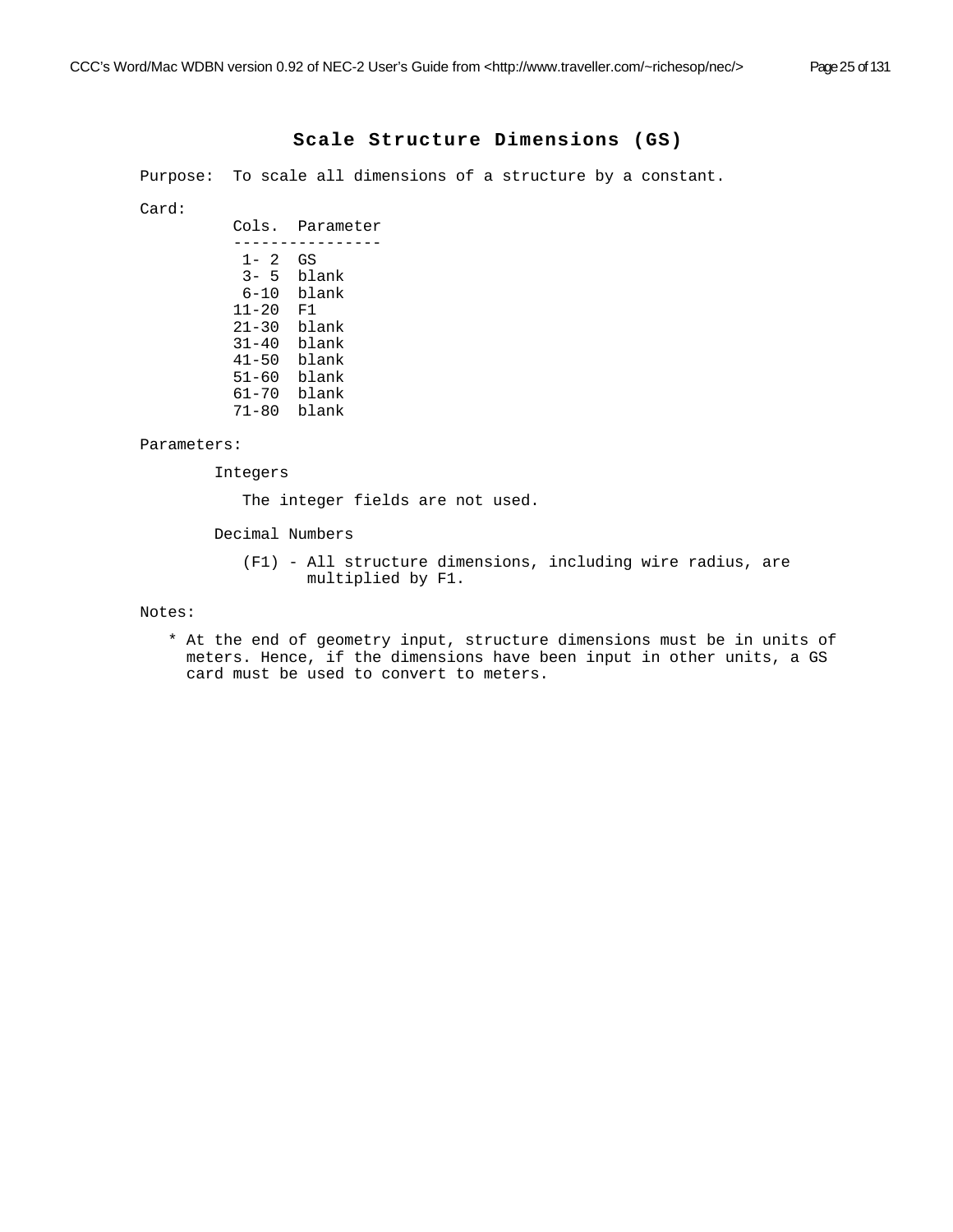# **Wire Specification (GW)**

Purpose: To generate a string of segments to represent a straight wire.

Card:

| Cols.     | Parameter   |  |  |  |
|-----------|-------------|--|--|--|
|           |             |  |  |  |
| $1 - 2$   | GW          |  |  |  |
| $3 - 5$   | $II - ITG$  |  |  |  |
| $6 - 10$  | $I2 - NS$   |  |  |  |
| $11 - 20$ | $F1 - XW1$  |  |  |  |
| $21 - 30$ | $F2 - YW1$  |  |  |  |
| $31 - 40$ | $F3 - ZW1$  |  |  |  |
| $41 - 50$ | $F4 - XW2$  |  |  |  |
| $51 - 60$ | $F5 - YW2$  |  |  |  |
| 61–70     | $F6 - ZW2$  |  |  |  |
| 71 – 80   | F7<br>– RAD |  |  |  |

 The above card defines a string of segments with radius RAD. If RAD is zero or blank, a second card is read to set parameters to taper the segment lengths and radius from one end of the wire to the other. The format for the second card (GC), which is read only when RAD is zero, is:

```
 Cols. Parameter
         ----------------
         1- 2 GC
         3- 5 blank
         6-10 blank
        11-20 F1 - RDEL
        21-30 F2 - RAD1
        31-40 F3 - RAD2
        41-50 blank
        51-60 blank
61-70 blank
71-80 blank
```
#### Parameters:

Integers

|  |  |          | ITG (I1) - Tag number assigned to all segments of the wire. |  |  |  |
|--|--|----------|-------------------------------------------------------------|--|--|--|
|  |  | divided. | (I2) - Number of seqments into which the wire will be       |  |  |  |

Decimal Numbers

|  | $XW1$ (F1) - X coordinate \               |
|--|-------------------------------------------|
|  | YW1 (F2) - Y coordinate > of wire end 1   |
|  | $ZW1$ (F3) - Z coordinate /               |
|  |                                           |
|  | $XW2$ (F4) - X coordinate \               |
|  | $YW2$ (F5) - Y coordinate > of wire end 2 |
|  | $ZW2$ (F6) – Z coordinate /               |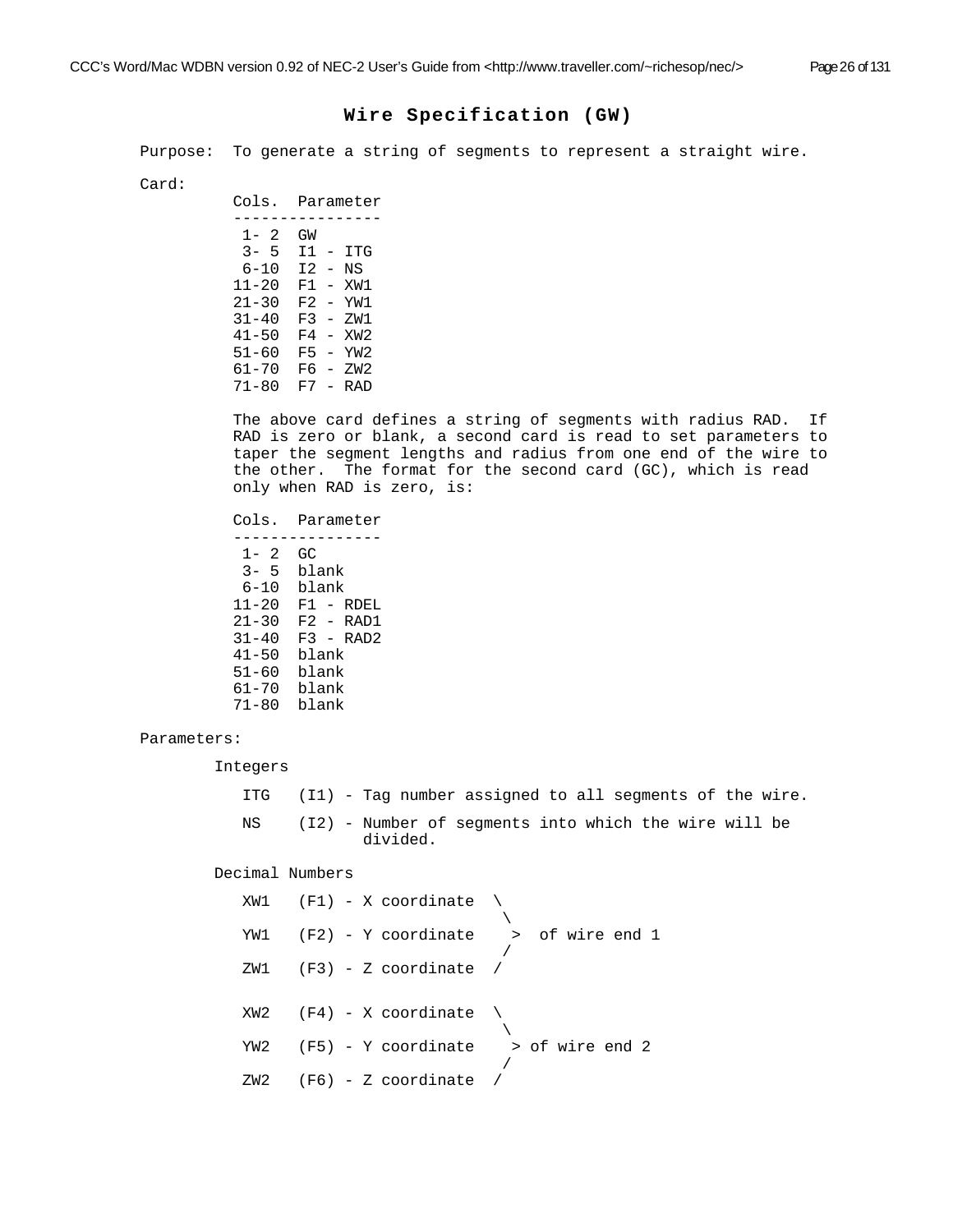RAD (F7) - Wire radius, or zero for tapered segment option.

Optional GC card parameters:

- RDEL (F1) Ratio of the length of a segment to the length of the previous segment in the string.
- RAD1 (F2) Radius of the first segment in the string.

RAD2 (F3) - Radius of the last segment in the string.

The ratio of the radii of adjacent segments is

 $RRAD = (RAD2/RAD1)(1/(NS-1))$ 

If the total wire length is L, the length of the first segment is

 $S1 = L(1-RDEL)/(1-RDEL<sup>NS</sup>)$ 

or

 $S1 = L/NS$  if RDEL=1.

- \* The tag number is for later use when a segment must be identified, such as when connecting a voltage source or lumped load to the segment. Any number except zero can be used as a tag. When identifying a segment by its tag, the tag number and the number of the segment in the set of segments having that tag are given. Thus, the tag of a segment does not need to be unique. If no need is anticipated to refer back to any segments on a wire by tag, the tag field may be left blank. This results in a tag of zero which cannot be referenced as a valid tag.
- \* If two wires are electrically connected at their ends, the identical coordinates should be used for the connected ends to ensure that the wires are treated as connected for current interpolation. If wires intersect away from their ends, the point of intersection must occur at segment ends within each wire for interpolation to occur. Generally, wires should intersect only at their ends unless the location of segment ends is accurately known.
- \* The only significance of differentiating end one from end two of a wire is that the positive reference direction for current will be in the direction from end one to end two on each segment making up the wire.
- \* As a rule of thumb, segment lengths should be less than 0.1 wave length at the desired frequency. Somewhat longer segments may be used on long wires with no abrupt changes, while shorter segments, 0.05 wavelength or less, may be required in modeling critical regions of an antenna.
- \* If input is in units other than meters, then the units must be scaled to meters through the use of a Scale Structure Dimensions (GS) card.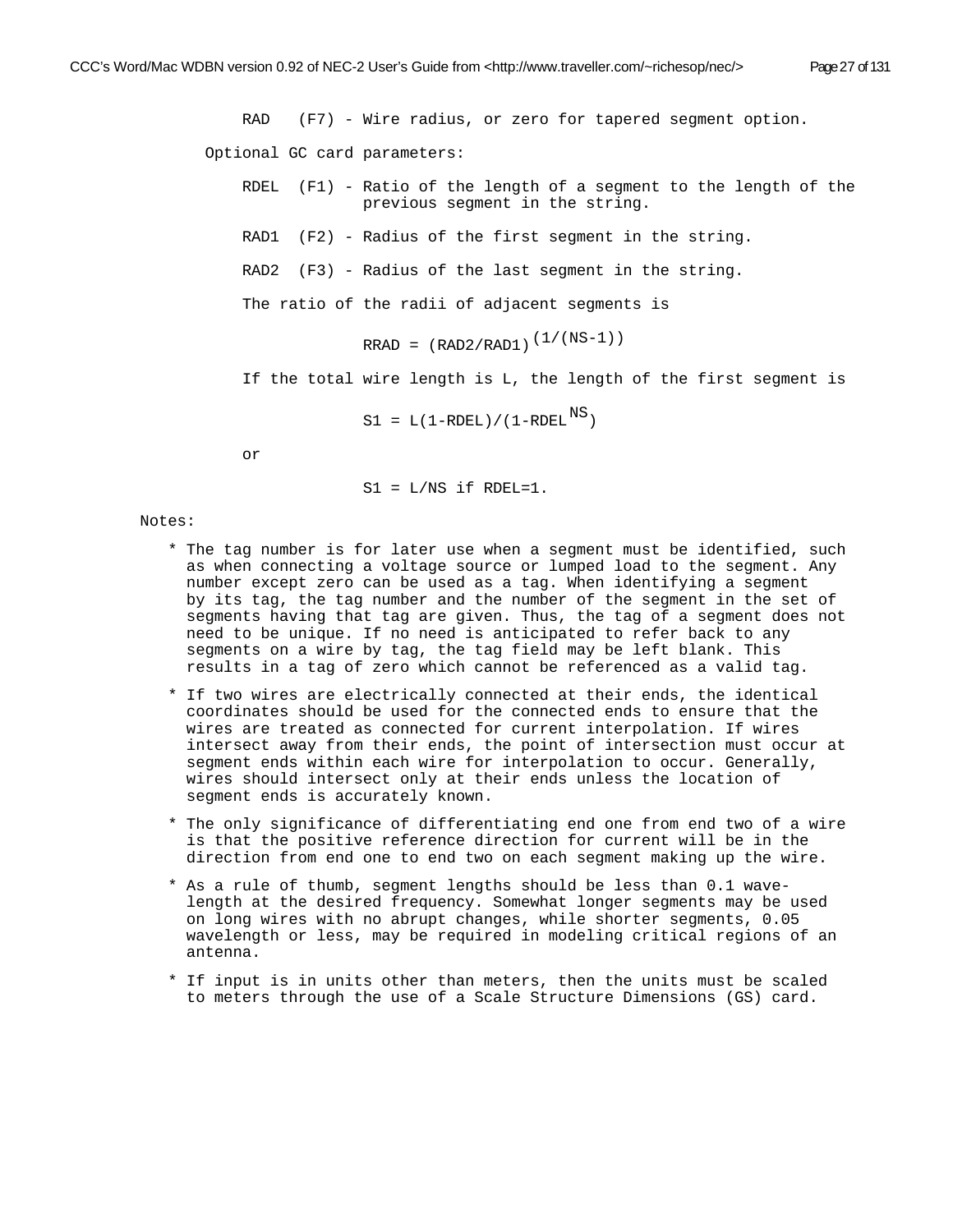# **Reflection in Coordinate Planes (GX)**

Purpose: To form structures having planes of symmetry by reflecting part of the structure in the coordinate planes, and to set flags so that symmetry is utilized in the solution.

Card:

| Cols.     | Parameter |
|-----------|-----------|
|           |           |
| $1 - 2$   | GX        |
| $3 - 5$   | T1        |
| $6 - 10$  | T 2       |
| $11 - 80$ | blank     |

Parameters:

Integers

- (I1) Tag number increment.
- (12) This integer is divided into three independent digits, in columns 8, 9, and 10 of the card, which control reflection in the three orthogonal coordinate planes. A one in column 8 causes reflection along the X-axis (reflection in Y, Z plane); a one in column 9 causes reflection along the Y-axis; and a one in column 10 causes reflection along the Z axis. A zero or blank in any of these columns causes the corres ponding reflection to be skipped.

 Decimal Numbers The decimal number fields are not used.

- \* Any combination of reflections along the X, Y and Z axes may be used. For example, 101 for (I2) will cause reflection along axes X and Z, and 111 will cause reflection along axes X, Y and Z. When combinations of reflections are requested, the reflections are done in reverse alphabetical order. That is, if a structure is generated in a single octant of space and a GX card is then read with I2 equal to 111, the structure is first reflected along the Z-axis; the structure and its image are then reflected along the Y-axis; and, finally, these four structures are reflected along the X-axis to fill all octants. This order determines the position of a segment in the sequence and, hence, the absolute segment numbers.
- \* The tag increment I1 is used to avoid duplication of tag numbers in the image segments. All valid tags on the original structure are incremented by I1 on the image. When combinations of reflections are employed, the tag increment is doubled after each reflection. Thus, a tag increment greater than or equal to the largest tag an the original structure will ensure that no duplicate tags are generated. For example, if tags from 1 to 100 are used on the original structure with I2 equal to 011 and a tag increment of 100, the first reflection, along the Z-axis, will produce tags from 101 to 200; and the second reflection, along the Y-axis, will produce tags from 201 to 400, as a result of the increment being doubled to 200.
- \* The GX card should never be used when there are segments located in the plane about which reflection would take place or crossing this plane. The image segments would then coincide with or intersect the original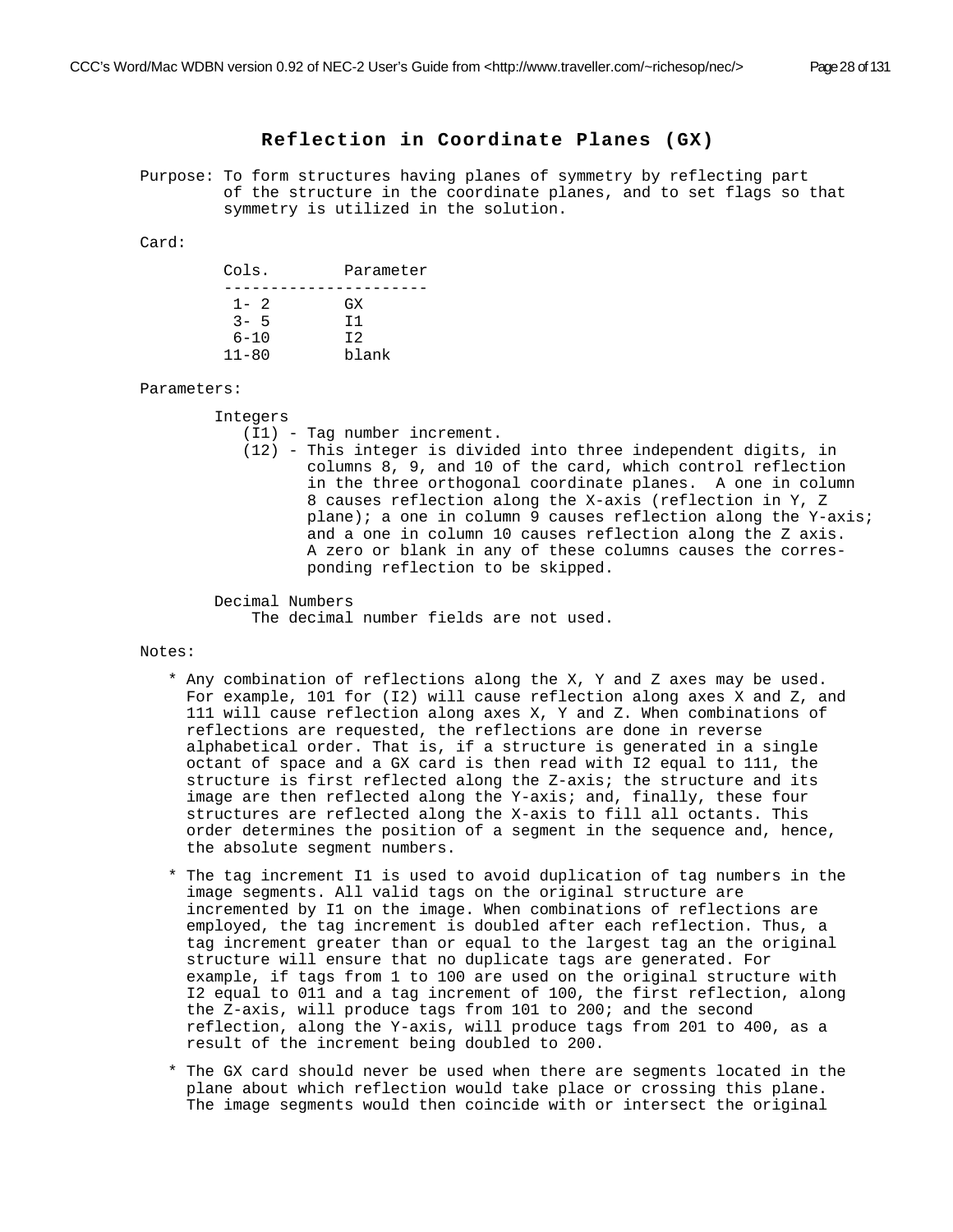segments, and such overlapping segments are not allowed. Segments may end on the image plane, however.

 \* When a structure having plane symmetry is formed by a GX card, the program will make use of the symmetry to simplify solution for the currents. The number of complex numbers in matrix storage and the proportionality factors for matrix fill time and matrix factor time for a structure modeled by N segments are:

| No. of Planes<br>of Symmetry | Matrix<br>Storage | Fill<br>Time   | Factor<br>Time |
|------------------------------|-------------------|----------------|----------------|
| 0                            | $\rm N^2$         | $\mathbb{N}^2$ | N <sup>3</sup> |
| 1                            | $N^2/2$           | $N^2/2$        | $N^3/4$        |
| 2                            | $N^2/4$           | $N^2/4$        | $N^3/16$       |
| 3                            | $N^2/8$           | $N^2/8$        | $N^3/64$       |

 The matrix factor time represents the optimum for a large matrix factored in core. Generally, somewhat longer times will be observed.

- \* If the structure is added to or modified after the GX card in such a way that symmetry is destroyed, the program must be reset to a no-symmetry condition. In most cases, the program is set by the geometry routines for the existing symmetry. Operations that automatically reset the symmetry condition are:
	- o Addition of a wire by a GW card destroys all symmetry. o Generation of additional structures by a GM card, with NRPT greater than zero, destroys all symmetry.
	- o A GM card acting on only part of the structure (having ITS greater than zero) destroys all symmetry.
	- o A GX card or GR card will destroy all previously established symmetry. For example, two GR cards with I2 equal to 011 and 100, respectively, will produce the same structure as a single GX card with I2 equal to 111; however, the first case will set the program to use symmetry about the Y, Z plane only while the second case will make use of symmetry about all three coordinate planes.
	- o If a ground plane is specified on the GE card, symmetry about a plane parallel to the X, Y plane will be destroyed. Symmetry about other planes will be used, however.
	- o If a structure is rotated about either the X or Y axis by use of a GM card and a ground plane is specified on the GE card, all symmetry will be destroyed. Rotation about the Z-axis or translation will not affect symmetry. If a ground is not specified, no rotation or translation will affect symmetry conditions unless NRPT on the GM card is greater than zero.
	- o Symmetry will also be destroyed if lumped loads are placed on the structure in an unsymmetric manner. In this case, the program is not automatically set to a no-symmetry condition but must be set by a data card following the GX card. A GW card with NS blank will set the program to a no-symmetry condition without modifying the structure. The card must specify a nonzero radius, however, to avoid reading a GC card.

\* Placement of sources or nonradiating networks does not affect symmetry.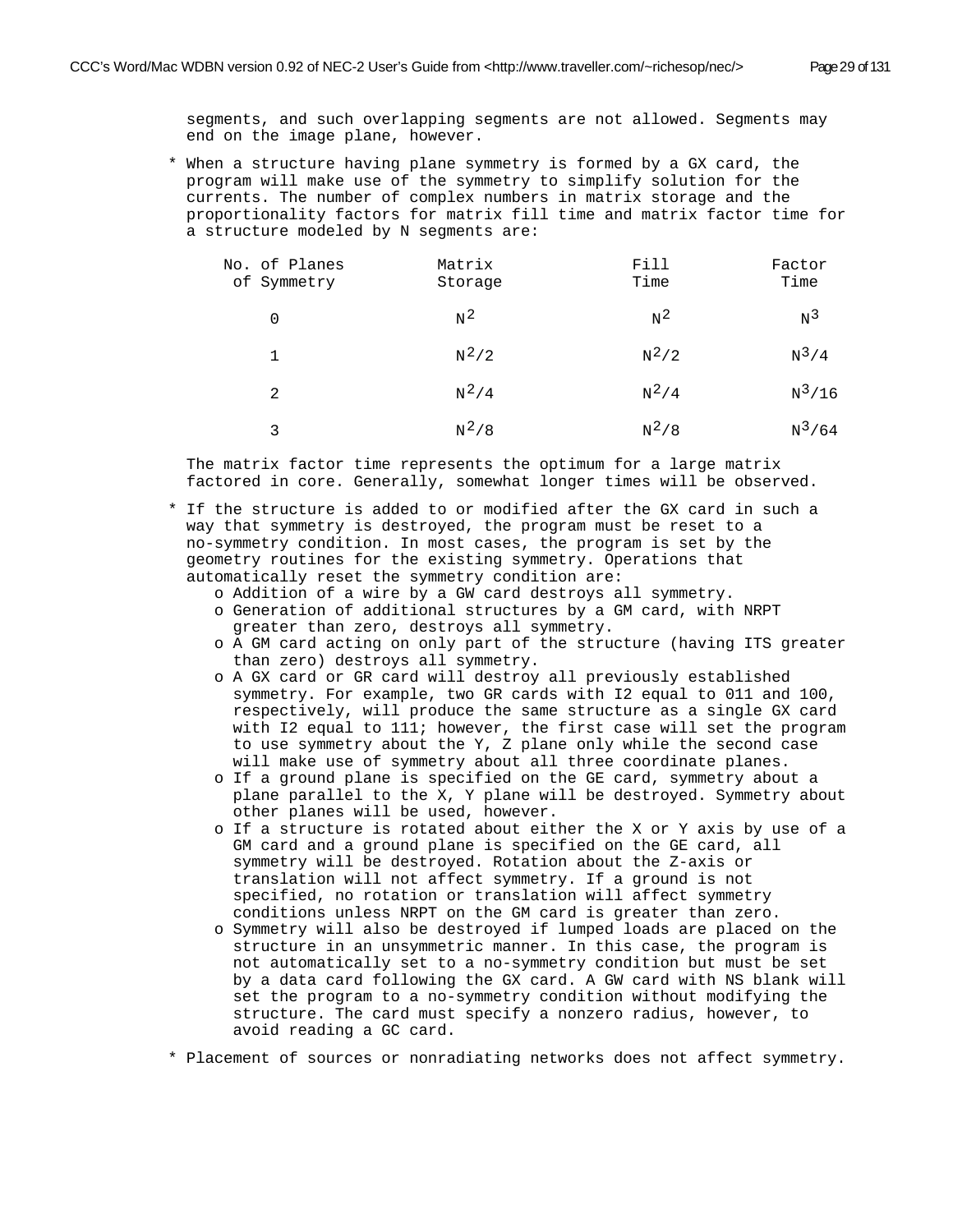### **Surface Patch (SP)**

Purpose: To input parameters of a single surface patch.

Card:

| Cols      | Parameter  |
|-----------|------------|
|           |            |
| $1 - 2$   | SP         |
| $3 - 5$   | Il – blank |
| $6 - 10$  | $I2 - NS$  |
| $11 - 20$ | $F1 - X1$  |
| $21 - 30$ | $F2 - Y1$  |
| $31 - 40$ | $F3 - Z1$  |
| $41 - 50$ | $F4 - X2$  |
| $51 - 60$ | $F5 - Y2$  |
| $61 - 70$ | $FG - Z$   |
| $71 - 80$ | blank      |
|           |            |

 If NS is 1, 2, or 3, a second card is read in the following format:

| Cols                                                                                                                      |                                                                                            | Parameter  |                    |
|---------------------------------------------------------------------------------------------------------------------------|--------------------------------------------------------------------------------------------|------------|--------------------|
| $1 - 2$<br>$3 - 5$<br>$6 - 10$<br>$11 - 20$<br>$21 - 30$<br>$31 - 40$<br>$41 - 50$<br>$51 - 60$<br>$61 - 70$<br>$71 - 80$ | SC.<br>$F1 - X3$<br>$F2 - Y3$<br>$F3 - 73$<br>$F4 - X4$<br>$F5 - Y4$<br>$F6 - Z4$<br>blank | Il – blank | $I2 - (see Notes)$ |
|                                                                                                                           |                                                                                            |            |                    |

Parameters:

| Integers: |                                    |
|-----------|------------------------------------|
|           | $(11)$ - not used                  |
|           | NS (I2) - Selects patch shape      |
|           | 0: (default) arbitrary patch shape |
|           | 1: rectangular patch               |
|           | 2: triangular patch                |
|           | 3: quadrilateral patch             |

Decimal Numbers:

 o Arbitrary shape (NS = 0) X1 (F1) - X coordinate of patch center Y1 (F2) - Y coordinate of patch center Z1 (F3) - Z coordinate of patch center X2 (F4) - elevation angle above the X-Y plane of outward normal vector (degrees) Y2 (F5) - azimuth angle from X-axis of outward normal vector (degrees) Z2 (F6) - patch area (square of units used)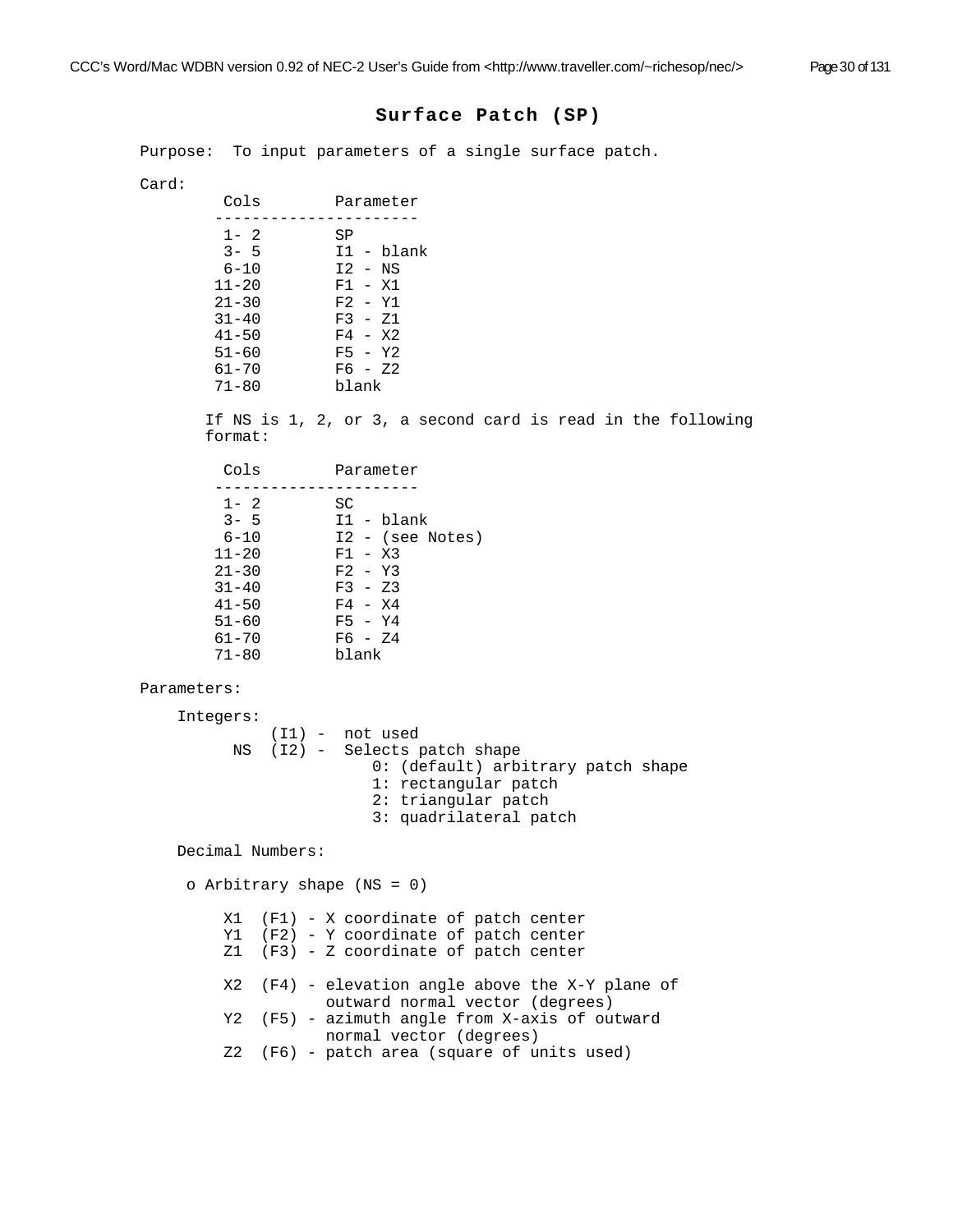o Rectangular, triangular, or quadrilateral patch (NS = 1, 2, or 3)

| X1             | (F1) | X coordinate of corner 1                      |  |  |
|----------------|------|-----------------------------------------------|--|--|
| Y1 -           | (F2) | Y coordinate of corner 1                      |  |  |
| Z1             | (F3) | Z coordinate of corner 1                      |  |  |
| X2             | (F4) | X coordinate of corner 2                      |  |  |
| Y2 -           | (F5) | Y coordinate of corner 2                      |  |  |
| $Z^2$          | (F6) | Z coordinate of corner 2                      |  |  |
| X3             | (F1) | X coordinate of corner 3                      |  |  |
| Y3 (F2)        |      | Y coordinate of corner 3                      |  |  |
| Z <sub>3</sub> | (F3) | Z coordinate of corner 3                      |  |  |
|                |      | o For the quadrilateral patch only $(NS = 3)$ |  |  |
| X4.            | (F4) | X coordinate of corner 4                      |  |  |
| Y4 -           | (F5) | Y coordinate of corner 4                      |  |  |
| Z4             | (F6) | Z coordinate of corner 4                      |  |  |

Notes:

 \* The four patch options are shown in **Figures 5a, 5b, 5c, 5d**. For the rectangular, triangular, and quadrilateral patches the outward normal vector n is specified by the ordering of corners 1, 2, and 3 and the right-hand rule.

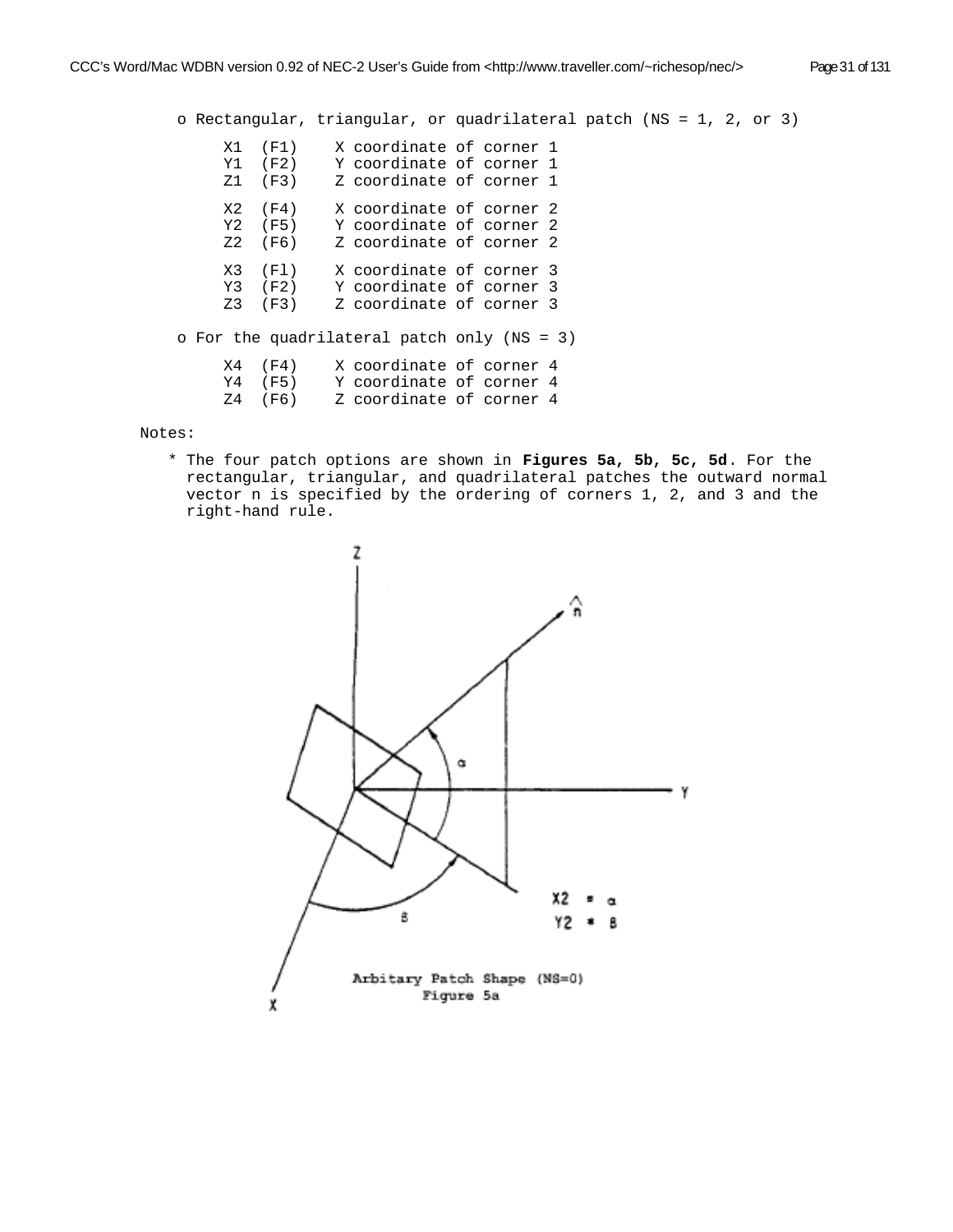

- \* For a rectangular, triangular, or quadrilateral patch, t1 is parallel to the side from corner 1 to corner 2. For NS = 0, t1 is chosen as described in section II-2.
- \* If the sides from corner 1 to corner 2 and from corner 2 to corner 3 of the rectangular patch are not perpendicular, the result will be a parallelogram.
- \* If the four corners of the quadrilateral patch do not lie in the same plane, the run will terminate with an error message.
- \* Since the program does not integrate over patches, except at a wire connection, the patch shape does not affect the results. The only parameters affecting the results are the location of the patch centroid, the patch area, and the outward unit normal vector. For the arbitrary patch shape these are input, while for the other options they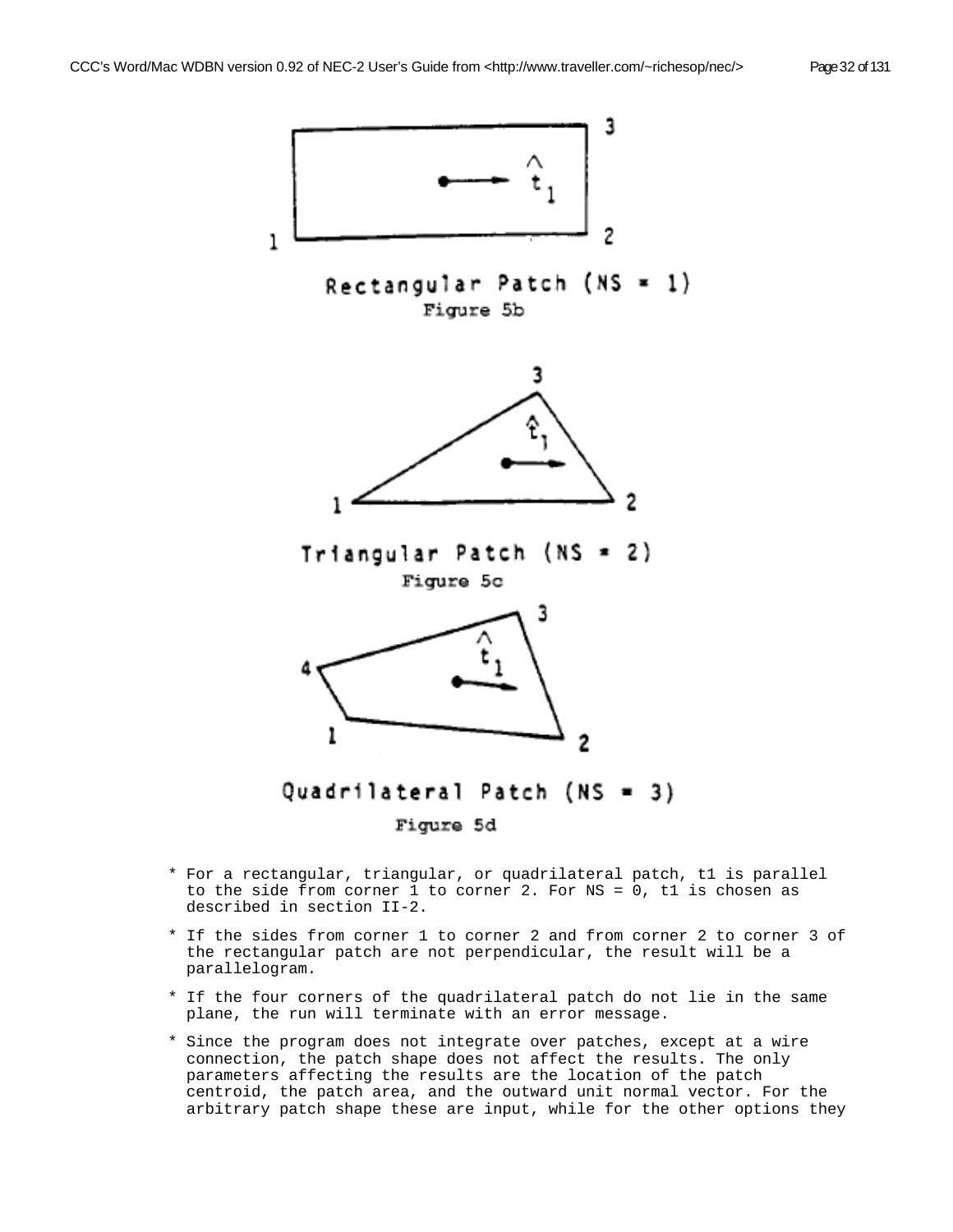are determined from the specified shape. For solution accuracy, however, the distribution of patch centers obtained with generally square patches has been found to be desirable (see section II-2).

 \* For the rectangular or quadrilateral options, multiple SC cards may follow a SP card to specify a string of patches. The parameters on the second or subsequent SC card specify corner 3 for a rectangle or corners 3 and 4 for a quadrilateral, while corners 3 and 4 of the previous patch become corners 2 and 1, respectively, of the new patch. The integer I2 on the second or subsequent SC card specifies the new patch shape and must be 1 for rectangular shape or 3 for quadrilateral shape. On the first SC card after SP, I2 has no effect. Rectangular or quadrilateral patches may be intermixed, but triangular or arbitrary shapes are not allowed in a string of linked patches.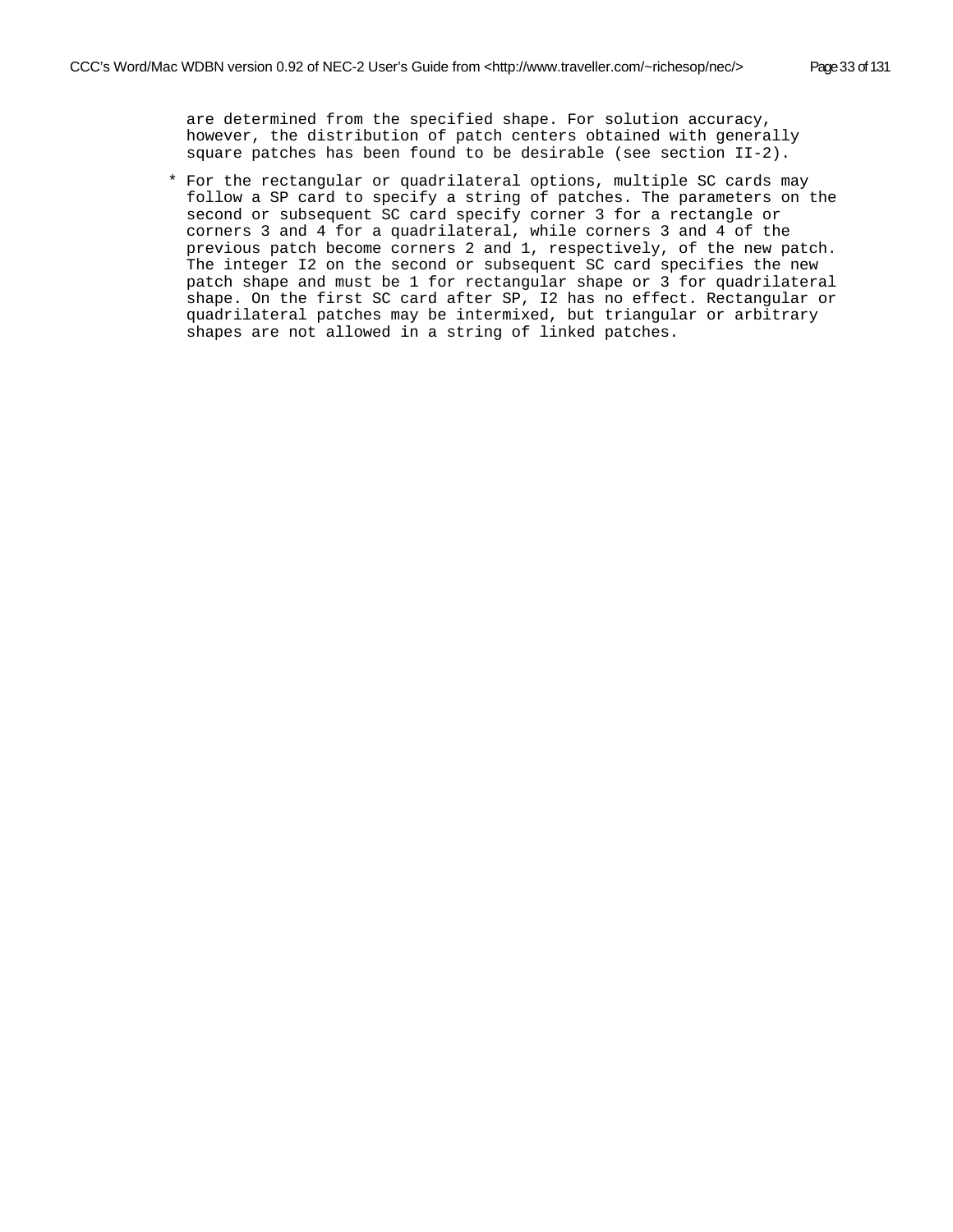|                                                              |                  |                            |       |                            |    | Multiple Patch Surface (SM)              |    |    |                |                                                                                                              |
|--------------------------------------------------------------|------------------|----------------------------|-------|----------------------------|----|------------------------------------------|----|----|----------------|--------------------------------------------------------------------------------------------------------------|
| Purpose: To cover a rectangular region with surface patches. |                  |                            |       |                            |    |                                          |    |    |                |                                                                                                              |
| Card:                                                        |                  |                            |       |                            |    |                                          |    |    |                |                                                                                                              |
|                                                              | SM               |                            | I1 I2 | F1                         | F2 | F3                                       | F4 | F5 | F6             | blank                                                                                                        |
|                                                              |                  | N X                        | NY    | X1                         | Υ1 | Z1                                       | X2 | Y2 | Z <sub>2</sub> |                                                                                                              |
| a SM card:                                                   |                  |                            |       |                            |    |                                          |    |    |                | A second card with the following format must immediately follow                                              |
|                                                              | <b>SC</b>        |                            |       | F1                         | F2 | F3                                       | F4 | F5 | F6             | blank                                                                                                        |
|                                                              |                  |                            |       | X3                         | Y3 | Z <sub>3</sub>                           |    |    |                |                                                                                                              |
| Parameters:                                                  |                  |                            |       |                            |    |                                          |    |    |                |                                                                                                              |
|                                                              |                  | Integers:                  |       |                            |    |                                          |    |    |                |                                                                                                              |
|                                                              |                  | NX.                        |       |                            |    |                                          |    |    |                | $(11)$ \ The rectangular surface is divided into NX patches<br>from corner 1 to corner 2 and NY patches from |
|                                                              |                  | NY.                        |       |                            |    | $(12)$ / corner 2 to corner 3.           |    |    |                |                                                                                                              |
|                                                              | Decimal Numbers: |                            |       |                            |    |                                          |    |    |                |                                                                                                              |
|                                                              |                  | X1<br>Υ1<br>Z1             |       | (F1)<br>(F3) /             |    | $(F2)$   X, Y, Z coordinates of corner 1 |    |    |                |                                                                                                              |
|                                                              |                  | X2<br>Y2<br>Z <sub>2</sub> |       | (F4)<br>$(F6)$ /           |    | $(F5)$   X, Y, Z coordinates of corner 2 |    |    |                |                                                                                                              |
|                                                              |                  | X3<br>Y3<br>Z3             |       | (F7)<br>(F8)  <br>$(F9)$ / |    | X, Y, Z coordinates of corner 3          |    |    |                |                                                                                                              |
| $MT0 + C0$                                                   |                  |                            |       |                            |    |                                          |    |    |                |                                                                                                              |

- Notes:
	- o The division of the rectangle into patches is as illustrated in **Figure 6**.  $\overline{a}$

| ≂<br>$\mathfrak n$ |  |    |  |   |
|--------------------|--|----|--|---|
| ₹                  |  |    |  |   |
|                    |  |    |  |   |
|                    |  | NХ |  | 2 |

Figure 6. Rectangular Surface Covered by Multiple Patches.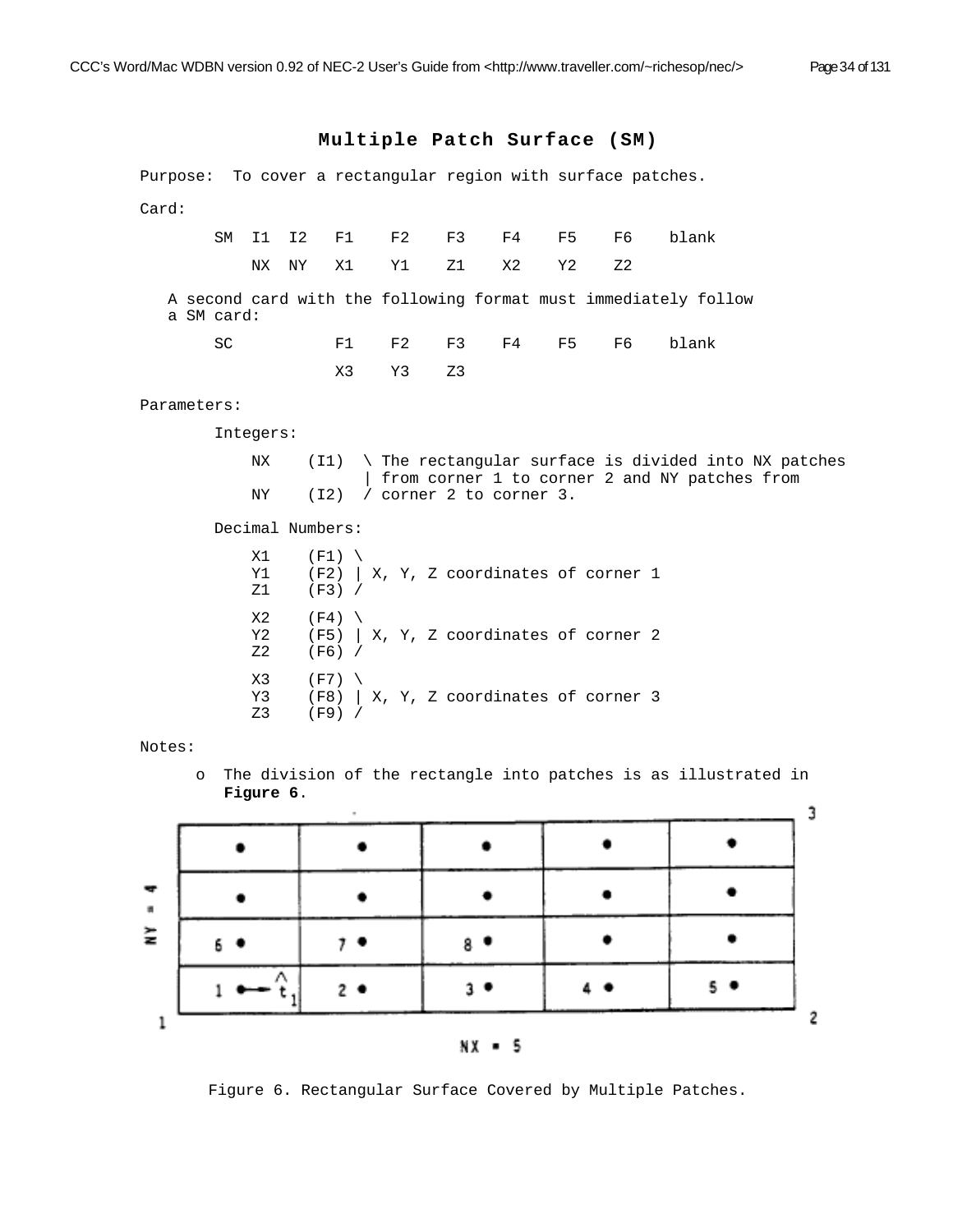- o The direction of the outward normals ^n of the patches is determined by the ordering of corners 1, 2, and 3 and the right-hand rule. The vectors ^t<sub>1</sub> are parallel to the side from corner 1 to corner 2 and  $'t_2 = 'n x 't_1$ . The patch may have arbitrary orientation.
- o If the sides between corners 1 and 2 and between corners 2 and 3 are not perpendicular, the complete surface and the individual patches will be parallelograms.
- o Multiple SC cards are not allowed with SM.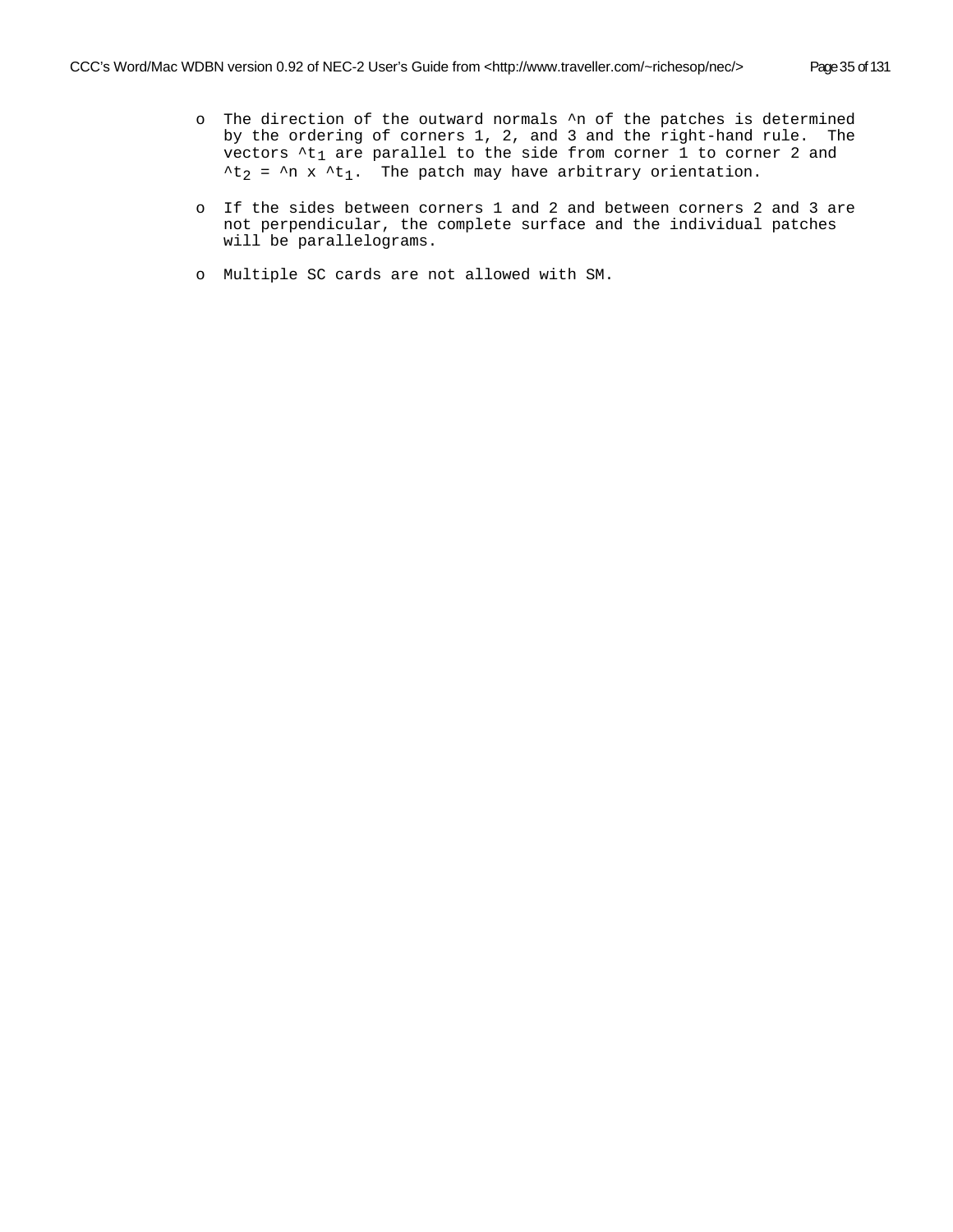# **Examples of Structure Geometry Data**

# **Rhombic Antenna - No Symmetry**

Structure: **Figure 7.**



Figure 7. Rhombic Antenna - No Symmetry.

Geometry Data Cards

|     |  | GW 1 10 -350. |                                                                 |  | 0. 150. 0. 150. 150. .1  |  |
|-----|--|---------------|-----------------------------------------------------------------|--|--------------------------|--|
|     |  | GW 2 10 0.    |                                                                 |  | 150. 150. 350. 0. 150. 1 |  |
|     |  |               | GW 3 10 -350.               0.   150.     0.  -150.   150.   .1 |  |                          |  |
|     |  |               | GW 4 10 0. –150. 150. 350. 0. 150. .1                           |  |                          |  |
| GS  |  | 0.30480       |                                                                 |  |                          |  |
| GE. |  |               |                                                                 |  |                          |  |

Number of Segments: 40

Symmetry: None

 These cards generate segment data for a rhombic antenna. The data are input in feet and scaled to meters. In the figure, numbers near the structure represent segment numbers and circled numbers represent tag numbers.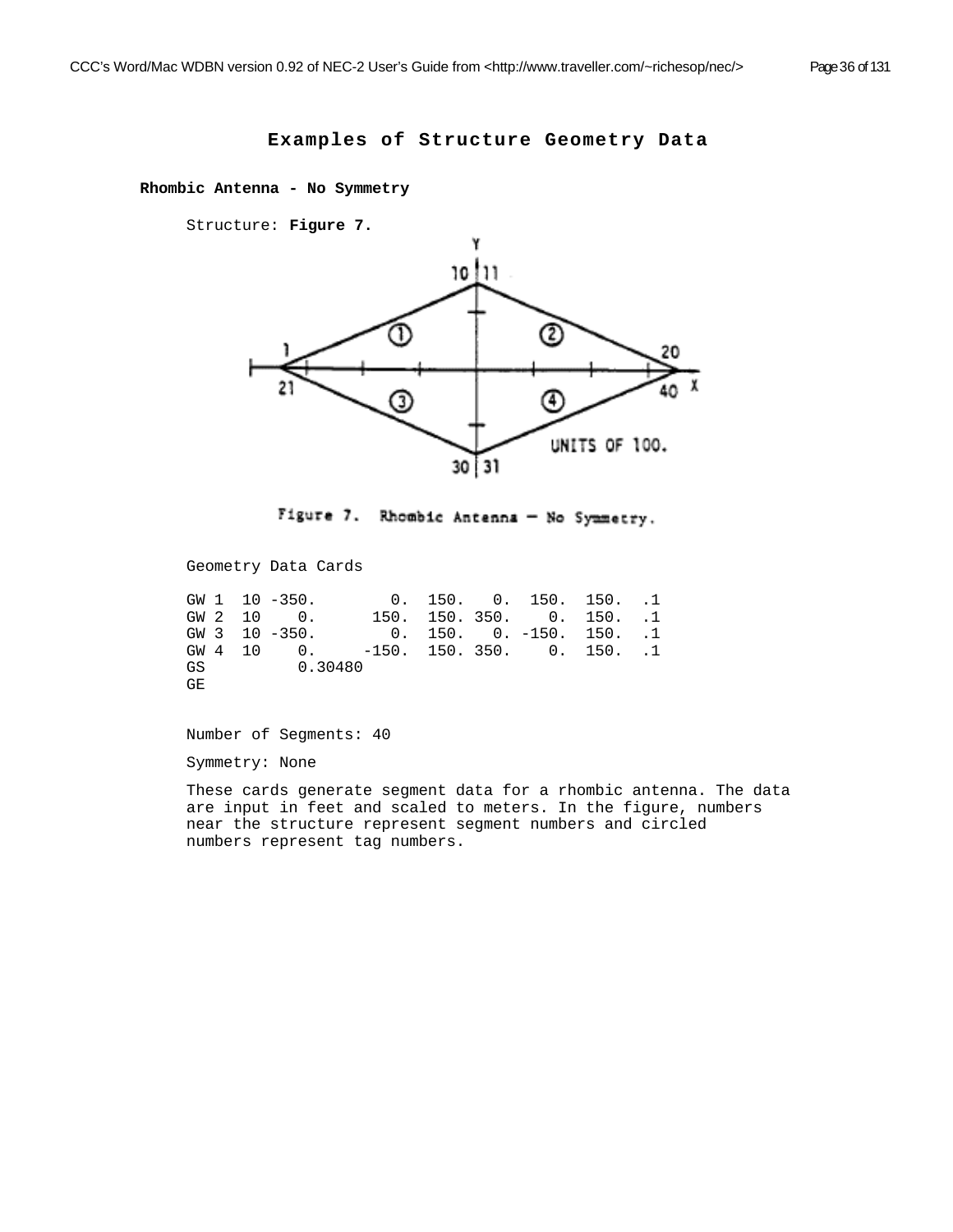**Rhombic Antenna - Plane Symmetry, 2 Planes**



Figure 8. Rhombic Antenna - 2 Planes of Symmetry.

Geometry Data Cards

 GW 1 10 -350. 0. 150. 0. 150. 150. .1 GX 1 110 0.30480 GE

Number of Segments: 40

Symmetry: Two planes

 These cards generate the same structure as the previous set although the segment numbering is altered. By making use of two planes of symmetry, these data will require storage of only a 10 by 40 interaction matrix. If segments 21 and 31 are to be loaded as the termination of the antenna, then symmetry about the YZ plane cannot be used. The following cards will result in symmetry about only the XZ plane being used in the solution, thus allowing segments on one end of the antenna to be loaded.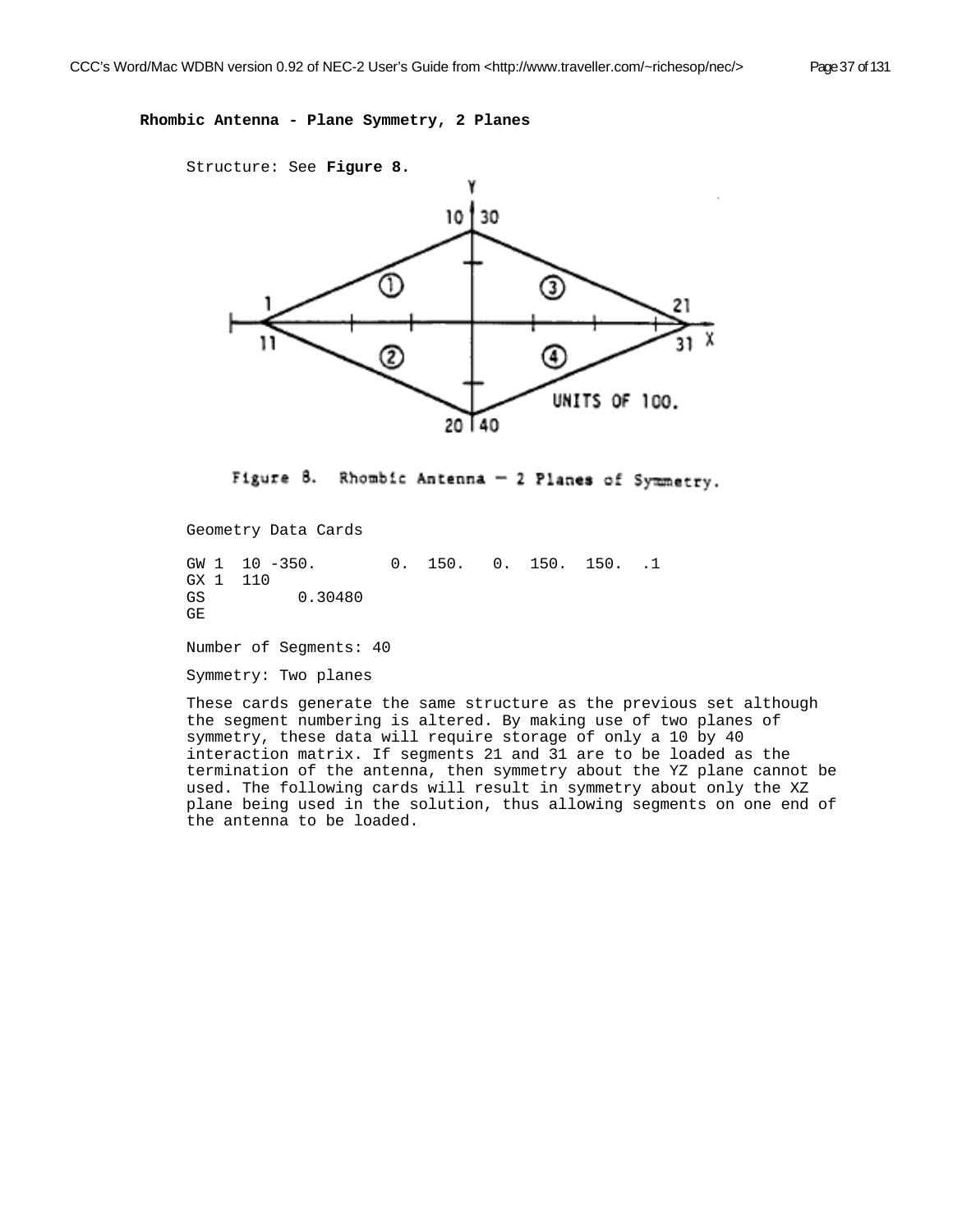**Rhombic Antenna - Plane Symmetry, 1 Plane**

Structure: **Figure 9**.



Figure 9. Rhombic Antenna - 1 Plane of Symmetry.

Geometry Data Cards:

 GW 1 10 -350. 0. 150. 0. 150. 150. .1 GX 1 100 GX 2 010 GS 0.30480 GE

Number of Segments: 40

Symmetry: One plane

 Segments 1 through 20 of this structure are in the first symmetric section. Hence, segments 11 and 31 can be loaded without loading segments 1 and 21 (Loading segments in symmetric structures is discussed in the section covering the LD card). These data will cause storage of a 20 by 40 interaction matrix.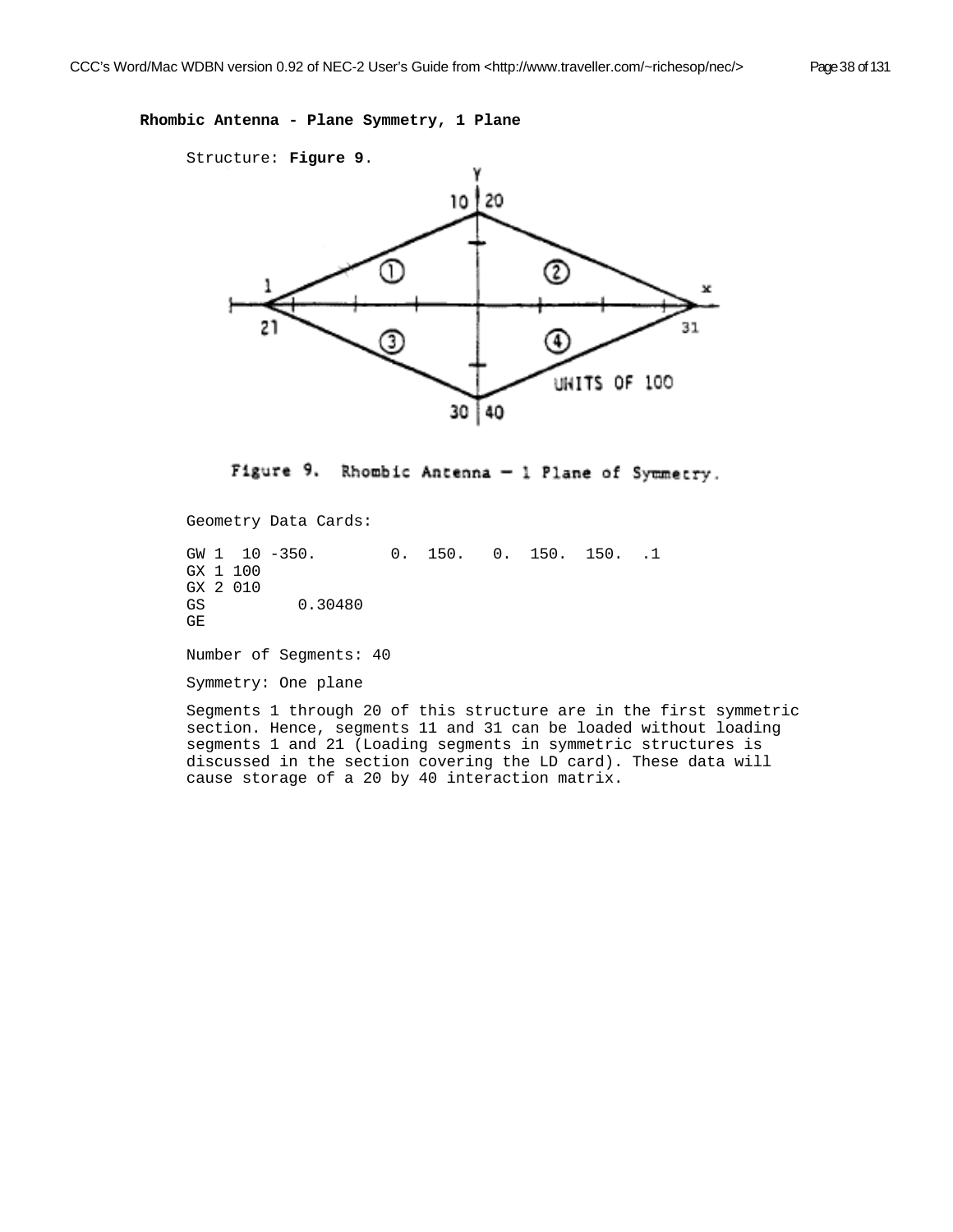### **Two Coaxial Rings**

Structure: **Figure 10**.



Figure 10. Coaxial Rings.

Geometry Data Cards:

|           | GW 1 1 1.0 0. 0. 0.70711 0.70711 0.<br>GW 2 1 2.0 0. 0. 0.76536 1.84776 0. |  |                    |     | .001<br>.001 |
|-----------|----------------------------------------------------------------------------|--|--------------------|-----|--------------|
| GR        | GW 2 1 0.76536 1.84776 0. 1.41421 1.41421 0.                               |  |                    |     | .001         |
| GM<br>GF. |                                                                            |  | $90.0$ 0. 0. 0. 0. | 2.0 |              |

Number of Segments: 24

Symmetry: 8 section cylindrical symmetry

 The first 45 degree section of the two rings is generated by the first three GW cards. This section is then rotated about the X-axis to complete the structure. The rings are then rotated about the X-axis and elevated to produce the structure shown. Since no tag increment is specified on the GR card, all segments on the first ring have tags of 1 and all segments on the second ring have tags of 2. Because of symmetry, these data will require storage of only a 3 by 24 interaction matrix. If a 1 were punched in column 5 of the GE card, however, symmetry would be destroyed by the interaction with the ground, requiring storage of a 24 by 24 matrix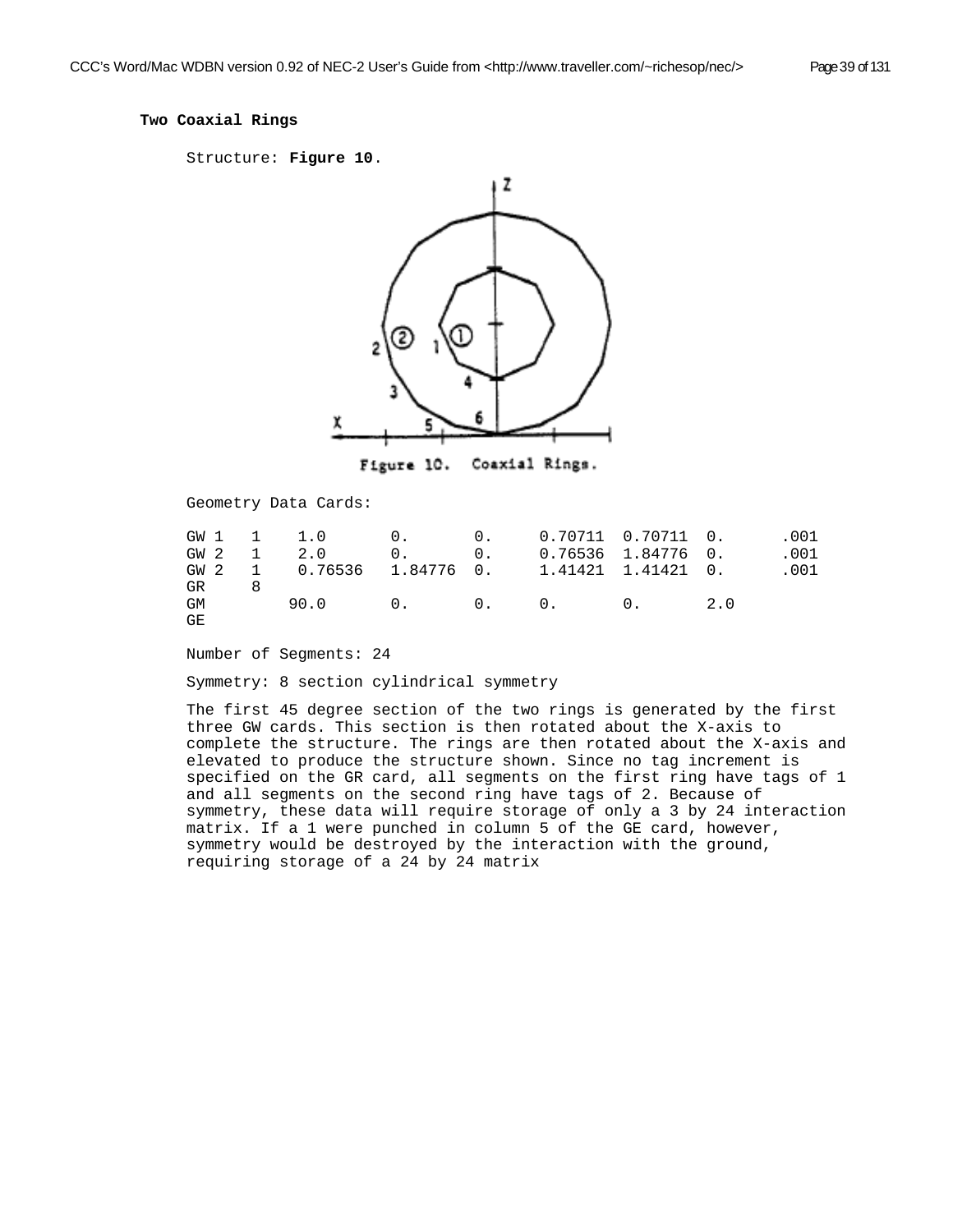### **Linear Antenna over a Wire Grid Plate**

```
 Structure: Figure 11.
```


Figure 11. Wire Grid Plate and Dipole.

Geometry Data Cards:

| GW |   | Ο.      | 0.  | 0.   | 0.1               | 0.    | 0.               | .001 |
|----|---|---------|-----|------|-------------------|-------|------------------|------|
| GW |   | 0.      | 0.  | 0.   | 0.                | 0.1   | 0.               | .001 |
| GM | 2 | 0.      | 0.  | 0.   | 0.                | 0.1   | 0.               |      |
| GW |   | 0.      | 0.3 | 0.0  | 0.1               | 0.3   | 0.               | .001 |
| GM | 4 | 0.      | 0.  | 0.   | 0.1               | 0.    | 0.               |      |
| GW | 3 | 0.5     | 0.  | 0.   | 0.5               | 0.3   | $\overline{0}$ . | .001 |
| GМ |   | 0.      | 0.  | 0.   | $-0.25 - 0.15 0.$ |       |                  |      |
| GW | 5 | $-0.25$ | 0.  | 0.15 | 0.25              | $0$ . | 0.15             | .001 |
| GΕ |   |         |     |      |                   |       |                  |      |

Number of Segments: 43

Symmetry: None

 The first 6 cards generate data for the wire grid plate, with the lower left-hand corner at the coordinate origin, by using the GM card to reproduce sections of the structure. The GM card is then used to move the center of the plate to the origin. Finally, a wire is generated 0.15 meters above the plate with a tag of 1.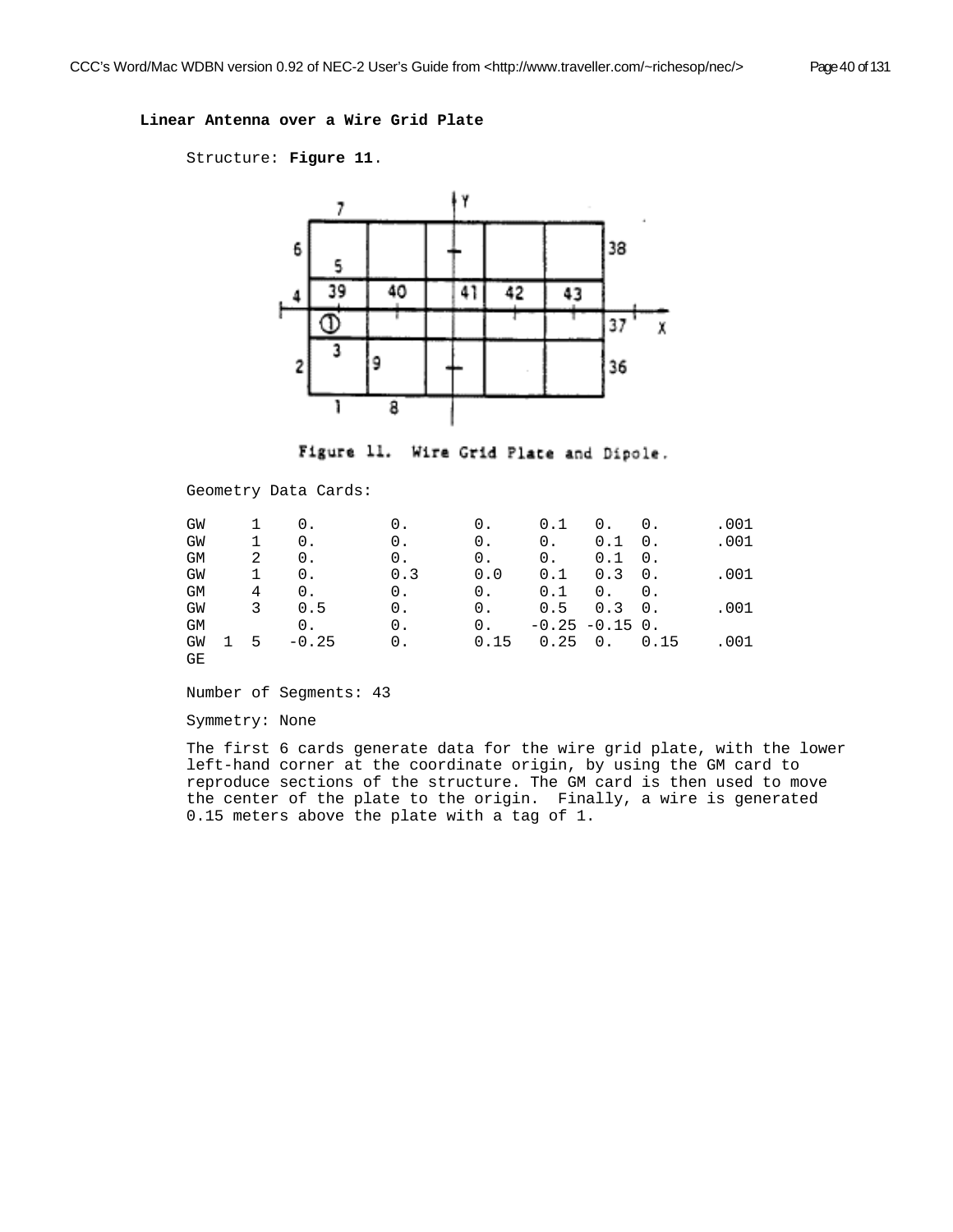# **Cylinder with Attached Wires**

Structure: See **Figure 12**.



Figure 12. Development of Surface Model for Cylinder wint Attached Wires.

| SP             |              | 10.                   | 0.    | 7.3333 | 0.             | 0.    | 38.4  |           |
|----------------|--------------|-----------------------|-------|--------|----------------|-------|-------|-----------|
| SP             |              | 10.                   | $0$ . | 0.     | 0.             | 0.    | 38.4  |           |
| SP             |              | 10.                   | 0.    | 7.3333 | 0.             | 0.    | 38.4  |           |
| GM             | $\mathbf{1}$ | $0$ .                 | 0.    | 30.    |                |       |       |           |
| SP             |              | 6.89                  | 0.    | 11.    | 90.            | 0.    | 44.89 |           |
| SP             |              | 6.89                  | 0.    | 11.    | 90.            | 0.    | 44.89 |           |
| GR             | 6            |                       |       |        |                |       |       |           |
| SP             |              | 0.                    | 0.    | 11.    | 90.            | $0$ . | 44.89 |           |
| SP             |              | 0.                    | 0.    | 11.    | 90.            | 0.    | 44.89 |           |
| GW             | 4            | 0.                    | 0.    | 11.    | 0 <sub>1</sub> | 0.    | 23.   | $\cdot$ 1 |
| GW             | 5            | 10.                   | $0$ . | $0$ .  | 27.6           | $0$ . | $0$ . | $\cdot$ 2 |
| GS             |              | .01                   |       |        |                |       |       |           |
| GE             |              |                       |       |        |                |       |       |           |
|                |              | Number of Seqments: 9 |       |        |                |       |       |           |
|                |              | Number of Patches: 56 |       |        |                |       |       |           |
| Symmetry: None |              |                       |       |        |                |       |       |           |
|                |              |                       |       |        |                |       |       |           |

Geometry Data Cards:

The cylinder is generated by first specifying three patches in a column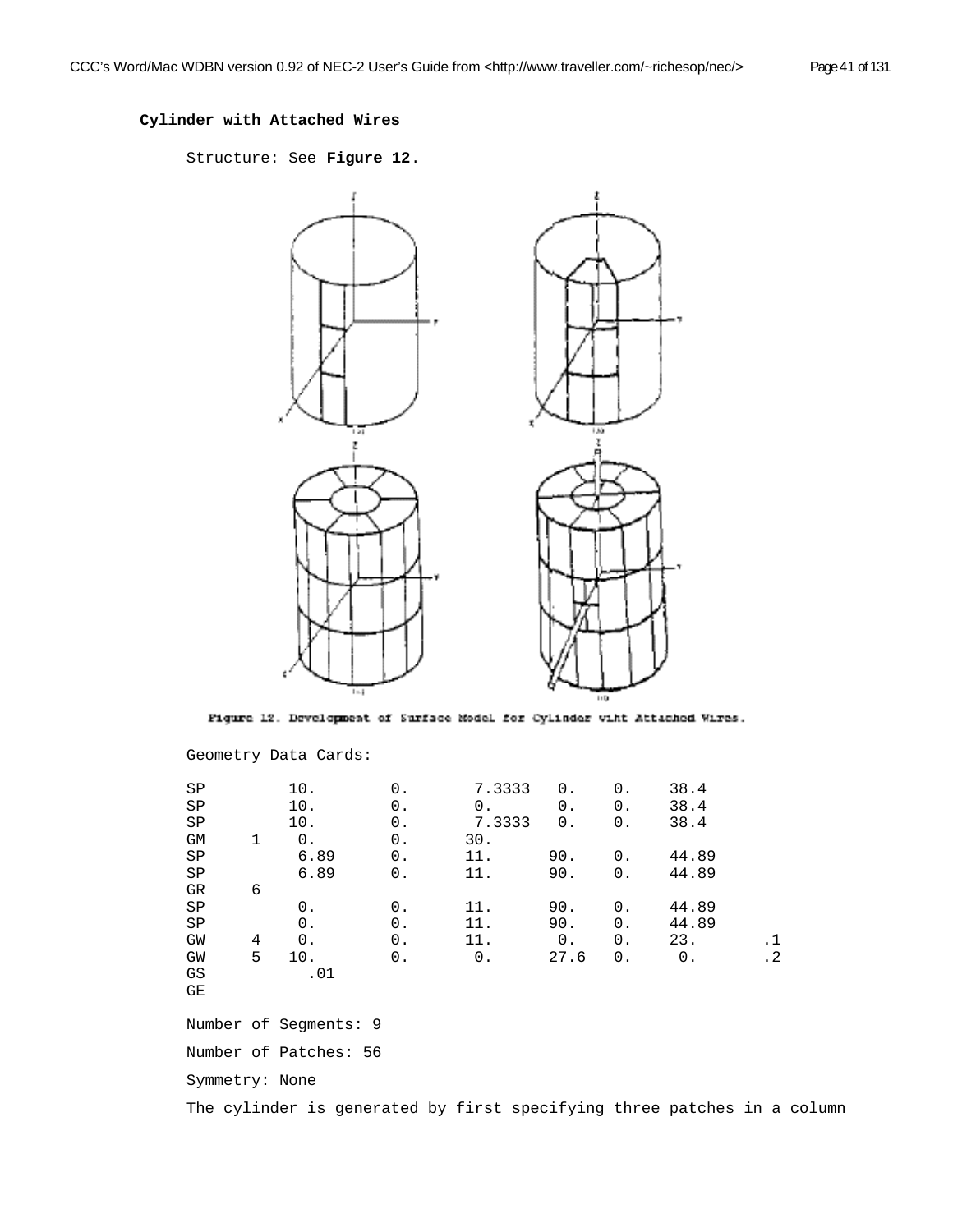Side. Ĭ š ä

figure 11. Suggestation of Cylinder for Wires Connected

 centered on the X axis as shown in **Figure 12(a)**. A GM card is then used to produce a second column of patches rotated about the Z axis by 30 degrees. A patch is added to the top and another to the bottom to form parts of the end surfaces. The model at this point is shown in **Figure 12(b)**. Next, a GR card is used to rotate this section of patches about the Z axis to form a total of six similar sections, including the original. A patch is then added to the center of the top and another to the bottom to from the complete cylinder shown in **Figure 12(c)**. Finally, two GW cards are used to add wires connecting to the top and side of the cylinder. The patches to which the wires are connected are devided into four smaller patches as shown in **Figure 12(d)**. Although patch shape is not input to the program, square patches are assumed at the base of a connected wire when integrated over the surface current. Hence, a more accurate representation of the model would be as shown in **Figure 13**, where the patches to which wires connect are square with equal areas maintained for all patches (before subdivision).

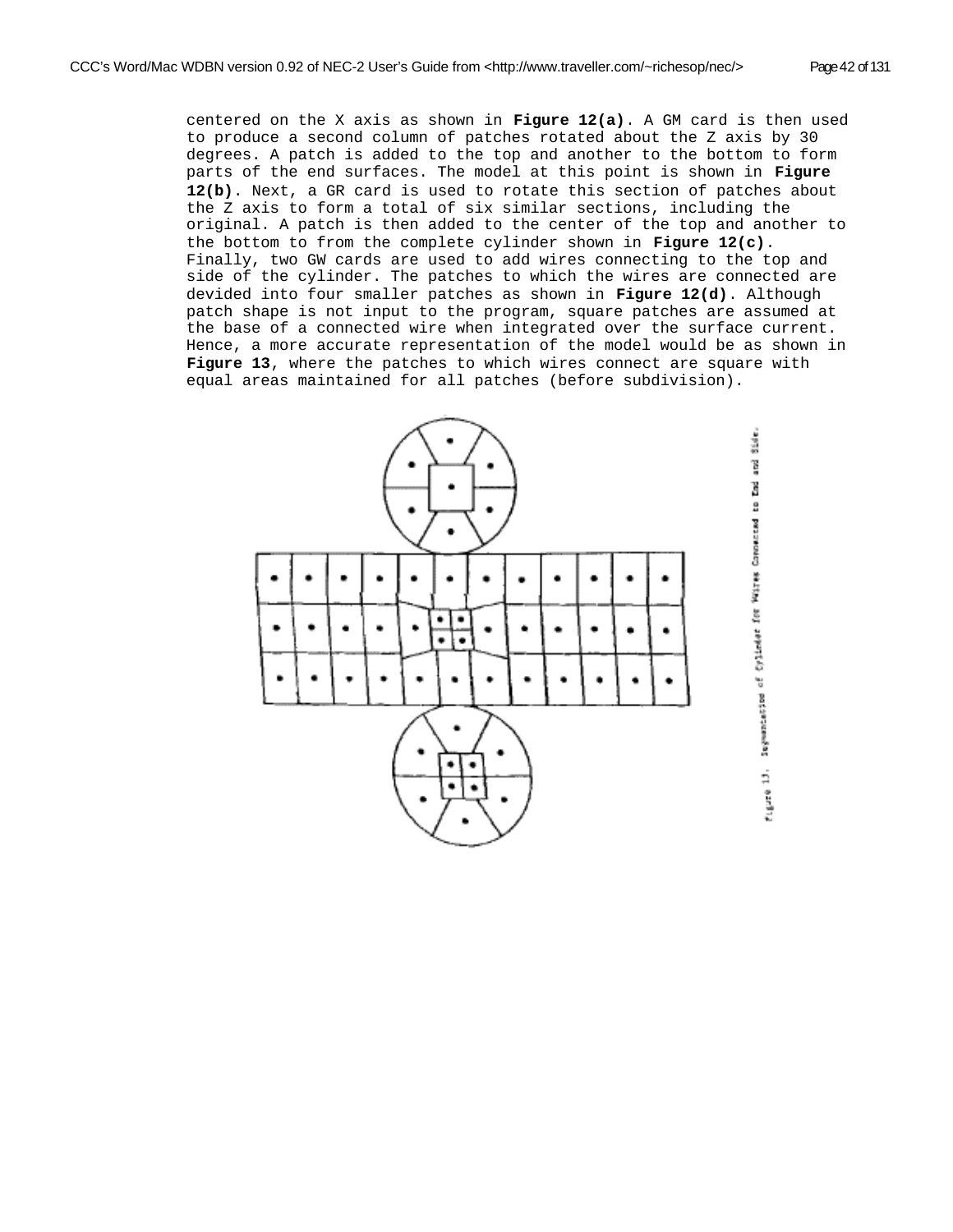## **3. Program Control Cards**

The program control cards follow the structure geometry cards. They set electrical parameters for the model, select options for the solution procedure, and request data computation. The cards are listed below by their mnemonic identifier with a brief description of their function:

| Group I   | EK - extended thin-wire kernel flag<br>FR - frequency specification<br>GN - ground parameter specification<br>KH - interaction approximation range<br>LD - structure impedance loading                                                                                                                                                                                                          |
|-----------|-------------------------------------------------------------------------------------------------------------------------------------------------------------------------------------------------------------------------------------------------------------------------------------------------------------------------------------------------------------------------------------------------|
| Group II  | EX - structure excitation card<br>NT - two-port network specification<br>TL - transmission line specification                                                                                                                                                                                                                                                                                   |
| Group III | $CP - coupling calculation$<br>$EN - end of data flag$<br>GD - additional ground parameter specifications<br>NE - near electric field request<br>NH - near magnetic field request<br>NX - next structure flag<br>PQ - wire charge density print control<br>PT - wire-current print control<br>RP - radiation pattern request<br>WG - write Numerical Green's Function file<br>XO - execute card |

There is no fixed order for the cards. The desired parameters and options are set first followed by requests for calculation of currents, near fields and radiated fields. Parameters that are not set in the input data are given default values. The one exception to this is the excitation (EX) which must be set.

Computation of currents may be requested by an XQ card. RP, NE, or NH cards cause calculation of the currents and radiated or near fields on the first occurrence. Subsequent RP, NE, or NH cards cause computation of fields using the previously calculated currents. Any number of near-field and radiation-pattern requests may be grouped together in a data deck. An exception to this occurs when multiple frequencies are requested by a single FR card. In this case, only a single NE or NH card and a single RP card will remain in effect for all frequencies.

All parameters retain their values until changed by subsequent data cards. Hence, after parameters have been set and currents or fields computed, selected parameters may be changed and the calculations repeated. For example, if a number of different excitations are required at a single frequency, the deck could have the form FR, EX, XQ, EX, XQ,.... If a single excitation is required at a number of frequencies, the cards EX, FR, XQ, FR, XQ,... could be used.

When the antenna is modified and additional calculations are requested, the order of the cards may, in some cases, affect the solution time since the program will repeat only that part of the solution affected by the changed parameters. For this reason, the user should understand the relation of the data cards to the solution procedure. The first step in the solution is to calculate the interaction matrix, which determines the response of the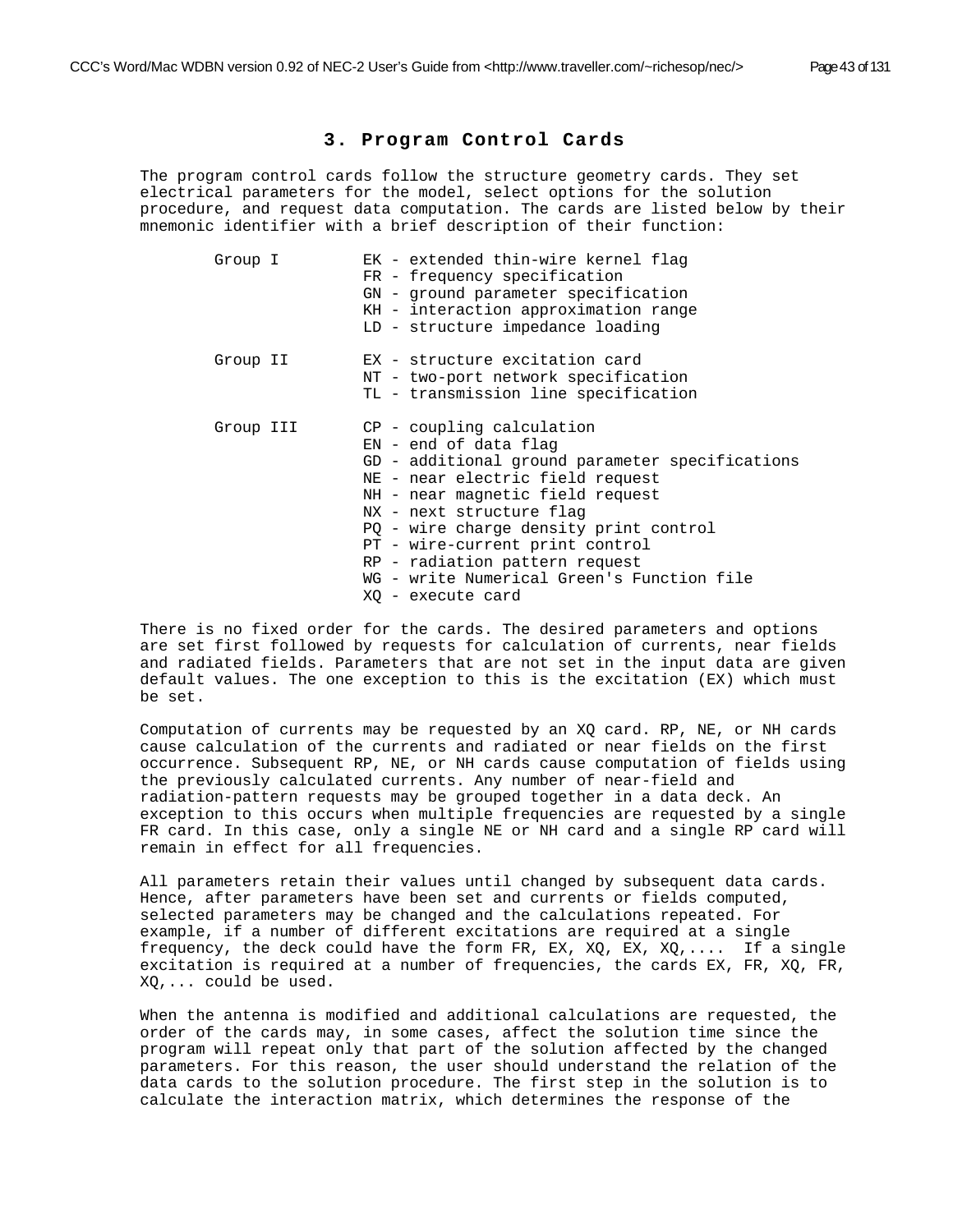antenna to an arbitrary excitation, and to factor this matrix in preparation for solution of the matrix equation. This is the most time-consuming single step in the solution procedure. The second step is to solve the matrix equation for the currents due to a specific excitation. Finally, the near fields or radiated fields may be computed from the currents.

The interaction matrix depends only on the structure geometry and the cards in group I of the program control cards. Thus, computation and factorization of the matrix is not repeated if cards beyond group I are changed. On the other hand, antenna currents depend on both the interaction matrix and the cards in group II, so that the currents must be recomputed whenever cards in group I or II are changed. The near fields depend only on the structure currents while the radiated fields depend on the currents and on the GD card, which contains special ground parameters for the radiated-field calculation. An example of the implications of these rules is presented by the following two sets of data cards:

> FR, EX, NT1, LD1, XQ, LD2, XQ, NT2, LD1, XQ, LD2, XQ FR, EX, LD1, NT1, XQ, NT2, XQ, LD2, NT1, XQ, NT2, XQ

Calculation and factoring of the matrix would be required four times by the first set but only twice by the second set in obtaining the same information.

The program control cards are explained on the following pages. The format of all program control cards has four integers and six floating point numbers. The integers are contained in columns 3 through 5, 6 through 10, 11 through 15, and 16 through 20 (each integer field stops at an integral multiple of 5 columns), and the floating point numbers are contained in fields of 10 for the remainder of the card (i.e., from 21 through 30, 31 through 40, etc.). Integers are right justified in their fields. The floating point numbers can be punched either as a string of digits containing a decimal point, punched anywhere in the field; or as a string of digits containing a decimal point and followed by an exponent of ten in the form E  $\pm$ I which multiplies the number by  $10^{\pm}$ . The integer exponent must be right-justified in the field.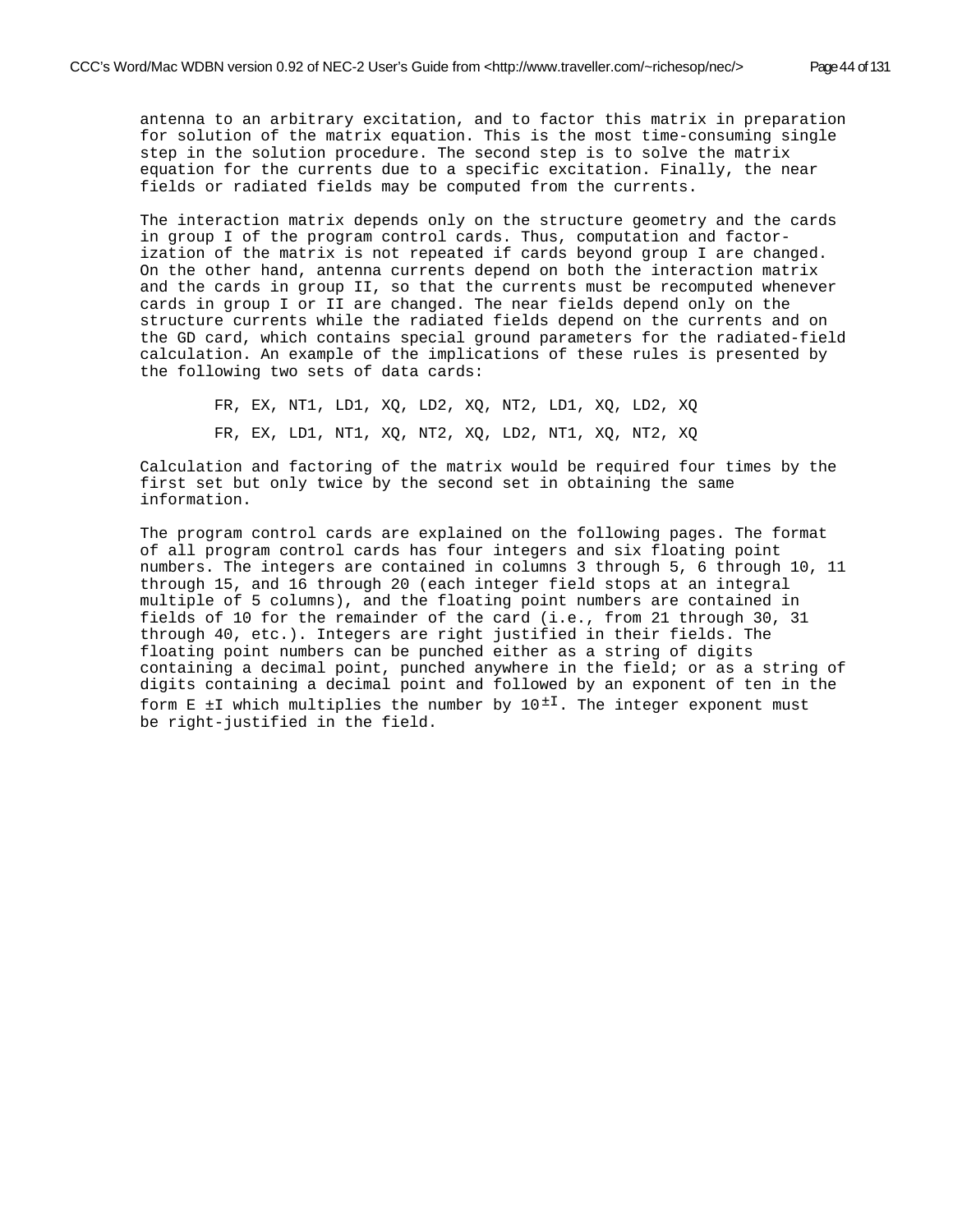# **Maximum Coupling Calculation (CP)**

Purpose: To request calculation of the maximum coupling between segments. Card:

|    | 5 <sup>1</sup> | 10 | 15           | 20 | 30 <sup>1</sup> | 40 <sup>°</sup> | 50    | 60                                                                | 70    | 80    |
|----|----------------|----|--------------|----|-----------------|-----------------|-------|-------------------------------------------------------------------|-------|-------|
| CP |                | I2 | I3           | I4 | blank           | blank           | blank |                                                                   |       |       |
|    | I1             |    |              |    |                 |                 |       | blank                                                             | blank | blank |
|    | T              | S  | Т            | S  |                 |                 |       |                                                                   |       |       |
|    | $\mathbb A$    | E  | $\mathsf{A}$ | E  |                 |                 |       |                                                                   |       |       |
|    | G              | G  | G            | G  |                 |                 |       |                                                                   |       |       |
|    | 1              | 1  | 2            | 2  |                 |                 |       |                                                                   |       |       |
|    |                |    |              |    |                 |                 |       |                                                                   |       |       |
|    |                |    |              |    |                 |                 |       |                                                                   |       |       |
|    |                |    |              |    |                 |                 |       |                                                                   |       |       |
|    |                |    |              |    |                 |                 |       | The numbers along the top refer to the last column in each field. |       |       |
|    |                |    |              |    |                 |                 |       |                                                                   |       |       |

Parameters:

| TAG1 | (I1) | Specify seqment number SEG1 in th set of seqments |
|------|------|---------------------------------------------------|
| SEG1 | (I2) | having tag TAG1. If TAG1 is blank or zero, then   |
|      |      | SEG1 is the seqment number.                       |
| TAG2 | (13) | Same as above.                                    |
| SEG2 | (I4) | Same as above.                                    |

- \* Up to five segments may be specified on 2-1/2 CP cards. Coupling is computed between all pairs of these segments. When more than two segments are specified, the CP cards must be grouped together. A new group of CP cards replaces the old group.
- \* CP does not cause the program to proceed with the calculation but only sets the segment numbers. The specified segments must then be excited (EX card) one at a time in the specified order and the currents computed (XQ, RP, NE, or NH card). The excitation must use the applied-field voltage-source model. When all of the specified segments have been excited in the proper order, the couplings will be computed and printed. After the coupling calculation the set of CP cards is canceled.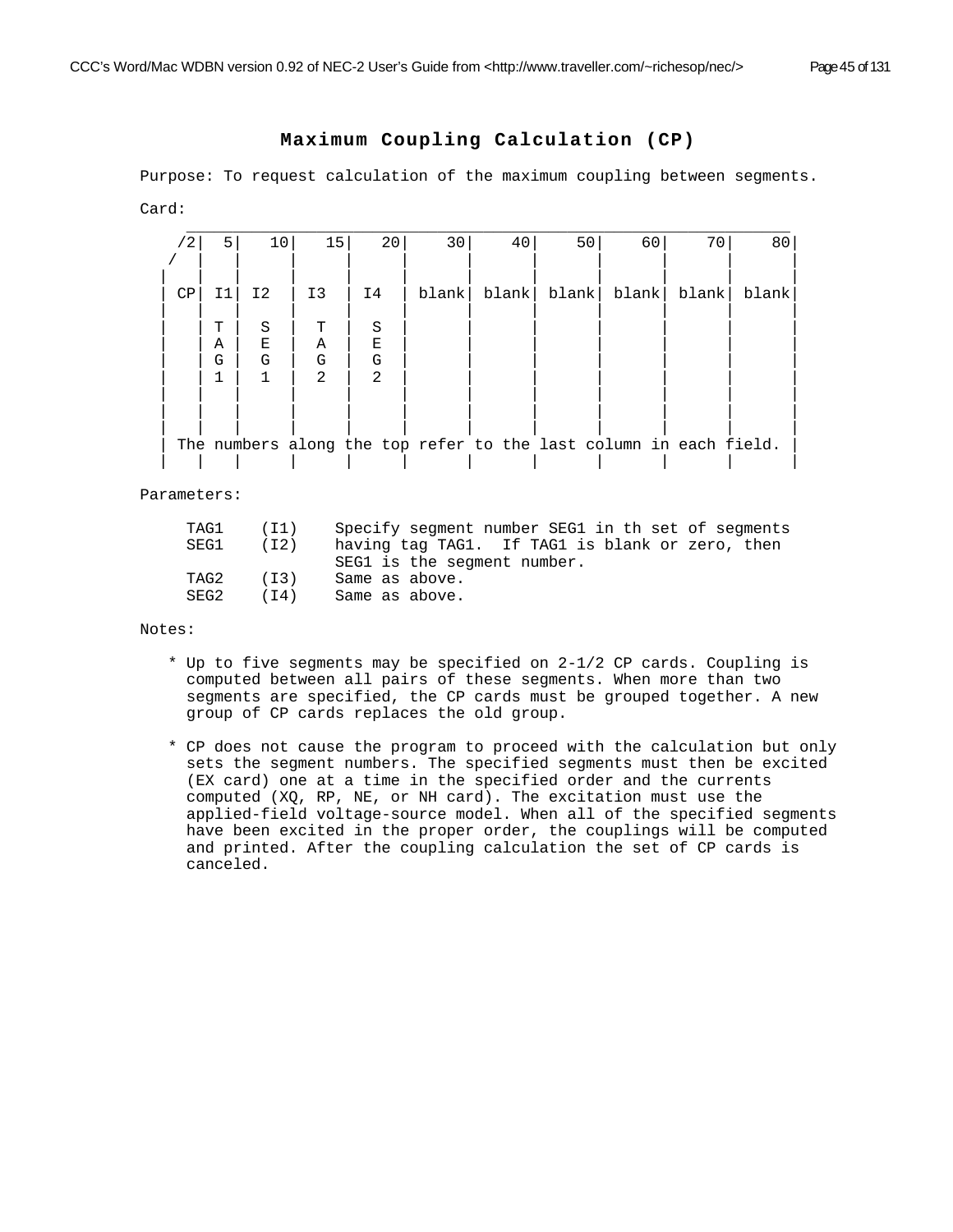# **Extended Thin-Wire Kernel (EK)**

Purpose: To control use of the extended thin-wire kernel approximation. Card:

|    | 5 <sup>1</sup> | 10 | 15 | 20 | 301   | 40 <sup>1</sup> | 50                                                                | 60    | 70    | 80    |
|----|----------------|----|----|----|-------|-----------------|-------------------------------------------------------------------|-------|-------|-------|
|    |                |    |    |    |       |                 |                                                                   |       |       |       |
|    |                |    |    |    |       |                 |                                                                   |       |       |       |
| ЕK | Ι1             |    |    |    | blank | blank           | blank                                                             | blank | blank | blank |
|    |                |    |    |    |       |                 |                                                                   |       |       |       |
|    | T.             | b  | b  | b  |       |                 |                                                                   |       |       |       |
|    | T              |    |    |    |       |                 |                                                                   |       |       |       |
|    | M              | a  | a  | a  |       |                 |                                                                   |       |       |       |
|    | P              | n  | n  | n  |       |                 |                                                                   |       |       |       |
|    | 1              | k  | k  | k  |       |                 |                                                                   |       |       |       |
|    |                |    |    |    |       |                 |                                                                   |       |       |       |
|    |                |    |    |    |       |                 |                                                                   |       |       |       |
|    |                |    |    |    |       |                 | The numbers along the top refer to the last column in each field. |       |       |       |
|    |                |    |    |    |       |                 |                                                                   |       |       |       |

Parameters:

Integer

 ITMP1 (I1) - Blank or zero to initiate use of the extended thin wire kernel.

-1 to return to the standard thin-wire kernel.

Note:

Without an EK card, the program will use the standard thin-wire kernel.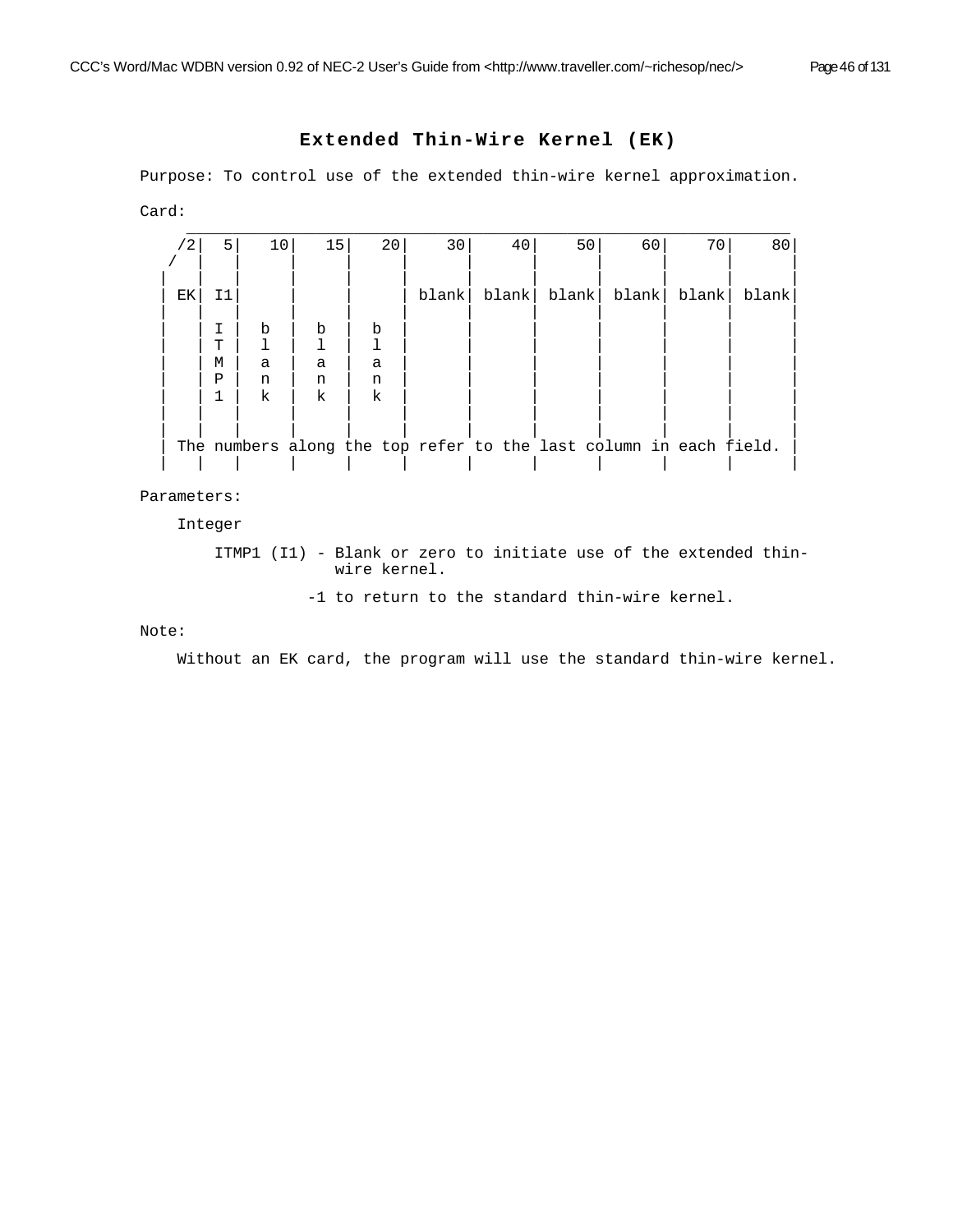# **End of Run (EN)**

Purpose: To indicate to the program the end of all execution.

Card:

|    | 5 <sup>1</sup> | 10 | 15 | 20 | 301    | 40    | 50 | 60                                                                | 70 | 80    |
|----|----------------|----|----|----|--------|-------|----|-------------------------------------------------------------------|----|-------|
|    |                |    |    |    |        |       |    |                                                                   |    |       |
|    |                |    |    |    |        |       |    |                                                                   |    |       |
| EN |                |    |    |    | blankl | blank |    | blank  blank  blank                                               |    | blank |
|    |                |    |    |    |        |       |    |                                                                   |    |       |
|    | b              | b  | b  | b  |        |       |    |                                                                   |    |       |
|    |                |    |    |    |        |       |    |                                                                   |    |       |
|    | a              | a  | a  | a  |        |       |    |                                                                   |    |       |
|    | n              | n  | n  | n  |        |       |    |                                                                   |    |       |
|    | k              | k  | k  | k  |        |       |    |                                                                   |    |       |
|    |                |    |    |    |        |       |    |                                                                   |    |       |
|    |                |    |    |    |        |       |    |                                                                   |    |       |
|    |                |    |    |    |        |       |    | The numbers along the top refer to the last column in each field. |    |       |
|    |                |    |    |    |        |       |    |                                                                   |    |       |

Parameters: None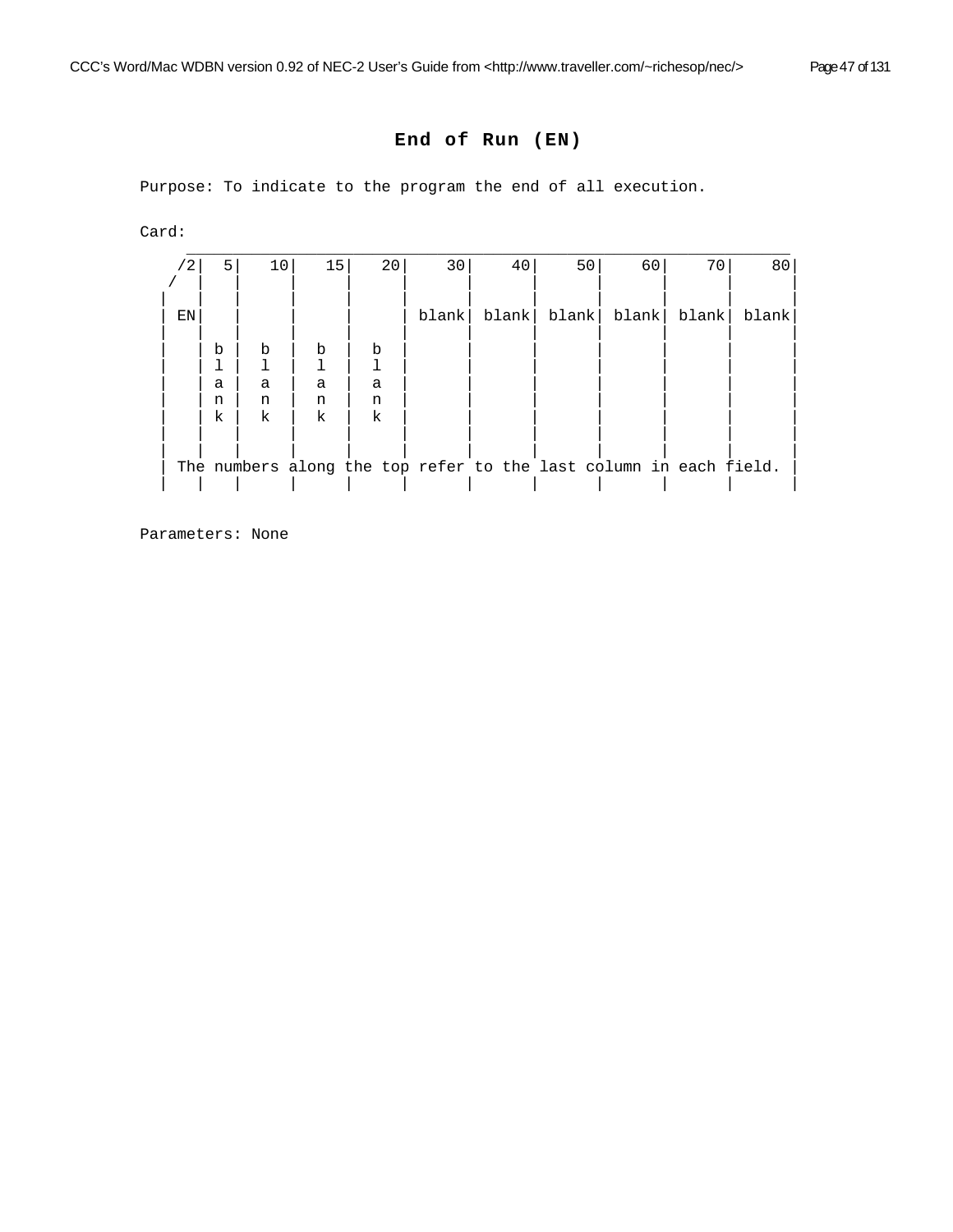### **Excitation (EX)**

Purpose: To specify the excitation for the structure. The excitation can be voltage sources on the structure, an elementary current source, or a plane wave incident on the structure.

Card:

|    | 5 <sup>1</sup> | 10 | 15 | 20 <sup>1</sup> | 30 <sup>1</sup> | 40             | 50 | 60                                                                | 70 | 80 |
|----|----------------|----|----|-----------------|-----------------|----------------|----|-------------------------------------------------------------------|----|----|
| ЕX |                | I2 | I3 | <b>I4</b>       | F1              | F <sub>2</sub> | F3 | F4                                                                | F5 | F6 |
|    |                |    |    |                 |                 |                |    |                                                                   |    |    |
|    |                |    |    |                 |                 |                |    |                                                                   |    |    |
|    |                |    |    |                 |                 |                |    |                                                                   |    |    |
|    |                |    |    |                 |                 |                |    |                                                                   |    |    |
|    |                |    |    |                 |                 |                |    | The numbers along the top refer to the last column in each field. |    |    |

Parameters:

Integers

I1 determines the type of excitation which is used:

- 0 voltage source (applied-E-field source).
- 1 incident plane wave, linear polarization.
- 2 incident plane wave, right-hand (thumb along the
	- incident k-vector) elliptic polarization.
- 3 incident plane wave, left-hand elliptic polarization.
- 4 elementary current source.
- 5 voltage source (current-slope-discontinuity).

Remaining Integers Depend on Excitation Type

- a. Voltage source  $(11 = 0 \text{ or } 5)$ 
	- I2 = tag number of the source segment. This tag number along with the number to be given in (I3), which identifies the position of the segment in a set of equal tag numbers, uniquely defines the source segment. Blank or zero in field (I2) implies that the source segment will be identified by using the absolute segment number in the next field.
	- I3 =  $m$ , specifies the  $m<sup>th</sup>$  seqment of the set of seqments whose tag numbers are equal to the number set by the previous parameter. If the previous parameter is zero, the number in (I3) must be the absolute segment number of the source.
	- I4 Columns l9 and 20 of this field are used separately.
		- The options for column 19 are:
		- 1 maximum relative admittance matrix asymmetry for source segment and network connection will be calculated and printed.
		- 0 no action.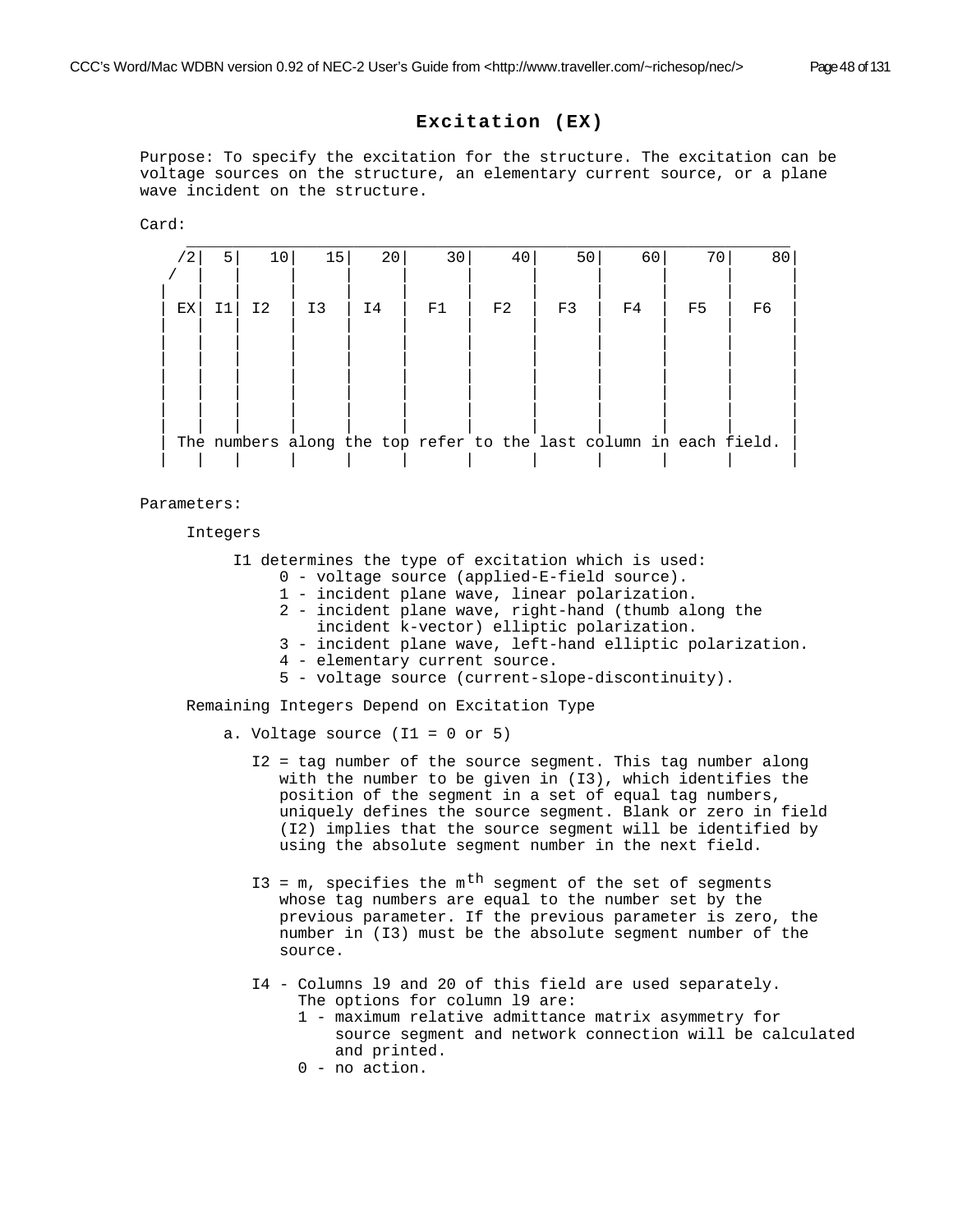The options for column 20 are:

- l the input impedance at voltage sources is always printed directly before the segment currents in the output. By setting this flag, the impedance of a single source segment in a frequency loop will be collected ant printed in a table (in a normalized and an unnormalized form) after the information at all frequencies has been printed. Normalization to the maximum value is a default, but the normalization value can be specified (refer to F3 under voltage source below). When there is more than one source on the structure, only the impedance of the last Source specified will be collected. 0 - no action
- b. Incident plane wave  $(11 = 1, 2, or 3)$ 
	- (I2) Number of theta angles desired for the incident plane wave .
	- (I3) Number of phi angles desired for the incident plane wave.
	- (I4) Only column l9 is used. The options are:
		- 1 maximum relative admittance matrix asymmetry for
		- network connections will be calculated and printed.
		- 0 no action
- c. Elementary current source (Il = 4)
	- (I2) & (I3) blank.
	- (I4) Only column l9 is used and its function is identical to that listed under b.

Floating Point Options

- a. Voltage source  $(II = 0$  or 5)
	- (Fl) Real part of the voltage in volts.

 (F2) - Imaginary part of the voltage in volts. (F3) - If a one is placed in column 20 (see above), this field can be used to specify a normalization constants for the impedance printed in the optional impedance table. Blank in this field produces normalization to the maximum value. (F4), (F5), & (F6) - Blank.

b. Incident plane wave (I1 = 1, 2, or 3). The incident wave is characterized by the direction of its ^k vector, and by an angle of polarization in the plane normal to  $k$ .

 $(F1)$  - Theta  $(\theta)$  in degrees. Theta is a standard spherical coordinate, measured from the Z-axis as illustrated in  **Figure 14**.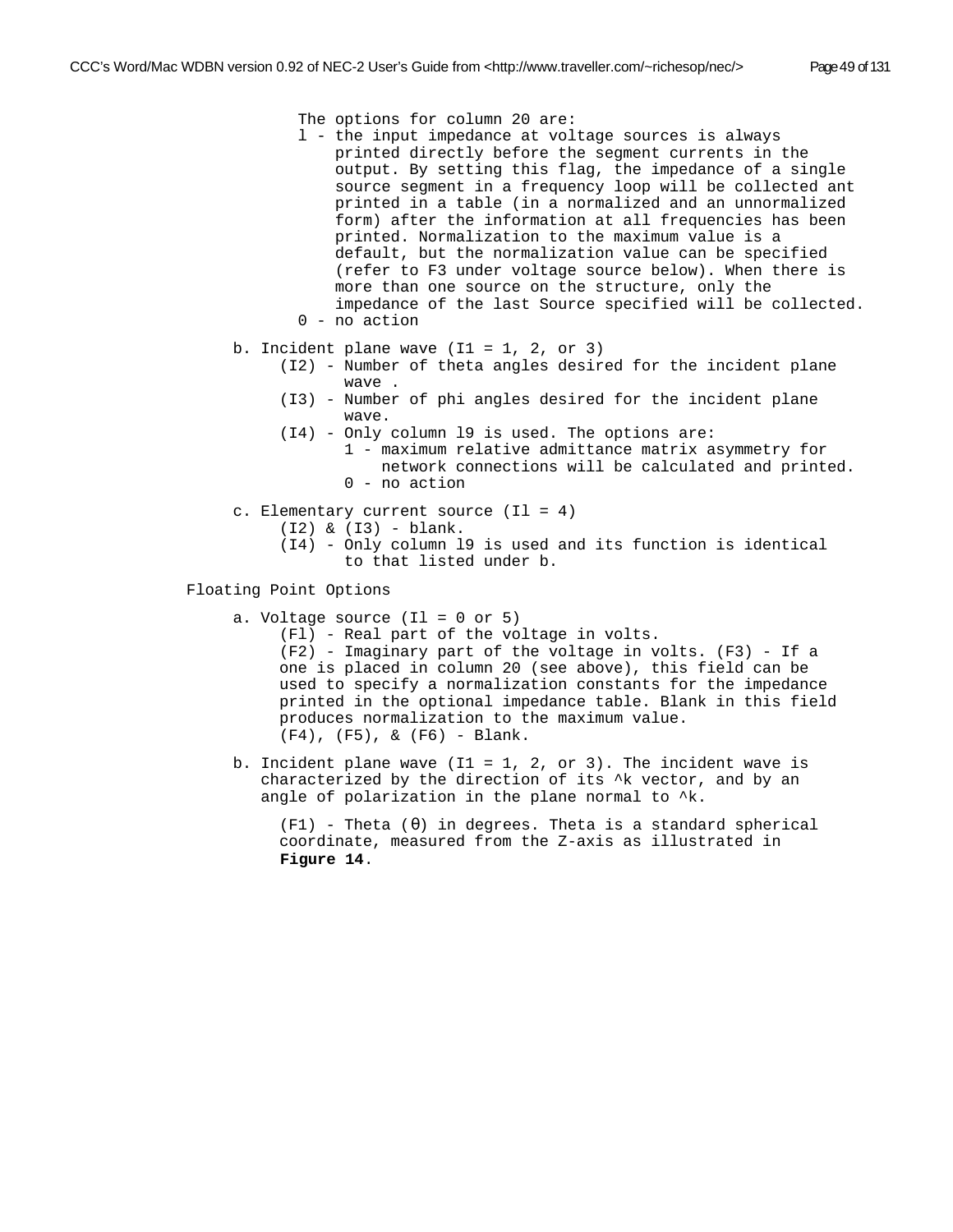

# Figure 14. Specification of Incident Wave.

 (F2) - Phi (φ) in degrees. Phi is the standard spherical angle defined in the XY plane, measured around the Z-axis.

 (F3) - Eta (η) in degrees. Eta is a polarization angle, defined as the angle between the theta-directed unit vector and the electric-field (E) vector for linear polarization, or the major ellipse axis for elliptical polarization. Refer to **Figure 14**.

- (F4) Theta angle stepping increment in degrees.
- (F5) Phi angle stepping increment in degrees.
- (F6) Ratio of minor axis to major axis for elliptic polarization.
- C. Elementary current source  $(11 = 4)$ . The current source is characterized by its Cartesian coordinate position, orientation, and its magnitude.
	- (F1) X position in meters.
	- (F2) Y position in meters.
	- (F3) Z position in meters.
	- $(F4)$  Alpha ( $\alpha$ ) in degrees. Alpha is the angle the current source makes with the XY plane, as illustrated in **Figure 15**.



Figure 15. Crientation of Current Element.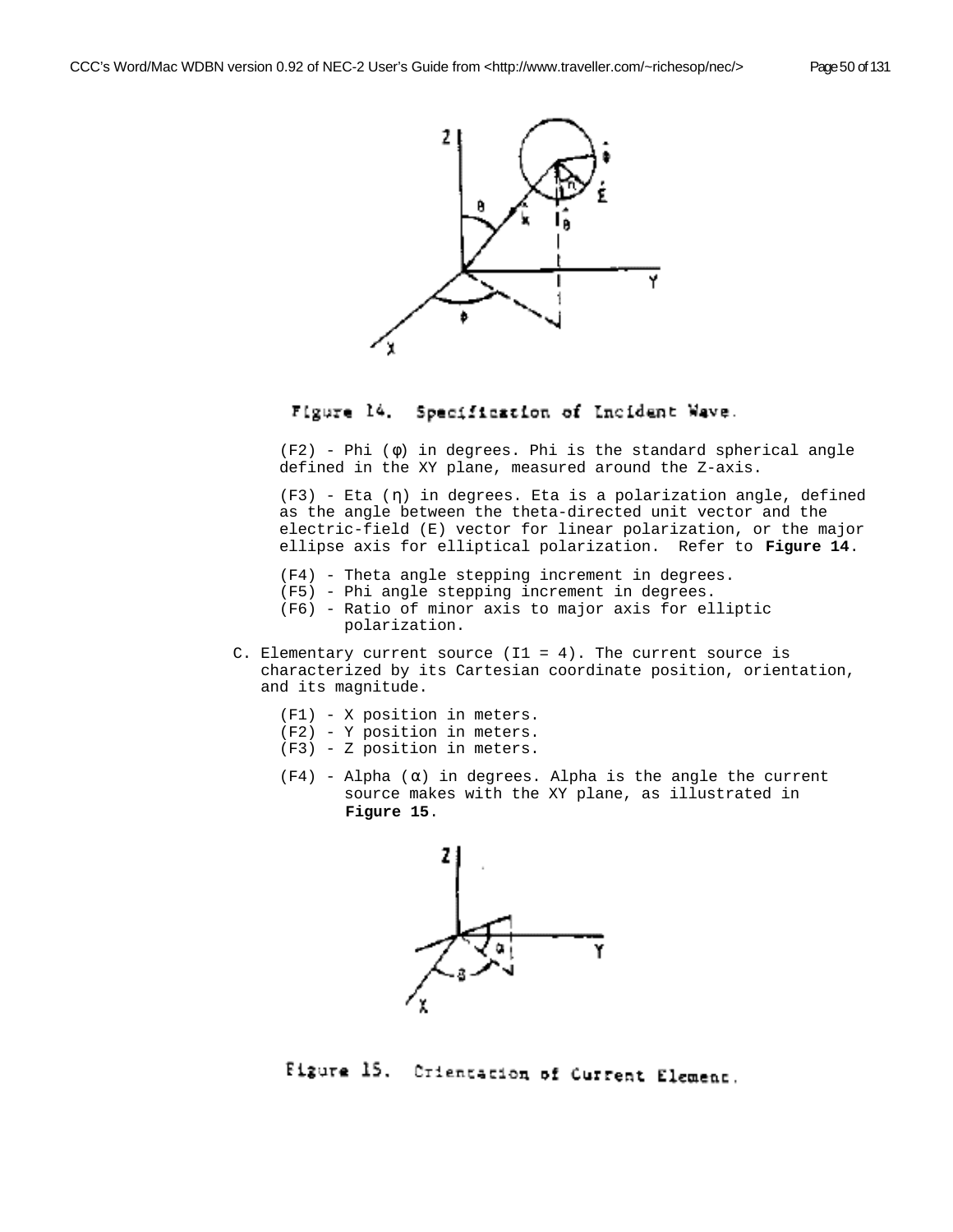- (F5) Beta ( $\beta$ ) in degrees. Beta is the angle that the projection of the current source on the XY plane makes with the X axis, as illustrated in **Figure 15**.
- (F6) "Current moment" of the source. This parameter is equal to the product **[OCR GARBLE]** in amp-meters.

- \* In the case of voltage sources, excitation cards can be grouped together in order to specify multiple sources. The maximum number of voltage sources that may be specified is determined by dimension statements in the program. The dimensions are set for 10 applied-E field voltage sources and 10 current-slope-discontinuity voltage sources.
- \* An applied-E-field voltage source is located on the segment specified.
- \* A current-slope-discontinuity source is located at the first end, relative to the reference direction, of the specified segment, at the junction between the specified segment and the previous segment. This junction must be a simple two-segment junction. and the two segments must be parallel with equal lengths and radii.
- \* A current-slope-discontinuity voltage source may lie in a symmetry plane. An applied field voltage source may not lie in a symmetry plane since a segment may not lie in a symmetry plane. An applied-field voltage source may be used on a wire crossing a symmetry plane by exciting the two segments on opposite sides of the symmetry plane each with half the total voltage, taking account of the reference directions of the two segments.
- \* An applied-field voltage source specified on a segment which has been impedance-loaded, through the use of an LD card, is connected in series with the loads. An applied-field voltage source specified on the same segment as a network is connected in parallel with the network port. For the specific case of a transmission line, the source is in parallel with both the line and the shunt load. Applied-field voltage sources should be used in these cases since loads and network connections are located on, rather than between, segments.
- \* Only one incident plane-wave or one elementary current source is al lowed at a time. Also, plane-wave or current-source excitation is not allowed with voltage sources. If the excitation types are mixed, the program will use the last excitation type encountered.
- \* When a number of theta and phi angles are specified for an incident plane-wave excitation, the theta angle changes more rapidly than phi.
- \* The current element source illuminates the structure with the field of an infinitesimal current element at the specified location. The current element source cannot be used over a ground plane.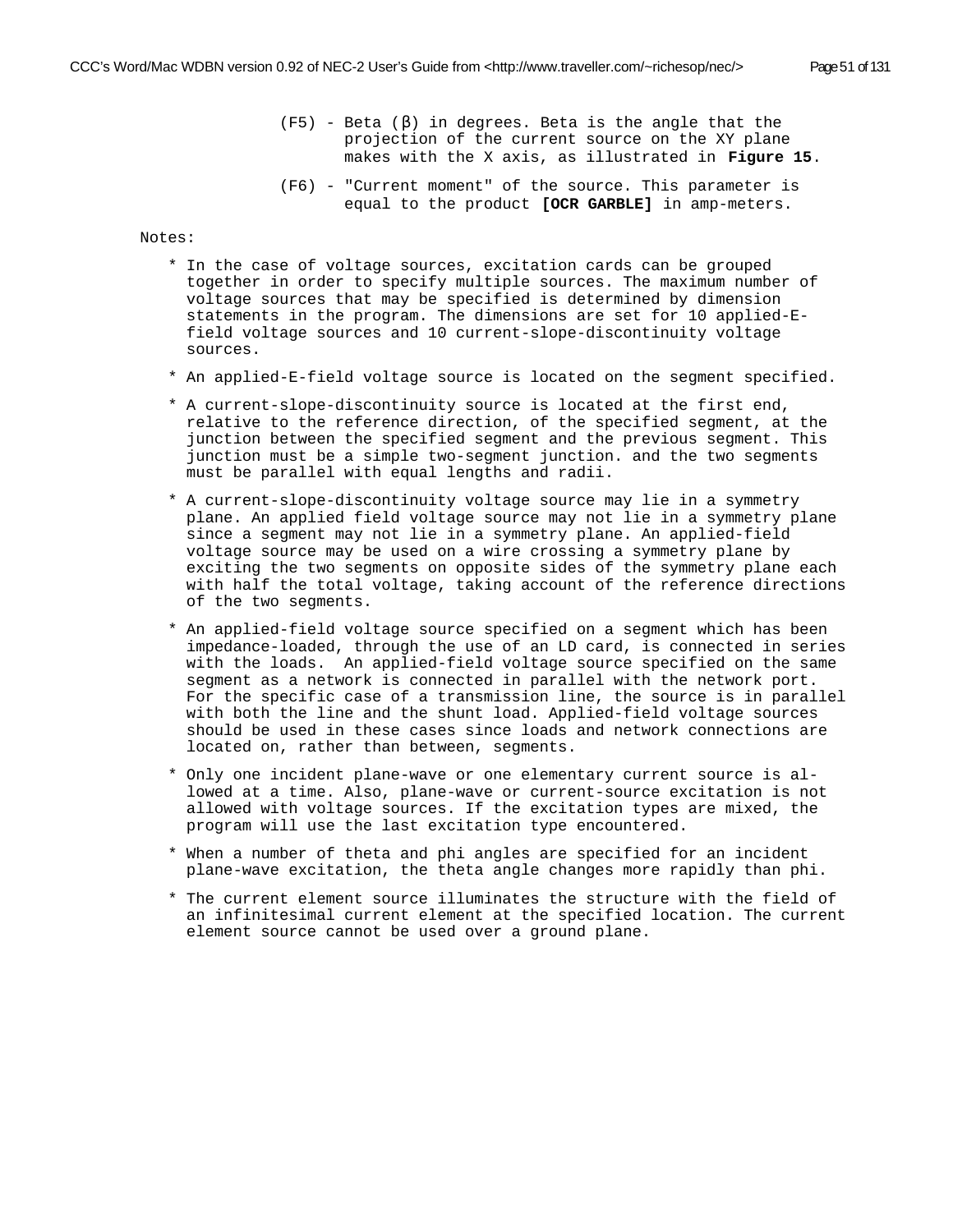#### **Frequency (FR)**

Purpose: To specify the frequency (frequencies) in MegaHertz.

Card:

| ′2  | 5 <sup>1</sup> | 10          | 15             | 20  | 301  | 40                                                                | 50 | 60           | 70    | 80           |
|-----|----------------|-------------|----------------|-----|------|-------------------------------------------------------------------|----|--------------|-------|--------------|
|     |                |             |                |     |      |                                                                   |    |              |       |              |
| FR. | Ι1             | I2          | I <sub>3</sub> | I 4 | F1   | F2                                                                | F3 | F4           | F5.   | F6           |
|     | Τ              | N           | B              | B   | FMHZ | DELFRO   BLANK                                                    |    | <b>BLANK</b> | BLANK | <b>BLANK</b> |
|     | F              | F           | L              | L   |      |                                                                   |    |              |       |              |
|     | R              | $\mathbb R$ | $\mathbb{A}$   | A   |      |                                                                   |    |              |       |              |
|     | Q              | Q           | N              | N   |      |                                                                   |    |              |       |              |
|     |                |             | K              | K   |      |                                                                   |    |              |       |              |
|     |                |             |                |     |      |                                                                   |    |              |       |              |
|     |                |             |                |     |      | The numbers along the top refer to the last column in each field. |    |              |       |              |
|     |                |             |                |     |      |                                                                   |    |              |       |              |

### Parameters:

| Integers                                                                                                                                                                                                                                                                     |
|------------------------------------------------------------------------------------------------------------------------------------------------------------------------------------------------------------------------------------------------------------------------------|
| IFRQ $(11)$ - Determines the type of frequency stepping:<br>$0$ - linear stepping.<br>1 - multiplicative stepping.                                                                                                                                                           |
| $NFRQ$ (12) - Number of frequency steps. If this field is blank,<br>one is assumed.                                                                                                                                                                                          |
| $(13)$ , $(14)$ - Blank.                                                                                                                                                                                                                                                     |
| Floating Point<br>$FMHZ$ (F1) - Frequency in MegaHertz.<br>DELFRO (F2)- Frequency stepping increment. If the frequency<br>stepping is linear, this quantity is added to the<br>frequency each time. If the stepping is multiplicative,<br>this is the multiplication factor. |
| $(F3)(F6)$ - Blank.                                                                                                                                                                                                                                                          |

- \* If a frequency card does not appear in the data deck, a single frequency of 299.8 MHz is assumed. Since the wavelength at 299.8 MHz is one meter, the geometry is in units of wavelengths for this case.
- \* Frequency cards may not be grouped together. If they are, only the information on the last card in the group will be used.
- \* After an FR card with NFRQ greater than 1, an NE or SH card will not initiate execution, while an RP or XQ card will. In this case, only one NE or WH card and one RP card will be effective for the multiple frequencies.
- \* After a frequency loop for NFRQ > 1 has been completed, it will not be repeated for a second execution request. The FR card must be repeated in this case.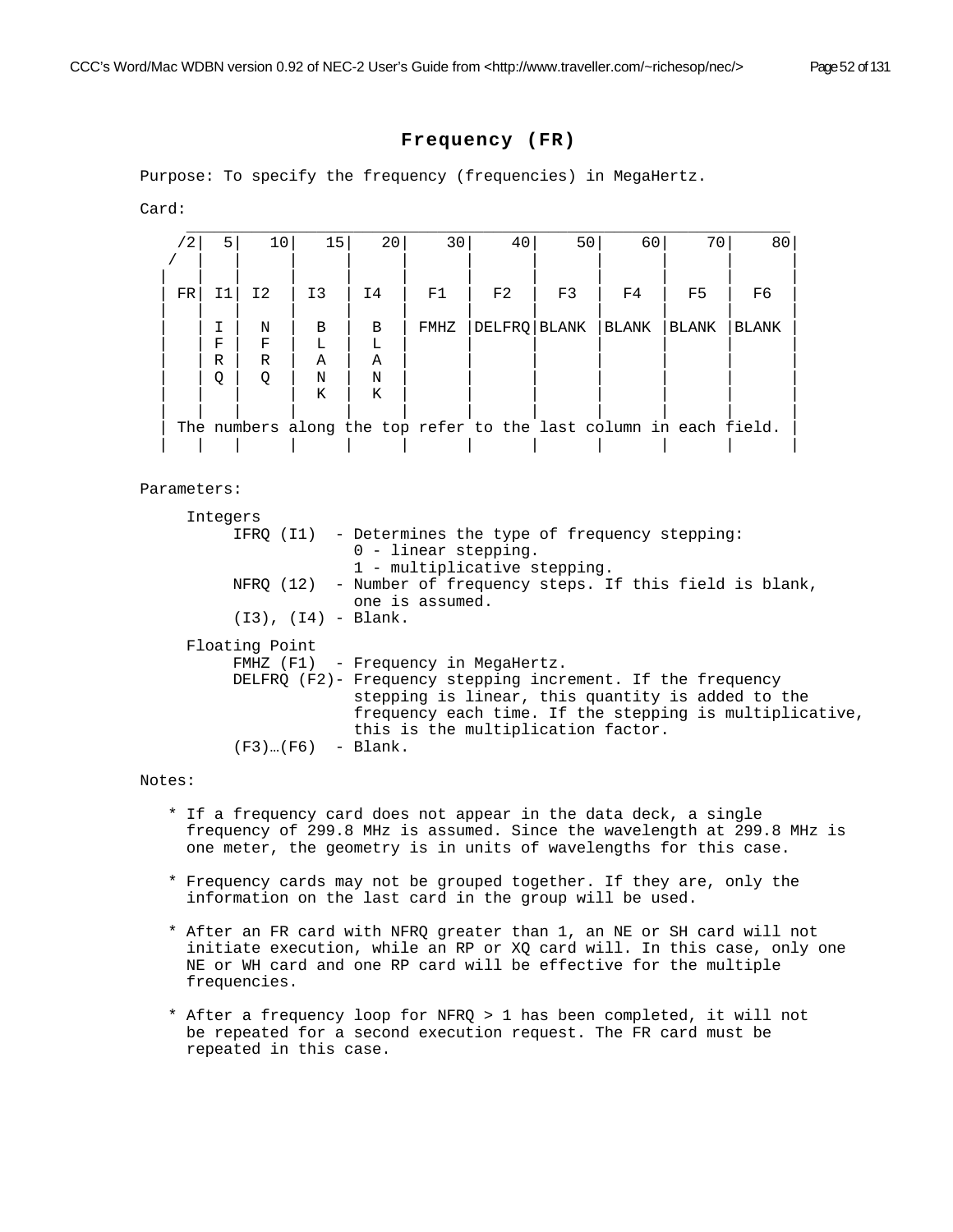## **Additional Ground Parameters (GD)**

Purpose: To specify the ground parameters of a second medium which is not in the immediate vicinity of the antenna. This card may only be used if a GN card has also been used. It does not affect the fields of surface patches.

Card:

| ′2 | 5            | 10 | 15             | 20           | 30 <sup>1</sup> | 40                                                                | 50         | 60         | 70 | 80          |
|----|--------------|----|----------------|--------------|-----------------|-------------------------------------------------------------------|------------|------------|----|-------------|
|    |              |    |                |              |                 |                                                                   |            |            |    |             |
| GD | 11           | I2 | I <sub>3</sub> | I 4          | F1              | F2                                                                | F3         | F4         | F5 | F6          |
|    | <sub>B</sub> | B  | B              | B            | Е               | S                                                                 | <b>CLT</b> | <b>CHT</b> | B  | B           |
|    | L            | L  | L              | T.           | $\mathbf{P}$    | I                                                                 |            |            |    | L           |
|    | $\mathbb{A}$ | A  | $\mathbb{A}$   | $\mathbb{A}$ | S               | G                                                                 |            |            | A  | $\mathbb A$ |
|    | N            | N  | N              | N            | R               | $\overline{2}$                                                    |            |            | N  | N           |
|    | K            | K  | K              | K            | $\mathfrak{D}$  |                                                                   |            |            | K  | K           |
|    |              |    |                |              |                 | The numbers along the top refer to the last column in each field. |            |            |    |             |
|    |              |    |                |              |                 |                                                                   |            |            |    |             |

Parameters:

Integers

All integer fields are blank.

Floating Point

EPSR2 (F1) - Relative dielectric constant of the second medium.

SIG2 (F2) - Conductivity in mhos/meter of the second medium.

 CLT (F3) - Distance in meters from the origin of the coordinate system to the join between medium 1 and 2. This distance is either the radius of the circle where the two media join or the distance out the +X axis to where the two media join in a line parallel to the Y axis. Specification of the circular or linear option is on the RP card. See **Figure 16**.



Figure 16. Parameters for a second Ground Medium

 CHT (F4) - Distance in meters (positive or zero) by which the surface of medium 2 is below medium 1.

(FS) & (F6) - Blank.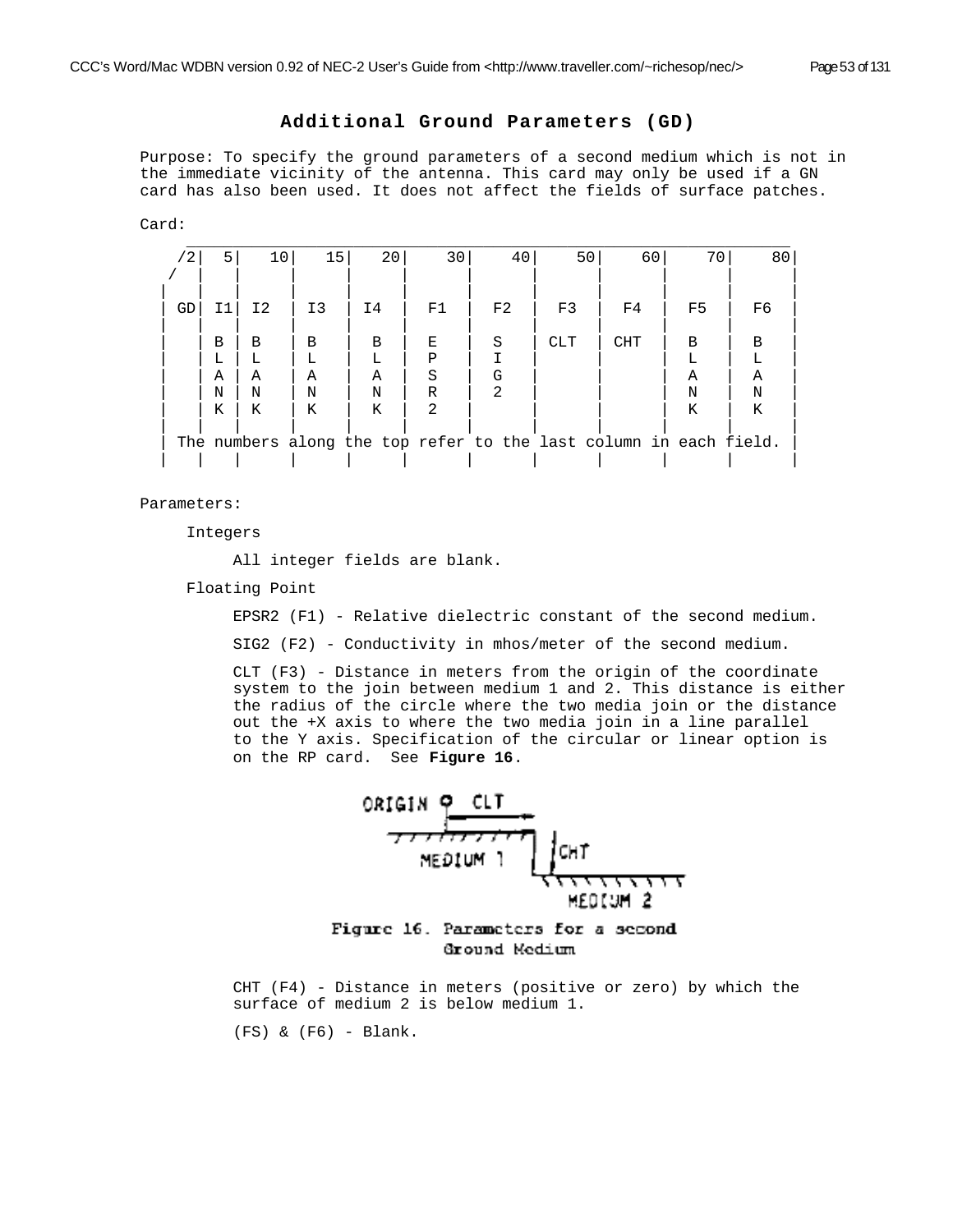- \* The GD card can only be used in a data set where the GN card has been used, since the GN card is the only way to specify the ground parameters in the vicinity of the antenna (see GN card write-up). However, a number of GD cards may be used in the same data set with only one GN card.
- \* GD cards may not be grouped together. If they are, only the information on the last card of the group is retained.
- \* When a second medium is specified, a flag must also be set on the radiation pattern (RP) data card in order to calculate the patterns including the effect of the second medium. Refer to the radiation pattern card write-up for details.
- \* Use of the GD card does not require recalculation of the matrix or currents.
- \* The parameters for the second medium are used only in the calculation of the far fields. It is possible then to set the radius of the boundary between the two media equal to zero and thus have the far fields calculated by using only the parameters of medium 2. The currents for this case will still have been calculated by using the parameters of medium 1.
- \* When a model includes surface patches, the fields due to the patches will be calculated by using only the primary ground parameters. Hence, a second ground medium should not be used with patches.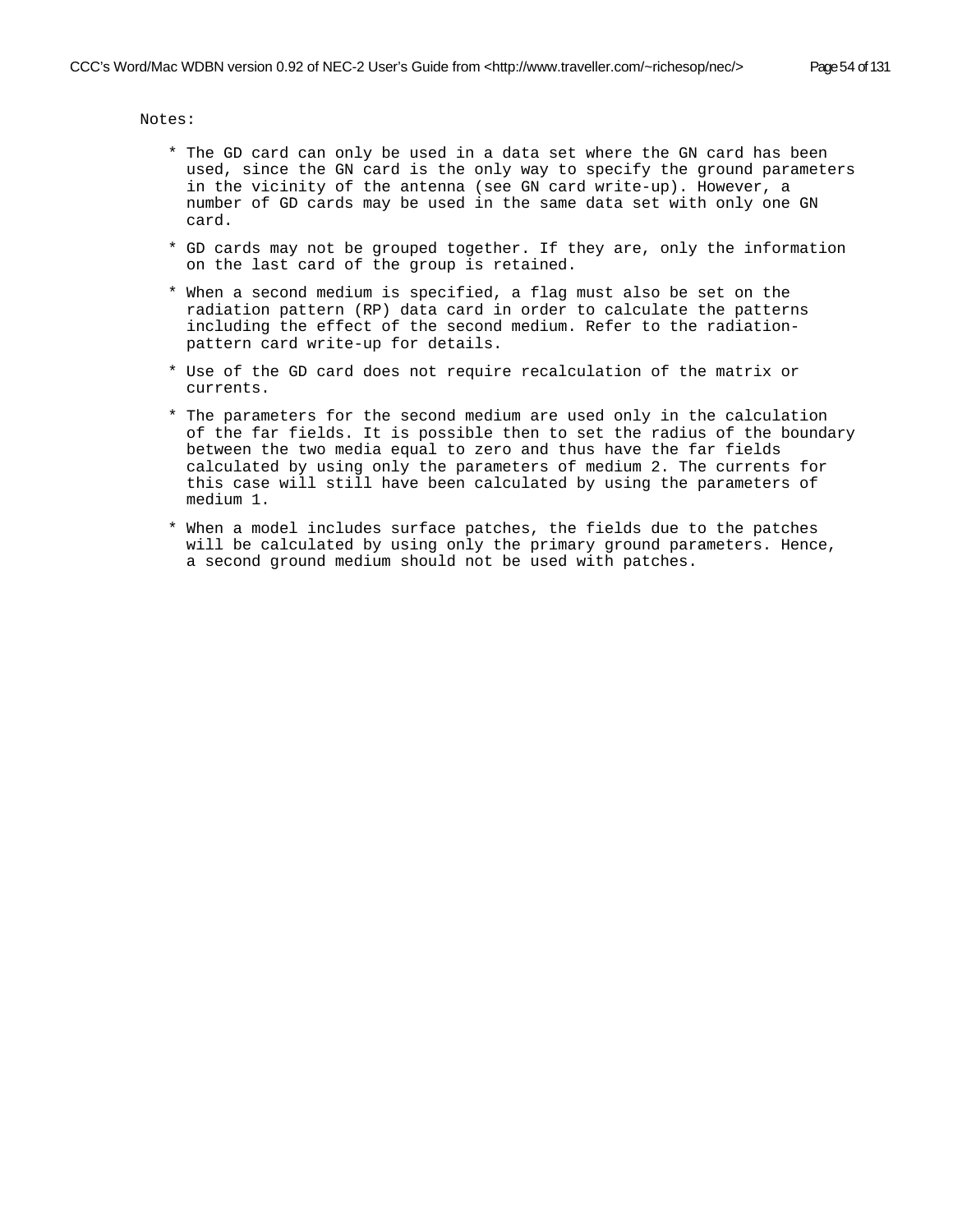### **Ground Parameters (GN)**

Purpose: To specify the relative dielectric constant and conductivity of ground in the vicinity of the antenna. In addition, a second set of ground parameters for a second medium can be specified, or a radial wire ground screen can be modeled using a reflection coefficient approximation.

Card:

|    | 5            | 10' | 15             | 20 | 30          | 40 | 50 | 60                                                                | 70 | 80 |
|----|--------------|-----|----------------|----|-------------|----|----|-------------------------------------------------------------------|----|----|
|    |              |     |                |    |             |    |    |                                                                   |    |    |
| GN | 11           | I2  | I <sub>3</sub> | Ι4 | F1          | F2 | F3 | F4                                                                | F5 | F6 |
|    | Τ            | N   | b              | b  | Е           | S  |    |                                                                   |    |    |
|    | $\mathbf{P}$ | R   |                |    | $\mathbf P$ | Τ  |    |                                                                   |    |    |
|    | Ε            | Α   | a              | a  | S           | G  |    |                                                                   |    |    |
|    | R            | D   | n              | n  | F.          |    |    |                                                                   |    |    |
|    | F            | L   | k              | k  |             |    |    |                                                                   |    |    |
|    |              |     |                |    |             |    |    |                                                                   |    |    |
|    |              |     |                |    |             |    |    | The numbers along the top refer to the last column in each field. |    |    |

Parameters:

Integers

IPERF (I1) - Ground-type flag. The options are:

- -1 nullifies ground parameters previously used and sets free space condition. The remainder of the card is left blank in this case.
- O finite ground, reflection-coefficient approximation.
- 1 perfectly conducting ground.
- 2 finite ground, Sommerfeld/Norton method.
- NRADL (I2) Number of radial wires in the ground screen approximation; blank or O implies no ground screen.

(I3) & (I4)- Blank.

Floating Point:

 EPSE (F1) - Relative dielectric constant for ground in the vicinity of the antenna. Leave blank in case of a perfect ground.

 SIG (F2) - Conductivity in mhos/meter of the ground in the vicinity of the antenna. Leave blank in the case of a perfect ground. If SIG is input as a negative number, the complex dielectric constant  $Ec = Er -j*sigma/(omega*epsilon)$  is set to  $EPSR - |SIG|$ .

Options for Remaining Floating Point Fields (F3-F6):

a. For an infinite ground plane, F3 through F6 are blank.

 b. Radial wire ground screen approximation (NRADL nonzero). The ground screen is always centered at the origin, i.e., at  $(0,0,0)$ , and lies in the XY plane.

(F3) - The radius of the screen in meters.

 (F4) - Radius of the wires used in the screen, in meters. (F5) & (F6) - Blank.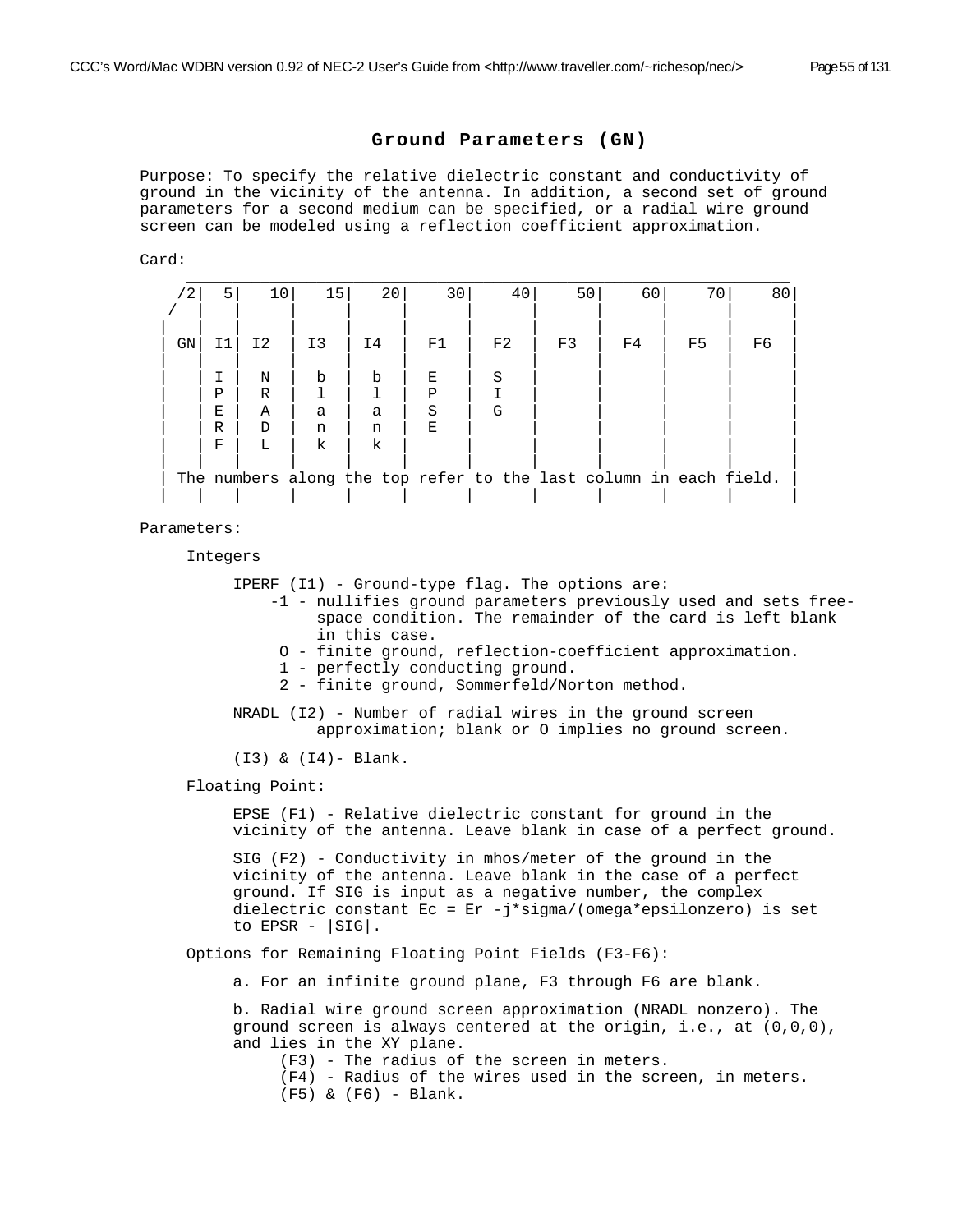c. Second medium parameters (NRADL = O) for medium outside the region of the first medium (cliff problem). These parameters alter the far field patterns but do not affect the antenna impedance or current distribution.

 (F3) - Relative dielectric constant of medium 2. (F4) - Conductivity of medium 2 in mhos/meter. (F5) - Distance in meters from the origin of the coordinate system to the join between medium 1 and 2. This distance is either the radius of the circle where the two media join or the distance out the positive X axis to where the two media join in a line parallel to the Y axis. Specification of the circular or linear option is on the RP card. See **Figure 16**. (F6) - Distance in meters (positive or zero) by which the surface of medium 2 is below medium 1.

- o When the Sommerfeld/Norton method is used, NEC requires an input-data file (TAPE21) that is generated by the program SOMNEC for the specific ground parameters and frequency (see section III-4). The file generated by SOMNEC depends only on the complex dielectric constant, Ec = Er -  $j^*$  $sigma/(omega*eps<sub>0</sub>)$ . NEC compares Ec from the file with that determined by the GN card parameters and frequency. If the relative difference exceeds  $10^{-3}$ , an error message is printed. Once TAPE21 has been read for the first use of the Sommerfeld/Norton method, the data is retained until the end of the run. Subsequent data, including new data sets following XQ**[?]** cards, may use the TAPE21 data if the ground parameters and frequency (thus, Ec) remain unchanged. Other ground options may be intermixed with the Sommerfeld/Norton option.
- o The parameters of the second medium can also be specified on another data card whose mnemonic is GD. With the GD card, the parameters of the second medium can be varied and only the radiated fields need to be recalculated. Furthermore, if a radial wire ground screen has been specified on the GN card, the GD card is the only way to include a second medium. See the write-up of the GD card for details.
- o GN cards may not be grouped together. If they are, only the information on the last card will be retained.
- o Use of a GN card after any form of execute dictates structure matrix regeneration.
- o Only the parameters of the first medium are used when the antenna currents are calculated; the parameters associated with the second medium are not used until the calculation of the far fields. It is possible then to calculate the currents over one set of ground parameters (medium one), but to calculate the far fields over another set (medium two) by setting the distance to the start of medium two to zero. Medium one can even be a perfectly conducting ground specified by IPERF=1.
- o When a radial wire ground screen or a second medium is specified, it is necessary to indicate their presence by the first parameter on the RP card in order to generate the proper radiation patterns.
- o When a ground plane is specified, this fact should also be indicated on the GE card. Refer to the GE card for details.
- o When a model includes surface patches, the fields due to the patches will be calculated by using only the primary ground parameters. Hence, a second ground medium should not be used with patches. The radial wire ground screen approximation also is not implemented for patches.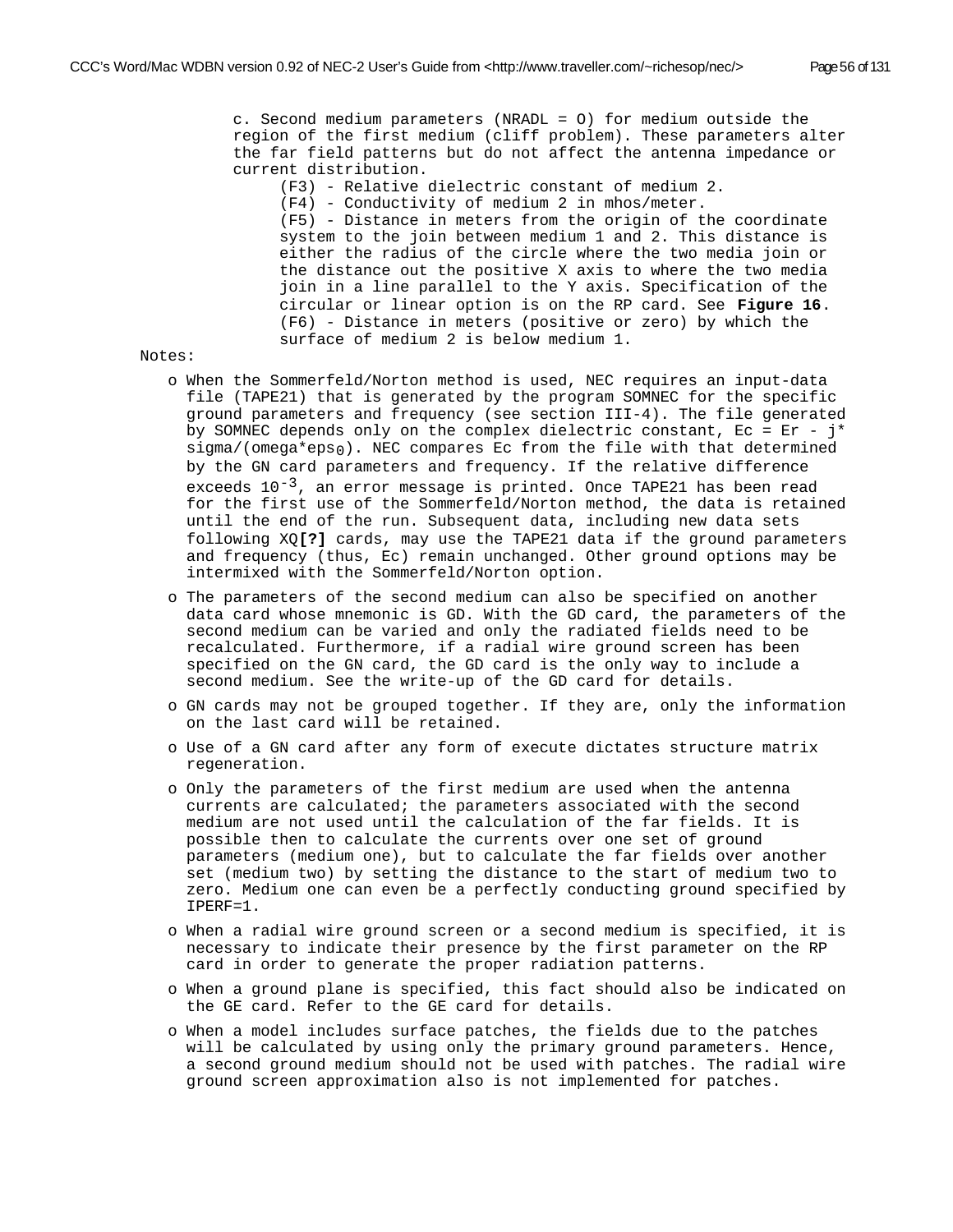# **Interaction Approximation Range (KH)**

Purpose: To set the minimum separation distance for use of a time-saving approximation in filling the interaction matrix.

Card:

| ′2 | 5            | 10  | 15           | 20  | 30 <sup>1</sup> | 40 | 50 | 60                                                               | 70 | 80             |
|----|--------------|-----|--------------|-----|-----------------|----|----|------------------------------------------------------------------|----|----------------|
|    |              |     |              |     |                 |    |    |                                                                  |    |                |
| ΚH | T 1          | I2  | I3           | T 4 | F1              | F2 | F3 | F4                                                               | F5 | F6             |
|    | B            | RKH | B            | B   | B               | B  | B  | B                                                                | B  | В              |
|    | L            |     | L            | т.  | L               | L  | т. | L                                                                | т. | L              |
|    | $\mathbb{A}$ |     | $\mathbb{A}$ | A   | A               | A  | A  | A                                                                | Α  | $\overline{A}$ |
|    | N            |     | N            | N   | N               | N  | N  | N                                                                | N  | N              |
|    | K            |     | K            | K   | K               | K  | K  | K                                                                | K  | K              |
|    |              |     |              |     |                 |    |    | The numbers along the top refer to the last column in each field |    |                |
|    |              |     |              |     |                 |    |    |                                                                  |    |                |

Parameters:

Integers - None

Decimal Numbers

RKH (F1) - The approximation is used for interactions over distances greater than RKH wavelengths.

- \* If two segments or a segment and a patch are separated by more than RKH wavelengths, the interaction field is computed from an impulse approximation to the segment current. The field of a current element located at the segment center is used. No approximation is used for the field due to the surface current on a patch since the time for the standard calculation is very short.
	- \* The KH card can be placed anywhere in the data cards following the geometry cards (with FR, EX, LD, etc.) and affects all calculations requested following its occurrence. The value of RKH may be changed within a data set by use of a new KH card.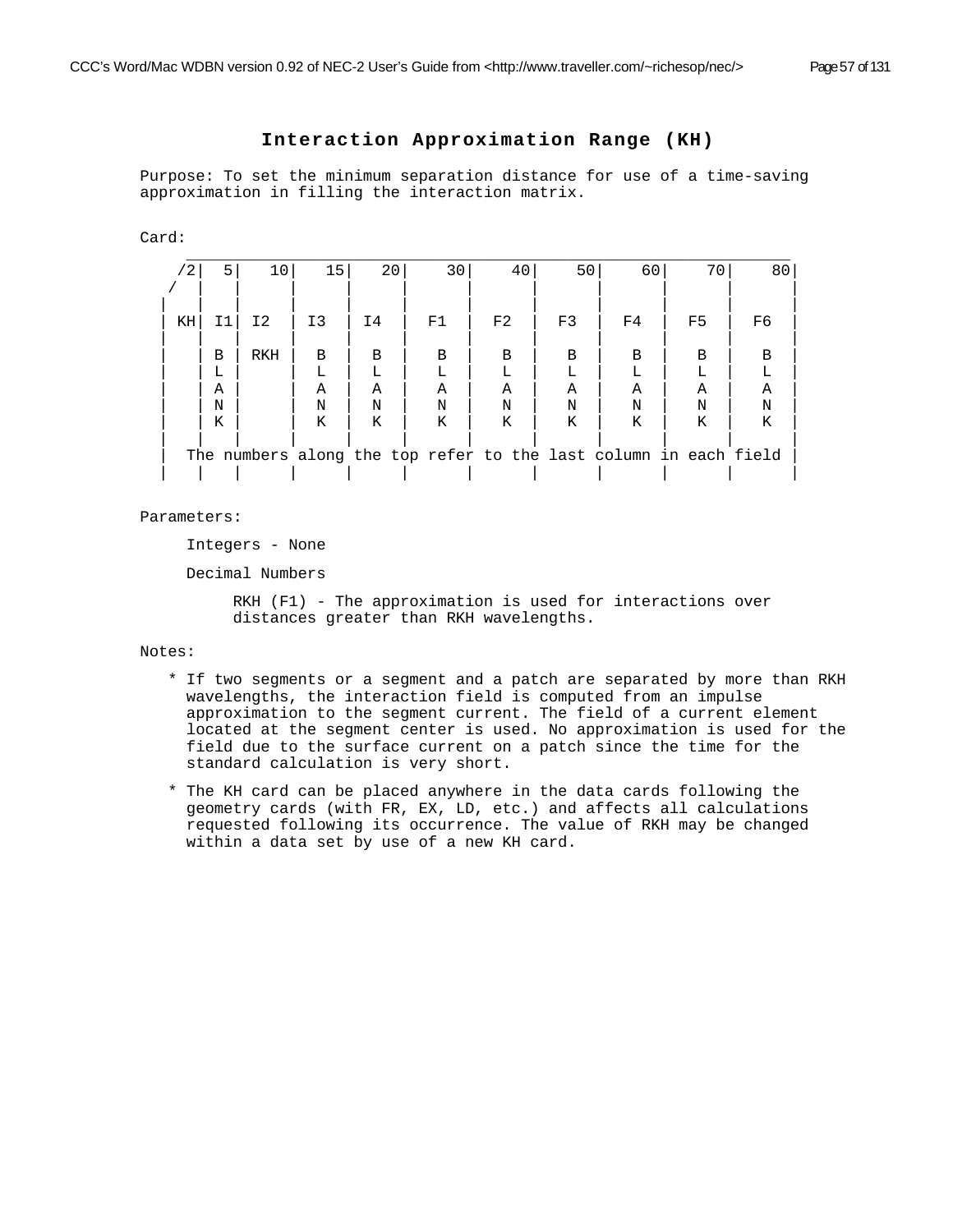### **Loading (LD)**

Purpose: To specify the impedance loading on one segment or a number of segments. Series and parallel RLC circuits can be generated. In addition, a finite conductivity can be specified for segments.

Card:

| ′2 | 5             | 10           | 15             | 20           | 30 <sup>1</sup> | 40  | 50  | 60                                                                | 70 | 80 |
|----|---------------|--------------|----------------|--------------|-----------------|-----|-----|-------------------------------------------------------------------|----|----|
|    |               |              |                |              |                 |     |     |                                                                   |    |    |
| LD | T L           | I2           | I <sub>3</sub> | Ι4           | F1              | F2  | F3  | F4                                                                | F5 | F6 |
|    | т.            | L            | L              | L            | ZLR             | ZLI | ZLC | B                                                                 | B  | B  |
|    | $\mathcal{D}$ | D            | D              | <sup>D</sup> |                 |     |     | т.                                                                |    | L  |
|    | T             | T            | T.             | T            |                 |     |     | A                                                                 | A  | A  |
|    | Y             | $\mathbf{A}$ | A              | A            |                 |     |     | N                                                                 | N  | N  |
|    | P             | G            | G              | G            |                 |     |     | K                                                                 | K  | K  |
|    |               |              | F              | T            |                 |     |     |                                                                   |    |    |
|    |               |              |                |              |                 |     |     | The numbers along the top refer to the last column in each field. |    |    |
|    |               |              |                |              |                 |     |     |                                                                   |    |    |

Parameters:

Integers:

 LDTYP (I1) - Determines the type of loading which is used. The options are:

- -1 short all loads (used to nullify previous loads). The remainder of the card is left blank.
- 0 series RLC, input ohms, henries, farads.
- 1 parallel RLC, input ohms, henries, farads.
- 2 series RLC, input ohms/meter, henries/meter, farads/meter.
- 3 parallel RLC, input ohms/meter, henries/meter, farads/meter.
- 4 impedance, input resistance and reactance in ohms.
- 5 wire conductivity, mhos/meter.

 LDTAG (I2) Tag number; identifies the wire section(s) to be loaded by its (their) tag numbers. The next two parameters can be used to further specify certain segment(s) on the wire section(s). Blank or zero here implies that absolute segment numbers are being used in the next two parameters to identify segments. If the next two parameters are blank or zero, all segments with tag LDTAG are loaded.

LDTAGF (13) - Equal to m specifies the  $m<sup>th</sup>$  segment of the set of segments whose tag numbers equal the tag number specified in the previous parameter. If the previous parameter (LDTAG) is zero, LDTAGF then specifies an absolute segment number. If both LDTAG and LDTAGF are zero, all segments will be loaded.

LDTAGT (14) - Equal to n specifies the n<sup>th</sup> segment of the set of segments whose tag numbers equal the tag number specified in the parameter LDTAG. This parameter must be greater than or equal to the previous parameter. The loading specified is applied to each of the  $m<sup>th</sup>$  through  $n<sup>th</sup>$  segments of the set of segments having tags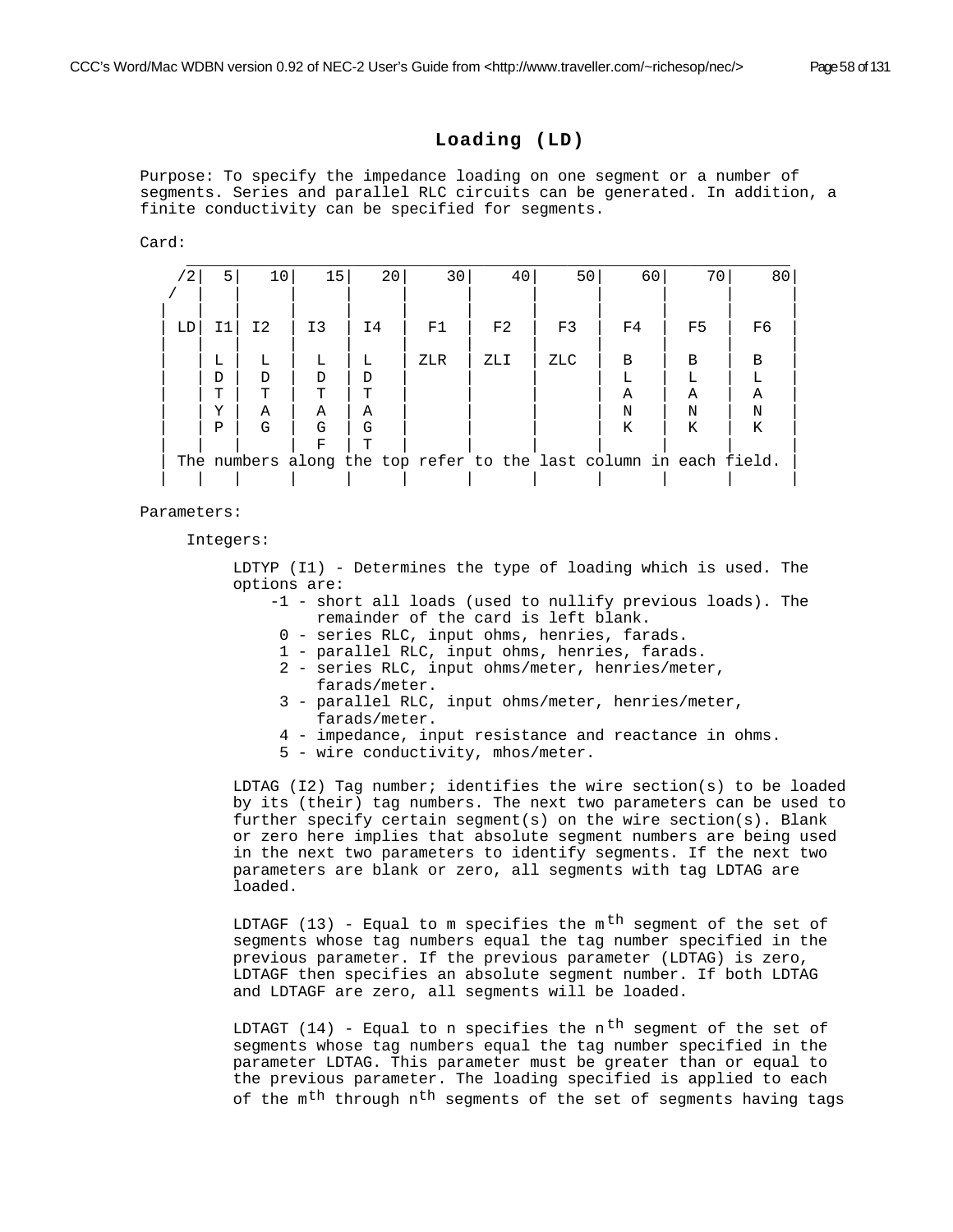equal to LDTAG. Again if LDTAG is zero, these parameters refer to absolute segment numbers. If LDTAGT is left blank, it is set equal to the previous parameter (LDTAGF).

Floating Point Input for the Various Load Types

 a. Series RLC (LDTYP = 0) ZLR (Fl) - Resistance in ohms; if none, leave blank. ZLI (F2) - Inductance in henries; if none, leave blank. ZLC (F3) - Capacitance in farads; if none, leave blank. b. Parallel RLC (LDTYP = 1), floating point input same as a. c. Series RLC (LDTYP = 2) input parameters per unit length. ZLR - Resistance in ohms/meter; if none, leave blank. ZLI - Inductance in henries/meter; if none, leave blank. ZLC - Capacitance in farads/meter; if none, leave blank. d. Parallel RLC (LDTYP = 3), input parameters per unit length, floating-point input same as c. e. Impedance (LDTYP = 4) ZLR - Resistance in ohms. ZLI - Reactance in ohms. f. Wire conductivity (LDTYP = 5)

ZLR - Conductivity in mhos/meter.

- \* Loading cards can be input in groups to achieve a desired structure loading. The maximum number of loading cards in a group is determined by dimensions in the program. The limit is presently 30.
- \* If a segment is loaded more than once by a group of loading cards, the loads are assumed to be in series (impedances added), and a comment is printed in the output alerting the user to this fact.
- \* When resistance and reactance are input (LDTYP = 4), the impedance does not automatically scale with frequency.
- \* Loading cards used after any form of execute, require regeneration of the structure matrix.
- \* Since loading modifies the interaction matrix, it will affect the conditions of plane or cylindrical symmetry of a structure. If a structure is geometrically symmetric and each symmetric section is to receive identical loading, then symmetry may be used in the solution. The program is set to utilize symmetry during geometry input by inputting the data for one symmetric section and completing the structure with a GR or GX card. If symmetry is used, the loading on only the first symmetric section is input on LD cards. The same loading will be assumed on the other sections. Loading should not be specified for segments beyond the first section when symmetry is used. If the sections are not identically loaded, then during geometry input the program must be set to a no-symmetry condition to permit independent loading of corresponding segments in different sections.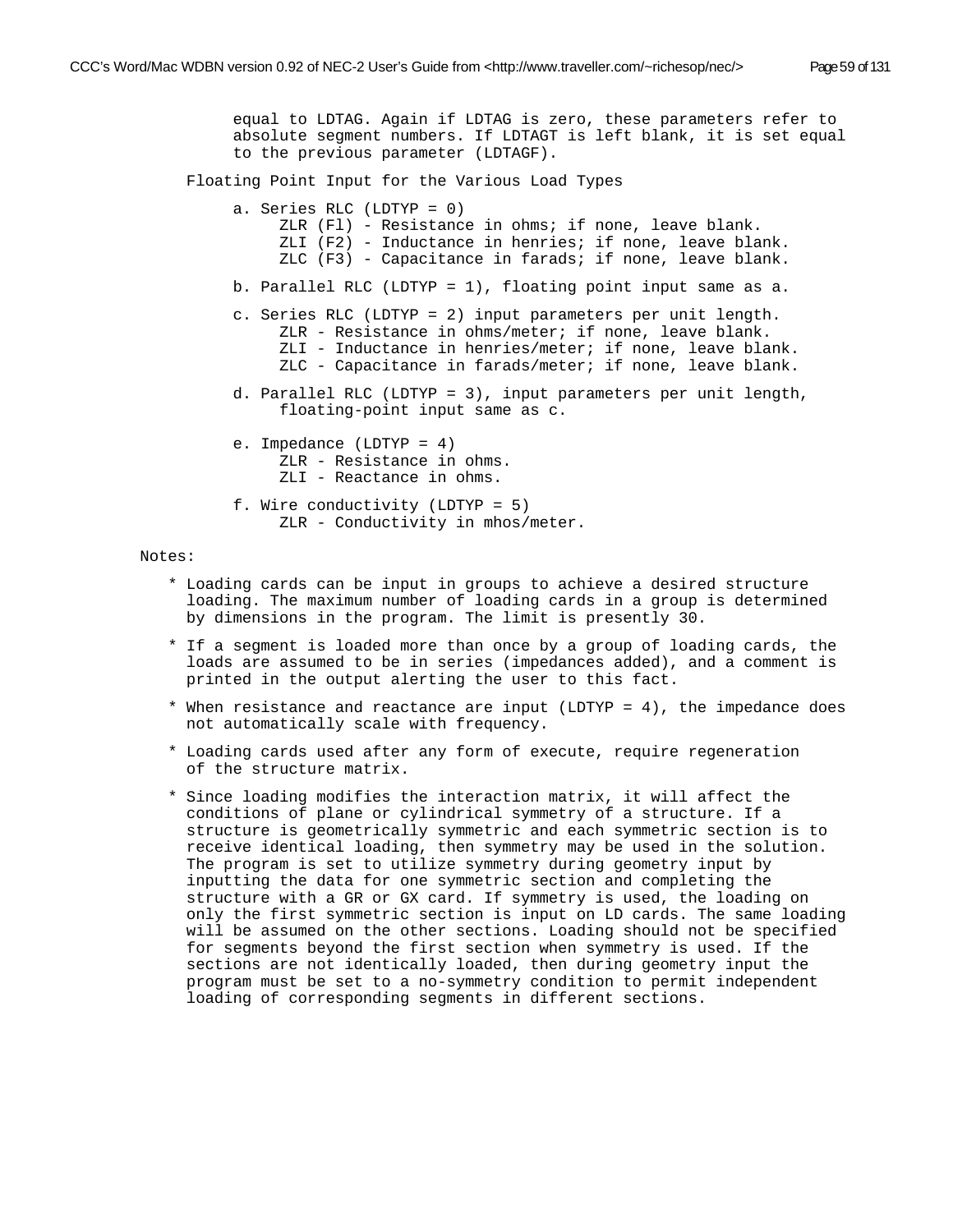### **Near Fields (NE, NH)**

Purpose: To request calculation of near electric fields in the vicinity of the antenna (NE) or to request near magnetic fields (NH).

Card:

|           | Cols. Parameter |
|-----------|-----------------|
|           |                 |
| $1 - 2$   | NE or NH        |
| $3 - 5$   | I1 NEAR         |
| $6 - 10$  | I2 NRX          |
| $11 - 15$ | T3 NRY          |
| $16 - 20$ | T4 NRZ          |
| $21 - 30$ | F1 XNR          |
| $31 - 40$ | F2 YNR          |
| $41 - 50$ | F3 ZNR          |
| $51 - 60$ | F4 DXNR         |
| $61 - 70$ | F5 DYNR         |
| $71 - 80$ | DZNR<br>F6.     |

Parameters:

Integer fields:

 NEAR (I1) - Coordinate system type. The options are: 0 - rectangular coordinates will be used. 1 - spherical coordinates will be used.

Remaining Integers Depend on Coordinate Type:

|  |  | a. Rectangular coordinates (NEAR = $0$ )               |
|--|--|--------------------------------------------------------|
|  |  | NRX $(12)$ - Number of points desired in the X, Y, and |
|  |  | $NRY (I3) - Z$ directions respectively. X changes      |
|  |  | NRZ $(14)$ - the most rapidly, then Y, and then Z.     |
|  |  | The value 1 is assumed for any field left blank.       |
|  |  |                                                        |

```
 b. Spherical coordinates (NEAR = 1)
(I2) - Number of points desired in the r, phi, and theta
```
(I3) - directions, respectively. r changes the most

 (I4) - rapidly, then phi, and then theta. The value 1 is assumed for any field left blank.

Floating-Point Fields:

Their specification depends on the coordinate system chosen.

 a. Rectangular coordinates (NEAR = 0) XNR (F1) - The (X, Y, Z) coordinate position (F1, F2, YNR (F2) - F3) respectively, in meters of the first ZNR (F3) - field point. DXNR (F4) - Coordinate stepping increment in meters for the DYNR  $(F5)$  - X, Y, and Z coordinates  $(F4, F5, F6)$ , respectively. DZNR (F6) - In stepping, X changes most rapidly, then Y, and then Z. b. Spherical coordinates (NEAR = 1)  $(F1)$  - The  $(r, \text{phi}, \text{theta})$  coordinate position  $(F1, F2, F3)$  (F2) - respectively, of the first field point. r is in (F3) - meters, and phi and theta are in degrees.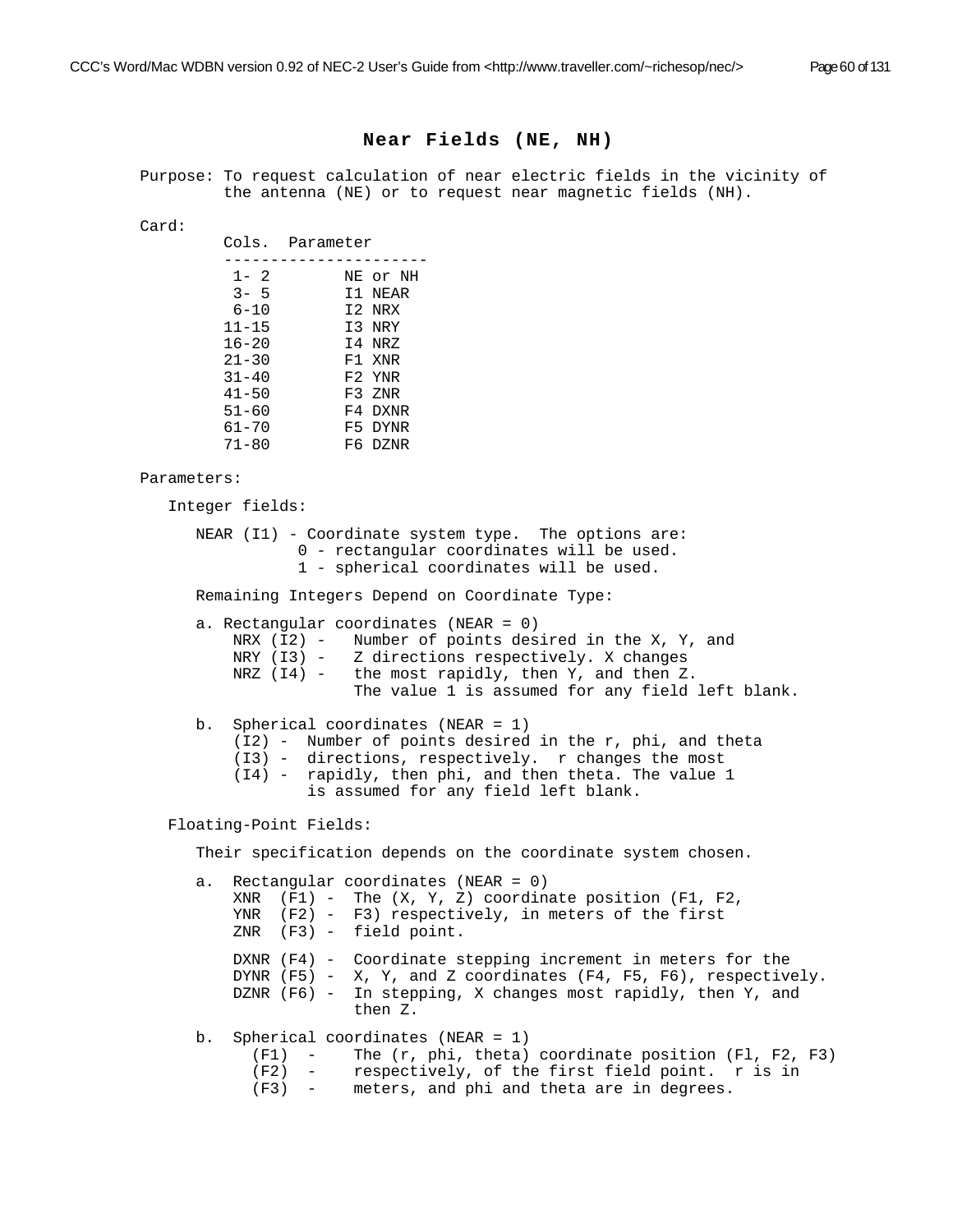|  |  |  | $(F4)$ - Coordinate stepping increments for r, phi, and theta  |  |  |  |
|--|--|--|----------------------------------------------------------------|--|--|--|
|  |  |  | $(F5)$ - $(F4, F5, F6)$ , respectively. The stepping increment |  |  |  |

 (F6) - for r is in meters, and for phi and theta is in degrees.

- \* When only one frequency is being used, near-field cards may be grouped together in order to calculate fields at points with various coordinate increments. For this case, each card encountered produces an immediate execution of the near-field routine and the results are printed. When automatic frequency stepping is being used [*i.e.*, when the number of frequency steps (NFRQ) on the FR card is greater than one], only one NE or NH card can be used for program control inside the frequency loop. Furthermore, the NE or NH card does not cause an execution in this case. Execution will begin only after a subsequent radiation-pattern card (RP) or execution card (XQ) is encountered (see respective write-ups on both of these cards).
- \* The time required to calculate the field at one point is equivalent to filling one row of the matrix. Thus, if there are N segments in the structure, the time required to calculate fields at N points is equivalent to the time required to fill an N x N interaction matrix.
- \* The near electric field is computed by whichever form of the field equations was selected for filling the matrix, either the thin-wire approximation or extended thin-wire approximation. At large distances from the structure, the segment currents are treated as infinitesimal current elements.
- \* If the field calculation point falls within a wire segment, the point is displaced by the radius of that segment in a direction normal to the plane containing each source segment and the vector from that source segment to the observation segment. When the specified field-calculation point is at the center of a segment, this convention is the same as is used in filling the interaction matrix. If the field point is on a segment axis, that segment produces no contribution to the H-field or the radial component of the E-field. If these components are of interest, the field point should be on or outside of the segment surface.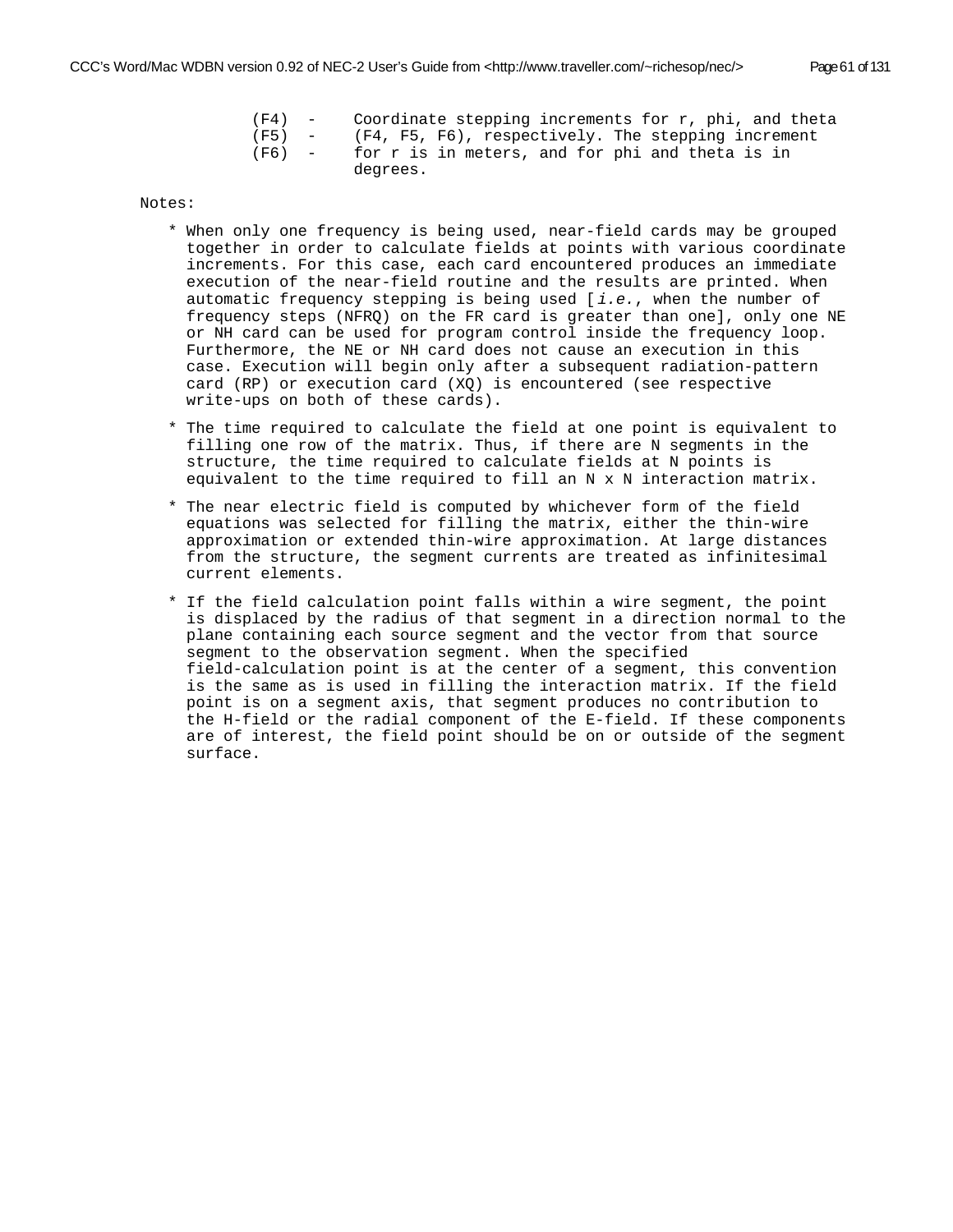### **Networks (NT)**

#### Purpose:

To generate a two-port nonradiating, network connected between any two segments in the structure. The characteristics of the network are specified by its short-circuit admittance matrix elements. For the special case of a transmission line, a separate card is provided for convenience although the mathematical method is the same as for networks. Refer to the TL card.

Card:

| $^{\prime}$ 2 | 5 <sup>1</sup> | $10 \,$ | 15 | 20  | 301  | 40                                                                | 50   | 60   | 70   | 80   |
|---------------|----------------|---------|----|-----|------|-------------------------------------------------------------------|------|------|------|------|
|               |                |         |    |     |      |                                                                   |      |      |      |      |
| ΝT            | Ι1             | I2      | I3 | I 4 | F1   | F2                                                                | F3   | F4   | F5   | F6   |
|               |                |         |    |     | Y11R | Y11I                                                              | Y12R | Y12I | Y22R | Y22I |
|               |                |         |    |     |      |                                                                   |      |      |      |      |
|               |                |         |    |     |      |                                                                   |      |      |      |      |
|               |                |         |    |     |      |                                                                   |      |      |      |      |
|               |                |         |    |     |      | The numbers along the top refer to the last column in each field. |      |      |      |      |

#### Parameters:

#### Integers

 (I1) - Tag number of the segment to which port one of the network is connected. This tag number along with the number to be given in (I2), which identifies the position of the segment in a set of equal tag numbers, uniquely defines the segment for port one. Blank or zero here implies that the segment will be identified using the absolute segment number in the next location (12).

(I2) - Equal to m, specifies the  $m<sup>th</sup>$  segment of the set of segments whose tag numbers are equal to the number set by the previous parameter. If the previous parameter is zero, the number in (I2) is the absolute segment number corresponding to end one of the network. A minus one in this field will nullify all previous network and transmission-line connections. The rest of the card is left blank in this case.

 (I3) & (I4) - Used in exactly the same way as (Il) & (I2) in order to specify the segment corresponding to port two of the network connection.

#### Floating point:

 The six floating-point fields are used to specify the real and imaginary parts of three short circuit admittance matrix elements (1, 1), (1, 2), and (2, 2), respectively. The admittance matrix is symmetric so it is unnecessary to specify element (2, 1).

 Y11R (F1) - Real part of element (1, 1) in mhos. Y11I (F2) - Imaginary part of element (1, 1) in mhos. Y12R (F3) - Real part of element (1, 2) in mhos.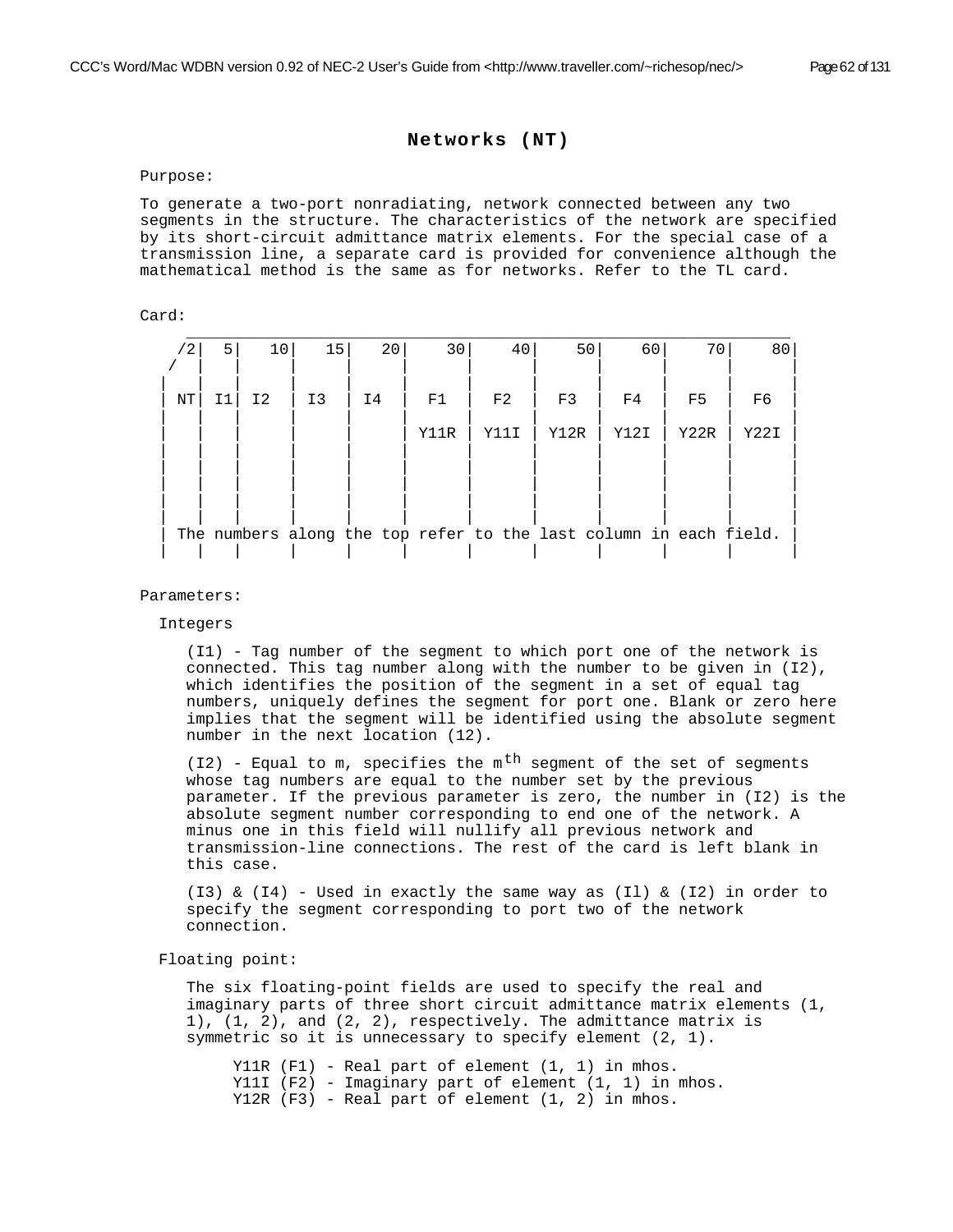Y12I (F4) - Imaginary part of element (1, 2) in mhos. Y22R (F5) - Real part of element (2, 2) in mhos. Y22I (F6) - Imaginary part of element (2, 2) in mhos.

Notes:

- \* Network cards may be used in groups to specify several networks on a structure. All network cards for a network configuration must occur together with no other cards (except TL cards) separating them. When the first NT card is read following a card other than an NT or TL card, all previous network and transmission line data are destroyed. Hence, if a set of network data is to be modified, all network data must be input again in the modified form. Dimensions in the program limit the number of networks that may be specified. In the present NEC deck, the number of two-port networks (including transmission lines) is limited to thirty, and the number of different segments having network ports connected to them is limited to thirty.
- \* One or more network ports can be connected to any given segment. Multiple network ports connected to one segment are connected in parallel.
- \* If a network is connected to a segment which has been impedance loaded (*i.e.*, through the use of the LD card), the load acts in series with the network port.
- \* A voltage source specified on the same segment as a network port is connected in parallel with the network port.
- \* Segments can be impedance-loaded by using network cards. Consider a network connected from the segment to be loaded to some other arbitrary segment as shown in **Figure 17**.



Segment loaded by Means of a 2-Port Network. Figure 17.

The admittance matrix elements are Y11 =  $1/Z1$ , Y12 = 0, and Y22 = infinity (computationally, a very large number such as  $10^{10}$ ). The advantage of using this technique for loading is that the load can be changed without causing a recalculation of the structure matrix as is required when LD cards are used. Furthermore, in some cases a higher degree of structure matrix symmetry can be preserved because the matrix elements are not directly modified by networks as they are when using the LD cards. (Consider for instance a loop with one load where the loop is rotationally symmetric until the load is placed on it.) The disadvantage of the NT card form of loading is that the user must calculate the load admittance, and this value does not automatically scale with frequency. Obviously, in the above schematic, replacing the short with an impedance would load two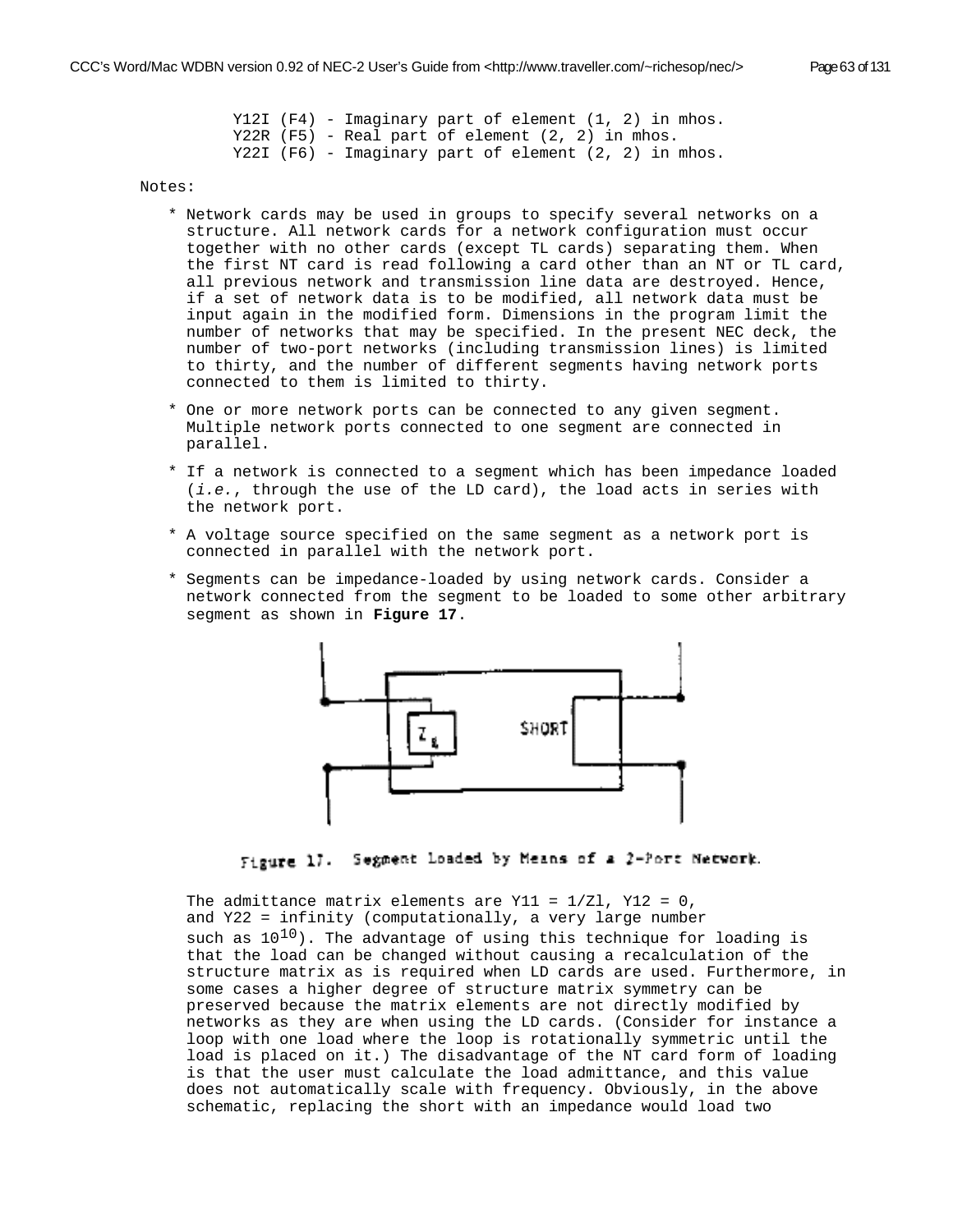segments. At a segment at which a voltage source is specified, the effect of loading by the LD and NT cards differs, however, since the network is in parallel with the voltage source while the load specified by an LD card is in series with the source.

- \* Use of network cards (NT) after any form of execute requires recalculation of the current only.
- \* NT and TL cards do not affect structure symmetry.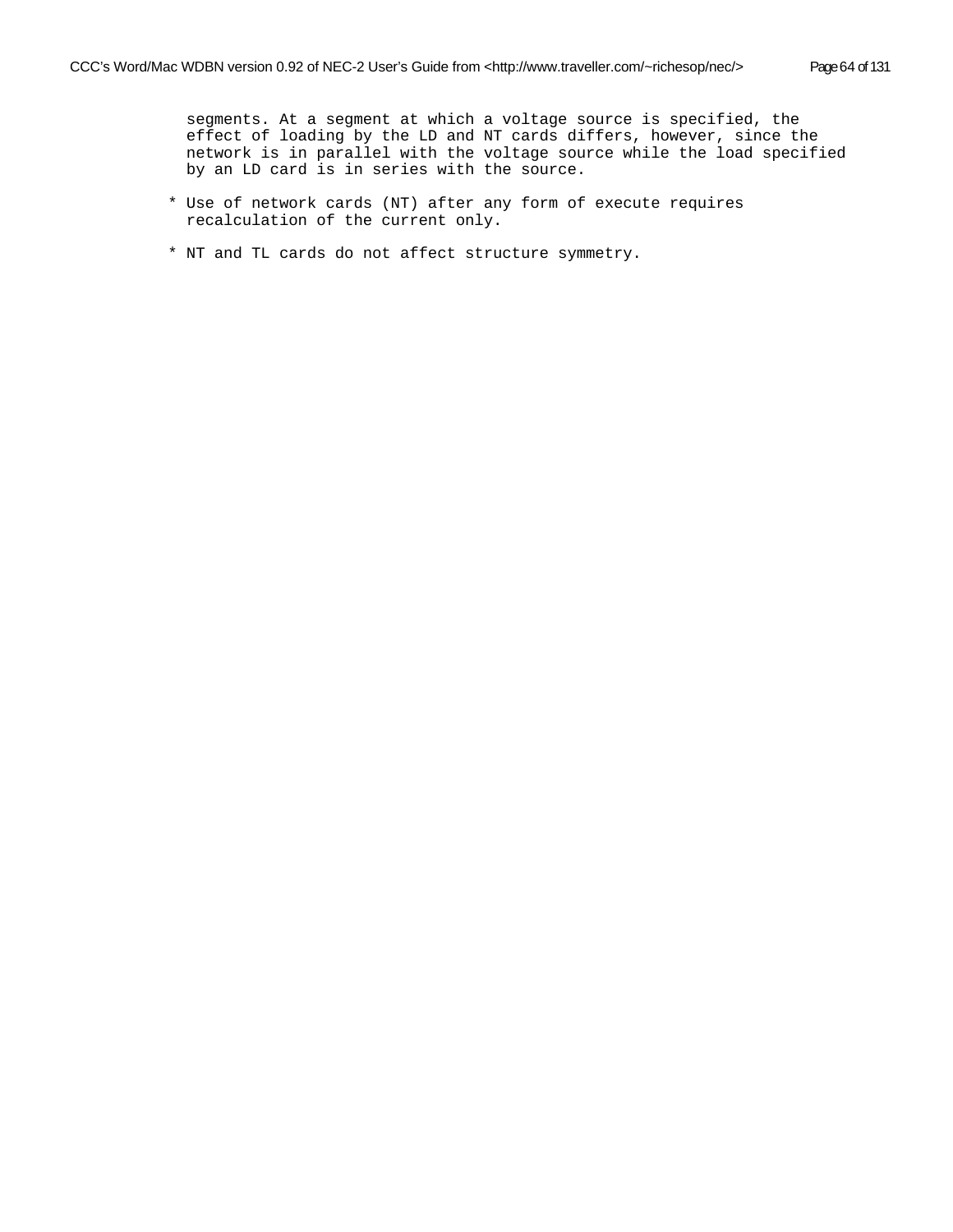# **Next Structure (NX)**

Purpose: To signal the end of data for one structure and the beginning of data for the next.

Card:

|           | 5 <sup>1</sup> | 10' | 15             | 20 | 30 <sup>1</sup> | 40 | 50 | 60                                                                | 70             | 80 |
|-----------|----------------|-----|----------------|----|-----------------|----|----|-------------------------------------------------------------------|----------------|----|
|           |                |     |                |    |                 |    |    |                                                                   |                |    |
| <b>NX</b> | I1             | I2  | I <sub>3</sub> | I4 | F1              | F2 | F3 | F4                                                                | F <sub>5</sub> | F6 |
|           |                |     |                |    |                 |    |    |                                                                   |                |    |
|           |                |     |                |    |                 |    |    |                                                                   |                |    |
|           |                |     |                |    |                 |    |    |                                                                   |                |    |
|           |                |     |                |    |                 |    |    | The numbers along the top refer to the last column in each field. |                |    |
|           |                |     |                |    |                 |    |    |                                                                   |                |    |

Parameters:

 NX appears in the first two columns, and the rest of the card is blank. Notes:

The card that directly follows the NX card must be a comment card CM.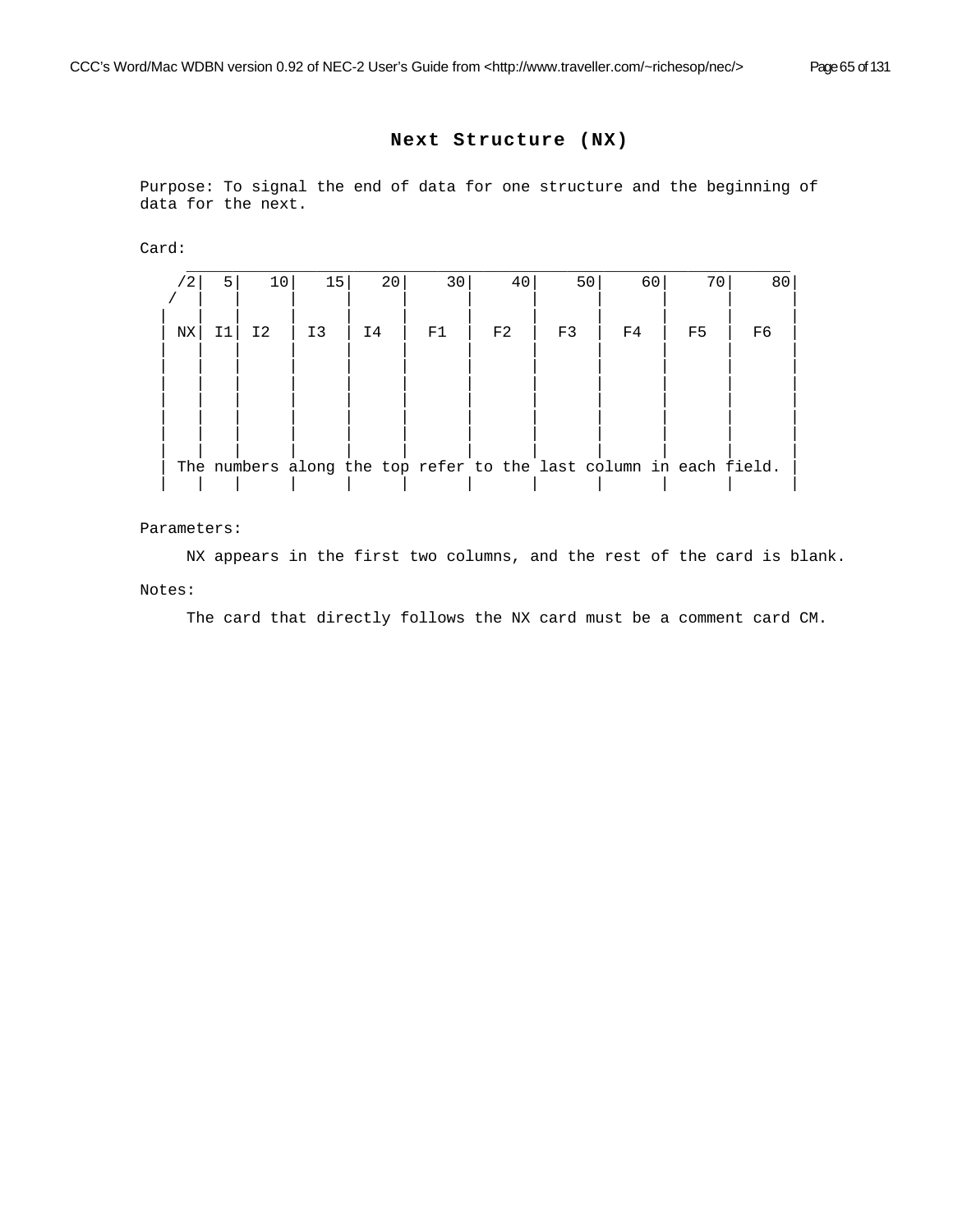|    | 5 <sup>1</sup> | 10 | 15 | 20 | 30 <sup>1</sup> | 40                                                                | 50 | 60 | 70 | 80 |
|----|----------------|----|----|----|-----------------|-------------------------------------------------------------------|----|----|----|----|
|    |                |    |    |    |                 |                                                                   |    |    |    |    |
| PQ |                | I2 | I3 | Ι4 | F1              | F2                                                                | F3 | F4 | F5 | F6 |
|    | I              |    |    |    |                 |                                                                   |    |    |    |    |
|    | $\mathbf{P}$   |    |    |    |                 |                                                                   |    |    |    |    |
|    | T              |    |    |    |                 |                                                                   |    |    |    |    |
|    | F<br>L         |    |    |    |                 |                                                                   |    |    |    |    |
|    | Q              |    |    |    |                 |                                                                   |    |    |    |    |
|    |                |    |    |    |                 | The numbers along the top refer to the last column in each field. |    |    |    |    |

### **Print Control For Charge on Wires (PQ)**

Parameters:

Card:

Integers

IPTFLQ (I1) - Print control flag [Note "Q" not "G".]

- -1 suppress printing of charge densities. This is the default condition.
	- 0 (or blank) print charge densities on segments specified by the following parameters. If the following parameters are blank, charge densities are printed for all segments.

 IPTAQ (I2) - Tag number of the segments for which charge densities will be printed.

IPTAQF (I3) - Equal to m specifies the  $m<sup>th</sup>$  segment of the set of segments having tag numbers of IPTAQ. If IPTAQ is zero or blank, then IPTAQF refers to an absolute segment number. If IPTAQF is left blank, then charge density is printed for all segments.

IPTAQT (I4) - Equal to n, specifies the  $n<sup>th</sup>$  segment of the set of segments having tag numbers of IPTAQ. Charge densities are printed for segments having tag number IPTAQ starting at the m<sup>th</sup> segment in the set and ending at the nth segment. If IPTAQ is zero or blank, then IPTAQF and IPTAQT refer to absolute segment numbers. If IPTAQT refer to absolute segment numbers. If IPTAQT is left blank, it is set equal to IPTAQF.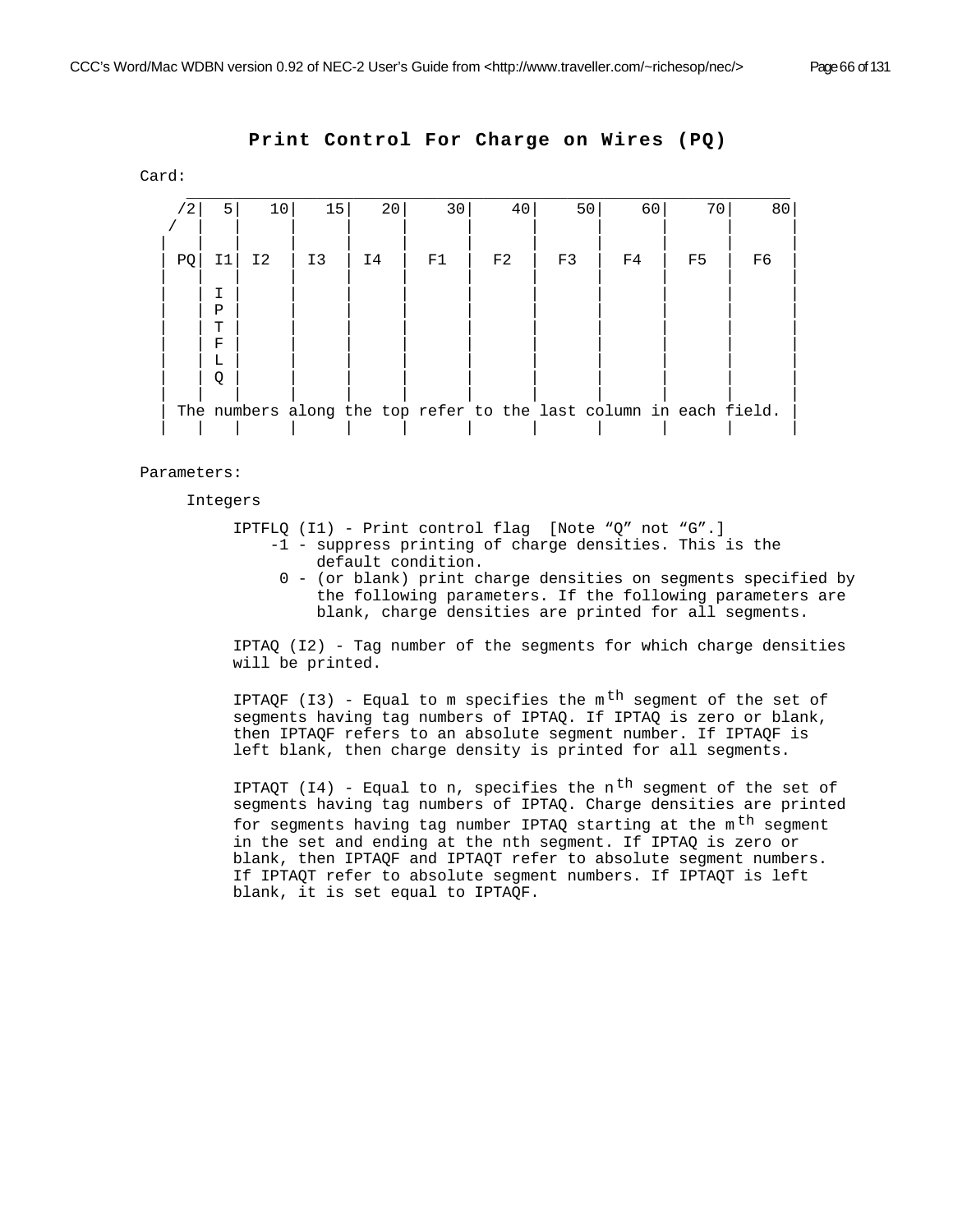### **Page Title / Print Control for Current on Wires (PT)**

Purpose: To control the printing of currents on wire segments. Current printing can be suppressed, limited to a few segments, or special formats for receiving patterns can be requested.

Card:

|    | 5 <sup>1</sup> | 10 <sup>1</sup> | 15 <sup>1</sup> | 20 <sup>1</sup> | 30 <sup>1</sup> | 40 | 50 | 60                                                                | 70 | 80 |
|----|----------------|-----------------|-----------------|-----------------|-----------------|----|----|-------------------------------------------------------------------|----|----|
|    |                |                 |                 |                 |                 |    |    |                                                                   |    |    |
| PT |                | I2              | I3              | I4              | F1              | F2 | F3 | F4                                                                | F5 | F6 |
|    |                |                 |                 |                 |                 |    |    |                                                                   |    |    |
|    |                |                 |                 |                 |                 |    |    |                                                                   |    |    |
|    |                |                 |                 |                 |                 |    |    |                                                                   |    |    |
|    |                |                 |                 |                 |                 |    |    |                                                                   |    |    |
|    |                |                 |                 |                 |                 |    |    | The numbers along the top refer to the last column in each field. |    |    |
|    |                |                 |                 |                 |                 |    |    |                                                                   |    |    |

Parameters:

Integers:

 IPTFLG (I1) - Print control flag, specifies the type of format used in printing segment currents. The options are:

 -2 - all currents printed. This it a default value for the program if the card is omitted.

-1 - suppress printing of all wire segment currents.

 0 - current printing will be limited to the segments specified by the next three parameters.

 1 - currents are printed by using a format designed for a receiving pattern (refer to output section in this manual). Only currents for the segments specified by the next three parameters are printed.

 2 - same as for 1 above; in addition, however, the current for one segment will be normalized to its maximum, and the normalized values along with the relative strength in dB will be printed in a table. If the currents for more than one segment are being printed, only currents from the last segment in the group appear in the normalized table.

 3 - only normalized currents from one segment are printed for the receiving pattern case.

 IPTAG (I2) - Tag number of the segments for which currents will be printed.

IPTAGF (I3) - Equal to m, specifies the  $m<sup>th</sup>$  seqment of the set of segments having the tag numbers of IPTAG, at which printing of currents starts. If IPTAG is zero or blank, then IPTAGF refers to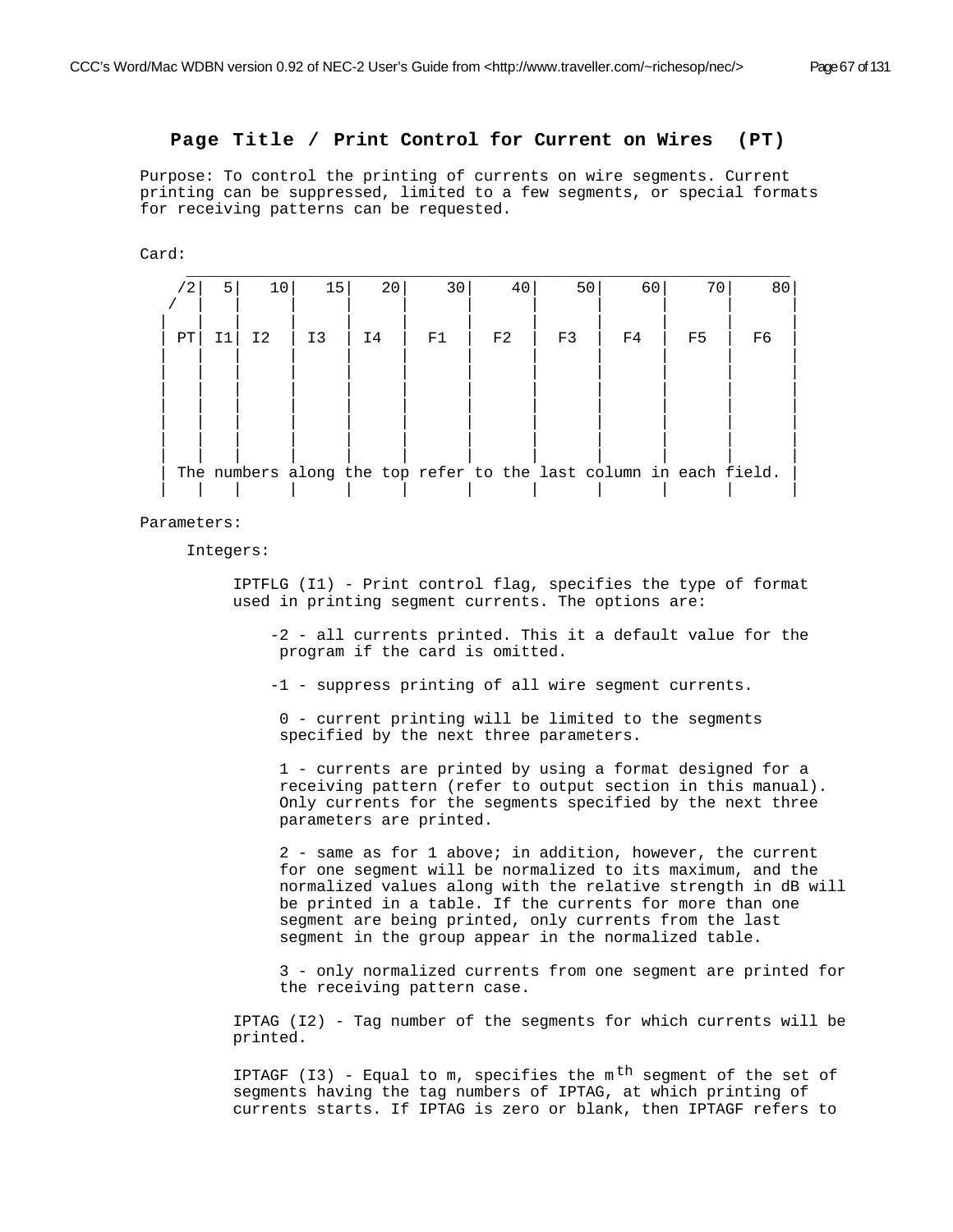an absolute segment number. If IPTAGF is blank, the current is printed for all segments.

IPTAGT (I4) - Equal to n specifies the  $n<sup>th</sup>$  segment of the set of segments having tag numbers of IPTAG. Currents are printed for segments having tag number IPTAG starting at the  $m$ <sup>th</sup> segment in the set and ending at the  $n<sup>th</sup>$  segment. If IPTAG is zero or blank, then IPTAGF and IPTAGT refer to absolute segment numbers. In IPTAGT is left blank, it is set to IPTAGF.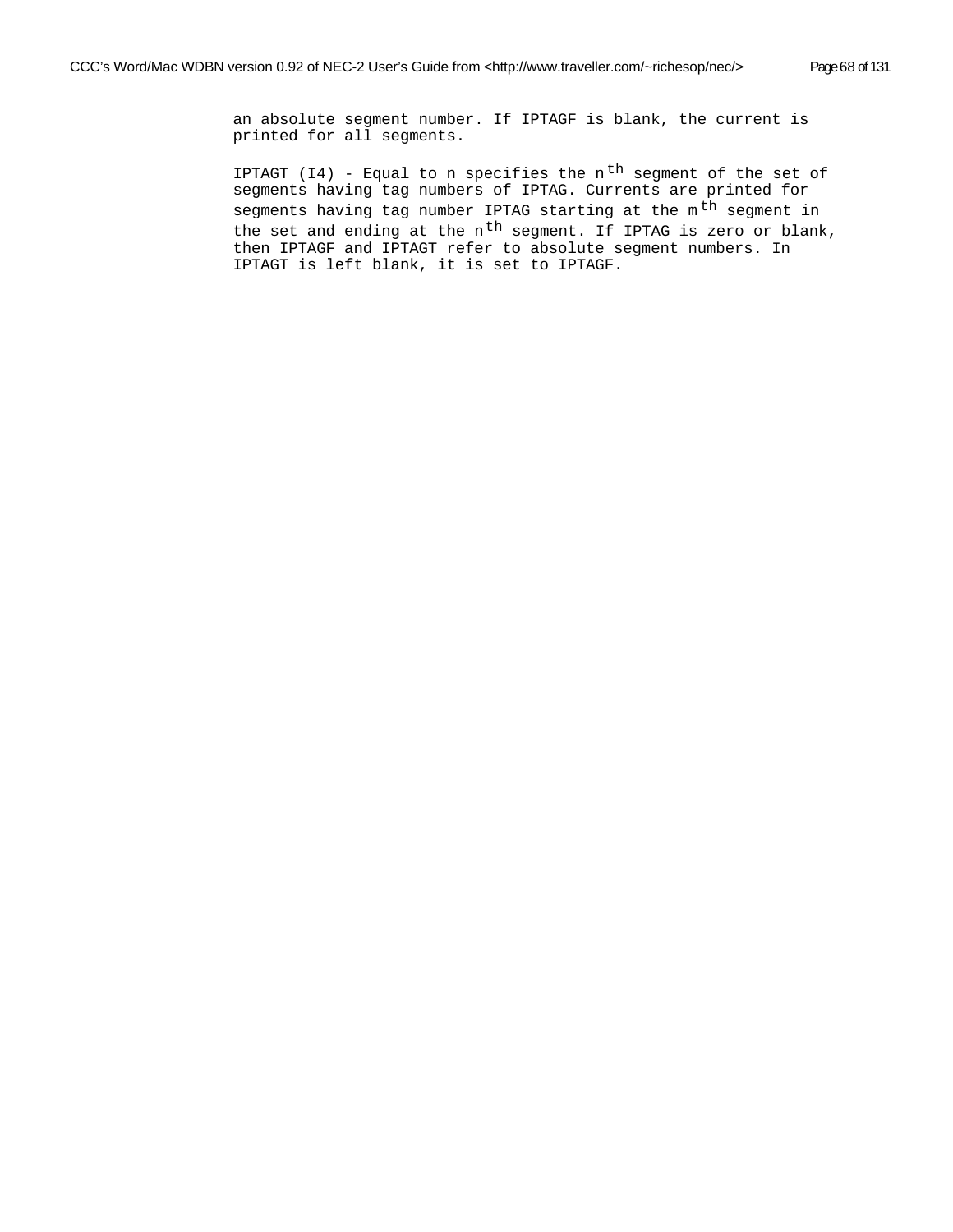#### **Radiation Pattern (RP)**

Purpose: To specify radiation pattern sampling parameters and to cause program execution. Options for a field computation include a radial wire ground screen, a cliff, or surface-wave fields.

Card:

|    | 5 | 10 | 15             | 20     | 30 <sup>1</sup> | 40 | 50 | 60                                                                | 70 | 80 |
|----|---|----|----------------|--------|-----------------|----|----|-------------------------------------------------------------------|----|----|
|    |   |    |                |        |                 |    |    |                                                                   |    |    |
| RP |   | I2 | I <sub>3</sub> | Ι4     | F1              | F2 | F3 | F4                                                                | F5 | F6 |
|    |   |    |                | "XNDA" |                 |    |    |                                                                   |    |    |
|    |   |    |                |        |                 |    |    |                                                                   |    |    |
|    |   |    |                |        |                 |    |    |                                                                   |    |    |
|    |   |    |                |        |                 |    |    | The numbers along the top refer to the last column in each field. |    |    |
|    |   |    |                |        |                 |    |    |                                                                   |    |    |

Parameters:

Integers

 (I1) - This integer selects the mode of calculation for the radiated field. Some values of (I1) will affect the meaning of the remaining parameters on the card. Options available for I1 are:

 O - normal mode. Space-wave fields are computed. An infinite ground plane is included if it has been specified previously on a GN card; otherwise, the antenna is in free space.

 1 - surface wave propagating along ground is added to the normal space wave. This option changes the meaning of some of the other parameters on the RP card as explained below, and the results appear in a special output format. Ground parameters must have been input on a GN card.

 The following options cause calculation of only the space wave but with special ground conditions. Ground conditions include a two-medium ground (cliff where the media join in a circle or a line), and a radial wire ground screen. Ground parameters and dimensions must be input on a GN or GD card before the RP card is read. The RP card only selects the option for inclusion in the field calculation. (Refer to the GN and GD cards for further explanation.)

 2 - linear cliff with antenna above upper level. Lower medium parameters are as specified for the second medium on the GN card or on the GD card.

 3 - circular cliff centered at origin of coordinate system: with antenna above upper level. Lower medium parameters are as specified for the second medium on the GN card or on the GD card.

4 - radial wire ground screen centered at origin.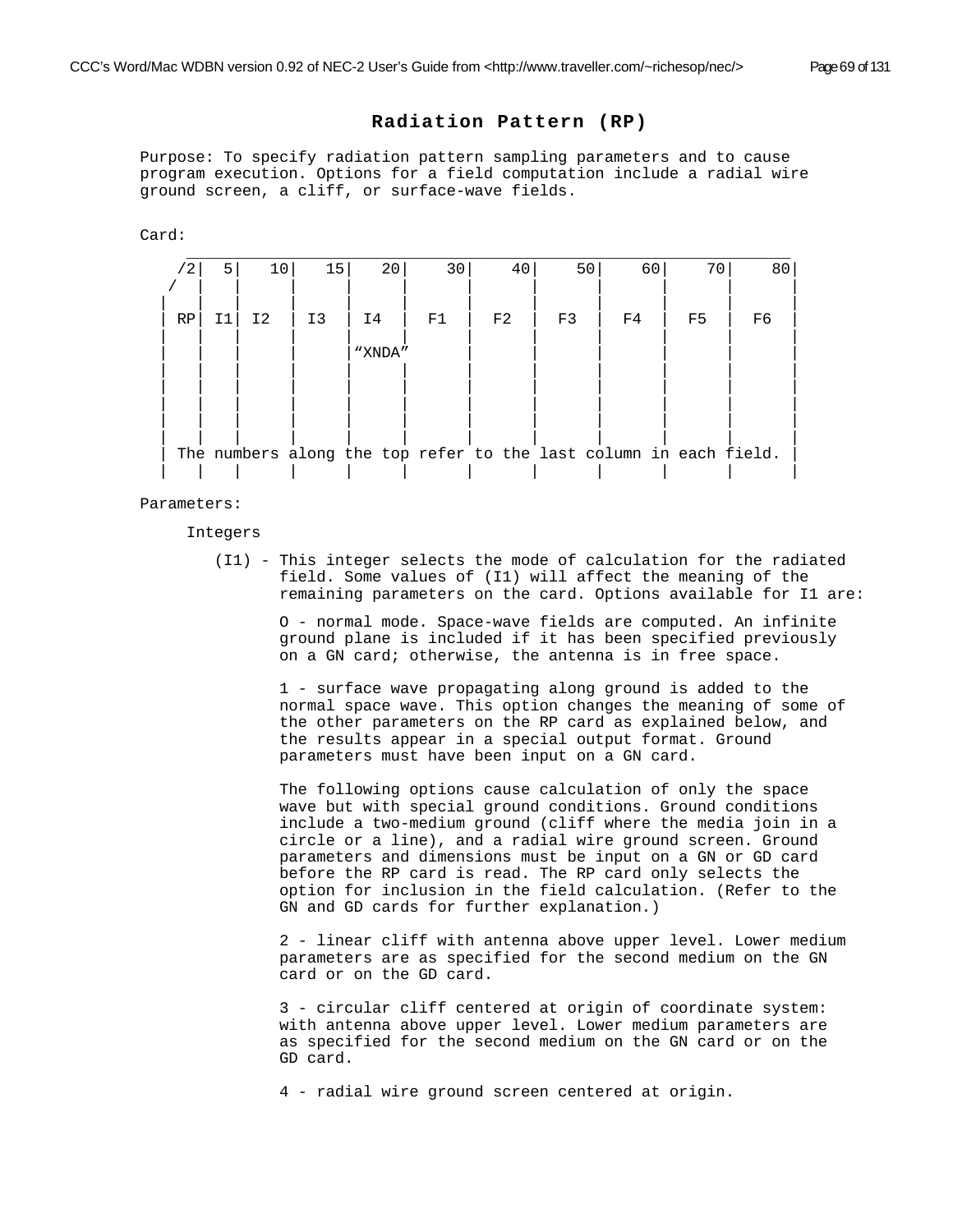5 - both radial wire ground screen and linear cliff.

6 - both radial wire ground screen ant circular cliff.

 The field point is specified in spherical coordinates (R, sigma, theta) as illustrated in **Figure 18**, except when the surface wave is computed. For computing the surface wave field (Il = l), cylindrical coordinates (phi, theta, z) are used to accurately define points near the ground plane at large radial distances. The RP card allows automatic stepping of the field point to compute the field over a region about the antenna at uniformly spaced points. The integers I2 and I3 and floating point numbers Fl, F2, F3 and F4 control the field-point stepping.





Spherical coordinates

Cylindrical coordinates

## Figure 18. Coordinates for Radiated Field,

NTH (I2) - Number of values of theta  $(\theta)$  at which the field is to be computed (or number of values of  $z$ , for  $I1 = 1$ ).

NPH (I3) - Number of values of phi  $(\phi)$  at which the field is to be computed. The total number of field points requested by the card is NTH x NPH. If I2 or I3 is left blank, a value of one will be assumed.

 XNDA (14) - This optional integer consists of four independent digits in columns 17, 18, 19 and 20, each having a different function. The mnemonic XNDA is not a variable name in the program. Rather, each letter represents a mnemonic for the corresponding digit in I4. If  $11 = 1$ , then I4 has no effect and should be left blank.

- X (column l7) controls output format.
	- X = 0 major-axis, minor-axis, and total gain printed. X = l vertical, horizontal and total gain printed.

 N - (column 18) causes normalized gain for the specified field points to be printed after the standard gain output. The number of field points for which the normalized gain can be printed is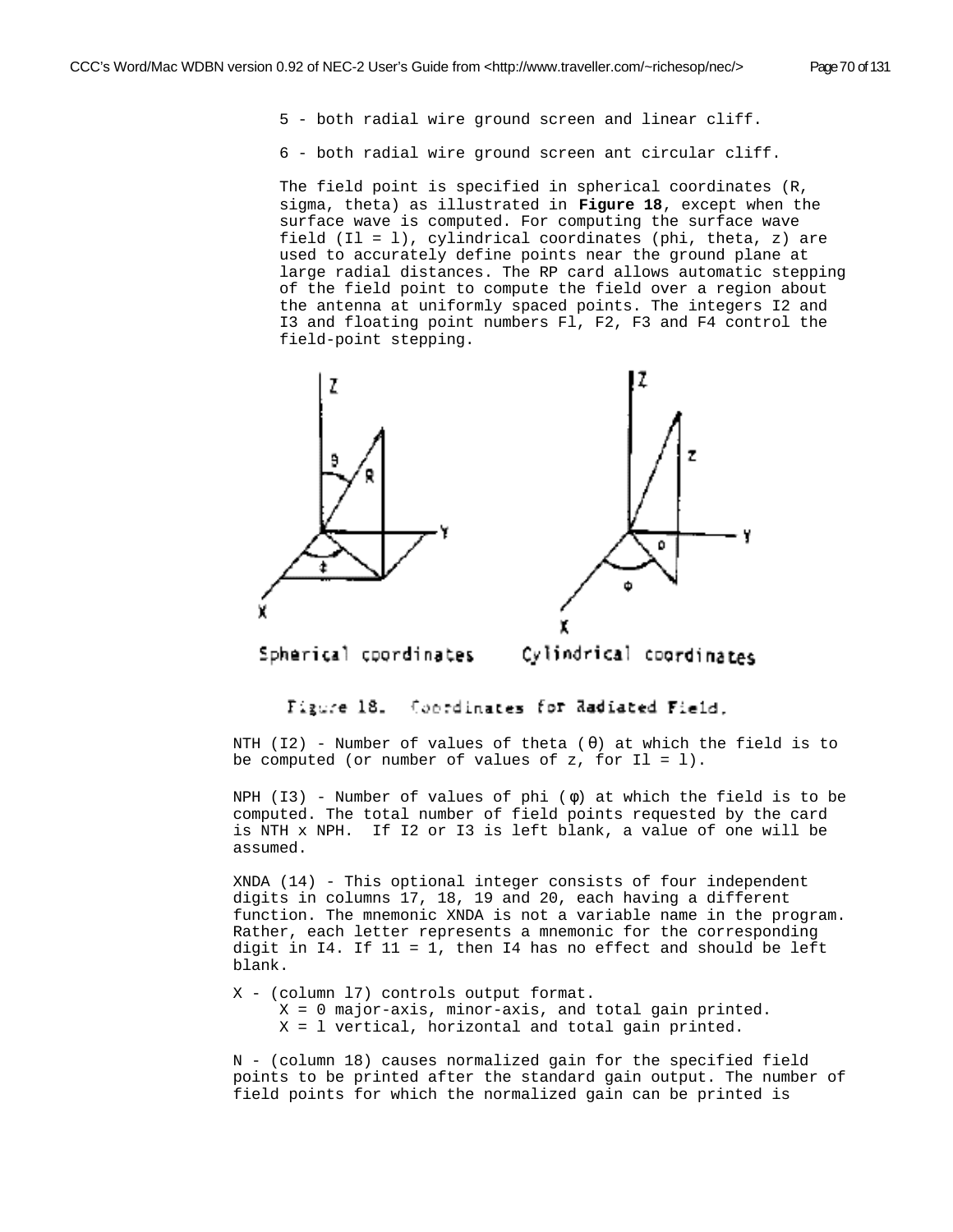limited by an array dimension in the program. In the demonstration program, the limit is 600 points. If the number of field points exceeds this limit, the remaining points will be omitted from the normalized gain. The gain may be normalized to its maximum or to a value input in field F6. The type of gain that is normalized is determined by the value of N as follows:

- N = 0 no normalized gain.
	- = 1 major axis gain normalized.
	- = 2 minor axis gain normalized.
	- = 3 vertical axis gain normalized.
	- = 4 horizontal axis gain normalized.
	- = 5 total gain normalized.

 D - (column 19) selects either power gain or directive gain for both standard printing and normalization. If the structure excitation is an incident plane wave, the quantities printed under the heading "gain" will actually be the scattering cross section  $(a/\text{lambda}^2$  ) and will not be affected by the value of D. The column heading for the output will still read "power" or "directive gain," however.

 $D = 0$  power gain.  $D = 1$  directive gain.

 A - (column 20) requests calculation of average power gain over the region covered by field points.

 $A = 0$  no averaging. A = 1 average gain computed. A = 2 average gain computed; printing of gain at the field points used for averaging is suppressed. If NTH or NPH is equal to one, average gain will not be computed for any value of A since the area of the region covered by field points vanishes.

Floating Point Numbers

 THETS (F1) - Initial theta angle in degrees (initial z coordinate in meters if  $I1 = 1$ ).

PHIS (F2) - Initial phi angle in degrees.

 DTH (F3) - Increment for theta in degrees (increment for z in meters if  $I1 = 1$ ).

DPH (F4) - Increment for phi in degrees.

 RFLD (F5) - Radial distance (R) of field point from the origin in meters. RFLD is optional. If it is blank, the radiated electric field will have the factor exp(-jkR)/R omitted. If a value of R is specified, it should represent a point in the far-field region since near components of the field cannot be obtained with an RP card. (If I1 = 1, then RFLD represents the cylindrical coordinate phi in meters and is not optional. It must be greater than about one wavelength.)

 GNOR (F6) - Determines the gain normalization factor if normalization has been requested in the I4 field. If GNOR is blank or zero, the gain will be normalized to its maximum value. If GNOR is not zero, the gain w111 be normalized to the value of GNOR.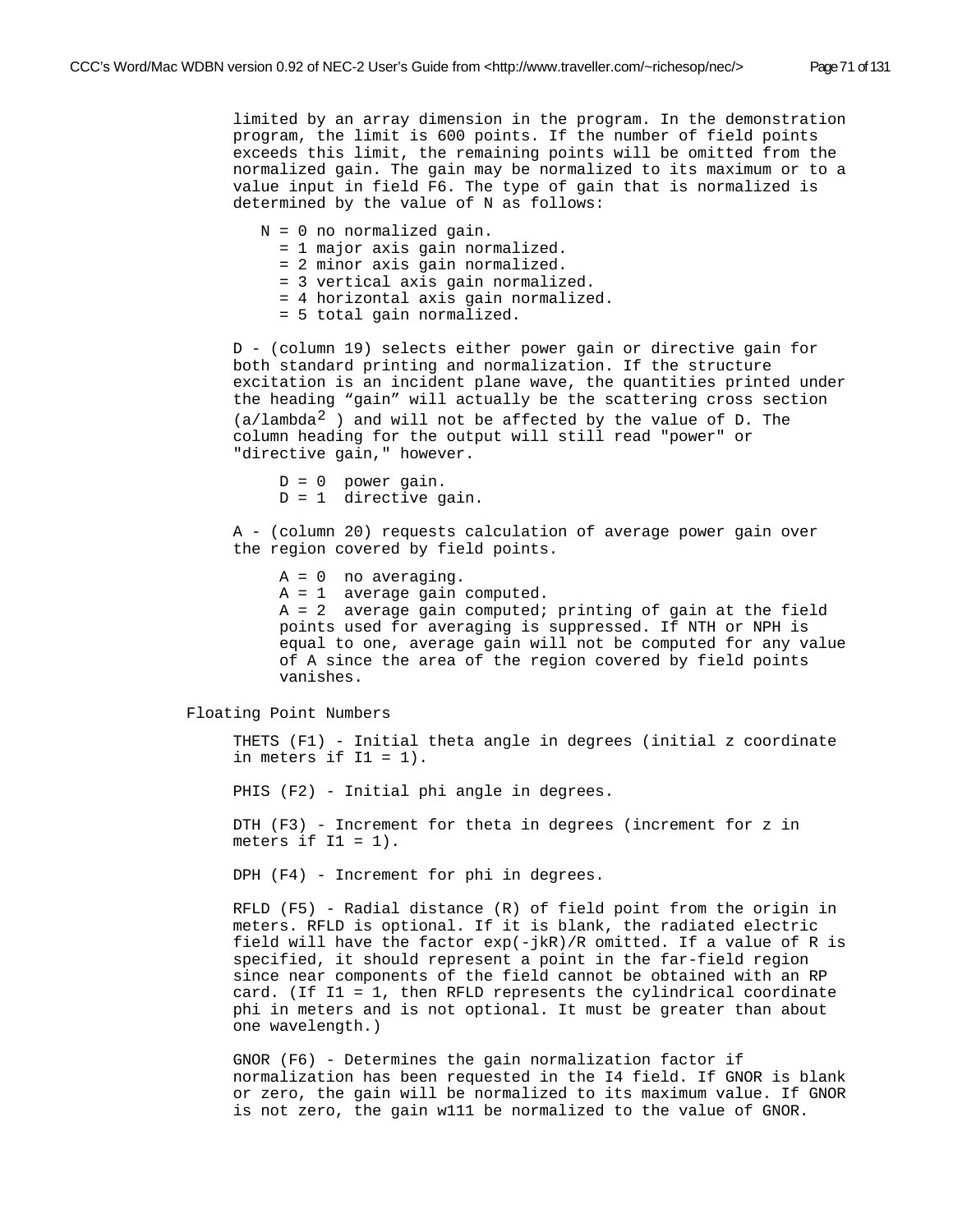- \* The RP card will initiate program execution, causing the interaction matrix to be computed and factored and the structure currents to be computed if these operations have not already been performed. Hence, all required input parameters must be set before the RP card is read.
- \* At a single frequency, any number of RP cards may occur in sequence so that different field-point spacings may be used over different regions of space. If automatic frequency stepping is being used (i.e., NFRQ on the FR card is greater than one), only one RP card will act as data inside the loop. Subsequent cards will calculate patterns at the final frequency.
- \* When both NTH and NPH are greater than one, the angle theta (or Z) will be stepped faster than phi.
- \* When a ground plane has been specified, field points should not be requested below the ground (theta greater than 90 degrees or Z less than zero.)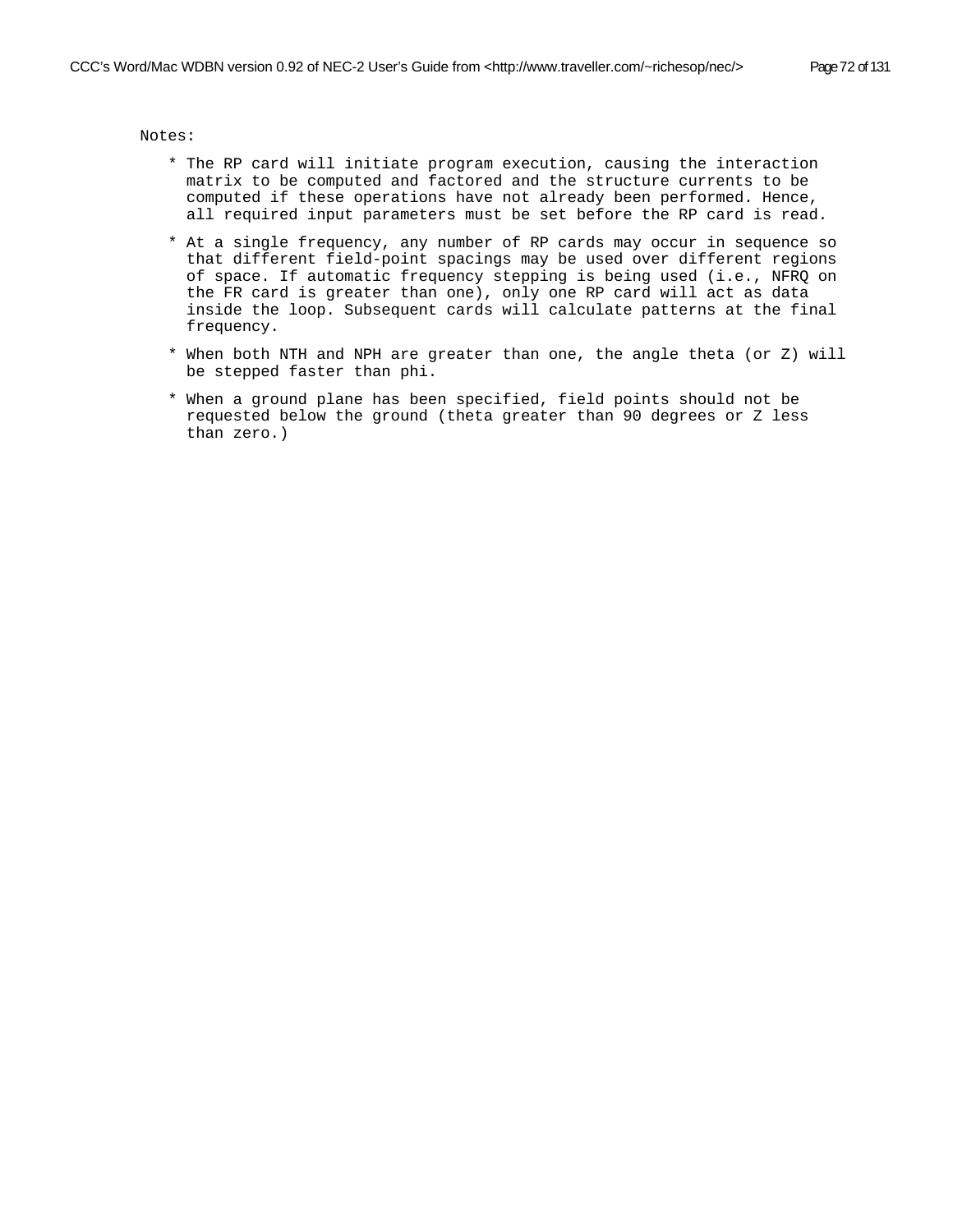# **Transmission Line (TL)**

Purpose: To generate a transmission line between any two points on the structure. Characteristic impedance, length, and shunt admittance are the defining parameters.

Card:

|           | Cols. Parameter |
|-----------|-----------------|
|           |                 |
| $1 - 2$   | TL              |
| $3 - 5$   | I1              |
| $6 - 10$  | I <sub>2</sub>  |
| $11 - 15$ | I3              |
| $16 - 20$ | I <sub>4</sub>  |
| $21 - 30$ | F1              |
| $31 - 40$ | F2              |
| $41 - 50$ | F3              |
| $51 - 60$ | F4              |
| $61 - 70$ | F5              |
| $71 - 80$ | F6              |

Parameters:

 Integers I1-I4 - (the integer specifications are identical to those on the network (NT) card.)

Floating Point -

- (F1) The characteristic impedance of the transmission line in ohms. A negative sign in front of the characteristic impedance will act as a flag for generating the transmission line with a 180 degree phase reversal (crossed line) if this is desired.
- (F2) The length of transmission line in meters. If this field is left blank, the program will use the straight line dis tance between the specified connection points.

 The remaining four floating-point fields are used to specify the real and imaginary parts of the shunt admittances at end one and two, respectively.

 (F3) - Real part of the shunt admittance in mhos at end one. (F4) - Imaginary part of the shunt admittance in mhos at end one. (F5) - Real part of the shunt admittance in mhos at end two (F6) - Imaginary part of the shunt admittance in mhos at end two.

Notes:

 \* The rules for transmission-line cards are the same as for network cards. All transmission line cards for a particular transmission line configuration must occur together with no other cards (except NT cards) separating them. When the first TL or NT card is read following a card other than a TL or NT card, all previous network or transmission line data are destroyed. Hence, if a set of TL cards is to be modified, all transmission-line and network data must be input again in the modified form. Dimensions in the program limit the number of cards in a group that may be specified. In the NEC demonstration deck, the number of two-port networks (specified by NT cards and TL cards) is limited to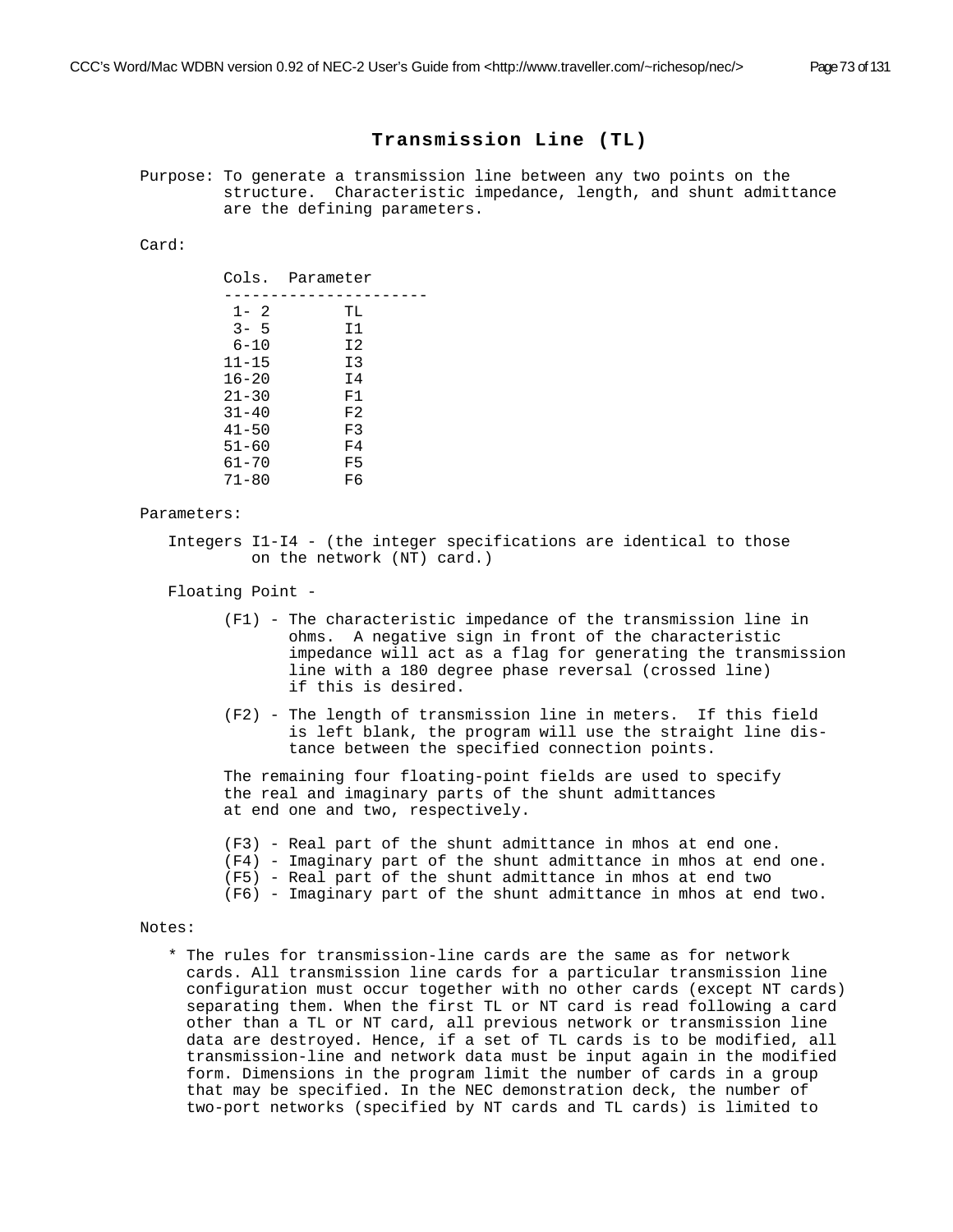thirty, and the number of different segments having network ports connected to them is limited to thirty.

- \* One or more networks (including transmission lines) may be connected to any given segment. Multiple network ports connected to one segment are connected in parallel.
- \* If a transmission line is connected to a segment that has been impedance loaded (*i.e.*, through the use of an LD card), the load acts in series with the line.
- \* Use of a transmission-line (TL) card after any form of execute requires recalculation of the current only, and does not require recalculation of the matrix.
- \* NT and TL cards do not affect symmetry.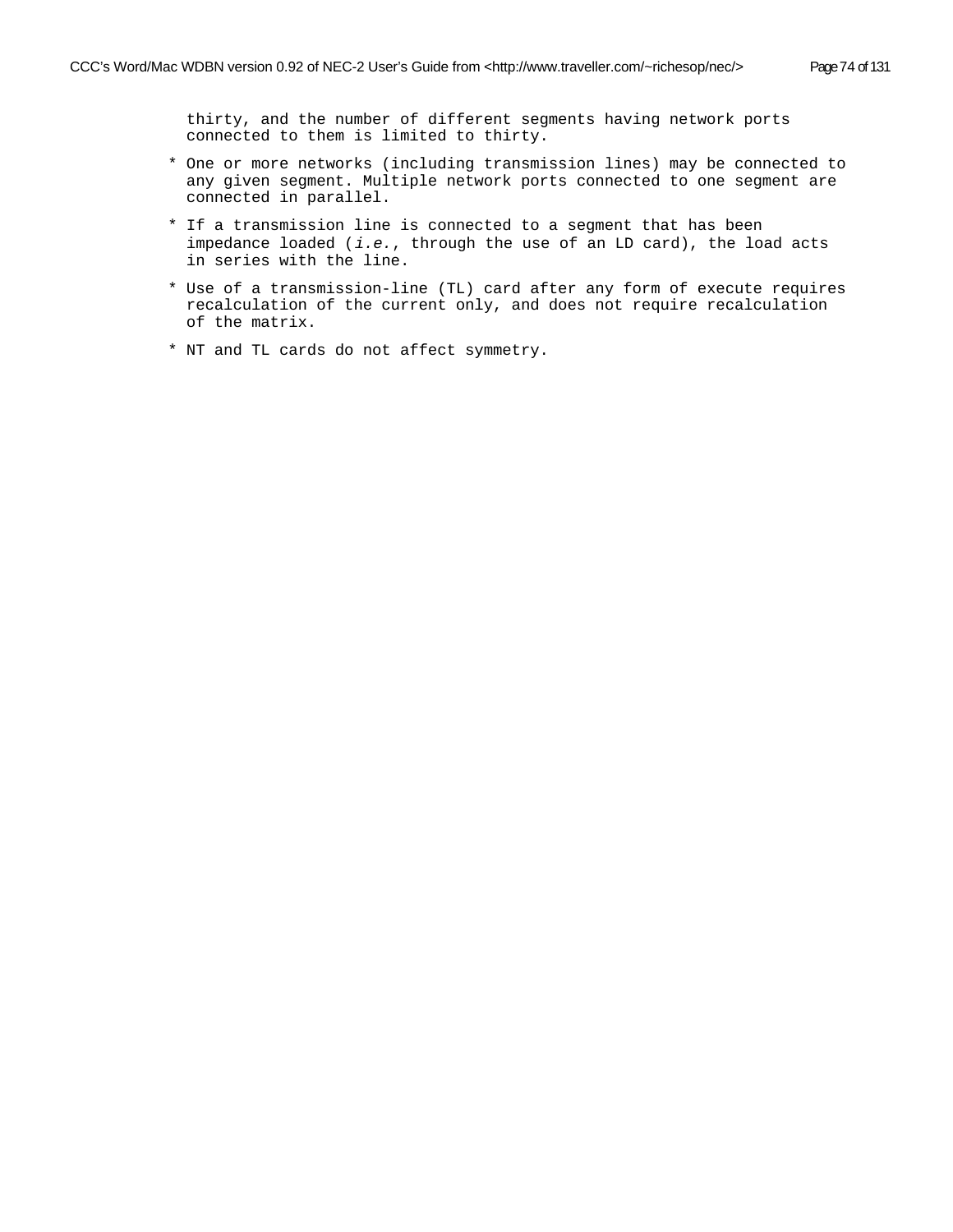# **Write NGF File (WG)**

Purpose: To write a NGF file for a structure on the file TAPE20.

Card:

 Cols Parameter ---------------<br>1- 2 WG  $1-2$  WG 3-80 blank

Parameters:

None

Notes:

\* See Section III-5.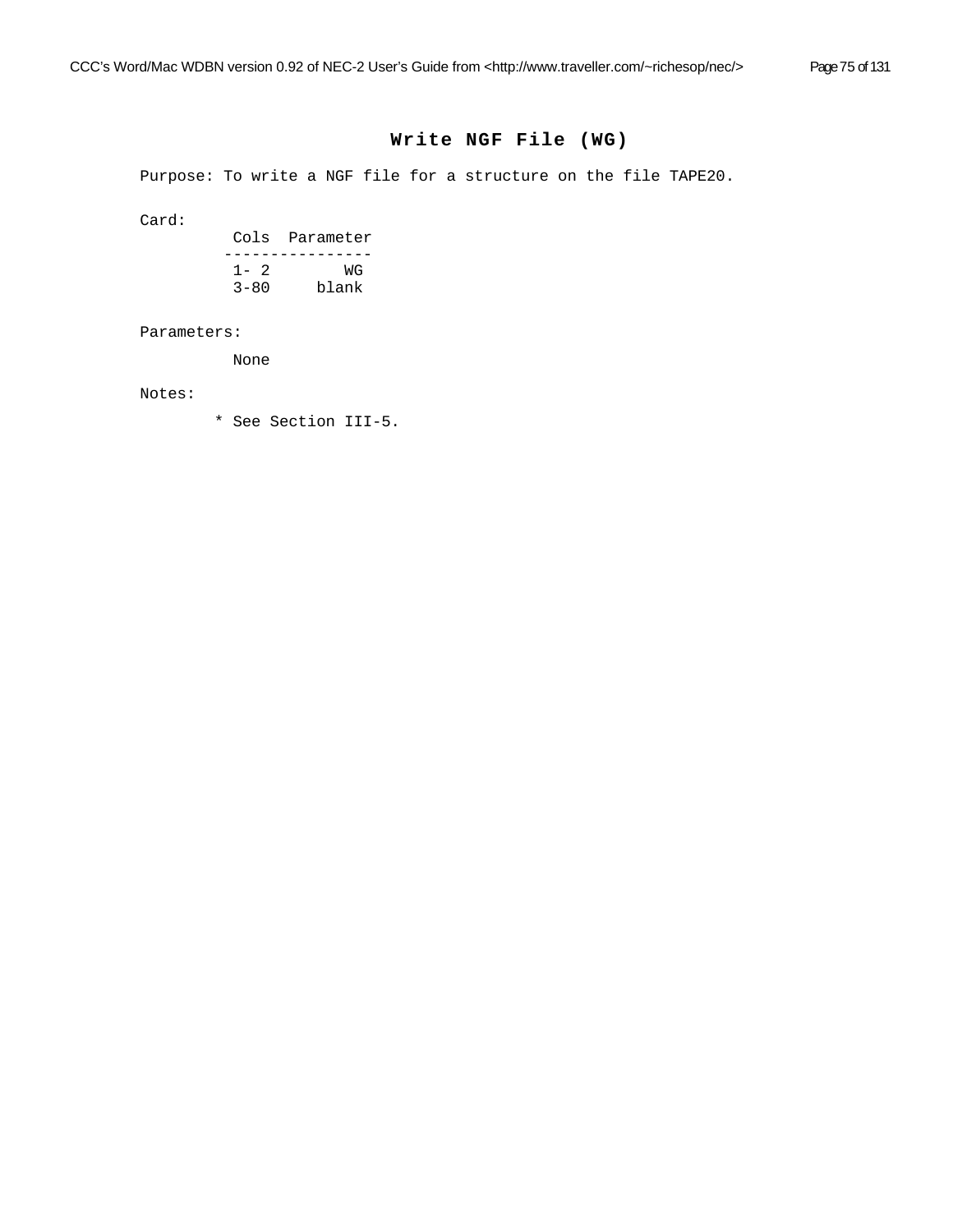# **Execute (XQ)**

Purpose: To cause program execution at points in the data stream where execution is not automatic. Options on the card also allow for automatic generation of radiation patterns in either of two vertical cuts.

Card:

|                                | Cols Parameter     |
|--------------------------------|--------------------|
| $1 - 2$<br>$3 - 5$<br>$6 - 80$ | XO<br>T 1<br>Blank |

## Parameters:

Integer

(I1) Options controlled by (I1) are:

- 0 no patterns requested (normal case).
- 1 generates a pattern cut in the XZ plane, *i.e.*, phi = 0 degrees and theta varies from 0 degrees to 90 degrees in 1 deg. steps.
- 2 generates a pattern cut in the YZ plane, i.e., phi = 90 degrees theta varies from 0 degrees to 90 degrees in 1 degree steps.
- 3 generates both of the cuts described for the values 1 and 2.

The remainder of the card is blank.

#### Notes:

- \* For the case of a single frequency step, four cards will automatically produce program execution (*i.e.*, the program stops reading data and proceeds with the calculations requested to that point); the four cards are the execute card (XQ), the near-field cards (NE, NH), and the radiation-pattern card (RP). Thus, the only time the XQ card is mandatory, for the case of one frequency, is when only currents and impedances for the structure are desired. On the other hand, for the case of automatic frequency stepping, only the XQ card and the RP card cause execution. Thus, if only near-fields or currents are desired, the XQ card is mandatory to cause execution. Furthermore, the XQ card can always be used as a divider in the data after a card which produces an execute. For instance, if the user wished to put a blank XQ card after an RP card to more easily divide the data into execution groups, the XQ card will act as a do-nothing card.
- \* The radiation-pattern generation option of the XQ card must not be used when a radial wire ground screen or a second medium has been specified. For these cases, the RP card is used where the presence of the additional ground parameters is indicated.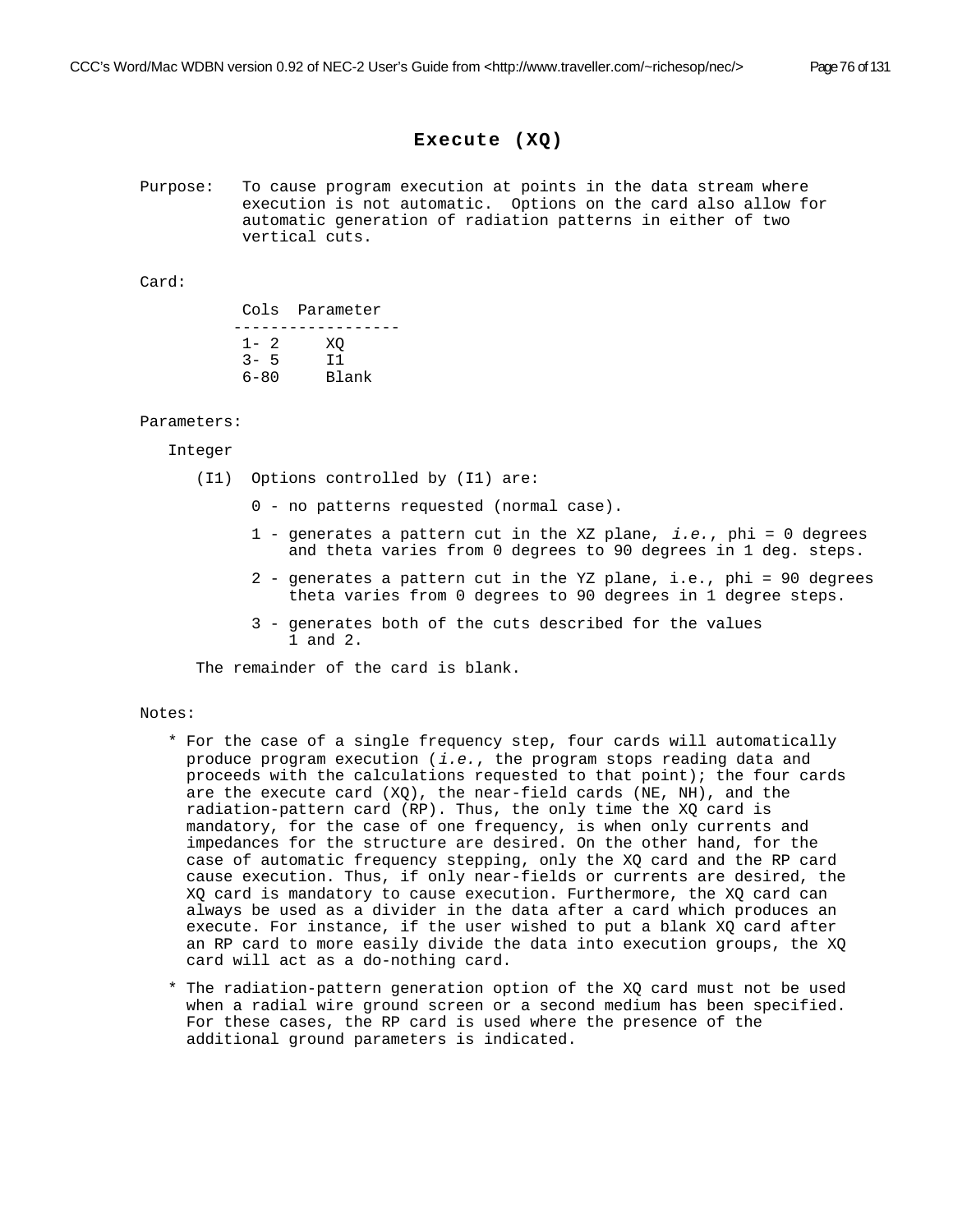# **4. SOMNEC Input For Sommerfeld/Norton Ground Method**

When the Sommerfeld/Norton ground option is requested on the GN card, NEC reads interpolation tables from the file TAPE21. This file must be created prior to the NEC run by running the separate program SOMNEC. SOMNEC reads a single data card with the parameters:

\* EPR, SIG, FMHZ, IPT (format 3E10.3, I5)

The three decimal numbers end in columns 10, 20, and 30 and the integer IPT must end in column 35. The parameters are:

- \* EPR = relative dielectric constant of ground (Er)
- \* SIG = conductivity of ground in mhos/m (S)
- \* FMHZ = frequency in MHz
- \* IPT = 1 to print the interpolation table
- \* = 0 for no printed output.

The interpolation tables depend only on the complex dielectric constant

- \* Ec = Er  $j*SIG/(Omega*Epsilon)$
- \*  $Er = EPR$

## If SIG is input as a negative number, the program sets

\* Ec = EPR -  $j|SIG|$ ,

and frequency is not used. The tables are written on the file TAPE21. The central processor time to generate the tables on a CDC 7600 computer is about 15 seconds.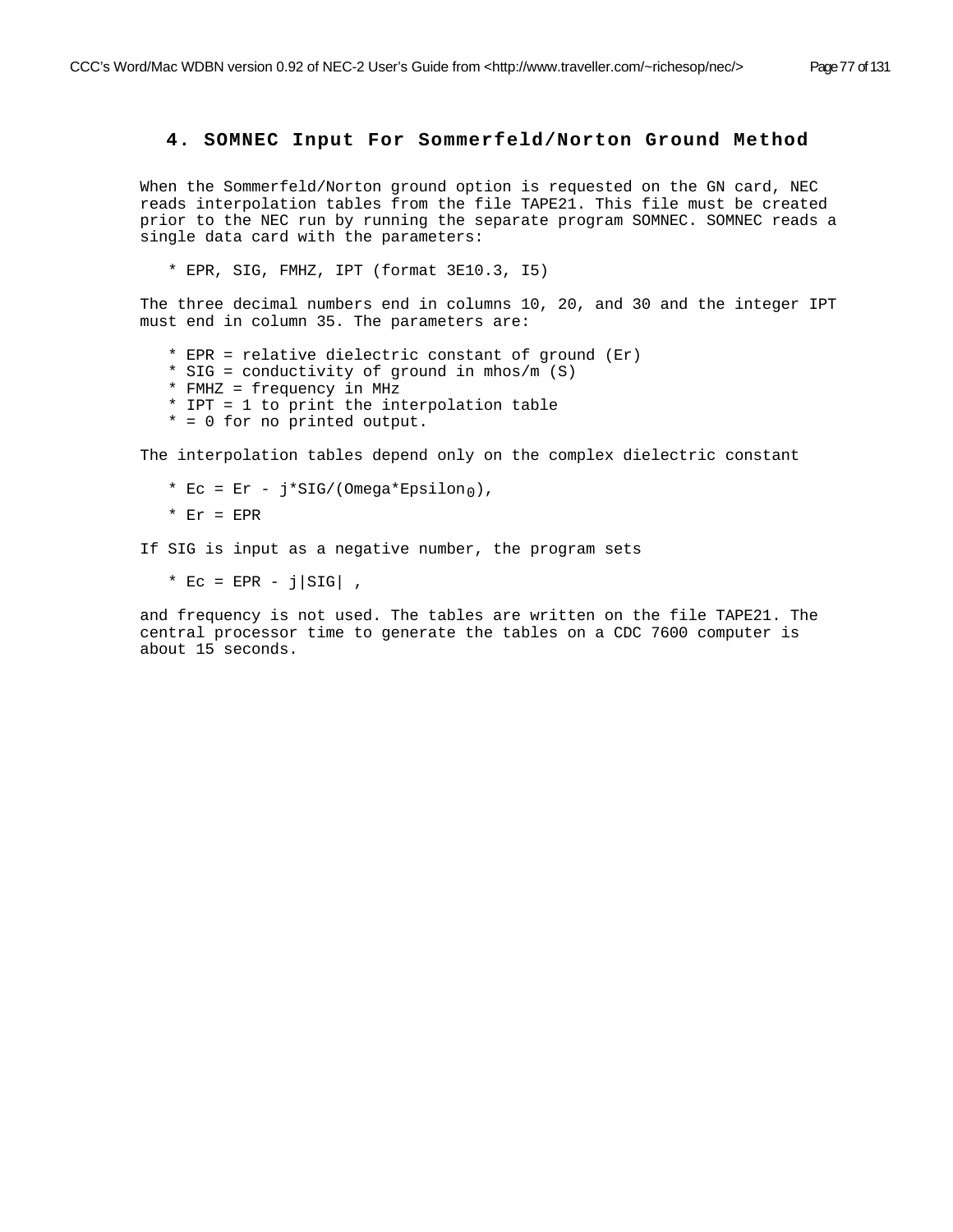# **5. The Numerical Green's Function Option**

With the Numerical Green's Function (NGF) option, a fixed structure and its environment may be modeled and the factored interaction matrix saved on a file. New parts may then be added to the model in subsequent computer runs and the complete solution obtained without repeating calculation for the data on the file. The main purpose of the NGF is to avoid the unnecessary repetition of calculations when a part of a model, such as a single antenna in a complex environment, will be modified one or more times while the environment remains fixed. For example, when modeling antennas on ships, several antenna designs or locations may be considered on an otherwise unchanged ship. With the NGF, the self-interaction matrix for the fixed environment may be computed, factored for solution, and saved on a tape or disk file. Solution for a new antenna then requires only the evaluation of the self-interaction matrix for the antenna, the mutual antenna-to-environment interactions, and matrix manipulations for a partitioned-matrix solution. When the previously written NGF file is used, the free-space Green's function in the NEC formulation is, in effect, replaced by the Green's function for the environment.

Another reason for using the NGF option is to exploit partial symmetry in a structure. In a single run, a structure must be perfectly symmetric for NEC to use symmetry in the solution. Any unsymmetric segments or patches, or ones that lie in a symmetry plane or on the axis of rotation, will destroy the symmetry. Such partial symmetry may be exploited to reduce solution time by running the symmetric part of the model first and writing a NGF file. The unsymmetric parts may then be added in a second run.

Use of the NGF option may also be warranted for large, time-consuming models to save an expensive result for further use. Without adding new antennas, it may be used with a new excitation or to compute new radiation, near-field, or coupling data not computed in the original run.

To write a NGF file for the structure, the data deck is constructed as for a normal run. After the GE card, the frequency, ground parameters, and loading may be set by FR, GN, and LD cards. EK or KH may also be used. Other cards, such as EX or NT that do not change the matrix, will not affect the NGF and will not be saved on the file. After the model has been defined, a WG card is used to fill and factor the matrix and cause the NGF data to be written to the file TAPE20. TAPE20 should be saved after the run terminates. Other cards may follow the WG card to define an excitation and request field calculations as in a normal run. WG should be the first card to request filling and factoring of the matrix, however, since it reserves array space for the matrix in subsequent runs when the NGF is used. Hence, WG should come before XQ, RP, NE, or NH. The FR card must not specify multiple frequencies when a NGF is written.

To use a previously generated NGF file, the file is made available to the program as TAPE20. The first structure-geometry data card, following the CE card, must be a GF card to cause the program to read TAPE20. Subsequent structure data cards define the new structure to be added to the NGF structure. All types of structure geometry data cards may be used, although GM, GR, GX, and GS will affect new structure but not that from the NGF file. GR and GX will have their usual effect on the new structure but will not result in use of symmetry in the solution. Symmetry may be used in writing the NGF file but not for new structures used with the NGF.

For connections between the new structure and NGF structure, the new segment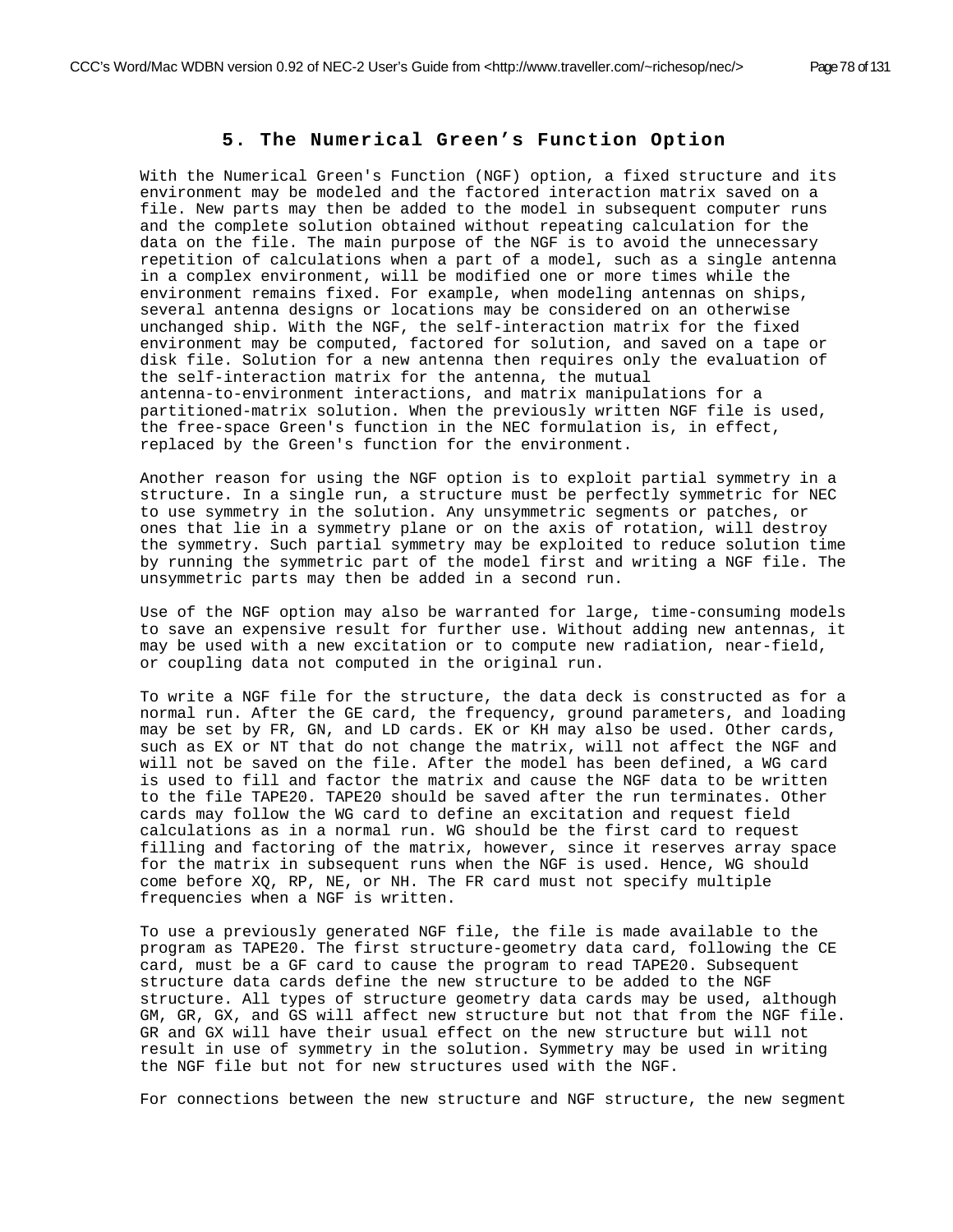ends or patch centers are made to coincide with the NGF segment ends or patch centers as in a normal run. The rules still apply that only a single segment may connect to a given patch and a segment may have a patch connection on only one of its ends. Also, a wire may never connect to a patch formed by subdividing another patch for a previous connection.

Following the GE card the program control cards may be used as usual, with the exception that FR and GN cards may not be used. The parameters from these cards are taken from the NGF file and cannot be changed. LD cards may be used to load new segments but not segments in the NGF. If integers I3 and I4 on a LD card are blank, the card will load all new segments (new segments with tag LDTAG if I2 is not zero) but not NGF segments. If I2, I3 and I4 select a specific NGF segment, the run will terminate with an error message. The effect of loading on NGF segments may be obtained with an NT card, since NT (and TL) may connect to either new or NGF segments.

Computation time for a run using a NGF file may be estimated from the formulas in Section V by evaluating the time to run the complete structure and subtracting time to fill and factor the matrix for the NGF part of the structure alone (T1 and T2). If the new structure connects to the NGF structure, new unknowns — in addition to those for the new segments and patches — are produced and should be included in the time estimate for the complete structure. If a new segment or patch connects to a NGF segment, the current expansion function for the NGF segment is modified. One new unknown is then added to the matrix equation to represent the modified expansion function and suppress the old expansion function. If a new segment connects to a NGF patch, 10 new unknowns are produced in addition to that for the new segment. Four new patches are automatically generated at the connection point accounting for eight unknowns. The remaining two new unknowns are needed to suppress the current on the old patch that has been replaced.

Although connection to a NGF segment modifies the old basis function, the current on the segment will be printed in its normal location in the table of segment currents. When a new wire connects to a NGF patch, the patch is divided into four new patches that will appear after the user-defined patches in the patch data. The original patch will be listed in the tables but with nearly zero current. Also, the Z coordinates of the original patch will be set to 9999.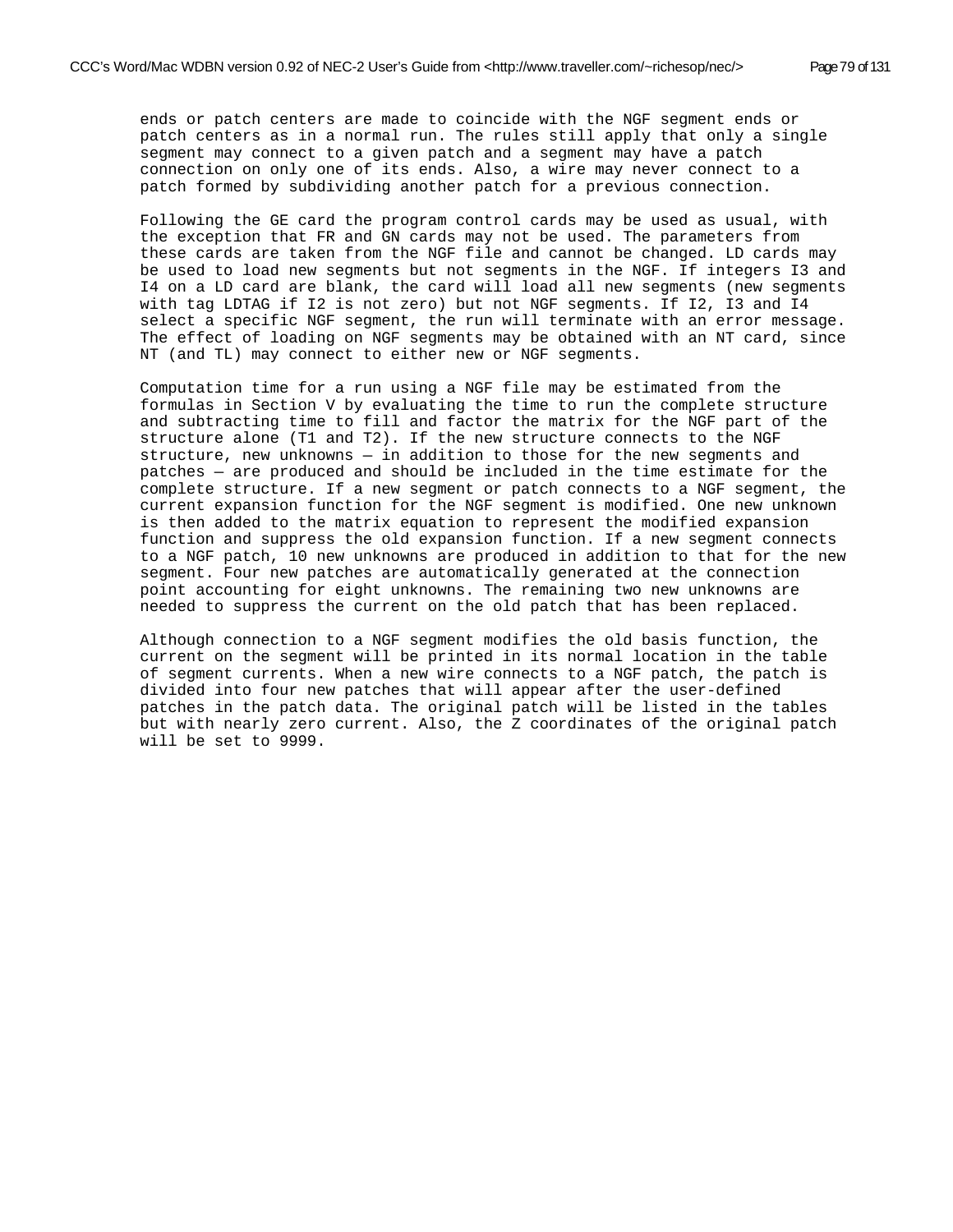## Section IV - NEC OUTPUT

Typical NEC output is illustrated in this section with examples that exercise most of the options available. In addition to demonstrating the use of the code and typical output, the results may be used to check the operation of the code when it is put in use on a new computer system. Most of the output is self-explanatory. The general form is outlined below, the particular points are discussed with the examples in which they occur.

The output follows the form of the input data, starting with the descriptive comments, followed by geometry data and then requested computations. Under the heading "STRUCTURE SPECIFICATION" is a list of the geometry data cards. The heading on the table is for a GW card, giving the X,Y, and Z coordinates of the wire ends, the radius, and the number of segments. Under the heading "WIRE NO." is a count of the number of GW cards. Data from other geometry cards are printed in the table with a label identifying the card. For a patch, the patch number is printed under "WIRE NO." followed by a letter to indicate the shape option - P for arbitrary, R for rectangular, T for triangular, and Q for quadrilateral.

After a GE card is read, a summary of the number of segments and patches is printed. The symmetry flag is zero for no symmetry, positive for planar symmetry, and negative for rotational symmetry. A table of multiple-wire junctions lists all junctions at which three or more wires join. the number of each connection segment is printed preceded by a minus sign if the current reference direction is out of the junction

Data for individual segments are printed under "SEGMENTATION DATA," including angles, alpha and beta, which are defined the same as for the patch normal vector (see **Figure 5**). The connection data shows the connection condition at each segment. "I-" is the number of segment connected to the first end of segment I. If more than one segment connects to this junction, then I- will be the first connected segment following I in the sequence of segments. The numbers under "I+" give the same information for the second end of segment I. If the connection number is positive, the reference directions of the connected segments are parallel. If the number is negative, they are opposed (first end to first end, or second end to second end.) A zero indicates a free wire end, while if it is equal to I, that end of segment I is connected to a ground plane. If it is greater than 10,000, the end is connected to a surface and  $(I^{\pm})$ -10,000 is the number of the first of the four patches around the connection point.

When patches are used, the next section is "SURFACE PATCH DATA." This includes the coordinates of the patch center, components of the unit normal vector, and patch area. Components of the unit tangent vectors, t1 and t2 (see section II) are also printed for use in reading the surface currents printed later.

The data cards following the geometry cards are printed exactly as they are read by the program. When a card requesting computations is encountered, information on ground parameters and loading is printed, followed by currents. The line "APPROXIMATE INTEGRATION..." gives the separation distance, set by a KH card, at which the Hertzian dipole approximation is used for the electric field due to a segment. If the extended thin-wire kernel has been requested by an EK card, this is also noted at this point in the output. Under "MATRIX TIMING" is printed the time to fill and factor the interaction matrix.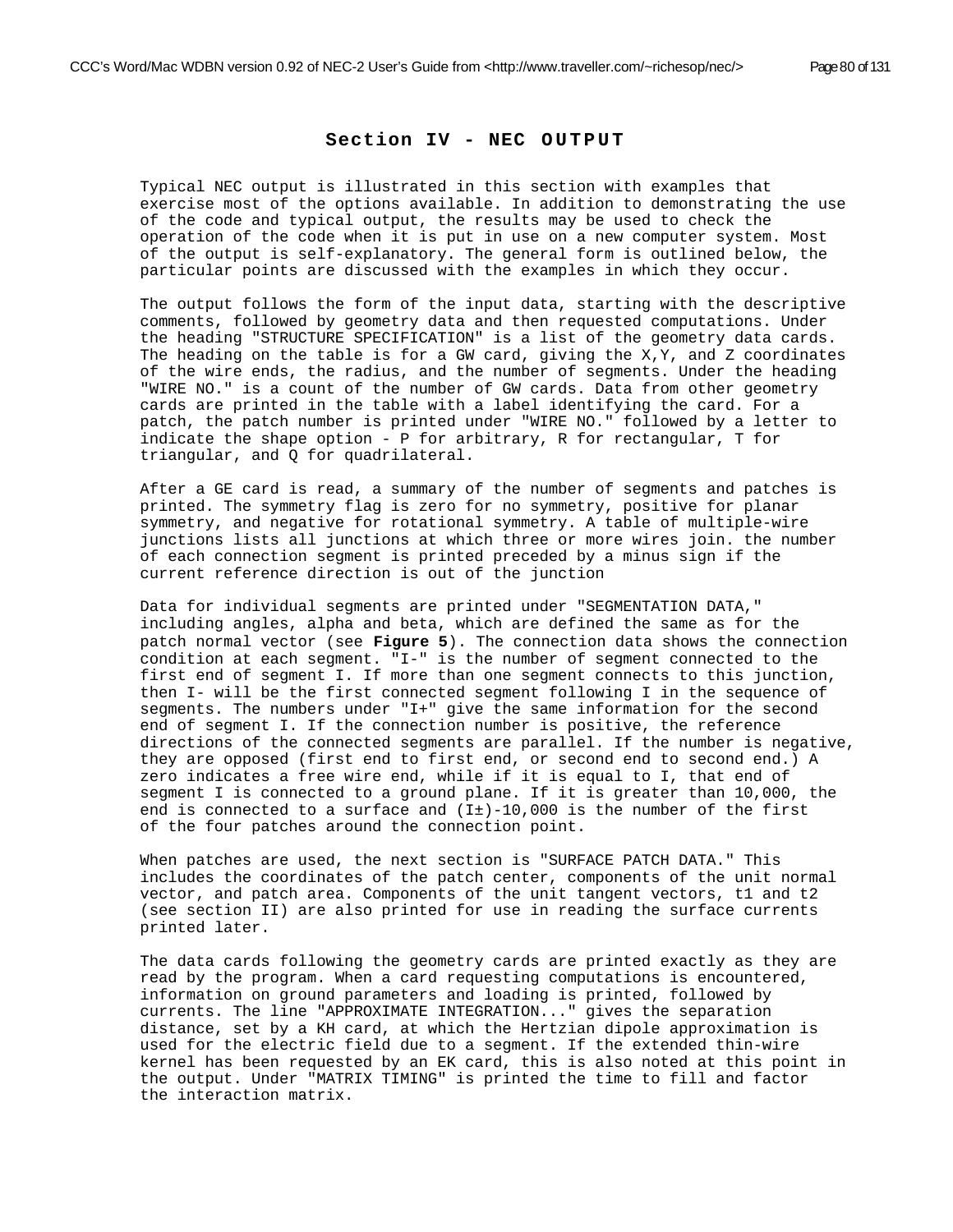If one or more voltage sources have been specified, the voltage, current, impedance, admittance and input power are printed for each driving point. If the voltage source is the current-slope-discontinuity type, this is noted by "\*" after the tag number in the input parameters table (see Example 2). The antenna input parameters are followed by a table giving the current at the center of each segment. This table includes the coordinates at the segment centers and segment lengths in units of wavelength. If the model includes patches, a table of patch currents is printed giving the surface current in components along the tangent vectors t1 and t2 and X, Y, and Z components.

If there are voltage sources on a model, a power budget is printed following the current tables. The input power here is the total power supplied by all voltage sources. The structure loss is ohmic loss in wires, while the network loss is the total power into all network and transmission line ports, assuming no radiated from networks or transmission lines. Finally, the radiated power is computed as input power minus structure and network loss.

Radiated fields or near-fields requested in the input data are printed following the current tables. In the normal radiation-pattern format, transmitting antenna gains are printed in dB in the components requested on the RP card. If an incident-field excitation is used, rather than a voltage source, the gain columns will contain the bistatic scattering cross section  $(siama/lamda<sup>2</sup>)$ . For very small gains, the number -999.99 is printed.

The radiation-pattern format also includes the radiated electric field in theta and phi components. These are labeled with the units "volts/m" for E(R,theta,phi). Unless the range, Rm, is specified on the RP card, however, the quantity printed is the limit of  $RE(R,$  theta, phi) as R approaches infinity, having units of volts. the polarization is printed in a format for general elliptic polarization, including axial ratio (minor axis/major axis), tilt angle of the major axis (Eta in **Figure 14**), and sense of rotation (right-hand, left-hand, or linear).

In addition to these basic formats, there are a number of special formats for optional calculations. Many of these occur in the following examples.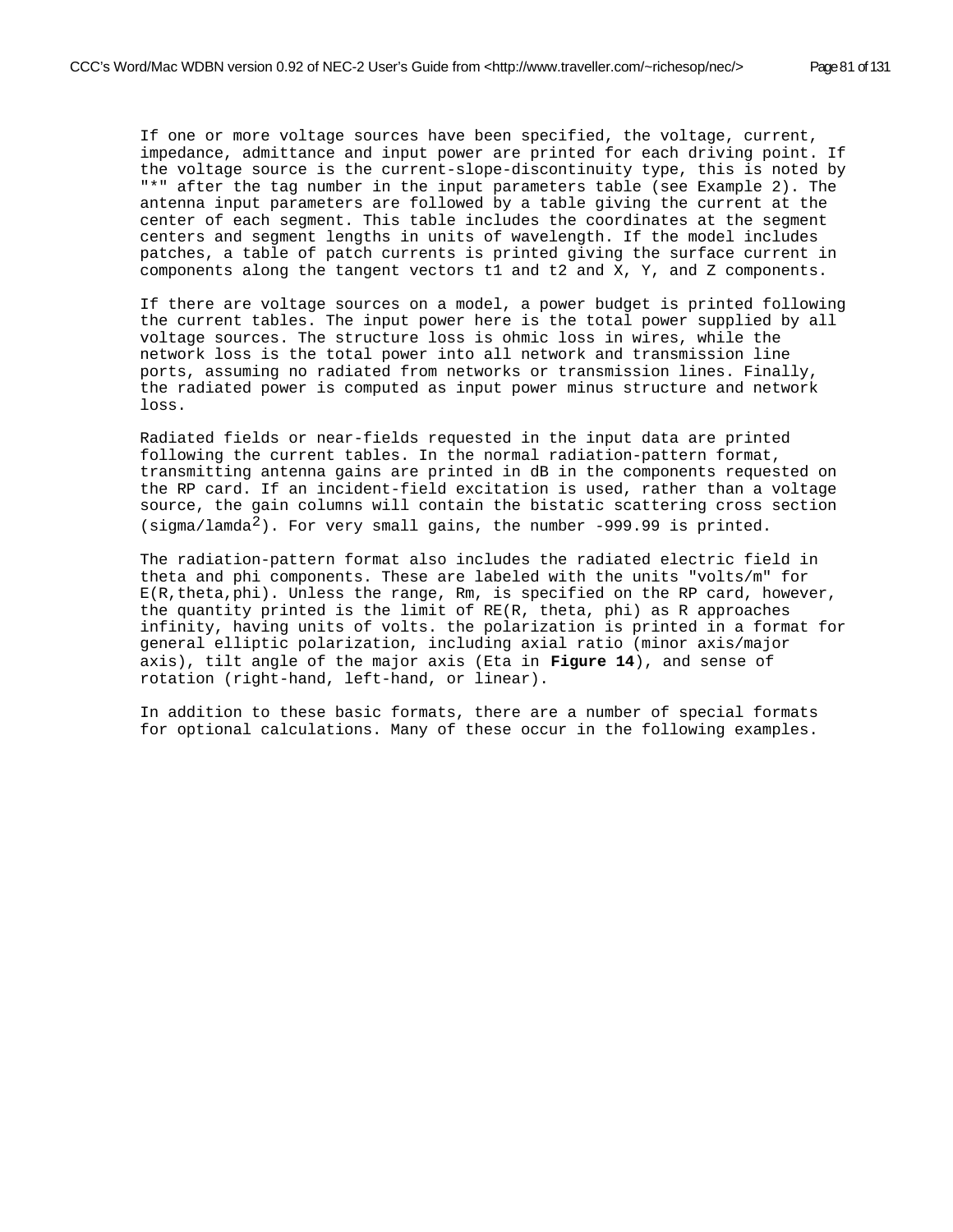# **Examples 1 through 4**

Examples 1 through 4 are simple cases intended to illustrate the basic formats. **Example 1** includes a calculation of near-electric-field along the wire. When the field is computed at the center of a segment without an applied field or loading, the Z-component of electric field is small since the solution procedure enforces the boundary condition at these points. This is a check that the program is operating correctly. The values would be still smaller if the field points were more precisely at the segment centers. The radial, or X, components of the near-field can also be compared with the charge densities at the segment centers (rho= $2*pi*a*epsilon$ ). If the fields were computed along the wire axis, the radial field would be set to zero. For a nonplanar structure, however, computation along the axis is the only way to reproduce the conditions of the current solution and obtain small fields at the match points.

In **Example 2** the wire has an even number of segments so that a charge-discontinuity voltage source can be used at the center. The symbol "\*" in the table of antenna input parameters is a reminder that this type of source has been used. Three frequencies are run for this case and the EX card option is used to collect and normalize the input impedances. At the end of Example 2 the wire is given the conductivity of aluminum. This has a significant effect since the wire is relatively thin.

**Example 3** is a vertical dipole over ground. Since the wire is thick the extended thin-wire approximation has been used. Computation of the average power gain is requested on the RP cards. Over a perfectly conductive ground the average power gain should be 2. The computed result differs by about 1.5%, probably due to the 10-degree steps used in integrating the radiated power. For a more complex structure, the average gain can provide a check on the accuracy of the computed input impedance over a perfect ground where it should equal 2 or in free space where it should equal 1. Example 3 also includes a finitely conducting ground where the average gain of 0.72 indicates that only 36% of the power leaving the antenna is going into the space wave. The formats for normalized gain and the combined space-wave and ground-wave fields are illustrated. At the end of example 3, the wire is excited with an incident wave at 10-degree angles and the PT card option is used to print receiving antenna patterns.

**Example 4** includes both patches and wires. Although the structure is over a perfect ground, the average power gain is 1.8. This indicates that the input impedance is inaccurate, probably due to the crude patch model used for the box. Since there is no ohmic loss, a more accurate input resistance can be obtained as:

Radiated Power =  $(1/2)*(avg. gain)*(computed input power)$  $= 1.016 (10-3)W$ Radiation resistance =  $2*(radiated power)/|Isource|^2$ = 162.6 ohms

Since the input power used in computing the gains in the radiated pattern table is to large by 0.46 dB, the gains can be corrected by adding this factor.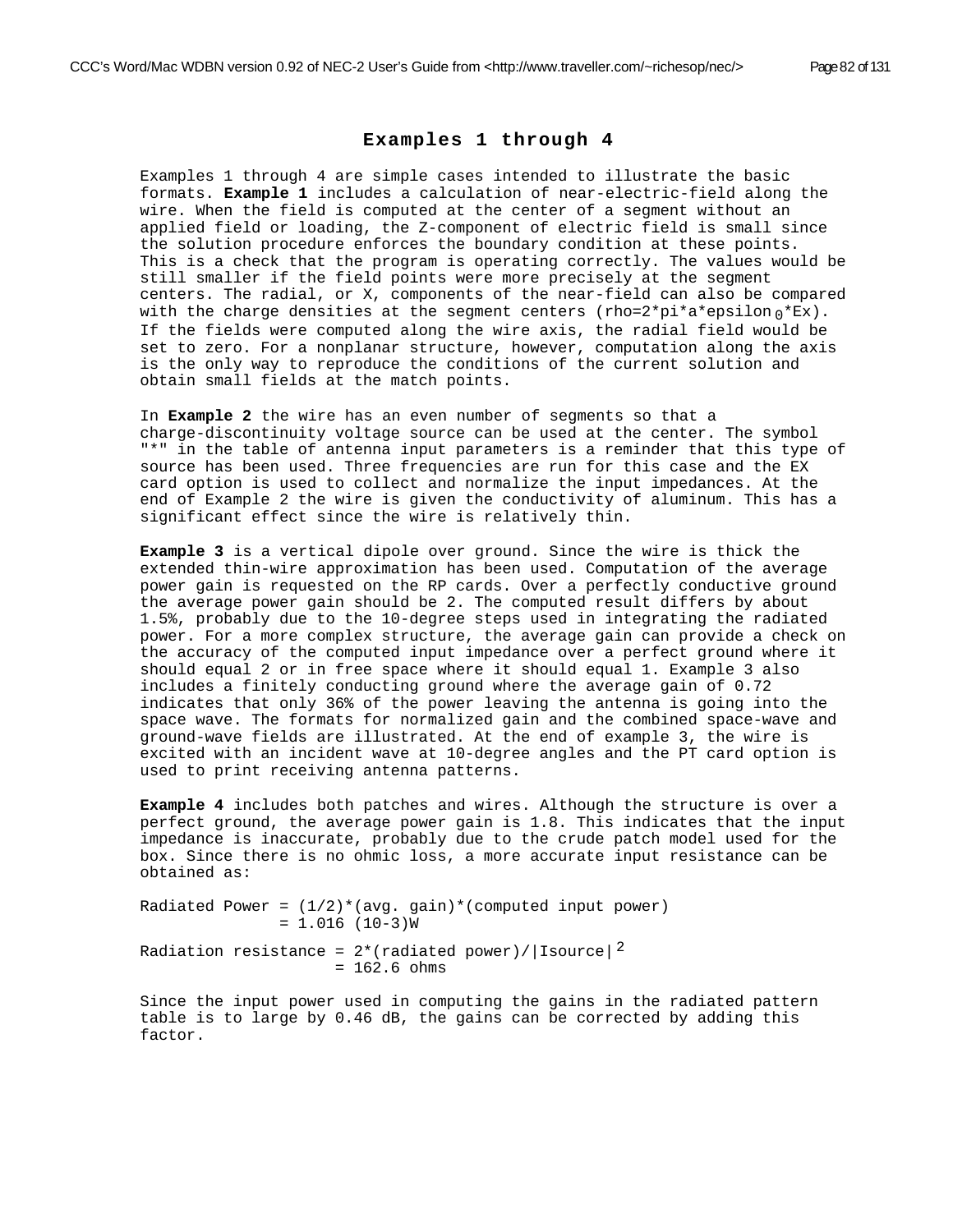**Example 1** (Courier 7-point font and narrow page margins are used in this document to enable "portrait" printing on 8.5 x 11 inch paper, of NEC's ordinarily too-wide, line-printer, output format.)

## **Input Card Deck:**

CEEXAMPLE 1. CENTER FED LINEAR ANTENNA GW 0,7,0.,0.,-.25,0.,0.,.25,.001 GE EX 0 0 4 0 1. XQ LD 0 0 4 4 10. 3.000E-09 5.300E-11 PQ<br>NE 0 1 1 15 .001 0 0 0. 0. 01786 EN

## **Line-Printer Output:**

1

 \*\*\*\*\*\*\*\*\*\*\*\*\*\*\*\*\*\*\*\*\*\*\*\*\*\*\*\*\*\*\*\*\*\*\*\* NUMERICAL ELECTROMAGNETICS CODE \*\*\*\*\*\*\*\*\*\*\*\*\*\*\*\*\*\*\*\*\*\*\*\*\*\*\*\*\*\*\*\*\*\*\*\*

 $- - - -$  COMMENTS - - - -

EXAMPLE 1. CENTER FED LINEAR ANTENNA

- - - STRUCTURE SPECIFICATION - - -

 COORDINATES MUST BE INPUT IN METERS OR BE SCALED TO METERS BEFORE STRUCTURE INPUT IS ENDED

| WIRE |         |    |                   |                            |    |                |                       | NO. OF | FIRST LAST | TAG |
|------|---------|----|-------------------|----------------------------|----|----------------|-----------------------|--------|------------|-----|
| NO.  | x1      | V1 | Z1                | X2                         | Y2 | Z <sub>2</sub> | RADIUS SEG. SEG. SEG. |        |            | NO. |
|      | 1.00000 |    | $.00000 - .25000$ | $.00000$ $.00000$ $.25000$ |    |                | $00100$ 7 1 7 0       |        |            |     |

TOTAL SEGMENTS USED= 7 NO. SEG. IN A SYMMETRIC CELL= 7 SYMMETRY FLAG= 0

 - MULTIPLE WIRE JUNCTIONS - JUNCTION SEGMENTS (- FOR END 1, + FOR END 2) NONE

 $-$  - - SEGMENTATION DATA - - - -

#### COORDINATES IN METERS

I+ AND I- INDICATE THE SEGMENTS BEFORE AND AFTER I

| SEG. | COORDINATES OF | SEG.    | CENTER    | SEG.   | ORTENTATION | ANGLES  | WIRE    | CONNECTION DATA |   |       | TAG      |
|------|----------------|---------|-----------|--------|-------------|---------|---------|-----------------|---|-------|----------|
| NO.  |                |         | z.        | LENGTH | ALPHA       | BETA    | RADIUS  | т –             |   | $T +$ | NO.      |
|      | . 00000        | .00000  | $-.21429$ | .07143 | 90.00000    | .00000  | .00100  |                 |   |       | $\Omega$ |
|      | . 00000        | .00000  | $-.14286$ | .07143 | 90.00000    | .00000  | .00100  |                 |   |       | $\Omega$ |
|      | . 00000        | .00000  | $-.07143$ | .07143 | 90.00000    | .00000  | .00100  |                 |   |       | $\Omega$ |
| 4    | . 00000        | .00000  | .00000    | .07143 | 90.00000    | .00000  | .00100  |                 | 4 |       | $\Omega$ |
| Б.   | . 00000        | .00000  | .07143    | .07143 | 90.00000    | .00000  | .00100  | 4               |   |       | $\Omega$ |
| 6    | . 00000        | .00000  | .14286    | .07143 | 90.00000    | . 00000 | .00100  | 5               | h |       | $\Omega$ |
|      | . 00000        | .00000. | . 21429   | .07143 | 90.00000    | . 00000 | .00100. | 6               |   |       | $\Omega$ |
|      |                |         |           |        |             |         |         |                 |   |       |          |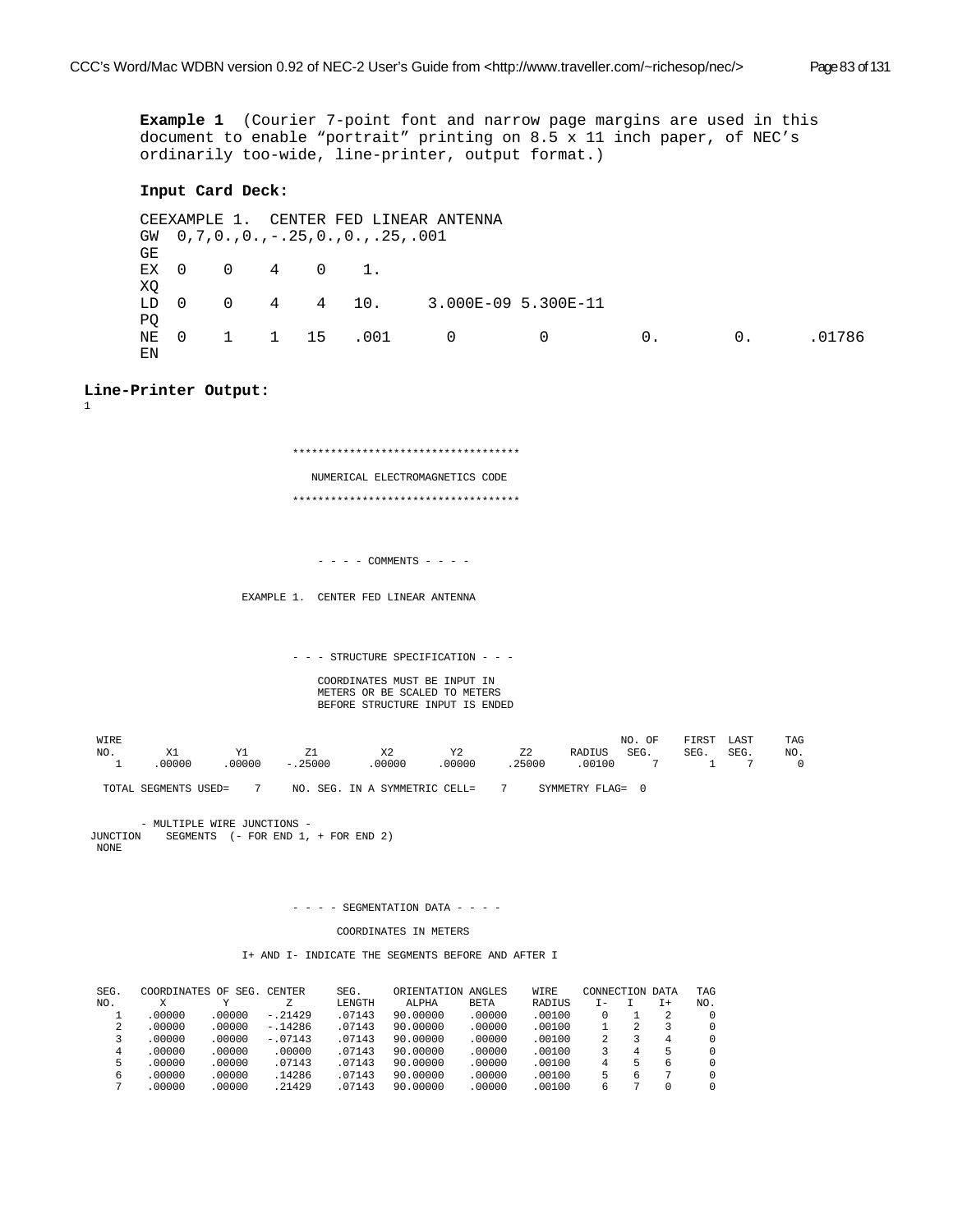\*\*\*\*\* DATA CARD NO. 1 EX 0 0 4 0 1.00000E+00 0.00000E+00 0.00000E+00 0.00000E+00 0.00000E+00 0.00000E+00 \*\*\*\*\* DATA CARD NO. 2 XQ 0 0 0 0 0.00000E+00 0.00000E+00 0.00000E+00 0.00000E+00 0.00000E+00 0.00000E+00  $-$  - - - - FREQUENCY - - - - - - FREQUENCY= 2.9980E+02 MHZ WAVELENGTH= 1.0000E+00 METERS APPROXIMATE INTEGRATION EMPLOYED FOR SEGMENTS MORE THAN 1.000 WAVELENGTHS APART  $-$  -  $\,$  STRUCTURE IMPEDANCE LOADING  $\,$  -  $\,$  -  $\,$  THIS STRUCTURE IS NOT LOADED - - - ANTENNA ENVIRONMENT - - -  $-$ FREE SPACE

- - - MATRIX TIMING - - -

FILL= .067 SEC., FACTOR= .000 SEC.

 $-$  - - ANTENNA INPUT PARAMETERS - - -

| TAG | SEG. | VOLTAGE (VOLTS) |      | CURRENT (AMPS) |       | IMPEDANCE (OHMS) |       | ADMITTANCE (MHOS)                                                                                             |       | <b>POWER</b> |
|-----|------|-----------------|------|----------------|-------|------------------|-------|---------------------------------------------------------------------------------------------------------------|-------|--------------|
| NO. | NO.  | REAL            | [MAG | REAL.          | "MAG. | REAL.            | TMAG. | REAL                                                                                                          | IMAG. | (WATTS)      |
|     |      |                 |      |                |       |                  |       | 4 1.00000E+00 0.00000E+00 9.20585E-03-5.15474E-03 8.26979E+01 4.63060E+01 9.20585E-03-5.15474E-03 4.60292E-03 |       |              |

 $-$  -  $-$  CURRENTS AND LOCATION - - -

DISTANCES IN WAVELENGTHS

| SEG.          | TAG      | COORD. | SEG.<br>OF | CENTER   | SEG.   | $  \subset$ URRENT            | $(AMPS)$ - - - |           |
|---------------|----------|--------|------------|----------|--------|-------------------------------|----------------|-----------|
| NO.           | NO.      | X      |            | 7.       | LENGTH | IMAG.<br>REAL                 | MAG.           | PHASE     |
|               | 0        | .0000. | .0000.     | $-.2143$ | .07143 | 2.3592E-03 -1.6881E-03        | 2.9010E-03     | $-35.584$ |
| $\mathcal{L}$ | 0        | .0000  | .0000      | $-.1429$ | .07143 | $5.9998E-03 -4.0463E-03$      | 7.2367E-03     | $-33.996$ |
| 3             | 0        | .0000. | .0000      | $-.0714$ | .07143 | 8.3711E-03 -5.1857E-03        | $9.8472E - 03$ | $-31$ 777 |
| 4             | $\Omega$ | .0000. | .0000      | .0000    | .07143 | $9.2058E-03 -5.1547E-03$      | 1.0551E-02     | $-29.246$ |
| 5             | 0        | .0000. | .0000      | .0714    | .07143 | $8.3711E - 03 - 5.1857E - 03$ | 9.8472E-03     | $-31.777$ |
| 6             | $\Omega$ | .0000. | .0000      | .1429    | .07143 | $5.9998E - 03 - 4.0463E - 03$ | 7.2367E-03     | $-33.996$ |
| 7             | 0        | .0000. | .0000.     | .2143    | .07143 | $2.3592E - 03 - 1.6881E - 03$ | 2.9010E-03     | $-355584$ |

- - - POWER BUDGET - - -

| TNPUT POWER $= 4.6029E-03$ WATTS   |  |
|------------------------------------|--|
| RADIATED POWER= 4.6029E-03 WATTS   |  |
| STRUCTURE LOSS= $0.0000E+00$ WATTS |  |
| NETWORK LOSS = $0.0000E+00$ WATTS  |  |
| $EFFTCIFNCY = 100.00 PRECENT$      |  |

| ***** DATA CARD NO. 3 LD 0 0 4 4 1.00000E+01 3.00000E-09 5.30000E-11 0.00000E+00 0.00000E+00 0.00000E+00       |  |  |  |  |  |  |
|----------------------------------------------------------------------------------------------------------------|--|--|--|--|--|--|
| ***** DATA CARD NO. 4 PO 0 0 0 0 0.00000E+00 0.00000E+00 0.00000E+00 0.00000E+00 0.00000E+00 0.00000E+00 +00 + |  |  |  |  |  |  |
| ***** DATA CARD NO. 5 NE. 0 1 1 15 1.00000E-03 0.0000E+00 0.0000E+00 0.0000E+00 0.0000E+00 1.78600E-02         |  |  |  |  |  |  |

 $-$  -  $\,$  - STRUCTURE IMPEDANCE LOADING  $\,$  -  $\,$  -  $\,$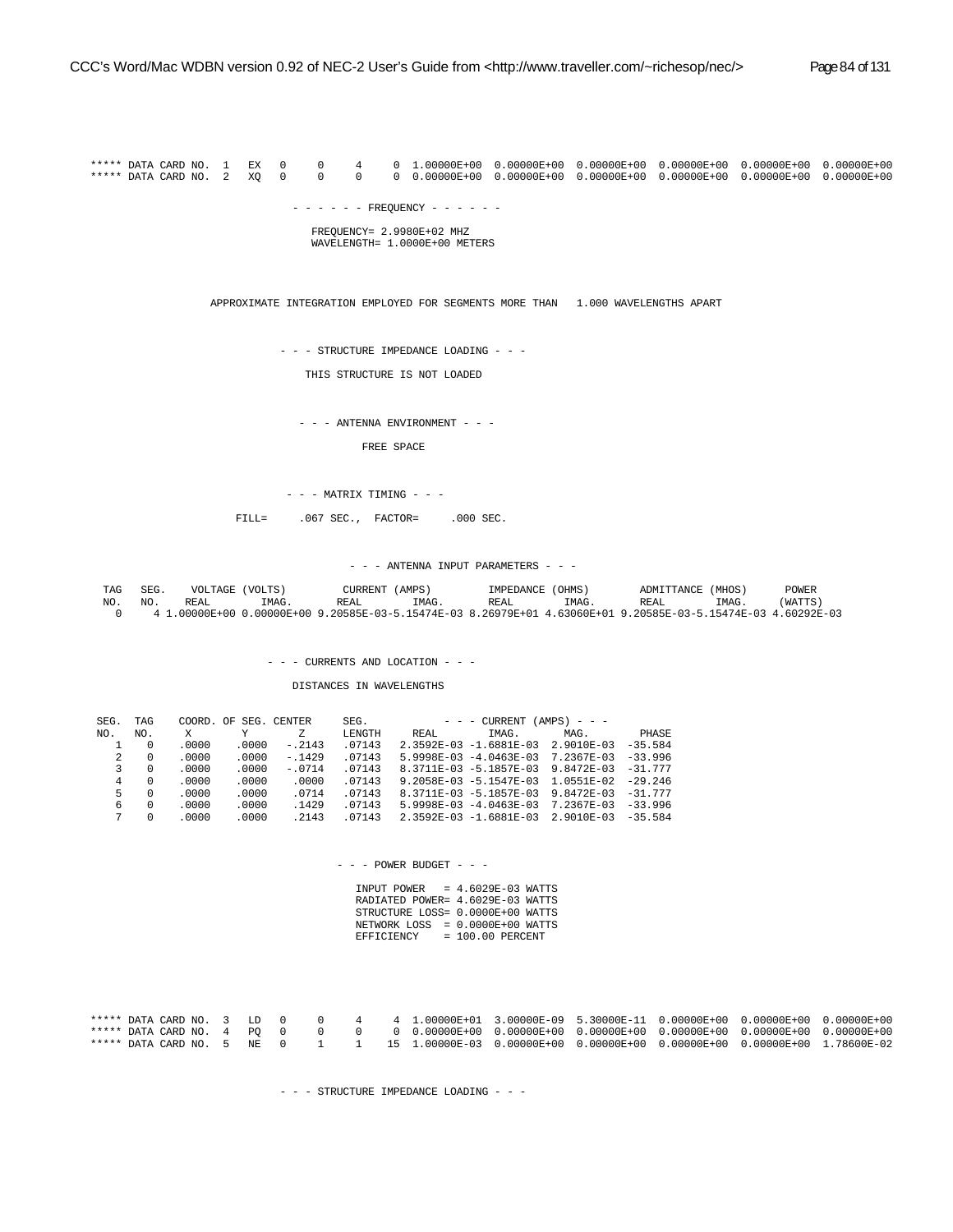| LOCATION<br>ITAG FROM THRU | INDUCTANCE<br>RESISTANCE<br>HENRYS<br>OHMS | CAPACITANCE<br>FARADS           | (OHMS)<br>IMPEDANCE<br>IMAGINARY<br>REAL | CONDUCTIVITY<br>MHOS/METER | TYPE          |
|----------------------------|--------------------------------------------|---------------------------------|------------------------------------------|----------------------------|---------------|
| 4<br>4                     | .3000E-08<br>$.1000E + 02$                 | .5300E-10                       |                                          |                            | <b>SERIES</b> |
|                            |                                            |                                 |                                          |                            |               |
|                            |                                            | $-$ - ANTENNA ENVIRONMENT - - - |                                          |                            |               |
|                            |                                            | FREE SPACE                      |                                          |                            |               |
|                            |                                            |                                 |                                          |                            |               |
|                            |                                            |                                 |                                          |                            |               |
|                            | $-$ - - MATRIX TIMING - - -                |                                 |                                          |                            |               |
|                            | $.067$ SEC.,<br>$FILL =$                   | $.000$ SEC.<br>FACTOR=          |                                          |                            |               |
|                            |                                            |                                 |                                          |                            |               |
|                            |                                            |                                 |                                          |                            |               |

#### $-$  - - ANTENNA INPUT PARAMETERS - - -

| TAG | SEG. | VOLTAGE | (VOLTS) | CURRENT | (AMPS) | IMPEDANCE | OHMS  | <b>ADMITTANCE</b>                                                                                             | (MHOS) | POWER   |
|-----|------|---------|---------|---------|--------|-----------|-------|---------------------------------------------------------------------------------------------------------------|--------|---------|
| NO. | NO.  | REAL.   | MAG.    | REAL.   | TMAG.  | REAL.     | 「MAG. | REAL                                                                                                          | IMAG.  | 'WATTS) |
|     |      |         |         |         |        |           |       | 4 1.00000E+00 0.00000E+00 8.95465E-03-4.05149E-03 9.26979E+01 4.19407E+01 8.95465E-03-4.05149E-03 4.47733E-03 |        |         |

 $-$  -  $-$  CURRENTS AND LOCATION  $-$  -  $-$ 

#### DISTANCES IN WAVELENGTHS

| SEG.            | TAG      | COORD. | SEG.<br>ΟF | CENTER   | SEG.   | $   CURRENT$                  | (AMPS) - - -   |            |
|-----------------|----------|--------|------------|----------|--------|-------------------------------|----------------|------------|
| NO.             | NO.      | X      |            | Z.       | LENGTH | IMAG.<br>REAL                 | MAG.           | PHASE      |
|                 | 0        | .0000  | .0000      | $-.2143$ | .07143 | 2.3241E-03 -1.3790E-03        | 2.7024E-03     | $-30.682$  |
| $\mathfrak{D}$  | $\Omega$ | .0000. | .0000      | $-1429$  | .07143 | $5.8908E-03 -3.2779E-03$      | $6.7413E - 03$ | $-29.093$  |
| 3               | 0        | .0000  | .0000      | $-.0714$ | .07143 | $8.1824E-03 -4.1467E-03$      | $9.1731E - 03$ | $-26.875$  |
| 4               | $\Omega$ | .0000. | .0000      | .0000    | .07143 | $8.9547E - 03 - 4.0515E - 03$ | 9.8285E-03     | $-24, 344$ |
| 5.              | $\Omega$ | .0000. | .0000      | .0714    | .07143 | $8.1824E-03 -4.1467E-03$      | $9.1731E - 03$ | $-26.875$  |
| 6               | $\Omega$ | .0000. | .0000      | .1429    | .07143 | $5.8908E - 03 - 3.2779E - 03$ | $6.7413E - 03$ | $-29.093$  |
| $7\phantom{.0}$ | 0        | .0000  | .0000.     | .2143    | .07143 | 2.3241E-03 -1.3790E-03        | 2.7024E-03     | $-30.682$  |

## $-$  -  $-$  CHARGE DENSITIES - - -

## DISTANCES IN WAVELENGTHS

| SEG.          | TAG          | COORD. | SEG.<br>OF | CENTER   | SEG.   |                                | CHARGE DENSITY | (COULOMBS/METER)         |        |
|---------------|--------------|--------|------------|----------|--------|--------------------------------|----------------|--------------------------|--------|
| NO.           | NO.          | X      | Y          | Z.       | LENGTH | REAL.                          | IMAG.          | MAG.                     | PHASE  |
|               | $\Omega$     | .0000  | .0000      | $-.2143$ | .07143 | 1.8292F-11                     | $3.1761E - 11$ | 3.6652E-11               | 60.061 |
| $\mathcal{L}$ | $\Omega$     | .0000. | .0000      | $-.1429$ | .07143 | $1.0429E - 11$                 | 2.2040E-11     | 2.4383E-11               | 64.676 |
| 3             | $\Omega$     | .0000. | .0000      | $-.0714$ | .07143 | 2.1140E-12 1.1638E-11          |                | 1.1829E-11               | 79.705 |
| 4             | $\Omega$     | .0000. | .0000      | .0000    | .07143 | $5.1684E-19$ 2.3814E-19        |                | 5.6906E-19               | 24.738 |
| 5.            | $\Omega$     | .0000. | .0000      | .0714    | .07143 | $-2.1140E-12 -1.1638E-11$      |                | 1.1829E-11 -100.295      |        |
| 6             | $\Omega$     | .0000. | .0000.     | .1429    | 07143  | $-1.0429E-11 - 2.2040E-11$     |                | $2.4383E-11 -115.324$    |        |
| 7             | <sup>n</sup> | .0000. | .0000.     | .2143    | 07143  | $-1.8292E - 11 - 3.1761E - 11$ |                | $3.6652E - 11 - 119.939$ |        |
|               |              |        |            |          |        |                                |                |                          |        |

 $-$  -  $-$  POWER BUDGET -  $-$ 

| TNPUT POWER $= 4.4773E-03$ WATTS  |  |
|-----------------------------------|--|
| RADIATED POWER= 3.9943E-03 WATTS  |  |
| STRUCTURE LOSS= 4.8300E-04 WATTS  |  |
| NETWORK LOSS = $0.0000E+00$ WATTS |  |
| $RFFTCIFNCY = 89.21 PFRCENT$      |  |

## $-$  -  $-$  NEAR ELECTRIC FIELDS -  $-$

| $\overline{\phantom{m}}$ | LOCATION | $\overline{\phantom{0}}$ | $\qquad \qquad -$ | <b>EX</b><br>$\hspace{0.1mm}-\hspace{0.1mm}$ | EY.<br>$-$     | $\overline{\phantom{a}}$ | $\overline{\phantom{0}}$ | E.Z.<br>$\hspace{0.1mm}-\hspace{0.1mm}$ |
|--------------------------|----------|--------------------------|-------------------|----------------------------------------------|----------------|--------------------------|--------------------------|-----------------------------------------|
| X                        |          | Z                        | MAGNITUDE         | PHASE                                        | MAGNITUDE      | PHASE                    | MAGNITUDE                | PHASE                                   |
| METERS                   | METERS   | METERS                   | VOLTS/M           | <b>DEGREES</b>                               | VOLTS/M        | <b>DEGREES</b>           | VOLTS/M                  | <b>DEGREES</b>                          |
| .0010                    | .0000    | .0000                    | 1.0228E-05        | 24.74                                        | $0.0000E + 00$ | .00                      | $1.3042E + 01$           | $-175.10$                               |
| .0010                    | .0000    | .0179                    | $5.5442E+01$      | $-66.31$                                     | $0.0000E + 00$ | .00                      | $1.2537E + 01$           | $-175.08$                               |
| .0010                    | .0000    | .0357                    | $1.0968E + 02$    | $-67.15$                                     | $0.0000E + 00$ | .00                      | $6.7271E + 00$           | $-175.46$                               |
| .0010                    | .0000    | .0536                    | $1.5608E + 02$    | $-88.85$                                     | $0.0000E + 00$ | .00                      | 8.4339E-01               | $-179.75$                               |
| .0010                    | .0000    | .0714                    | $2.1267E + 02$    | $-100.30$                                    | $0.0000E + 00$ | .00                      | $4.2135E - 04$           | $-6.13$                                 |
| .0010                    | .0000    | .0893                    | 2.7147E+02        | $-106.86$                                    | $0.0000E + 00$ | .00                      | 3.4497E-01               | $-8.87$                                 |
| .0010                    | .0000    | .1072                    | $3.2920E + 02$    | $-111.08$                                    | $0.0000E + 00$ | .00                      | 2.8000E-01               | 22.83                                   |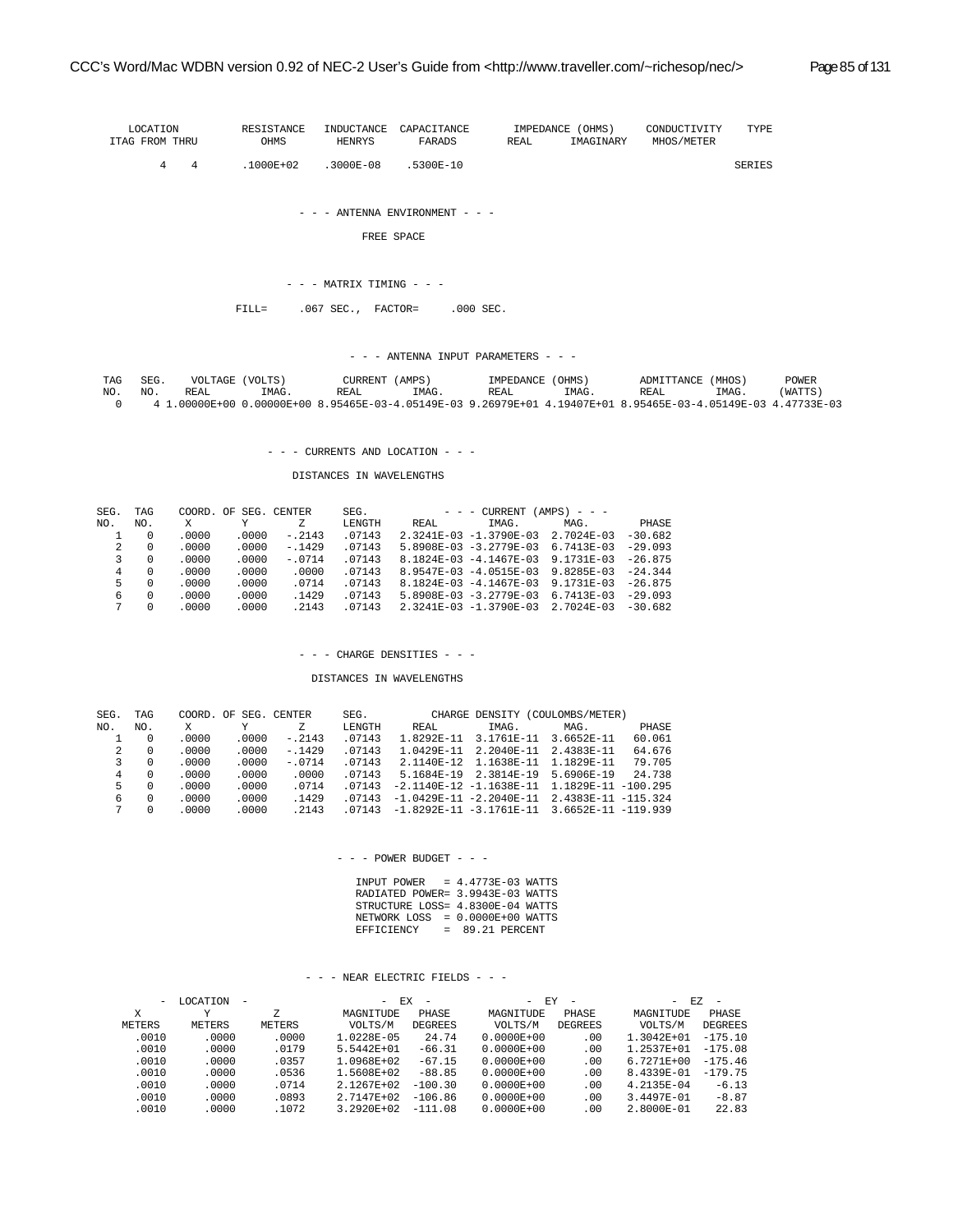| .0010 | .0000  | .1250 | $3.8592E+02 -113.51$ |           | $0.0000E + 00$ | .00  | 2.2076E-01     | 74.41     |
|-------|--------|-------|----------------------|-----------|----------------|------|----------------|-----------|
| .0010 | .0000  | .1429 | 4.3835E+02           | $-115.33$ | $0.0000E + 00$ | .00  | 3.0905E-04     | $-94.14$  |
| .0010 | .0000  | .1607 | $4.8563E+02 -116.77$ |           | $0.0000E + 00$ | .00  | 2.1937E-01     | $-106.41$ |
| .0010 | .0000. | .1786 | 5.2800E+02           | $-117.97$ | $0.0000E + 00$ | .00  | 1.9750E+00     | 57.57     |
| .0010 | .0000  | .1965 | 5.9664E+02 -119.06   |           | $0.0000E + 00$ | .00  | $3.3113E + 00$ | 58.63     |
| .0010 | .0000. | .2143 | 6.5880E+02           | $-119.94$ | $0.0000E + 00$ | .00. | 9.9556E-03     | $-121.24$ |
| .0010 | .0000. | .2322 | 7.1246E+02           | $-120.67$ | $0.0000E + 00$ | .00  | 1.0680E+01     | $-121.66$ |
| .0010 | .0000. | .2500 | 5.5195E+02           | $-121.29$ | $0.0000E + 00$ | . 00 | 3.8032E+02     | $-121.43$ |
|       |        |       |                      |           |                |      |                |           |

| ***** DATA CARD NO. 6 EN 0 0 0 0 0.00000E+00 0.00000E+00 0.00000E+00 0.00000E+00 0.00000E+00 0.00000E+00 |  |  |  |  |  |  |  |
|----------------------------------------------------------------------------------------------------------|--|--|--|--|--|--|--|
| RUN TIME =                                                                                               |  |  |  |  |  |  |  |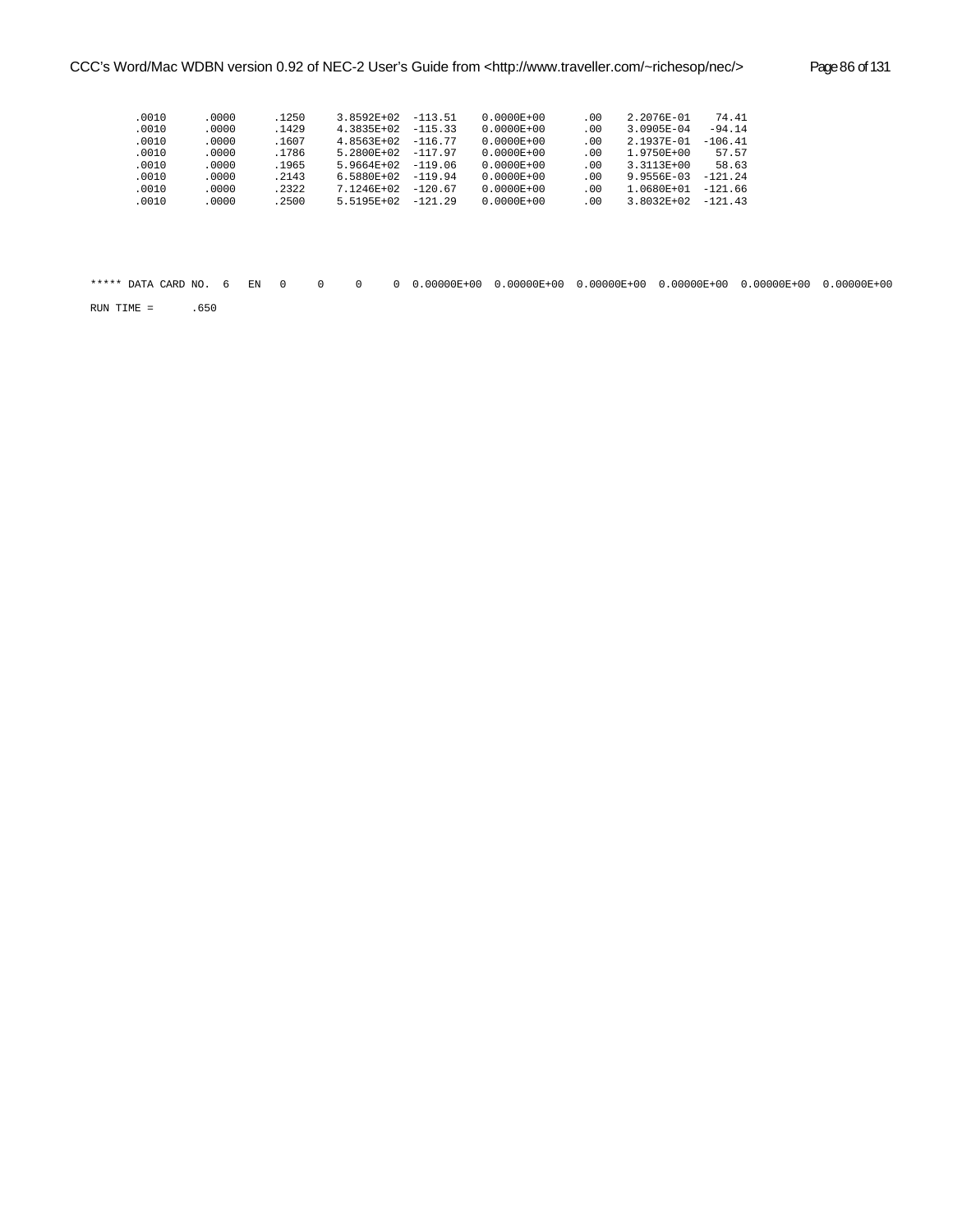# **Example 2**

# **Input card deck:**

|                                  | CM<br>CM<br>CE |                |                |                |                | CMEXAMPLE 2. CENTER FED LINEAR ANTENNA.<br>CURRENT SLOPE DISCONTINUITY SOURCE.<br>1. THIN PERFECTLY CONDUCTING WIRE<br>2. THIN ALUMINUM WIRE |         |       |    |     |        |
|----------------------------------|----------------|----------------|----------------|----------------|----------------|----------------------------------------------------------------------------------------------------------------------------------------------|---------|-------|----|-----|--------|
|                                  | GW             | $\overline{0}$ | 8              | 0.             |                | 0.                                                                                                                                           | $-0.25$ | $0$ . | 0. | .25 | .00001 |
|                                  | GE             |                |                |                |                |                                                                                                                                              |         |       |    |     |        |
|                                  | FR             | $\overline{0}$ | $\mathbf{3}$   | $\mathbf 0$    |                | $0\quad 200.50.$                                                                                                                             |         |       |    |     |        |
|                                  | EX<br>XQ       | 5              | $\Omega$       | 5              |                | $1 \quad 1.$                                                                                                                                 | $0$ .   | 50.   |    |     |        |
|                                  | LD 5           |                | 0              |                |                | $0 \t 0 \t 3.720E+07$                                                                                                                        |         |       |    |     |        |
|                                  | FR 0           |                | $\overline{1}$ | $\overline{0}$ | 0 300.         |                                                                                                                                              |         |       |    |     |        |
|                                  | EX             | - 5            | $\Omega$       | 5              | $\overline{0}$ | 1.                                                                                                                                           |         |       |    |     |        |
|                                  | XQ<br>EN       |                |                |                |                |                                                                                                                                              |         |       |    |     |        |
| Output printout:<br>$\mathbf{1}$ |                |                |                |                |                |                                                                                                                                              |         |       |    |     |        |
|                                  |                |                |                |                |                | ************************************                                                                                                         |         |       |    |     |        |
|                                  |                |                |                |                |                | NUMERICAL ELECTROMAGNETICS CODE                                                                                                              |         |       |    |     |        |
|                                  |                |                |                |                |                | ************************************                                                                                                         |         |       |    |     |        |
|                                  |                |                |                |                |                |                                                                                                                                              |         |       |    |     |        |
|                                  |                |                |                |                |                | $- - - -$ COMMENTS - - - -                                                                                                                   |         |       |    |     |        |
|                                  |                |                |                |                |                | EXAMPLE 2. CENTER FED LINEAR ANTENNA.<br>CURRENT SLOPE DISCONTINUITY SOURCE.<br>1. THIN PERFECTLY CONDUCTING WIRE<br>2. THIN ALUMINUM WIRE   |         |       |    |     |        |
|                                  |                |                |                |                |                | - - - STRUCTURE SPECIFICATION - - -                                                                                                          |         |       |    |     |        |

 COORDINATES MUST BE INPUT IN METERS OR BE SCALED TO METERS BEFORE STRUCTURE INPUT IS ENDED

| WIRE |        |    |                   |                   |    |                |                 | NO. OF | FIRST LAST |             | TAG |
|------|--------|----|-------------------|-------------------|----|----------------|-----------------|--------|------------|-------------|-----|
| NO.  | X1     | Y1 | Z1                | X2                | Y2 | Z <sub>2</sub> | RADIUS SEG.     |        | SEG.       | <b>SEG.</b> | NO. |
|      | .00000 |    | $.00000 - .25000$ | $.00000$ $.00000$ |    | .25000         | $00001$ 8 1 8 0 |        |            |             |     |

TOTAL SEGMENTS USED= 8 NO. SEG. IN A SYMMETRIC CELL= 8 SYMMETRY FLAG= 0

 - MULTIPLE WIRE JUNCTIONS - JUNCTION SEGMENTS (- FOR END 1, + FOR END 2) NONE

 $-$  - - SEGMENTATION DATA - - - -

COORDINATES IN METERS

I+ AND I- INDICATE THE SEGMENTS BEFORE AND AFTER I

| SEG. | COORDINATES OF SEG. CENTER |                   |      | SEG.    | ORIENTATION ANGLES |             | <b>WTRE</b>    | CONNECTION DATA     |  | TAG |
|------|----------------------------|-------------------|------|---------|--------------------|-------------|----------------|---------------------|--|-----|
| NO.  | <b>X</b>                   |                   | - 7. | I ENGTH | AT PHA             | <b>BETA</b> | RADTUS T- T T+ |                     |  | NO. |
|      | . 00000                    | $.00000 - .21875$ |      | . 06250 | 90.00000           | .00000      | .00001         | $0 \quad 1 \quad 2$ |  |     |
|      | . 00000.                   | $.00000 - 15625$  |      | . 06250 | 90.00000           | . 00000     | $.00001$ 1 2 3 |                     |  |     |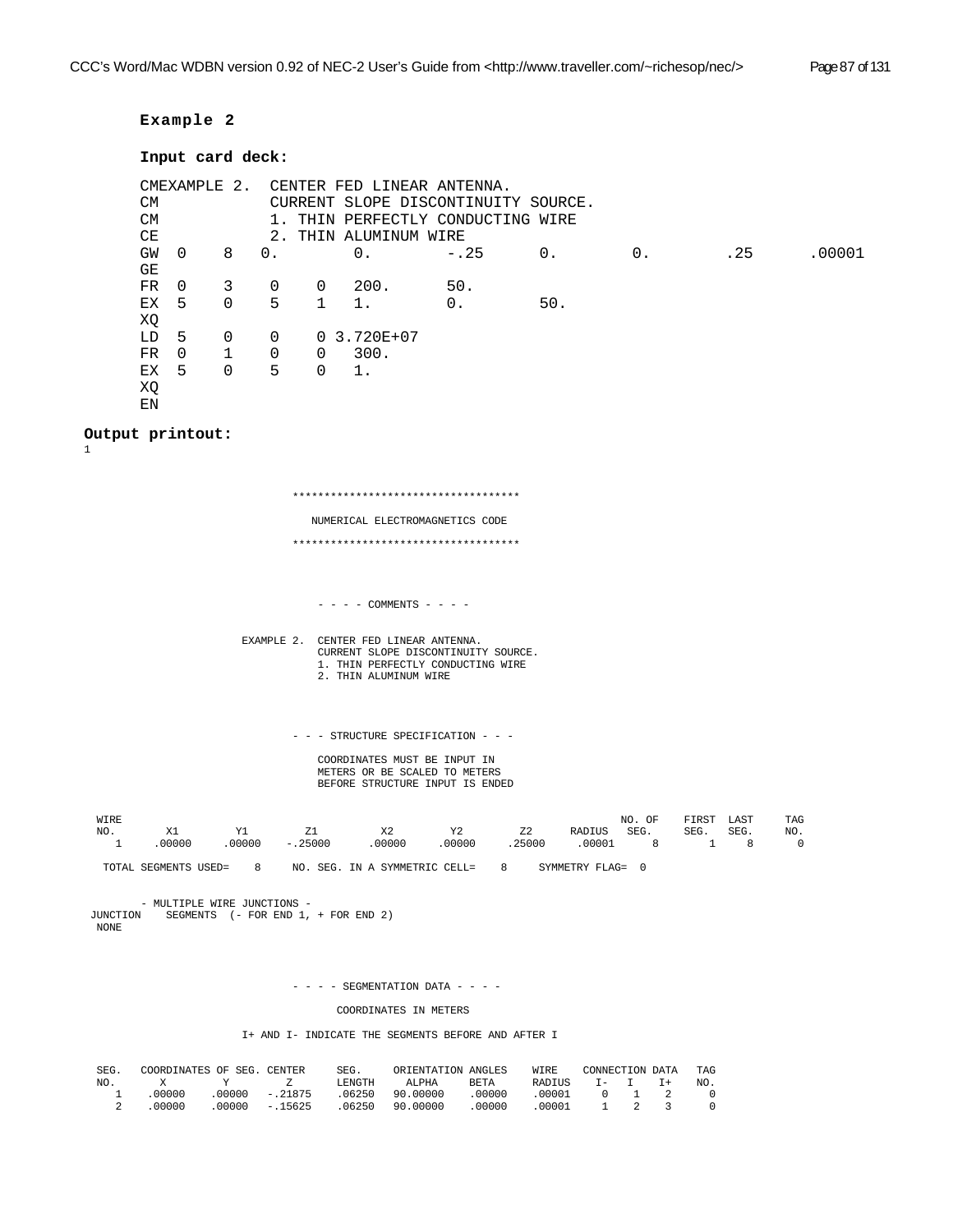| 3<br>$\overline{4}$<br>5<br>6<br>7<br>8 | .00000<br>.00000<br>.00000<br>.00000<br>.00000<br>.00000                | .00000<br>.00000<br>.00000<br>.00000<br>.00000<br>.00000 | $-.09375$<br>.09375<br>.15625<br>.21875            | .06250<br>.06250                                                                         | 90.00000<br>$-.03125$ .06250 90.00000<br>.03125 .06250 90.00000<br>.06250 90.00000<br>.06250 90.00000<br>90.00000 | .00000<br>.00000<br>.00000<br>.00000<br>.00000<br>.00000 | .00001<br>.00001<br>.00001<br>.00001<br>.00001<br>.00001 | 2<br>3<br>$\overline{3}$<br>$\overline{4}$<br>5<br>6<br>$7^{\circ}$ | 4<br>4<br>5<br>5 6<br>$\begin{array}{ccc} 7 & 0 \\ 7 & 8 & 0 \\ 8 & 0 & 0 \end{array}$ | 0<br>$\Omega$<br>$\mathbf 0$ |                                                                                                                                                                                                                                                       |  |
|-----------------------------------------|-------------------------------------------------------------------------|----------------------------------------------------------|----------------------------------------------------|------------------------------------------------------------------------------------------|-------------------------------------------------------------------------------------------------------------------|----------------------------------------------------------|----------------------------------------------------------|---------------------------------------------------------------------|----------------------------------------------------------------------------------------|------------------------------|-------------------------------------------------------------------------------------------------------------------------------------------------------------------------------------------------------------------------------------------------------|--|
|                                         | ***** DATA CARD NO. 1<br>***** DATA CARD NO. 2<br>***** DATA CARD NO. 3 |                                                          | FR<br>$\overline{0}$<br>EX<br>XO<br>$\overline{0}$ | $\mathbf 0$<br>$\overline{\mathbf{3}}$<br>$5 \t 0 \t 5$<br>$\mathbf 0$<br>$\overline{0}$ |                                                                                                                   |                                                          |                                                          |                                                                     |                                                                                        |                              | $0$ 2.00000E+02 5.00000E+01 0.00000E+00 0.00000E+00 0.00000E+00 0.00000E+00<br>$1$ $1.000000E+00$ $0.00000E+00$ $5.00000E+01$ $0.00000E+00$ $0.00000E+00$ $0.00000E+00$<br>$0.000000E+00$ 0.00000E+00 0.00000E+00 0.00000E+00 0.00000E+00 0.00000E+00 |  |
|                                         |                                                                         |                                                          |                                                    |                                                                                          | - - - - - - FREQUENCY - - - - - -<br>FREQUENCY= 2.0000E+02 MHZ<br>WAVELENGTH= 1.4990E+00 METERS                   |                                                          |                                                          |                                                                     |                                                                                        |                              |                                                                                                                                                                                                                                                       |  |
|                                         |                                                                         |                                                          |                                                    |                                                                                          | APPROXIMATE INTEGRATION EMPLOYED FOR SEGMENTS MORE THAN 1.000 WAVELENGTHS APART                                   |                                                          |                                                          |                                                                     |                                                                                        |                              |                                                                                                                                                                                                                                                       |  |
|                                         |                                                                         |                                                          |                                                    |                                                                                          | - - - STRUCTURE IMPEDANCE LOADING - - -<br>THIS STRUCTURE IS NOT LOADED                                           |                                                          |                                                          |                                                                     |                                                                                        |                              |                                                                                                                                                                                                                                                       |  |
|                                         |                                                                         |                                                          |                                                    |                                                                                          | - - - ANTENNA ENVIRONMENT - - -<br>FREE SPACE                                                                     |                                                          |                                                          |                                                                     |                                                                                        |                              |                                                                                                                                                                                                                                                       |  |
|                                         |                                                                         |                                                          |                                                    |                                                                                          |                                                                                                                   |                                                          |                                                          |                                                                     |                                                                                        |                              |                                                                                                                                                                                                                                                       |  |
|                                         |                                                                         |                                                          |                                                    | $-$ - - MATRIX TIMING - - -                                                              | FILL= .100 SEC., FACTOR= .000 SEC.                                                                                |                                                          |                                                          |                                                                     |                                                                                        |                              |                                                                                                                                                                                                                                                       |  |
|                                         |                                                                         |                                                          |                                                    |                                                                                          |                                                                                                                   |                                                          |                                                          |                                                                     |                                                                                        |                              |                                                                                                                                                                                                                                                       |  |
|                                         |                                                                         |                                                          |                                                    |                                                                                          | $-$ - - ANTENNA INPUT PARAMETERS - - -                                                                            |                                                          |                                                          |                                                                     |                                                                                        |                              |                                                                                                                                                                                                                                                       |  |
| TAG<br>NO.                              | SEG.<br>NO.                                                             | VOLTAGE (VOLTS)<br>REAL                                  | IMAG.                                              | REAL                                                                                     | CURRENT (AMPS)<br>IMAG.                                                                                           | REAL                                                     | IMPEDANCE (OHMS)                                         | IMAG.                                                               | ADMITTANCE (MHOS)<br>REAL                                                              | IMAG.                        | POWER<br>(WATTS)<br>0 * 5 1.00000E+00 0.00000E+00 6.64061E-05 1.57934E-03 2.65762E+01-6.32060E+02 6.64061E-05 1.57934E-03 3.32031E-05                                                                                                                 |  |
|                                         |                                                                         |                                                          |                                                    |                                                                                          | $-$ - $-$ CURRENTS AND LOCATION - - -                                                                             |                                                          |                                                          |                                                                     |                                                                                        |                              |                                                                                                                                                                                                                                                       |  |
|                                         |                                                                         |                                                          |                                                    | DISTANCES IN WAVELENGTHS                                                                 |                                                                                                                   |                                                          |                                                          |                                                                     |                                                                                        |                              |                                                                                                                                                                                                                                                       |  |
| NO.                                     | SEG. TAG                                                                | COORD. OF SEG. CENTER<br>NO X Y Z LENGTH                 |                                                    | SEG.                                                                                     |                                                                                                                   | $-$ - $-$ CURRENT (AMPS) - - -<br>REAL TMAG. MAG.        |                                                          |                                                                     | PHASE                                                                                  |                              |                                                                                                                                                                                                                                                       |  |

| NO.            | NO.      | X      | Y      | Z.       | LENGTH | REAL           | IMAG.          | MAG.           | PHASE  |
|----------------|----------|--------|--------|----------|--------|----------------|----------------|----------------|--------|
|                | 0        | .0000  | .0000  | $-1459$  | .04169 | 1.5369E-05     | $2.5220E - 04$ | $2.5267E - 04$ | 86.513 |
| $\mathfrak{D}$ | 0        | .0000. | .0000. | $-.1042$ | .04169 | 3.9856E-05     | 7.0589E-04     | 7.0702E-04     | 86.768 |
| 3              | 0        | .0000. | .0000. | $-.0625$ | .04169 | 5.6673E-05     | 1.1008E-03     | 1.1023E-03     | 87.053 |
| 4              | $\Omega$ | .0000. | .0000. | $-.0208$ | .04169 | $6.5314E - 05$ | 1.4319E-03     | $1.4334E - 03$ | 87.388 |
| 5.             | 0        | .0000. | .0000. | .0208    | .04169 | $6.5314E - 05$ | $1.4319E - 03$ | $1.4334E - 03$ | 87.388 |
| 6              | $\Omega$ | .0000. | .0000  | .0625    | .04169 | 5.6673E-05     | 1.1008E-03     | 1.1023E-03     | 87.053 |
| 7              | $\Omega$ | .0000. | .0000  | .1042    | .04169 | 3.9856E-05     | 7.0589E-04     | 7.0702E-04     | 86.768 |
| 8              | 0        | .0000. | .0000. | .1459    | .04169 | 1.5369E-05     | 2.5220E-04     | 2.5267E-04     | 86.513 |

- - - POWER BUDGET - - -

INPUT POWER = 3.3203E-05 WATTS RADIATED POWER= 3.3203E-05 WATTS STRUCTURE LOSS= 0.0000E+00 WATTS NETWORK LOSS = 0.0000E+00 WATTS EFFICIENCY = 100.00 PERCENT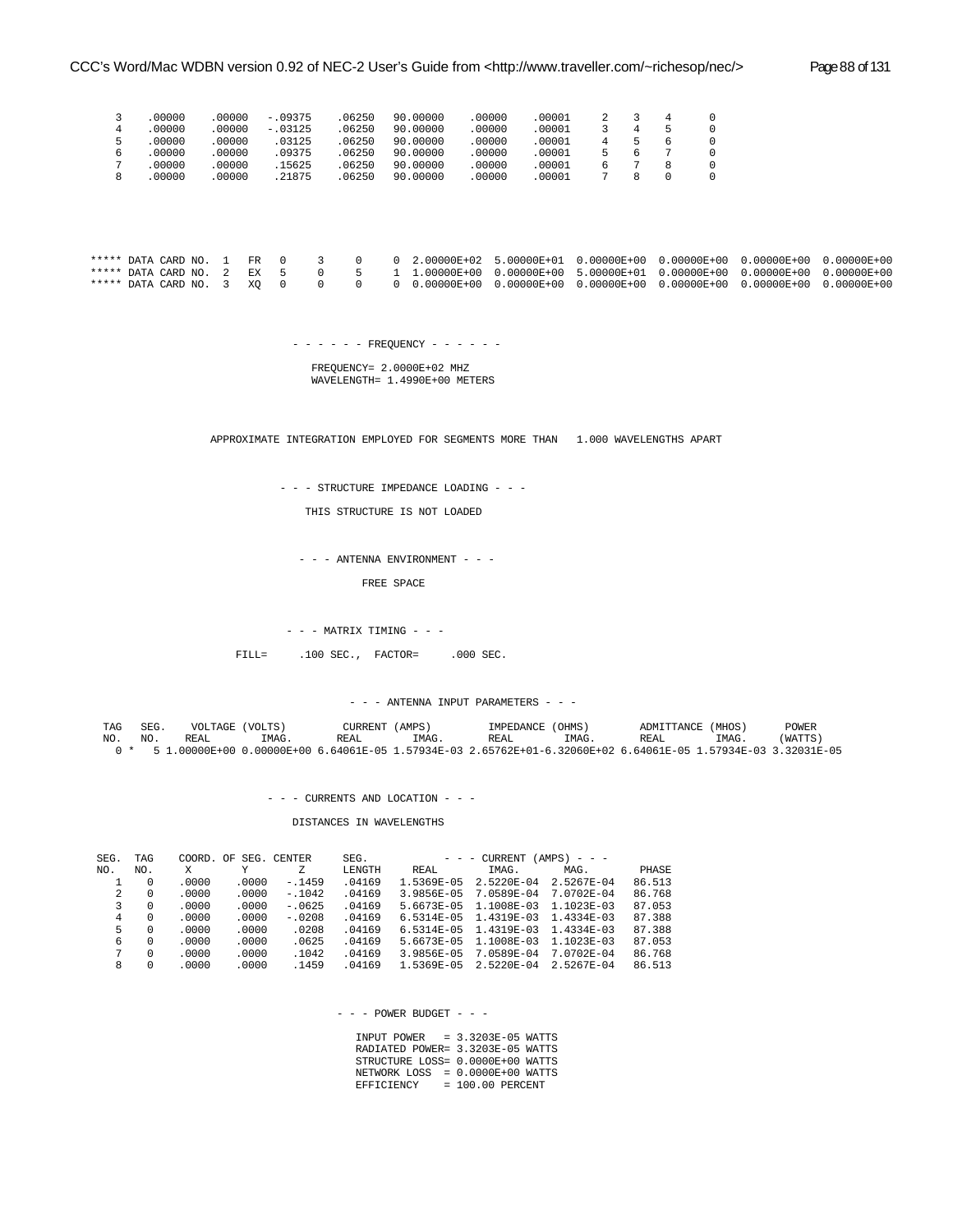- - - - - - FREQUENCY - - - - - - FREQUENCY= 2.5000E+02 MHZ WAVELENGTH= 1.1992E+00 METERS

APPROXIMATE INTEGRATION EMPLOYED FOR SEGMENTS MORE THAN 1.000 WAVELENGTHS APART

- - - STRUCTURE IMPEDANCE LOADING - - -

THIS STRUCTURE IS NOT LOADED

 $-$  -  $-$  ANTENNA ENVIRONMENT - - -

FREE SPACE

- - - MATRIX TIMING - - -

FILL= .100 SEC., FACTOR= .000 SEC.

 $-$  - ANTENNA INPUT PARAMETERS - - -

| TAG | SEG. | VOLTAGE | (VOLTS) | CURRENT | (AMPS) | IMPEDANCE (OHMS)                                                                                              |       | ADMITTANCE | (MHOS) | POWER   |
|-----|------|---------|---------|---------|--------|---------------------------------------------------------------------------------------------------------------|-------|------------|--------|---------|
| NO. | NO.  | REAL.   | TMAG.   | REAL    | TMAG.  | REAL                                                                                                          | ГMAG. | REAL       | IMAG.  | (WATTS) |
|     |      |         |         |         |        | 5 1.00000E+00 0.00000E+00 6.16984E-04 3.56466E-03 4.71431E+01-2.72372E+02 6.16984E-04 3.56466E-03 3.08492E-04 |       |            |        |         |

- - - CURRENTS AND LOCATION - - -

DISTANCES IN WAVELENGTHS

| SEG. | TAG | COORD. | SEG.<br>ΟF | CENTER   | SEG.   | $\frac{1}{2} \left( \frac{1}{2} \right) + \frac{1}{2} \left( \frac{1}{2} \right) + \frac{1}{2} \left( \frac{1}{2} \right) + \frac{1}{2} \left( \frac{1}{2} \right) + \frac{1}{2} \left( \frac{1}{2} \right) + \frac{1}{2} \left( \frac{1}{2} \right) + \frac{1}{2} \left( \frac{1}{2} \right) + \frac{1}{2} \left( \frac{1}{2} \right) + \frac{1}{2} \left( \frac{1}{2} \right) + \frac{1}{2} \left( \frac{1}{2} \right) + \frac{1}{2} \left($ | CURRENT        | 'AMPS)         |        |
|------|-----|--------|------------|----------|--------|------------------------------------------------------------------------------------------------------------------------------------------------------------------------------------------------------------------------------------------------------------------------------------------------------------------------------------------------------------------------------------------------------------------------------------------------|----------------|----------------|--------|
| NO.  | NO. | X      | Y          | Ζ        | LENGTH | REAL                                                                                                                                                                                                                                                                                                                                                                                                                                           | IMAG.          | MAG.           | PHASE  |
|      | 0   | .0000  | .0000      | $-.1824$ | .05212 | 1.3629E-04                                                                                                                                                                                                                                                                                                                                                                                                                                     | $6.4701E - 04$ | $6.6120E - 04$ | 78.105 |
| 2    | 0   | .0000  | .0000      | $-.1303$ | .05212 | 3.6169E-04                                                                                                                                                                                                                                                                                                                                                                                                                                     | 1.7863E-03     | 1.8225E-03     | 78.553 |
| 3    | 0   | .0000. | .0000.     | $-.0782$ | .05212 | $5.2215E - 04$                                                                                                                                                                                                                                                                                                                                                                                                                                 | 2.7057E-03     | 2.7557E-03     | 79.077 |
| 4    | 0   | .0000  | .0000      | $-.0261$ | .05212 | $6.0627E - 04$                                                                                                                                                                                                                                                                                                                                                                                                                                 | 3.3503E-03     | 3.4047E-03     | 79.743 |
| 5.   | 0   | .0000  | .0000      | .0261    | .05212 | $6.0627E - 04$                                                                                                                                                                                                                                                                                                                                                                                                                                 | $3.3503E - 03$ | $3.4047E - 03$ | 79.743 |
| 6    | 0   | .0000. | .0000      | .0782    | .05212 | $5.2215E - 04$                                                                                                                                                                                                                                                                                                                                                                                                                                 | 2.7057E-03     | 2.7557E-03     | 79.077 |
| 7    | 0   | .0000. | .0000.     | .1303    | .05212 | 3.6169E-04                                                                                                                                                                                                                                                                                                                                                                                                                                     | $1.7863E - 03$ | 1.8225E-03     | 78.553 |
| 8    | 0   | .0000  | .0000      | .1824    | .05212 | 1.3629E-04                                                                                                                                                                                                                                                                                                                                                                                                                                     | 6.4701E-04     | $6.6120E - 04$ | 78.105 |

- - - POWER BUDGET - - -

 INPUT POWER = 3.0849E-04 WATTS RADIATED POWER= 3.0849E-04 WATTS STRUCTURE LOSS= 0.0000E+00 WATTS NETWORK LOSS = 0.0000E+00 WATTS<br>EFFICIENCY = 100.00 PERCENT

- - - - - FREQUENCY - - - - - -

 FREQUENCY= 3.0000E+02 MHZ WAVELENGTH= 9.9933E-01 METERS

APPROXIMATE INTEGRATION EMPLOYED FOR SEGMENTS MORE THAN 1.000 WAVELENGTHS APART

- - - STRUCTURE IMPEDANCE LOADING - - -

THIS STRUCTURE IS NOT LOADED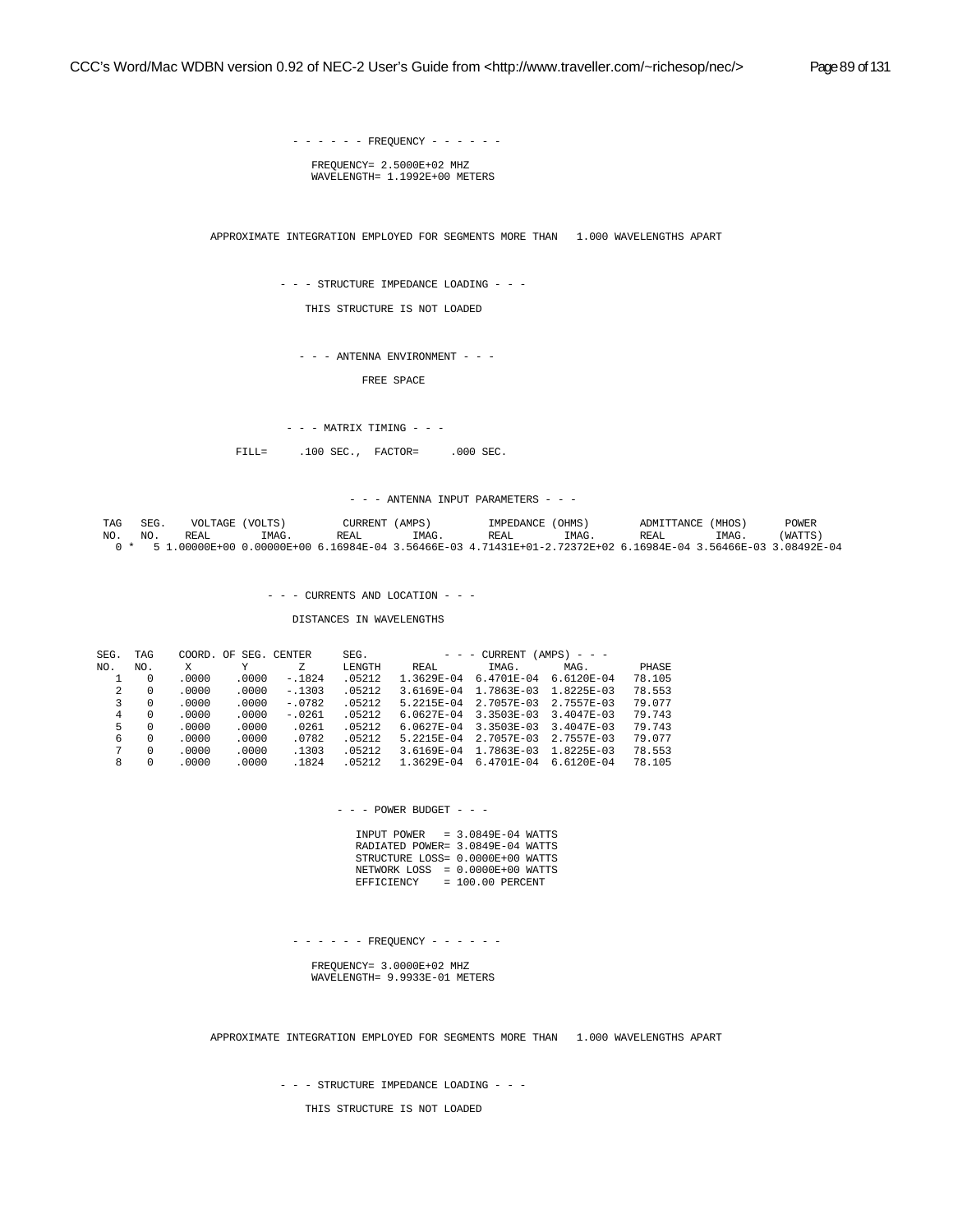#### $-$  -  $-$  ANTENNA ENVIRONMENT - - -

FREE SPACE

#### $-$  -  $-$  MATRIX TIMING - - -

 $\textrm{FILL} = \quad .100 \textrm{ SEC.}, \quad \textrm{FACTOR} = \quad .000 \textrm{ SEC.}$ 

#### $-$  -  $-$  ANTENNA INPUT PARAMETERS  $-$  -  $-$

| TAG | SEG. | VOLTAGE (VOLTS) |       | CURRENT (AMPS) |       | IMPEDANCE (OHMS) |       | ADMITTANCE (MHOS)                                                                                                 |       | POWER   |
|-----|------|-----------------|-------|----------------|-------|------------------|-------|-------------------------------------------------------------------------------------------------------------------|-------|---------|
| NO. | NO.  | REAL            | TMAG. | REAL           | TMAG. | REAL             | TMAG. | REAL                                                                                                              | IMAG. | (WATTS) |
|     |      |                 |       |                |       |                  |       | 0 * 5 1.00000E+00 0.00000E+00 9.39012E-03-5.32909E-03 8.05511E+01 4.57144E+01 9.39012E-03-5.32909E-03 4.69506E-03 |       |         |

- - - CURRENTS AND LOCATION - - -

#### DISTANCES IN WAVELENGTHS

| SEG.           | TAG      | COORD. | OF<br>SEG. | CENTER   | SEG.   | $  \subset$ URRENT            | $(AMPS)$ - - - |           |
|----------------|----------|--------|------------|----------|--------|-------------------------------|----------------|-----------|
| NO.            | NO.      | X      | Y          | 7.       | LENGTH | IMAG.<br>REAL                 | MAG.           | PHASE     |
|                |          | .0000. | .0000      | $-.2189$ | .06254 | 1.9607E-03 -1.2799E-03        | 2.3415E-03     | $-33.135$ |
| $\mathfrak{D}$ | 0        | .0000  | .0000      | $-.1564$ | .06254 | $5.3517E - 03 - 3.4033E - 03$ | $6.3422E - 03$ | $-32.454$ |
| 3              | 0        | .0000. | .0000      | $-.0938$ | .06254 | 7.8678E-03 -4.8421E-03        | 9.2384E-03     | $-31.610$ |
| 4              | $\Omega$ | .0000. | .0000      | $-.0313$ | .06254 | $9.2168E - 03 - 5.4147E - 03$ | 1.0690E-02     | $-30.433$ |
| 5.             | $\Omega$ | .0000. | .0000      | .0313    | .06254 | $9.2168E - 03 - 5.4147E - 03$ | 1.0690E-02     | $-30.433$ |
| 6              | 0        | .0000. | .0000      | .0938    | .06254 | 7.8678E-03 -4.8421E-03        | 9.2384E-03     | $-31.610$ |
| $7^{\circ}$    | 0        | .0000. | .0000      | .1564    | .06254 | $5.3517E - 03 - 3.4033E - 03$ | $6.3422E - 03$ | $-32.454$ |
| 8              | $\Omega$ | .0000. | .0000      | .2189    | .06254 | 1.9607E-03 -1.2799E-03        | 2.3415E-03     | $-33.135$ |

- - - POWER BUDGET - - -

INPUT POWER =  $4.6951E-03$  WATTS RADIATED POWER= 4.6951E-03 WATTS STRUCTURE LOSS= 0.0000E+00 WATTS NETWORK LOSS = 0.0000E+00 WATTS<br>EFFICIENCY = 100.00 PERCENT

# - - - INPUT IMPEDANCE DATA - - - SOURCE SEGMENT NO. 5 NORMALIZATION FACTOR= 5.00000E+01

| FREO.   | $ -$        | UNNORMALIZED IMPEDANCE   | $ -$            |          | $ -$              |                                 | $NORMAIJZED IMPEDANCE = -$ |          |
|---------|-------------|--------------------------|-----------------|----------|-------------------|---------------------------------|----------------------------|----------|
|         | RESISTANCE  | <b>REACTANCE</b>         | MAGNITUDE       | PHASE    | <b>RESISTANCE</b> | <b>REACTANCE</b>                | MAGNITUDE                  | PHASE    |
| MHZ     | OHMS        | OHMS                     | OHMS            | DEGREES  |                   |                                 |                            | DEGREES  |
|         |             |                          |                 |          |                   |                                 |                            |          |
| 200.000 |             | 2.65762E+01 -6.32060E+02 | $6.32619E + 02$ | $-87.59$ |                   | $5.31523E - 01 - 1.26412E + 01$ | $1.26524E+01$              | $-87.59$ |
| 250,000 | 4.71431E+01 | -2.72372E+02             | 2.76422E+02     | $-80.18$ | 9.42862E-01       | $-5.44744E+00$                  | 5.52843E+00                | $-80.18$ |
| 300,000 | 8.05511E+01 | $4.57144E+01$            | 9.26190E+01     | 29.58    | 1.61102E+00       | 9.14289E-01                     | 1.85238E+00                | 29.58    |

|  |  |  |  |  |  | ***** DATA CARD NO. 4 LD 5 0 0 0 3.72000E+07 0.00000E+00 0.00000E+00 0.00000E+00 0.0000E+00 0.0000E+00   |  |  |
|--|--|--|--|--|--|----------------------------------------------------------------------------------------------------------|--|--|
|  |  |  |  |  |  | ***** DATA CARD NO. 5 FR 0 1 0 03.0000E+02 0.0000E+00 0.0000E+00 0.00000E+00 0.0000E+00 0.00000E+00 +    |  |  |
|  |  |  |  |  |  | ***** DATA CARD NO. 6 EX 5 0 5 0 1.00000E+00 0.00000E+00 0.00000E+00 0.00000E+00 0.00000E+00 0.00000E+00 |  |  |
|  |  |  |  |  |  | ***** DATA CARD NO. 7 XO 0 0 0 0.00000E+00 0.00000E+00 0.00000E+00 0.00000E+00 0.00000E+00 0.00000E+00   |  |  |

- - - - - - FREQUENCY - - - - - -

 FREQUENCY= 3.0000E+02 MHZ WAVELENGTH= 9.9933E-01 METERS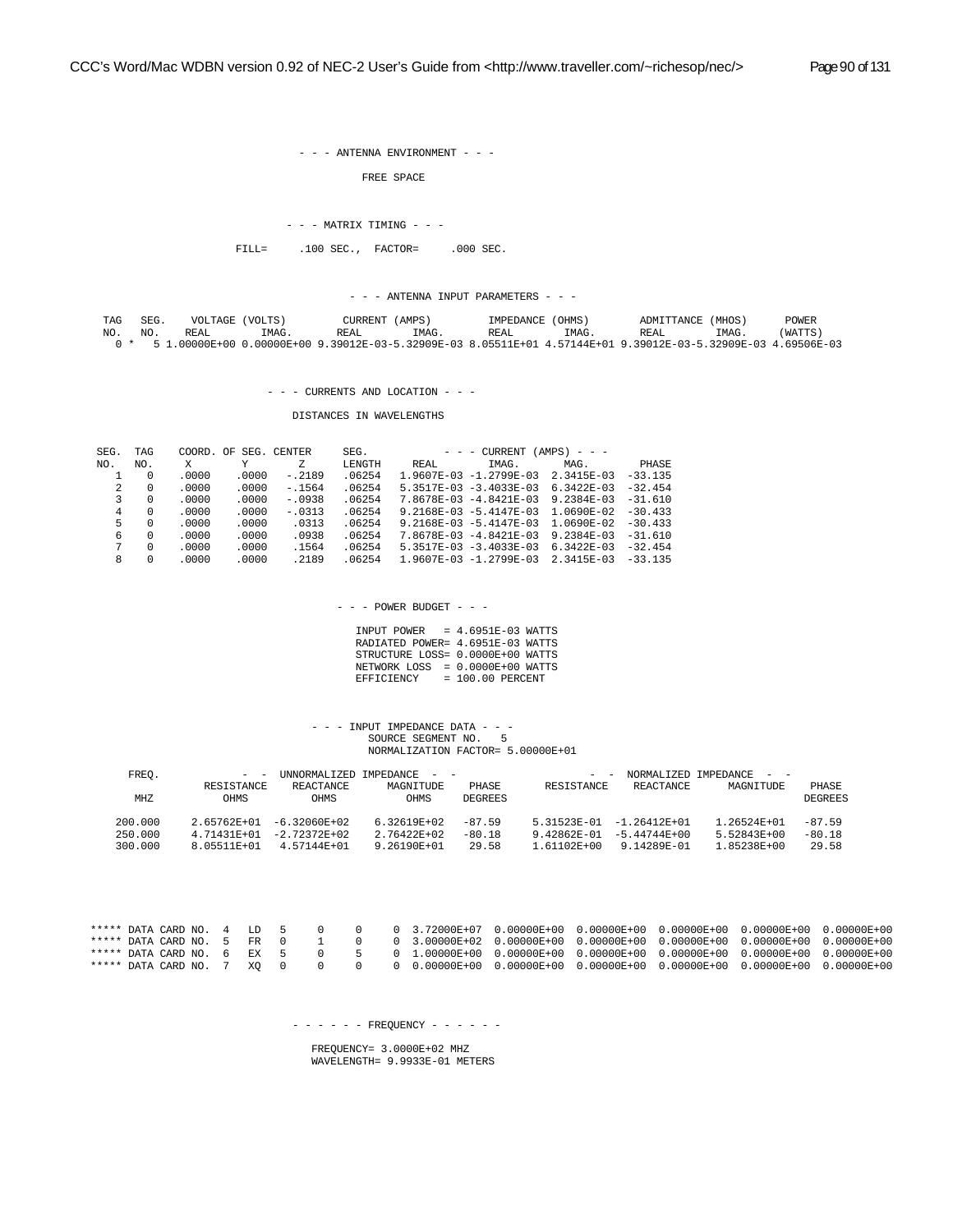APPROXIMATE INTEGRATION EMPLOYED FOR SEGMENTS MORE THAN 1.000 WAVELENGTHS APART

#### $-$  -  $-$  STRUCTURE IMPEDANCE LOADING - - -

| LOCATION<br>ITAG FROM THRU | RESISTANCE<br>OHMS | INDUCTANCE<br>HENRYS          | CAPACITANCE<br>FARADS           | REAL | IMPEDANCE (OHMS)<br>IMAGINARY | CONDUCTIVITY<br>MHOS/METER | TYPE |
|----------------------------|--------------------|-------------------------------|---------------------------------|------|-------------------------------|----------------------------|------|
| ALL                        |                    |                               |                                 |      |                               | .3720E+08                  | WIRE |
|                            |                    |                               |                                 |      |                               |                            |      |
|                            |                    |                               | $-$ - ANTENNA ENVIRONMENT - - - |      |                               |                            |      |
|                            |                    |                               | FREE SPACE                      |      |                               |                            |      |
|                            |                    |                               |                                 |      |                               |                            |      |
|                            |                    | $-$ - $-$ MATRIX TIMING - - - |                                 |      |                               |                            |      |
|                            | $FILL =$           | $.100$ SEC., FACTOR=          | $.000$ SEC.                     |      |                               |                            |      |
|                            |                    |                               |                                 |      |                               |                            |      |
|                            |                    |                               |                                 |      |                               |                            |      |

 $-$  - - ANTENNA INPUT PARAMETERS - - -

| TAG | SEG | VOLTAGE (VOLTS) |       | CURRENT | (AMPS) | IMPEDANCE ( | (OHMS) | ADMITTANCE                                                                                                       | (MHOS) | <b>POWER</b> |
|-----|-----|-----------------|-------|---------|--------|-------------|--------|------------------------------------------------------------------------------------------------------------------|--------|--------------|
| NΟ  | NO. | REAL.           | TMAG. | REAL.   | TMAG.  | REAL        | TMAG.  | REAL                                                                                                             | IMAG.  | (WATTS)      |
|     |     |                 |       |         |        |             |        | 0 * 5 1.00000E+00 0.0000E+00 6.64431E-03-3.86660E-03 1.12430E+02 6.54276E+01 6.64431E-03-3.86660E-03 3.32215E-03 |        |              |

- - - CURRENTS AND LOCATION - - -

DISTANCES IN WAVELENGTHS

| SEG.           | TAG | COORD. | SEG.<br>OF | CENTER   | SEG.   | $   CURRENT$                  | $(AMPS)$ - - - |           |
|----------------|-----|--------|------------|----------|--------|-------------------------------|----------------|-----------|
| NO.            | NO. |        |            | 7.       | LENGTH | IMAG.<br>REAL.                | MAG.           | PHASE     |
|                | 0   | .0000  | .0000      | $-.2189$ | .06254 | $1.3862E-03 -9.6305E-04$      | 1.6879E-03     | $-34.790$ |
| $\mathfrak{D}$ | 0   | .0000. | .0000      | $-.1564$ | .06254 | $3.7848E - 03 - 2.5546E - 03$ | $4.5663E - 03$ | $-34.018$ |
| 3              | 0   | .0000. | .0000      | $-.0938$ | .06254 | $5.5658E-03 -3.6091E-03$      | $6.6336E - 03$ | $-32.961$ |
| 4              | 0   | .0000. | .0000      | $-.0313$ | .06254 | $6.5215E-03 -3.9782E-03$      | 7.6392E-03     | $-31.384$ |
| 5.             | 0   | .0000. | .0000      | .0313    | .06254 | $6.5215E-03 -3.9782E-03$      | 7.6392E-03     | $-31.384$ |
| 6              | 0   | .0000. | .0000      | .0938    | .06254 | $5.5658E - 03 - 3.6091E - 03$ | 6.6336E-03     | $-32.961$ |
| 7              | 0   | .0000. | .0000.     | .1564    | .06254 | $3.7848E - 03 - 2.5546E - 03$ | $4.5663E - 03$ | $-34.018$ |
| 8              | 0   | .0000. | .0000      | .2189    | .06254 | $1.3862E-03 -9.6305E-04$      | 1.6879E-03     | $-34.790$ |

 $-$  -  $-$  POWER BUDGET -  $-$ 

| $TNPUT$ POWER = 3.3222E-03 WATTS |  |
|----------------------------------|--|
| RADIATED POWER= 2.4402E-03 WATTS |  |
| STRUCTURE LOSS= 8.8199E-04 WATTS |  |
| NETWORK LOSS = 0.0000E+00 WATTS  |  |
| $RFFTCIFNCY = 73.45 PRECENT$     |  |

 \*\*\*\*\* DATA CARD NO. 8 EN 0 0 0 0 0.00000E+00 0.00000E+00 0.00000E+00 0.00000E+00 0.00000E+00 0.00000E+00 RUN TIME  $=$  .850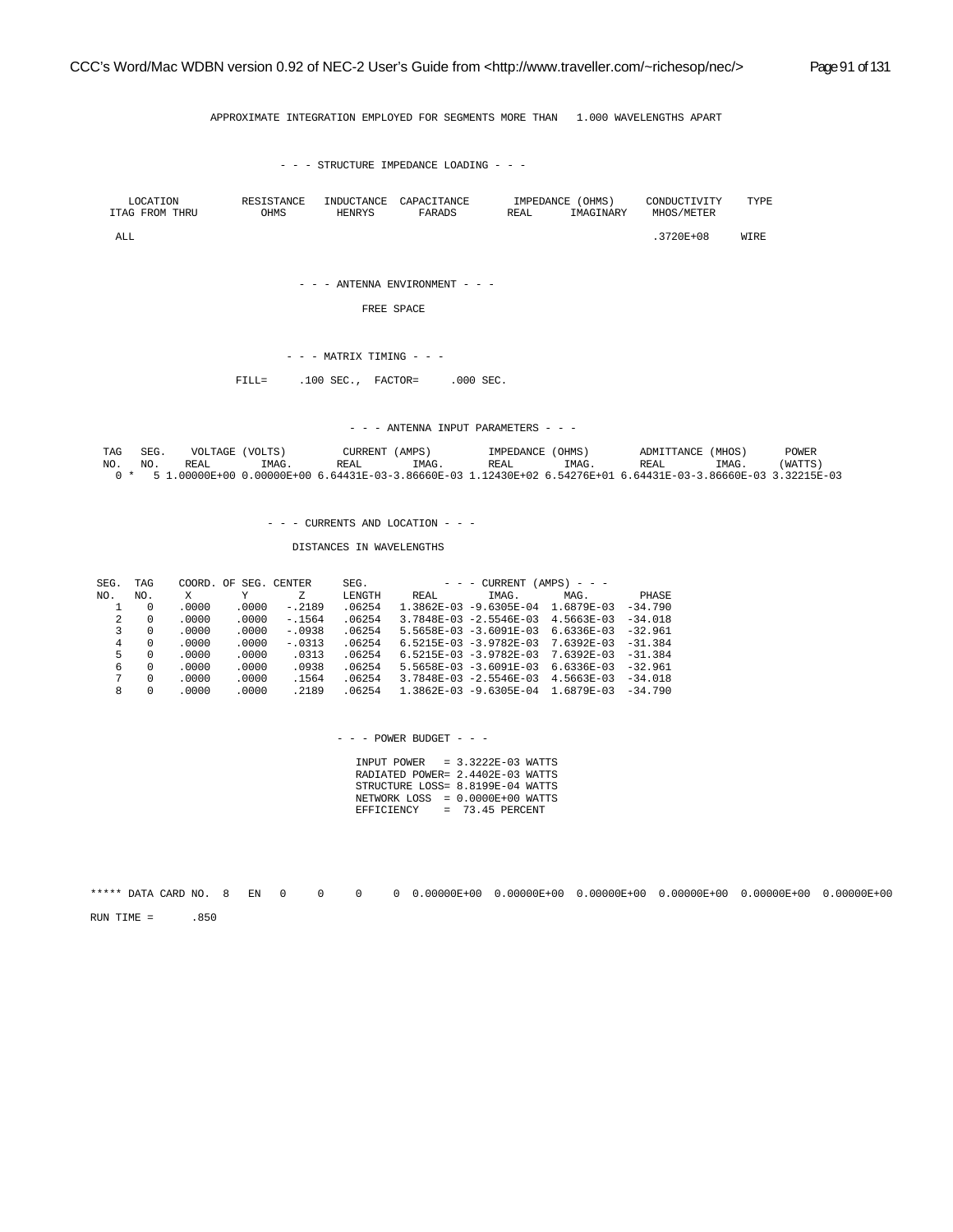# **Example 3**

# **Input card deck:**

|           |                | CMEXAMPLE 3. |              |          |                | VERTICAL HALF WAVELENGTH ANTENNA OVER GROUND         |       |     |               |
|-----------|----------------|--------------|--------------|----------|----------------|------------------------------------------------------|-------|-----|---------------|
| CM        |                |              |              |          |                | EXTENDED THIN WIRE KERNEL USED                       |       |     |               |
| <b>CM</b> |                |              | $1$ .        |          | PERFECT GROUND |                                                      |       |     |               |
| <b>CM</b> |                |              | $2$ .        |          |                | IMPERFECT GROUND INCLUDING GROUND WAVE AND RECEIVING |       |     |               |
| CE        |                |              |              |          |                | PATTERN CALCULATIONS                                 |       |     |               |
| GW        | $\Omega$       | 9            | 0.           |          | 0.             | 2.                                                   | 0.    | 0.  | 7.            |
| $\cdot$ 3 |                |              |              |          |                |                                                      |       |     |               |
| GE        | $\mathbf{1}$   |              |              |          |                |                                                      |       |     |               |
| ЕK        |                |              |              |          |                |                                                      |       |     |               |
| FR        | $\Omega$       |              | 0            | 0        | 30.            |                                                      |       |     |               |
| ЕX        | $\Omega$       | $\Omega$     | 5            | $\Omega$ | 1.             |                                                      |       |     |               |
| GN        |                |              |              |          |                |                                                      |       |     |               |
| RP        | $\Omega$       | 10           |              | 2 1301   | 0.             | $0$ .                                                | 10.   | 90. |               |
| GN        | $\Omega$       | 0            | $\Omega$     | 0        | б.             | $1.000E-03$                                          |       |     |               |
| RP        | $\Omega$       | 10           |              | 2 1301   | 0.             | 0.                                                   | 10.   | 90. |               |
| RP        |                | 10           | $\mathbf{1}$ | $\Omega$ | 1.             | $0$ .                                                | $2$ . | 0.  | $1.000E + 05$ |
| ЕX        |                | 10           | $\mathbf{1}$ | 0        | 0.             | $0$ .                                                | 0.    | 10. |               |
| PT        | $\mathfrak{D}$ | $\Omega$     | 5            | 5        |                |                                                      |       |     |               |
| XQ        |                |              |              |          |                |                                                      |       |     |               |

```
EN
```
**Output printout:**

1

 \*\*\*\*\*\*\*\*\*\*\*\*\*\*\*\*\*\*\*\*\*\*\*\*\*\*\*\*\*\*\*\*\*\*\*\* NUMERICAL ELECTROMAGNETICS CODE \*\*\*\*\*\*\*\*\*\*\*\*\*\*\*\*\*\*\*\*\*\*\*\*\*\*\*\*\*\*\*\*\*\*\*\*  $- - - -$  COMMENTS - - - - EXAMPLE 3. VERTICAL HALF WAVELENGTH ANTENNA OVER GROUND EXTENDED THIN WIRE KERNEL USED 1. PERFECT GROUND 2. IMPERFECT GROUND INCLUDING GROUND WAVE AND RECEIVING PATTERN CALCULATIONS - - - STRUCTURE SPECIFICATION - - - COORDINATES MUST BE INPUT IN METERS OR BE SCALED TO METERS BEFORE STRUCTURE INPUT IS ENDED WIRE WELL SEE THE STATE OF STATE OF STATE OF STATE OF STATE OF STATE OF STATE OF STATE OF STATE OF STATE OF STATE OF STATE OF STATE OF STATE OF STATE OF STATE OF STATE OF STATE OF STATE OF STATE OF STATE OF STATE OF STATE NO. X1 Y1 Z1 X2 Y2 Z2 RADIUS SEG. SEG. SEG. NO.  $2.00000$  .00000 GROUND PLANE SPECIFIED. WHERE WIRE ENDS TOUCH GROUND, CURRENT WILL BE INTERPOLATED TO IMAGE IN GROUND PLANE. TOTAL SEGMENTS USED= 9 NO. SEG. IN A SYMMETRIC CELL= 9 SYMMETRY FLAG= 0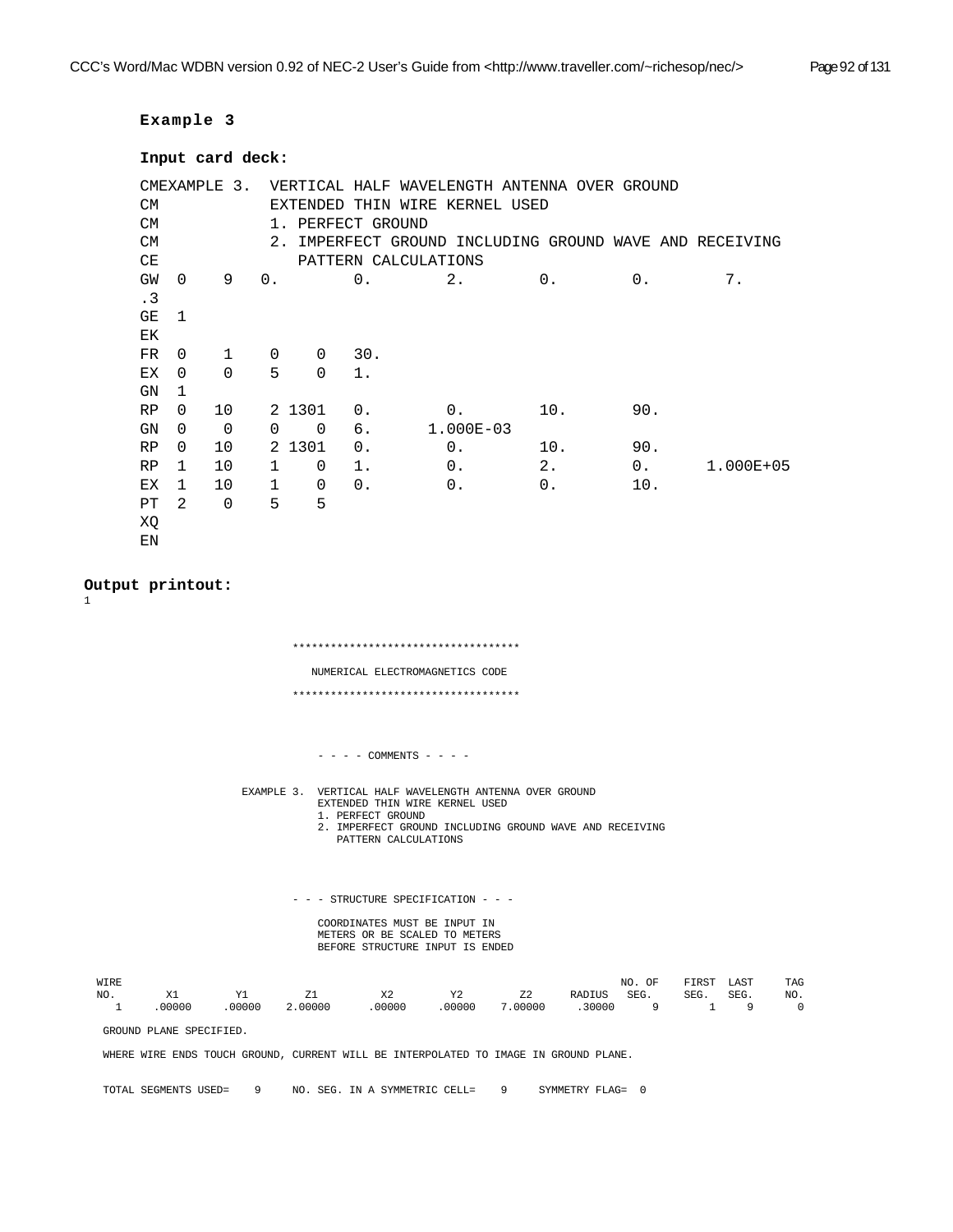- MULTIPLE WIRE JUNCTIONS - JUNCTION SEGMENTS (- FOR END 1, + FOR END 2) NONE

- - - - SEGMENTATION DATA - - - -

COORDINATES IN METERS

I+ AND I- INDICATE THE SEGMENTS BEFORE AND AFTER I

| SEG. | COORDINATES OF | SEG.   | CENTER  | SEG.   | OR TENTATION | ANGLES | WIRE   | CONNECTION DATA |    |       | TAG      |
|------|----------------|--------|---------|--------|--------------|--------|--------|-----------------|----|-------|----------|
| NO.  | Х              | v      | 7.      | LENGTH | ALPHA        | BETA   | RADIUS | $T -$           |    | $T +$ | NO.      |
|      | .00000.        | .00000 | 2.27778 | .55556 | 90.00000     | .00000 | .30000 | 0               |    |       | 0        |
| 2    | .00000         | .00000 | 2.83333 | .55556 | 90.00000     | .00000 | .30000 |                 | 2  |       | $\Omega$ |
|      | .00000         | .00000 | 3.38889 | .55556 | 90.00000     | .00000 | .30000 | $\mathfrak{D}$  | ર  | 4     | $\Omega$ |
| 4    | .00000         | .00000 | 3.94444 | .55556 | 90.00000     | .00000 | .30000 |                 | 4  | 5     | $\Omega$ |
| 5.   | .00000.        | .00000 | 4.50000 | .55556 | 90.00000     | .00000 | .30000 | 4               | г, | 6     | $\Omega$ |
| 6    | .00000.        | .00000 | 5.05556 | .55556 | 90.00000     | .00000 | .30000 | 5               | 6  |       | $\Omega$ |
|      | .00000         | .00000 | 5.61111 | .55556 | 90.00000     | .00000 | .30000 | 6               |    | 8     | $\Omega$ |
| 8    | .00000         | .00000 | 6.16667 | .55556 | 90.00000     | .00000 | .30000 | 7               | R  | 9     | $\Omega$ |
| 9    | .00000         | .00000 | 6.72222 | .55556 | 90.00000     | .00000 | .30000 | 8               | 9  |       | $\Omega$ |
|      |                |        |         |        |              |        |        |                 |    |       |          |

|  |  |  |  |  |  | ***** DATA CARD NO. 1 EK 0 0 0 0 0.00000E-01 0.00000E-01 0.00000E-01 0.00000E-01 0.00000E-01 0.00000E-01 ***** |  |  |
|--|--|--|--|--|--|----------------------------------------------------------------------------------------------------------------|--|--|
|  |  |  |  |  |  | ***** DATA CARD NO. 2 FR 0 1 0 0 3.00000E+01 0.00000E-01 0.00000E-01 0.00000E-01 0.00000E-01 0.00000E-01       |  |  |
|  |  |  |  |  |  | ***** DATA CARD NO. 3 EX 0 0 5 0 1.00000E+00 0.00000E-01 0.00000E-01 0.00000E-01 0.00000E-01 0.00000E-01 ***** |  |  |
|  |  |  |  |  |  | ***** DATA CARD NO. 4 GN 1 0 0 0.00000E-01 0.00000E-01 0.00000E-01 0.00000E-01 0.00000E-01 0.00000E-01 + ****  |  |  |
|  |  |  |  |  |  | ***** DATA CARD NO. 5 RP 0 10 2 1301 0.00000R-01 0.00000R-01 1.00000R+01 9.00000R+01 0.00000R-01 0.00000R-01   |  |  |

- - - - - - FREQUENCY - - - - - -

FREQUENCY= 3.0000E+01 MHZ WAVELENGTH= 9.9933E+00 METERS

 APPROXIMATE INTEGRATION EMPLOYED FOR SEGMENTS MORE THAN 1.000 WAVELENGTHS APART THE EXTENDED THIN WIRE KERNEL WILL BE USED

 $-$  -  $\,$  STRUCTURE IMPEDANCE LOADING  $\,$  -  $\,$  -  $\,$ 

THIS STRUCTURE IS NOT LOADED

 $-$  - - ANTENNA ENVIRONMENT - - -

PERFECT GROUND

 $-$  -  $-$  MATRIX TIMING - - -

FILL= .000 SEC., FACTOR= .000 SEC.

 $-$  - - ANTENNA INPUT PARAMETERS - - -

| TAG | SEG | VOLTAGE (VOLTS) |       | CURRENT | (AMPS) | IMPEDANCE (OHMS) |       | ADMITTANCE                                                                                                    | (MHOS) | <b>POWER</b> |
|-----|-----|-----------------|-------|---------|--------|------------------|-------|---------------------------------------------------------------------------------------------------------------|--------|--------------|
| NO  | NO  | REAL            | TMAG. | REAL.   | MAG.   | REAL             | TMAG. | REAL                                                                                                          | IMAG.  | (WATTS)      |
|     |     |                 |       |         |        |                  |       | 5 1.00000E+00 0.00000E-01 9.31458E-03-8.66883E-04 1.06437E+02 9.90578E+00 9.31458E-03-8.66883E-04 4.65729E-03 |        |              |

- - - CURRENTS AND LOCATION - - -

DISTANCES IN WAVELENGTHS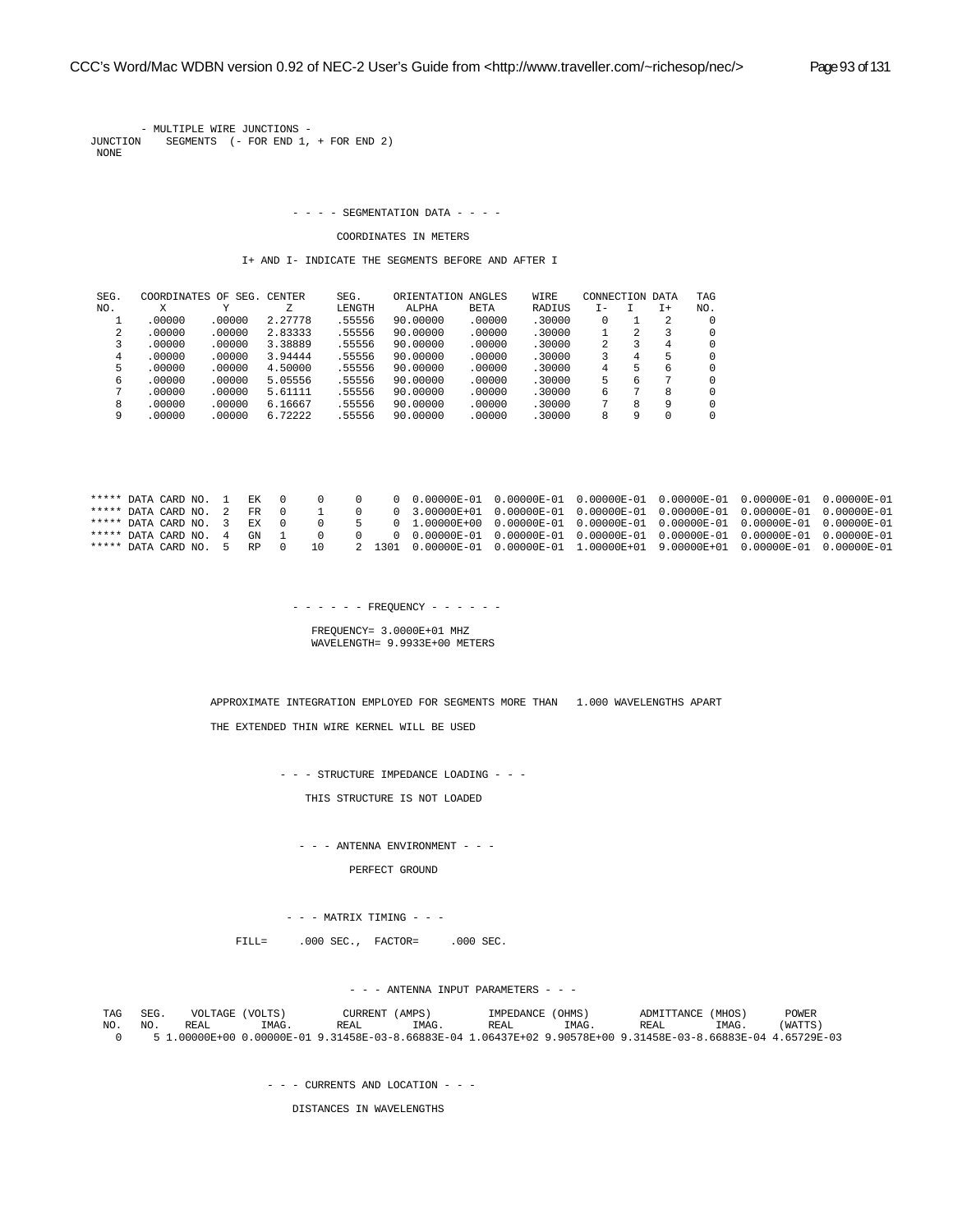| SEG. | TAG      | COORD. | SEG.<br>ΟF | <b>CENTER</b> | SEG.   | CURRENT<br>$\overline{\phantom{a}}$ | (AMPS)<br>$\frac{1}{2} \left( \frac{1}{2} \right) \left( \frac{1}{2} \right) \left( \frac{1}{2} \right) \left( \frac{1}{2} \right) \left( \frac{1}{2} \right)$ |           |
|------|----------|--------|------------|---------------|--------|-------------------------------------|----------------------------------------------------------------------------------------------------------------------------------------------------------------|-----------|
| NO.  | NO.      | X      | Y          | Z             | LENGTH | REAL<br>IMAG.                       | MAG.                                                                                                                                                           | PHASE     |
|      | 0        | .0000  | .0000      | .2279         | .05559 | $2.8965E - 03 - 2.5964E - 03$       | 3.8899E-03                                                                                                                                                     | $-41.874$ |
| 2    | 0        | .0000. | .0000      | .2835         | .05559 | $5.5161E-03 -4.2028E-03$            | $6.9348E - 03$                                                                                                                                                 | $-37.304$ |
| 3    | 0        | .0000. | .0000      | .3391         | .05559 | $7.4817E - 03 - 4.6586E - 03$       | 8.8135E-03                                                                                                                                                     | $-31.909$ |
| 4    | 0        | .0000. | .0000      | .3947         | .05559 | $8.7867E - 03 - 3.7800E - 03$       | $9.5653E - 03$                                                                                                                                                 | $-23.277$ |
| 5.   | 0        | .0000. | .0000      | .4503         | .05559 | $9.3146E - 03 - 8.6688E - 04$       | 9.3548E-03                                                                                                                                                     | $-5.317$  |
| 6    | 0        | .0000. | .0000      | .5059         | .05559 | $9.0039E - 03 - 3.8010E - 03$       | $9.7734E - 03$                                                                                                                                                 | $-22.887$ |
| 7    | 0        | .0000  | .0000      | .5615         | .05559 | $7.8625E - 03 - 4.6896E - 03$       | $9.1549E - 03$                                                                                                                                                 | $-30.814$ |
| 8    | 0        | .0000. | .0000.     | .6171         | .05559 | $-4.2265E - 03$<br>$5.9562E - 03$   | 7.3034E-03                                                                                                                                                     | $-35.359$ |
| 9    | $\Omega$ | .0000. | .0000      | .6727         | .05559 | $3.2218E - 03 - 2.6004E - 03$       | 4.1403E-03                                                                                                                                                     | $-38.909$ |

- - - POWER BUDGET - - -

 INPUT POWER = 4.6573E-03 WATTS RADIATED POWER= 4.6573E-03 WATTS STRUCTURE LOSS= 0.0000E-01 WATTS NETWORK LOSS = 0.0000E-01 WATTS<br>EFFICIENCY = 100.00 PERCENT

- - - RADIATION PATTERNS - - -

| $-$ - ANGLES   | $ -$           |           | - POWER GAINS -    |           |              | POLARIZATION | $ -$   | E (THETA)<br>$\overline{a}$ | $\overline{\phantom{a}}$<br>$ -$ | E(PHI)<br>$\overline{\phantom{0}}$ | Ξ.             |
|----------------|----------------|-----------|--------------------|-----------|--------------|--------------|--------|-----------------------------|----------------------------------|------------------------------------|----------------|
| THETA          | PHI            | VERT.     | HOR.               | TOTAL     | AXIAL        | TILT         | SENSE  | MAGNITUDE                   | PHASE                            | MAGNITUDE                          | PHASE          |
| <b>DEGREES</b> | <b>DEGREES</b> | DB        | DB                 | $DB$      | <b>RATIO</b> | DEG.         |        | VOLTS/M                     | <b>DEGREES</b>                   | VOLTS/M                            | <b>DEGREES</b> |
| .00            | .00            | $-999.99$ | $-999.99$          | $-999.99$ | .00000       | .00          |        | $0.00000E - 01$             | .00                              | $0.00000E - 01$                    | .00            |
| 10.00          | .00            | $-9.87$   | $-999.99$          | $-9.87$   | .00000       | .00          | LINEAR | 1.69640E-01                 | $-114.38$                        | $0.00000E - 01$                    | .00            |
| 20.00          | .00            |           | $-4.20 - 999.99$   | $-4.20$   | .00000       | .00          | LINEAR | 3.25649E-01                 | $-114.64$                        | $0.00000E - 01$                    | .00            |
| 30.00          | .00            |           | $-1.70 - 999.99$   | $-1.70$   | .00000       | .00          | LINEAR | 4.34376E-01                 | $-115.01$                        | $0.00000E - 01$                    | .00            |
| 40.00          | .00            |           | $-1.74 - 999.99$   | $-1.74$   | .00000       | .00          | LINEAR | 4.32393E-01                 | $-115.37$                        | $0.00000E - 01$                    | .00            |
| 50.00          | .00            |           | $-6.73 - 999.99$   | $-6.73$   | .00000       | .00          | LINEAR | 2.43508E-01                 | $-115.33$                        | $0.00000E - 01$                    | .00            |
| 60.00          | .00            |           | $-10.04 -999.99$   | $-10.04$  | .00000       | .00          | LINEAR | 1.66300E-01                 | 61.67                            | $0.00000E - 01$                    | .00            |
| 70.00          | .00            |           | $2.67 - 999.99$    | 2.67      | .00000       | .00          | LINEAR | 7.18951E-01                 | 62.56                            | $0.00000E - 01$                    | .00            |
| 80.00          | .00            |           | $7.20 - 999.99$    | 7.20      | .00000       | .00          | LINEAR | 1.21100E+00                 | 62.51                            | $0.00000E - 01$                    | .00            |
| 90.00          | .00            |           | $8.52 - 999.99$    | 8.52      | .00000       | .00          | LINEAR | 1.40967E+00                 | 62.47                            | $0.00000E - 01$                    | .00            |
| .00            | 90.00          |           | $-999.99 - 999.99$ | $-999.99$ | .00000       | .00          |        | $0.00000E - 01$             | .00                              | $0.00000E - 01$                    | .00            |
| 10.00          | 90.00          |           | $-9.87 - 999.99$   | $-9.87$   | .00000       | .00          | LINEAR | 1.69640E-01                 | $-114.38$                        | $0.00000E - 01$                    | .00            |
| 20.00          | 90.00          |           | $-4.20 - 999.99$   | $-4.20$   | .00000       | .00          | LINEAR | 3.25649E-01                 | $-114.64$                        | $0.00000E - 01$                    | .00            |
| 30.00          | 90.00          |           | $-1.70 - 999.99$   | $-1.70$   | .00000       | .00          | LINEAR | 4.34376E-01                 | $-115.01$                        | $0.00000E - 01$                    | .00            |
| 40.00          | 90.00          |           | $-1.74 - 999.99$   | $-1.74$   | .00000       | .00          | LINEAR | 4.32393E-01                 | $-115.37$                        | $0.00000E - 01$                    | .00            |
| 50.00          | 90.00          |           | $-6.73 - 999.99$   | $-6.73$   | .00000       | .00          | LINEAR | 2.43508E-01                 | $-115.33$                        | $0.00000E - 01$                    | .00            |
| 60.00          | 90.00          |           | $-10.04 -999.99$   | $-10.04$  | .00000       | .00          | LINEAR | 1.66300E-01                 | 61.67                            | $0.00000E - 01$                    | .00            |
| 70.00          | 90.00          |           | $2.67 - 999.99$    | 2.67      | .00000       | .00          | LINEAR | 7.18951E-01                 | 62.56                            | $0.00000E - 01$                    | .00            |
| 80.00          | 90.00          |           | $7.20 - 999.99$    | 7.20      | .00000       | .00          | LINEAR | 1.21100E+00                 | 62.51                            | $0.00000E - 01$                    | .00            |
| 90.00          | 90.00          |           | $8.52 - 999.99$    | 8.52      | .00000       | .00          | LINEAR | 1.40967E+00                 | 62.47                            | $0.00000E - 01$                    | .00            |
|                |                |           |                    |           |              |              |        |                             |                                  |                                    |                |

AVERAGE POWER GAIN= 2.02793E+00 SOLID ANGLE USED IN AVERAGING=( .5000)\*PI STERADIANS.

 $-$  - - NORMALIZED GAIN - - - -

 VERTICAL GAIN NORMALIZATION FACTOR = 8.52 DB

| $ -$ ANGLES' | $ -$    | GATN       | $ -$    | $ANGLES'$ - -  | GATN       | $ -$           | ANGLES'<br>$ -$ | GAIN     |
|--------------|---------|------------|---------|----------------|------------|----------------|-----------------|----------|
| THETA        | PHI     | DB         | THETA   | PHI            | DB         | THETA          | PHI             | DB       |
| DEGREES      | DEGREES |            | DEGREES | <b>DEGREES</b> |            | <b>DEGREES</b> | <b>DEGREES</b>  |          |
| .00          | . 00    | $-1008.51$ | 70.00   | .00            | $-5.85$    | 40.00          | 90.00           | $-10.26$ |
| 10.00        | .00     | $-18.39$   | 80.00   | .00            | $-1.32$    | 50.00          | 90.00           | $-15.25$ |
| 20.00        | .00     | $-12.73$   | 90.00   | .00            | .00.       | 60.00          | 90.00           | $-18.56$ |
| 30.00        | .00     | $-10.23$   | .00     | 90.00          | $-1008.51$ | 70.00          | 90.00           | $-5.85$  |
| 40.00        | .00     | $-10.26$   | 10.00   | 90.00          | $-18.39$   | 80.00          | 90.00           | $-1.32$  |
| 50.00        | .00     | $-15.25$   | 20.00   | 90.00          | $-12.73$   | 90.00          | 90.00           | .00      |
| 60.00        | .00     | $-18.56$   | 30.00   | 90.00          | $-10.23$   |                |                 |          |
|              |         |            |         |                |            |                |                 |          |

| ***** DATA CARD NO. 6 GN 0 0 0 0 6.00000E+00 1.00000E-03 0.00000E-01 0.00000E-01 0.0000E-01 0.00000E-01      |  |  |  |  |  |  |
|--------------------------------------------------------------------------------------------------------------|--|--|--|--|--|--|
| ***** DATA CARD NO. 7 RP 0 10 2 1301 0.00000E-01 0.00000E-01 1.00000E+01 9.00000E+01 0.00000E-01 0.00000E-01 |  |  |  |  |  |  |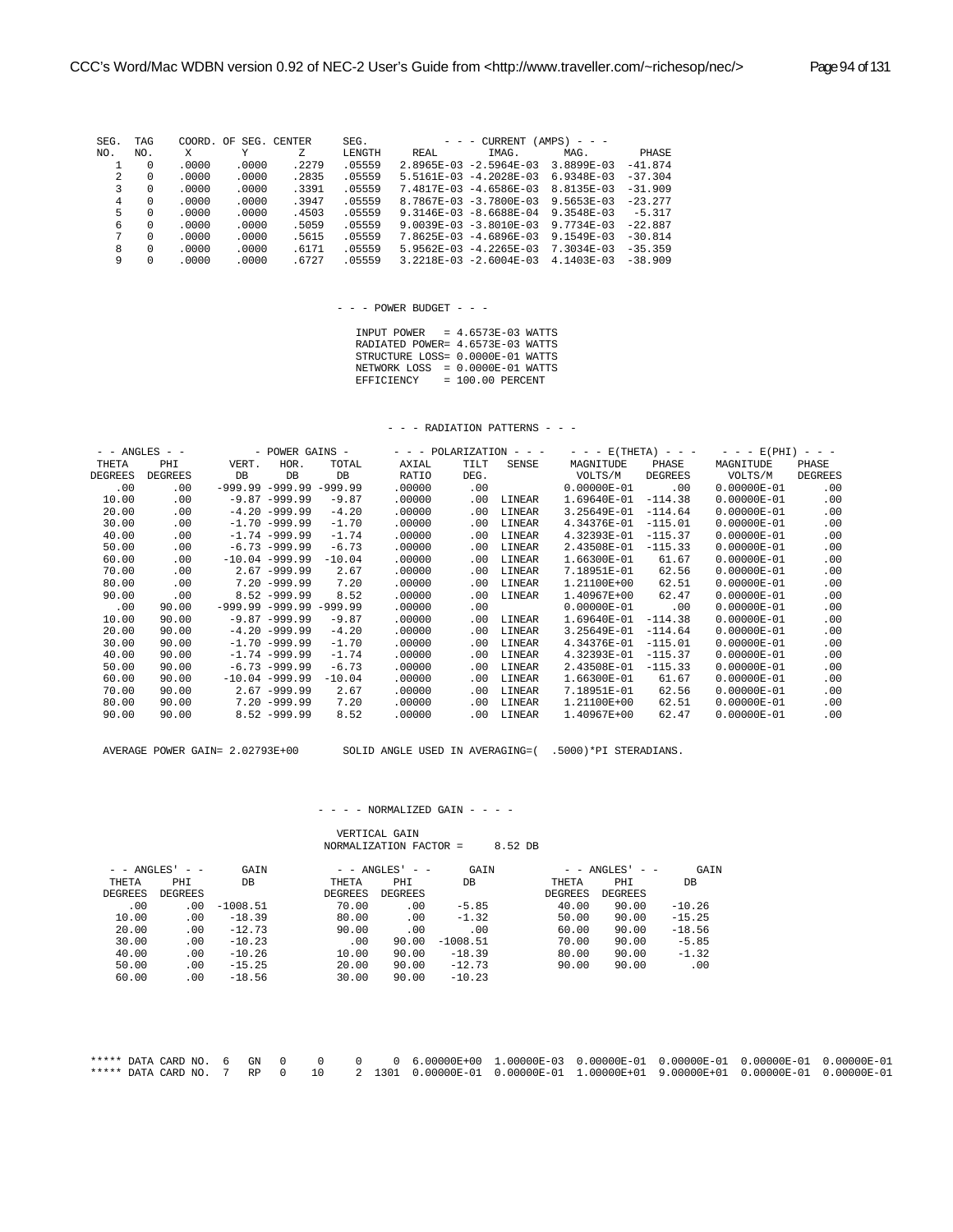- - - STRUCTURE IMPEDANCE LOADING - - -

THIS STRUCTURE IS NOT LOADED

- - - ANTENNA ENVIRONMENT - - -  $-$ 

 FINITE GROUND. REFLECTION COEFFICIENT APPROXIMATION RELATIVE DIELECTRIC CONST.= 6.000<br>CONDUCTIVITY= 1.000E-03 MHOS/METER<br>COMPLEX DIELECTRIC CONSTANT= 6.00000E+00-5.99200E-01

- - - MATRIX TIMING - - -

FILL= .000 SEC., FACTOR= .000 SEC.

 $-$  –  $-$  ANTENNA INPUT PARAMETERS  $-$  –  $-$ 

| TAG | SEG | VOLTAGE (VOLTS) |       | CURRENT | (AMPS) | IMPEDANCE ( | (OHMS) | <b>ADMITTANCE</b>                                                                                             | (MHOS) | POWER   |
|-----|-----|-----------------|-------|---------|--------|-------------|--------|---------------------------------------------------------------------------------------------------------------|--------|---------|
| NΟ  | NO. | REAL.           | TMAG. | REAL.   | IMAG.  | REAL        | TMAG.  | <b>REAL</b>                                                                                                   | IMAG.  | (WATTS) |
|     |     |                 |       |         |        |             |        | 5 1.00000E+00 0.00000E-01 8.91204E-03-8.82840E-04 1.11117E+02 1.10075E+01 8.91204E-03-8.82840E-04 4.45602E-03 |        |         |

 $-$  -  $\,$  - CURRENTS AND LOCATION  $\,$  -  $\,$  -  $\,$  -  $\,$ 

#### DISTANCES IN WAVELENGTHS

| SEG. | TAG      | COORD. | SEG.<br>OF | CENTER | SEG.   | CURRENT<br>$\overline{\phantom{a}}$ | $AMPS$ ) - - - |           |
|------|----------|--------|------------|--------|--------|-------------------------------------|----------------|-----------|
| NO.  | NO.      | Х      | Y          | Ζ      | LENGTH | REAL<br>IMAG.                       | MAG.           | PHASE     |
|      | 0        | .0000  | .0000      | .2279  | 05559  | $-2.5728E - 03$<br>2.8769E-03       | $3.8595E - 03$ | $-41.807$ |
| 2.   | 0        | .0000. | .0000      | .2835  | 05559  | $5.4154E-03 -4.1893E-03$            | $6.8467E - 03$ | $-37.725$ |
| 3    | 0        | .0000. | .0000      | .3391  | .05559 | $7.2728E - 03 - 4.6627E - 03$       | $8.6391E - 03$ | $-32.665$ |
| 4    | 0        | .0000  | .0000      | .3947  | 05559  | $8.4696E - 03 - 3.7952E - 03$       | $9.2810E - 03$ | $-24.137$ |
| 5.   | 0        | .0000. | .0000      | .4503  | .05559 | $8.9120E - 03 - 8.8284E - 04$       | 8.9557E-03     | $-5.657$  |
| б.   | 0        | .0000  | .0000      | .5059  | .05559 | $8.5577E-03 -3.8085E-03$            | 9.3669E-03     | $-23.991$ |
| 7    | 0        | .0000. | .0000      | .5615  | .05559 | $7.4274E - 03 - 4.6836E - 03$       | 8.7807E-03     | $-32.235$ |
| 8    | 0        | .0000. | .0000.     | .6171  | .05559 | $-4.2085E - 03$<br>$5.5943E - 03$   | 7.0005E-03     | $-36.954$ |
| 9    | $\Omega$ | .0000  | .0000      | .6727  | 05559  | $3.0094E - 03 - 2.5815E - 03$       | $3.9649E - 03$ | $-40.623$ |

- - - POWER BUDGET - - -

|            | $TNPUT$ POWER = 4.4560E-03 WATTS |  |
|------------|----------------------------------|--|
|            | RADIATED POWER= 4.4560E-03 WATTS |  |
|            | STRUCTURE LOSS= 0.0000E-01 WATTS |  |
|            | NETWORK LOSS = 0.0000E-01 WATTS  |  |
| EFFICIENCY | $= 100.00$ PERCENT               |  |

#### - - - RADIATION PATTERNS - - -

| $-$ - ANGLES   | $ -$           |           | - POWER GAINS -    |           |        | POLARIZATION |        | E (THETA)<br>$\overline{\phantom{a}}$ | $\overline{\phantom{a}}$ | E(PHI)<br>$ -$  |                |
|----------------|----------------|-----------|--------------------|-----------|--------|--------------|--------|---------------------------------------|--------------------------|-----------------|----------------|
| THETA          | PHI            | VERT.     | HOR.               | TOTAL     | AXIAL  | TILT         | SENSE  | MAGNITUDE                             | PHASE                    | MAGNITUDE       | PHASE          |
| <b>DEGREES</b> | <b>DEGREES</b> | DB        | DB                 | DB        | RATIO  | DEG.         |        | VOLTS/M                               | <b>DEGREES</b>           | VOLTS/M         | <b>DEGREES</b> |
| .00            | .00            | $-999.99$ | $-999.99$          | $-999.99$ | .00000 | .00          |        | $0.00000E - 01$                       | .00                      | $0.00000E - 01$ | .00            |
| 10.00          | .00            | $-12.87$  | $-999.99$          | $-12.87$  | .00000 | .00          | LINEAR | 1.17471E-01                           | $-124.70$                | $0.00000E - 01$ | .00            |
| 20.00          | .00            | $-7.18$   | $-999.99$          | $-7.18$   | .00000 | .00          | LINEAR | 2.26148E-01                           | $-128.91$                | $0.00000E - 01$ | .00            |
| 30.00          | .00            |           | $-4.47 - 999.99$   | $-4.47$   | .00000 | .00          | LINEAR | 3.08872E-01                           | $-137.31$                | $0.00000E - 01$ | .00            |
| 40.00          | .00            |           | $-3.45 - 999.99$   | $-3.45$   | .00000 | .00          | LINEAR | 3.47271E-01                           | $-153.41$                | $0.00000E - 01$ | .00            |
| 50.00          | .00            |           | $-2.94 - 999.99$   | $-2.94$   | .00000 | .00          | LINEAR | 3.68436E-01                           | 177.07                   | $0.00000E - 01$ | .00            |
| 60.00          | .00            |           | $-.79 - 999.99$    | $-.79$    | .00000 | .00          | LINEAR | 4.71934E-01                           | 142.06                   | $0.00000E - 01$ | .00            |
| 70.00          | .00            |           | $1.54 - 999.99$    | 1.54      | .00000 | .00          | LINEAR | 6.16990E-01                           | 120.37                   | $0.00000E - 01$ | .00            |
| 80.00          | .00            |           | $.64 - 999.99$     | .64       | .00000 | .00          | LINEAR | 5.56472E-01                           | 110.41                   | $0.00000E - 01$ | .00            |
| 90.00          | .00            | $-128.37$ | $-999.99$          | $-128.37$ | .00000 | .00          | LINEAR | 1.97295E-07                           | $-45.00$                 | $0.00000E - 01$ | .00            |
| .00            | 90.00          | $-999.99$ | -999.99            | $-999.99$ | .00000 | .00          |        | $0.00000E - 01$                       | .00                      | $0.00000E - 01$ | .00            |
| 10.00          | 90.00          | $-12.87$  | -999.99            | $-12.87$  | .00000 | .00          | LINEAR | 1.17471E-01                           | $-124.70$                | $0.00000E - 01$ | .00            |
| 20.00          | 90.00          | $-7.18$   | -999.99            | $-7.18$   | .00000 | .00          | LINEAR | 2.26148E-01                           | $-128.91$                | $0.00000E - 01$ | .00            |
| 30.00          | 90.00          |           | $-4.47 - 999.99$   | $-4.47$   | .00000 | .00          | LINEAR | 3.08872E-01                           | $-137.31$                | $0.00000E - 01$ | .00            |
| 40.00          | 90.00          |           | $-3.45 - 999.99$   | $-3.45$   | .00000 | .00          | LINEAR | 3.47271E-01                           | $-153.41$                | $0.00000E - 01$ | .00            |
| 50.00          | 90.00          |           | $-2.94 - 999.99$   | $-2.94$   | .00000 | .00          | LINEAR | 3.68436E-01                           | 177.07                   | $0.00000E - 01$ | .00            |
| 60.00          | 90.00          | $-.79$    | -999.99            | $-.79$    | .00000 | .00          | LINEAR | 4.71934E-01                           | 142.06                   | $0.00000E - 01$ | .00            |
| 70.00          | 90.00          |           | $1.54 - 999.99$    | 1.54      | .00000 | .00          | LINEAR | 6.16990E-01                           | 120.37                   | $0.00000E - 01$ | .00            |
| 80.00          | 90.00          |           | $.64 - 999.99$     | .64       | .00000 | .00          | LINEAR | 5.56472E-01                           | 110.41                   | $0.00000E - 01$ | .00            |
| 90.00          | 90.00          |           | $-128.37 - 999.99$ | $-128.37$ | .00000 | .00          | LINEAR | 1.97295E-07                           | $-45.00$                 | $0.00000E - 01$ | .00            |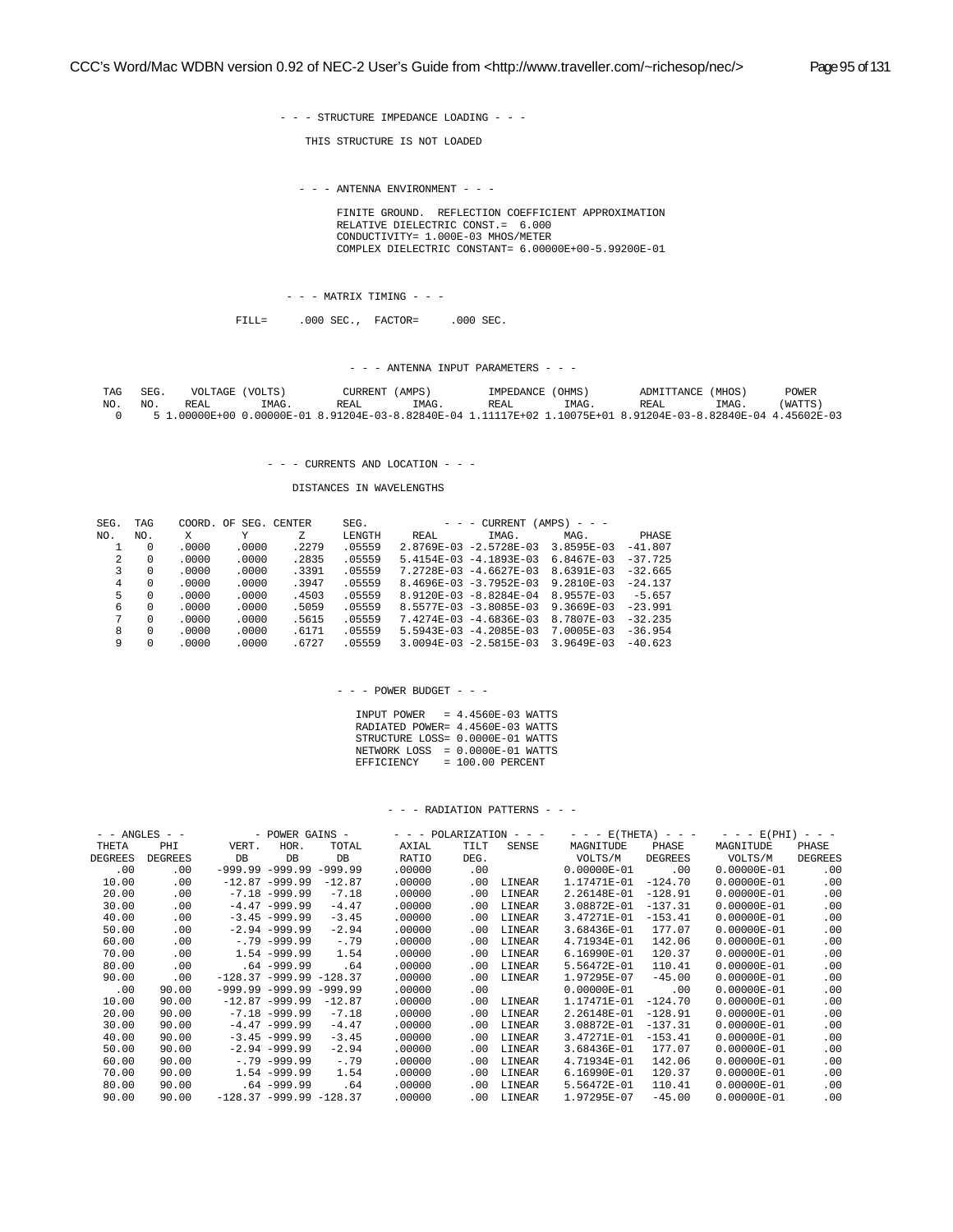AVERAGE POWER GAIN= 7.20699E-01 SOLID ANGLE USED IN AVERAGING=( .5000)\*PI STERADIANS.

# $-$  - - NORMALIZED GAIN - - - -VERTICAL GAIN

NORMALIZATION FACTOR = 1.54 DB

| - - ANGLES'    | $ -$           | GAIN       | $ -$ ANGLES'   | $ -$           | GATN       |                | $-$ - ANGLES'<br>$ -$ | GAIN      |
|----------------|----------------|------------|----------------|----------------|------------|----------------|-----------------------|-----------|
| <b>THETA</b>   | PHT            | DB         | THETA          | PHT            | <b>DB</b>  | THETA          | PHT                   | <b>DB</b> |
| <b>DEGREES</b> | <b>DEGREES</b> |            | <b>DEGREES</b> | <b>DEGREES</b> |            | <b>DEGREES</b> | DEGREES               |           |
| .00            | .00            | $-1001.53$ | 70.00          | .00            | .00        | 40.00          | 90.00                 | $-4.99$   |
| 10.00          | .00            | $-14.41$   | 80.00          | .00            | $-.90$     | 50.00          | 90.00                 | $-4.48$   |
| 20.00          | .00            | $-8.72$    | 90.00          | .00            | $-129.90$  | 60.00          | 90.00                 | $-2.33$   |
| 30.00          | .00            | $-6.01$    | .00            | 90.00          | $-1001.53$ | 70.00          | 90.00                 | .00       |
| 40.00          | .00            | $-4.99$    | 10.00          | 90.00          | $-14.41$   | 80.00          | 90.00                 | $-.90$    |
| 50.00          | .00            | $-4.48$    | 20.00          | 90.00          | $-8.72$    | 90.00          | 90.00                 | $-129.90$ |
| 60.00          | . 00           | $-2.33$    | 30.00          | 90.00          | $-6.01$    |                |                       |           |

\*\*\*\*\* DATA CARD NO. 8 RP 1 10 1 0 1.00000E+00 0.00000E-01 2.00000E+00 0.00000E-01 1.00000E+05 0.00000E-01

 $-$  -  $-$  RADIATED FIELDS NEAR GROUND - - -

|               | LOCATION |        | $-$ - $E$ (THETA) | $ -$           | E(PHI)<br>$ -$ | $-1$ $-$ | $-$ - $E(RADIAL)$ | $ -$           |
|---------------|----------|--------|-------------------|----------------|----------------|----------|-------------------|----------------|
| <b>RHO</b>    | PHI      | Ζ      | MAG               | PHASE          | MAG            | PHASE    | MAG               | PHASE          |
| <b>METERS</b> | DEGREES  | METERS | VOLTS/M           | <b>DEGREES</b> | VOLTS/M        | DEGREES  | VOLTS/M           | <b>DEGREES</b> |
| 100000.00     | .00      | 1.00   | $2.3954E - 09$    | 142.02         | $0.0000E - 01$ | .00      | $8.5944E - 10$    | $-46.49$       |
| 100000.00     | .00      | 3.00   | $2.7219E - 09$    | 164.40         | $0.0000E - 01$ | .00      | 8.5934E-10        | $-46.49$       |
| 100000.00     | .00      | 5.00   | $3.3543E - 09$    | $-179.84$      | $0.0000E - 01$ | .00      | 8.5925E-10        | $-46.49$       |
| 100000.00     | .00      | 7.00   | 4.1558E-09        | $-169.57$      | $0.0000E - 01$ | .00      | $8.5915E - 10$    | $-46.49$       |
| 100000.00     | .00      | 9.00   | $5.0461E - 09$    | $-162.78$      | $0.0000E - 01$ | .00      | 8.5906E-10        | $-46.49$       |
| 100000.00     | .00      | 11.00  | $5.9861E - 09$    | $-158.07$      | $0.0000E - 01$ | .00      | 8.5896E-10        | $-46.49$       |
| 100000.00     | .00      | 13.00  | $6.9549E - 09$    | $-154.65$      | $0.0000E - 01$ | .00      | 8.5887E-10        | $-46.49$       |
| 100000.00     | .00      | 15.00  | 7.9428E-09        | $-152.08$      | $0.0000E - 01$ | .00      | 8.5877E-10        | $-46.49$       |
| 100000.00     | .00      | 17.00  | 8.9432E-09        | $-150.07$      | $0.0000E - 01$ | .00      | 8.5868E-10        | $-46.49$       |
| 100000.00     | .00      | 19.00  | $9.9514E - 09$    | $-148.48$      | $0.0000E - 01$ | .00      | 8.5858E-10        | $-46.49$       |
|               |          |        |                   |                |                |          |                   |                |

|  |  |  |  |  |                                                                                                           |  | ***** DATA CARD NO. 9 EX 1 10 1 0.00000E-01 0.00000E-01 0.00000E-01 1.00000E+01 0.00000E-01 0.00000E-01 |
|--|--|--|--|--|-----------------------------------------------------------------------------------------------------------|--|---------------------------------------------------------------------------------------------------------|
|  |  |  |  |  | ***** DATA CARD NO. 10 PT 2 0 5 5 0.00000E-01 0.00000E-01 0.00000E-01 0.00000E-01 0.00000E-01 0.00000E-01 |  |                                                                                                         |
|  |  |  |  |  | ***** DATA CARD NO. 11 XO 0 0 0 0.00000E-01 0.00000E-01 0.00000E-01 0.00000E-01 0.00000E-01 0.00000E-01 + |  |                                                                                                         |

## - - - RECEIVING PATTERN PARAMETERS - - - ETA= .00 DEGREES TYPE -LINEAR AXIAL RATIO= .000

| 5<br>.00<br>.00<br>$0.0000E - 01$<br>.00<br>5<br>6.2308E-03<br>$-34.69$<br>10.00<br>.00<br>5<br>.00<br>1.1997E-02<br>20.00<br>$-38.90$<br>5<br>.00<br>1.6389E-02<br>30.00<br>$-47.30$<br>5<br>.00<br>40.00<br>$1.8430E - 02$<br>$-63.41$<br>5<br>1.9558E-02<br>$-92.93$<br>.00<br>50.00<br>5<br>2.5058E-02<br>.00<br>$-127.94$<br>60.00<br>5<br>.00<br>$3.2766E - 02$<br>$-149.63$<br>70.00<br>5<br>.00<br>$-159.59$<br>80.00<br>$2.9555E - 02$ | THETA<br>(DEG) | <b>PHT</b><br>(DEG) | <b>CURRENT</b><br>$\qquad \qquad$<br><b>MAGNITUDE</b> | $\overline{\phantom{0}}$<br>PHASE | SEG<br>NO. |
|-------------------------------------------------------------------------------------------------------------------------------------------------------------------------------------------------------------------------------------------------------------------------------------------------------------------------------------------------------------------------------------------------------------------------------------------------|----------------|---------------------|-------------------------------------------------------|-----------------------------------|------------|
| 5<br>9.7919E-09<br>90.00<br>35.39<br>.00                                                                                                                                                                                                                                                                                                                                                                                                        |                |                     |                                                       |                                   |            |

 - - - NORMALIZED RECEIVING PATTERN - - - NORMALIZATION FACTOR= 3.2766E-02 ETA= .00 DEGREES TYPE -LINEAR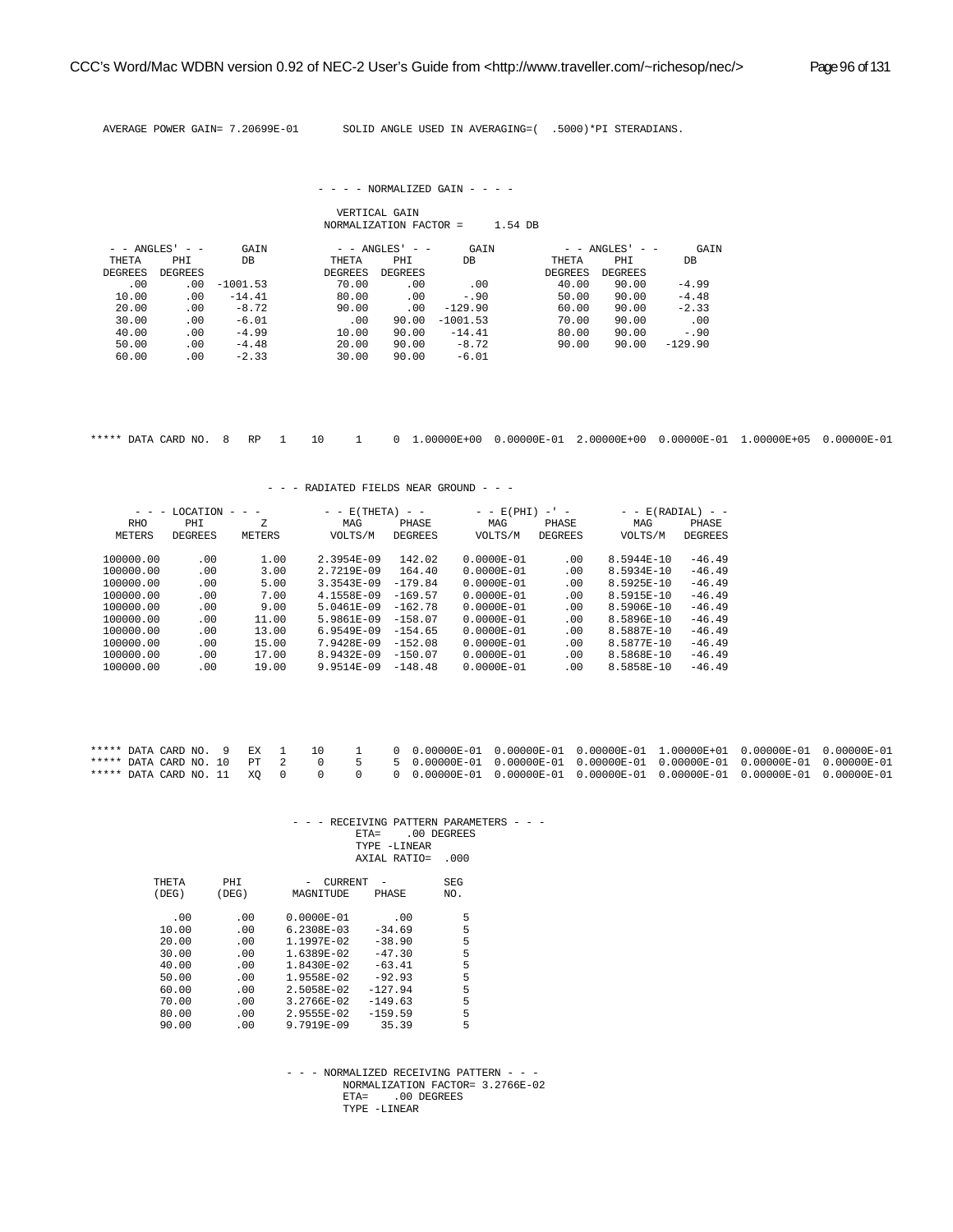|       |       | AXIAL RATIO=<br>SEGMENT NO. = | .000<br>5      |
|-------|-------|-------------------------------|----------------|
| THETA | PHI   | $\qquad \qquad -$             | PATTERN        |
| (DEG) | (DEG) | DB                            | MAGNITUDE      |
| .00   | .00   | $-999.99$                     | $0.0000E - 01$ |
| 10.00 | .00   | $-14.42$                      | $1.9016E - 01$ |
| 20.00 | .00   | $-8.73$                       | 3.6614E-01     |
| 30.00 | .00   | $-6.02$                       | $5.0017E - 01$ |
| 40.00 | .00   | $-5.00$                       | 5.6248E-01     |
| 50.00 | .00   | $-4.48$                       | 5.9691E-01     |
| 60.00 | .00   | $-2.33$                       | 7.6476E-01     |
| 70.00 | .00   | .00                           | 1.0000E+00     |
| 80.00 | .00   | $-.90$                        | 9.0201E-01     |
| 90.00 | .00   | $-130.49$                     | 2.9884E-07     |

\*\*\*\*\* DATA CARD NO. 12 EN 0 0 0 0 0.00000E-01 0.00000E-01 0.00000E-01 0.00000E-01 0.00000E-01 0.00000E-01

 $RUN TIME = .000$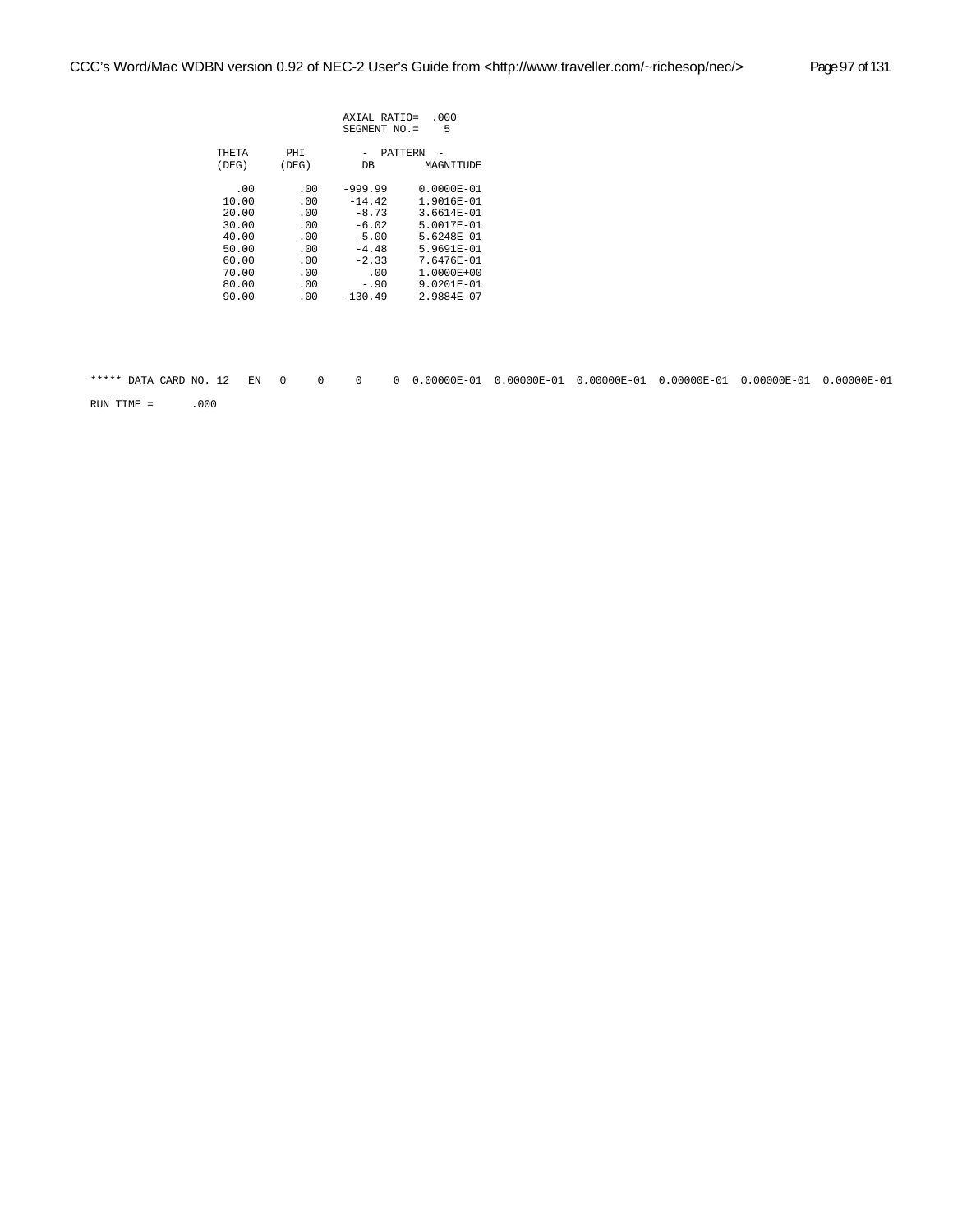1

|                          |          | Example 4           |                             |              |                                     |                                                          |                                                                                                  |                  |                  |                     |                   |                     |                   |
|--------------------------|----------|---------------------|-----------------------------|--------------|-------------------------------------|----------------------------------------------------------|--------------------------------------------------------------------------------------------------|------------------|------------------|---------------------|-------------------|---------------------|-------------------|
|                          |          |                     |                             |              |                                     |                                                          | CEEXAMPLE 4. T ANTENNA ON A BOX OVER PERFECT GROUND                                              |                  |                  |                     |                   |                     |                   |
|                          | SP 0     |                     | 0                           | $\cdot$ 1    |                                     | .05                                                      | .05                                                                                              | 0.               |                  | 0.                  |                   | .01                 |                   |
|                          | SP 0     |                     | 0                           | .05          |                                     | $\cdot$ 1                                                | .05                                                                                              | 0.               |                  | 90.                 |                   | .01                 |                   |
|                          | GX       | $\overline{0}$      | 110                         |              |                                     |                                                          |                                                                                                  |                  |                  |                     |                   |                     |                   |
|                          | SP 0     |                     | $\mathbf{0}$                | 0.           |                                     | 0.                                                       | .1                                                                                               | 90.              |                  | 0.                  |                   | .04                 |                   |
|                          | GW       | 1                   | 4                           | 0.           |                                     | 0.                                                       | $\cdot$ 1                                                                                        | $0$ .            |                  | 0.                  |                   | $\cdot$ 3           | .001              |
|                          | GW       | -2                  | 2                           | 0.           |                                     | 0.                                                       | $\cdot$ 3                                                                                        | .15              |                  | 0.                  |                   | $\cdot$ 3           | .001              |
|                          | GW<br>GE | $\overline{3}$<br>1 | 2                           | 0.           |                                     | 0.                                                       | $\cdot$ 3                                                                                        | $-.15$           |                  | 0.                  |                   | .3                  | .001              |
|                          | GN       | 1                   |                             |              |                                     |                                                          |                                                                                                  |                  |                  |                     |                   |                     |                   |
|                          | ЕX       | 0                   | $\mathbf{1}$                | $\mathbf{1}$ | 0                                   | 1.                                                       |                                                                                                  |                  |                  |                     |                   |                     |                   |
|                          | RP       | 0                   | 10                          |              | 4 1001                              | 0.                                                       | 0.                                                                                               | 10.              |                  | 30.                 |                   |                     |                   |
|                          | ΕN       |                     |                             |              |                                     |                                                          |                                                                                                  |                  |                  |                     |                   |                     |                   |
| 1                        |          |                     |                             |              |                                     |                                                          |                                                                                                  |                  |                  |                     |                   |                     |                   |
|                          |          |                     |                             |              |                                     |                                                          |                                                                                                  |                  |                  |                     |                   |                     |                   |
|                          |          |                     |                             |              |                                     |                                                          | *********************************                                                                |                  |                  |                     |                   |                     |                   |
|                          |          |                     |                             |              |                                     |                                                          | NUMERICAL ELECTROMAGNETICS CODE                                                                  |                  |                  |                     |                   |                     |                   |
|                          |          |                     |                             |              |                                     |                                                          | ************************************                                                             |                  |                  |                     |                   |                     |                   |
|                          |          |                     |                             |              |                                     |                                                          |                                                                                                  |                  |                  |                     |                   |                     |                   |
|                          |          |                     |                             |              |                                     | - - - - COMMENTS - - - -                                 |                                                                                                  |                  |                  |                     |                   |                     |                   |
|                          |          |                     |                             |              |                                     |                                                          |                                                                                                  |                  |                  |                     |                   |                     |                   |
|                          |          |                     |                             |              |                                     |                                                          | EXAMPLE 4. T ANTENNA ON A BOX OVER PERFECT GROUND                                                |                  |                  |                     |                   |                     |                   |
|                          |          |                     |                             |              |                                     |                                                          |                                                                                                  |                  |                  |                     |                   |                     |                   |
|                          |          |                     |                             |              |                                     |                                                          | - - - STRUCTURE SPECIFICATION - - -                                                              |                  |                  |                     |                   |                     |                   |
|                          |          |                     |                             |              |                                     |                                                          | COORDINATES MUST BE INPUT IN<br>METERS OR BE SCALED TO METERS<br>BEFORE STRUCTURE INPUT IS ENDED |                  |                  |                     |                   |                     |                   |
| WIRE                     |          |                     |                             |              |                                     |                                                          |                                                                                                  |                  |                  | NO. OF              | FIRST LAST        |                     | TAG               |
| NO.                      |          | X1                  | Y1                          |              | Z1                                  | X2                                                       | Y2                                                                                               | Z2               | RADIUS           | SEG.                | SEG.              | SEG.                | NO.               |
| 1P<br>2P                 |          | .10000<br>.05000    | .05000<br>.10000            |              | .05000<br>.05000                    | .00000<br>.00000                                         | .00000<br>90.00000                                                                               | .01000<br>.01000 |                  |                     |                   |                     |                   |
| 9P                       |          | .00000              | .00000                      |              |                                     |                                                          | STRUCTURE REFLECTED ALONG THE AXES X Y . TAGS INCREMENTED BY<br>.00000                           | 0<br>.04000      |                  |                     |                   |                     |                   |
| $\mathbf{1}$<br>2        |          | .00000<br>.00000    | .00000                      |              |                                     | 10000 90.00000.<br>10000 00000.<br>15000 00000<br>.15000 | .00000                                                                                           | .30000           |                  | 4<br>$\overline{a}$ | $\mathbf{1}$<br>5 | $\overline{4}$<br>6 | $\mathbf{1}$<br>2 |
| 3                        |          | .00000              |                             |              |                                     |                                                          |                                                                                                  |                  |                  | 2                   | $7^{\circ}$       | 8                   | 3                 |
|                          |          |                     | GROUND PLANE SPECIFIED.     |              |                                     |                                                          |                                                                                                  |                  |                  |                     |                   |                     |                   |
|                          |          |                     |                             |              |                                     |                                                          | WHERE WIRE ENDS TOUCH GROUND, CURRENT WILL BE INTERPOLATED TO IMAGE IN GROUND PLANE.             |                  |                  |                     |                   |                     |                   |
|                          |          |                     | TOTAL SEGMENTS USED= 8      |              |                                     |                                                          | NO. SEG. IN A SYMMETRIC CELL= 8                                                                  |                  | SYMMETRY FLAG= 0 |                     |                   |                     |                   |
|                          |          |                     | TOTAL PATCHES USED= 12      |              |                                     |                                                          | NO. PATCHES IN A SYMMETRIC CELL= 12                                                              |                  |                  |                     |                   |                     |                   |
|                          |          |                     | - MULTIPLE WIRE JUNCTIONS - |              |                                     |                                                          |                                                                                                  |                  |                  |                     |                   |                     |                   |
| JUNCTION<br>$\mathbf{1}$ |          |                     | $4 - 5 - 7$                 |              | SEGMENTS (- FOR END 1, + FOR END 2) |                                                          |                                                                                                  |                  |                  |                     |                   |                     |                   |
|                          |          |                     |                             |              |                                     |                                                          |                                                                                                  |                  |                  |                     |                   |                     |                   |
|                          |          |                     |                             |              |                                     |                                                          | $-$ - - SEGMENTATION DATA - - - -                                                                |                  |                  |                     |                   |                     |                   |
|                          |          |                     |                             |              |                                     | COORDINATES IN METERS                                    |                                                                                                  |                  |                  |                     |                   |                     |                   |
|                          |          |                     |                             |              |                                     |                                                          | I+ AND I- INDICATE THE SEGMENTS BEFORE AND AFTER I                                               |                  |                  |                     |                   |                     |                   |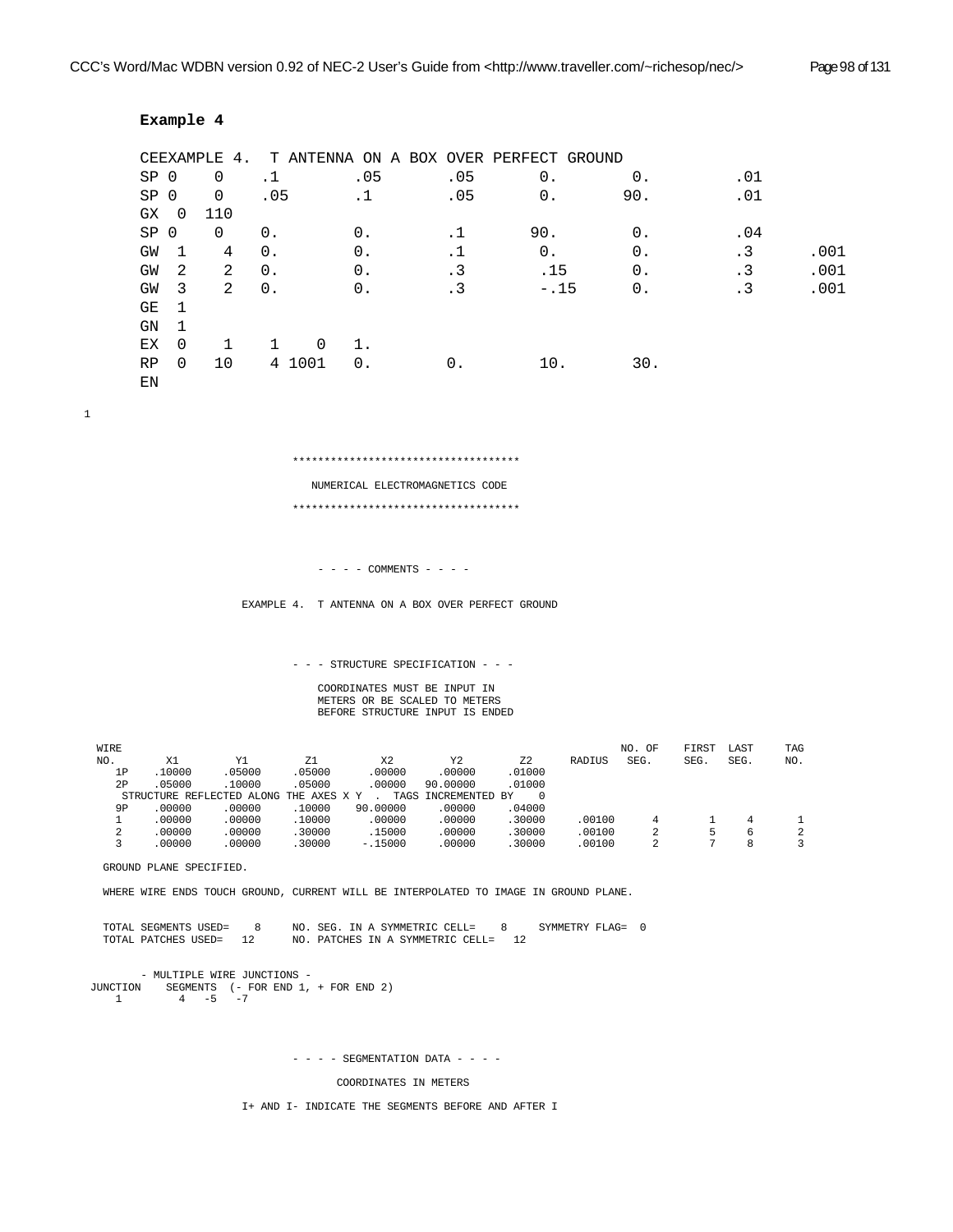| SEG. | COORDINATES OF | SEG.   | CENTER | SEG.   | ORIENTATION | ANGLES           | WIRE          | CONNECTION DATA |   |       | TAG            |
|------|----------------|--------|--------|--------|-------------|------------------|---------------|-----------------|---|-------|----------------|
| NO.  |                |        | Ζ      | LENGTH | ALPHA       | <b>BETA</b>      | <b>RADIUS</b> | $T -$           |   | $T +$ | NO.            |
|      | .00000         | .00000 | .12500 | .05000 | 90,00000    | .00000           | .00100 10009  |                 |   |       |                |
|      | .00000.        | .00000 | .17500 | .05000 | 90.00000    | .00000.          | .00100        |                 |   |       |                |
|      | .00000         | .00000 | .22500 | .05000 | 90,00000    | .00000           | .00100        | 2.              |   |       |                |
| 4    | .00000.        | .00000 | .27500 | .05000 | 90.00000    | .00000.          | .00100        | 3               | 4 |       |                |
| 5.   | .03750         | .00000 | .30000 | .07500 | .00000      | .00000           | .00100        | $-7$            | 5 | 6     |                |
| 6    | .11250         | .00000 | .30000 | .07500 | .00000.     | .00000.          | .00100        | 5.              | 6 |       | $\mathfrak{D}$ |
| 7    | $-.03750$      | .00000 | .30000 | .07500 |             | .00000 180.00000 | .00100        | 4               |   | 8     |                |
| 8    | $-.11250$      | .00000 | .30000 | .07500 |             | .00000 180.00000 | .00100        |                 |   |       |                |

## - - - SURFACE PATCH DATA - - -  $-$

#### COORDINATES IN METERS

| PATCH          | <b>COORD</b> | OF        | PATCH CENTER | tint t    | NORMAL VECTOR |          | PATCH  |           | <b>COMPONENTS</b> | OF             | TANGENT<br>UNIT | V'ECTORS |                |
|----------------|--------------|-----------|--------------|-----------|---------------|----------|--------|-----------|-------------------|----------------|-----------------|----------|----------------|
| NO.            | X            |           | Ζ            | Χ         | <b>T</b>      | Ζ        | AREA   | X1        | Y1                | Z <sub>1</sub> | X <sub>2</sub>  | Y2       | Z <sub>2</sub> |
|                | .10000       | .05000    | .05000       | 1.0000    | .0000         | $-.0000$ | .01000 | .0000     | 1.0000            | .0000          | .0000           | $-.0000$ | 1.0000         |
| $\mathfrak{D}$ | .05000       | .10000    | .05000       | 0.0000    | 1.0000        | .0000    | .01000 | $-1.0000$ | 0.0000            | .0000          | .0000           | .0000    | 1,0000         |
| 3              | .10000       | $-.05000$ | .05000       | 1.0000    | $-.0000$      | $-.0000$ | .01000 | .0000.    | $-1.0000$         | .0000          | .0000           | .0000.   | 1.0000         |
| 4              | .05000       | $-.10000$ | .05000       | 0.0000    | $-1.0000$     | $-.0000$ | .01000 | $-1.0000$ | 0.0000            | .0000          | .0000           | $-.0000$ | 1.0000         |
| 5              | $-.10000$    | .05000    | .05000       | $-1.0000$ | $-.0000$      | $-.0000$ | .01000 | $-.0000$  | 1.0000            | .0000          | $-.0000$        | $-.0000$ | 1.0000         |
| 6              | $-.05000$    | .10000    | .05000       | 0.0000    | 1.0000        | $-.0000$ | .01000 | 1,0000    | 0.0000            | .0000          | $-.0000$        | .0000    | 1.0000         |
|                | $-.10000$    | $-.05000$ | .05000       | $-1.0000$ | .0000         | $-.0000$ | .01000 | $-.0000$  | $-1.0000$         | .0000          | $-.0000$        | .0000.   | 1.0000         |
| 8              | $-.05000$    | $-.10000$ | .05000       | 0.0000    | $-1.0000$     | .0000    | .01000 | 1.0000    | 0.0000            | .0000          | $-.0000$        | $-.0000$ | 1.0000         |
| 9              | .05000       | .05000    | .10000       | $-.0000$  | .0000         | 0.0000   | .01000 | 1.0000    | .0000             | .0000          | .0000           | 1.0000   | $-.0000$       |
| 10             | $-.05000$    | .05000    | .10000       | $-.0000$  | .0000         | L. 0000  | .01000 | 1,0000    | .0000             | .0000          | .0000           | 1.0000   | $-.0000$       |
| 11             | $-.05000$    | $-.05000$ | .10000       | $-.0000$  | .0000         | L. 0000  | .01000 | 1,0000    | .0000             | .0000          | .0000           | 1.0000   | $-.0000$       |
| 12             | .05000       | $-.05000$ | .10000       | $-.0000$  | .0000         | 0.0000   | .01000 | 1.0000    | .0000             | .0000          | .0000.          | 1.0000   | $-.0000$       |

| ***** DATA CARD NO. 1 GN 1 0 0 0.00000E-01 0.00000E-01 0.00000E-01 0.00000E-01 0.00000E-01 0.00000E-01 *****    |  |  |  |  |  |  |
|-----------------------------------------------------------------------------------------------------------------|--|--|--|--|--|--|
| ***** DATA CARD NO. 2 FX 0 1 1 0 1.00000F+00 0.00000F-01 0.00000F-01 0.00000F-01 0.00000F-01 0.00000F-01 + **** |  |  |  |  |  |  |
| ***** DATA CARD NO. 3 RP 0 10 4 1001 0.00000E-01 0.00000E-01 1.00000E+01 3.00000E+01 0.00000E-01 0.00000E-01    |  |  |  |  |  |  |

- - - - - - FREQUENCY - - - - - -

 FREQUENCY= 2.9980E+02 MHZ WAVELENGTH= 1.0000E+00 METERS

APPROXIMATE INTEGRATION EMPLOYED FOR SEGMENTS MORE THAN 1.000 WAVELENGTHS APART

- - - STRUCTURE IMPEDANCE LOADING - - -

THIS STRUCTURE IS NOT LOADED

 $-$  -  $-$  ANTENNA ENVIRONMENT - - -

PERFECT GROUND

- - - MATRIX TIMING - - -

FILL= .000 SEC., FACTOR= .000 SEC.

 $-$  -  $-$  ANTENNA INPUT PARAMETERS  $-$  -  $-$ 

TAG SEG. VOLTAGE(VOLTS) CURRENT(AMPS) IMPEDANCE(OHMS) ADMITTANCE(MHOS) POWER<br>NO. NO. REAL IMAG. REAL IMAG. REAL IMAG. REAL IMAG. REAL IMAG. (WATTS)<br>11.00000E+000.00000E-012.25807E-03-2.71947E-031.80727E+022.17655E+022.2580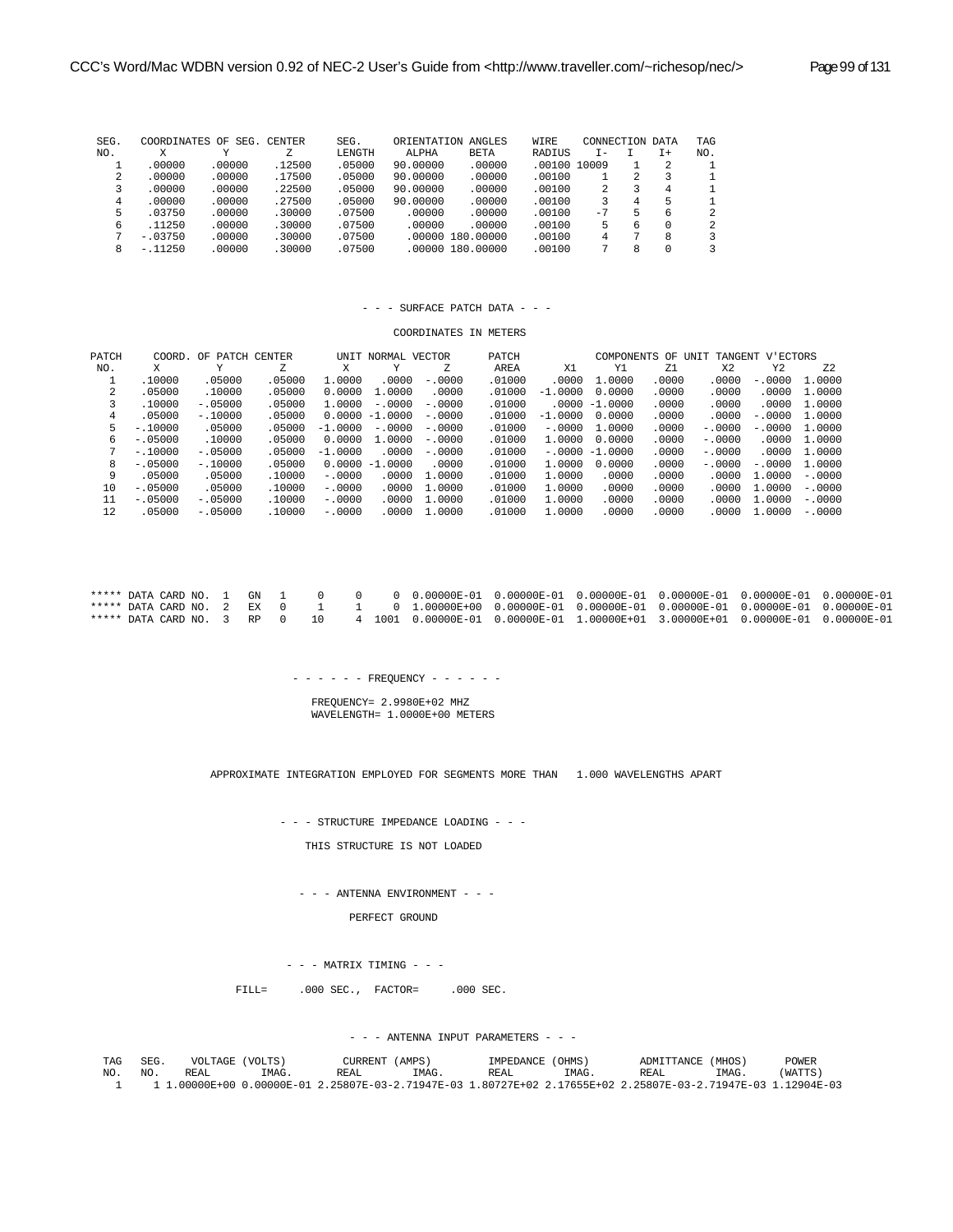$-$  -  $-$  CURRENTS AND LOCATION - - -

DISTANCES IN WAVELENGTHS

| SEG.            | TAG            | COORD.   | SEG.<br>ΟF | CENTER | SEG.   | $-$ - $-$ CURRENT             | $(MPS)$ - - -  |           |
|-----------------|----------------|----------|------------|--------|--------|-------------------------------|----------------|-----------|
| NO.             | NO.            | X        | Y          | Z.     | LENGTH | REAL<br>IMAG.                 | MAG.           | PHASE     |
|                 |                | .0000    | .0000      | .1250  | .05000 | 2.2581E-03 -2.7195E-03        | 3.5347E-03     | $-50.296$ |
| $\mathfrak{D}$  | $\mathbf{1}$   | .0000.   | .0000      | .1750  | .05000 | $2.2309E-03 -3.4896E-03$      | 4.1418E-03     | $-57.409$ |
| 3               |                | .0000    | .0000      | .2250  | .05000 | $2.1622E - 03 - 3.9058E - 03$ | $4.4644E - 03$ | $-61.032$ |
| 4               |                | .0000.   | .0000.     | .2750  | .05000 | $2.0278E - 03 - 3.8953E - 03$ | $4.3915E - 03$ | $-62.500$ |
| 5.              | 2              | .0375    | .0000      | .3000  | .07500 | 8.1382E-04 -1.5860E-03        | 1.7826E-03     | $-62.836$ |
| 6               | $\mathfrak{D}$ | .1125    | .0000.     | .3000  | .07500 | $3.2206E - 04 - 6.4890E - 04$ | 7.2443E-04     | $-63.604$ |
| $7\phantom{.0}$ | 3              | $-.0375$ | .0000.     | .3000  | .07500 | 8.1382E-04 -1.5860E-03        | 1.7826E-03     | $-62.836$ |
| 8               | 3              | $-.1125$ | .0000      | .3000  | .07500 | $3.2206E-04 -6.4890E-04$      | 7.2443E-04     | $-63.604$ |

#### - - - - SURFACE PATCH CURRENTS - - - -

DISTANCE IN WAVELENGTHS CURRENT IN AMPS/METER

| SURFACE COMPONENTS           |              |    |                      |          |                                                                                       |       | - - - RECTANGULAR COMPONENTS - - - |              |                                                   |                                                |                                  |                           |  |
|------------------------------|--------------|----|----------------------|----------|---------------------------------------------------------------------------------------|-------|------------------------------------|--------------|---------------------------------------------------|------------------------------------------------|----------------------------------|---------------------------|--|
|                              | PATCH CENTER |    | <b>TANGENT</b>       | VECTOR 1 | TANGENT VECTOR 2                                                                      |       |                                    | $\mathbf{x}$ |                                                   | Y                                              |                                  | $Z_{\rm i}$               |  |
| X                            | Y            | Z. | MAG.                 | PHASE    | MAG.                                                                                  | PHASE | <b>REAL</b>                        | IMAG.        | <b>REAL</b>                                       | IMAG.                                          | <b>REAL</b>                      | IMAG.                     |  |
| $\mathbf{1}$                 |              |    |                      |          |                                                                                       |       |                                    |              |                                                   |                                                |                                  |                           |  |
| .100<br>$\overline{a}$       | .050         |    | $.050$ 1.2095E-03    |          | $111.88$ 8.4058E-03 -115.75 -0.00E-01 0.00E-01 -4.51E-04                              |       |                                    |              |                                                   |                                                | $1.12E-03 - 3.65E-03 - 7.57E-03$ |                           |  |
| .050<br>$\mathbf{R}$         | .100         |    | $.050$ 1.2018 $E-03$ |          | $-68.27$ 8.2434E-03 -116.57 -4.45E-04 1.12E-03 -1.94E-11 4.88E-11 -3.69E-03 -7.37E-03 |       |                                    |              |                                                   |                                                |                                  |                           |  |
| .100<br>4                    | $-050$       |    | $.050$ 1.2095E-03    |          | $111.88$ 8.4058E-03 -115.75 -0.00E-01 0.00E-01                                        |       |                                    |              |                                                   | $4.51E-04 -1.12E-03 -3.65E-03 -7.57E-03$       |                                  |                           |  |
| .050<br>5                    | $-100$       |    | 050 1 2018E-03       |          | $-68.27$ 8.2434E-03 -116.57 -4.45E-04 1.12E-03                                        |       |                                    |              |                                                   | $1.94E-11$ $-4.88E-11$ $-3.69E-03$ $-7.37E-03$ |                                  |                           |  |
| $-.100$<br>6                 | .050         |    | $.050$ 1.2095E-03    |          | $111.88$ 8.4058E-03 -115.75 0.00E-01 0.00E-01 -4.51E-04 1.12E-03 -3.65E-03 -7.57E-03  |       |                                    |              |                                                   |                                                |                                  |                           |  |
| $-.050$<br>7                 | 1 Q Q        |    | $.050$ 1.2017 $E-03$ |          | $-68.278.2434E-03 -116.57$ 4.45E-04 -1.12E-03 -1.94E-11 4.88E-11 -3.69E-03 -7.37E-03  |       |                                    |              |                                                   |                                                |                                  |                           |  |
| $-.100$<br>$\mathsf{R}$      | $-.050$      |    | $.050$ 1.2095E-03    |          | 111.88 8.4058E-03 -115.75 0.00E-01                                                    |       |                                    |              | $0.00E-01$ 4.51E-04 -1.12E-03 -3.65E-03 -7.57E-03 |                                                |                                  |                           |  |
| $-.050$<br>9                 | $-.100$      |    | $.050$ 1.2017E-03    |          | $-68.27$ 8.2434E-03 -116.57 4.45E-04 -1.12E-03 1.94E-11 -4.88E-11 -3.69E-03 -7.37E-03 |       |                                    |              |                                                   |                                                |                                  |                           |  |
| .050<br>10                   | .050         |    | $.1006.9791E-03$     |          | $111.78$ 6.7774F-03 111.82 -2.59F-03 6.48F-03 -2.52F-03                               |       |                                    |              |                                                   | $6.29E - 03$                                   | $0.00E - 01$                     | $0.00E - 01$              |  |
| $-.050$<br>11                | 0.50         |    | $.100$ 6.9791 $E-03$ |          | $-68.22$ 6.7774F-03 111.82 2.59F-03 -6.48F-03 -2.52F-03                               |       |                                    |              |                                                   | $6.29E - 03$                                   |                                  | $0.00E - 01 - 0.00E - 01$ |  |
| $-.050$<br>$12 \overline{ }$ | - 050        |    | $.100\,6.9791E-03$   |          | $-68.22$ 6.7774E-03 $-68.18$ 2.59E-03 -6.48E-03 2.52E-03 -6.29E-03                    |       |                                    |              |                                                   |                                                | $0.00E - 01$                     | $0.00E - 01$              |  |
| .050                         | $-.050$      |    | $.1006.9791E-03$     |          | 111.78 6.7774E-03                                                                     |       | $-68.18 - 2.59E - 03$              | $6.48E - 03$ |                                                   | $2.52E-03 -6.29E-03 -0.00E-01$                 |                                  | $0.00E - 01$              |  |

- - - POWER BUDGET - - -

INPUT POWER  $= 1.1290E-03$  WATTS RADIATED POWER= 1.1290E-03 WATTS<br>STRUCTURE LOSS= 0.0000E-01 WATTS<br>NETWORK LOSS = 0.0000E-01 WATTS<br>EFFICIENCY = 100.00 PERCENT

#### - - - RADIATION PATTERNS - - -

| $ -$ ANGLES    | $ -$           |          | - POWER GAINS -             |           |         | POLARIZATION |               | E (THETA)<br>$\overline{\phantom{a}}$ | $ -$<br>$\overline{\phantom{0}}$ | E(PHI)<br>$ -$<br>$\overline{\phantom{0}}$ |                |
|----------------|----------------|----------|-----------------------------|-----------|---------|--------------|---------------|---------------------------------------|----------------------------------|--------------------------------------------|----------------|
| THETA          | PHI            | VERT.    | HOR.                        | TOTAL     | AXIAL   | TILT         | SENSE         | MAGNITUDE                             | PHASE                            | MAGNITUDE                                  | PHASE          |
| <b>DEGREES</b> | <b>DEGREES</b> | DB       | DB                          | DB        | RATIO   | DEG.         |               | VOLTS/M                               | <b>DEGREES</b>                   | VOLTS/M                                    | <b>DEGREES</b> |
| .00            | .00            |          | $-144.52 - 146.03$          | $-142.20$ | .10900  | 39.93        | RIGHT         | 1.54659E-08                           | 84.20                            | 1.30020E-08                                | 71.57          |
| 10.00          | .00            |          | $-13.76 - 144.43$           | $-13.76$  | 0.00000 | 0.00         | LINEAR        | 5.33569E-02                           | $-7.55$                          | 1.56265E-08                                | 74.74          |
| 20.00          | .00            |          | $-7.53 - 144.77$            | $-7.53$   | 0.00000 | 0.00         | LINEAR        | 1.09305E-01                           | $-5.62$                          | 1.50174E-08                                | 62.85          |
| 30.00          | .00            |          | $-3.71 - 145.47$            | $-3.71$   | 0.00000 | 0.00         | LINEAR        | 1.69676E-01                           | $-2.91$                          | 1.38587E-08                                | 81.47          |
| 40.00          | .00            |          | $-.90 - 147.21$             | $-.90$    | 0.00000 | 0.00         | LINEAR        | $2.34569E - 01$                       | .05                              | 1.13432E-08                                | 64.98          |
| 50.00          | .00            |          | $1.28 - 147.61$             | 1.28      | 0.00000 | 0.00         | LINEAR        | 3.01471E-01                           | 2.82                             | 1.08350E-08                                | 71.57          |
| 60.00          | .00            |          | $2.94 - 150.97$             | 2.94      | 0.00000 | 0.00         | LINEAR        | 3.65091E-01                           | 5.11                             | 7.35666E-09                                | 62.24          |
| 70.00          | .00            |          | $4.12 - 151.99$             | 4.12      | 0.00000 | 0.00         | LINEAR        | 4.18285E-01                           | 6.79                             | 6.54601E-09                                | 96.01          |
| 80.00          | .00            |          | $4.83 - 164.60$             | 4.83      | 0.00000 | 0.00         | <b>LINEAR</b> | 4.53809E-01                           | 7.80                             | $1.53231E - 09$                            | 63.43          |
| 90.00          | .00            |          | $5.07 - 999.99$             | 5.07      | .00000  | .00          | LINEAR        | 4.66307E-01                           | 8.13                             | $0.00000E - 01$                            | .00            |
| .00            | 30.00          |          | $-142.38 - 156.09 - 142.20$ |           | .10900  | 9.93         | <b>RTGHT</b>  | 1.97887E-08                           | 80.08                            | 4.08122E-09                                | 47.08          |
| 10.00          | 30.00          | $-14.02$ | $-37.84$                    | $-14.00$  | .03737  | $-3.00$      | RIGHT         | 5.18064E-02                           | $-8.73$                          | 3.33673E-03                                | $-153.15$      |
| 20.00          | 30.00          | $-7.78$  | $-31.80$                    | $-7.76$   | .03466  | $-3.01$      | <b>RTGHT</b>  | $1.06290E - 01$                       | $-6.67$                          | $6.69072E - 03$                            | $-153.15$      |
| 30.00          | 30.00          | $-3.93$  | $-28.38$                    | $-3.92$   | .03042  | $-2.95$      | RIGHT         | 1.65480E-01                           | $-3.75$                          | 9.91397E-03                                | $-153.15$      |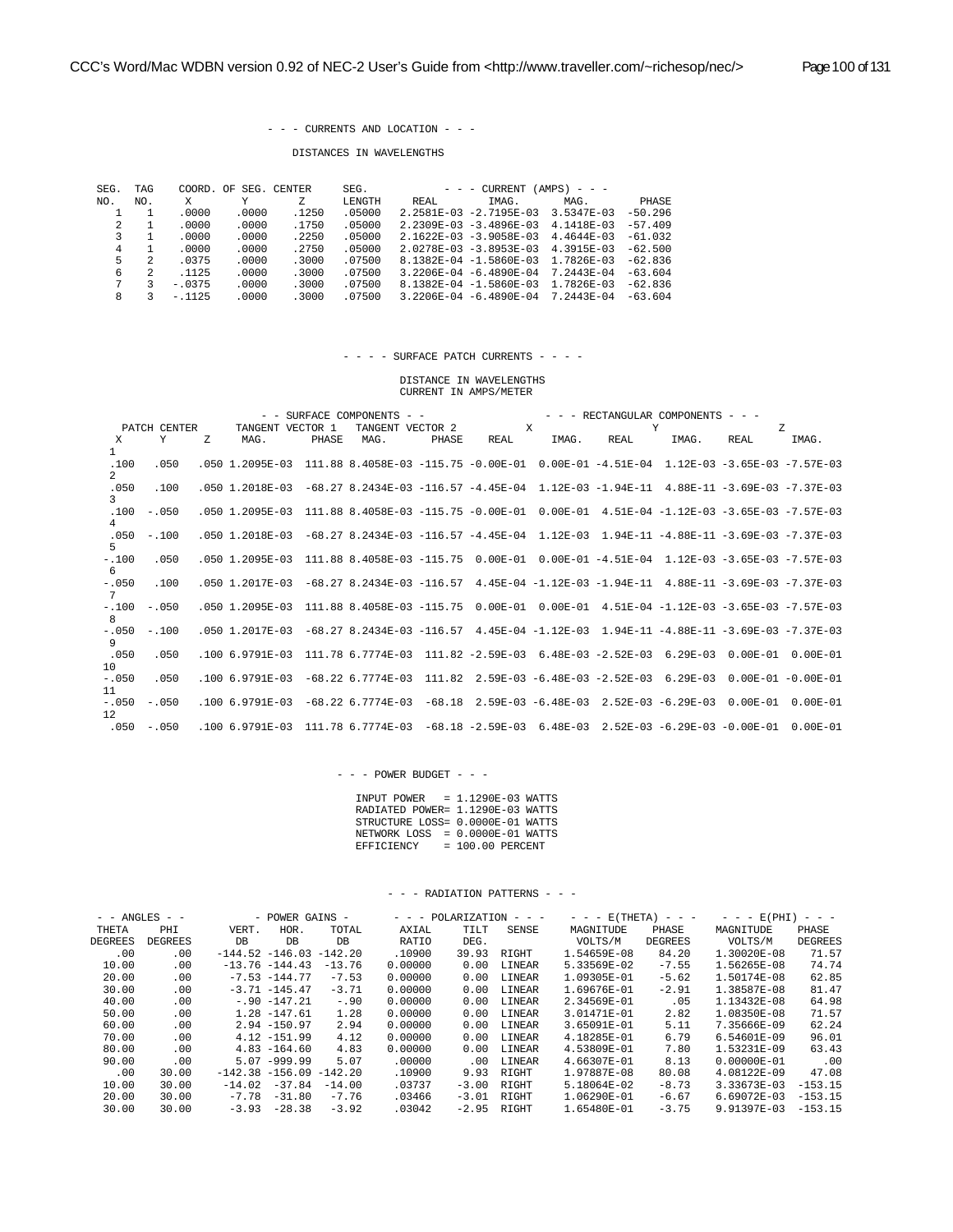| 40.00 | 30.00 | $-1.08$ | $-26.30$                    | $-1.07$  | .02517  | $-2.79$  | RIGHT        | 2.29786E-01     | $-.56$   | 1.25926E-02     | $-153.15$ |
|-------|-------|---------|-----------------------------|----------|---------|----------|--------------|-----------------|----------|-----------------|-----------|
| 50.00 | 30.00 | 1.15    | $-25.34$                    | 1.16     | .01957  | $-2.47$  | <b>RTGHT</b> | $2.96962E - 01$ | 2.42     | $1.40761E - 02$ | $-153.15$ |
| 60.00 | 30.00 | 2.86    | $-25.59$                    | 2.87     | .01412  | $-2.01$  | RIGHT        | 3.61722E-01     | 4.89     | 1.36726E-02     | $-153.15$ |
| 70.00 | 30.00 | 4.09    | $-27.50$                    | 4.09     | .00907  | $-1.42$  | RIGHT        | 4.16529E-01     | 6.68     | 1.09688E-02     | $-153.15$ |
| 80.00 | 30.00 | 4.83    | $-32.55$                    | 4.83     | .00442  | $-.73$   | RIGHT        | 4.53465E-01     | 7.77     | 6.13132E-03     | $-153.15$ |
| 90.00 | 30.00 |         | $5.07 - 165.86$             | 5.07     | 0.00000 | 0.00     | LINEAR       | 4.66523E-01     | 8.13     | 1.32478E-09     | $-70.18$  |
| .00   | 60.00 |         | $-142.78 - 151.17 - 142.20$ |          | .10900  | $-20.07$ | RIGHT        | 1.88818E-08     | 76.70    | 7.19216E-09     | $-84.40$  |
| 10.00 | 60.00 |         | $-14.54 - 37.83$            | $-14.52$ | .04222  | $-3.09$  | RIGHT        | 4.87717E-02     | $-11.33$ | 3.34127E-03     | $-153.15$ |
| 20.00 | 60.00 | $-8.28$ | $-31.75$                    | $-8.26$  | .03909  | $-3.12$  | RIGHT        | 1.00327E-01     | $-8.95$  | 6.72501E-03     | $-153.16$ |
| 30.00 | 60.00 | $-4.38$ | $-28.29$                    | $-4.37$  | .03409  | $-3.09$  | RIGHT        | 1.57060E-01     | $-5.59$  | 1.00184E-02     | $-153.18$ |
| 40.00 | 60.00 | $-1.46$ | $-26.16$                    | $-1.44$  | .02787  | $-2.92$  | RIGHT        | 2.20029E-01     | $-1.89$  | 1.28028E-02     | $-153.19$ |
| 50.00 | 60.00 | .87     | $-25.14$                    | .88      | .02130  | $-2.59$  | RIGHT        | 2.87603E-01     | 1.57     | 1.43968E-02     | $-153.20$ |
| 60.00 | 60.00 | 2.69    | $-25.35$                    | 2.70     | .01508  | $-2.10$  | RIGHT        | 3.54582E-01     | 4.41     | 1.40578E-02     | $-153.21$ |
| 70.00 | 60.00 | 4.01    | $-27.23$                    | 4.01     | .00952  | $-1.47$  | RIGHT        | 4.12665E-01     | 6.48     | 1.13239E-02     | $-153.21$ |
| 80.00 | 60.00 | 4.81    | $-32.26$                    | 4.81     | .00458  | $-.76$   | RIGHT        | 4.52516E-01     | 7.72     | 6.34616E-03     | $-153.21$ |
| 90.00 | 60.00 |         | $5.08 - 154.24$             | 5.08     | 0.00000 | 0.00     | LINEAR       | 4.66738E-01     | 8.13     | 5.04750E-09     | $-10.39$  |
| .00   | 90.00 |         | $-146.03 - 144.52 - 142.20$ |          | .10900  | $-50.07$ | RIGHT        | 1.30020E-08     | 71.57    | 1.54659E-08     | $-95.80$  |
| 10.00 | 90.00 |         | $-14.81 - 143.13$           | $-14.81$ | 0.00000 | 0.00     | LINEAR       | 4.72923E-02     | $-12.75$ | 1.81421E-08     | $-93.80$  |
| 20.00 | 90.00 |         | $-8.54 - 143.32$            | $-8.54$  | 0.00000 | 0.00     | LINEAR       | 9.73869E-02     | $-10.21$ | 1.77559E-08     | $-94.18$  |
| 30.00 | 90.00 |         | $-4.62 - 144.80$            | $-4.62$  | 0.00000 | 0.00     | LINEAR       | 1.52844E-01     | $-6.60$  | 1.49726E-08     | $-103.04$ |
| 40.00 | 90.00 |         | $-1.65 - 143.77$            | $-1.65$  | 0.00000 | 0.00     | LINEAR       | 2.15060E-01     | $-2.62$  | 1.68649E-08     | $-104.74$ |
| 50.00 | 90.00 |         | $.72 - 149.34$              | .72      | 0.00000 | 0.00     | LINEAR       | 2.82756E-01     | 1.11     | 8.87822E-09     | $-102.27$ |
| 60.00 | 90.00 |         | $2.60 - 147.14$             | 2.60     | 0.00000 | 0.00     | LINEAR       | 3.50811E-01     | 4.17     | 1.14368E-08     | $-101.96$ |
| 70.00 | 90.00 |         | $3.96 - 147.38$             | 3.96     | 0.00000 | 0.00     | LINEAR       | 4.10555E-01     | 6.38     | 1.11278E-08     | $-141.91$ |
| 80.00 | 90.00 |         | $4.80 - 156.95$             | 4.80     | 0.00000 | 0.00     | LINEAR       | 4.51911E-01     | 7.70     | 3.69785E-09     | $-150.45$ |
| 90.00 | 90.00 |         | $5.08 - 159.58$             | 5.08     | 0.00000 | 0.00     | LINEAR       | 4.66739E-01     | 8.14     | 2.73096E-09     | $-163.43$ |
|       |       |         |                             |          |         |          |              |                 |          |                 |           |

AVERAGE POWER GAIN= 1.79986E+00 SOLID ANGLE USED IN AVERAGING=( .5000)\*PI STERADIANS.

\*\*\*\*\* DATA CARD NO. 4 EN 0 0 0 0 0.00000E-01 0.00000E-01 0.00000E-01 0.00000E-01 0.00000E-01 0.00000E-01

 $RUN TIME = .000$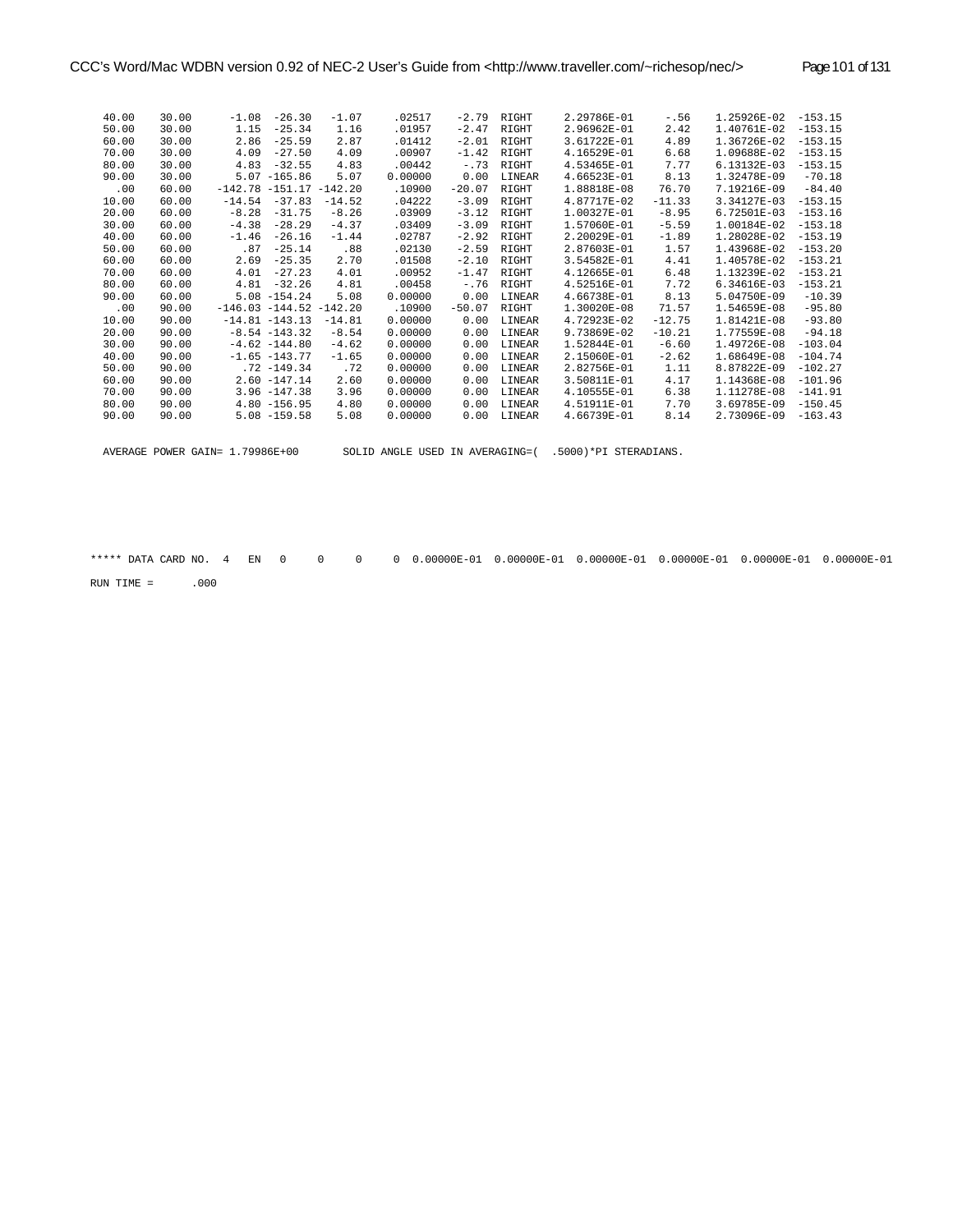## **Example 5**

Example 5 is a practical log-periodic antenna with 12 elements. Input data for the transmission line sections is printed in the table "Network Data." The table "Structure Excitation Data at Network connection Points" contains the voltage, current impedance, admittance, and power in each segment to which transmission lines or network connect. This segment current will differ from the current into the connection transmission line if there are other transmission lines, network ports, or a voltage source providing alternate current paths. Thus, the current printed here for segment 3 differs from that in the table antenna "Input Parameters." The latter is the current through the voltage source and includes the current into the segment and into the transmission line. Power listed in the network-connection table is the power being fed into the segment. A negative power indicates that the structure is feeding power into the network or transmission line.

With 78 segments, file storage must be used for the interaction matrix. The line after data card number 14 shows how the matrix has been divided into blocks for transfer between core and the files. The line "CP TIME TAKEN FOR FACTORIZATION," gives the amount of central processor time used to factor the matrix excluding time spent transferring data between core and the files.

The EX card option has been used to print the relative asymmetry of the driving-point admittance matrix. The driving-point admittance matrix is the matrix of self and mutual admittances of segments connected to transmission lines, network ports, or voltage sources and should be symmetric.

#### **Input Card Deck:**

|           |                |                |             |                |                                                      |                           | CM 12 ELEMENT LOG PERIODIC ANTENNA IN FREE SPACE |        |       |        |
|-----------|----------------|----------------|-------------|----------------|------------------------------------------------------|---------------------------|--------------------------------------------------|--------|-------|--------|
| <b>CM</b> |                | 78 SEGMENTS.   |             |                | SIGMA=O/L<br>CM DIPOLE LENGTH TO DIAMETER RATIO=150. |                           | RECEIVING AND TRANS. PATTERNS.                   |        |       |        |
| CE        |                | $TAU = 0.93$ . |             |                | $SIGMA=0.70$ .                                       |                           | BOOM IMPEDANCE=50. OHMS.                         |        |       |        |
| GM        | $\mathbf{1}$   | 5              | 0.0000      |                |                                                      |                           | $-1.0000$ 0.0000000 0.00000                      | 1.0000 | 0.000 | .00667 |
| GM        | 2              | 5              | $-.7527$    |                | $-1.0753$                                            | 0.                        | $-.7527$                                         | 1.0753 | 0.    | .00717 |
| GW        | $\mathbf{3}$   | 5              | $-1.562$    |                | $-1.1562$                                            | $0$ .                     | $-1.562$                                         | 1.1562 | $0$ . | .00771 |
| GW        | 4              | 5              | $-2.4323$   |                | $-1.2432$                                            | 0.                        | $-2.4323$                                        | 1.2432 | 0.    | .00829 |
| GW        | 5              | 5              | $-3.368$    |                | $-1.3368$                                            | 0.                        | $-3.368$                                         | 1.3368 | $0$ . | .00891 |
| GW        | 6              | 7              | $-4.3742$   |                | $-1.4374$                                            | $0$ .                     | $-4.3742$                                        | 1.4374 | $0$ . | .00958 |
| GW        | 7              | 7              | $-5.4562$   |                | $-1.5456$                                            | 0.                        | $-5.4562$                                        | 1.5456 | $0$ . | .0103  |
| GW        | 8              | 7              | $-6.6195$   |                | $-1.6619$                                            | 0.                        | $-6.6195$                                        | 1.6619 | $0$ . | .01108 |
| GW        | 9              | 7              | $-7.8705$   |                | $-1.787$                                             | 0.                        | -7.8705                                          | 1.787  | 0.    | .01191 |
|           | GW 10          | 7              | $-9.2156$   |                | $-1.9215$                                            | 0.                        | $-9.2156$                                        | 1.9215 | $0$ . | .01281 |
| GW 11     |                | 9              | $-10.6619$  |                | $-2.0662$                                            | 0.                        | $-10.6619$                                       | 2.0662 | $0$ . | .01377 |
|           | GW 12          | 9              | $-12.2171$  |                | $-2.2217$                                            | 0.                        | $-12.2171$                                       | 2.2217 | 0.    | .01481 |
| GE        |                |                |             |                |                                                      |                           |                                                  |        |       |        |
| FR.       | $\overline{0}$ | 0              | 0           | 0              | 46.29                                                | $0$ .                     |                                                  |        |       |        |
| TL        | $\mathbf{1}$   | $\mathsf{3}$   | 2           | $\mathbf{3}$   | $-50.$                                               |                           |                                                  |        |       |        |
| TL        | 2              | $\mathbf{3}$   | $\mathsf 3$ | 3              | $-50.$                                               |                           |                                                  |        |       |        |
| TL        | 3              | 3              | 4           | $\mathbf{3}$   | $-50.$                                               |                           |                                                  |        |       |        |
| TL        | 4              | $\mathbf{3}$   | 5           | $\mathbf{3}$   | $-50.$                                               |                           |                                                  |        |       |        |
| TL        | 5              | $\overline{3}$ | 6           | $\overline{4}$ | $-50.$                                               |                           |                                                  |        |       |        |
| TL        | 6              | 4              | 7           | $\overline{4}$ | $-50.$                                               |                           |                                                  |        |       |        |
| TL.       | 7              | 4              | 8           | 4              | $-50.$                                               |                           |                                                  |        |       |        |
| TL        | 8              | $\overline{4}$ | 9           | 4              | $-50.$                                               |                           |                                                  |        |       |        |
| TL        | 9              | 4              | 10          | 4              | $-50.$                                               |                           |                                                  |        |       |        |
|           | TL 10          | 4              | 11          | 5              | $-50.$                                               |                           |                                                  |        |       |        |
| TL 11     |                | 5              | 12          | 5              |                                                      | $-50.$ , 0., 0., 0., 0.02 |                                                  |        |       |        |
| ЕX        | 0              | $\mathbf{1}$   | 3           | 10             |                                                      | $\mathbf 1$               |                                                  |        |       |        |
| RP        | $\Omega$       | 37             | 1 1110      |                | 90.                                                  | 0.                        | $-5.$                                            | 0.     |       |        |
| EN.       |                |                |             |                |                                                      |                           |                                                  |        |       |        |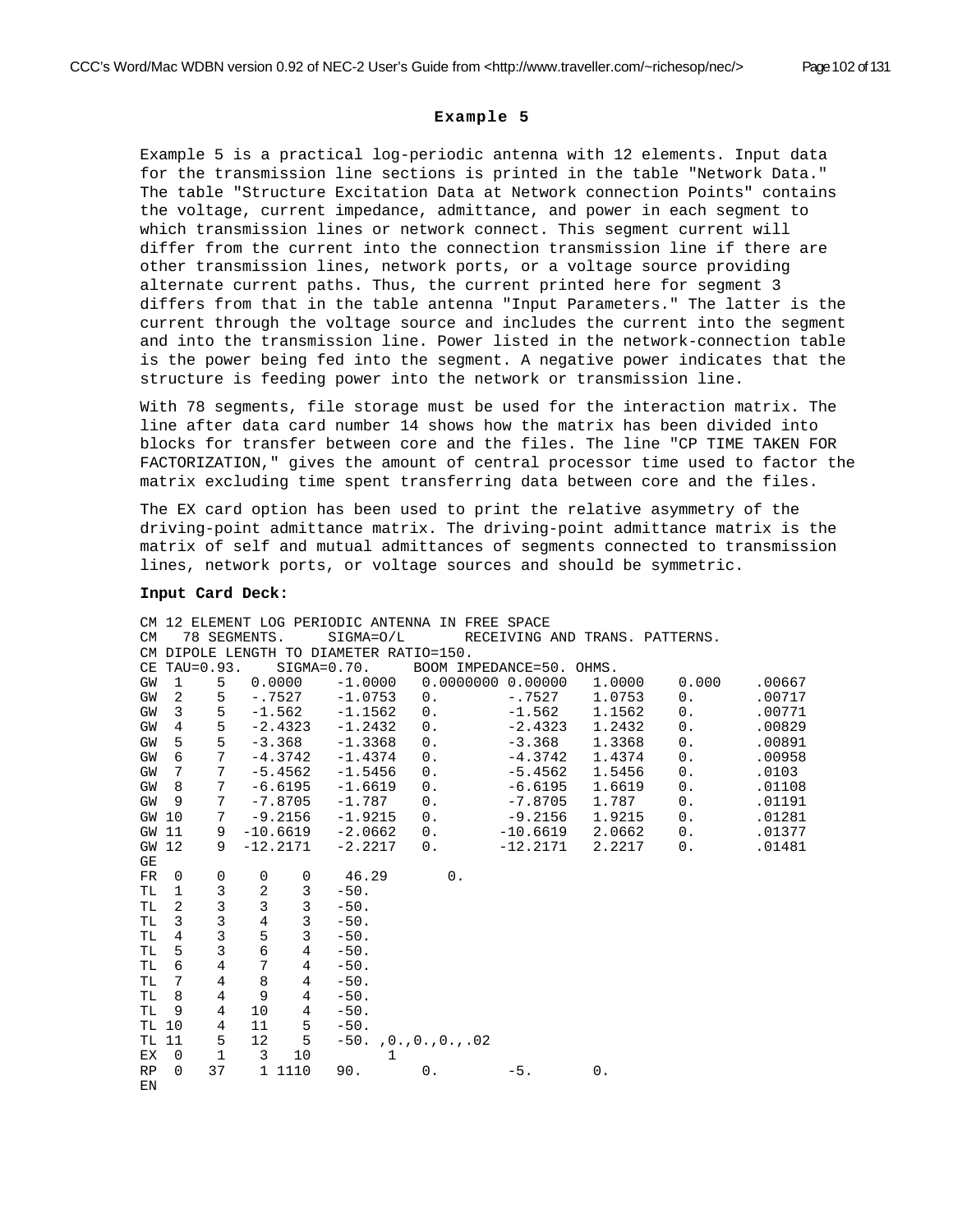# **Line-Printer Output:**

1

\*\*\*\*\*\*\*\*\*\*\*\*\*\*\*\*\*\*\*\*\*\*\*\*\*\*\*\*\*\*\*\*\*\*\*\*

NUMERICAL ELECTROMAGNETICS CODE

\*\*\*\*\*\*\*\*\*\*\*\*\*\*\*\*\*\*\*\*\*\*\*\*\*\*\*\*\*\*\*\*\*\*\*\*

 $- - - -$  COMMENTS - - - -

 12 ELEMENT LOG PERIODIC ANTENNA IN FREE SPACE 78 SEGMENTS. SIGMA=O/L RECEIVING AND TRANS. PATTERNS. DIPOLE LENGTH TO DIAMETER RATIO=150. TAU=0.93. SIGMA=0.70. BOOM IMPEDANCE=50. OHMS.

- - - STRUCTURE SPECIFICATION - - -

 COORDINATES MUST BE INPUT IN METERS OR BE SCALED TO METERS<br>BEFORE STRUCTURE INPUT IS ENDED

| WIRE |             |            |        |                |         |                |               | NO. OF | FIRST | LAST | TAG |
|------|-------------|------------|--------|----------------|---------|----------------|---------------|--------|-------|------|-----|
| NO.  | X1          | Y1         | Z1     | X <sub>2</sub> | Y2      | Z <sub>2</sub> | <b>RADIUS</b> | SEG.   | SEG.  | SEG. | NO. |
|      | .00000      | $-1.00000$ | .00000 | .00000         | 1,00000 | .00000         | .00667        | 5      |       |      |     |
| 2    | $-.75270$   | $-1.07530$ | .00000 | $-.75270$      | 1.07530 | .00000         | .00717        | 5.     | 6     | 10   | 2   |
|      | $-1.56200$  | $-1.15620$ | .00000 | $-1.56200$     | 1.15620 | .00000         | .00771        | 5.     | 11    | 15   | 3   |
| 4    | $-2.43230$  | $-1.24320$ | .00000 | $-2.43230$     | 1.24320 | .00000         | .00829        | 5.     | 16    | 20   | 4   |
| 5.   | $-3.36800$  | $-1.33680$ | .00000 | $-3.36800$     | 1.33680 | .00000         | .00891        | 5      | 21    | 25   | 5   |
| 6    | $-4.37420$  | $-1.43740$ | .00000 | $-4.37420$     | 1.43740 | .00000         | .00958        |        | 26    | 32   | 6   |
|      | $-5.45620$  | $-1.54560$ | .00000 | $-5.45620$     | 1.54560 | .00000         | .01030        | 7      | 33    | 39   |     |
| 8    | $-6.61950$  | $-1.66190$ | .00000 | $-6.61950$     | 1.66190 | .00000         | .01108        |        | 40    | 46   | 8   |
| 9    | $-7.87050$  | $-1.78700$ | .00000 | $-7.87050$     | 1.78700 | .00000         | .01191        |        | 47    | 53   | 9   |
| 10   | $-9.21560$  | $-1.92150$ | .00000 | $-9.21560$     | 1.92150 | .00000         | .01281        |        | 54    | 60   | 10  |
| 11   | $-10.66190$ | $-2.06620$ | .00000 | $-10.66190$    | 2.06620 | .00000         | .01377        | 9      | 61    | 69   | 11  |
| 12   | $-12.21710$ | $-2.22170$ | .00000 | $-12.21710$    | 2.22170 | .00000         | .01481        | 9      | 70    | 78   | 12  |
|      |             |            |        |                |         |                |               |        |       |      |     |

TOTAL SEGMENTS USED= 78 NO. SEG. IN A SYMMETRIC CELL= 78 SYMMETRY FLAG= 0

|          | - MULTIPLE WIRE JUNCTIONS -                   |  |  |  |  |
|----------|-----------------------------------------------|--|--|--|--|
| JUNCTION | SEGMENTS $(-$ FOR END $1$ , $+$ FOR END $2$ ) |  |  |  |  |
| NONE.    |                                               |  |  |  |  |

- - - - SEGMENTATION DATA - - - -

#### COORDINATES IN METERS

I+ AND I- INDICATE THE SEGMENTS BEFORE AND AFTER I

| SEG. | COORDINATES | OF<br>SEG. | <b>CENTER</b> | SEG.   | ORIENTATION | ANGLES      | WIRE          | CONNECTION     |                | DATA           | TAG            |
|------|-------------|------------|---------------|--------|-------------|-------------|---------------|----------------|----------------|----------------|----------------|
| NO.  | Х           | Υ          | Ζ             | LENGTH | ALPHA       | <b>BETA</b> | <b>RADIUS</b> | $T -$          | т              | $T +$          | NO.            |
|      | .00000      | $-.80000$  | .00000        | .40000 | .00000      | 90.00000    | .00667        | 0              |                | $\mathfrak{D}$ |                |
| 2    | .00000      | $-.40000$  | .00000        | .40000 | .00000      | 90.00000    | .00667        |                | $\mathfrak{D}$ | 3              |                |
|      | .00000      | 0.00000    | .00000        | .40000 | .00000      | 90.00000    | .00667        | $\mathfrak{D}$ |                | 4              |                |
| 4    | .00000      | .40000     | .00000        | .40000 | .00000      | 90.00000    | .00667        | 3              | 4              | 5              |                |
| 5.   | .00000      | .80000     | .00000        | .40000 | .00000      | 90.00000    | .00667        | 4              | 5              |                |                |
| 6    | $-.75270$   | $-.86024$  | .00000        | .43012 | .00000      | 90.00000    | .00717        | $\Omega$       | 6              |                | $\mathfrak{D}$ |
| 7    | $-.75270$   | $-.43012$  | .00000        | .43012 | .00000      | 90.00000    | .00717        | 6              |                | 8              | $\mathfrak{D}$ |
| 8    | $-.75270$   | .00000     | .00000        | .43012 | .00000      | 90.00000    | .00717        | 7              | 8              | 9              | 2              |
| 9    | $-.75270$   | .43012     | .00000        | .43012 | .00000      | 90.00000    | .00717        | 8              | 9              | 10             | $\mathfrak{D}$ |
| 10   | $-.75270$   | .86024     | .00000        | .43012 | .00000      | 90.00000    | .00717        | 9              | 10             |                | $\mathfrak{D}$ |
| 11   | $-1.56200$  | $-.92496$  | .00000        | .46248 | .00000      | 90.00000    | .00771        | $\Omega$       | 11             | 12             | 3              |
| 12.  | $-1.56200$  | $-.46248$  | .00000        | .46248 | .00000      | 90.00000    | .00771        | 11             | 12             | 13             | 3              |
| 13   | $-1.56200$  | 0.00000    | .00000        | .46248 | .00000      | 90.00000    | .00771        | 12.            | 13             | 14             | 3              |
| 14   | $-1.56200$  | .46248     | .00000        | .46248 | .00000      | 90.00000    | .00771        | 13             | 14             | 15             | 3              |
| 15   | $-1.56200$  | .92496     | .00000        | .46248 | .00000      | 90.00000    | .00771        | 14             | 15             |                |                |
| 16   | $-2.43230$  | $-.99456$  | .00000        | .49728 | .00000      | 90.00000    | .00829        | $\Omega$       | 16             | 17             |                |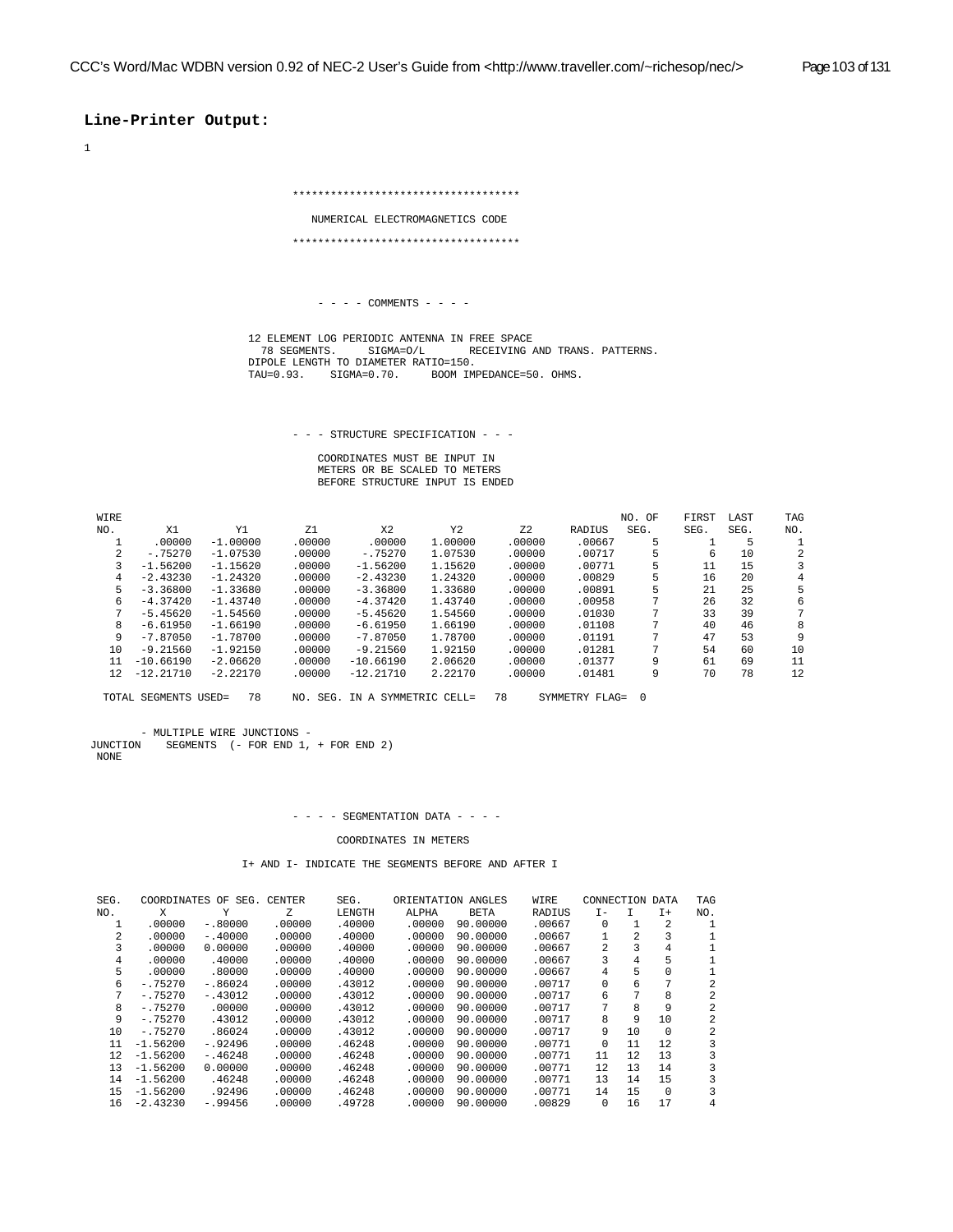| 17 | $-2.43230$             | $-.49728$  |            | .00000 |   | .49728 | .00000                | 90.00000        | .00829          | 16              | 17 | 18          | 4               |                 |                 |
|----|------------------------|------------|------------|--------|---|--------|-----------------------|-----------------|-----------------|-----------------|----|-------------|-----------------|-----------------|-----------------|
| 18 | $-2.43230$             | 0.00000    |            | .00000 |   | .49728 | .00000                | 90.00000        | .00829          | 17              | 18 | 19          | 4               |                 |                 |
| 19 | $-2.43230$             | .49728     |            | .00000 |   | .49728 | .00000                | 90.00000        | .00829          | 18              | 19 | 20          | 4               |                 |                 |
| 20 | $-2.43230$             | .99456     |            | .00000 |   | .49728 | .00000                | 90.00000        | .00829          | 19              | 20 | $\mathbf 0$ | 4               |                 |                 |
| 21 | $-3.36800$             |            |            |        |   |        | .00000                | 90.00000        |                 | 0               | 21 | 22          | 5               |                 |                 |
|    |                        | $-1.06944$ |            | .00000 |   | .53472 |                       |                 | .00891          |                 |    |             |                 |                 |                 |
| 22 | $-3.36800$             | $-.53472$  |            | .00000 |   | .53472 | .00000                | 90.00000        | .00891          | 21              | 22 | 23          | 5               |                 |                 |
| 23 | $-3.36800$             | 0.00000    |            | .00000 |   | .53472 | .00000                | 90.00000        | .00891          | 22              | 23 | 24          | 5               |                 |                 |
| 24 | $-3.36800$             | .53472     |            | .00000 |   | .53472 | .00000                | 90.00000        | .00891          | 23              | 24 | 25          | 5               |                 |                 |
| 25 | $-3.36800$             | 1.06944    |            | .00000 |   | .53472 | .00000                | 90.00000        | .00891          | 24              | 25 | $\mathbf 0$ | 5               |                 |                 |
| 26 | $-4.37420$             | $-1.23206$ |            | .00000 |   | .41069 | .00000                | 90.00000        | .00958          | 0               | 26 | 27          | 6               |                 |                 |
| 27 | $-4.37420$             | $-.82137$  |            | .00000 |   | .41069 | .00000                | 90.00000        | .00958          | 26              | 27 | 28          | 6               |                 |                 |
| 28 | $-4.37420$             | $-.41069$  |            | .00000 |   | .41069 | .00000                | 90.00000        | .00958          | 27              | 28 | 29          | 6               |                 |                 |
| 29 | $-4.37420$             | 0.00000    |            | .00000 |   | .41069 | .00000                | 90.00000        | .00958          | 28              | 29 | 30          | 6               |                 |                 |
| 30 | $-4.37420$             | .41069     |            | .00000 |   | .41069 | .00000                | 90.00000        | .00958          | 29              | 30 | 31          | 6               |                 |                 |
| 31 | $-4.37420$             |            |            |        |   |        | .00000                | 90.00000        |                 | 30              | 31 | 32          | 6               |                 |                 |
|    |                        | .82137     |            | .00000 |   | .41069 |                       |                 | .00958          |                 |    |             |                 |                 |                 |
| 32 | $-4.37420$             | 1.23206    |            | .00000 |   | .41069 | .00000                | 90.00000        | .00958          | 31              | 32 | $\mathbf 0$ | 6               |                 |                 |
| 33 | $-5.45620$             | $-1.32480$ |            | .00000 |   | .44160 | .00000                | 90.00000        | .01030          | 0               | 33 | 34          | 7               |                 |                 |
| 34 | $-5.45620$             | $-.88320$  |            | .00000 |   | .44160 | .00000                | 90.00000        | .01030          | 33              | 34 | 35          | 7               |                 |                 |
| 35 | $-5.45620$             | $-.44160$  |            | .00000 |   | .44160 | .00000                | 90.00000        | .01030          | 34              | 35 | 36          | 7               |                 |                 |
| 36 | $-5.45620$             | 0.00000    |            | .00000 |   | .44160 | .00000                | 90.00000        | .01030          | 35              | 36 | 37          | 7               |                 |                 |
| 37 | $-5.45620$             | .44160     |            | .00000 |   | .44160 | .00000                | 90.00000        | .01030          | 36              | 37 | 38          | 7               |                 |                 |
| 38 | $-5.45620$             | .88320     |            | .00000 |   | .44160 | .00000                | 90.00000        | .01030          | 37              | 38 | 39          | 7               |                 |                 |
| 39 | $-5.45620$             | 1.32480    |            | .00000 |   | .44160 | .00000                | 90.00000        | .01030          | 38              | 39 | $\mathbf 0$ | 7               |                 |                 |
| 40 | $-6.61950$             | $-1.42449$ |            | .00000 |   | .47483 | .00000                | 90.00000        | .01108          | 0               | 40 | 41          | 8               |                 |                 |
|    | $-6.61950$             |            |            |        |   | .47483 | .00000                | 90.00000        |                 |                 | 41 | 42          | 8               |                 |                 |
| 41 |                        | $-.94966$  |            | .00000 |   |        |                       |                 | .01108          | 40              |    |             |                 |                 |                 |
| 42 | $-6.61950$             | $-.47483$  |            | .00000 |   | .47483 | .00000                | 90.00000        | .01108          | 41              | 42 | 43          | 8               |                 |                 |
| 43 | $-6.61950$             | 0.00000    |            | .00000 |   | .47483 | .00000                | 90.00000        | .01108          | 42              | 43 | 44          | 8               |                 |                 |
| 44 | $-6.61950$             | .47483     |            | .00000 |   | .47483 | .00000                | 90.00000        | .01108          | 43              | 44 | 45          | 8               |                 |                 |
| 45 | $-6.61950$             | .94966     |            | .00000 |   | .47483 | .00000                | 90.00000        | .01108          | 44              | 45 | 46          | 8               |                 |                 |
| 46 | $-6.61950$             | 1.42449    |            | .00000 |   | .47483 | .00000                | 90.00000        | .01108          | 45              | 46 | 0           | 8               |                 |                 |
| 47 | $-7.87050$             | $-1.53171$ |            | .00000 |   | .51057 | .00000                | 90.00000        | .01191          | 0               | 47 | 48          | 9               |                 |                 |
| 48 | $-7.87050$             | $-1.02114$ |            | .00000 |   | .51057 | .00000                | 90.00000        | .01191          | 47              | 48 | 49          | 9               |                 |                 |
| 49 | $-7.87050$             | $-.51057$  |            | .00000 |   | .51057 | .00000                | 90.00000        | .01191          | 48              | 49 | 50          | 9               |                 |                 |
| 50 | $-7.87050$             | 0.00000    |            | .00000 |   | .51057 | .00000                | 90.00000        | .01191          | 49              | 50 | 51          | 9               |                 |                 |
| 51 | $-7.87050$             | .51057     |            | .00000 |   | .51057 | .00000                | 90.00000        | .01191          | 50              | 51 | 52          | 9               |                 |                 |
|    |                        |            |            |        |   | .51057 |                       |                 | .01191          |                 | 52 | 53          | 9               |                 |                 |
| 52 | $-7.87050$             | 1.02114    |            | .00000 |   |        | .00000                | 90.00000        |                 | 51              |    |             |                 |                 |                 |
| 53 | $-7.87050$             | 1.53171    |            | .00000 |   | .51057 | .00000                | 90.00000        | .01191          | 52              | 53 | $\mathbf 0$ | 9               |                 |                 |
| 54 | $-9.21560$             | $-1.64700$ |            | .00000 |   | .54900 | .00000                | 90.00000        | .01281          | 0               | 54 | 55          | 10              |                 |                 |
| 55 | $-9.21560$             | $-1.09800$ |            | .00000 |   | .54900 | .00000                | 90.00000        | .01281          | 54              | 55 | 56          | 10              |                 |                 |
| 56 | $-9.21560$             | $-.54900$  |            | .00000 |   | .54900 | .00000                | 90.00000        | .01281          | 55              | 56 | 57          | 10              |                 |                 |
| 57 | $-9.21560$             | 0.00000    |            | .00000 |   | .54900 | .00000                | 90.00000        | .01281          | 56              | 57 | 58          | 10              |                 |                 |
| 58 | $-9.21560$             | .54900     |            | .00000 |   | .54900 | .00000                | 90.00000        | .01281          | 57              | 58 | 59          | 10              |                 |                 |
| 59 | $-9.21560$             | 1.09800    |            | .00000 |   | .54900 | .00000                | 90.00000        | .01281          | 58              | 59 | 60          | 10              |                 |                 |
| 60 | $-9.21560$             | 1.64700    |            | .00000 |   | .54900 | .00000                | 90.00000        | .01281          | 59              | 60 | 0           | 10              |                 |                 |
|    | 61 -10.66190           | $-1.83662$ |            | .00000 |   | .45916 | .00000                | 90.00000        | .01377          | 0               | 61 | 62          | 11              |                 |                 |
|    | 62 -10.66190           | $-1.37747$ |            | .00000 |   | .45916 | .00000                | 90.00000        | .01377          | 61              | 62 | 63          | 11              |                 |                 |
|    | 63 -10.66190           | -.91831    |            | .00000 |   | .45916 | .00000                | 90.00000        | .01377          | 62              | 63 | 64          | 11              |                 |                 |
|    |                        |            |            |        |   |        |                       |                 |                 |                 |    |             |                 |                 |                 |
|    | 64 -10.66190           | $-.45916$  |            | .00000 |   | .45916 | .00000                | 90.00000        | .01377          | 63              | 64 | 65          | 11              |                 |                 |
|    | 65 -10.66190           | .00000     |            | .00000 |   | .45916 | .00000                | 90.00000        | .01377          | 64              | 65 | 66          | 11              |                 |                 |
|    | 66 -10.66190           | .45916     |            | .00000 |   | .45916 | .00000                | 90.00000        | .01377          | 65              | 66 | 67          | 11              |                 |                 |
|    | 67 -10.66190           | .91831     |            | .00000 |   | .45916 | .00000                | 90.00000        | .01377          | 66              | 67 | 68          | 11              |                 |                 |
|    | 68 -10.66190           | 1.37747    |            | .00000 |   | .45916 | .00000                | 90.00000        | .01377          | 67              | 68 | 69          | 11              |                 |                 |
|    | 69 -10.66190           | 1.83662    |            | .00000 |   | .45916 | .00000                | 90.00000        | .01377          | 68              | 69 | 0           | 11              |                 |                 |
|    | 70 -12.21710           | $-1.97484$ |            | .00000 |   | .49371 | .00000                | 90.00000        | .01481          | 0               | 70 | 71          | 12              |                 |                 |
|    | 71 -12.21710           | $-1.48113$ |            | .00000 |   | .49371 | .00000                | 90.00000        | .01481          | 70              | 71 | 72          | 12              |                 |                 |
|    | 72 -12.21710           | $-.98742$  |            | .00000 |   | .49371 | .00000                | 90.00000        | .01481          | 71              | 72 | 73          | 12              |                 |                 |
|    | 73 -12.21710           | $-.49371$  |            | .00000 |   | .49371 | .00000                | 90.00000        | .01481          | 72              | 73 | 74          | 12              |                 |                 |
|    | 74 -12.21710           | 0.00000    |            | .00000 |   | .49371 |                       | .00000 90.00000 | .01481          | 73              | 74 | 75          | 12              |                 |                 |
|    | 75 -12.21710           | .49371     |            | .00000 |   | .49371 |                       | .00000 90.00000 | .01481          | 74              | 75 | 76          | 12              |                 |                 |
|    | 76 -12.21710           | .98742     |            | .00000 |   | .49371 | .00000                | 90.00000        | .01481          | 75              | 76 | 77          | 12              |                 |                 |
|    | 77 -12.21710           | 1.48113    |            | .00000 |   | .49371 | .00000                | 90.00000        | .01481          | 76              | 77 | 78          | 12              |                 |                 |
|    |                        |            |            |        |   |        |                       |                 |                 |                 |    |             |                 |                 |                 |
|    | 78 -12.21710           | 1.97484    |            | .00000 |   | .49371 | .00000                | 90.00000        | .01481          | 77              | 78 | 0           | 12              |                 |                 |
|    |                        |            |            |        |   |        |                       |                 |                 |                 |    |             |                 |                 |                 |
|    | ***** DATA CARD NO.    | 1          | ${\rm FR}$ | 0      | 0 | 0      | $0 \quad 4.62900E+01$ |                 | $0.00000E-01$   | $0.00000E-01$   |    |             | $0.00000E-01$   | $0.00000E-01$   | $0.00000E - 01$ |
|    | ***** DATA CARD NO.    | 2          | TL         | 1      | 3 | 2      | $3 - 5.00000E + 01$   |                 | $0.00000E - 01$ | $0.00000E - 01$ |    |             | $0.00000E - 01$ | $0.00000E - 01$ | $0.00000E - 01$ |
|    | ***** DATA CARD NO.    | 3          | TL         | 2      | 3 | 3      | $3 - 5.00000E + 01$   |                 | $0.00000E-01$   | $0.00000E - 01$ |    |             | $0.00000E-01$   | $0.00000E-01$   | $0.00000E - 01$ |
|    | ***** DATA CARD NO.    | 4          | TL         | 3      | 3 | 4      | $3 - 5.00000E + 01$   |                 | $0.00000E - 01$ | $0.00000E - 01$ |    |             | $0.00000E - 01$ | $0.00000E - 01$ | $0.00000E - 01$ |
|    | ***** DATA CARD NO.    | 5          | TL         | 4      | 3 | 5      | $3 - 5.00000E + 01$   |                 | $0.00000E - 01$ | $0.00000E - 01$ |    |             | $0.00000E-01$   | $0.00000E - 01$ | $0.00000E - 01$ |
|    | ***** DATA CARD NO.    | 6          | TL         | 5      | 3 | 6      | $4 - 5.00000E + 01$   |                 | $0.00000E - 01$ | $0.00000E - 01$ |    |             | $0.00000E - 01$ | $0.00000E - 01$ | $0.00000E - 01$ |
|    | ***** DATA CARD NO.    | 7          | TL         | 6      | 4 | 7      | $4 - 5.00000E + 01$   |                 | $0.00000E-01$   | $0.00000E-01$   |    |             | $0.00000E - 01$ | $0.00000E - 01$ | $0.00000E - 01$ |
|    |                        |            |            |        |   |        |                       |                 |                 |                 |    |             |                 |                 |                 |
|    | ***** DATA CARD NO.    | 8          | TL         | 7      | 4 | 8      | 4 -5.00000E+01        |                 | $0.00000E-01$   | $0.00000E - 01$ |    |             | $0.00000E-01$   | $0.00000E - 01$ | $0.00000E - 01$ |
|    | ***** DATA CARD NO.    | 9          | TL         | 8      | 4 | 9      | $4 - 5.00000E + 01$   |                 | $0.00000E - 01$ | $0.00000E - 01$ |    |             | $0.00000E - 01$ | $0.00000E - 01$ | $0.00000E - 01$ |
|    | ***** DATA CARD NO. 10 |            | TL         | 9      | 4 | 10     | $4 - 5.00000E + 01$   |                 | $0.00000E-01$   | $0.00000E - 01$ |    |             | $0.00000E-01$   | $0.00000E-01$   | $0.00000E - 01$ |
|    | ***** DATA CARD NO. 11 |            | TL         | 10     | 4 | 11     | 5 -5.00000E+01        |                 | $0.00000E-01$   | $0.00000E-01$   |    |             | $0.00000E - 01$ | $0.00000E-01$   | $0.00000E - 01$ |

\*\*\*\*\* DATA CARD NO. 12 TL 11 5 12 5-5.00000E+01 0.00000E-01 0.00000E-01 0.00000E-01 2.00000E-02 0.00000E-01<br>\*\*\*\*\* DATA CARD NO. 13 EX 0 1 3 10 1.00000E+00 0.00000E-01 0.00000E-01 0.00000E-01 0.00000E-01 0.00000E-01<br>\*\*\*\*\* D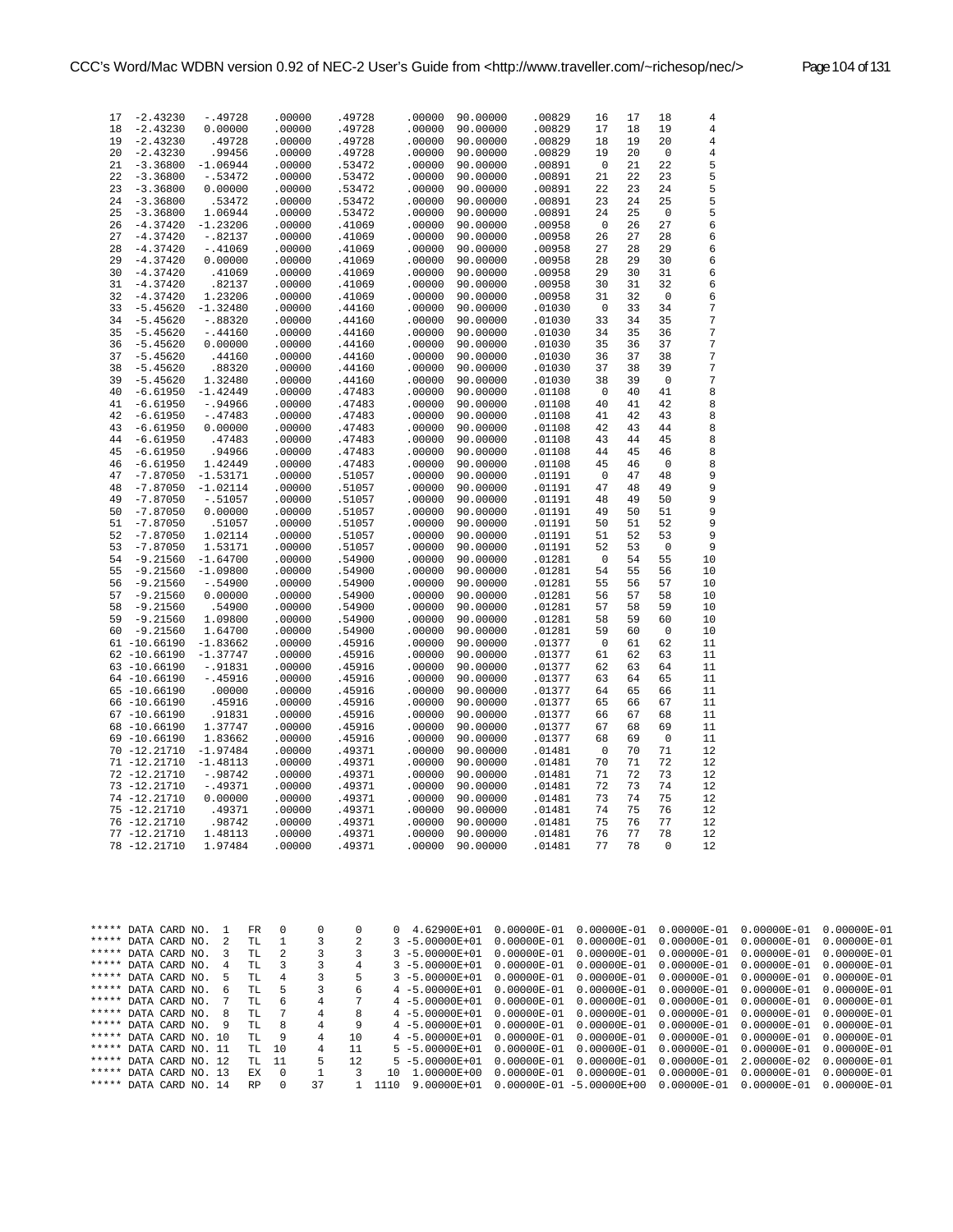- - - - - - FREQUENCY - - - - - -

FREQUENCY= 4.6290E+01 MHZ WAVELENGTH= 6.4766E+00 METERS

APPROXIMATE INTEGRATION EMPLOYED FOR SEGMENTS MORE THAN 1.000 WAVELENGTHS APART

- - - STRUCTURE IMPEDANCE LOADING - - -

THIS STRUCTURE IS NOT LOADED

- - - ANTENNA ENVIRONMENT - - -  $-$ 

FREE SPACE

 $-$  -  $-$  MATRIX TIMING - - -

FILL= .000 SEC., FACTOR= .000 SEC.

 $-$  -  $\sim$  NETWORK DATA - - -

|     | $-$ FROM $-$ | $- TO -$ |      | TRANSMISSION LINE |                | $\overline{\phantom{0}}$<br>$\qquad \qquad$ | SHUNT ADMITTANCES | (MHOS)<br>-     |                | LINE    |
|-----|--------------|----------|------|-------------------|----------------|---------------------------------------------|-------------------|-----------------|----------------|---------|
| TAG | SEG.         | TAG      | SEG. | IMPEDANCE         | LENGTH         | $-$ END ONE $-$                             |                   | $-$ END TWO $-$ |                | TYPE    |
| NO. | NO.          | NO.      | NO.  | OHM'S             | METERS         | REAL                                        | IMAG.             | REAL            | IMAG.          |         |
|     | З.           | 2        | 8    | $5.0000E + 01$    | 7.5270E-01     | $0.0000E - 01$                              | $0.0000E - 01$    | $0.0000E - 01$  | $0.0000E - 01$ | CROSSED |
|     | 8            |          | 13   | $5.0000E + 01$    | 8.0930E-01     | $0.0000E - 01$                              | $0.0000E - 01$    | $0.0000E - 01$  | $0.0000E - 01$ | CROSSED |
|     | 13           | 4        | 18   | $5.0000E + 01$    | 8.7030E-01     | $0.0000E - 01$                              | $0.0000E - 01$    | $0.0000E - 01$  | $0.0000E - 01$ | CROSSED |
| 4   | 18           | 5.       | 23   | $5.0000E + 01$    | $9.3570E - 01$ | $0.0000E - 01$                              | $0.0000E - 01$    | $0.0000E - 01$  | $0.0000E - 01$ | CROSSED |
|     | 23           | 6        | 29   | 5.0000E+01        | $1.0062E + 00$ | $0.0000E - 01$                              | $0.0000E - 01$    | $0.0000E-01$    | $0.0000E - 01$ | CROSSED |
| 6   | 29           |          | 36   | $5.0000E + 01$    | $1.0820E + 00$ | $0.0000E - 01$                              | $0.0000E - 01$    | $0.0000E - 01$  | $0.0000E - 01$ | CROSSED |
|     | 36           | 8        | 43   | $5.0000E + 01$    | $1.1633E + 00$ | $0.0000E - 01$                              | $0.0000E - 01$    | $0.0000E - 01$  | $0.0000E - 01$ | CROSSED |
| 8   | 43           | 9        | 50   | $5.0000E + 01$    | 1.2510E+00     | $0.0000E - 01$                              | $0.0000E - 01$    | $0.0000E - 01$  | $0.0000E - 01$ | CROSSED |
| q   | 50           | 10       | 57   | $5.0000E + 01$    | $1.3451E + 00$ | $0.0000E - 01$                              | $0.0000E - 01$    | $0.0000E - 01$  | $0.0000E - 01$ | CROSSED |
| 10  | 57           | 11       | 65   | $5.0000E + 01$    | 1.4463E+00     | $0.0000E - 01$                              | $0.0000E - 01$    | $0.0000E - 01$  | $0.0000E - 01$ | CROSSED |
| 11  | 65           | 12       | 74   | 5.0000E+01        | 1.5552E+00     | $0.0000E - 01$                              | $0.0000E - 01$    | 2.0000E-02      | $0.0000E - 01$ | CROSSED |
|     |              |          |      |                   |                |                                             |                   |                 |                |         |

 MAXIMUM RELATIVE ASYMMETRY OF THE DRIVING POINT ADMITTANCE MATRIX IS 1.073E-02 FOR SEGMENTS 65 AND 23 RMS RELATIVE ASYMMETRY IS 5.722E-03

- - - STRUCTURE EXCITATION DATA AT NETWORK CONNECTION POINTS - - -

| TAG | SEG. | VOLTAGE | (VOLTS) | CURRENT | (AMPS) | IMPEDANCE | (OHMS) | ADMITTANCE                                                                                                     | (MHOS) | <b>POWER</b> |
|-----|------|---------|---------|---------|--------|-----------|--------|----------------------------------------------------------------------------------------------------------------|--------|--------------|
| NO. | NO.  | REAL    | TMAG.   | REAL    | TMAG.  | REAL      | TMAG.  | REAL                                                                                                           | IMAG.  | (WATTS)      |
|     |      |         |         |         |        |           |        | 8-6.76616E-01 7.27107E-01-1.87448E-04-1.90086E-03-3.44068E+02-3.89883E+02-1.27248E-03 1.44192E-03-6.27648E-04  |        |              |
|     |      |         |         |         |        |           |        | 13-1.14179E-01-1.08175E+00 6.83832E-03 2.28689E-03-6.25982E+01-1.37256E+02-2.75065E-03 6.03119E-03-1.62732E-03 |        |              |
| 4   |      |         |         |         |        |           |        | 18 9.62183E-01 5.03150E-01-4.58059E-03 1.06832E-02 7.16349E+00-9.31369E+01 8.20955E-04 1.06737E-02 4.83935E-04 |        |              |
|     |      |         |         |         |        |           |        | 23-7.24713E-01 6.58962E-01-1.37152E-02-3.48003E-03 3.81905E+01-5.77365E+01 7.96961E-03 1.20485E-02 3.82318E-03 |        |              |
| б.  |      |         |         |         |        |           |        | 29-2.80596E-01-7.56236E-01 1.69124E-03-1.27472E-02 5.54295E+01-2.93665E+01 1.40869E-02 7.46324E-03 4.58267E-03 |        |              |
|     |      |         |         |         |        |           |        | 36 5.10270E-01 5.67761E-02 9.62865E-03-1.20107E-03 5.14587E+01 1.23155E+01 1.83803E-02-4.39892E-03 2.42251E-03 |        |              |
| 8   |      |         |         |         |        |           |        | 43-2.44964E-01 2.99215E-01 1.37879E-03 5.04751E-03 4.28271E+01 6.02303E+01 7.84113E-03-1.10275E-02 5.86270E-04 |        |              |
| 9   |      |         |         |         |        |           |        | 50-9.81928E-02-3.60792E-01-2.30707E-03 5.52838E-04 4.81112E+00 1.57539E+02 1.93672E-04-6.34174E-03 1.35389E-05 |        |              |
| 10  |      |         |         |         |        |           |        | 57 3.40100E-01 2.78461E-02 3.63826E-04-9.09073E-04 1.02654E+02 3.33033E+02 8.45245E-04-2.74216E-03 4.92115E-05 |        |              |
|     |      |         |         |         |        |           |        | 65-9.25478E-02.3.38625E-01.5.72652E-04.5.66045E-04.2.13900E+02.3.79895E+02.1.12535E-03-1.99868E-03.6.93396E-05 |        |              |
| 12. |      |         |         |         |        |           |        | 74-2.94654E-01-1.34965E-01-7.24811E-04 4.78766E-04 1.97400E+02 3.16598E+02 1.41809E-03-2.27439E-03 7.44759E-05 |        |              |
|     |      |         |         |         |        |           |        | 3 1.00000E+00 0.00000E-01 1.82304E-03 2.30145E-03 2.11486E+02-2.66986E+02 1.82304E-03 2.30145E-03 9.11518E-04  |        |              |

- - - ANTENNA INPUT PARAMETERS - - -  $-$ 

| TAG | <b>SEG</b> | VOLTAGE (VOLTS) |        | CURRENT (AMPS) |      | TMPEDANCE (OHMS)                                                                                              |       | ADMITTANCE | (MHOS) | POWER   |
|-----|------------|-----------------|--------|----------------|------|---------------------------------------------------------------------------------------------------------------|-------|------------|--------|---------|
| NΟ  | NO.        | REAL.           | "MAG . | REAL           | MAG. | REAL                                                                                                          | IMAG. | REAL       | IMAG   | (WATTS) |
|     |            |                 |        |                |      | 3 1.00000E+00 0.00000E-01 2.36241E-02 2.50358E-04 4.23249E+01-4.48542E-01 2.36241E-02 2.50358E-04 1.18120E-02 |       |            |        |         |

- - - CURRENTS AND LOCATION - - -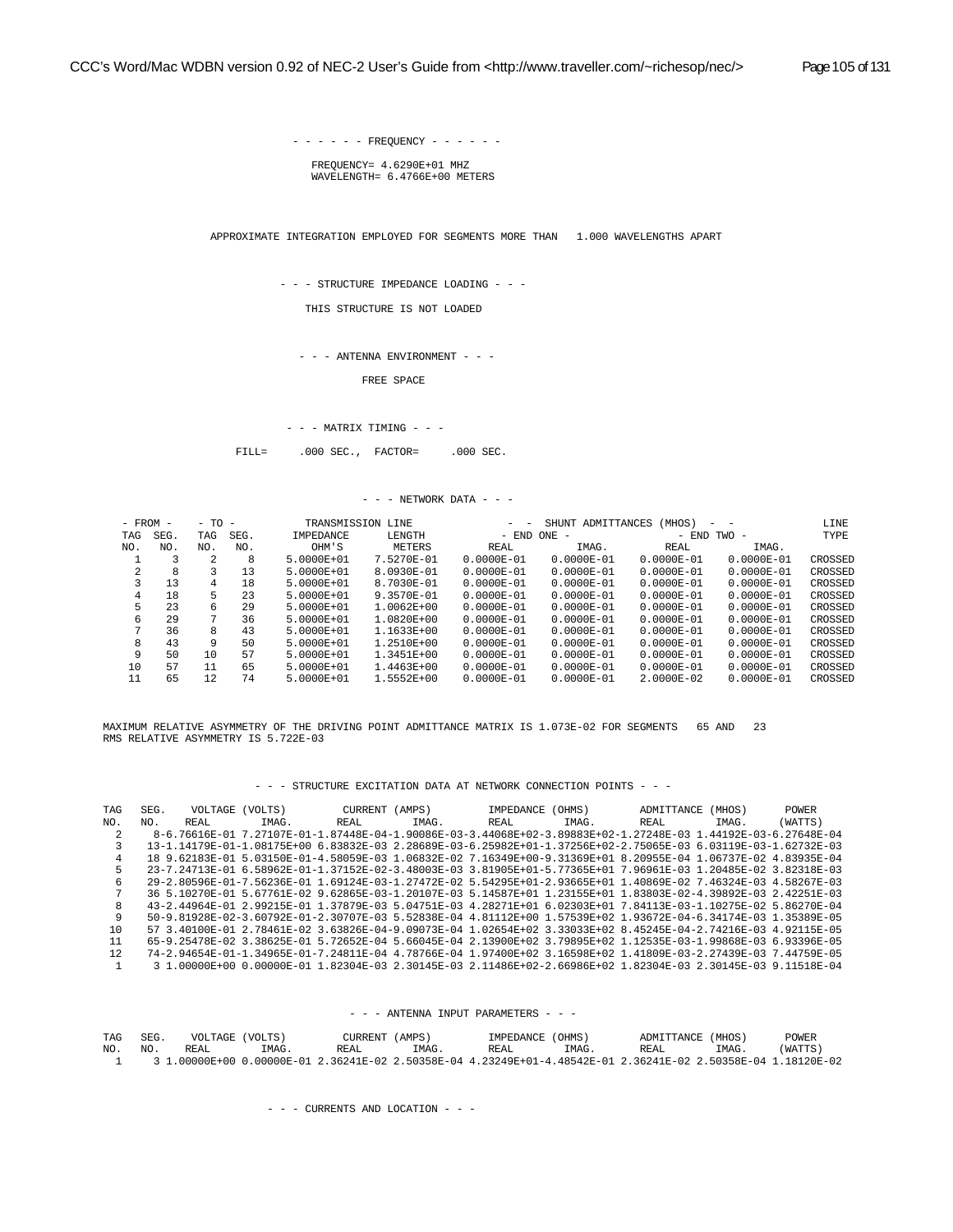## DISTANCES IN WAVELENGTHS

| SEG.     | TAG            |                        | COORD. OF SEG. CENTER |                | SEG.             |                                | $- - -$ CURRENT (AMPS) - - -                           |                                            |                        |
|----------|----------------|------------------------|-----------------------|----------------|------------------|--------------------------------|--------------------------------------------------------|--------------------------------------------|------------------------|
| NO.      | NO.            | Χ                      | Υ                     | Ζ              | LENGTH           | REAL                           | IMAG.                                                  | MAG.                                       | PHASE                  |
| 1<br>2   | 1<br>1         | .0000<br>.0000         | $-.1235$<br>$-.0618$  | .0000<br>.0000 | .06176<br>.06176 | 6.9701E-04<br>1.5441E-03       | 5.6831E-04<br>1.5715E-03                               | 8.9933E-04<br>2.2031E-03                   | 39.192<br>45.505       |
| 3        | 1              | .0000                  | 0.0000                | .0000          | .06176           | 1.8230E-03                     | 2.3015E-03                                             | 2.9360E-03                                 | 51.616                 |
| $\bf 4$  | $\mathbf 1$    | .0000                  | .0618                 | .0000          | .06176           | 1.5441E-03                     | 1.5715E-03                                             | 2.2031E-03                                 | 45.505                 |
| 5        | 1              | .0000                  | .1235                 | .0000          | .06176           | 6.9701E-04                     | 5.6831E-04                                             | 8.9933E-04                                 | 39.192                 |
| 6        | $\overline{a}$ | $-.1162$               | $-.1328$              | .0000          | .06641           |                                | 1.9927E-04 -4.7369E-04                                 | 5.1389E-04                                 | $-67.185$              |
| 7        | 2              | $-.1162$               | $-.0664$              | .0000          | .06641           |                                | 1.5391E-04 -1.3187E-03                                 | 1.3277E-03                                 | $-83.343$              |
| 8<br>9   | 2<br>2         | $-.1162$<br>$-.1162$   | .0000<br>.0664        | .0000<br>.0000 | .06641<br>.06641 |                                | $-1.8745E-04 -1.9009E-03$<br>1.5391E-04 -1.3187E-03    | 1.9101E-03<br>1.3277E-03                   | $-95.632$<br>$-83.343$ |
| 10       | 2              | $-.1162$               | .1328                 | .0000          | .06641           |                                | 1.9927E-04 -4.7369E-04                                 | 5.1389E-04                                 | $-67.185$              |
| 11       | 3              | $-0.2412$              | $-.1428$              | .0000          | .07141           | 2.1564E-03                     | 9.2255E-04                                             | 2.3455E-03                                 | 23.162                 |
| 12       | 3              | $-.2412$               | $-.0714$              | .0000          | .07141           | 5.2787E-03                     | 1.9920E-03                                             | 5.6420E-03                                 | 20.675                 |
| 13       | 3              | $-.2412$               | 0.0000                | .0000          | .07141           | 6.8383E-03                     | 2.2869E-03                                             | 7.2106E-03                                 | 18.491                 |
| 14<br>15 | 3<br>3         | $-.2412$<br>$-.2412$   | .0714<br>.1428        | .0000<br>.0000 | .07141<br>.07141 | 5.2786E-03<br>2.1564E-03       | 1.9920E-03<br>9.2255E-04                               | 5.6420E-03<br>2.3455E-03                   | 20.675<br>23.162       |
| 16       | 4              | $-.3756$               | $-.1536$              | .0000          | .07678           | $-1.5100E-03$                  | 3.5736E-03                                             | 3.8795E-03                                 | 112.907                |
| 17       | 4              | $-.3756$               | $-.0768$              | .0000          | .07678           | $-3.6154E-03$                  | 8.5166E-03                                             | 9.2522E-03                                 | 113.002                |
| 18       | 4              | $-.3756$               | 0.0000                | .0000          | .07678           | $-4.5806E-03$                  | 1.0683E-02                                             | 1.1624E-02                                 | 113.208                |
| 19       | $\overline{4}$ | $-.3756$               | .0768                 | .0000          | .07678           | $-3.6154E-03$                  | 8.5165E-03                                             | 9.2522E-03                                 | 113.002                |
| 20       | $\overline{4}$ | $-.3756$               | .1536                 | .0000          | .07678           | $-1.5100E-03$                  | 3.5736E-03                                             | 3.8795E-03                                 | 112.907                |
| 21<br>22 | 5<br>5         | $-.5200$<br>$-.5200$   | $-.1651$<br>$-.0826$  | .0000<br>.0000 | .08256<br>.08256 |                                | $-4.7273E-03 -9.5638E-04$<br>$-1.1146E-02 -2.5350E-03$ | 4.8231E-03 -168.563<br>1.1431E-02 -167.187 |                        |
| 23       | 5              | $-.5200$               | 0.0000                | .0000          | .08256           |                                | $-1.3715E-02 -3.4800E-03$                              | 1.4150E-02 -165.762                        |                        |
| 24       | 5              | $-.5200$               | .0826                 | .0000          | .08256           |                                | $-1.1146E-02 -2.5350E-03$                              | 1.1431E-02 -167.187                        |                        |
| 25       | 5              | $-.5200$               | .1651                 | .0000          | .08256           |                                | $-4.7273E-03 -9.5638E-04$                              | 4.8231E-03 -168.563                        |                        |
| 26       | 6              | $-.6754$               | $-.1902$              | .0000          | .06341           |                                | 1.3731E-04 -3.3822E-03                                 | 3.3850E-03                                 | $-87.675$              |
| 27<br>28 | 6<br>6         | $-0.6754$<br>$-.6754$  | $-.1268$<br>$-.0634$  | .0000<br>.0000 | .06341<br>.06341 |                                | $5.5799E-04 -8.3198E-03$<br>1.1473E-03 -1.1516E-02     | 8.3385E-03<br>1.1573E-02                   | $-86.163$<br>$-84.311$ |
| 29       | 6              | $-.6754$               | 0.0000                | .0000          | .06341           |                                | 1.6912E-03 -1.2747E-02                                 | 1.2859E-02                                 | $-82.442$              |
| 30       | 6              | $-.6754$               | .0634                 | .0000          | .06341           |                                | 1.1473E-03 -1.1516E-02                                 | 1.1573E-02                                 | $-84.311$              |
| 31       | 6              | $-0.6754$              | .1268                 | .0000          | .06341           |                                | 5.5799E-04 -8.3199E-03                                 | 8.3385E-03                                 | $-86.163$              |
| 32       | 6              | $-.6754$               | .1902                 | .0000          | .06341           |                                | 1.3731E-04 -3.3822E-03                                 | 3.3850E-03                                 | $-87.675$              |
| 33<br>34 | 7<br>7         | $-0.8425$<br>$-0.8425$ | $-.2046$<br>$-.1364$  | .0000<br>.0000 | .06818           |                                | 2.5954E-03 -5.7116E-04                                 | 2.6575E-03<br>6.5230E-03                   | $-12.411$              |
| 35       | 7              | $-0.8425$              | $-.0682$              | .0000          | .06818<br>.06818 |                                | $6.4066E-03 -1.2268E-03$<br>8.8142E-03 -1.3925E-03     | 8.9235E-03                                 | $-10.840$<br>$-8.978$  |
| 36       | $\sqrt{ }$     | $-0.8425$              | 0.0000                | .0000          | .06818           |                                | 9.6287E-03 -1.2011E-03                                 | 9.7033E-03                                 | $-7.110$               |
| 37       | 7              | $-0.8425$              | .0682                 | .0000          | .06818           |                                | 8.8142E-03 -1.3925E-03                                 | 8.9235E-03                                 | $-8.978$               |
| 38       | 7              | $-0.8425$              | .1364                 | .0000          | .06818           |                                | $6.4066E-03 -1.2268E-03$                               | 6.5230E-03                                 | $-10.840$              |
| 39       | $\sqrt{ }$     | $-.8425$               | .2046                 | .0000          | .06818           |                                | 2.5954E-03 -5.7116E-04                                 | 2.6575E-03                                 | $-12.411$              |
| 40<br>41 | 8<br>8         | $-1.0221$<br>$-1.0221$ | $-.2199$<br>$-.1466$  | .0000<br>.0000 | .07331<br>.07331 | 5.2466E-04<br>1.1847E-03       | 1.4101E-03<br>3.4847E-03                               | 1.5045E-03<br>3.6806E-03                   | 69.591<br>71.223       |
| 42       | 8              | $-1.0221$              | $-.0733$              | .0000          | .07331           | 1.4458E-03                     | 4.7321E-03                                             | 4.9480E-03                                 | 73.011                 |
| 43       | 8              | $-1.0221$              | 0.0000                | .0000          | .07331           | 1.3788E-03                     | 5.0475E-03                                             | 5.2324E-03                                 | 74.722                 |
| 44       | 8              | $-1.0221$              | .0733                 | .0000          | .07331           | 1.4458E-03                     | 4.7321E-03                                             | 4.9480E-03                                 | 73.011                 |
| 45       | 8              | $-1.0221$              | .1466                 | .0000          | .07331           | 1.1847E-03                     | 3.4847E-03                                             | 3.6806E-03                                 | 71.223                 |
| 46<br>47 | 8<br>9         | $-1.0221$<br>$-1.2152$ | .2199<br>$-.2365$     | .0000<br>.0000 | .07331<br>.07883 | 5.2466E-04<br>$-7.4266E-04$    | 1.4101E-03<br>2.0200E-04                               | 1.5045E-03<br>7.6964E-04                   | 69.591<br>164.784      |
| 48       | 9              | $-1.2152$              | $-.1577$              | .0000          | .07883           | $-1.7935E-03$                  | 4.6191E-04                                             | 1.8521E-03                                 | 165.558                |
| 49       | 9              | $-1.2152$              | $-.0788$              | .0000          | .07883           | $-2.3192E-03$                  | 5.7096E-04                                             | 2.3884E-03                                 | 166.169                |
| 50       | 9              | $-1.2152$              | 0.0000                | .0000          | .07883           | $-2.3071E-03$                  | 5.5284E-04                                             | 2.3724E-03                                 | 166.524                |
| 51       | 9              | $-1.2152$              | .0788                 | .0000          | .07883           | $-2.3192E-03$                  | 5.7096E-04                                             | 2.3884E-03                                 | 166.169                |
| 52       | 9              | $-1.2152$              | .1577                 | .0000          | .07883           | $-1.7935E-03$                  | 4.6191E-04                                             | 1.8521E-03                                 | 165.558                |
| 53<br>54 | 9<br>10        | $-1.2152$<br>$-1.4229$ | .2365<br>$-12543$     | .0000<br>.0000 | .07883<br>.08477 | $-7.4266E-04$                  | 2.0200E-04<br>9.5743E-05 -3.9087E-04                   | 7.6964E-04<br>4.0242E-04                   | 164.784<br>$-76.236$   |
| 55       | 10             | $-1.4229$              | $-.1695$              | .0000          | .08477           |                                | 2.4938E-04 -8.9773E-04                                 | 9.3173E-04                                 | $-74.475$              |
| 56       | 10             | $-1.4229$              | $-.0848$              | .0000          | .08477           |                                | 3.4515E-04 -1.0563E-03                                 | 1.1113E-03                                 | $-71.906$              |
| 57       | 10             | $-1.4229$              | 0.0000                | .0000          | .08477           |                                | 3.6383E-04 -9.0907E-04                                 | 9.7917E-04                                 | $-68.188$              |
| 58       | 10             | $-1.4229$              | .0848                 | .0000          | .08477           |                                | 3.4515E-04 -1.0563E-03                                 | 1.1113E-03                                 | $-71.906$              |
| 59<br>60 | 10<br>10       | $-1.4229$<br>$-1.4229$ | .1695<br>.2543        | .0000<br>.0000 | .08477<br>.08477 |                                | 2.4938E-04 -8.9773E-04<br>9.5743E-05 -3.9087E-04       | 9.3173E-04<br>4.0242E-04                   | $-74.475$<br>$-76.236$ |
| 61       | 11             | $-1.6462$              | $-.2836$              | .0000          | .07089           | 2.7079E-04                     | 1.5010E-04                                             | 3.0961E-04                                 | 28.999                 |
| 62       | 11             | $-1.6462$              | $-.2127$              | .0000          | .07089           | 6.3252E-04                     | 3.7761E-04                                             | 7.3667E-04                                 | 30.837                 |
| 63       | 11             | $-1.6462$              | $-.1418$              | .0000          | .07089           | 8.0839E-04                     | 5.3276E-04                                             | 9.6816E-04                                 | 33.386                 |
| 64       | 11             | $-1.6462$              | $-.0709$              | .0000          | .07089           | 7.6874E-04                     | 5.9415E-04                                             | 9.7159E-04                                 | 37.700                 |
| 65<br>66 | 11<br>11       | $-1.6462$<br>$-1.6462$ | .0000<br>.0709        | .0000<br>.0000 | .07089<br>.07089 | 5.7265E-04<br>7.6874E-04       | 5.6604E-04<br>5.9415E-04                               | 8.0519E-04<br>9.7158E-04                   | 44.668<br>37.700       |
| 67       | 11             | $-1.6462$              | .1418                 | .0000          | .07089           | 8.0839E-04                     | 5.3276E-04                                             | 9.6815E-04                                 | 33.386                 |
| 68       | 11             | $-1.6462$              | .2127                 | .0000          | .07089           | 6.3252E-04                     | 3.7761E-04                                             | 7.3666E-04                                 | 30.837                 |
| 69       | 11             | $-1.6462$              | .2836                 | .0000          | .07089           | 2.7079E-04                     | 1.5010E-04                                             | 3.0960E-04                                 | 28.999                 |
| 70       | 12             | $-1.8864$              | $-.3049$              | .0000          | .07623           | $-1.9982E-04$                  | 2.4071E-04                                             | 3.1284E-04                                 | 129.697                |
| 71       | 12             | $-1.8864$              | $-.2287$              | .0000          | .07623           | $-5.0500E-04$                  | 5.6306E-04<br>7.1496E-04                               | 7.5635E-04                                 | 131.888                |
| 72<br>73 | 12<br>12       | $-1.8864$<br>$-1.8864$ | $-.1525$<br>$-.0762$  | .0000<br>.0000 | .07623<br>.07623 | $-7.0915E-04$<br>$-7.7879E-04$ | 6.6719E-04                                             | 1.0070E-03<br>1.0255E-03                   | 134.767<br>139.413     |
| 74       | 12             | $-1.8864$              | 0.0000                | .0000          | .07623           | $-7.2481E-04$                  | 4.7877E-04                                             | 8.6866E-04                                 | 146.554                |
| 75       | 12             | $-1.8864$              | .0762                 | .0000          | .07623           | $-7.7879E-04$                  | 6.6719E-04                                             | 1.0255E-03                                 | 139.413                |
| 76       | 12             | $-1.8864$              | .1525                 | .0000          | .07623           | $-7.0915E-04$                  | 7.1496E-04                                             | 1.0070E-03                                 | 134.767                |
| 77       | 12             | $-1.8864$              | .2287                 | .0000          | .07623           | $-5.0500E-04$                  | 5.6306E-04                                             | 7.5635E-04                                 | 131.888                |
| 78       | 12             | $-1.8864$              | .3049                 | .0000          | .07623           | $-1.9982E-04$                  | 2.4071E-04                                             | 3.1284E-04                                 | 129.697                |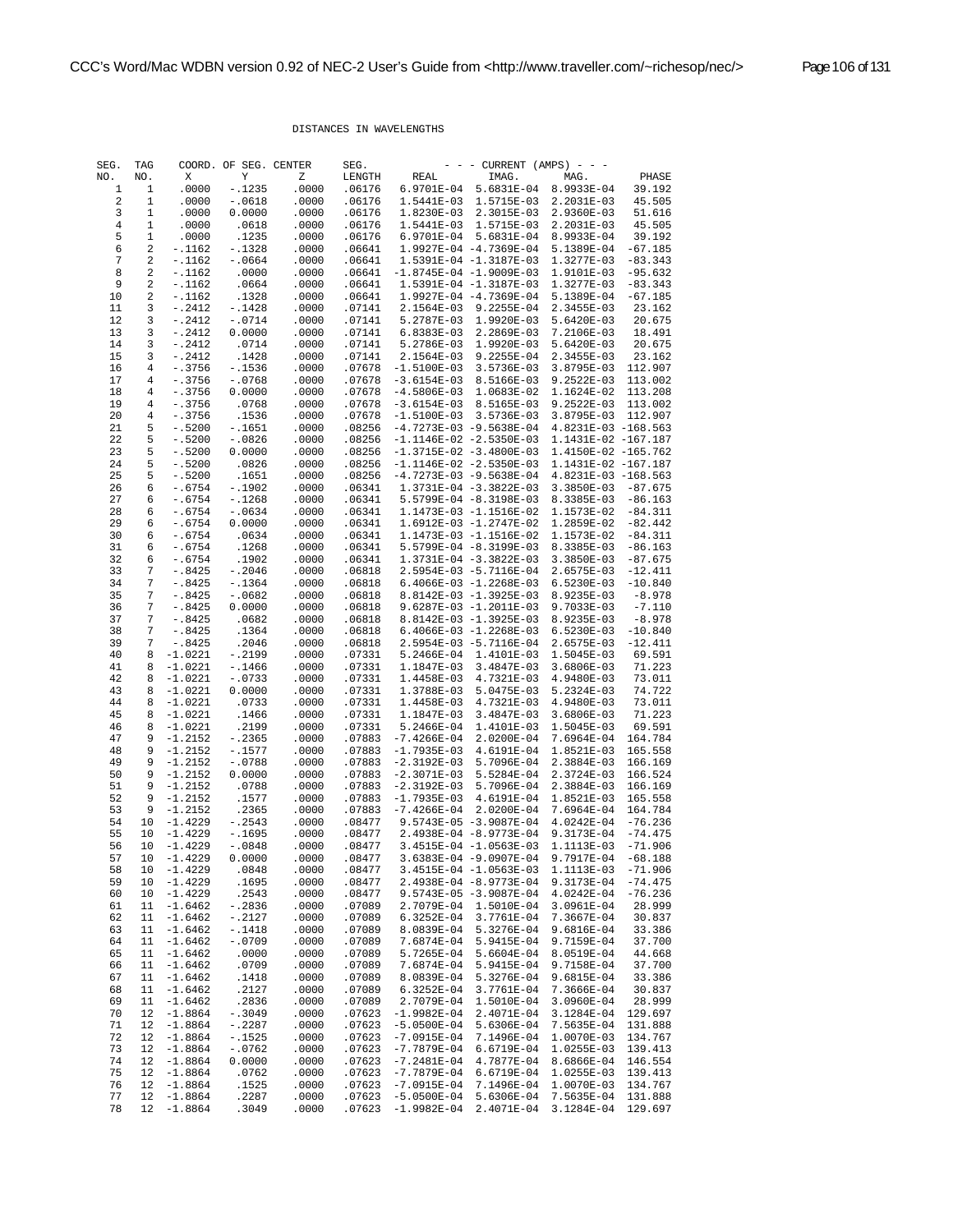- - - POWER BUDGET - - -

| TNPUT POWER $= 1.1812E-02$ watts |  |
|----------------------------------|--|
| RADIATED POWER= 1.0762E-02 WATTS |  |
| STRUCTURE LOSS= 0.0000E-01 WATTS |  |
| NETWORK LOSS = 1.0504E-03 WATTS  |  |
| $RFFTCIFNCY = 91.11 PRECENT$     |  |

- - - RADIATION PATTERNS - - -

| $-$ - ANGLES - $-$ |                | - DIRECTIVE GAINS - |          |          |              | $-$ - - POLARIZATION - - - |              | $- - - E(THETA) - - -$ |                | $- - - E(PHI) - - -$ |                |
|--------------------|----------------|---------------------|----------|----------|--------------|----------------------------|--------------|------------------------|----------------|----------------------|----------------|
| THETA              | PHI            | VERT.               | HOR.     | TOTAL    | AXIAL        | TILT                       | <b>SENSE</b> | MAGNITUDE              | PHASE          | MAGNITUDE            | PHASE          |
| <b>DEGREES</b>     | <b>DEGREES</b> | DB                  | DB       | DB       | <b>RATIO</b> | DEG.                       |              | VOLTS/M                | <b>DEGREES</b> | VOLTS/M              | <b>DEGREES</b> |
| 90.00              | .00            | $-999.99$           | 9.75     | 9.75     | .00000       | 90.00                      | LINEAR       | $0.00000E - 01$        | .00            | 2.46922E+00          | $-66.00$       |
| 85.00              | .00            | $-999.99$           | 9.70     | 9.70     | .00000       | 90.00                      | LINEAR       | $0.00000E - 01$        | .00            | 2.45353E+00          | $-65.20$       |
| 80.00              | .00            | $-999.99$           | 9.53     | 9.53     | .00000       | 90.00                      | LINEAR       | $0.00000E-01$          | .00            | 2.40690E+00          | $-62.83$       |
| 75.00              | .00            | $-999.99$           | 9.25     | 9.25     | .00000       | 90.00                      | LINEAR       | $0.00000E - 01$        | .00            | 2.33094E+00          | $-58.96$       |
| 70.00              | .00            | $-999.99$           | 8.86     | 8.86     | .00000       | 90.00                      | LINEAR       | $0.00000E - 01$        | .00            | 2.22889E+00          | $-53.74$       |
| 65.00              | .00            | $-999.99$           | 8.37     | 8.37     | .00000       | 90.00                      | LINEAR       | $0.00000E - 01$        | .00            | 2.10617E+00          | $-47.30$       |
| 60.00              | .00            | $-999.99$           | 7.79     | 7.79     | .00000       | 90.00                      | LINEAR       | $0.00000E - 01$        | .00            | 1.97024E+00          | $-39.77$       |
| 55.00              | .00            | $-999.99$           | 7.15     | 7.15     | .00000       | 90.00                      | LINEAR       | $0.00000E - 01$        | .00            | 1.82917E+00          | $-31.17$       |
| 50.00              | .00            | $-999.99$           | 6.45     | 6.45     | .00000       | 90.00                      | LINEAR       | $0.00000E - 01$        | .00            | 1.68849E+00          | $-21.34$       |
| 45.00              | .00            | $-999.99$           | 5.70     | 5.70     | .00000       | 90.00                      | LINEAR       | $0.00000E - 01$        | .00            | 1.54747E+00          | $-9.91$        |
| 40.00              | .00            | $-999.99$           | 4.81     | 4.81     | .00000       | 90.00                      | LINEAR       | $0.00000E - 01$        | .00            | 1.39759E+00          | 3.57           |
| 35.00              | .00            | $-999.99$           | 3.67     | 3.67     | .00000       | 90.00                      | LINEAR       | $0.00000E - 01$        | .00            | 1.22601E+00          | 19.48          |
| 30.00              | .00            | $-999.99$           | 2.10     | 2.10     | .00000       | 90.00                      | LINEAR       | $0.00000E - 01$        | .00            | 1.02313E+00          | 38.02          |
| 25.00              | .00            | $-999.99$           | $-.14$   | $-.14$   | .00000       | 90.00                      | LINEAR       | $0.00000E - 01$        | .00            | 7.90314E-01          | 59.26          |
| 20.00              | .00            | $-999.99$           | $-3.40$  | $-3.40$  | .00000       | 90.00                      | LINEAR       | $0.00000E - 01$        | .00            | 5.43333E-01          | 83.42          |
| 15.00              | .00            | $-999.99$           | $-8.27$  | $-8.27$  | .00000       | 90.00                      | LINEAR       | $0.00000E - 01$        | .00            | 3.10023E-01          | 111.77         |
| 10.00              | .00            | $-999.99$           | $-16.15$ | $-16.15$ | .00000       | 90.00                      | LINEAR       | $0.00000E - 01$        | .00            | 1.25194E-01          | 152.57         |
| 5.00               | .00            | $-999.99$           | $-23.15$ | $-23.15$ | .00000       | 90.00                      | LINEAR       | $0.00000E - 01$        | .00            | 5.58629E-02          | $-103.82$      |
| .00                | .00            | $-999.99$           | $-19.63$ | $-19.63$ | .00000       | 90.00                      | LINEAR       | $0.00000E - 01$        | .00            | 8.37855E-02          | $-41.89$       |
| $-5.00$            | .00            | $-999.99$           | $-20.66$ | $-20.66$ | .00000       | 90.00                      | LINEAR       | $0.00000E - 01$        | .00            | 7.44409E-02          | $-24.87$       |
| $-10.00$           | .00            | $-999.99$           | $-22.14$ | $-22.14$ | .00000       | 90.00                      | LINEAR       | $0.00000E - 01$        | .00            | 6.27578E-02          | $-47.83$       |
| $-15.00$           | .00            | $-999.99$           | $-17.70$ | $-17.70$ | .00000       | 90.00                      | LINEAR       | $0.00000E - 01$        | .00            | 1.04649E-01          | $-62.63$       |
| $-20.00$           | .00            | $-999.99$           | $-14.43$ | $-14.43$ | .00000       | 90.00                      | LINEAR       | $0.00000E - 01$        | .00            | 1.52508E-01          | $-50.23$       |
| $-25.00$           | .00            | $-999.99$           | $-13.31$ | $-13.31$ | .00000       | 90.00                      | LINEAR       | $0.00000E - 01$        | .00            | 1.73568E-01          | $-30.90$       |
| $-30.00$           | .00            | $-999.99$           | $-13.96$ | $-13.96$ | .00000       | 90.00                      | LINEAR       | $0.00000E - 01$        | .00            | 1.61079E-01          | $-10.69$       |
| $-35.00$           | .00            | $-999.99$           | $-16.41$ | $-16.41$ | .00000       | 90.00                      | LINEAR       | $0.00000E - 01$        | .00            | 1.21488E-01          | 7.49           |
| $-40.00$           | .00            | $-999.99$           | $-21.41$ | $-21.41$ | .00000       | 90.00                      | LINEAR       | $0.00000E - 01$        | .00            | 6.83240E-02          | 18.31          |
| $-45.00$           | .00            | $-999.99$           | $-29.95$ | $-29.95$ | .00000       | 90.00                      | LINEAR       | $0.00000E - 01$        | .00            | 2.55614E-02          | $-16.52$       |
| $-50.00$           | .00            | $-999.99$           | $-24.33$ | $-24.33$ | .00000       | 90.00                      | LINEAR       | $0.00000E - 01$        | .00            | 4.87792E-02          | $-74.32$       |
| $-55.00$           | .00            | $-999.99$           | $-19.91$ | $-19.91$ | .00000       | 90.00                      | LINEAR       | $0.00000E - 01$        | .00            | 8.11455E-02          | $-72.25$       |
| $-60.00$           | .00            | $-999.99$           | $-17.99$ | $-17.99$ | .00000       | 90.00                      | LINEAR       | $0.00000E-01$          | .00            | 1.01234E-01          | $-63.59$       |
| $-65.00$           | .00            | $-999.99$           | $-17.28$ | $-17.28$ | .00000       | 90.00                      | LINEAR       | $0.00000E - 01$        | .00            | 1.09817E-01          | $-55.16$       |
| $-70.00$           | .00            | $-999.99$           | $-17.24$ | $-17.24$ | .00000       | 90.00                      | LINEAR       | $0.00000E - 01$        | .00            | 1.10371E-01          | $-48.42$       |
| $-75.00$           | .00            | $-999.99$           | $-17.53$ | $-17.53$ | .00000       | 90.00                      | LINEAR       | $0.00000E - 01$        | .00            | 1.06719E-01          | $-43.73$       |
| $-80.00$           | .00            | $-999.99$           | $-17.92$ | $-17.92$ | .00000       | 90.00                      | LINEAR       | $0.00000E-01$          | .00            | 1.02039E-01          | $-40.94$       |
| $-85.00$           | .00            | $-999.99$           | $-18.23$ | $-18.23$ | .00000       | 90.00                      | LINEAR       | $0.00000E - 01$        | .00            | 9.84805E-02          | $-39.60$       |
| $-90.00$           | .00            | $-999.99$           | $-18.35$ | $-18.35$ | .00000       | 90.00                      | LINEAR       | $0.00000E - 01$        | .00            | 9.71799E-02          | $-39.22$       |

 $-$  - - - NORMALIZED GAIN - - - -

MAJOR AXIS GAIN NORMALIZATION FACTOR = 9.75 DB

| - - ANGLES'<br>$ -$ |                | GATN    | $ -$           | ANGLES'        | GAIN     | $ -$           | ANGLES'        |          |  |
|---------------------|----------------|---------|----------------|----------------|----------|----------------|----------------|----------|--|
| <b>THETA</b>        | PHI            | DB      | THETA          | PHT            | DB       | THETA          | PHI            | DB       |  |
| DEGREES             | <b>DEGREES</b> |         | <b>DEGREES</b> | <b>DEGREES</b> |          | <b>DEGREES</b> | <b>DEGREES</b> |          |  |
| 90.00               | .00            | .00     | 25.00          | .00            | $-9.90$  | $-35.00$       | .00            | $-26.16$ |  |
| 85.00               | .00            | $-.06$  | 20.00          | .00            | $-13.15$ | $-40.00$       | .00            | $-31.16$ |  |
| 80.00               | .00            | $-.22$  | 15.00          | .00            | $-18.02$ | $-45.00$       | .00            | $-39.70$ |  |
| 75.00               | .00            | $-.50$  | 10.00          | .00            | $-25.90$ | $-50.00$       | .00            | $-34.09$ |  |
| 70.00               | .00            | $-.89$  | 5.00           | .00            | $-32.91$ | $-55.00$       | .00            | $-29.67$ |  |
| 65.00               | .00            | $-1.38$ | .00            | .00            | $-29.39$ | $-60.00$       | .00.           | $-27.74$ |  |
| 60.00               | .00            | $-1.96$ | $-5.00$        | .00            | $-30.41$ | $-65.00$       | .00            | $-27.04$ |  |
| 55.00               | .00            | $-2.61$ | $-10.00$       | .00            | $-31.90$ | $-70.00$       | .00            | $-26.99$ |  |
| 50.00               | .00            | $-3.30$ | $-15.00$       | .00            | $-27.46$ | $-75.00$       | .00            | $-27.29$ |  |
| 45.00               | .00            | $-4.06$ | $-20.00$       | .00.           | $-24.19$ | $-80.00$       | .00.           | $-27.68$ |  |
| 40.00               | .00            | $-4.94$ | $-25.00$       | .00            | $-23.06$ | $-85.00$       | .00            | $-27.98$ |  |
| 35.00               | .00            | $-6.08$ | $-30.00$       | .00            | $-23.71$ | $-90.00$       | .00            | $-28.10$ |  |
| 30.00               | .00            | $-7.65$ |                |                |          |                |                |          |  |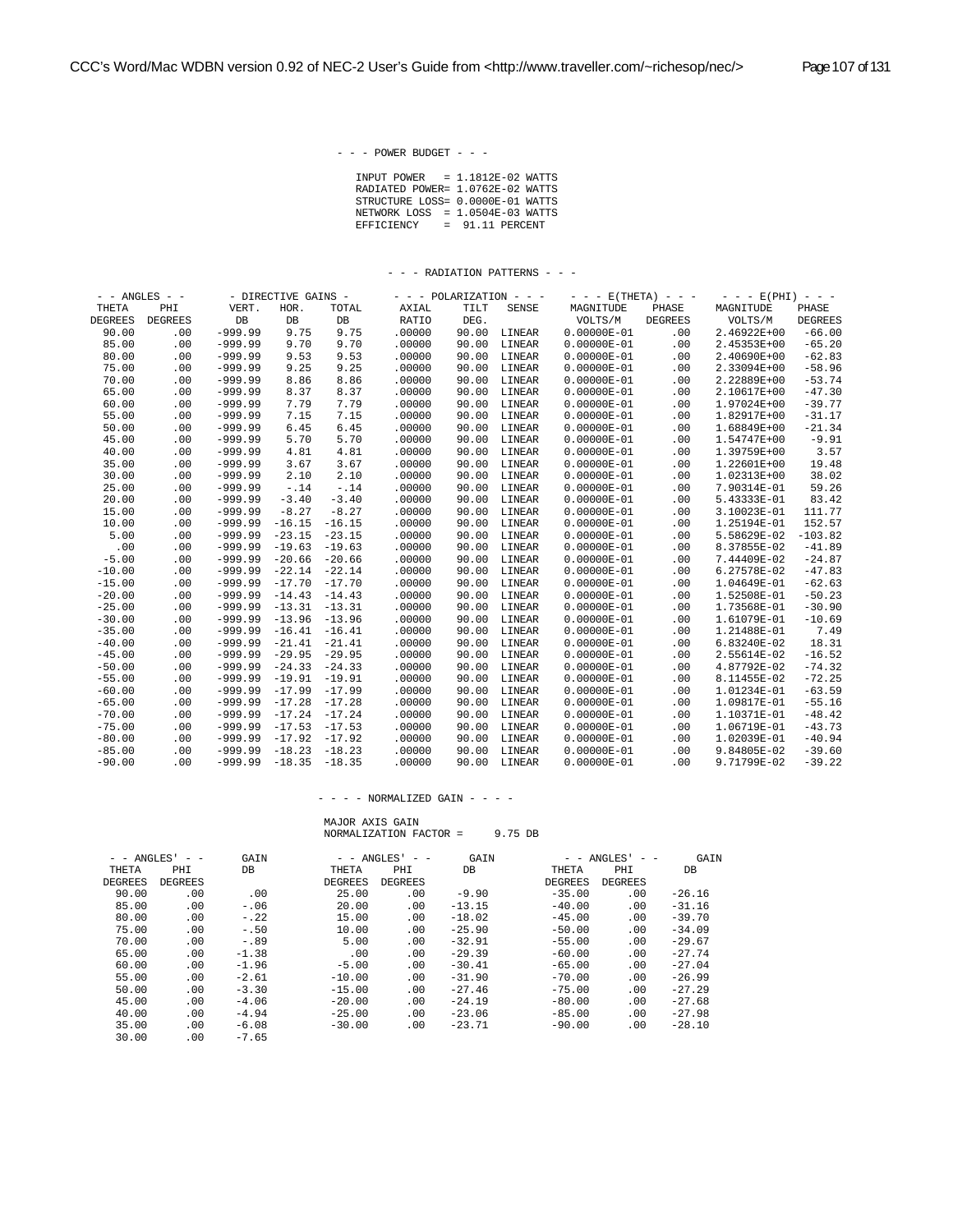\*\*\*\*\* DATA CARD NO. 15 EN 0 0 0 0 0.00000E-01 0.00000E-01 0.00000E-01 0.00000E-01 0.00000E-01 0.00000E-01 RUN TIME  $=$  .000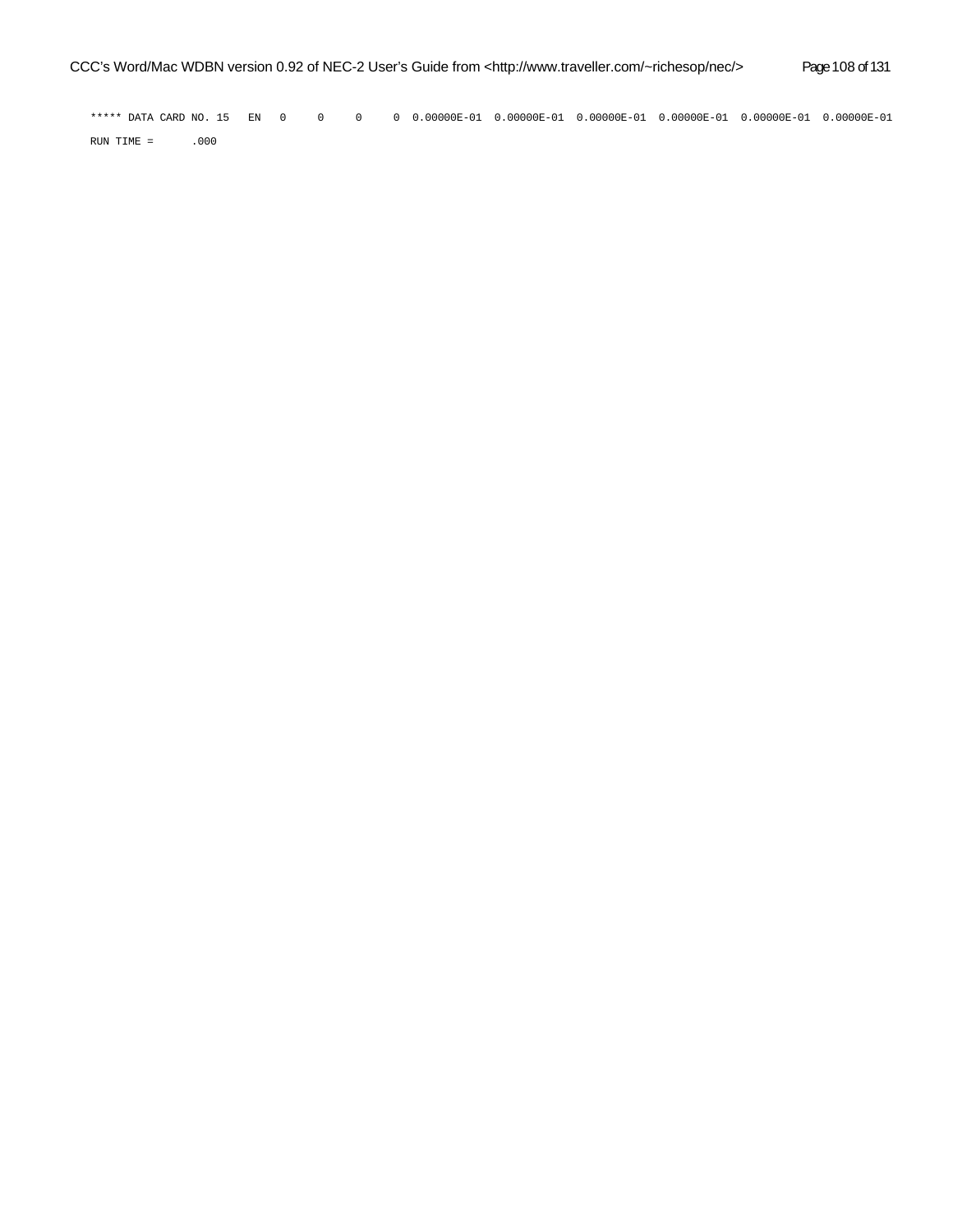## **Example 6**

The geometry data for the cylinder with attached wires was discussed in section III-2. The wire on the end of the cylinder is excited first and a radiation pattern is computed. The CP card requests the coupling between the base segments of the two wires. Hence after the second wire has been excited, the table "ISOLATION DATA" is printed. The coupling printed is the maximum that would occur when the source and load are simultaneously matched to there antennas. The table includes the matched load impedance for the second segment and the corresponding input impedance at the firs segment. The source impedance would be the conjugate of this input impedance for maximum coupling.

(See **Figure 12**.)

#### **Input:**

|     |              | CECYLINDER    | WITH ATTACHED          | WIRES       |           |        |    |       |     |
|-----|--------------|---------------|------------------------|-------------|-----------|--------|----|-------|-----|
| SP. | $\Omega$     | 0             | 10                     | $\Omega$    | 7.3333    | 0.     | 0. | 38.4  |     |
| SP  | $\Omega$     | 0             | 10                     | 0           | 0.        | 0.     | 0. | 38.4  |     |
| SP  | $\mathbf 0$  | $\mathbf 0$   | 10                     | $\mathbf 0$ | $-7.3333$ | 0.     | 0. | 38.4  |     |
| GМ  | $\Omega$     | 1             | 0.                     | 0.          | 30.       |        |    |       |     |
| SP  | 0            | $\mathbf 0$   | 6.89                   | 0.          | 11.       | 90.    | 0. | 44.88 |     |
| SP  | 0            | 0             | 6.89                   | 0.          | $-11.$    | $-90.$ | 0. | 44.88 |     |
| GR  | 0            | 6             |                        |             |           |        |    |       |     |
| SP  | 0            | 0             | 0.                     | 0.          | 11.       | 90.    | 0. | 44.89 |     |
| SP  | 0            | 0             | 0.                     | 0.          | $-11.$    | $-90.$ | 0. | 44.89 |     |
| GM  | 1            | 4             | 0.                     | 0.          | 11.       | 0.     | 0. | 23.   | .1  |
| GM  | 2            | 5             | 10.                    | 0.          | 0.        | 27.6   | 0. | 0.    | . 2 |
|     |              | GS, 0, 0, .01 |                        |             |           |        |    |       |     |
| GE  |              |               |                        |             |           |        |    |       |     |
|     |              |               | FR, 0, 1, 0, 0, 465.84 |             |           |        |    |       |     |
| CP  | $\mathbf{1}$ | 1             | $\mathbf{1}$<br>2      |             |           |        |    |       |     |
| ЕX  | $\Omega$     | 1             | 1                      | $1$ .       |           |        |    |       |     |
| RP  | 0            | 73            | 1 1000                 | 0.          | 0.        | 5.     | 0. |       |     |
| ЕX  | $\Omega$     | 2             | 1<br>0                 | 1.          |           |        |    |       |     |
| XQ  |              |               |                        |             |           |        |    |       |     |

#### **Output:**

EN

1

 \*\*\*\*\*\*\*\*\*\*\*\*\*\*\*\*\*\*\*\*\*\*\*\*\*\*\*\*\*\*\*\*\*\*\*\* NUMERICAL ELECTROMAGNETICS CODE \*\*\*\*\*\*\*\*\*\*\*\*\*\*\*\*\*\*\*\*\*\*\*\*\*\*\*\*\*\*\*\*\*\*\*\*

 $- - - -$  COMMENTS  $- - -$ 

CYLINDER WITH ATTACHED WIRES

- - - STRUCTURE SPECIFICATION - - -

 COORDINATES MUST BE INPUT IN METERS OR BE SCALED TO METERS BEFORE STRUCTURE INPUT IS ENDED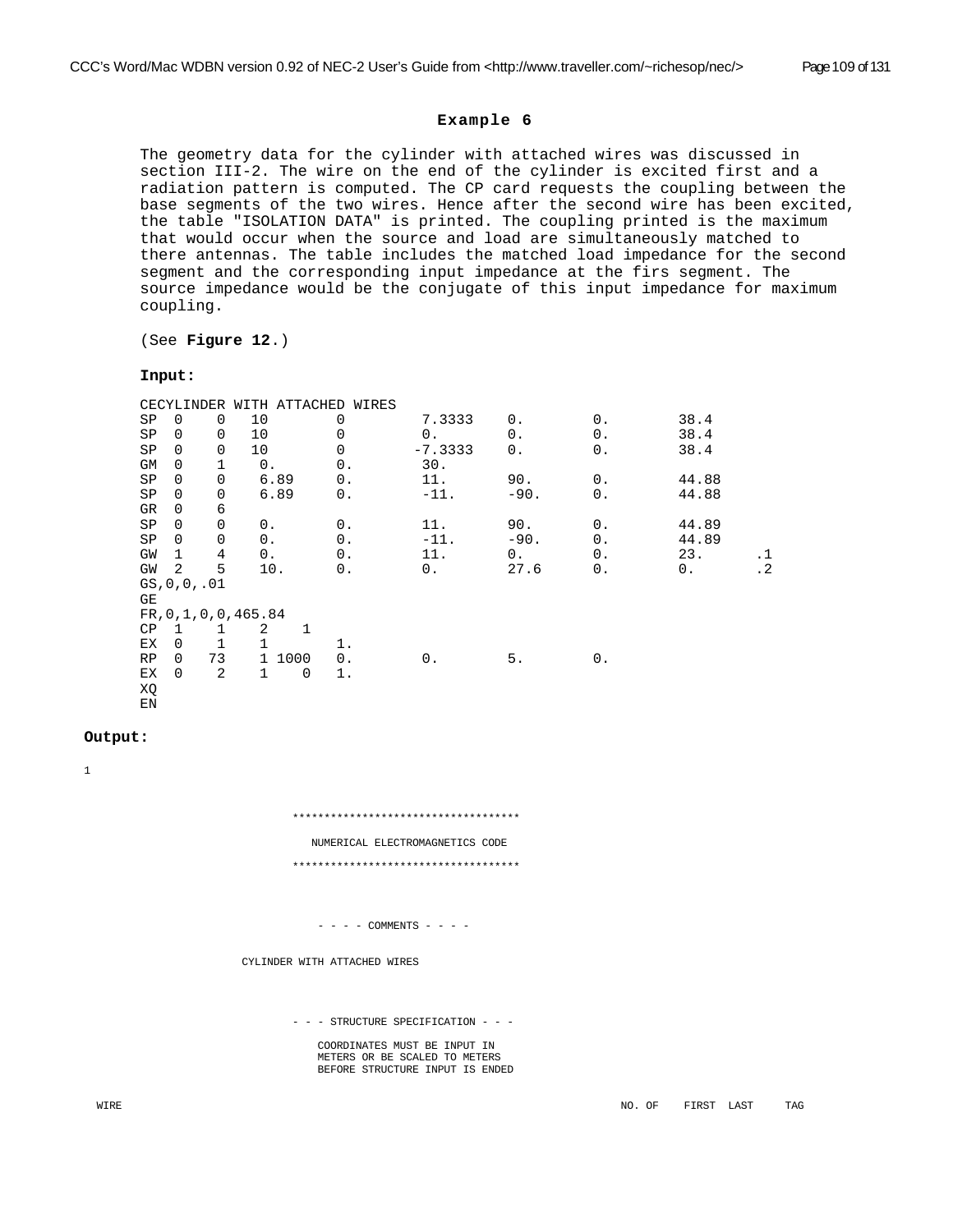| NO.    | X1                         | Y1     | Z1                    | X <sub>2</sub>                                         | Y <sub>2</sub> | Z <sub>2</sub>         | RADIUS | SEG.     | SEG. | SEG.   | NO.    |        |
|--------|----------------------------|--------|-----------------------|--------------------------------------------------------|----------------|------------------------|--------|----------|------|--------|--------|--------|
| 1P     | 10.00000                   | .00000 | 7.33330               | .00000                                                 | .00000         | 38,40000               |        |          |      |        |        |        |
| 2P     | 10.00000                   | .00000 | .00000                | .00000                                                 | .00000         | 38,40000               |        |          |      |        |        |        |
| 3P     | 10.00000                   | .00000 | $-7.33330$            | .00000                                                 | .00000         | 38,40000               |        |          |      |        |        |        |
|        |                            |        |                       | THE STRUCTURE HAS BEEN MOVED, MOVE DATA CARD IS -/6X 0 |                | .00000<br>$\mathbf{1}$ | .00000 | 30,00000 |      | .00000 | .00000 | .00000 |
| .00000 |                            |        |                       |                                                        |                |                        |        |          |      |        |        |        |
| 7P     | 6.89000                    | .00000 | 11,00000              | 90.00000                                               | .00000         | 44.88000               |        |          |      |        |        |        |
| 8P     | 6.89000                    | .00000 | $-11.00000$           | $-90.00000$                                            | .00000         | 44.88000               |        |          |      |        |        |        |
|        | STRUCTURE ROTATED          |        | ABOUT Z-AXIS 6 TIMES. | <b>LABELS</b>                                          | INCREMENTED BY | $\bigcirc$             |        |          |      |        |        |        |
| 49P    | .00000                     | .00000 | 11,00000              | 90.00000                                               | .00000         | 44.89000               |        |          |      |        |        |        |
| 50P    | .00000                     | .00000 | $-11.00000$           | $-90.00000$                                            | .00000         | 44.89000               |        |          |      |        |        |        |
|        | .00000                     | .00000 | 11,00000              | .00000                                                 | .00000         | 23,00000               | .10000 | 4        |      | 4      |        |        |
|        | 10.00000                   | .00000 | .00000                | 27.60000                                               | .00000         | .00000                 | .20000 | 5        |      | 5<br>9 | 2      |        |
|        | STRUCTURE SCALED BY FACTOR |        | .01000                |                                                        |                |                        |        |          |      |        |        |        |
|        |                            |        |                       |                                                        |                |                        |        |          |      |        |        |        |

TOTAL SEGMENTS USED= 9 NO. SEG. IN A SYMMETRIC CELL= 9 SYMMETRY FLAG= 0 TOTAL PATCHES USED= 56 NO. PATCHES IN A SYMMETRIC CELL= 56

 - MULTIPLE WIRE JUNCTIONS - JUNCTION SEGMENTS (- FOR END 1, + FOR END 2) NONE

 $-$  - - SEGMENTATION DATA - - - -

#### COORDINATES IN METERS

I+ AND I- INDICATE THE SEGMENTS BEFORE AND AFTER I

| SEG.          | COORDINATES OF | SEG.   | CENTER | SEG.          | ORIENTATION | ANGLES      | WIRE         |       | CONNECTION DATA |       | TAG           |
|---------------|----------------|--------|--------|---------------|-------------|-------------|--------------|-------|-----------------|-------|---------------|
| NO.           | Х              | τz     | 7.     | <b>LENGTH</b> | ALPHA       | <b>BETA</b> | RADIUS       | $T -$ |                 | $T +$ | NO.           |
|               | .00000         | .00000 | .12500 | .03000        | 90.00000    | .00000      | .00100 10052 |       |                 |       |               |
| $\mathcal{L}$ | .00000         | .00000 | .15500 | .03000        | 90.00000    | .00000      | .00100       |       |                 |       |               |
|               | .00000         | .00000 | .18500 | .03000        | 90.00000    | .00000      | .00100       | 2.    |                 | 4     |               |
| 4             | .00000         | .00000 | .21500 | .03000        | 90.00000    | .00000      | .00100       | ς     |                 |       |               |
| 5.            | .11760         | .00000 | .00000 | .03520        | .00000      | .00000      | .00200 10002 |       | 5               | 6     | $\mathcal{L}$ |
| 6             | .15280         | .00000 | .00000 | .03520        | .00000      | .00000      | .00200       | 5.    |                 |       | $\mathcal{L}$ |
| 7             | .18800         | .00000 | .00000 | .03520        | .00000      | .00000      | .00200       | 6     |                 | 8     | $\mathcal{L}$ |
| 8             | .22320         | .00000 | .00000 | .03520        | .00000      | .00000      | .00200       |       | 8               | 9     | $\mathcal{L}$ |
| 9             | .25840         | .00000 | .00000 | .03520        | .00000      | .00000      | .00200       | 8     | q               |       | $\mathcal{L}$ |

#### $-$  -  $-$  SURFACE PATCH DATA -  $-$

#### COORDINATES IN METERS

| PATCH | COORD.    | OF        | PATCH CENTER |           | UNIT NORMAL VECTOR |                  | PATCH  |           | COMPONENTS        | OF UNIT |                | TANGENT V'ECTORS |                |
|-------|-----------|-----------|--------------|-----------|--------------------|------------------|--------|-----------|-------------------|---------|----------------|------------------|----------------|
| NO.   | X         | Υ         | Ζ            | X         | Y                  | Z                | AREA   | X1        | Y1                | Z1      | X <sub>2</sub> | Y <sub>2</sub>   | Z <sub>2</sub> |
| 1     | .10000    | .00000    | .07333       | 1,0000    | .0000              | $-.0000$         | .00384 | .0000     | 1,0000            | .0000   | .0000          | $-.0000$         | 1,0000         |
| 2     | .10000    | .01549    | .01549       | 1,0000    | .0000              | $-.0000$         | .00096 | .0000     | 1,0000            | .0000   | .0000          | $-.0000$         | 1,0000         |
| 3     | .10000    | $-.01549$ | .01549       | 1,0000    | .0000              | $-.0000$         | .00096 | .0000     | 1,0000            | .0000   | .0000          | $-.0000$         | 1,0000         |
| 4     | .10000    | $-.01549$ | $-.01549$    | 1,0000    | .0000              | $-.0000$         | .00096 | .0000     | 1,0000            | .0000   | .0000          | $-.0000$         | 1,0000         |
| 5     | .10000    | .01549    | $-.01549$    | 1,0000    | .0000              | $-.0000$         | .00096 | .0000     | 1,0000            | .0000   | .0000          | $-.0000$         | 1,0000         |
| 6     | .10000    | .00000    | $-.07333$    | 1,0000    | .0000              | $-.0000$         | .00384 | .0000     | 1,0000            | .0000   | .0000          | $-.0000$         | 1,0000         |
|       | .08660    | .05000    | .07333       | .8660     | .5000              | $-.0000$         | .00384 | $-15000$  | .8660             | .0000   | .0000          | .0000            | 1.0000         |
| 8     | .08660    | .05000    | .00000       | .8660     | .5000              | $-.0000$         | .00384 | $-15000$  | .8660             | .0000   | .0000          | .0000            | 1,0000         |
| 9     | .08660    | .05000    | $-.07333$    | .8660     | .5000              | $-.0000$         | .00384 | $-15000$  | .8660             | .0000   | .0000          | .0000            | 1,0000         |
| 10    | .06890    | .00000    | .11000       | $-.0000$  | .0000              | 1,0000           | .00449 | 1,0000    | .0000             | .0000   | .0000          | 1,0000           | $-10000$       |
| 11    | .06890    | .00000    | $-.11000$    | .0000     |                    | $.0000 - 1.0000$ | .00449 | 1,0000    | .0000             | .0000   |                | $.0000 - 1.0000$ | $-.0000$       |
| 12    | .05000    | .08660    | .07333       | .5000     | .8660              | $-10000$         | .00384 | $-.8660$  | .5000             | .0000   | .0000          | .0000            | 1,0000         |
| 13    | .05000    | .08660    | .00000       | .5000     | .8660              | $-.0000$         | .00384 | $-0.8660$ | .5000             | .0000   | .0000          | .0000            | 1,0000         |
| 14    | .05000    | .08660    | $-.07333$    | .5000     | .8660              | $-.0000$         | .00384 | $-0.8660$ | .5000             | .0000   | .0000          | .0000            | 1,0000         |
| 15    | 0.00000   | .10000    | .07333       | 0.0000    | 1,0000             | .0000            | .00384 | $-1.0000$ | 0.0000            | .0000   | .0000          | .0000            | 1,0000         |
| 16    | 0.00000   | .10000    | .00000       | 0.0000    | 1,0000             | .0000            | .00384 | $-1.0000$ | 0.0000            | .0000   | .0000          | .0000            | 1,0000         |
| 17    | 0.00000   | .10000    | $-.07333$    | 0.0000    | 1,0000             | .0000            | .00384 | $-1.0000$ | 0.0000            | .0000   | .0000          | .0000            | 1,0000         |
| 18    | .03445    | .05967    | .11000       | $-0000$   | .0000              | 1,0000           | .00449 | .5000     | .8660             | .0000   | $-.8660$       | .5000            | $-10000$       |
| 19    | .03445    | .05967    | $-.11000$    | .0000     |                    | $.0000 - 1.0000$ | .00449 | .5000     | .8660             | .0000   | .8660          | $-.5000$         | $-10000$       |
| 20    | $-.05000$ | .08660    | .07333       | $-.5000$  | .8660              | .0000            | .00384 | $-.8660$  | $-.5000$          | .0000   | .0000          | .0000            | 1.0000         |
| 21    | $-.05000$ | .08660    | .00000       | $-.5000$  | .8660              | .0000            | .00384 | $-0.8660$ | $-.5000$          | .0000   | .0000          | .0000            | 1,0000         |
| 22    | $-.05000$ | .08660    | $-.07333$    | $-.5000$  | .8660              | .0000            | .00384 | $-0.8660$ | $-.5000$          | .0000   | .0000          | .0000            | 1,0000         |
| 23    | $-.08660$ | .05000    | .07333       | $-.8660$  | .5000              | .0000            | .00384 | $-15000$  | $-.8660$          | .0000   | .0000          | .0000            | 1,0000         |
| 24    | $-.08660$ | .05000    | .00000       | $-.8660$  | .5000              | .0000            | .00384 | $-15000$  | $-.8660$          | .0000   | .0000          | .0000            | 1,0000         |
| 25    | $-.08660$ | .05000    | $-.07333$    | $-.8660$  | .5000              | .0000            | .00384 | $-15000$  | $-.8660$          | .0000   | .0000          | .0000            | 1,0000         |
| 26    | $-0.3445$ | .05967    | .11000       | .0000     | $-.0000$           | 1,0000           | .00449 | $-.5000$  | .8660             | .0000   | $-.8660$       | $-15000$         | $-10000$       |
| 27    | $-0.3445$ | .05967    | $-.11000$    | $-.0000$  |                    | $.0000 - 1.0000$ | .00449 | $-15000$  | .8660             | .0000   | .8660          | .5000            | $-10000$       |
| 28    | $-.10000$ | 0.00000   | .07333       | $-1.0000$ | 0.0000             | .0000            | .00384 |           | $0.0000 - 1.0000$ | .0000   | .0000          | .0000            | 1,0000         |
| 29    | $-.10000$ | 0.00000   | .00000       | $-1.0000$ | 0.0000             | .0000            | .00384 |           | $0.0000 - 1.0000$ | .0000   | .0000          | .0000            | 1,0000         |
| 30    | $-.10000$ | 0.00000   | $-.07333$    | $-1.0000$ | 0.0000             | .0000            | .00384 |           | $0.0000 - 1.0000$ | .0000   | .0000          | .0000            | 1,0000         |
|       |           |           |              |           |                    |                  |        |           |                   |         |                |                  |                |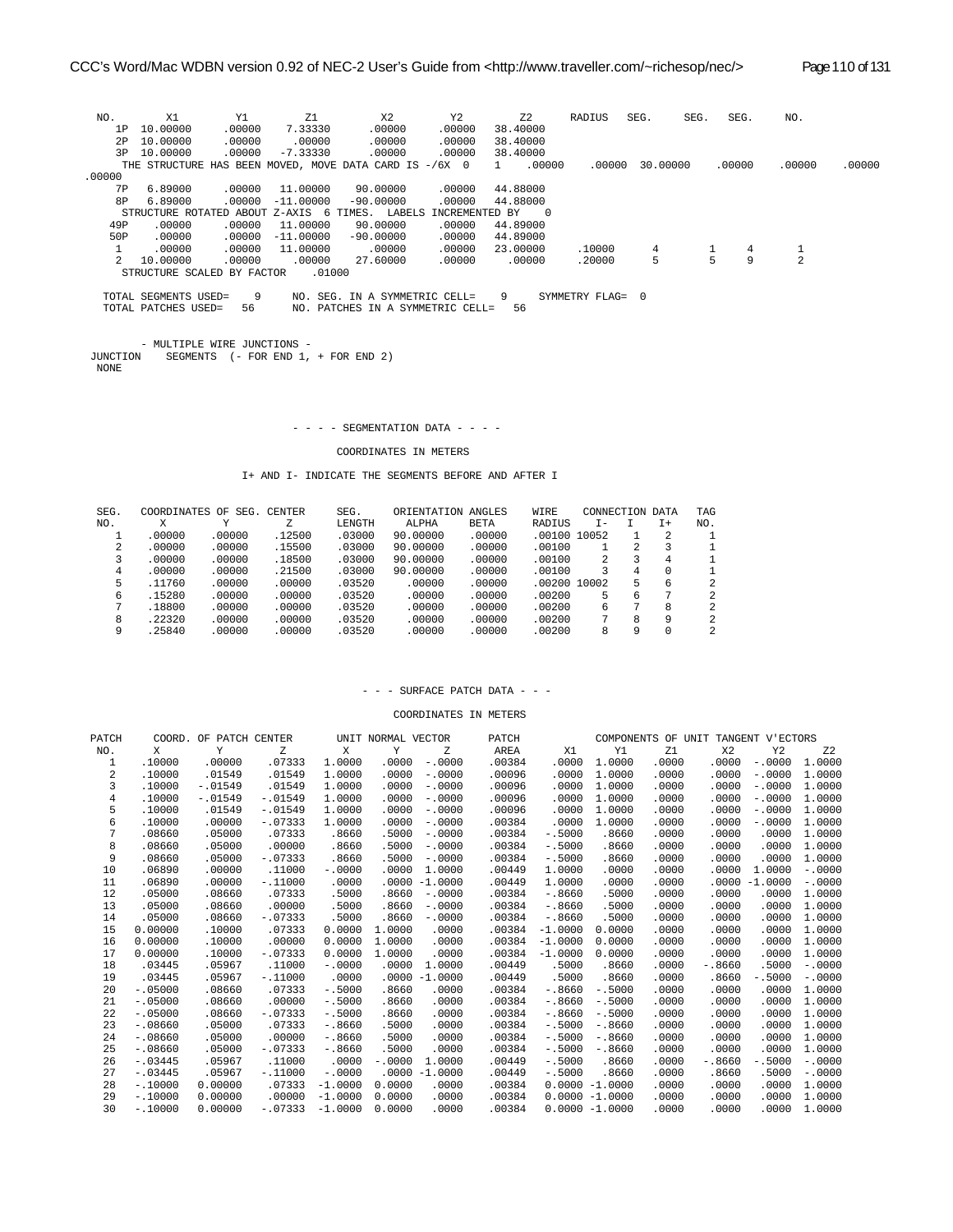| 31 | $-.08660$ | $-.05000$ | .07333    | $-.8660$ | $-.5000$          | .0000     | .00384 | .5000     | $-.8660$ | .0000 | .0000    | .0000            | 1,0000   |
|----|-----------|-----------|-----------|----------|-------------------|-----------|--------|-----------|----------|-------|----------|------------------|----------|
| 32 | $-.08660$ | $-.05000$ | .00000    | $-.8660$ | $-.5000$          | .0000     | .00384 | .5000     | $-.8660$ | .0000 | .0000    | .0000            | 1,0000   |
| 33 | $-.08660$ | $-.05000$ | $-.07333$ | $-.8660$ | $-.5000$          | .0000     | .00384 | .5000     | $-.8660$ | .0000 | .0000    | .0000            | 1,0000   |
| 34 | $-.06890$ | 0.00000   | .11000    | .0000    | .0000             | 1,0000    | .00449 | $-1.0000$ | 0.0000   | .0000 | 0.0000   | $-1.0000$        | $-.0000$ |
| 35 | $-.06890$ | 0.00000   | $-.11000$ | .0000    | $-.0000$          | $-1.0000$ | .00449 | $-1.0000$ | 0.0000   | .0000 | 0.0000   | 1,0000           | $-.0000$ |
| 36 | $-.05000$ | $-.08660$ | .07333    | $-.5000$ | $-.8660$          | .0000     | .00384 | .8660     | $-.5000$ | .0000 | .0000    | .0000            | 1,0000   |
| 37 | $-.05000$ | $-.08660$ | .00000    | $-.5000$ | $-.8660$          | .0000     | .00384 | .8660     | $-.5000$ | .0000 | .0000    | .0000            | 1,0000   |
| 38 | $-.05000$ | $-.08660$ | $-.07333$ | $-.5000$ | $-.8660$          | .0000     | .00384 | .8660     | $-.5000$ | .0000 | .0000    | .0000            | 1,0000   |
| 39 | 0.00000   | $-.10000$ | .07333    |          | $0.0000 - 1.0000$ | .0000     | .00384 | 1,0000    | 0.0000   | .0000 | .0000    | .0000            | 1,0000   |
| 40 | 0.00000   | $-.10000$ | .00000    |          | $0.0000 - 1.0000$ | .0000     | .00384 | 1,0000    | 0.0000   | .0000 | .0000    | .0000            | 1.0000   |
| 41 | 0.00000   | $-.10000$ | $-.07333$ |          | $0.0000 - 1.0000$ | .0000     | .00384 | 1,0000    | 0.0000   | .0000 | .0000    | .0000            | 1.0000   |
| 42 | $-.03445$ | $-.05967$ | .11000    | .0000    | .0000             | 1,0000    | .00449 | $-15000$  | $-.8660$ | .0000 | .8660    | $-.5000$         | $-.0000$ |
| 43 | $-.03445$ | $-.05967$ | $-.11000$ | .0000    | $-.0000$          | $-1.0000$ | .00449 | $-.5000$  | $-.8660$ | .0000 | $-.8660$ | .5000            | $-.0000$ |
| 44 | .05000    | $-.08660$ | .07333    | .5000    | $-.8660$          | .0000     | .00384 | .8660     | .5000    | .0000 | .0000    | .0000            | 1,0000   |
| 45 | .05000    | $-.08660$ | .00000    | .5000    | $-.8660$          | .0000     | .00384 | .8660     | .5000    | .0000 | .0000    | .0000            | 1.0000   |
| 46 | .05000    | $-.08660$ | $-.07333$ | .5000    | $-.8660$          | .0000     | .00384 | .8660     | .5000    | .0000 | .0000    | .0000            | 1,0000   |
| 47 | .08660    | $-.05000$ | .07333    | .8660    | $-.5000$          | .0000     | .00384 | .5000     | .8660    | .0000 | .0000    | .0000            | 1.0000   |
| 48 | .08660    | $-.05000$ | .00000    | .8660    | $-.5000$          | .0000     | .00384 | .5000     | .8660    | .0000 | .0000    | .0000            | 1,0000   |
| 49 | .08660    | $-.05000$ | $-.07333$ | .8660    | $-.5000$          | .0000     | .00384 | .5000     | .8660    | .0000 | .0000    | .0000            | 1.0000   |
| 50 | .03445    | $-.05967$ | .11000    | .0000    | .0000             | 1,0000    | .00449 | .5000     | $-.8660$ | .0000 | .8660    | .5000            | $-.0000$ |
| 51 | .03445    | $-.05967$ | $-.11000$ | .0000    | .0000             | $-1.0000$ | .00449 | .5000     | $-.8660$ | .0000 | $-.8660$ | $-.5000$         | $-.0000$ |
| 52 | .01675    | .01675    | .11000    | $-.0000$ | .0000             | 1,0000    | .00112 | 1,0000    | .0000    | .0000 | .0000    | 1,0000           | $-.0000$ |
| 53 | $-.01675$ | .01675    | .11000    | $-.0000$ | .0000             | 1,0000    | .00112 | 1,0000    | .0000    | .0000 | .0000    | 1,0000           | $-.0000$ |
| 54 | $-.01675$ | $-.01675$ | .11000    | $-.0000$ | .0000             | 1,0000    | .00112 | 1,0000    | .0000    | .0000 | .0000    | 1,0000           | $-.0000$ |
| 55 | .01675    | $-.01675$ | .11000    | $-.0000$ | .0000             | 1.0000    | .00112 | 1,0000    | .0000    | .0000 | .0000    | 1,0000           | $-.0000$ |
| 56 | .00000    | .00000    | $-.11000$ | .0000    | .0000             | $-1.0000$ | .00449 | 1,0000    | .0000    | .0000 |          | $.0000 - 1.0000$ | $-.0000$ |

|  |  |  |  |  |  | ***** DATA CARD NO. 1 FR 0 1 0 0 4.65840E+02 0.00000E-01 0.00000E-01 0.00000E-01 0.0000E-01 0.00000E-01      |  |  |
|--|--|--|--|--|--|--------------------------------------------------------------------------------------------------------------|--|--|
|  |  |  |  |  |  | ***** DATA CARD NO. 2 CP 1 1 2 1 0.00000E-01 0.00000E-01 0.00000E-01 0.00000E-01 0.00000E-01 0.00000E-01     |  |  |
|  |  |  |  |  |  | ***** DATA CARD NO. 3 EX 0 1 1 1 0.00000E-01 0.00000E-01 0.00000E-01 0.00000E-01 0.00000E-01 0.00000E-01     |  |  |
|  |  |  |  |  |  | ***** DATA CARD NO. 4 RP 0 73 1 1000 0.00000E-01 0.00000E-01 5.00000E+00 0.00000E-01 0.00000E-01 0.00000E-01 |  |  |
|  |  |  |  |  |  |                                                                                                              |  |  |

 $-$  - - - - FREQUENCY - - - - - -

 FREQUENCY= 4.6584E+02 MHZ WAVELENGTH= 6.4357E-01 METERS

APPROXIMATE INTEGRATION EMPLOYED FOR SEGMENTS MORE THAN 1.000 WAVELENGTHS APART

 $-$  -  $\,$  STRUCTURE IMPEDANCE LOADING  $\,$  -  $\,$  -  $\,$ 

THIS STRUCTURE IS NOT LOADED

 $-$  - - ANTENNA ENVIRONMENT - - -

FREE SPACE

#### - - - MATRIX TIMING - - -

 $\textrm{FILL} = \qquad \textrm{.000} \ \textrm{SEC.} \, , \quad \textrm{FACTOR} = \qquad \quad \textrm{.000} \ \ \textrm{SEC.}$ 

 $-$  -  $-$  ANTENNA INPUT PARAMETERS  $-$  -  $-$ 

| TAG | SEG. | VOLTAGE | (VOLTS) | CURRENT | (AMPS) | IMPEDANCE (OHMS)                                                                                              |       | ADMITTANCE | (MHOS) | POWER   |
|-----|------|---------|---------|---------|--------|---------------------------------------------------------------------------------------------------------------|-------|------------|--------|---------|
| NΟ  | NO.  | REAL    | TMAG.   | REAL    | "MAG.  | REAL                                                                                                          | TMAG. | REAL       | IMAG.  | (WATTS) |
|     |      |         |         |         |        | 1 1.00000E+00 0.00000E-01 1.25132E-03 8.29226E-03 1.77928E+01-1.17909E+02 1.25132E-03 8.29226E-03 6.25660E-04 |       |            |        |         |

 $- -$  - CURRENTS AND LOCATION  $- -$ 

DISTANCES IN WAVELENGTHS

SEG. TAG COORD. OF SEG. CENTER SEG.  $- - -$  CURRENT (AMPS) - -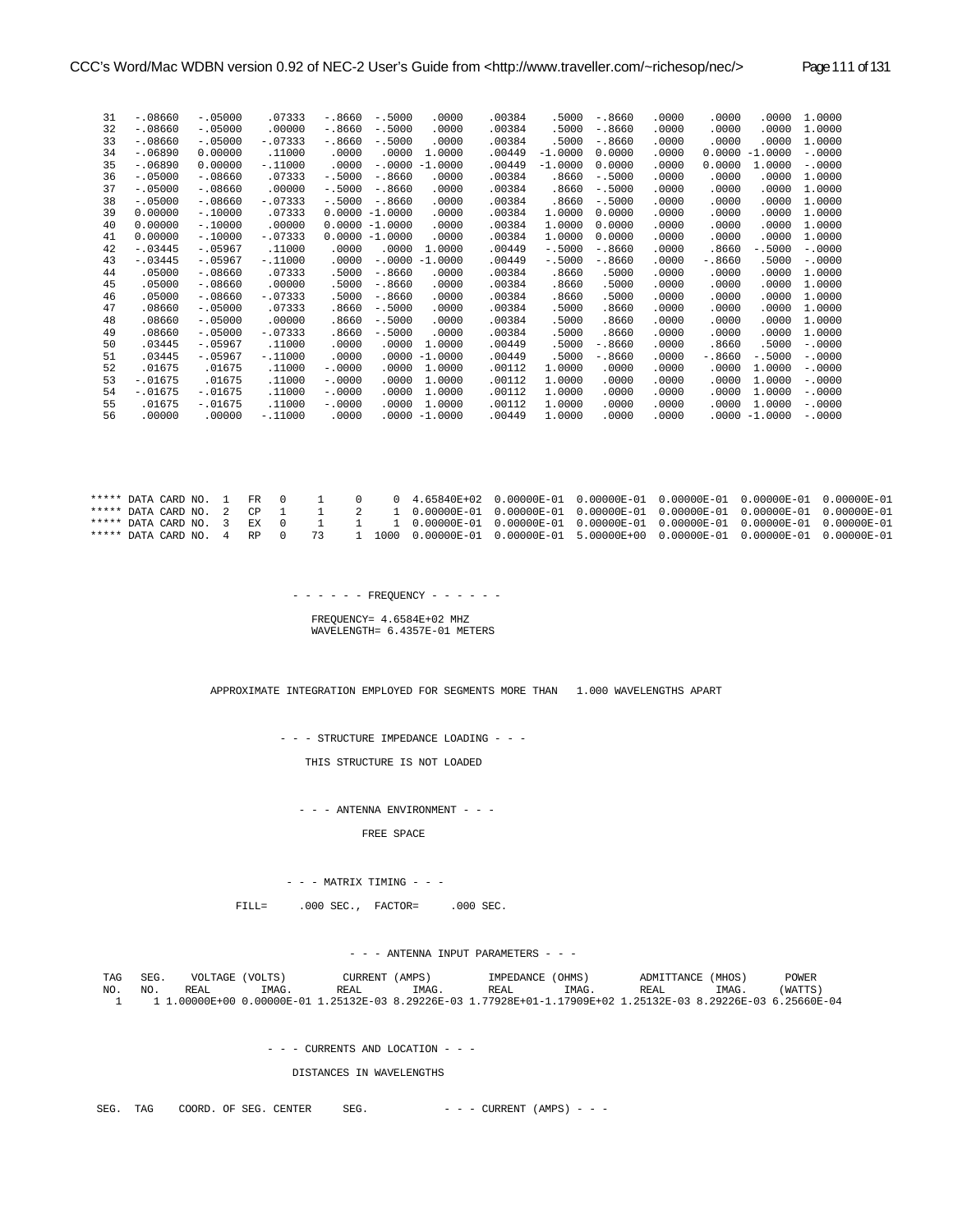| NO. | NO.            | x      | Υ      | Z.     | LENGTH | REAL            | IMAG.          | MAG.           | PHASE   |
|-----|----------------|--------|--------|--------|--------|-----------------|----------------|----------------|---------|
|     |                | .0000  | .0000  | .1942  | .04662 | $1.2513E - 03$  | 8.2923E-03     | 8.3861E-03     | 81.419  |
| 2   | 1              | .0000. | .0000  | .2408  | .04662 | 1.0975E-03      | 6.5800E-03     | $6.6709E - 03$ | 80.531  |
| 3   | $\mathbf{1}$   | .0000. | .0000. | .2875  | .04662 | 7.9167E-04      | 4.3758E-03     | $4.4468E - 03$ | 79.745  |
| 4   |                | .0000  | .0000  | .3341  | .04662 | 3.3076E-04      | 1.7250E-03     | 1.7564E-03     | 79.146  |
| 5   | 2              | .1827  | .0000. | .0000  | .05470 | $-7.5903E - 04$ | $1.5534E - 03$ | 1.7289E-03     | 116.041 |
| 6   | 2              | . 2374 | .0000  | .0000  | .05470 | $-7.0144E - 04$ | 1.4307E-03     | $1.5934E - 03$ | 116.118 |
| 7   | $\mathfrak{D}$ | . 2921 | .0000  | .0000. | .05470 | $-5.8434E - 04$ | $1.1901E - 03$ | 1.3258E-03     | 116.152 |
| 8   | 2              | .3468  | .0000  | .0000  | .05470 | $-4.0799E - 04$ | 8.3173E-04     | $9.2641E - 04$ | 116.130 |
| 9   | 2              | .4015  | .0000  | .0000  | .05470 | $-1.6997E - 04$ | 3.4747E-04     | $3.8681E - 04$ | 116.067 |
|     |                |        |        |        |        |                 |                |                |         |

#### $-$  - - SURFACE PATCH CURRENTS - - - -

# DISTANCE IN WAVELENGTHS CURRENT IN AMPS/METER

|               |                   |   |                          |       | - - SURFACE COMPONENTS - -                                                                           |          |                       |                               |                               | - - - RECTANGULAR COMPONENTS                                            |                    |                       |
|---------------|-------------------|---|--------------------------|-------|------------------------------------------------------------------------------------------------------|----------|-----------------------|-------------------------------|-------------------------------|-------------------------------------------------------------------------|--------------------|-----------------------|
| X<br>1        | PATCH CENTER<br>Y | Z | TANGENT VECTOR 1<br>MAG. | PHASE | TANGENT VECTOR 2<br>MAG.                                                                             | PHASE    | <b>REAL</b>           | X<br>IMAG.                    | <b>REAL</b>                   | Y<br>IMAG.                                                              | <b>REAL</b>        | $Z_{\rm i}$<br>IMAG.  |
| .155<br>2     | .000              |   |                          |       | .114 8.2306E-10 -137.07 7.1961E-03                                                                   | $-35.22$ |                       |                               |                               | $0.00E-01 - 0.00E-01 - 6.03E-10 -5.61E-10 5.88E-03 -4.15E-03$           |                    |                       |
| .155          | .024              |   |                          |       | .024 9.0011E-03 -65.46 1.4220E-02                                                                    | -51.34   |                       |                               |                               | $0.00E-01 - 0.00E-01$ 3.74 $E-03$ -8.19 $E-03$ 8.88 $E-03$ -1.11 $E-02$ |                    |                       |
| 3<br>.155     | $-.024$           |   | .024 9.0011E-03          |       | 114.54 1.4220E-02                                                                                    | $-51.34$ | $0.00E-01$            |                               | $0.00E-01 -3.74E-03 8.19E-03$ |                                                                         |                    | 8.88E-03 -1.11E-02    |
| 4<br>.155     | $-.024$           |   | $-.024$ 9.0080E-03       |       | 114.49 5.0962E-03                                                                                    | 84.31    | $0.00E-01$            |                               | $0.00E-01 -3.73E-03$ 8.20E-03 |                                                                         |                    | 5.06E-04 5.07E-03     |
| 5<br>.155     | .024              |   | $-.024$ 9.0079E-03       |       | $-65.51$ 5.0962E-03                                                                                  | 84.31    | $0.00E-01$            |                               |                               | $0.00E-01$ 3.73E-03 -8.20E-03                                           |                    | 5.06E-04 5.07E-03     |
| 6<br>.155     | .000              |   |                          |       | $-.114$ 6.8882E-10 118.13 1.5973E-03                                                                 | 12.53    | $0.00E-01$            |                               |                               | $0.00E-01 -3.25E-10 6.07E-10$                                           |                    | $1.56E-03$ 3.46E-04   |
| 7<br>.135     | .078              |   | .114 1.8792E-03          |       | -94.87 5.5428E-03                                                                                    | $-11.30$ | 7.97E-05              |                               |                               | $9.36E-04 -1.38E-04 -1.62E-03$                                          | 5.44E-03 -1.09E-03 |                       |
| 8<br>.135     | .078              |   |                          |       | .000 3.9148E-03 -75.49 5.3139E-03                                                                    |          | $-33.00 - 4.90E - 04$ |                               |                               | 1.89E-03 8.49E-04 -3.28E-03                                             |                    | $4.46E-03 -2.89E-03$  |
| 9<br>.135     | .078              |   |                          |       | $-.114$ 1.8133E-03 -94.60 2.9184E-03 -33.42 7.28E-05 9.04E-04 -1.26E-04 -1.57E-03                    |          |                       |                               |                               |                                                                         |                    | 2.44E-03 -1.61E-03    |
| 10<br>.107    | .000              |   |                          |       | .171 1.3691E-02 -104.81 1.1337E-09 -154.91 -3.50E-03 -1.32E-02 -1.03E-09 -4.81E-10                   |          |                       |                               |                               |                                                                         |                    | $0.00E-01$ 0.00E-01   |
| 11<br>.107    | .000              |   |                          |       | $-171$ 1.5187E-03 -10.62 1.0574E-09 -70.17 1.49E-03 -2.80E-04 -3.59E-10 9.95E-10                     |          |                       |                               |                               |                                                                         |                    | $0.00E-01$ $0.00E-01$ |
| 12<br>.078    | .135              |   |                          |       | .114 1.6705E-03 -129.81 4.7414E-03                                                                   |          |                       |                               |                               | $-8.86$ 9.26E-04 1.11E-03 $-5.35E-04$ $-6.42E-04$                       |                    | $4.68E-03 -7.30E-04$  |
| 13<br>.078    | .135              |   |                          |       | .000 1.6294E-03 -112.84 5.3699E-03                                                                   |          | $-33.12$ 5.48E-04     |                               | 1.30E-03 -3.16E-04 -7.51E-04  |                                                                         |                    | $4.50E-03 -2.93E-03$  |
| 14<br>.078    | .135              |   |                          |       | $-.114$ 1.7226E-03 -128.58 4.1506E-03                                                                |          | $-48.62$ 9.30E-04     |                               |                               | $1.17E-03$ -5.37E-04 -6.73E-04 2.74E-03 -3.11E-03                       |                    |                       |
| 15<br>0.000   | .155              |   |                          |       | .114 1.4450E-03 -160.34 5.3232E-03                                                                   |          | 11.87 1.36E-03        |                               |                               | 4.86E-04  4.06E-11  1.45E-11  5.21E-03  1.09E-03                        |                    |                       |
| 16<br>0.000   | .155              |   |                          |       | .000 1.2074E-03 -155.49 5.3690E-03                                                                   |          |                       |                               |                               | $-32.95$ 1.10E-03 5.01E-04 3.27E-11 1.49E-11 4.51E-03 -2.92E-03         |                    |                       |
| 17<br>0.000   | .155              |   |                          |       | $-.114$ 1.4416E-03 -160.26 4.6031E-03 -54.61 1.36E-03                                                |          |                       |                               |                               | 4.87E-04  4.04E-11  1.45E-11  2.67E-03 -3.75E-03                        |                    |                       |
| 18<br>.054    | .093              |   |                          |       | .171 1.4845E-02 -105.23 1.6076E-03 -145.64 -8.01E-04 -6.38E-03 -4.04E-03 -1.29E-02 0.00E-01 0.00E-01 |          |                       |                               |                               |                                                                         |                    |                       |
| 19<br>.054    | .093              |   |                          |       | $-.171$ 1.7548E-03 -50.91 1.6063E-03                                                                 |          |                       |                               |                               | 35.02 1.69E-03 1.17E-04 3.00E-04 -1.64E-03 0.00E-01 -0.00E-01           |                    |                       |
| 20<br>$-.078$ | .135              |   |                          |       | .114 1.3169E-03 -178.68 5.0409E-03                                                                   | $-2.54$  | 1.14E-03              | $2.63E-05$                    |                               | 6.58E-04 1.52E-05                                                       |                    | $5.04E-03 -2.24E-04$  |
| 21<br>$-.078$ | .135              |   |                          |       | .000 9.9495E-04 178.63 5.3744E-03                                                                    |          |                       | $-33.13$ 8.61E-04 $-2.05E-05$ |                               | $4.97E-04 -1.19E-05$                                                    |                    | $4.50E-03 -2.94E-03$  |
| 22<br>$-.078$ | .135              |   | $-.114$ $1.3019E-03$     |       | 178.62 4.3371E-03 -56.62 1.13E-03 -2.72E-05 6.51E-04 -1.57E-05                                       |          |                       |                               |                               |                                                                         |                    | $2.39E-03 -3.62E-03$  |
| 23<br>$-.135$ | .078              |   |                          |       | .114 7.0536E-04 161.19 5.7472E-03                                                                    | 9.56     |                       |                               |                               | 3.34E-04 -1.14E-04 5.78E-04 -1.97E-04                                   |                    | 5.67E-03 9.54E-04     |
| 24<br>$-.135$ | .078              |   |                          |       | .000 5.8000E-04 165.30 5.3716E-03 -33.03 2.81E-04 -7.36E-05 4.86E-04 -1.27E-04 4.50E-03 -2.93E-03    |          |                       |                               |                               |                                                                         |                    |                       |
| 25<br>$-.135$ | .078              |   |                          |       | $-.114$ 6.9540E-04 166.60 4.2602E-03 -58.97                                                          |          |                       |                               |                               | $3.38E-04 -8.06E-05$ 5.86E-04 -1.40E-04 2.20E-03 -3.65E-03              |                    |                       |
| 26<br>$-.054$ | .093              |   |                          |       | .171 1.5570E-02 -109.02 1.4143E-03 -176.69                                                           |          |                       |                               |                               | $3.76E-03$ 7.43E-03 -3.69E-03 -1.27E-02 0.00E-01 0.00E-01               |                    |                       |
| 27<br>$-.054$ | .093              |   | $-.171$ 1.7609E-03       |       | -92.00 1.4055E-03                                                                                    | 2.99     | $1.25E-03$            |                               |                               | $9.43E-04$ 6.48E-04 -1.49E-03 -0.00E-01 -0.00E-01                       |                    |                       |
| 28            | $-.155 0.000$     |   | .114 1.0996E-09          |       | 43.34 5.2708E-03                                                                                     | $-3.82$  |                       |                               |                               | $4.77E-17$ $4.50E-17$ $-8.00E-10$ $-7.55E-10$ $5.26E-03$ $-3.51E-04$    |                    |                       |
| 29<br>$-.155$ | 0.000             |   | .000 6.9614E-10          |       | $-76.06$ 5.3701E-03                                                                                  |          |                       |                               |                               | $-33.05$ 1.00E-17 $-4.03E-17$ $-1.68E-10$ 6.76E-10                      |                    | $4.50E-03 -2.93E-03$  |
| 30<br>$-.155$ | 0.000             |   | $-.114$ 1.0166E-09       |       | $-57.35$ 4.0753E-03 $-57.88$                                                                         |          |                       |                               |                               | 3.27E-17 -5.10E-17 -5.48E-10 8.56E-10                                   |                    | 2.17E-03 -3.45E-03    |
| 31<br>$-.135$ | $-0.78$           |   | .114 7.0536E-04          |       | $-18.81$ 5.7472E-03                                                                                  | 9.56     |                       | 3.34E-04 -1.14E-04 -5.78E-04  |                               | 1.97E-04                                                                | $5.67E-03$         | $9.54E - 04$          |
|               |                   |   |                          |       |                                                                                                      |          |                       |                               |                               |                                                                         |                    |                       |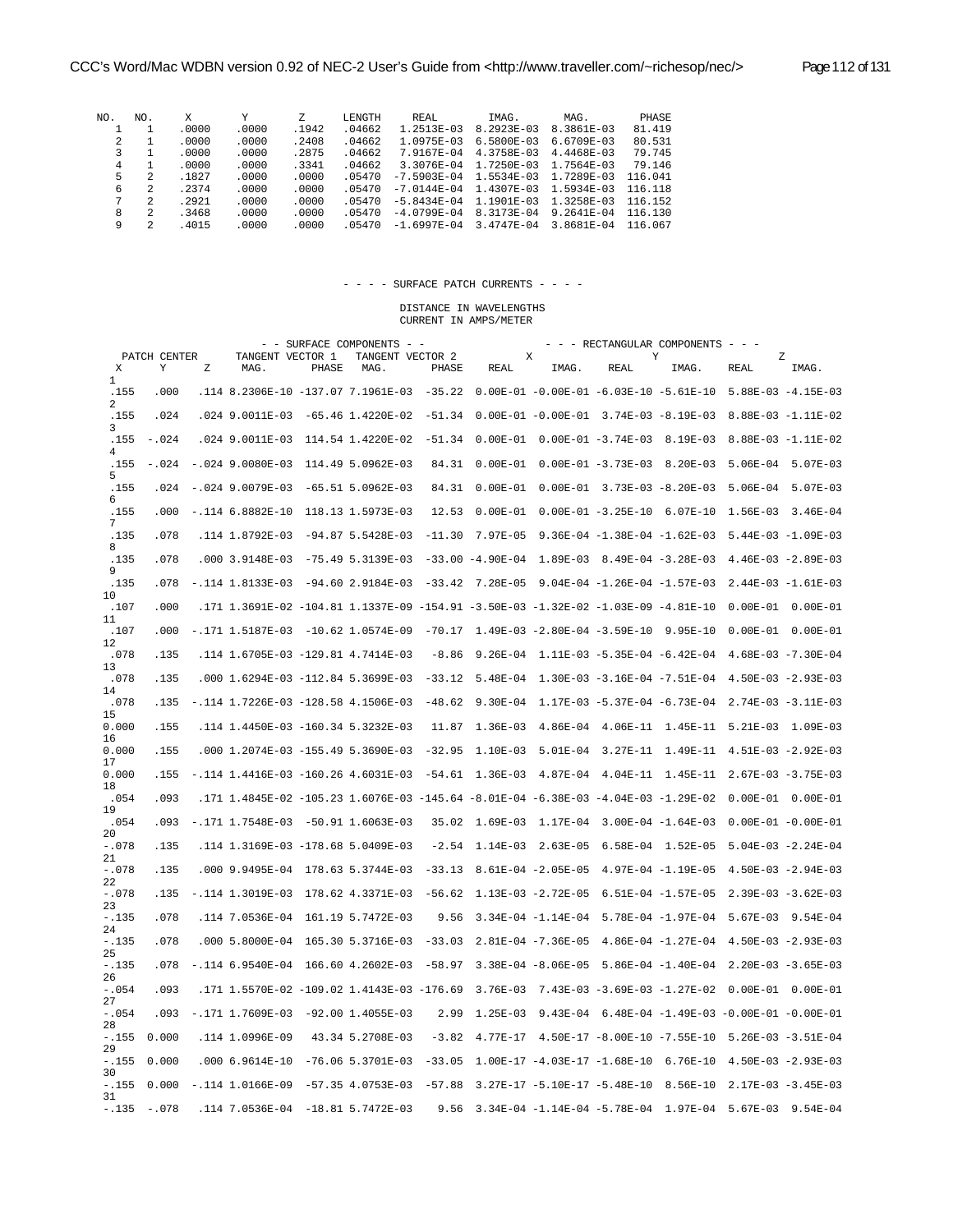| 32                  | $-.135-.078$ |                                       | .000 5.8000E-04 -14.70 5.3716E-03 -33.03                         |          |                                                              |            | $2.81E-04$ -7.36E-05 -4.86E-04 1.27E-04                    |            |                                      | $4.50E-03 -2.93E-03$  |
|---------------------|--------------|---------------------------------------|------------------------------------------------------------------|----------|--------------------------------------------------------------|------------|------------------------------------------------------------|------------|--------------------------------------|-----------------------|
| 33<br>$-.135$<br>34 | $-.078$      | $-.114$ 6.9541E-04 -13.40 4.2602E-03  |                                                                  | $-58.97$ |                                                              |            | $3.38E-04$ -8.06E-05 -5.86E-04 1.40E-04 2.20E-03 -3.65E-03 |            |                                      |                       |
| $-.107$<br>35       | 0.000        | .171 1.5557E-02 -111.31 1.7509E-09    |                                                                  | 55.73    | $5.65E-03$                                                   |            | $1.45E-02 -6.49E-10 -5.83E-10 -0.00E-01 -0.00E-01$         |            |                                      |                       |
| $-107$<br>36        | 0.000        | $-.171$ 1.6720E-03 -112.54 1.4723E-09 |                                                                  | 138.28   | $6.41E-04$                                                   |            | 1.54E-03 -1.06E-09 1.07E-09                                |            |                                      | $0.00E-01 - 0.00E-01$ |
| $-.078$<br>37       | $-.135$      | .114 1.3169E-03                       | 1.32 5.0409E-03                                                  | $-2.54$  | $1.14E-03$                                                   |            | $2.63E-05 -6.58E-04 -1.52E-05$                             |            |                                      | $5.04E-03 -2.24E-04$  |
| $-.078$<br>38       | $-.135$      | .000 9.9495E-04                       | $-1.37$ 5.3744E-03                                               | $-33.13$ |                                                              |            | 8.61E-04 -2.05E-05 -4.97E-04 1.19E-05                      |            |                                      | $4.50E-03 -2.94E-03$  |
| $-.078$<br>39       | $-.135$      | $-.114$ 1.3019E-03                    | $-1.38$ 4.3371E-03                                               | $-56.62$ |                                                              |            | 1.13E-03 -2.72E-05 -6.51E-04 1.57E-05                      |            |                                      | $2.39E-03 -3.62E-03$  |
| 0.000<br>40         | $-.155$      | .114 1.4450E-03                       | 19.66 5.3232E-03                                                 | 11.87    | $1.36E-03$                                                   |            | 4.86E-04 1.62E-10                                          | 5.79E-11   |                                      | 5.21E-03 1.09E-03     |
| 0.000<br>41         | $-.155$      | .000 1.2074E-03                       | 24.51 5.3690E-03                                                 | $-32.95$ | $1.10E-03$                                                   |            | 5.01E-04 1.31E-10                                          | $5.97E-11$ |                                      | $4.51E-03 -2.92E-03$  |
| 0.000<br>42         | $-.155$      | $-.114$ 1.4416E-03                    | 19.74 4.6031E-03                                                 | $-54.61$ | $1.36E-03$                                                   |            | 4.87E-04 1.62E-10                                          |            | 5.80E-11 2.67E-03 -3.75E-03          |                       |
| $-0.54$<br>43       | $-.093$      | .171 1.5569E-02 -109.02 1.4143E-03    |                                                                  | 3.31     | $3.76E-03$                                                   |            | $7.43E-03$ 3.69E-03                                        |            | 1.27E-02 -0.00E-01 -0.00E-01         |                       |
| $-.054$<br>44       | $-0.93$      | $-.171$ 1.7609E-03                    | $-92.00$ 1.4055E-03 $-177.01$                                    |          | $1.25E-03$                                                   |            | $9.43E-04 -6.48E-04$ 1.49E-03 0.00E-01 0.00E-01            |            |                                      |                       |
| .078<br>45          | $-.135$      | .114 1.6705E-03                       | 50.19 4.7414E-03                                                 | $-8.86$  | 9.26E-04                                                     |            | 1.11E-03 5.35E-04 6.42E-04                                 |            |                                      | $4.68E-03 -7.30E-04$  |
| .078<br>46          | $-.135$      | .000 1.6294E-03                       | 67.16 5.3699E-03                                                 | $-33.12$ | $5.48E-04$                                                   | $1.30E-03$ | $3.16E-04$                                                 | 7.51E-04   |                                      | $4.50E-03 -2.93E-03$  |
| .078<br>47          | $-.135$      | $-.114$ 1.7226E-03                    | 51.42 4.1506E-03                                                 | -48.62   | $9.30E-04$                                                   | 1.17E-03   |                                                            |            | 5.37E-04 6.73E-04 2.74E-03 -3.11E-03 |                       |
| .135<br>48          | $-.078$      | .114 1.8792E-03                       | 85.13 5.5428E-03                                                 | $-11.30$ | 7.97E-05                                                     |            | 9.36E-04 1.38E-04 1.62E-03                                 |            |                                      | $5.44E-03 -1.09E-03$  |
| .135<br>49          | $-.078$      | .000 3.9148E-03                       | 104.51 5.3139E-03                                                |          | $-33.00 - 4.90E - 04$                                        |            | $1.89E-03 - 8.49E-04$                                      | $3.28E-03$ |                                      | $4.46E-03 -2.89E-03$  |
| .135<br>50          | $-.078$      | $-.114$ $1.8133E-03$                  | 85.40 2.9184E-03                                                 | $-33.42$ | 7.28E-05                                                     |            | 9.04E-04 1.26E-04 1.57E-03                                 |            |                                      | $2.44E-03 -1.61E-03$  |
| .054<br>51          | $-.093$      | .171 1.4845E-02 -105.23 1.6076E-03    |                                                                  |          | $34.36 - 8.01E - 04 - 6.38E - 03$ 4.04E-03                   |            |                                                            |            | 1.29E-02 -0.00E-01 -0.00E-01         |                       |
| .054<br>52          | $-.093$      | $-.171$ 1.7548E-03                    | $-50.91$ 1.6063E-03 -144.98 1.69E-03 1.17E-04 -3.00E-04 1.64E-03 |          |                                                              |            |                                                            |            |                                      | $0.00E-01$ $0.00E-01$ |
| .026<br>53          | .026         | .171 3.7707E-02                       | $-97.61$ 3.8523E-02                                              |          | $-99.40 - 4.99E - 03 - 3.74E - 02 - 6.29E - 03 - 3.80E - 02$ |            |                                                            |            | $0.00E-01$                           | $0.00E-01$            |
| $-.026$<br>54       | .026         | .171 3.8971E-02                       | 78.78 3.8496E-02                                                 | $-99.34$ | 7.58E-03                                                     |            | $3.82E-02 - 6.25E-03 - 3.80E-02$                           |            | $0.00E-01$                           | $0.00E - 01$          |
| $-.026$<br>55       | $-.026$      | .171 3.8971E-02                       | 78.78 3.8496E-02                                                 | 80.66    | 7.58E-03                                                     | $3.82E-02$ | 6.25E-03                                                   | $3.80E-02$ | $0.00E-01$                           | $0.00E-01$            |
| .026<br>56          | $-.026$      | .171 3.7707E-02                       | $-97.61$ 3.8523E-02                                              |          | $80.60 - 4.99E - 03 - 3.74E - 02$                            |            | $6.29E-03$                                                 |            | 3.80E-02 -0.00E-01 -0.00E-01         |                       |
| .000                | .000         | -.171 1.3523E-03                      | 18.00 1.2976E-09                                                 |          | $-58.81$ 1.29E-03                                            |            | $4.18E-04 -6.72E-10$                                       | 1.11E-09   |                                      | $0.00E-01$ $0.00E-01$ |

- - - POWER BUDGET - - -

INPUT POWER = 6.2566E-04 WATTS RADIATED POWER= 6.2566E-04 WATTS STRUCTURE LOSS= 0.0000E-01 WATTS NETWORK LOSS = 0.0000E-01 WATTS EFFICIENCY = 100.00 PERCENT

- - - RADIATION PATTERNS - - -

| ANGLES<br>$ -$ | $ -$           |         | - POWER GAINS -   |          |              | POLARIZATION |               | E (THETA)<br>$\overline{\phantom{a}}$ |                | E(PHI)<br>$\overline{\phantom{a}}$ | $\overline{\phantom{a}}$ |
|----------------|----------------|---------|-------------------|----------|--------------|--------------|---------------|---------------------------------------|----------------|------------------------------------|--------------------------|
| THETA          | PHI            | VERT.   | HOR.              | TOTAL    | AXIAL        | TILT         | SENSE         | MAGNITUDE                             | PHASE          | MAGNITUDE                          | PHASE                    |
| <b>DEGREES</b> | <b>DEGREES</b> | $DB$    | DB                | DB       | <b>RATIO</b> | DEG.         |               | VOLTS/M                               | <b>DEGREES</b> | VOLTS/M                            | <b>DEGREES</b>           |
| .00            | .00            | $-8.11$ | $-145.92$         | $-8.11$  | 0.00000      | 0.00         | LINEAR        | 7.61669E-02                           | $-2.26$        | 9.79259E-09                        | $-81.36$                 |
| 5.00           | .00            |         | $-8.34 - 149.37$  | $-8.34$  | 0.00000      | 0.00         | LINEAR        | 7.41602E-02                           | $-2.08$        | 6.58361E-09                        | $-69.02$                 |
| 10.00          | .00            |         | $-8.85 - 145.42$  | $-8.85$  | 0.00000      | 0.00         | LINEAR        | 6.99499E-02                           | $-2.76$        | 1.03806E-08                        | $-111.51$                |
| 15.00          | .00            |         | $-9.70 - 147.83$  | $-9.70$  | 0.00000      | 0.00         | LINEAR        | 6.33760E-02                           | $-4.63$        | 7.86732E-09                        | $-91.91$                 |
| 20.00          | .00            |         | $-11.01 - 148.43$ | $-11.01$ | 0.00000      | 0.00         | LINEAR        | 5.44956E-02                           | $-8.24$        | 7.33620E-09                        | $-174.02$                |
| 25.00          | .00            |         | $-12.94 - 144.61$ | $-12.94$ | 0.00000      | 0.00         | LINEAR        | 4.36416E-02                           | $-14.78$       | 1.13919E-08                        | $-113.95$                |
| 30.00          | .00            |         | $-15.74 - 144.06$ | $-15.74$ | 0.00000      | 0.00         | <b>LINEAR</b> | $3.16466E - 02$                       | $-27.33$       | 1.21418E-08                        | $-121.58$                |
| 35.00          | .00            |         | $-19.30 - 145.83$ | $-19.30$ | 0.00000      | 0.00         | LINEAR        | 2.09977E-02                           | $-55.34$       | 9.90304E-09                        | $-129.72$                |
| 40.00          | .00            |         | $-19.97 - 150.11$ | $-19.97$ | 0.00000      | 0.00         | LINEAR        | 1.94288E-02                           | $-107.78$      | 6.04458E-09                        | $-138.61$                |
| 45.00          | .00            |         | $-16.08 - 161.08$ | $-16.08$ | 0.00000      | 0.00         | LINEAR        | 3.04205E-02                           | $-145.28$      | 1.70958E-09                        | 125.00                   |
| 50.00          | .00            |         | $-12.40 - 160.36$ | $-12.40$ | 0.00000      | 0.00         | LINEAR        | 4.64488E-02                           | $-163.87$      | 1.85801E-09                        | $-172.34$                |
| 55.00          | .00            |         | $-9.60 - 150.67$  | $-9.60$  | 0.00000      | 0.00         | LINEAR        | 6.41559E-02                           | $-175.93$      | 5.67075E-09                        | 81.70                    |
| 60.00          | .00            |         | $-7.40 - 155.62$  | $-7.40$  | 0.00000      | 0.00         | LINEAR        | 8.26330E-02                           | 174.32         | 3.20721E-09                        | 75.14                    |
| 65.00          | .00            |         | $-5.61 - 144.42$  | $-5.61$  | 0.00000      | 0.00         | LINEAR        | 1.01577E-01                           | 165.52         | 1.16394E-08                        | 147.06                   |
| 70.00          | .00            |         | $-4.10 - 144.86$  | $-4.10$  | 0.00000      | 0.00         | <b>LINEAR</b> | 1.20850E-01                           | 157.18         | 1.10625E-08                        | 124.46                   |
| 75.00          | .00            |         | $-2.80 - 143.11$  | $-2.80$  | 0.00000      | 0.00         | LINEAR        | 1.40312E-01                           | 149.15         | 1.35334E-08                        | 122.02                   |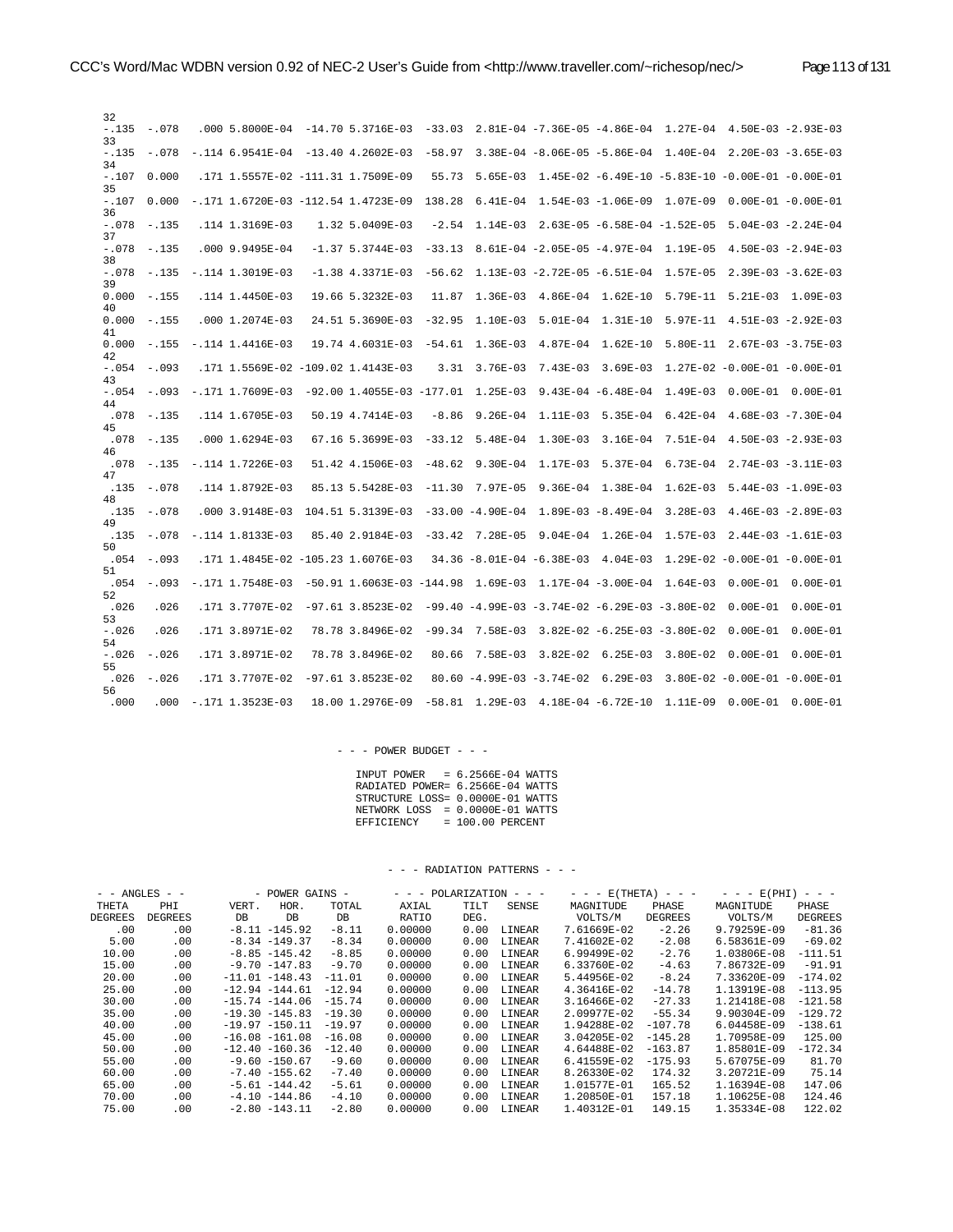| 80.00  | .00 | $-1.67 - 141.35$  | $-1.67$  | 0.00000 | 0.00 | LINEAR | 1.59736E-01 | 141.42    | 1.65860E-08 | 115.82    |
|--------|-----|-------------------|----------|---------|------|--------|-------------|-----------|-------------|-----------|
| 85.00  | .00 | $-.70 - 139.77$   | $-.70$   | 0.00000 | 0.00 | LINEAR | 1.78758E-01 | 133.99    | 1.98840E-08 | 108.79    |
| 90.00  | .00 | $.14 - 138.41$    | .14      | 0.00000 | 0.00 | LINEAR | 1.96870E-01 | 126.92    | 2.32483E-08 | 108.46    |
| 95.00  | .00 | $.84 - 137.40$    | .84      | 0.00000 | 0.00 | LINEAR | 2.13447E-01 | 120.23    | 2.61185E-08 | 102.58    |
| 100.00 | .00 | 1.41 -137.04      | 1.41     | 0.00000 | 0.00 | LINEAR | 2.27788E-01 | 113.95    | 2.72363E-08 | 98.49     |
| 105.00 | .00 | $1.83 - 134.57$   | 1.83     | 0.00000 | 0.00 | LINEAR | 2.39180E-01 | 108.08    | 3.61761E-08 | 120.29    |
| 110.00 | .00 | $2.11 - 134.36$   | 2.11     | 0.00000 | 0.00 | LINEAR | 2.46958E-01 | 102.65    | 3.70790E-08 | 113.58    |
| 115.00 | .00 | $2.24 - 133.96$   | 2.24     | 0.00000 | 0.00 | LINEAR | 2.50561E-01 | 97.66     | 3.88272E-08 | 112.65    |
| 120.00 | .00 | $2.20 - 133.94$   | 2.20     | 0.00000 | 0.00 | LINEAR | 2.49579E-01 | 93.15     | 3.89178E-08 | 104.56    |
| 125.00 | .00 | $2.00 - 132.55$   | 2.00     | 0.00000 | 0.00 | LINEAR | 2.43788E-01 | 89.16     | 4.56769E-08 | 115.42    |
| 130.00 | .00 | $1.61 - 132.26$   | 1.61     | 0.00000 | 0.00 | LINEAR | 2.33171E-01 | 85.74     | 4.72062E-08 | 104.46    |
| 135.00 | .00 | $1.02 - 132.65$   | 1.02     | 0.00000 | 0.00 | LINEAR | 2.17933E-01 | 82.99     | 4.51247E-08 | 96.16     |
| 140.00 | .00 | $.21 - 131.58$    | .21      | 0.00000 | 0.00 | LINEAR | 1.98504E-01 | 81.07     | 5.10647E-08 | 89.61     |
| 145.00 | .00 | $-.85 - 130.91$   | $-.85$   | 0.00000 | 0.00 | LINEAR | 1.75552E-01 | 80.23     | 5.51472E-08 | 98.01     |
|        |     |                   |          |         |      |        |             |           |             |           |
| 150.00 | .00 | $-2.22 - 131.89$  | $-2.22$  | 0.00000 | 0.00 | LINEAR | 1.50003E-01 | 80.93     | 4.92915E-08 | 100.64    |
| 155.00 | .00 | $-3.93 - 130.37$  | $-3.93$  | 0.00000 | 0.00 | LINEAR | 1.23133E-01 | 83.98     | 5.86798E-08 | 97.69     |
| 160.00 | .00 | $-6.02 - 130.36$  | $-6.02$  | 0.00000 | 0.00 | LINEAR | 9.68259E-02 | 90.95     | 5.87511E-08 | 98.17     |
| 165.00 | .00 | $-8.33 - 131.25$  | $-8.33$  | 0.00000 | 0.00 | LINEAR | 7.42605E-02 | 104.77    | 5.30129E-08 | 94.31     |
| 170.00 | .00 | $-10.04 - 130.46$ | $-10.04$ | 0.00000 | 0.00 | LINEAR | 6.09919E-02 | 128.42    | 5.80971E-08 | 99.67     |
| 175.00 | .00 | $-9.83 - 130.45$  | $-9.83$  | 0.00000 | 0.00 | LINEAR | 6.24516E-02 | 156.53    | 5.81702E-08 | 91.38     |
| 180.00 | .00 | $-8.13 - 130.43$  | $-8.13$  | 0.00000 | 0.00 | LINEAR | 7.59535E-02 | 177.76    | 5.82939E-08 | 93.98     |
| 185.00 | .00 | $-6.24 - 132.34$  | $-6.24$  | 0.00000 | 0.00 | LINEAR | 9.43838E-02 | $-168.89$ | 4.67661E-08 | 93.33     |
| 190.00 | .00 | $-4.65 - 131.57$  | $-4.65$  | 0.00000 | 0.00 | LINEAR | 1.13347E-01 | $-159.93$ | 5.11003E-08 | 90.55     |
| 195.00 | .00 | $-3.40 - 131.12$  | $-3.40$  | 0.00000 | 0.00 | LINEAR | 1.30926E-01 | $-152.98$ | 5.38616E-08 | 93.78     |
| 200.00 | .00 | $-2.43 - 131.85$  | $-2.43$  | 0.00000 | 0.00 | LINEAR | 1.46405E-01 | $-146.80$ | 4.94915E-08 | 94.57     |
| 205.00 | .00 | $-1.68 - 132.69$  | $-1.68$  | 0.00000 | 0.00 | LINEAR | 1.59675E-01 | $-140.77$ | 4.49235E-08 | 90.45     |
| 210.00 | .00 | $-1.08 - 133.02$  | $-1.08$  | 0.00000 | 0.00 | LINEAR | 1.70952E-01 | $-134.56$ | 4.32514E-08 | 93.88     |
| 215.00 | .00 | $-.61 - 133.78$   | -.61     | 0.00000 | 0.00 | LINEAR | 1.80612E-01 | $-128.05$ | 3.96429E-08 | 92.19     |
| 220.00 | .00 | $-.21 - 133.12$   | $-.21$   | 0.00000 | 0.00 | LINEAR | 1.89044E-01 | $-121.22$ | 4.27730E-08 | 99.03     |
| 225.00 | .00 | $.13 - 134.58$    | .13      | 0.00000 | 0.00 | LINEAR | 1.96539E-01 | $-114.15$ | 3.61401E-08 | 94.18     |
| 230.00 | .00 | $.42 - 133.59$    | .42      | 0.00000 | 0.00 | LINEAR | 2.03206E-01 | $-106.92$ | 4.05276E-08 | 94.20     |
| 235.00 | .00 | $.66 - 134.17$    | .66      | 0.00000 | 0.00 | LINEAR | 2.08951E-01 | $-99.67$  | 3.79106E-08 | 95.65     |
| 240.00 | .00 | $.85 - 134.36$    | .85      | 0.00000 | 0.00 | LINEAR | 2.13503E-01 | $-92.48$  | 3.70592E-08 | 96.96     |
| 245.00 | .00 | $.97 - 135.55$    | .97      | 0.00000 | 0.00 | LINEAR | 2.16481E-01 | $-85.42$  | 3.23151E-08 | 91.49     |
| 250.00 | .00 | $1.01 - 135.82$   | 1.01     | 0.00000 | 0.00 | LINEAR | 2.17478E-01 | $-78.55$  | 3.13543E-08 | 88.09     |
| 255.00 | .00 | $.95 - 137.17$    | .95      | 0.00000 | 0.00 | LINEAR | 2.16147E-01 | $-71.88$  | 2.68297E-08 | 89.41     |
| 260.00 | .00 | $.80 - 138.93$    | .80      | 0.00000 | 0.00 | LINEAR | 2.12257E-01 | $-65.41$  | 2.19092E-08 | 93.60     |
| 265.00 | .00 | $.52 - 138.14$    | .52      | 0.00000 | 0.00 | LINEAR | 2.05736E-01 | $-59.16$  | 2.39974E-08 | 119.62    |
| 270.00 | .00 | $.13 - 138.37$    | .13      | 0.00000 | 0.00 | LINEAR | 1.96690E-01 | $-53.13$  | 2.33769E-08 | 90.75     |
| 275.00 | .00 | $-.38 - 140.37$   | $-.38$   | 0.00000 | 0.00 | LINEAR | 1.85395E-01 | $-47.32$  | 1.85623E-08 | 107.31    |
| 280.00 | .00 | $-1.02 - 142.72$  | $-1.02$  | 0.00000 | 0.00 | LINEAR | 1.72285E-01 | $-41.75$  | 1.41596E-08 | 90.68     |
| 285.00 | .00 | $-1.77 - 144.43$  | $-1.77$  | 0.00000 | 0.00 | LINEAR | 1.57915E-01 | $-36.46$  | 1.16280E-08 | 99.32     |
| 290.00 | .00 | $-2.64 - 145.56$  | $-2.64$  | 0.00000 | 0.00 | LINEAR | 1.42926E-01 | $-31.49$  | 1.02109E-08 | 121.78    |
| 295.00 | .00 | $-3.60 - 149.41$  | $-3.60$  | 0.00000 | 0.00 | LINEAR | 1.27994E-01 | $-26.91$  | 6.55236E-09 | 133.09    |
| 300.00 | .00 | $-4.62 - 152.39$  | $-4.62$  | 0.00000 | 0.00 | LINEAR | 1.13792E-01 | $-22.79$  | 4.65211E-09 | 41.79     |
| 305.00 | .00 | $-5.66 - 145.17$  | $-5.66$  | 0.00000 | 0.00 | LINEAR | 1.00935E-01 | $-19.23$  | 1.06751E-08 | 175.92    |
| 310.00 | .00 | $-6.66 - 177.46$  | $-6.66$  | 0.00000 | 0.00 | LINEAR | 8.99418E-02 | $-16.30$  | 2.59574E-10 | $-107.34$ |
| 315.00 | .00 | $-7.55 - 153.21$  | $-7.55$  | 0.00000 | 0.00 | LINEAR | 8.11945E-02 | $-14.02$  | 4.23319E-09 | $-66.83$  |
| 320.00 | .00 | $-8.25 - 158.75$  | $-8.25$  | 0.00000 | 0.00 | LINEAR | 7.48973E-02 | $-12.33$  | 2.23579E-09 | $-93.20$  |
| 325.00 | .00 | $-8.71 - 146.52$  | $-8.71$  | 0.00000 | 0.00 | LINEAR | 7.10490E-02 | $-11.02$  | 9.14371E-09 | $-102.11$ |
| 330.00 | .00 | $-8.91 - 145.13$  | $-8.91$  | 0.00000 | 0.00 | LINEAR | 6.94311E-02 | $-9.84$   | 1.07239E-08 | $-105.30$ |
| 335.00 | .00 | $-8.89 - 146.62$  | $-8.89$  | 0.00000 | 0.00 | LINEAR | 6.96292E-02 | $-8.60$   | 9.03758E-09 | $-120.77$ |
| 340.00 | .00 | $-8.71 - 148.98$  | $-8.71$  | 0.00000 | 0.00 | LINEAR | 7.10808E-02 | $-7.21$   | 6.89128E-09 | $-61.50$  |
| 345.00 | .00 | $-8.46 - 145.81$  | $-8.46$  | 0.00000 | 0.00 | LINEAR | 7.31340E-02 | $-5.72$   | 9.91779E-09 | $-76.09$  |
| 350.00 | .00 | $-8.23 - 143.78$  | $-8.23$  | 0.00000 | 0.00 | LINEAR | 7.51023E-02 | $-4.27$   | 1.25291E-08 | $-79.11$  |
| 355.00 | .00 | $-8.09 - 143.32$  | $-8.09$  | 0.00000 | 0.00 | LINEAR | 7.63154E-02 | $-3.06$   | 1.32168E-08 | $-87.43$  |
| 360.00 | .00 | $-8.11 - 149.72$  | $-8.11$  | 0.00000 | 0.00 | LINEAR | 7.61669E-02 | $-2.26$   | 6.32676E-09 | $-76.55$  |
|        |     |                   |          |         |      |        |             |           |             |           |

| ***** DATA CARD NO. 5 EX 0 2 1 0 1.00000E+00 0.00000E-01 0.00000E-01 0.00000E-01 0.00000E-01 0.00000E-01    |  |  |  |  |  |  |
|-------------------------------------------------------------------------------------------------------------|--|--|--|--|--|--|
| ***** DATA CARD NO. 6 XO 0 0 0 0.00000E-01 0.00000E-01 0.00000E-01 0.00000E-01 0.0000E-01 0.00000E-01 ***** |  |  |  |  |  |  |

#### $-$  -  $-$  ANTENNA INPUT PARAMETERS  $-$  -  $-$

| TAG | <b>SEG</b> | VOLTAGE | (VOLTS) | CURRENT | (AMPS) | IMPEDANCE | (OHMS) | ADMITTANCE                                                                                                    | (MHOS) | POWER   |
|-----|------------|---------|---------|---------|--------|-----------|--------|---------------------------------------------------------------------------------------------------------------|--------|---------|
| NO  | NO.        | REAL.   | TMAG.   | REAL.   | EMAG.  | REAL      | TMAG.  | REAL                                                                                                          | IMAG.  | (WATTS) |
|     |            |         |         |         |        |           |        | 5 1.00000E+00 0.00000E-01 1.50257E-02-6.91341E-03 5.49253E+01 2.52715E+01 1.50257E-02-6.91341E-03 7.51283E-03 |        |         |

## - - - CURRENTS AND LOCATION - - -  $-$

#### DISTANCES IN WAVELENGTHS

| SEG. | TAG |              | COORD. OF SEG. CENTER |         | SEG.   |                                                        | - - - CURRENT (AMPS) - - - |      |       |
|------|-----|--------------|-----------------------|---------|--------|--------------------------------------------------------|----------------------------|------|-------|
| NO.  | NO. | $\mathbf{x}$ |                       | $Y = 7$ | LENGTH | REAL.                                                  | TMAG.                      | MAG. | PHASE |
|      |     | .0000        | .0000                 |         |        | .1942 .04662 -9.0545E-04 1.7153E-03 1.9397E-03 117.828 |                            |      |       |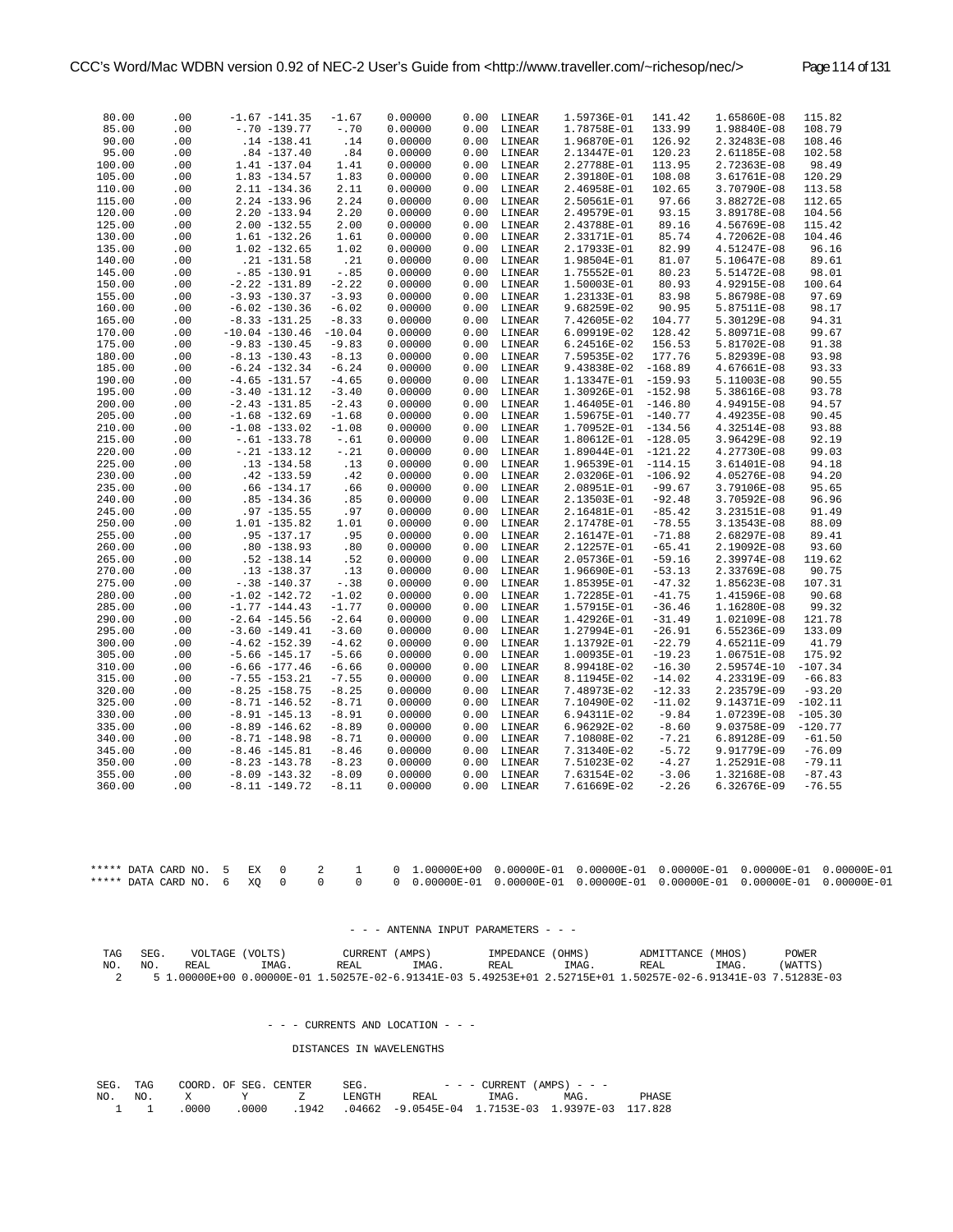|     |                | .0000  | .0000  | .2408  |        | $.04662$ -7.8764E-04 1.5063E-03 1.6998E-03 117.604    |                                                  |  |
|-----|----------------|--------|--------|--------|--------|-------------------------------------------------------|--------------------------------------------------|--|
| 3   |                | .0000. | .0000  | .2875  |        | $.04662 - 5.5895E - 04$ 1.0891E-03 1.2241E-03 117.169 |                                                  |  |
| 4   | $\overline{1}$ | .0000  | .0000  | .3341  |        | $.04662 - 2.2826E - 04$ 4.5625E-04 5.1016E-04 116.579 |                                                  |  |
| 5 - | $\overline{2}$ | . 1827 | . 0000 | .0000. |        | $.05470$ 1.5026E-02 -6.9134E-03 1.6540E-02 -24.707    |                                                  |  |
| 6   | $\mathcal{L}$  | . 2374 | .0000  | .0000. | .05470 |                                                       | 1.3800E-02 -7.4045E-03 1.5661E-02 -28.217        |  |
| 7   | $\mathcal{L}$  | . 2921 | .0000  | .0000. | .05470 |                                                       | 1.1401E-02 -6.7803E-03 1.3265E-02 -30.741        |  |
| 8   | $2^{1}$        | 3468   | .0000  | .0000. | .05470 |                                                       | $7.8886E-03 - 5.0213E-03$ 9.3511E-03 -32.478     |  |
| 9   | $\overline{2}$ | 4015   | .0000  | .0000  | .05470 |                                                       | $3.2560E-03 - 2.1815E-03$ $3.9192E-03$ $-33.822$ |  |
|     |                |        |        |        |        |                                                       |                                                  |  |

- - - - SURFACE PATCH CURRENTS - - - -

DISTANCE IN WAVELENGTHS CURRENT IN AMPS/METER

|                     |              |   |                                    |       | SURFACE COMPONENTS                                                                                                       |       |      |                                                                              |            | - RECTANGULAR COMPONENTS |                       |                     |
|---------------------|--------------|---|------------------------------------|-------|--------------------------------------------------------------------------------------------------------------------------|-------|------|------------------------------------------------------------------------------|------------|--------------------------|-----------------------|---------------------|
|                     | PATCH CENTER |   | TANGENT VECTOR 1                   |       | TANGENT VECTOR 2                                                                                                         |       | x    |                                                                              | Y          |                          | z                     |                     |
| X<br>$\mathbf{1}$   | Υ            | Ζ | MAG.                               | PHASE | MAG.                                                                                                                     | PHASE | REAL | IMAG.                                                                        | REAL       | IMAG.                    | REAL                  | IMAG.               |
| .155<br>2           | .000         |   | .114 4.9007E-09                    |       | $-74.04$ 4.0390E-02 140.22                                                                                               |       |      | $0.00E-01$ $0.00E-01$ $1.35E-09$ $-4.71E-09$ $-3.10E-02$ $2.58E-02$          |            |                          |                       |                     |
| .155<br>3           | .024         |   |                                    |       | .024 8.6314E-02 153.29 8.8849E-02 152.99 -0.00E-01 0.00E-01 -7.71E-02 3.88E-02 -7.92E-02                                 |       |      |                                                                              |            |                          |                       | $4.04E-02$          |
| .155<br>4           | $-.024$      |   |                                    |       | .024 8.6314E-02 -26.71 8.8849E-02 152.99                                                                                 |       |      | $0.00E-01$ 0.00 $E-01$ 7.71 $E-02$ -3.88 $E-02$ -7.92 $E-02$ 4.04 $E-02$     |            |                          |                       |                     |
| .155<br>5           | $-.024$      |   |                                    |       | $-.024$ 8.6311E-02 -26.71 9.1285E-02 -26.16                                                                              |       |      | $0.00E-01 - 0.00E-01$ 7.71E-02 -3.88E-02 8.19E-02 -4.02E-02                  |            |                          |                       |                     |
| .155<br>б.          | .024         |   |                                    |       | $-.024$ 8.6311E-02 153.29 9.1285E-02 -26.16                                                                              |       |      | $0.00E-01$ 0.00 $E-01$ -7.71 $E-02$ 3.88 $E-02$ 8.19 $E-02$ -4.02 $E-02$     |            |                          |                       |                     |
| .155<br>7           | .000         |   |                                    |       | $-.114$ 3.9029E-09 -82.46 4.1813E-02 -37.70 0.00E-01 -0.00E-01 5.12E-10 -3.87E-09 3.31E-02 -2.56E-02                     |       |      |                                                                              |            |                          |                       |                     |
| .135<br>8           | .078         |   |                                    |       | .114 1.7533E-02 121.83 2.2201E-02 129.65 4.62E-03 -7.45E-03 -8.01E-03 1.29E-02 -1.42E-02 1.71E-02                        |       |      |                                                                              |            |                          |                       |                     |
| .135                | .078         |   | .000 3.7640E-02 141.92 1.3236E-03  |       |                                                                                                                          |       |      | 2.35 1.48E-02 -1.16E-02 -2.57E-02 2.01E-02 1.32E-03 5.43E-05                 |            |                          |                       |                     |
| 9<br>.135           | .078         |   |                                    |       | $-.114$ $1.7516E-02$ $121.83$ $2.3096E-02$ $-45.71$ $4.62E-03$ $-7.44E-03$ $-8.00E-03$ $1.29E-02$ $1.61E-02$ $-1.65E-02$ |       |      |                                                                              |            |                          |                       |                     |
| 10<br>.107          | .000         |   |                                    |       | .171 2.0213E-02 -85.04 8.2560E-09                                                                                        |       |      | $-33.16$ 1.75E-03 $-2.01E-02$ 6.91E-09 $-4.52E-09$                           |            |                          |                       | $0.00E-01$ 0.00E-01 |
| 11<br>.107          | .000         |   |                                    |       | $-.171$ 1.6874E-02 -87.11 6.7417E-09 125.50 8.52E-04 -1.69E-02 3.91E-09 -5.49E-09                                        |       |      |                                                                              |            |                          | $0.00E-01 - 0.00E-01$ |                     |
| 12<br>.078          | .135         |   | .114 1.6710E-02                    |       | 87.52 6.2224E-03 106.04 -6.27E-04 -1.45E-02 3.62E-04 8.35E-03 -1.72E-03 5.98E-03                                         |       |      |                                                                              |            |                          |                       |                     |
| 13<br>.078          | .135         |   | .000 1.5767E-02                    |       | 103.50 1.3327E-03                                                                                                        |       |      | 2.80 3.19E-03 -1.33E-02 -1.84E-03 7.67E-03 1.33E-03 6.52E-05                 |            |                          |                       |                     |
| 14<br>.078          | .135         |   | $-.114$ 1.6653E-02                 |       | 87.44 6.8117E-03 -56.50 -6.43E-04 -1.44E-02 3.71E-04 8.32E-03 3.76E-03 -5.68E-03                                         |       |      |                                                                              |            |                          |                       |                     |
| 15<br>0.000         | .155         |   | .114 1.3965E-02                    |       | 55.64 1.7990E-03                                                                                                         |       |      | 89.81 -7.88E-03 -1.15E-02 -2.35E-10 -3.44E-10                                |            |                          |                       | 5.87E-06 1.80E-03   |
| 16<br>0.000         | .155         |   | .000 1.1670E-02                    |       | 60.48 1.3310E-03                                                                                                         |       |      | 3.41 -5.75E-03 -1.02E-02 -1.71E-10 -3.03E-10 1.33E-03 7.92E-05               |            |                          |                       |                     |
| 17<br>0.000         | .155         |   | $-.114$ 1.3951E-02                 |       | 55.62 2.2807E-03                                                                                                         |       |      | $-31.00$ -7.88E-03 -1.15E-02 -2.35E-10 -3.43E-10 1.95E-03 -1.17E-03          |            |                          |                       |                     |
| 18<br>.054<br>19    | .093         |   | .171 9.5476E-03                    |       | $-98.11$ $1.5574E-02$                                                                                                    |       |      | 70.78 -5.11E-03 -1.75E-02 1.40E-03 -8.33E-04 -0.00E-01 -0.00E-01             |            |                          |                       |                     |
| .054<br>20          | .093         |   |                                    |       | $-.171$ 6.5730E-03 -109.90 1.5542E-02 -109.24 -5.56E-03 -1.58E-02 6.24E-04 1.98E-03 0.00E-01 0.00E-01                    |       |      |                                                                              |            |                          |                       |                     |
| $-.078$<br>21       | .135         |   | .114 1.2623E-02                    |       | 34.28 1.5698E-03 179.32 -9.03E-03 -6.16E-03 -5.22E-03 -3.55E-03 -1.57E-03 1.86E-05                                       |       |      |                                                                              |            |                          |                       |                     |
| $-.078$<br>22       | .135         |   | .000 9.6162E-03                    |       | 34.25 1.3372E-03                                                                                                         |       |      | $3.28 - 6.88E - 03 - 4.69E - 03 - 3.97E - 03 - 2.71E - 03$ 1.33E-03 7.65E-05 |            |                          |                       |                     |
| $-.078$<br>23       | .135         |   | $-.114$ 1.2602E-02                 |       | 34.42 3.6441E-03                                                                                                         |       |      | 5.05 -9.00E-03 -6.17E-03 -5.20E-03 -3.56E-03 3.63E-03 3.21E-04               |            |                          |                       |                     |
| $-.135$<br>24       | .078         |   | .114 6.7432E-03                    |       | 22.42 4.2065E-03 -179.29 -3.12E-03 -1.29E-03 -5.40E-03 -2.23E-03 -4.21E-03 -5.18E-05                                     |       |      |                                                                              |            |                          |                       |                     |
| $-.135$<br>25       | .078         |   | $.000 5.6060E-03$                  |       | 21.56 1.3441E-03                                                                                                         |       |      | $3.20 - 2.61E - 03 - 1.03E - 03 - 4.52E - 03 - 1.78E - 03$ 1.34E-03 7.51E-05 |            |                          |                       |                     |
| $-.135$<br>26       | .078         |   | $-.1146.7304E-03$                  |       | 22.44 6.2415E-03                                                                                                         |       |      | 6.27 -3.11E-03 -1.28E-03 -5.39E-03 -2.22E-03 6.20E-03 6.81E-04               |            |                          |                       |                     |
| $-.054$<br>27       | .093         |   | .171 5.5922E-03                    |       | 3.15 1.3634E-02                                                                                                          |       |      | 38.74 -1.20E-02 -7.54E-03 -4.82E-04 -4.00E-03 0.00E-01 0.00E-01              |            |                          |                       |                     |
| $-.054$<br>28       | .093         |   | $-.171$ 5.8821E-03                 |       | 37.27 1.3609E-02 -141.24 -1.15E-02 -9.16E-03 -1.25E-03 -1.18E-03 0.00E-01 0.00E-01                                       |       |      |                                                                              |            |                          |                       |                     |
| $-.155$             | 0.000        |   |                                    |       | .114 3.3602E-09 -155.80 4.2242E-03 178.48 -1.83E-16 -8.21E-17 3.06E-09 1.38E-09 -4.22E-03                                |       |      |                                                                              |            |                          |                       | 1.12E-04            |
| 29<br>$-.155$       | 0.000        |   | .000 4.2238E-09                    |       | 86.14 1.3471E-03                                                                                                         |       |      | 3.05 1.70E-17 2.51E-16 -2.84E-10 -4.21E-09 1.35E-03 7.17E-05                 |            |                          |                       |                     |
| 30<br>$-.155$<br>31 | 0.000        |   | $-.114$ 3.1906E-09                 |       | 162.32 6.3063E-03                                                                                                        |       |      | 2.13 -1.81E-16 5.78E-17 3.04E-09 -9.69E-10 6.30E-03 2.34E-04                 |            |                          |                       |                     |
| $-.135$             | $-.078$      |   |                                    |       | .114 6.7433E-03 -157.58 4.2065E-03 -179.29 -3.12E-03 -1.29E-03 5.40E-03 2.23E-03 -4.21E-03 -5.18E-05                     |       |      |                                                                              |            |                          |                       |                     |
| 32                  | $-.135-.078$ |   | .000 5.6060E-03 -158.44 1.3441E-03 |       |                                                                                                                          |       |      | $3.20 - 2.61E - 03 - 1.03E - 03$                                             | $4.52E-03$ | 1.78E-03                 | 1.34E-03              | 7.51E-05            |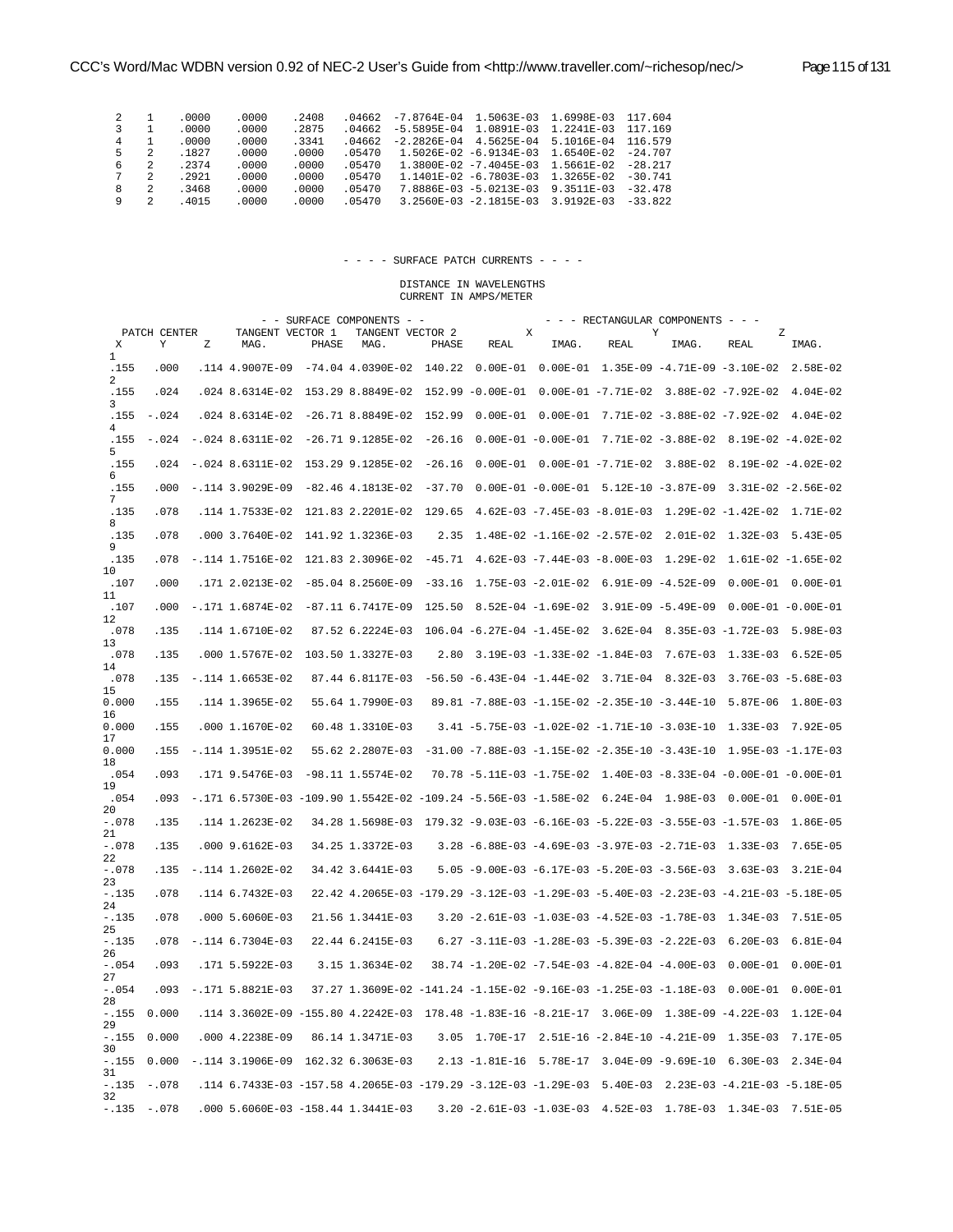| 33<br>$-135$  |               | $-0.078$ $-114$ 6.7304E-03 -157.56 6.2415E-03                                       |                                                                                   |        |                                  | $6.27 - 3.11E-03 - 1.28E-03$                               | $5.39E-03$ | $2.22E-03$                                                                | 6.20E-03             | 6.81E-04              |
|---------------|---------------|-------------------------------------------------------------------------------------|-----------------------------------------------------------------------------------|--------|----------------------------------|------------------------------------------------------------|------------|---------------------------------------------------------------------------|----------------------|-----------------------|
| 34            |               |                                                                                     |                                                                                   |        |                                  |                                                            |            |                                                                           |                      |                       |
| $-.107$<br>35 | 0.000         | .171 1.1520E-02                                                                     | 9.48 2.5895E-09 -158.89 -1.14E-02 -1.90E-03                                       |        |                                  |                                                            | 1.74E-09   | $8.20E-10$                                                                | $0.00E-01$           | $0.00E-01$            |
| $-.107$       | 0.000         | $-.1711.1648E-02$                                                                   | 26.24 2.0681E-09                                                                  |        | $12.28 - 1.04E-02 - 5.15E-03$    |                                                            | $1.40E-09$ | $1.33E-10$                                                                | $0.00E-01$           | $0.00E-01$            |
| 36<br>$-.078$ | $-.135$       | .114 1.2623E-02 -145.72 1.5698E-03                                                  |                                                                                   |        | $179.32 - 9.03E-03 - 6.16E-03$   |                                                            | $5.22E-03$ |                                                                           | $3.55E-03 -1.57E-03$ | 1.86E-05              |
| 37            |               |                                                                                     |                                                                                   |        |                                  |                                                            |            |                                                                           |                      |                       |
| $-.078$<br>38 | $-.135$       | .000 9.6162E-03 -145.75 1.3372E-03                                                  |                                                                                   |        | $3.28 - 6.88E - 03 - 4.69E - 03$ |                                                            | $3.97E-03$ |                                                                           | 2.71E-03 1.33E-03    | 7.65E-05              |
| $-.078$<br>39 | $-.135$       | $-.114$ 1.2602E-02 -145.58 3.6441E-03                                               |                                                                                   |        |                                  | $5.05 - 9.00E - 03 - 6.17E - 03$                           | $5.20E-03$ | 3.56E-03                                                                  | $3.63E-03$           | $3.21E-04$            |
| 0.000<br>40   | $-.155$       | .114 1.3965E-02 -124.36 1.7990E-03                                                  |                                                                                   |        |                                  | 89.81 -7.88E-03 -1.15E-02 -9.40E-10 -1.37E-09              |            |                                                                           | 5.87E-06             | 1.80 $E-03$           |
| 0.000<br>41   | $-.155$       | .000 1.1670E-02 -119.52 1.3310E-03                                                  |                                                                                   |        |                                  | $3.41 - 5.75E - 03 - 1.02E - 02 - 6.85E - 10 - 1.21E - 09$ |            |                                                                           | 1.33E-03 7.92E-05    |                       |
| 0.000<br>42   | $-.155$       | $-.114$ 1.3951E-02 -124.38 2.2807E-03                                               |                                                                                   |        |                                  | $-31.00$ $-7.88E-03$ $-1.15E-02$ $-9.39E-10$ $-1.37E-09$   |            |                                                                           | 1.95E-03 -1.17E-03   |                       |
| 43            | $-.054-.093$  | .171 5.5922E-03                                                                     | 3.15 1.3634E-02 -141.26 -1.20E-02 -7.54E-03                                       |        |                                  |                                                            |            | 4.82E-04 4.00E-03                                                         | $0.00E-01$           | $0.00E-01$            |
| $-0.54$       | $-.093$       | $-.171$ 5.8821E-03                                                                  | 37.27 1.3609E-02                                                                  |        |                                  | 38.76 -1.15E-02 -9.16E-03 1.25E-03 1.18E-03                |            |                                                                           | $0.00E-01$           | $0.00E - 01$          |
| 44<br>.078    | $-.135$       | .114 1.6710E-02                                                                     | $-92.48$ 6.2224E-03                                                               |        |                                  |                                                            |            | $106.04 - 6.27E - 04 - 1.45E - 02 - 3.62E - 04 - 8.35E - 03 - 1.72E - 03$ |                      | $5.98E-03$            |
| 45            |               |                                                                                     |                                                                                   |        |                                  |                                                            |            |                                                                           |                      |                       |
| .078<br>46    | $-.135$       | .000 1.5767E-02                                                                     | $-76.50$ 1.3327E-03                                                               | 2.80   |                                  |                                                            |            | 3.19E-03 -1.33E-02 1.84E-03 -7.67E-03 1.33E-03 6.52E-05                   |                      |                       |
| .078          | $-.135$       | $-.114$ 1.6653E-02                                                                  | $-92.566.8117E-03$                                                                |        |                                  |                                                            |            | $-56.50 - 6.43E - 04 - 1.44E - 02 - 3.71E - 04 - 8.32E - 03$              |                      | $3.76E-03 -5.68E-03$  |
| 47<br>.135    | $-.078$       | .114 1.7533E-02                                                                     | $-58.17$ 2.2201E-02                                                               | 129.65 |                                  |                                                            |            | $4.62E-03$ -7.45E-03 8.01E-03 -1.29E-02 -1.42E-02 1.71E-02                |                      |                       |
| 48            |               |                                                                                     |                                                                                   |        |                                  |                                                            |            |                                                                           |                      |                       |
| .135<br>49    | $-.078$       | $.0003.7640E-02$                                                                    | $-38.08$ 1.3236E-03                                                               | 2.35   |                                  | $1.48E-02 -1.16E-02$                                       |            | 2.57E-02 -2.01E-02 1.32E-03 5.43E-05                                      |                      |                       |
| .135          | $-.078$       | $-.114$ 1.7516E-02                                                                  | -58.17 2.3096E-02 -45.71 4.62E-03 -7.44E-03 8.00E-03 -1.29E-02 1.61E-02 -1.65E-02 |        |                                  |                                                            |            |                                                                           |                      |                       |
| 50            | $.054 - .093$ | .171 9.5476E-03                                                                     | $-98.11$ 1.5574E-02 $-109.22$ -5.11E-03 $-1.75$ E-02 $-1.40$ E-03 8.33E-04        |        |                                  |                                                            |            |                                                                           |                      | $0.00E-01$ $0.00E-01$ |
| 51            |               |                                                                                     |                                                                                   |        |                                  |                                                            |            |                                                                           |                      |                       |
| .054<br>52    | $-.093$       | $-.171$ 6.5730E-03 -109.90 1.5542E-02                                               |                                                                                   |        |                                  |                                                            |            | 70.76 -5.56E-03 -1.58E-02 -6.24E-04 -1.98E-03 -0.00E-01 -0.00E-01         |                      |                       |
| .026          | .026          | .171 2.0110E-02 -97.14 8.6899E-03                                                   |                                                                                   |        |                                  |                                                            |            | $-62.33 - 2.50E - 03 - 2.00E - 02$ 4.04E-03 -7.70E-03 -0.00E-01 0.00E-01  |                      |                       |
| 53<br>$-.026$ | .026          | .171 1.2974E-02 -174.05 8.9441E-03                                                  |                                                                                   |        |                                  | $-64.51 - 1.29E - 02 - 1.35E - 03$                         |            | 3.85E-03 -8.07E-03 -0.00E-01                                              |                      | $0.00E-01$            |
| 54            |               |                                                                                     |                                                                                   |        |                                  |                                                            |            |                                                                           |                      |                       |
| $-.026$<br>55 | $-.026$       | .171 1.2974E-02 -174.05 8.9441E-03                                                  |                                                                                   |        |                                  | $115.49 - 1.29E - 02 - 1.35E - 03 - 3.85E - 03$            |            | 8.07E-03                                                                  |                      | $0.00E-01 - 0.00E-01$ |
| .026<br>56    | $-.026$       | .171 2.0110E-02 -97.14 8.6899E-03                                                   |                                                                                   |        |                                  | $117.67 - 2.50E - 03 - 2.00E - 02 - 4.04E - 03$            |            | 7.70E-03                                                                  |                      | $0.00E-01 - 0.00E-01$ |
| .000          | .000          | $-.171$ 1.3088E-02 -126.31 3.1078E-09 137.30 -7.75E-03 -1.05E-02 2.28E-09 -2.11E-09 |                                                                                   |        |                                  |                                                            |            |                                                                           |                      | $0.00E-01 - 0.00E-01$ |

- - - POWER BUDGET - - -

INPUT POWER =  $7.5128E-03$  WATTS RADIATED POWER= 7.5128E-03 WATTS<br>STRUCTURE LOSS= 0.0000E-01 WATTS<br>NETWORK LOSS = 0.0000E-01 WATTS<br>EFFICIENCY = 100.00 PERCENT

 $-$  -  $-$  ISOLATION DATA - - -

|          | - - COUPLING BETWEEN - - |           |      | MAXTMUM       |      | $-$ - $-$ FOR MAXIMUM COUPLING - $-$ -              |       |                 |
|----------|--------------------------|-----------|------|---------------|------|-----------------------------------------------------|-------|-----------------|
|          | SEG.                     |           | SEG. | COUPLING      |      | LOAD IMPEDANCE (2ND SEG.)                           |       | INPUT IMPEDANCE |
| TAG/SEG. | NO.                      | TAG/'SEG. | NO.  | (DB)          | REAL | TMAG.                                               | REAL. | TMAG.           |
|          |                          |           |      | 2 1 5 -13.709 |      | $5.58249E+01 -2.06395E+01$ 1.82294E+01 -1.16438E+02 |       |                 |

 \*\*\*\*\* DATA CARD NO. 7 EN 0 0 0 0 0.00000E-01 0.00000E-01 0.00000E-01 0.00000E-01 0.00000E-01 0.00000E-01 RUN TIME = .000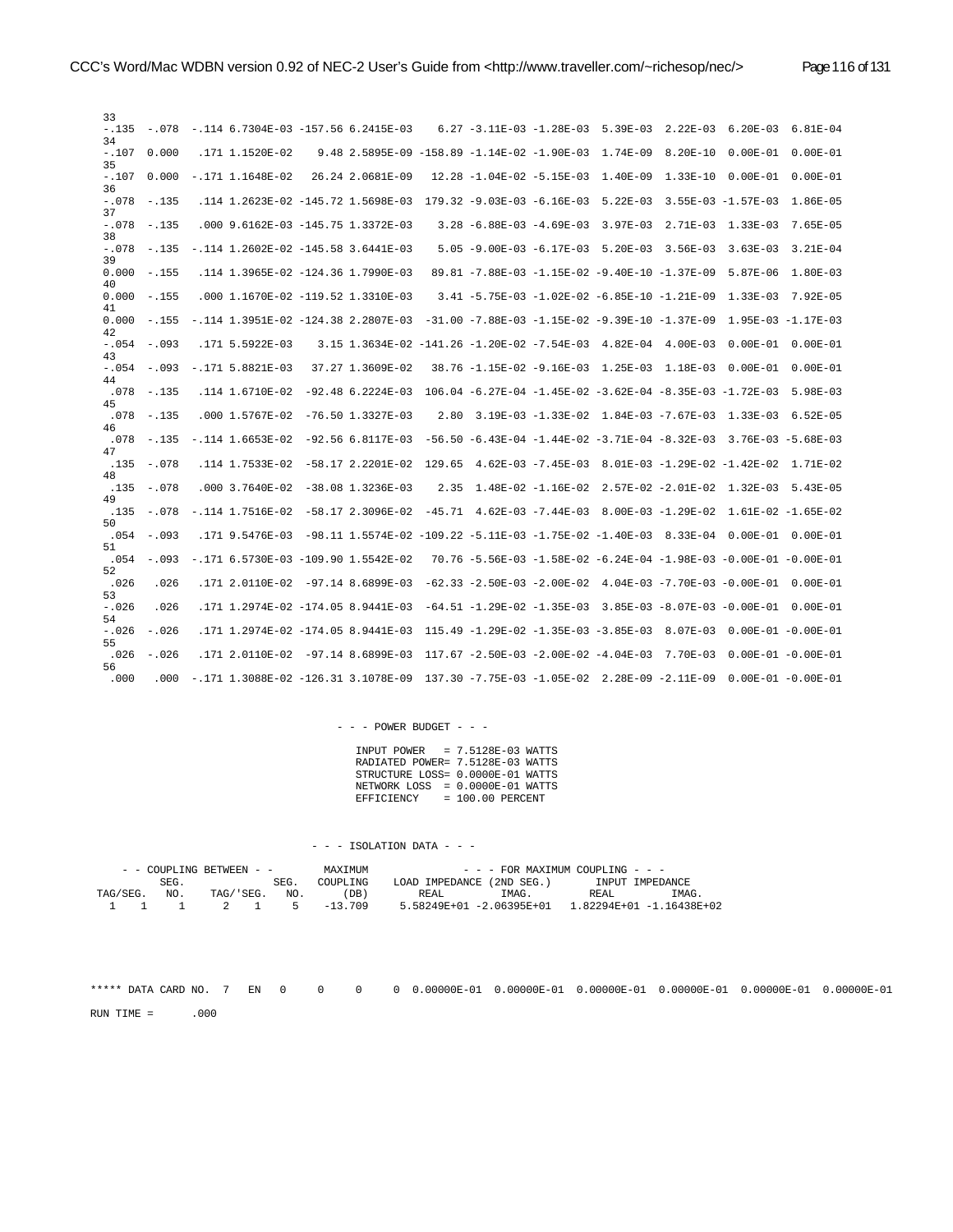## **Examples 7 and 8**

Examples 7 and 8 demonstrate the use of NEC for scattering. The columns labeled "gain" are, in this case, scattering cross section in square wavelengths (sigma/lamda<sup>2</sup>). Example 8 is a stick model of an aircraft as shown in **Figure 19**.



Figure 19. Stick model of aricraft.

## **Input:**

|    |          |                | CMSAMPLE PROBLEM FOR NEC    |                                        |        |        |         |       |    |        |
|----|----------|----------------|-----------------------------|----------------------------------------|--------|--------|---------|-------|----|--------|
|    |          |                |                             | CESTICK MODEL OF AIRCRAFT - FREE SPACE |        |        |         |       |    |        |
| GW | 1,       | 1,             | 0.                          | 0.                                     | $0.$ , | $6.$ , | $0.$ ,  |       | 0. | $1$ ., |
| GW | 2        | 6              | б.                          | 0.                                     | 0.     | 44.    | 0.      | 0.    | 1. |        |
| GW | 3        | 4              | 44.                         | 0.                                     | 0.     | 68.    | 0.      | $0$ . | 1. |        |
| GW | 4        | 6              | 44.                         | 0.                                     | 0.     | 24.    | 29.9    | 0.    | 1. |        |
| GW | 5        | 6              | 44.                         | 0.                                     | 0.     | 24.    | $-29.9$ | 0.    | 1. |        |
| GW | 6        | 2              | б.                          | 0.                                     | 0.     | $2$ .  | 11.3    | 0.    | 1. |        |
| GW | 7        | 2              | б.                          | 0.                                     | 0.     | 2.     | $-11.3$ | $0$ . | 1. |        |
| GW | 8        | $\overline{a}$ | б.                          | 0.                                     | 0.     | 2.     | 0.      | 10.   | 1. |        |
| GE |          |                |                             |                                        |        |        |         |       |    |        |
| FR | $\Omega$ |                | $\mathbf 0$<br>0            | 3.                                     |        |        |         |       |    |        |
| ЕX |          |                | $\mathbf{1}$<br>$\mathbf 0$ | 0.                                     |        |        |         |       |    |        |
| RP | $\Omega$ |                | 1 1000                      | 0.                                     | 0.     | 0.     |         |       |    |        |
| ЕX |          | 1              | $\mathbf 0$                 | 90.                                    | 30.    | $-90.$ |         |       |    |        |
| RP | $\Omega$ | 1.             | 1 1000                      | 90.                                    | 30.    |        |         |       |    |        |
| ΕN |          |                |                             |                                        |        |        |         |       |    |        |

#### **Output:**

1

\*\*\*\*\*\*\*\*\*\*\*\*\*\*\*\*\*\*\*\*\*\*\*\*\*\*\*\*\*\*\*\*\*\*\*\*

NUMERICAL ELECTROMAGNETICS CODE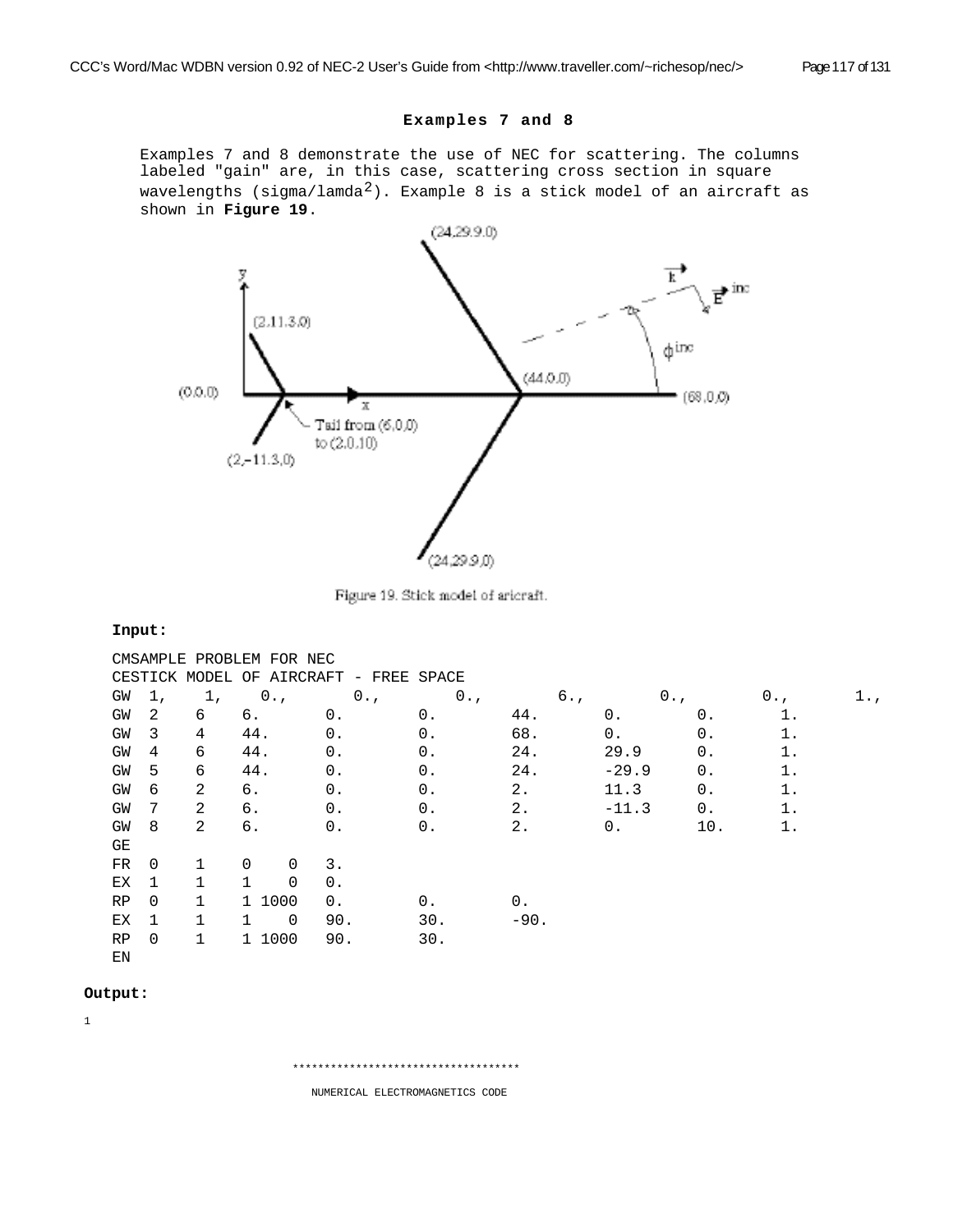#### \*\*\*\*\*\*\*\*\*\*\*\*\*\*\*\*\*\*\*\*\*\*\*\*\*\*\*\*\*\*\*\*\*\*\*\*

 $- - - -$  COMMENTS - - - -

 SAMPLE PROBLEM FOR NEC STICK MODEL OF AIRCRAFT - FREE SPACE

- - - STRUCTURE SPECIFICATION - - -

COORDINATES MUST BE INPUT IN METERS OR BE SCALED TO METERS BEFORE STRUCTURE INPUT IS ENDED

| WIRE           |          |        |        |                |             |                |         | NO. OF | FIRST | LAST | TAG |
|----------------|----------|--------|--------|----------------|-------------|----------------|---------|--------|-------|------|-----|
| NO.            | X1       | Y1     | 7.1    | X <sub>2</sub> | Y2          | Z <sub>2</sub> | RADIUS  | SEG.   | SEG.  | SEG. | NO. |
|                | .00000   | .00000 | .00000 | 6,00000        | .00000      | .00000         | 1,00000 |        |       |      |     |
| $\mathfrak{D}$ | 6.00000  | .00000 | .00000 | 44.00000       | .00000      | .00000         | 1,00000 | 6      |       |      |     |
|                | 44.00000 | .00000 | .00000 | 68,00000       | .00000      | .00000         | 1,00000 | 4      |       | 11   |     |
| 4              | 44.00000 | .00000 | .00000 | 24.00000       | 29.90000    | .00000         | 1,00000 | 6      | 12.   | 17   | 4   |
|                | 44.00000 | .00000 | .00000 | 24.00000       | $-29.90000$ | .00000         | 1,00000 | 6      | 18    | 23   |     |
| 6              | 6.00000  | .00000 | .00000 | 2.00000        | 11.30000    | .00000         | 1,00000 |        | 2.4   | 25   | 6   |
|                | 6,00000  | .00000 | .00000 | 2.00000        | $-11.30000$ | .00000         | 1,00000 |        | 26    | 27   |     |
| 8              | 6,00000  | .00000 | .00000 | 2,00000        | .00000      | 10.00000       | 1,00000 |        | 28    | 29   | 8   |
|                |          |        |        |                |             |                |         |        |       |      |     |

TOTAL SEGMENTS USED= 29 NO. SEG. IN A SYMMETRIC CELL= 29 SYMMETRY FLAG= 0

|                                              | - MULTIPLE WIRE JUNCTIONS - |                    |  |  |  |
|----------------------------------------------|-----------------------------|--------------------|--|--|--|
| JUNCTION SEGMENTS (- FOR END 1, + FOR END 2) |                             |                    |  |  |  |
|                                              |                             | $1 -2 -24 -26 -28$ |  |  |  |
|                                              |                             | 7 -8 -12 -18       |  |  |  |

- - - - SEGMENTATION DATA - - - -

COORDINATES IN METERS

I+ AND I- INDICATE THE SEGMENTS BEFORE AND AFTER I

| SEG. |          | COORDINATES OF SEG. CENTER |         | SEG.    | ORIENTATION ANGLES   |             | WIRE          | CONNECTION DATA |    |              | TAG              |
|------|----------|----------------------------|---------|---------|----------------------|-------------|---------------|-----------------|----|--------------|------------------|
| NO.  | X        | Y                          | Ζ       | LENGTH  | ALPHA                | <b>BETA</b> | <b>RADIUS</b> | $I -$           | I  | $I +$        | NO.              |
| 1    | 3.00000  | .00000                     | .00000  | 6.00000 | .00000               | .00000      | 1,00000       | 0               | 1  | 2            | 1                |
| 2    | 9.16667  | .00000                     | .00000  | 6.33333 | .00000               | .00000      | 1,00000       | $-24$           | 2  | 3            | 2                |
| 3    | 15.50000 | .00000                     | .00000  | 6.33333 | .00000               | .00000      | 1,00000       | $\mathfrak{D}$  | 3  | 4            | $\mathbf 2$      |
| 4    | 21.83334 | .00000                     | .00000  | 6.33333 | .00000               | .00000      | 1,00000       | 3               | 4  | 5            | $\boldsymbol{2}$ |
| 5    | 28.16667 | .00000                     | .00000  | 6.33333 | .00000               | .00000      | 1,00000       | 4               | 5  | 6            | $\,2$            |
| 6    | 34.50000 | .00000                     | .00000  | 6.33333 | .00000               | .00000      | 1,00000       | 5               | 6  | 7            | $\overline{a}$   |
| 7    | 40.83334 | .00000                     | .00000  | 6.33333 | .00000               | .00000      | 1,00000       | 6               | 7  | 8            | $\,2$            |
| 8    | 47.00000 | .00000                     | .00000  | 6.00000 | .00000               | .00000      | 1,00000       | $-12$           | 8  | 9            | 3                |
| 9    | 53.00000 | .00000                     | .00000  | 6.00000 | .00000               | .00000      | 1,00000       | 8               | 9  | 10           | 3                |
| 10   | 59.00000 | .00000                     | .00000  | 6.00000 | .00000               | .00000      | 1,00000       | 9               | 10 | 11           | 3                |
| 11   | 65.00000 | .00000                     | .00000  | 6.00000 | .00000               | .00000      | 1,00000       | 10              | 11 | $\mathbf{0}$ | 3                |
| 12   | 42.33334 | 2.49167                    | .00000  | 5.99539 | .00000 123.77841     |             | 1,00000       | $-18$           | 12 | 13           | $\,4$            |
| 13   | 39,00000 | 7.47500                    | .00000  | 5.99539 | .00000 123.77841     |             | 1,00000       | 12              | 13 | 14           | $\overline{4}$   |
| 14   | 35.66667 | 12.45833                   | .00000  | 5.99539 | .00000 123.77841     |             | 1,00000       | 13              | 14 | 15           | $\overline{4}$   |
| 15   | 32.33334 | 17.44167                   | .00000  | 5.99539 | .00000 123.77843     |             | 1,00000       | 14              | 15 | 16           | 4                |
| 16   | 29,00000 | 22.42500                   | .00000  | 5.99539 | .00000 123.77843     |             | 1,00000       | 15              | 16 | 17           | $\overline{4}$   |
| 17   | 25.66667 | 27.40833                   | .00000  | 5.99539 | .00000 123.77843     |             | 1,00000       | 16              | 17 | $\Omega$     | $\overline{4}$   |
| 18   | 42.33334 | $-2.49167$                 | .00000  | 5.99539 | .00000-123.77841     |             | 1,00000       | 7               | 18 | 19           | 5                |
| 19   | 39,00000 | $-7.47500$                 | .00000  | 5.99539 | .00000-123.77841     |             | 1,00000       | 18              | 19 | 20           | 5                |
| 20   |          | 35.66667 -12.45833         | .00000  | 5.99539 | .00000-123.77841     |             | 1,00000       | 19              | 20 | 21           | 5                |
| 21   |          | 32.33334 -17.44167         | .00000  | 5.99539 | .00000-123.77843     |             | 1,00000       | 20              | 21 | 22           | 5                |
| 22   |          | 29.00000 -22.42500         | .00000  | 5.99539 | .00000-123.77843     |             | 1,00000       | 21              | 22 | 23           | 5                |
| 23   |          | $25.66667 - 27.40833$      | .00000  | 5.99539 | .00000-123.77843     |             | 1,00000       | 22              | 23 | $\Omega$     | 5                |
| 24   | 5.00000  | 2.82500                    | .00000  | 5.99354 | .00000 109.49310     |             | 1,00000       | $-26$           | 24 | 25           | б                |
| 25   | 3.00000  | 8.47500                    | .00000  | 5.99354 | $.00000$ $109.49310$ |             | 1,00000       | 24              | 25 | $\Omega$     | 6                |
| 26   | 5.00000  | $-2.82500$                 | .00000  | 5.99354 | .00000-109.49310     |             | 1,00000       | $-28$           | 26 | 27           | 7                |
| 27   | 3.00000  | $-8.47500$                 | .00000  | 5.99354 | .00000-109.49310     |             | 1,00000       | 26              | 27 | $\mathbf 0$  | 7                |
| 28   | 5.00000  | .00000                     | 2.50000 | 5.38516 | 68.19859 180.00000   |             | 1.00000       | 1               | 28 | 29           | 8                |
| 29   | 3.00000  | .00000                     | 7.50000 | 5.38516 | 68.19859 180.00000   |             | 1,00000       | 28              | 29 | $\Omega$     | 8                |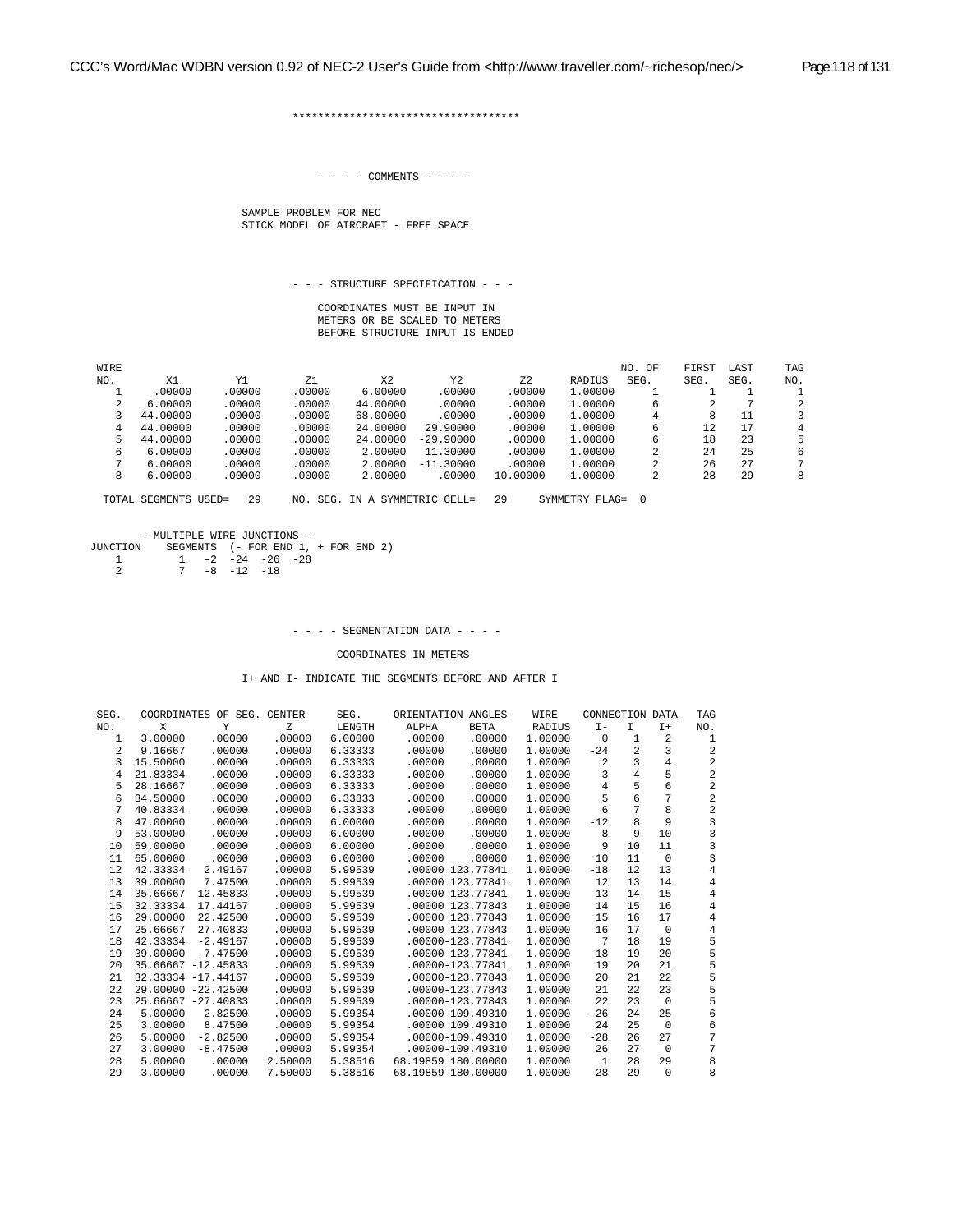\*\*\*\*\* DATA CARD NO. 1 FR 0 1 0 0 3.00000E+00 0.00000E-01 0.00000E-01 0.00000E-01 0.00000E-01 0.00000E-01<br>\*\*\*\*\* DATA CARD NO. 2 EX 1 1 1 0 0.00000E-01 0.00000E-01 0.00000E-01 0.00000E-01 0.00000E-01 0.00000E-01 \*\*\*\*\* DATA CARD NO. 2 EX 1 1 0 0.00000E-01 0.00000E-01 0.00000E-01 0.00000E-01 0.00000E-01 0.00000E-01<br>\*\*\*\*\* DATA CARD NO. 3 RP 0 1 1 1000 0.00000E-01 0.00000E-01 0.00000E-01 0.00000E-01 0.00000E-01 0.00000E-01 - - - - - FREQUENCY - - - - - - FREQUENCY= 3.0000E+00 MHZ WAVELENGTH= 9.9933E+01 METERS APPROXIMATE INTEGRATION EMPLOYED FOR SEGMENTS MORE THAN 1.000 WAVELENGTHS APART - - - STRUCTURE IMPEDANCE LOADING - - - THIS STRUCTURE IS NOT LOADED  $-$  -  $-$  ANTENNA ENVIRONMENT - - - FREE SPACE  $-$  -  $-$  MATRIX TIMING  $-$  -  $-$ FILL= .000 SEC., FACTOR= .000 SEC.  $-$  -  $-$  EXCITATION  $-$  -  $-$  PLANE WAVE THETA= .00 DEG, PHI= .00 DEG, ETA= .00 DEG, TYPE -LINEAR= AXIAL RATIO= .000  $-$  - CURRENTS AND LOCATION - - - DISTANCES IN WAVELENGTHS SEG. TAG COORD. OF SEG. CENTER SEG. <br>NO. NO. X Y Z LENGTH REAL IMAG. MAG. AG.  $\begin{array}{cccccccc} \text{NO.} & \text{NO.} & \text{X} & \text{Y} & \text{Z} & \text{LENGTH} & \text{REAL} & \text{IMAG.} & \text{MAG.} & \text{PHASE} \\ 1 & 1 & 0.0300 & 0.0000 & 0.0000 & 0.66044 & 1.4998\text{E}-03 & 4.6949\text{E}-03 & 4.9286\text{E}-03 & 72.284 \\ 2 & 2 & 0.917 & 0.0000 & 0.0000 & 0.66338 & 3.2097\text{E} 10 \qquad 3 \qquad .5904 \qquad .0000 \qquad .0000 \qquad .06004 \qquad 1.2813E-01 \qquad -1.2752E-01 \qquad 1.8077E-01 \qquad -44.86511 \qquad 3 \qquad .6604 \qquad .0000 \qquad .06004 \qquad 5.9205E-02 \qquad 6.8176E-02 \qquad 8.3074E-02 \qquad -44.54547 \qquad 4 \qquad .4236 \qquad .0249 \qquad .0000 \qquad .05999 \qquad -$  14 4 .3569 .1247 .0000 .05999 -7.6168E-02 5.8725E-02 9.6178E-02 142.368 15 4 .3235 .1745 .0000 .05999 -6.2518E-02 4.6263E-02 7.7773E-02 143.499 16 4 .2902 .2244 .0000 .05999 -4.3490E-02 3.0212E-02 5.2954E-02 145.212 17 4 .2568 .2743 .0000 .05999 -1.9544E-02 1.2375E-02 2.3132E-02 147.657 18 5 .4236 -.0249 .0000 .05999 -8.3232E-02 6.6192E-02 1.0634E-01 141.506 19 5 .3903 -.0748 .0000 .05999 -8.3105E-02 6.5612E-02 1.0588E-01 141.709 20 5 .3569 -.1247 .0000 .05999 -7.6167E-02 5.8725E-02 9.6178E-02<br>21 5 .3235 -.1745 .0000 .05999 -6.2517E-02 4.6263E-02 7.7773E-02 21 5 .3235 -.1745 .0000 .05999 -6.2517E-02 4.6263E-02 7.7773E-02 143.499 22 5 .2902 -.2244 .0000 .05999 -4.3489E-02 3.0212E-02 5.2954E-02 145.212 23 5 .2568 -.2743 .0000 .05999 -1.9544E-02 1.2375E-02 2.3132E-02 147.657 24 6 .0500 .0283 .0000 .05998 -1.0118E-02 5.2357E-03 1.1393E-02 152.641

25 6 .0300 .0848 .0000 .05998 -4.6178E-03 1.7838E-03 4.9503E-03<br>26 7 .0500 -.0283 .0000 .05998 -1.0118E-02 5.2356E-03 1.1393E-02

 26 7 .0500 -.0283 .0000 .05998 -1.0118E-02 5.2356E-03 1.1393E-02 152.641 27 7 .0300 -.0848 .0000 .05998 -4.6178E-03 1.7838E-03 4.9503E-03 158.879 28 8 .0500 .0000 .0250 .05389 -5.2942E-03 5.3453E-03 7.5234E-03 134.725

 $.05389$   $-1.5854E-03$  2.0520E-03 2.5931E-03 127.691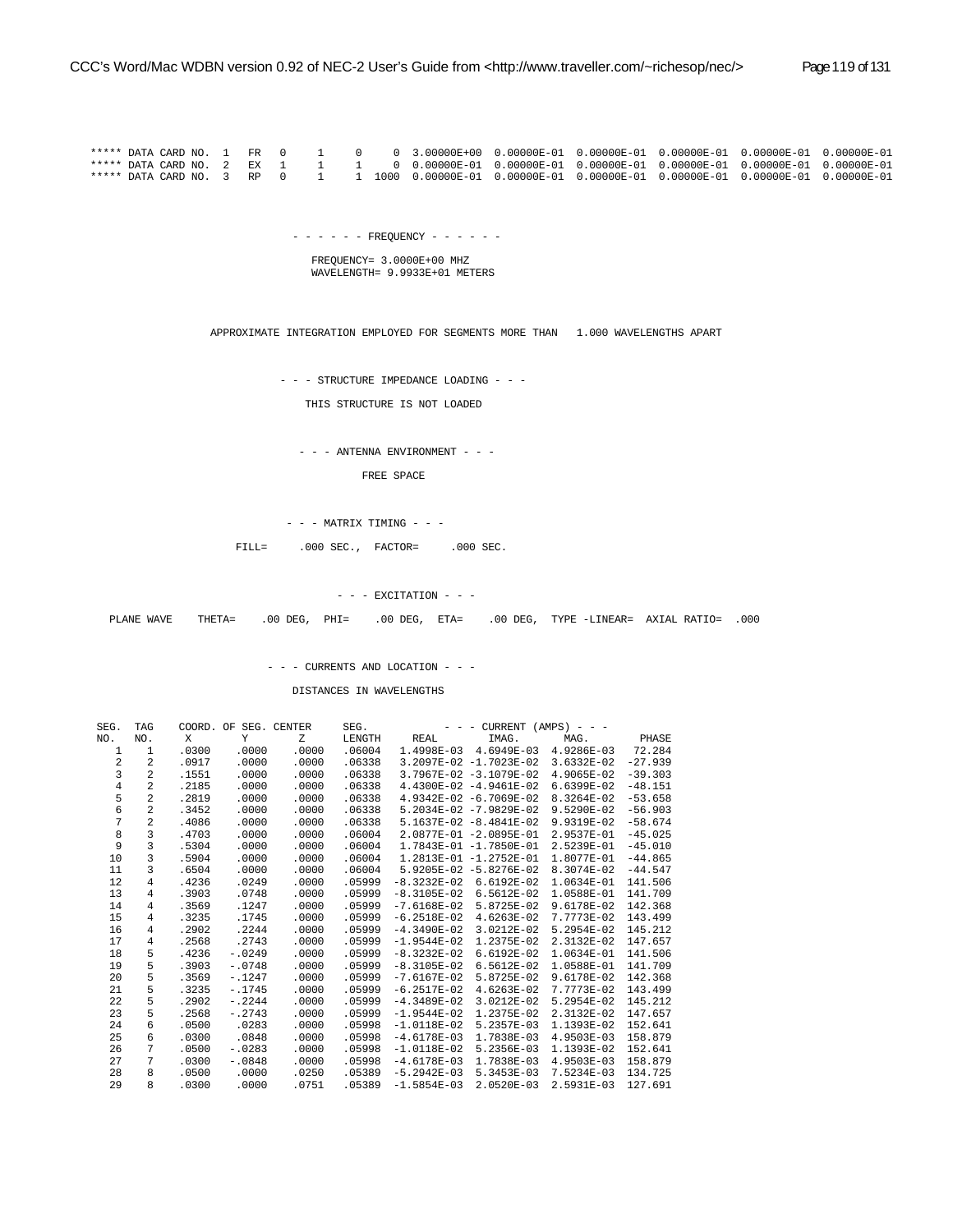- - - RADIATION PATTERNS - - -

|         | $-$ - ANGLES $-$ |      | - POWER GAINS -  |                | $-$ - - POLARIZATION - - - |       |        |             |           | $- - -$ F(THETA) - - - - - - F(PHT) - - - |         |
|---------|------------------|------|------------------|----------------|----------------------------|-------|--------|-------------|-----------|-------------------------------------------|---------|
| THETA   | PHT              | VERT | HOR              | TOTAL          | AXTAL.                     | TTT.T | SENSE  | MAGNITUDE   | PHASE     | <b>MAGNITUDE</b>                          | PHASE   |
| DEGREES | DEGREES          | DB   | DΒ               | D <sub>B</sub> | RATTO                      | DEG.  |        | VOLTS/M     | DEGREES   | VOLTS/M                                   | DEGREES |
|         | 00               |      | $-2.98 - 134.64$ | $-2.98$        | 0.00000                    | 0.00  | LINEAR | 2.00019E+01 | $-133.97$ | 5.22797E-06                               | 78.18   |

| ***** DATA CARD NO. 4 EX 1 1 1 0 9.00000E+01 3.00000E+01 -9.00000E+01 0.00000E-01 0.0000E-01 0.00000E-01 |  |  |  |  |  |  |
|----------------------------------------------------------------------------------------------------------|--|--|--|--|--|--|
| ***** DATA CARD NO. 5 RP 0 1 1000 9.00000E+01 3.00000E+01 0.00000E-01 0.00000E-01 0.0000E-01 0.00000E-01 |  |  |  |  |  |  |

#### $-$  -  $EXCITATION - -$

PLANE WAVE THETA= 90.00 DEG, PHI= 30.00 DEG, ETA= -90.00 DEG, TYPE -LINEAR= AXIAL RATIO= .000

- - - CURRENTS AND LOCATION - - -

DISTANCES IN WAVELENGTHS

| SEG. | TAG            |       | COORD. OF SEG. CENTER |             | SEG.   |                               | CURRENT    | (AMPS)<br>$\overline{\phantom{a}}$ |           |
|------|----------------|-------|-----------------------|-------------|--------|-------------------------------|------------|------------------------------------|-----------|
| NO.  | NO.            | X     | Y                     | $Z_{\rm i}$ | LENGTH | <b>REAL</b>                   | IMAG.      | MAG.                               | PHASE     |
| 1    | 1              | .0300 | .0000                 | .0000       | .06004 | 2.1951E-03                    | 3.6163E-03 | 4.2304E-03                         | 58.741    |
| 2    | 2              | .0917 | .0000                 | .0000       | .06338 | 6.5448E-03                    | 3.5229E-03 | 7.4327E-03                         | 28.292    |
| 3    | $\overline{a}$ | .1551 | .0000                 | .0000       | .06338 | 7.4389E-03 -5.7723E-03        |            | 9.4158E-03                         | $-37.810$ |
| 4    | $\overline{a}$ | .2185 | .0000                 | .0000       | .06338 | $9.8856E-03 -1.9791E-02$      |            | 2.2123E-02                         | $-63.458$ |
| 5    | $\overline{a}$ | .2819 | .0000                 | .0000       | .06338 | $1.4293E-02 -3.5271E-02$      |            | 3.8057E-02                         | $-67.941$ |
| 6    | 2              | .3452 | .0000                 | .0000       | .06338 | $2.0095E-02 -4.8858E-02$      |            | 5.2829E-02                         | $-67.643$ |
| 7    | $\overline{a}$ | .4086 | .0000                 | .0000       | .06338 | $2.5574E-02 -5.7699E-02$      |            | 6.3113E-02                         | $-66.095$ |
| 8    | 3              | .4703 | .0000                 | .0000       | .06004 | $-3.8608E-02$                 | 1.5511E-01 | 1.5984E-01                         | 103.977   |
| 9    | 3              | .5304 | .0000                 | .0000       | .06004 | $-2.7542E-02$                 | 1.3176E-01 | 1.3460E-01                         | 101.807   |
| 10   | 3              | .5904 | .0000                 | .0000       | .06004 | $-1.4290E-02$                 | 9.3988E-02 | 9.5068E-02                         | 98.645    |
| 11   | 3              | .6504 | .0000                 | .0000       | .06004 | $-3.4927E-03$                 | 4.3257E-02 | 4.3398E-02                         | 94.616    |
| 12   | $\overline{4}$ | .4236 | .0249                 | .0000       | .05999 | $-2.3663E-02 -2.1177E-01$     |            | 2.1309E-01                         | $-96.376$ |
| 13   | 4              | .3903 | .0748                 | .0000       | .05999 | $-1.6403E-02 -2.0488E-01$     |            | 2.0554E-01                         | $-94.577$ |
| 14   | 4              | .3569 | .1247                 | .0000       | .05999 | $-7.9417E-03 -1.8318E-01$     |            | 1.8335E-01                         | $-92.483$ |
| 15   | 4              | .3235 | .1745                 | .0000       | .05999 | $-3.7479E-04 -1.4723E-01$     |            | 1.4723E-01                         | $-90.146$ |
| 16   | 4              | .2902 | .2244                 | .0000       | .05999 | 4.5369E-03 -1.0032E-01        |            | 1.0042E-01                         | $-87.411$ |
| 17   | $\overline{4}$ | .2568 | .2743                 | .0000       | .05999 | $4.5311E-03 -4.4057E-02$      |            | 4.4289E-02                         | $-84.128$ |
| 18   | 5              | .4236 | $-.0249$              | .0000       | .05999 | $9.4628E-02 -8.9035E-03$      |            | 9.5046E-02                         | $-5.375$  |
| 19   | 5              | .3903 | $-.0748$              | .0000       | .05999 | $9.3141E - 02 - 9.9663E - 03$ |            | 9.3673E-02                         | $-6.108$  |
| 20   | 5              | .3569 | $-.1247$              | .0000       | .05999 | $8.5085E-02 -7.7993E-03$      |            | 8.5442E-02                         | $-5.237$  |
| 21   | 5              | .3235 | $-.1745$              | .0000       | .05999 | $7.0545E-02 -3.6568E-03$      |            | 7.0639E-02                         | $-2.967$  |
| 22   | 5              | .2902 | $-.2244$              | .0000       | .05999 | $5.0363E-02$                  | 3.7764E-04 | 5.0364E-02                         | .430      |
| 23   | 5              | .2568 | $-.2743$              | .0000       | .05999 | 2.3641E-02                    | 1.8773E-03 | 2.3715E-02                         | 4.540     |
| 24   | 6              | .0500 | .0283                 | .0000       | .05998 | $1.1756E-02 -3.7554E-02$      |            | 3.9351E-02                         | $-72.617$ |
| 25   | 6              | .0300 | .0848                 | .0000       | .05998 | 7.3151E-03 -2.2549E-02        |            | 2.3706E-02                         | $-72.026$ |
| 26   | 7              | .0500 | $-.0283$              | .0000       | .05998 | $-1.0447E-02$                 | 3.6781E-02 | 3.8236E-02                         | 105.856   |
| 27   | 7              | .0300 | $-.0848$              | .0000       | .05998 | $-4.9516E-03$                 | 2.0995E-02 | 2.1571E-02                         | 103.270   |
| 28   | 8              | .0500 | .0000                 | .0250       | .05389 | $-4.6027E-03 -1.6751E-03$     |            | 4.8981E-03 -160.001                |           |
| 29   | 8              | .0300 | .0000                 | .0751       | .05389 | $-2.6265E-03 -1.6650E-03$     |            | 3.1098E-03 -147.629                |           |

- - - RADIATION PATTERNS - - -

|         | $-$ - ANGLES - $-$ |          | - POWER GAINS - |         | $-$ - - POLARIZATION - - - |       |               |             |          | $- - -$ E(THETA) - - - - - - E(PHI) - - - |          |
|---------|--------------------|----------|-----------------|---------|----------------------------|-------|---------------|-------------|----------|-------------------------------------------|----------|
| THETA   | PHI                | VERT.    | <b>HOR</b>      | TOTAL   | AXTAL                      | TILT  | SENSE         | MAGNITUDE   | PHASE    | MAGNITUDE                                 | PHASE    |
| DEGREES | DEGREES            | DB       | DΒ              | DB      | RATTO.                     | DEG.  |               | VOLTS/M     | DEGREES  | VOLTS/M                                   | DEGREES  |
| 90.00   | 30.00              | $-51.77$ | $-9,79$         | $-9,79$ | 00000                      | 89.54 | <b>LINEAR</b> | 7.27501E-02 | $-52.29$ | 9.13410E+00                               | $-52.98$ |

\*\*\*\*\* DATA CARD NO. 6 EN 0 0 0 0 0.00000E-01 0.00000E-01 0.00000E-01 0.00000E-01 0.00000E-01 0.00000E-01

RUN TIME  $=$  .000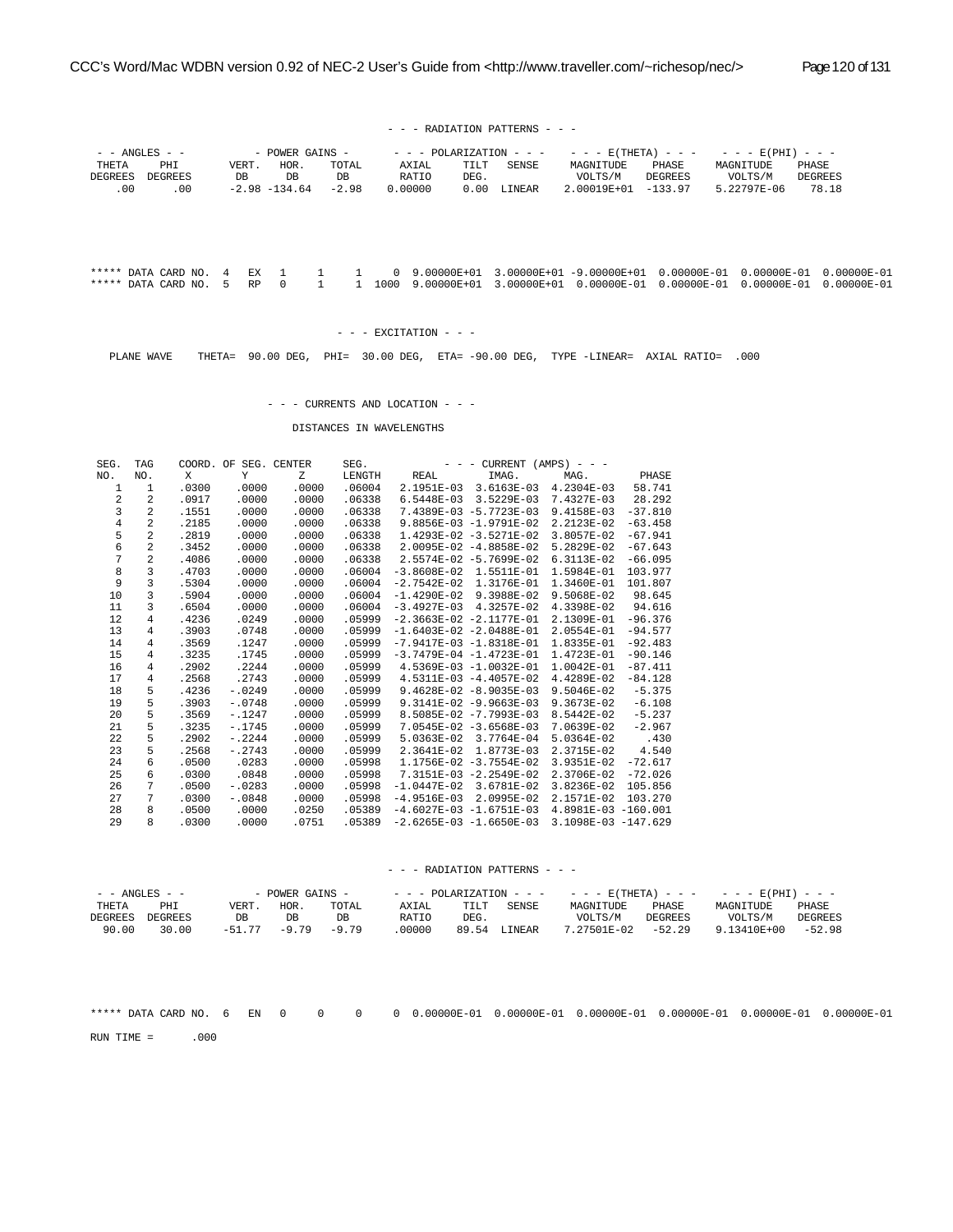## **V. E XECUTION T I M E**

The program execution time depends on the number of patches and the number of wire segments used. The central processor time approximately follows the formula:

 $T=$  T1 + T2 + T3+ T4  $T1 = (AlkNs2 + AlkNs2 + AlkNsNp + AlNc)/M,$  $T2 = B(Ns + 2Np)3/M2$ ,  $T3 = CNs + 2Np$  2/M, T4=DkNf(Ns+2Np), where Ns= number of wire segments, Np=number of surface Patches, Nc=number of connections between a wire and surface, Ne= number of different excitations, Nf= number of far-field calculation points M=number of degrees of symmetry,  $k=$  1 for structure in free space, 2 for perfect ground of reflection coefficient approximation, and 4 for Sommerfeld/Norton method. T1 is the time to fill the interaction matrix; T2 is the time to factor the matrix; T3 is the time to solve for the currents for all excitations; and T4 is the time to calculate far fields. The proportionality factors depend on the computer system on which the program is run. The factors in seconds for a CDC 7600 computer when the matrix fits in core are roughly  $AI = 3.(10-4)$ ,  $A2= 5.(10-5)$ ,  $A3 = 5. (10-4)$ ,  $A4= 2.(10-2)$ ,  $B = 2.(10-6)$ ,  $C= 4.(10-6)$ , and D= 6.(10-5), When the extended thin-wire kernel is used, A1 is increased by about 18 percent. If the approximation for large interaction distances is used with RKH=Ro, then A1 is multiplied by (1 - 0.7F) where F is the faction of all segment pairs for which the separation is grater than Ro. Unless a large number of excitations or far fields are requested, T1 and T2 will account for nearly all of the running time. If the matrix does not fit in core storage, T1 and T2 will be larger than indicated above. They may be much larger if I/O time is included. The code SOMNEC requires about 15 sec to write the Summerfeld/Norton data file on a CDC 7600 computer. **Benchmark Times on Various Platforms** (This subsection was not part of the original NEC-2 manual.) *Here's a compilation of NEC-4.1 and NEC-2 performance on various PC platforms. This may be of interest to NEC users... I find NEC-4.1 a good way to benchmark PCs for real world use!*

*Larry, WA6JYJ/7 laitinen@eshop.uoregon.edu*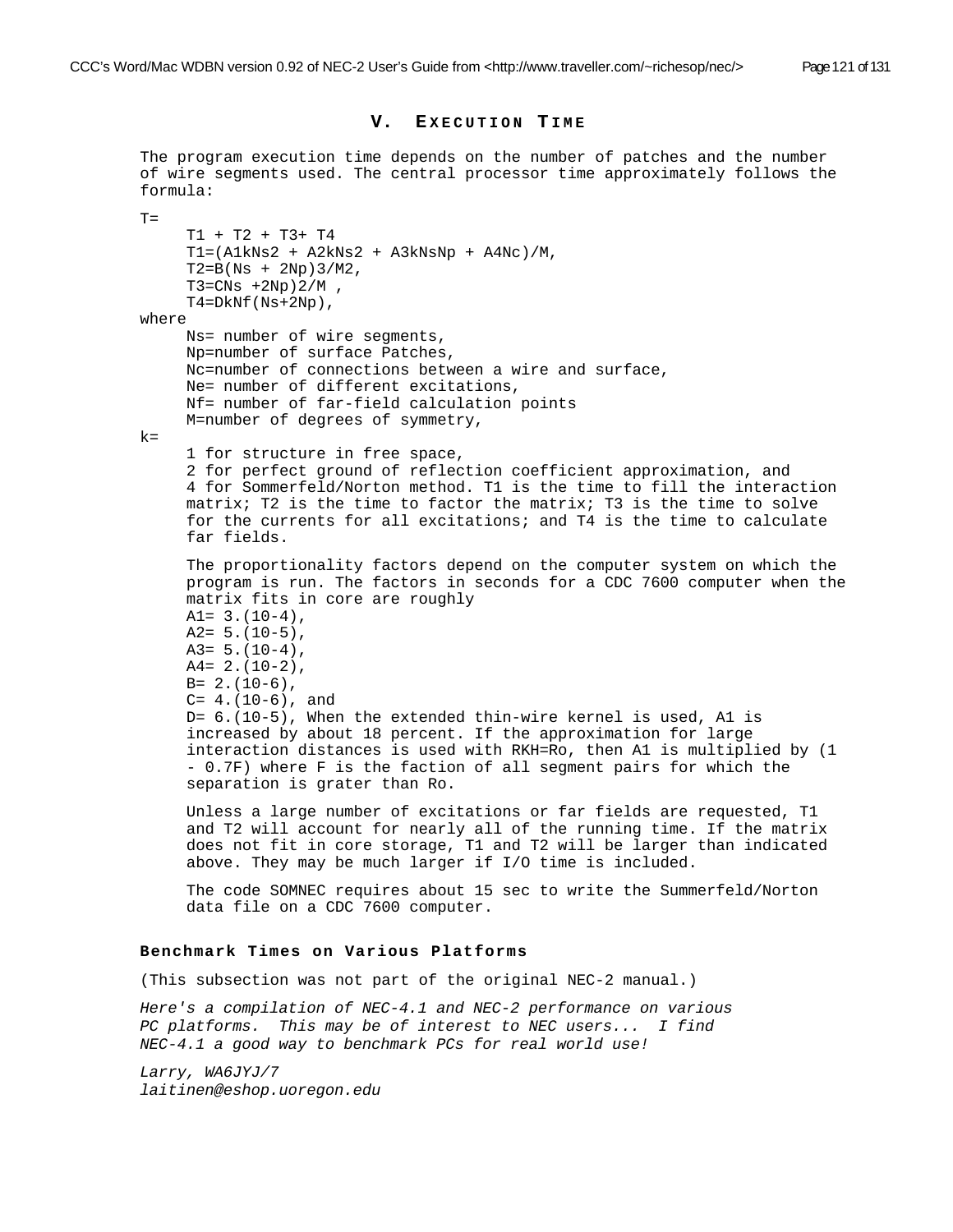Rev: 8-NOV-95

 PC PROCESSOR AND MOTHERBOARD BENCHMARKS USING THE NEC4.1 AND NEC2 METHOD OF MOMENTS ANTENNA ANALYSIS CODES

 NEC4.1 and NEC2 double precision Method of Moments antenna analysis codes were used to compare the performance of various 80x86 CPU chips and motherboards. A center fed half-wave dipole antenna was analyzed with 299 segments. The total execution and the impedance matrix fill and factor times reported by NEC are shown in the following two tables.

#### A. NEC4.1 EXECUTION TIMES IN SECONDS FOR THE TEST299.NEC INPUT FILE.

|       | CPU/MOTHERBOARD         | CACHE  | RAM        | MATRIX<br>FILL | MATRIX<br><b>FACTOR</b>   | TOTAL<br><b>EXEC</b> |
|-------|-------------------------|--------|------------|----------------|---------------------------|----------------------|
| 1.    | Pentium 120-MHz         | 256KB  | 32MB       | 14.07          | 7.88                      | 22.75                |
|       | Gigabyte/Intel Triton   | PBURST | FPM        |                |                           |                      |
| $2$ . | Pentium 100-MHz Triton  | 512KB  | 16MB       | 15.87          | 8.53                      | 25.15                |
|       | Super Micro P55CMS      | PBURST | <b>EDO</b> |                |                           |                      |
| 3.    | Pentium 100-MHz         | 256KB  | 32MB       | 15.96          | 8.73                      | 25.45                |
|       | Gigabyte/Intel Triton   | PBURST | FPM        |                |                           |                      |
| 4.    | Pentium 100-MHz Triton  | 512KB  | 64MB       | 16.12          | 8.63                      | 25.50                |
|       | Super Micro P55CMS      | PBURST | FPM        |                |                           |                      |
| 5.    | Pentium 100-MHz Triton  | 256KB  | 64MB       | 16.22          | 8.93                      | 25.85                |
|       | Micronics M54Hi PCI/ISA | PBURST | FPM        |                |                           |                      |
| 6.    | Pentium 120-MHz         | 256KB  | 32MB       | 15.42          | 10.18                     | 26.40                |
|       | Gigabyte/Intel Triton   | SRAM   | FPM        |                |                           |                      |
| 7.    | Pentium 100-MHz         | 256KB  | 16MB       | 16.97          | 9.58                      | 27.30                |
|       | Intel P54C-PCI/Neptune  | SRAM   | FPM        |                |                           |                      |
| 8.    | Pentium 90-MHz          | 256KB  | 32MB       | 17.71          | 9.73                      | 28.49                |
|       | Gigabyte/Intel Triton   | PBURST | FPM        |                |                           |                      |
| 9.    | Pentium 100-MHz         | 256KB  | 32MB       | 17.16          | 10.77                     | 28.69                |
|       | Gigabyte/Intel Triton   | SRAM   | FPM        |                |                           |                      |
| 10.   | Pentium 90-MHz          | 256KB  | 32MB       | 18.76          | 10.57                     | 30.19                |
|       | Dell/Intel Neptune?     | SRAM   | FPM        |                |                           |                      |
| 11.   | Pentium 90-MHz          | 256KB  | 16MB       | 18.80          | 10.60                     | 30.23                |
|       | Intel P54C-PCI/Neptune  | SRAM   | FPM        |                |                           |                      |
| 12.   | Pentium 90-MHz          | 256KB  | 32MB       | 18.91          | 11.97                     | 31.78                |
|       | Gigabyte/Intel Triton   | SRAM   | FPM        |                |                           |                      |
| 13.   | Pentium 60-MHz          | 256KB  | 16MB       | 27.09          | 16.92                     | 45.16                |
|       | Dell system             | SRAM   | FPM        |                |                           |                      |
| 14.   | Pentium 75-MHz          | 256KB  | 8MB        | 29.89          | 15.02                     | 48.35*               |
|       | Gateway-2000 P5-75      | SRAM   | FPM        |                |                           |                      |
| 15.   | Intel 80486DX4-100      | 256KB  | 16MB       | 32.59          | 21.16                     | 55.38                |
|       | Gigabyte PCI "AM" MB    | SRAM   | FPM        |                | $(memory = 0-wait state)$ |                      |
| 16.   | Intel 80486DX4-100      | 256KB  | 16MB       | 33.08          | 23.50                     | 58.33                |
|       | Gigabyte PCI "AM" MB    | SRAM   | FPM        |                | $(memory = 1-wait state)$ |                      |
| 17.   | AMD AM486DX4-100        | 256KB  | 16MB       | 36.63          | 22.26                     | 60.53                |
|       | Gigabyte PCI "AM" MB    | SRAM   | FPM        |                | $(memory = 0-wait state)$ |                      |
| 18.   | AMD AM486DX4-100        | 256KB  | 16MB       | 40.36          | 24.96                     | 67.06                |
|       | Gigabyte PCI "AM" MB    | SRAM   | FPM        |                | $(memory = 1-wait state)$ |                      |
| 19.   | Intel 80486DX2-66       | 512KB  | 16MB       | 56.29          | 32.78                     | 93.01                |
|       | Gigabyte EISA MB        | SRAM   | FPM        |                |                           |                      |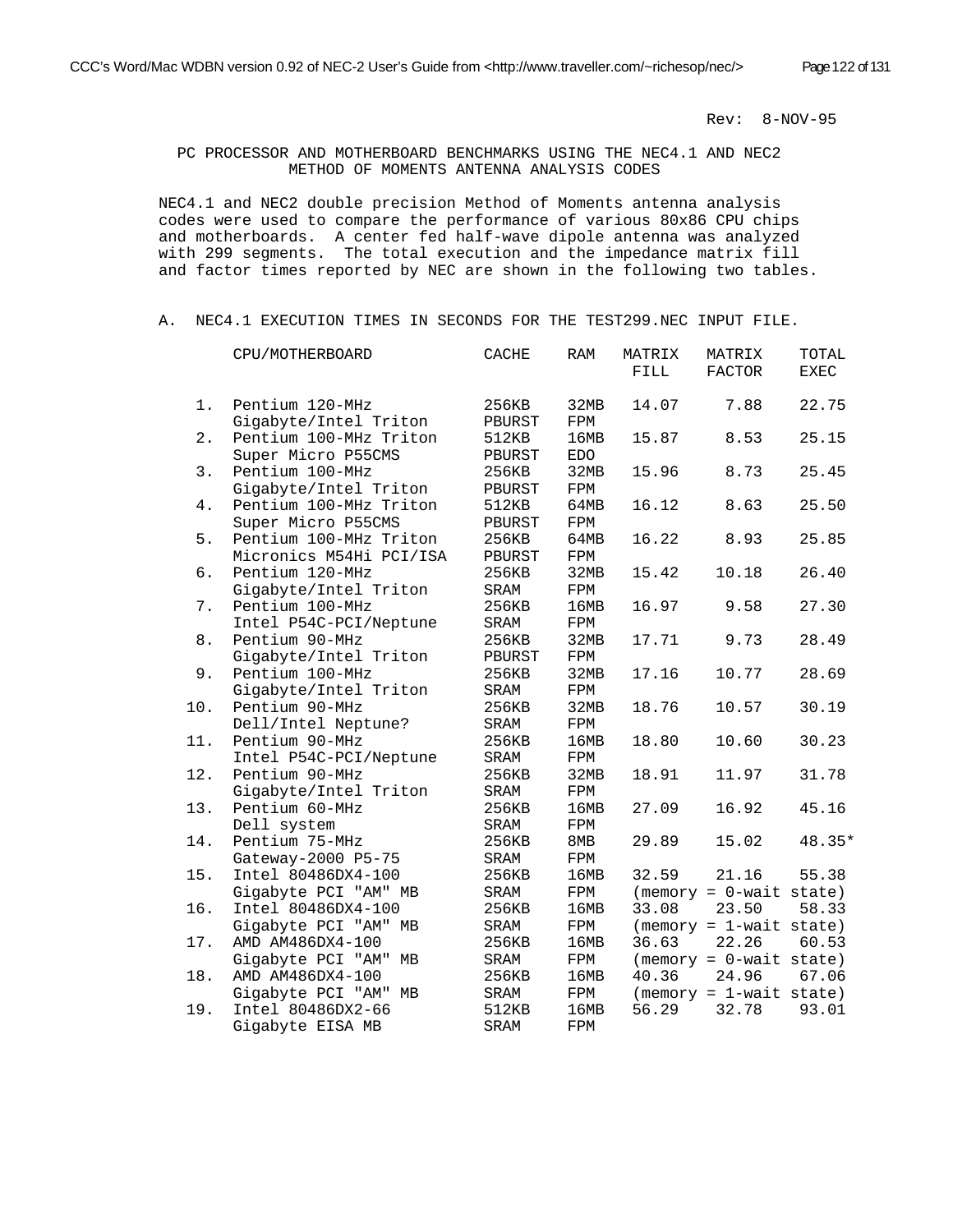B. NEC2 EXECUTION TIMES IN INTEGER SECONDS FOR THE TEST299.NEC INPUT FILE.

 Although the NEC2 fill, factor and execution times are less precise than those in NEC4.1, they are included here because NEC2 is more widely distributed than NEC4.1. Further, some configurations tested here were not tested under NEC4.1.

|                | CPU/MOTHERBOARD        | CACHE       | <b>RAM</b> | MATRIX<br>FILL | MATRIX<br><b>FACTOR</b> | TOTAL<br><b>EXEC</b> |
|----------------|------------------------|-------------|------------|----------------|-------------------------|----------------------|
| 1.             | Pentium 120-MHz        | 256KB       | 32MB       | 11             | 11                      | 22                   |
|                | Gigabyte/Intel Triton  | PBURST      | FPM        |                |                         |                      |
| 2.             | Pentium 120-MHz        | 256KB       | 32MB       | 13             | 12                      | 25                   |
|                | Gigabyte/Intel Triton  | SRAM        | FPM        |                |                         |                      |
| 3.             | Pentium 100-MHz        | 256KB       | 32MB       | 13             | 12                      | 25                   |
|                | Gigabyte/Intel Triton  | PBURST      | FPM        |                |                         |                      |
| 4.             | Pentium 100-MHz        | 256KB       | 16MB       | 13             | 13                      | 27                   |
|                | Intel P54C-PCI/Neptune | SRAM        | FPM        |                |                         |                      |
| 5 <sub>1</sub> | Pentium 100-MHz        | 256KB       | 32MB       | 14             | 14                      | 28                   |
|                | Gigabyte/Intel Triton  | SRAM        | FPM        |                |                         |                      |
| б.             | Pentium 90-MHz         | 256KB       | 32MB       | 15             | 13                      | 28                   |
|                | Gigabyte/Intel Triton  | PBURST      | FPM        |                |                         |                      |
| 7.             | Pentium 90-MHz         | 256KB       | 16MB       | 15             | 14                      | 29                   |
|                | Intel P54C-PCI/Neptune | SRAM        | FPM        |                |                         |                      |
| 8.             | Pentium 90-MHz         | 256KB       | 16MB       | 15             | 17                      | 32                   |
|                | Intel ZAPPA/Triton     | SRAM        | FPM        |                |                         |                      |
| 9.             | Pentium 90-MHz         | 256KB       | 32MB       | 15             | 16                      | 31                   |
|                | Gigabyte/Intel Triton  | SRAM        | FPM        |                |                         |                      |
| 10.            | Pentium 75-MHz         | 256KB       | 8MB        | 18             | 21                      | $40*$                |
|                | Gateway-2000 P5-75     | SRAM        | FPM        |                |                         |                      |
| 11.            | Intel 80486DX4-100     | 256KB       | 16MB       | 32             | 25                      | 57                   |
|                | Gigabyte PCI "AM" MB   | SRAM        | FPM        |                |                         |                      |
| 12.            | Intel 80486DX2-66      | 512KB       | 16MB       | 49             | 38                      | 88                   |
|                | Gigabyte EISA MB       | <b>SRAM</b> | FPM        |                |                         |                      |
|                |                        |             |            |                |                         |                      |

 NOTES: FPM = Fast Page Mode; PBURST = Pipeline Burst cache; EDO = Extended Data Output; SRAM = Static RAM cache \*Only 8-MB of RAM may adversely affect the performance of the Gateway-2000 P5-75 system.

> NEC2 and NEC4.1 are double precision Method of Moments antenna analysis codes using 32-bit DOS extenders. The codes used herein do NOT take advantage of the Pentium's pipeline architecture. Compilers generating Pentium optimized code are expected to speed up the matrix factorization by 50 to 100%.

> Motherboard costs (w/o CPU) are as follows: Micronics \$540, Intel P54C-PCI (Premiere-II/Neptune/Plato) \$178, Super Micro P55CMS \$420 (approx), Gigabyte GA-586AT (256KB Pburst cache) \$240, and Gigabyte PCI 80486AM \$123. Intel Pentium CPU prices have decreased significantly since Aug 95.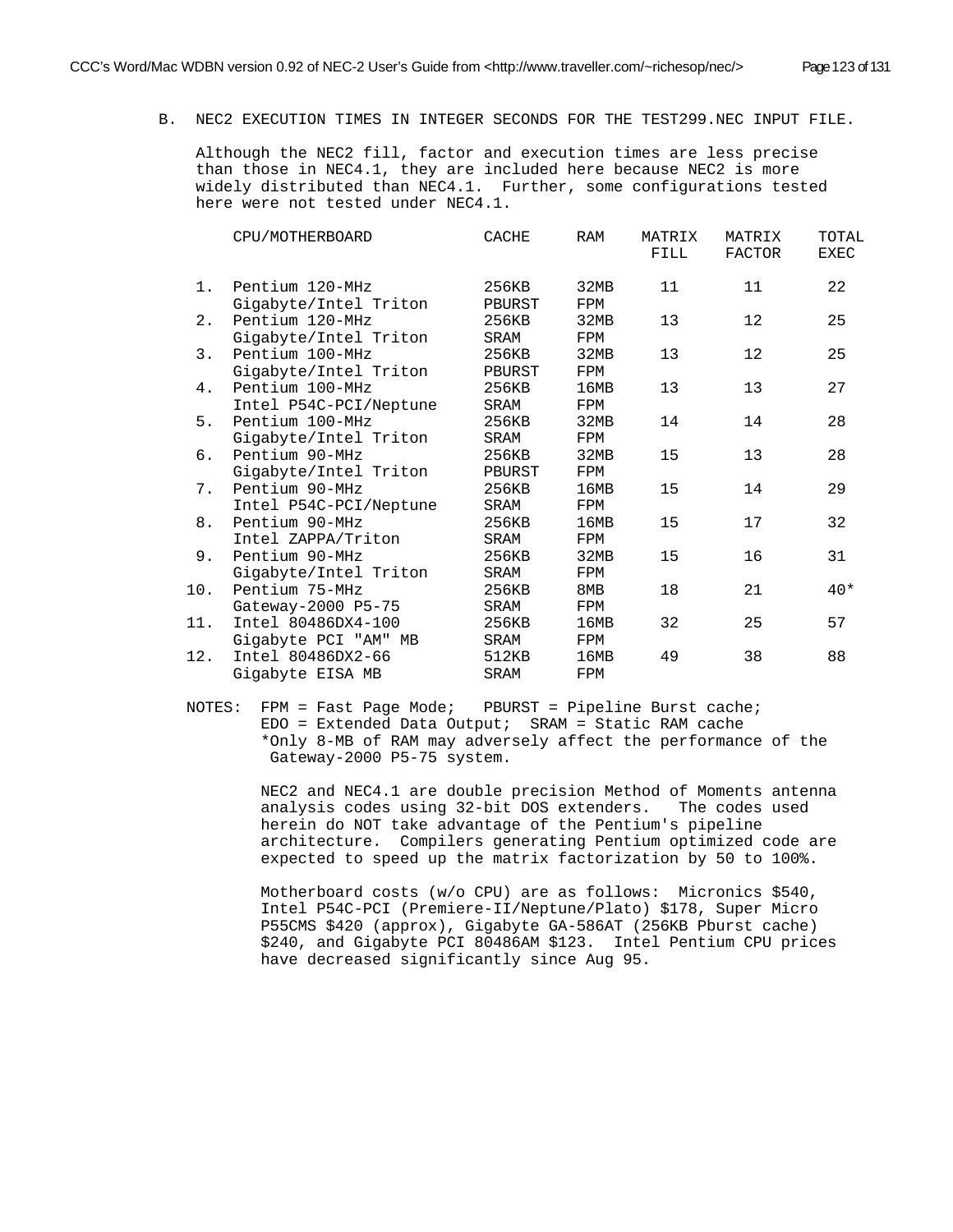## **C. "TEST299" Benchmark Input Data File**

 *David Pinion, P.E., submitted the following NEC "card deck" input data used in these tests:* CE CENTER FED HORIZONTAL HALF-WAVE DIPOLE OVER EXCELLENT GROUND. GW 1,299,-139.,0, 6.,+139.,0, 6., .001, GE 0, GN 1, FR 0,0,0,0, 0.54, EX 0, 1,150,0,1., 0., RP 1, 1, 1,0000, 1.5, 0., 0., 0., 1000., EN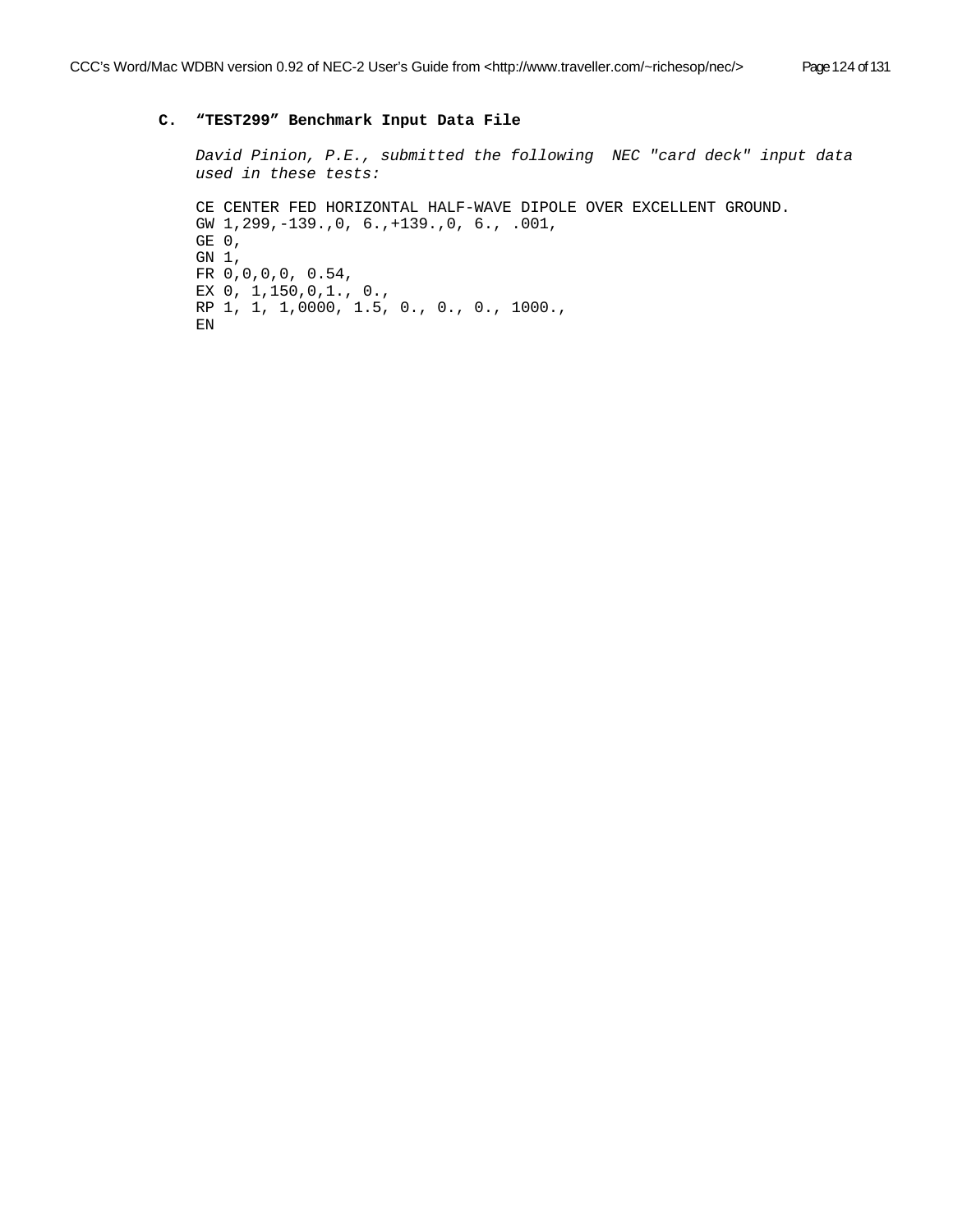## **VI. Differences Between NEC-2, NEC-1, and AMP2**

The following are features of the NEC-1 code that differ from AMP2:

- \* A new current expansion is used with continuous current and current derivative along wires. The expansion enforces a new condition at multiple-wire junctions and allows for current flowing onto the end cap at an open wire end
- \* Where a wire connects to a surface, the surface-current expansion is related to the current at the base of the wire rather than at the center of the last wire segment.
- \* An optional voltage source based on a discontinuity in current slope is available.
- \* In the thin-wire approximation, the current filament is on the wire axis and the observation points are on the surface.
- \* An optional extended thin-wire approximation is available.
- \* Either a perfectly or imperfectly conducting ground may be used with surface patches.
- \* Either a perfect or imperfect ground may be used in incident plane wave.
- \* Some constants have been changed including the velocity of light (2.998\*108 m/sec.) and the default frequency (299.8 MHz)
- \* The wire-segment connection numbers have new meanings.
- \* The radiated field is the field at a range R multiplied by R with R approaching infinity. In AMP and AMP2, the field is multiplied by R/lambda).
- \* Both near electric and magnetic fields may be computed. The NF card is no longer used.
- \* Charge density may be printed for wires.
- \* The PT card is no longer canceled by a new EX card.

The following are features of NEC-2 that differ from NEC-1:

- \* The NGF option has been added.
- \* The restart option has been removed.
- \* The Sommerfeld/Norton method has been added.
- \* Maximum coupling between antennas may be computed.
- \* wires may have tapered radius and segment lengths
- \* Patches may be specified as triangles, rectangles, or quadrangles.
- \* Rectangular surfaces with multiple patches may be specified.
- \* The SS card for surfaces has been eliminated.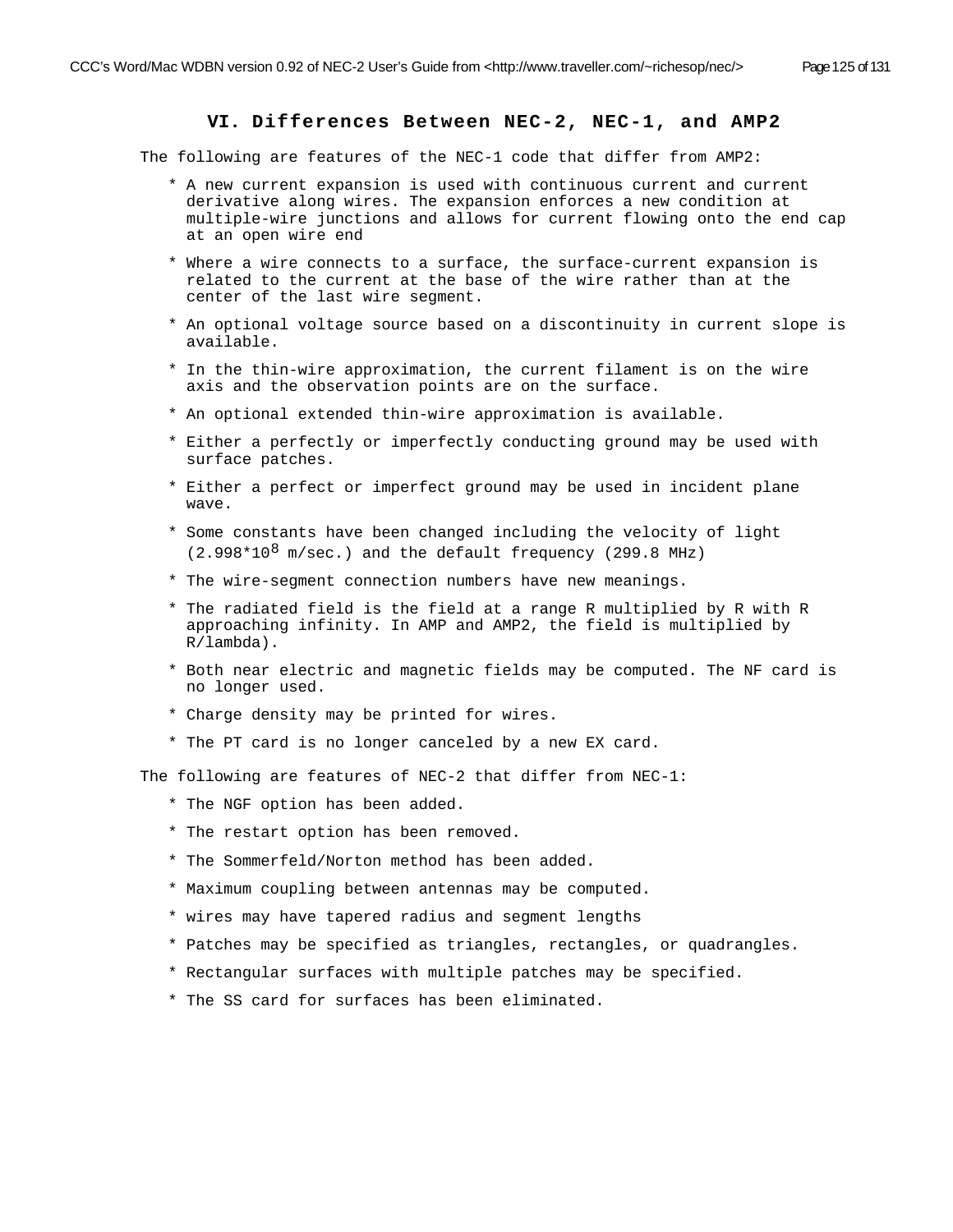## **Section VII - F ILE S TORAGE R EQUIREMENT S**

Depending on the requirements of a run, NEC-2 may use the following files.

 11, 12, 13, 14, 15, 16 - scratch files for matrix manipulations. 20 - NGF file 21 - Sommerfeld/Norton data.

The scratch files are used only when the matrix will not fit into core storage. For a case that does not use the NGF (but may write a NGF file), there are five options for matrix storage. IF

 N = the number of equations (number of segments plus twice the number of patches), Nx = the number of equations for a symmetric section, and IR = number of complex numbers for the matrix in core storage (4000),

then the case, indicated by the value of ICASE in the code, are

- 1. matrix in core, no symmetry (N2 <= IR).
- 2. matrix in core, symmetry (NNx <= IR).
- 3. matrix in core, no symmetry (N2 >= IR).
- 4. matrix in core, symmetry blocks fit in core (NNx > IR, Nx2<= IR).
- 5. matrix out of core, symmetry blocks do not fit in core Nx2>IR).

File storage is used in cases 3,4 and 5. Only the four files (11,12,13 and 14) are used when the NGF is not in use. The size of each file is approximately **[?]**NNx words. If the computer system requires that the user specify the file size, a safety margin should be included in the request. A more accurate estimate of the file size is

 $L=2NNC[Nx/NC]$ ,

Where

 $Nc = [IR)/(2N)]$ 

and [ ] indicates truncation. Nc, which is the number of matrix columns in I/O block, must be at least 1.

When the NGF is used, all six scratch files may be required. For the NGF the matrix is partitioned into four sections as

> A B C D  $\vert$  /  $\lfloor$  $\mathbf{I}$  $\rfloor$

A is the matrix for the NGF structure and is factored before the NGF file is written. The storage case for A is indicated in the NGF table by the value of ICASE (see example 10 in section IV). When the NGF is used, matrix A is read from file 20 and, if ICASE is 3,4, or 5, is stored on file 13. The size of file 13 when the NGF is used is approximately:

| ICASE | Length of file 13 |
|-------|-------------------|
|       | 4N 2.             |
|       | 2NNx              |
| 5     | $4$ NN $x$        |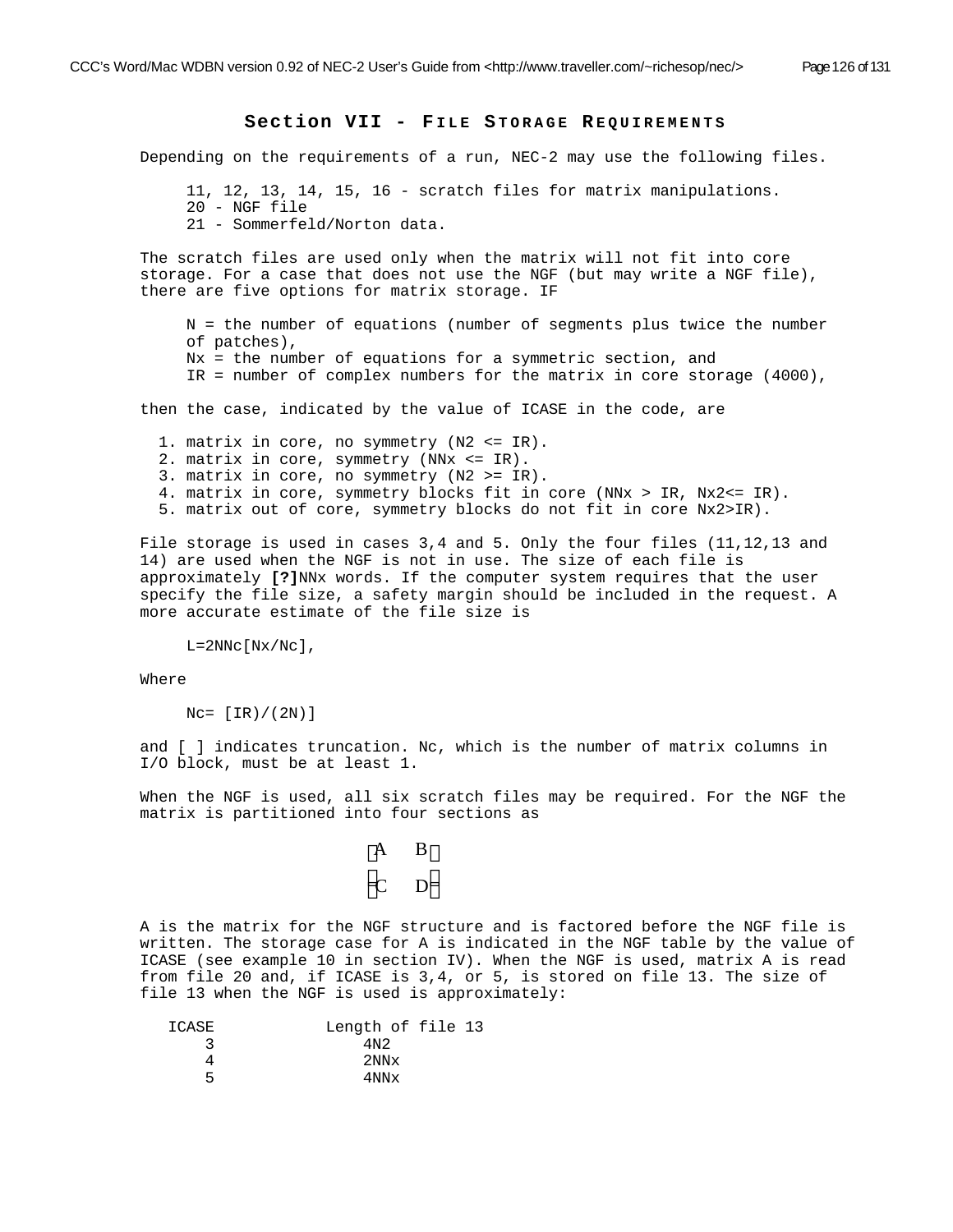There are four options for storage of the matrices B, C, and D. these are associated with the integer ICASE as follows: ICASE

- 1. AR, B, C, and D fit in core together where  $AR = A$  for ICASE =1 or 2, = one I/O block of A for ICASE = 3 or 5, = one submatrix for ICASE = 4
- 2. B, C, and D fit in core but not with AR. This is possible only for ICASE =3, 4, or 5 when A does not need dedicated space in core. AR an dB must also fit in core together.
- 3. B, C, and D do not fit in core, but D fits in core alone. A and D must fit together if ICASE = 1 or 2.
- 4. D does not fit in core.

The sizes of matrices B, C, and D depend on the number of new unknowns Nn where

Nn=Nn+Nt+2Np+10Nq

 Ns = number of new segments added to NGF, Nt = number of NGF segments connected to new segments or patches, Np = number of new patches, Nq = number of NGF patches connected to new segments.

The sizes of matrices B and C are 2NNn and the size of D is 2Nn2 words. The file lengths are approximately 2Nn2 words for files 11 and 12 and 2NNn for files 14, 15 and 16. when ICASE is 1 these files are not used, and when ICASE is 2 file 16 is not used.

The length of the NGF file (20) is approximately 4N(Nx+3). The length of the Sommerfeld/Norton data file (21) is about 2200 words.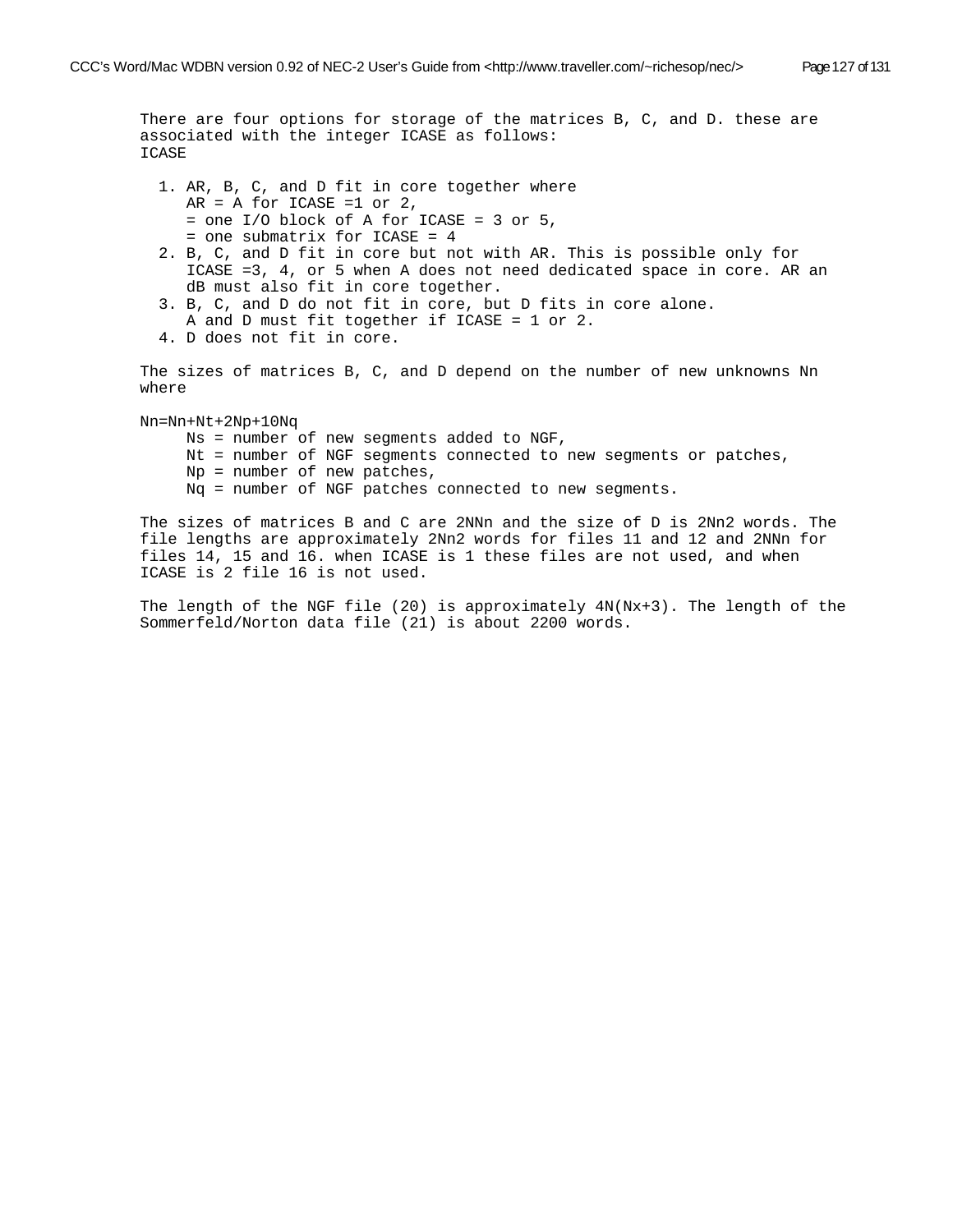## **Section VIII - E RROR M ESSAGE S**

- 1. CHECK DATA, PARAMETER SPECIFYING SEGMENT POSITION IN A GROUP OF EQUAL TAGS CANNOT BE ZERO. Routine: ISEGNO This error results from an input data error and may occur at any point where a tag number is used to identify a segment. Execution terminated. Data on the NT, TL, EX, and PT cards should be checked.
- 2. CONNECT SEGMENT CONNECTION ERROR FOR SEGMENT \_. Routine: CONNECT Possible causes: number of segments at a junction exceeds limit; segment lengths are zero; array overflow.
- 3. DATA FAULT ON LOADING CARD NO. = \_\_ ITAG STEP1 = \_\_ IS GREATER THAN ITAG STEP2 = \_\_ Routine: MAIN When several segments are loaded, the number of the second segment specified must be greater than the number of the first segment. Execution terminated.
- 4. EOF ON UNIT \_\_ NBLKS = \_\_ NEOF = Routine: BLCKIN, entry point of BLCKOT An end of file has been encountered while reading data from the unit. NBLKS determines how many records are read from the unit. NEOF is a flag to indicate which call to BLCKIN initiated the read. If NEOF = 777, this diagnostic is normal and execution will continue. Otherwise, an error is indicated and execution will terminate.
- 5. ERROR ARC ANGLE EXCEEDS 360. DEGREES Routine: ARC Error on GA card.
- 6. ERROR B LESS THAN A IN ROM2 Routine: ROM2 Program malfunction.
- 7. ERROR FR/GN CARD IS NOT ALLOWED WITH N.G.F. Routine: Main See section III-5.
- 8. ERROR CORNERS OF QUADRILATERAL PATCH DO NOT LIE IN A PLANE. Routine: Patch The four corners of a quadrilateral patch (SP card) must lie in a plane.
- 9. ERROR COUPLING IS NOT BETWEEN 0 AND 1 Routine: Couple Inaccuracy in solution or error in data.
- 10. ERROR GF MUST BE FIRST GEOMETRY DATA CARD Routine: DATAGN See section III-5.
- 11. ERROR IN GROUND PARAMETERS COMPLEX DIELECTRIC CONSTANT FROM FILE IS \_\_\_\_\_ REQUESTED\_\_\_\_\_. Routine: MAIN Complex dielectric constant from file TAPE21 does not agree with data from GN and FR cards.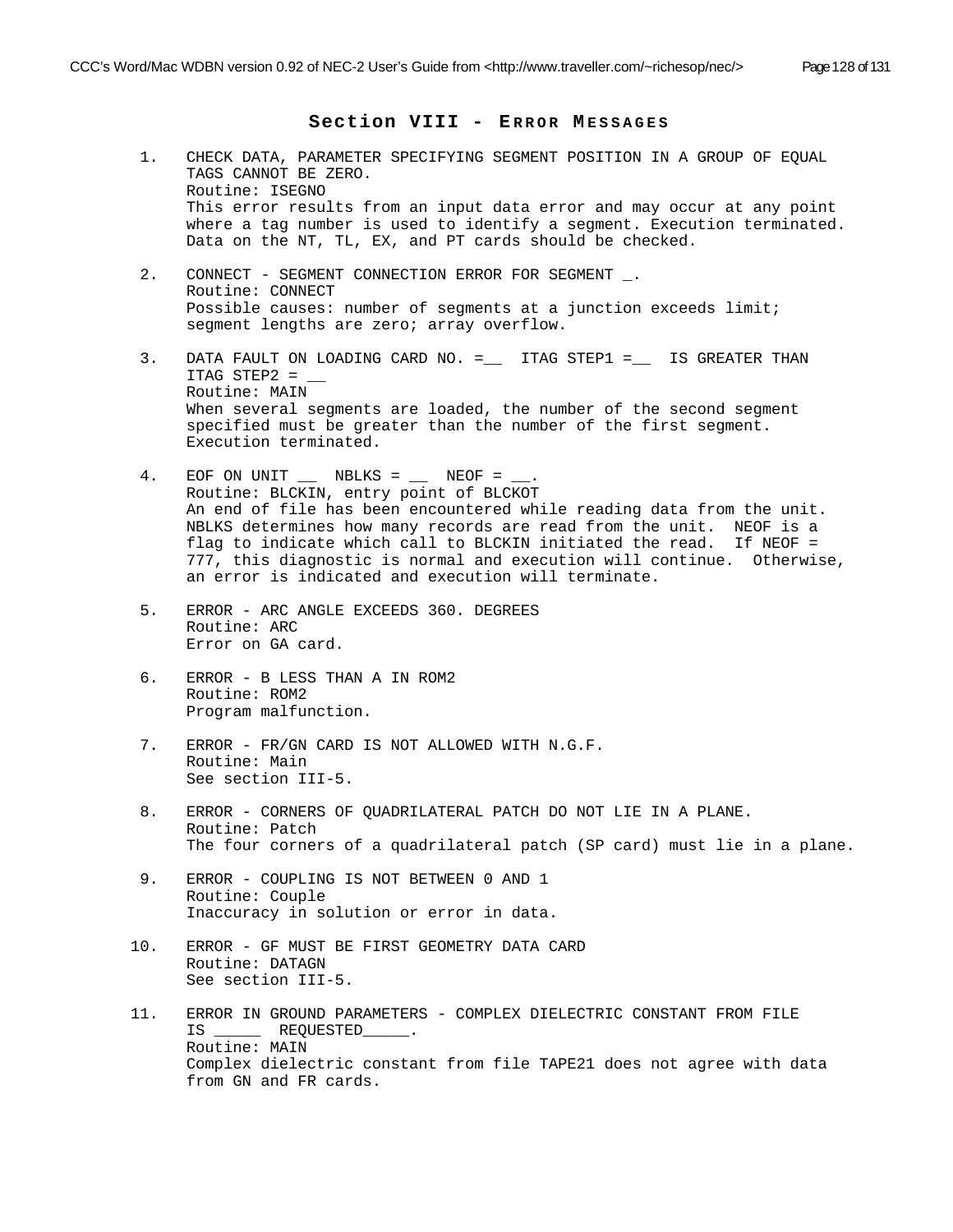- 12. ERROR INSUFFICIENT STORAGE FOR INTERACTION MATRICES. IRESRV, IMAT. NEQ. NEQ2 = Routine: FBNGF Array storage exceeded in NGF solution.
- 13. ERROR INSUFFICIENT STORAGE FOR MATRIX Routine: FBLOCK Array storage for matrix is not sufficient for out-of-core solution.
- 14. ERROR NETWORK ARRAY DIMENSIONS TOO SMALL. Routine: NETWK The number of different segments to which transmission lines or network ports are connected exceeds array dimensions. Execution terminated. Array size in the original NEC deck is 30. Refer to array dimension limitations in Part II for changing array sizes.
- 15. ERROR LOADING MAY NOT BE ADDED TO SEGMENTS IN N.G.F. SECTION Routine: LOAD See section III-5.
- 16. ERROR N.G.F. IN USE. CANNOT WRITE NEW N.G.F. Routine: MAIN
- 17. ERROR NO. NEW SEGMENTS CONNECTED TO N.G.F. SEGMENTS OR PATCHES EXCEEDS LIMIT. Routine: CONECT Array dimension limit.
- 18. FAULTY DATA CARD LABEL AFTER GEOMETRY SECTION. Routine: MAIN A card with an unrecognizable mnemonic has been encountered in the program control cards following the geometry cards. Execution terminated.
- 19. GEOMETRY DATA CARD ERROR. Routine: DATAGN A geometry data card was expected, but the card mnemonic is not that of a geometry card. Execution terminated. After the GE card in a data deck, the possible geometry mnemonics are GE, GM, GR, GS, GW, GX, SP, and SS. The GE card must be used to terminate the geometry cards.
- 20. GEOMETRY DATA ERROR - PATCH \_\_ LIES IN PLANE OF SYMMETRY. Routine: REFLC
- 21. GEOMETRY DATA ERROR - SEGMENT \_\_ EXTENDS BELOW GROUND, Routine: CONECT When ground is specified on the GE card, no segment may extend below the XY plane. Execution terminated.
- 22. GEOMETRY DATA ERROR - SEGMENT \_\_ LIES IN GROUND PLANE. Routine: CONECT When ground is specified on the GE card, no segment should lie in the XY plane. Execution terminated.
- 23. GEOMETRY DATA ERROR - SEGMENT \_\_ LIES IN PLANE OF SYMMETRY. Routine: REFLC A segment may not lie in or cross a plane of symmetry about which the structure is reflected since the segment and its image will coincide or cross. Execution terminated.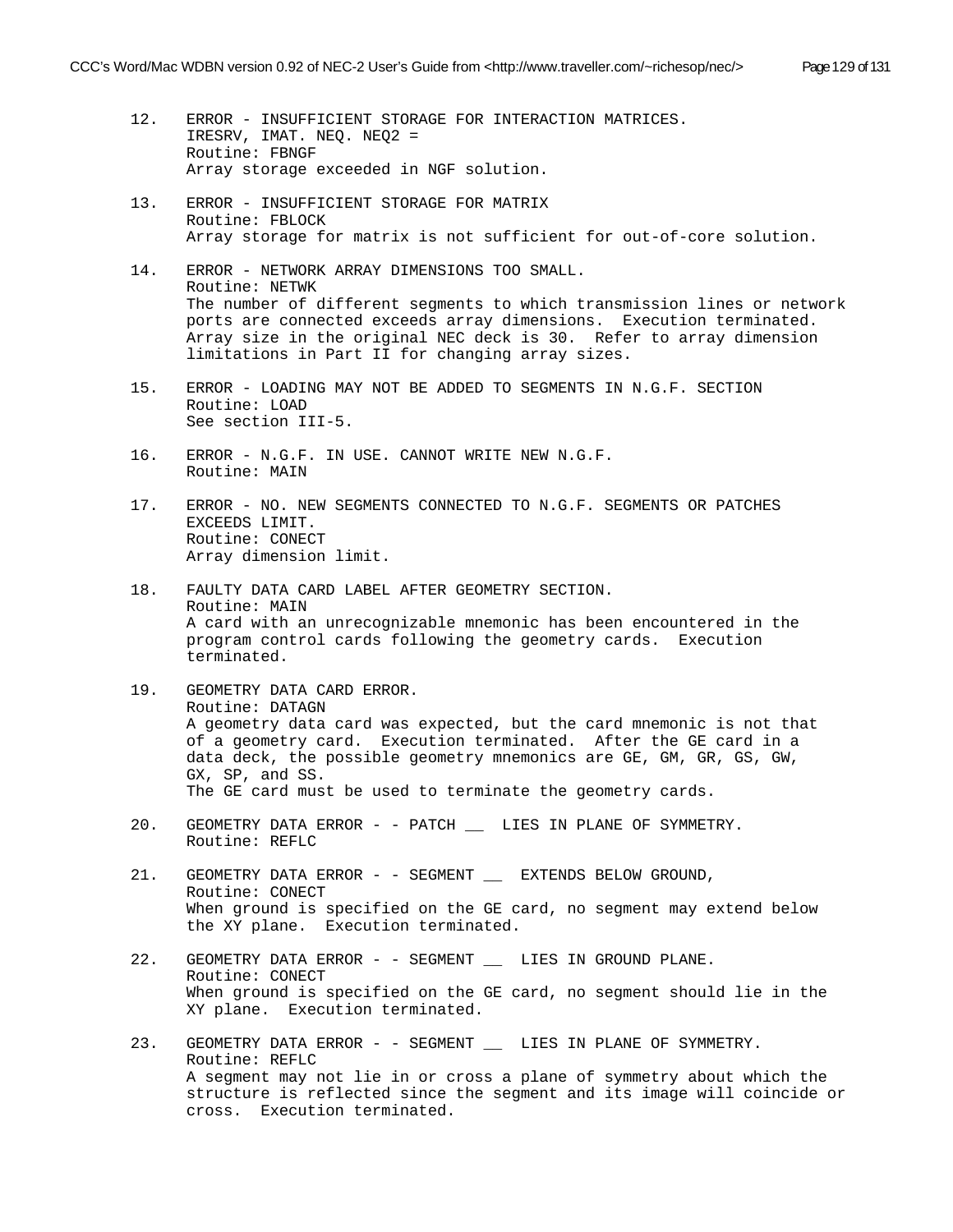- 24. IMPROPER LOAD TYPE CHOSEN, REQUESTED TYPE IS \_\_. Routine: LOAD Valid load types (LDTYP on the LD card) are from 0 through 5. Execution terminated.
- 25. INCORRECT LABEL FOR A COMMENT CARD. Routine: MAIN The program expected a comment card, with mnemonic CM or CE, but encountered a different mnemonic. Execution terminated. Comment cards must be the first cards in a data set, and the comments must be terminated by the CE mnemonic.
- 26. LOADING DATA CARD ERROR, NO SEGMENT HAS AN ITAG=\_\_. Routine: LOAD ITAG specified on an LD card could not be found as a segment tag. Execution terminated.
- 27. NO SEGMENT HAS AN ITAG OF \_\_. Routine: ISEGNO This error results from faulty input data and can occur at any point where a tag number is used to identify a segment. Execution terminated. Tag numbers on the NT, TL, EX, CP, PQ, and PT cards should be checked.
- 28. NOTE, SOME OF THE ABOVE SEGMENTS HAVE BEEN LOADED TWICE, IMPEDANCES ADDED. Routine: LOAD A segment or segments have been loaded by two or more LD cards. The impedances of the loads have been added in series. This is only an informative message. Execution continues.
- 29. NUMBER OF EXCITATION CARDS EXCEEDS STORAGE ALLOTTED. Routine: MAIN The number of voltage source excitations exceeds array dimensions. Execution terminated. The dimensions in the original NEC deck allow 10 voltage sources. Refer to Array Dimension Limitations in Part II to change the dimensions.
- 30. NUMBER OF LOADING CARDS EXCEEDS STORAGE ALLOTTED. Routine: MAIN The number of LD cards exceeds array dimension. Execution terminated. The dimension in the original NEC deck allows 30 LD cards. Refer to Part II to change the dimensions.
- 31. NUMBER OF NETWORK CARDS EXCEEDS STORAGE ALLOTTED. Routine: MAIN The number of NT and TL cards exceeds array dimension. Execution terminated. The dimension in the original NEC deck allows 30 cards. Refer to Array Dimension Limitations in Part II to change the dimensions.
- 32. NUMBER OF SEGMENTS IN COUPLING CALCULATION (CP) EXCEEDS LIMIT. Routine: MAIN Array dimension limit.
- 33. NUMBER OF SEGMENTS AND SURFACE PATCHES EXCEEDS DIMENSION LIMIT. Routine: DATAGN The sum of the number of segments and patches is limited by dimensions. The present limit is 300.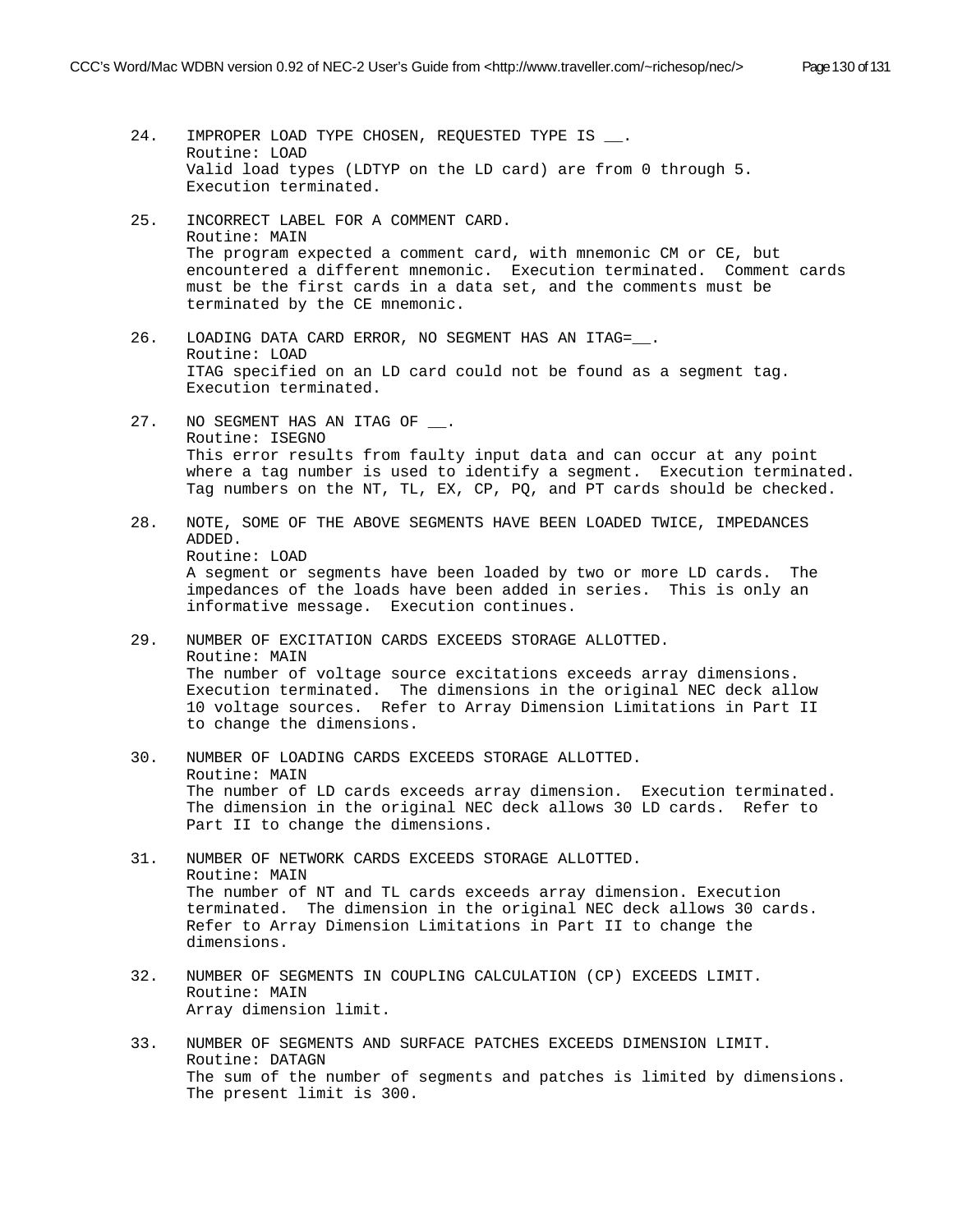- 34. PATCH DATA ERROR. Routine: DATAGN Invalid data on SP, SM, or SC card; or SC card not found where required.
- $35.$  PIVOT(  $) =$  Routine: FACTR (in-core) or LFACTR (out-of-core) This will be printed during the Gauss Doolittle factoring of the interaction matrix or the network matrix when a pivot element less than 10E-10 is encountered, and indicates that the matrix is nearly singular. The number in parentheses shows on which pass through the matrix the condition occurred. This is usually an abnormal condition although execution will continue. It may result from coinciding segments or a segment of zero length.
- 36. RADIAL WIRE G.S. APPROXIMATION MAY NOT BE USED WITH SOMMERFELD GROUND OPTION. Routine: MAIN
- 37. RECEIVING PATTERN STORAGE TOO SMALL, ARRAY TRUNCATED. Routine: MAIN The number of points requested in a receiving pattern exceeds array dimension. Execution will continue, but storage of normalized pattern will be truncated. This array dimension is 200 in the original NEC deck. Refer to Array Dimension Limitations in Part II to change dimension.
- 38. ROM2 - STEP SIZE LIMITED AT Z = Routine: ROM2 Probably caused by a wire too close to the ground in the Somerfeld/ Norton ground method. Execution continues but results may be inaccurate.
- 39. SBF SEGMENT CONNECTION ERROR FOR SEGMENT. Routine: SBF The number of segments at a junction exceeds dimension limit (30), or the connection numbers are not self-consistant.
- 40. SEGMENT DATA ERROR. Routine: MAIN A segment with zero length or zero radius was found. Execution terminated.
- 41. STEP SIZE LIMTED AT Z= . Routine: INTX, HFX The numerical integration to compute interaction matrix elements, using the Romberg variable interval width method, was limited by the minimum allowed step size. Execution will continue. An inaccuracy may occur but is usually not serious. May result from thin wire or wire close to the ground.
- 42. STORAGE FOR IMPEDANCE NORMALIZATION TOO SMALL, ARRAY TRUNCATED. Routine: MAIN The number of frequencies on FR card exceeds the array dimension for impedance normalization. An impedance beyond the limit will not be normalized. Execution continues. The limit is 50 in the original NEC deck. Refer to Array Dimension Limitations in Part II to change limit.
- 43. SYMMETRY ERROR NROW, NCOL = Routine: FBLOCK Array overflow or program malfunction.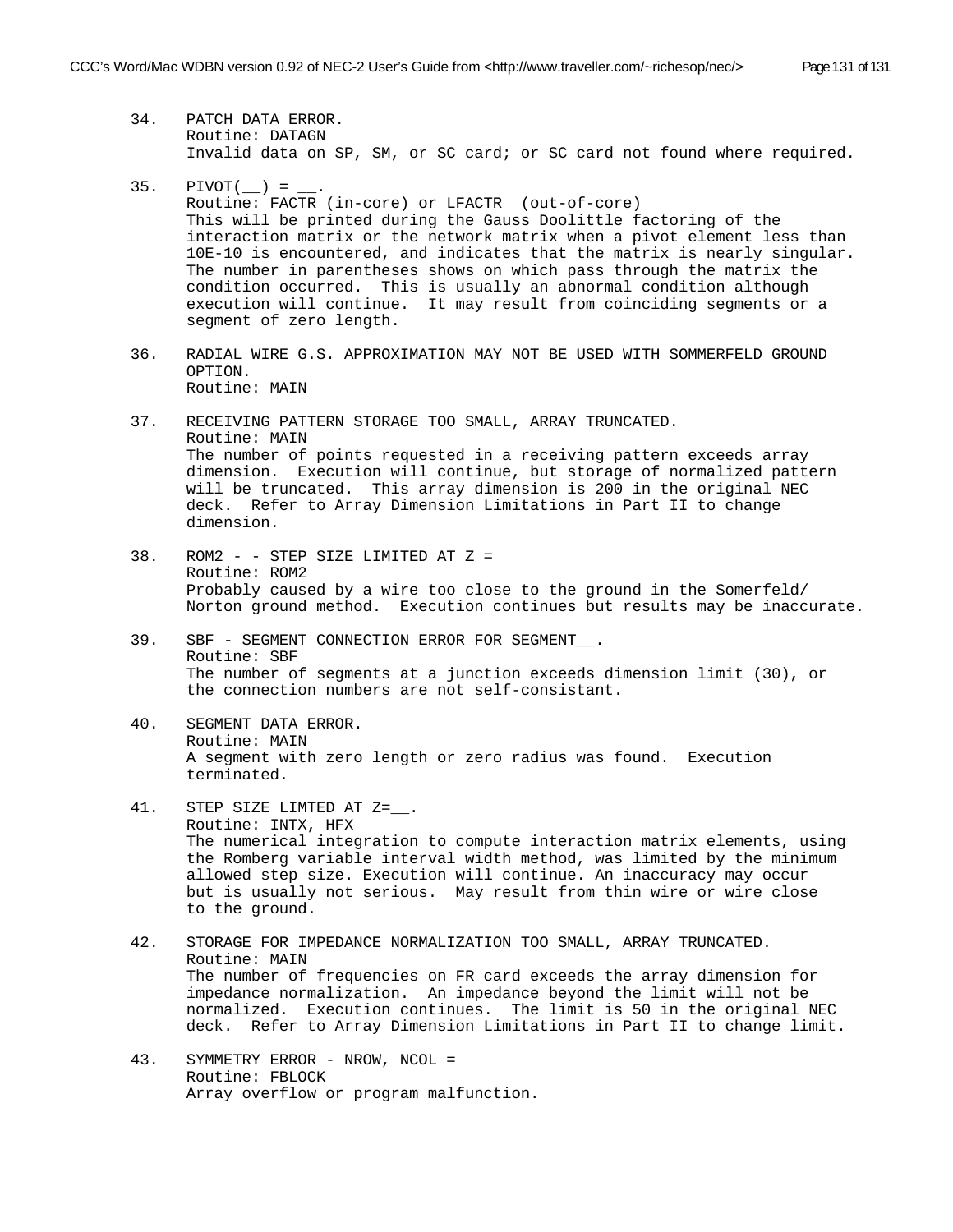- 44. TBF SEGMENT CONNECTION ERROR FOR SEGMENT \_. Routine: TBF Same as error 39.
- 45. TRIO SEGMENT CONNECTION ERROR FOR SEGMENT \_. Routine: TRIO Same as error 39.
- 46. WHEN MULTIPLE FREQUENCIES ARE REQUESTED, ONLY ONE NEAR FIELD CARD CAN BE USED - LAST CARD READ IS USED. Routine: MAIN Execution continues.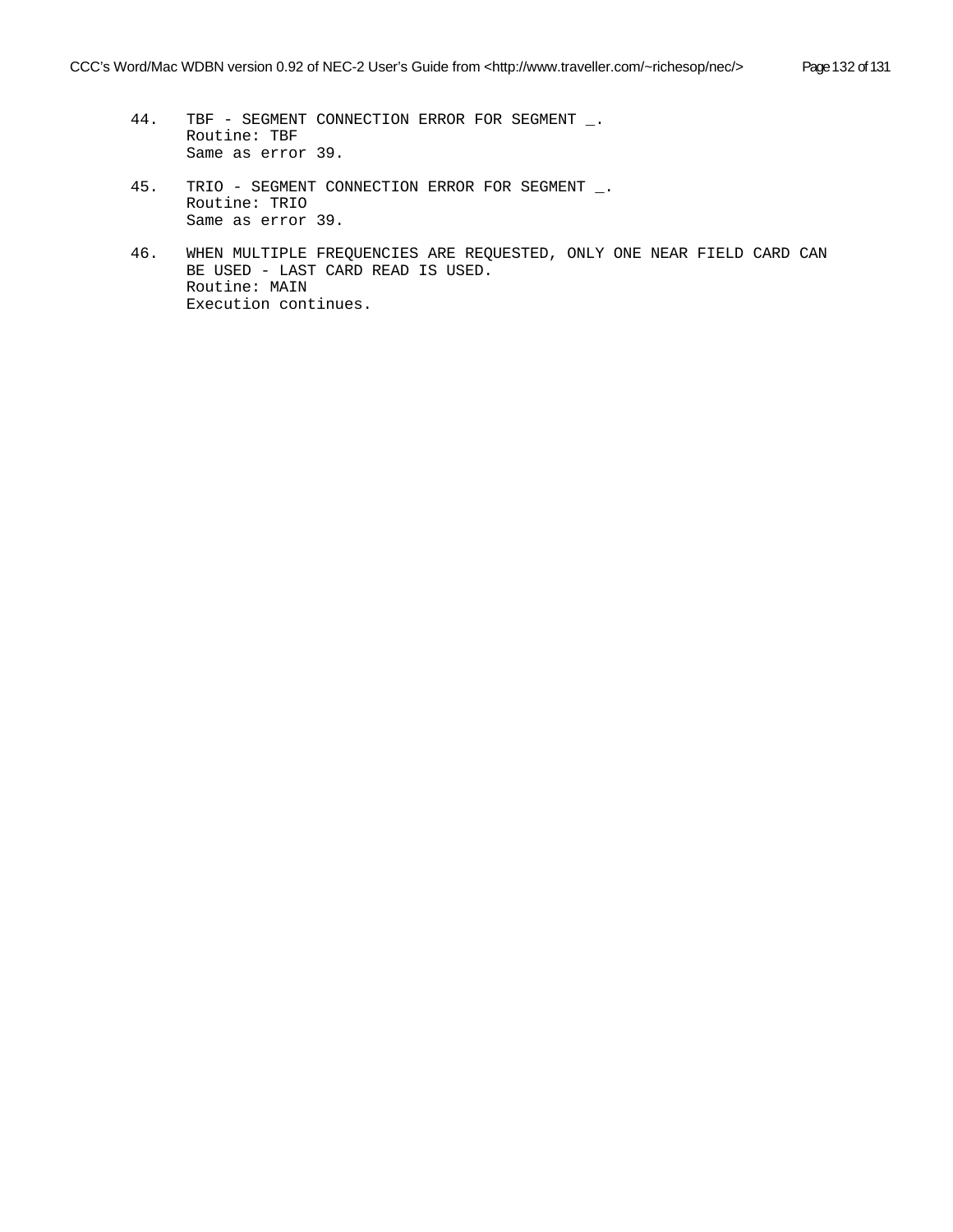#### **REFERENCES**

- 1. Numerical electromagnetics code (NEC-1), Part I: NEC Program Description - Theory, to be publicised, Lawrence Livermore Laboratory, Livermore, CA. 1977 (content same as NOSC TD 116, Part I)
- 2. Numerical electromagnetics code (NEC-1), Part II: NEC Program Description - Code, to be publicised, Lawrence Livermore Laboratory, Livermore, CA. 1977 (content same as NOSC TD 116, Part II)
- 3. Poggio, A.J. and Adam, R. W., Approximations for Terms Related to the Kernel in Thin-Wire Integral Equations, Lawerence Livermore Laboratory, Livermore, CA. Rept. UCRL-51985, December 19, 1977
- 4. Albertsen, N. C., Hansen, J.E., and Jensen, N. E., Computation of Space-Lyngby, Denmark, June 1972.
- 5. Sengupta, D. L., Electromagnetic and Acoustic Scattering by Simple Shapes, Chapter 10, J. J. Bowman, T. B. Asenior and P. L. E. Uslenghi, Editors, North-Holland Publishing company, Amsterdam, 1969.